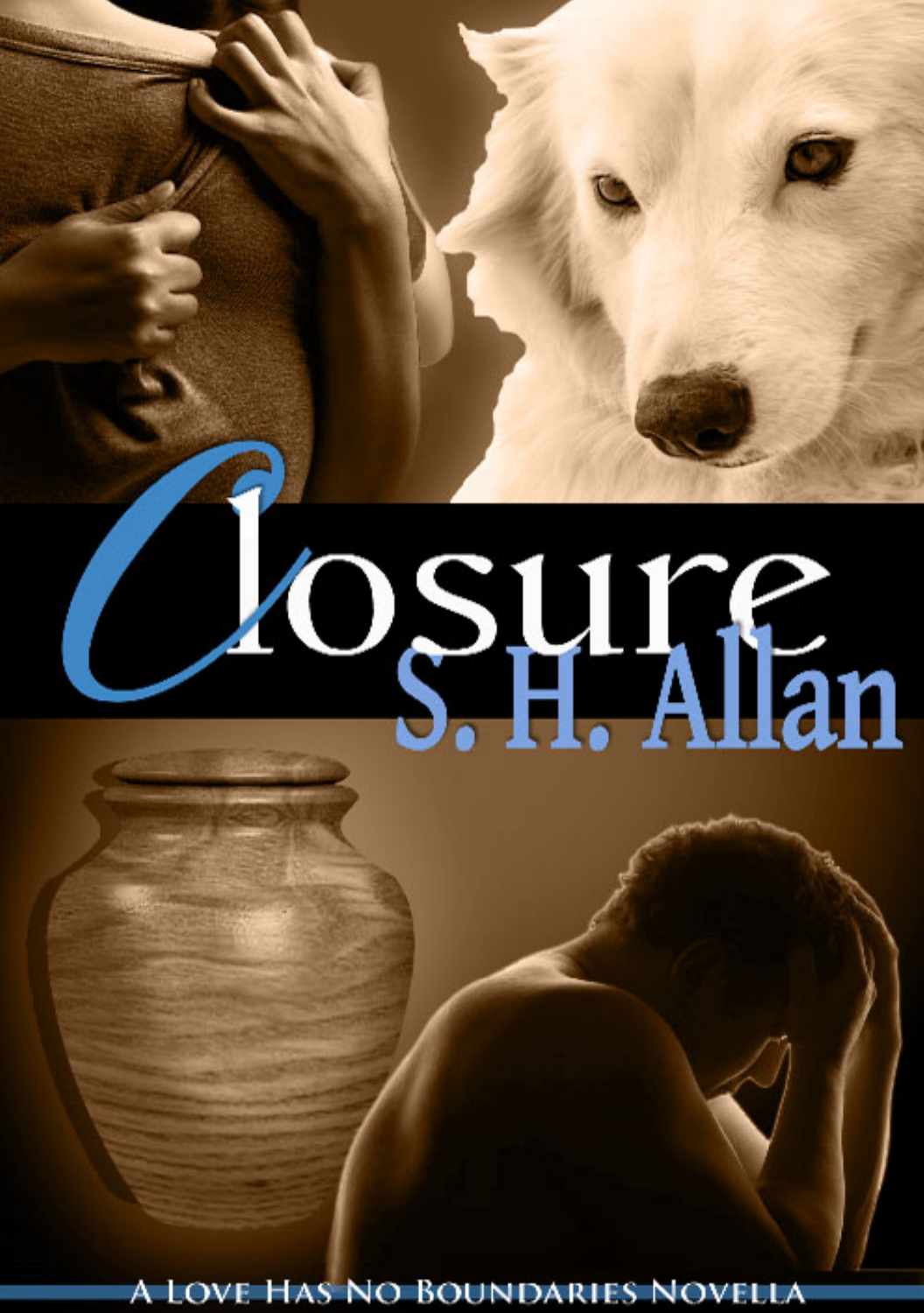# **Contents**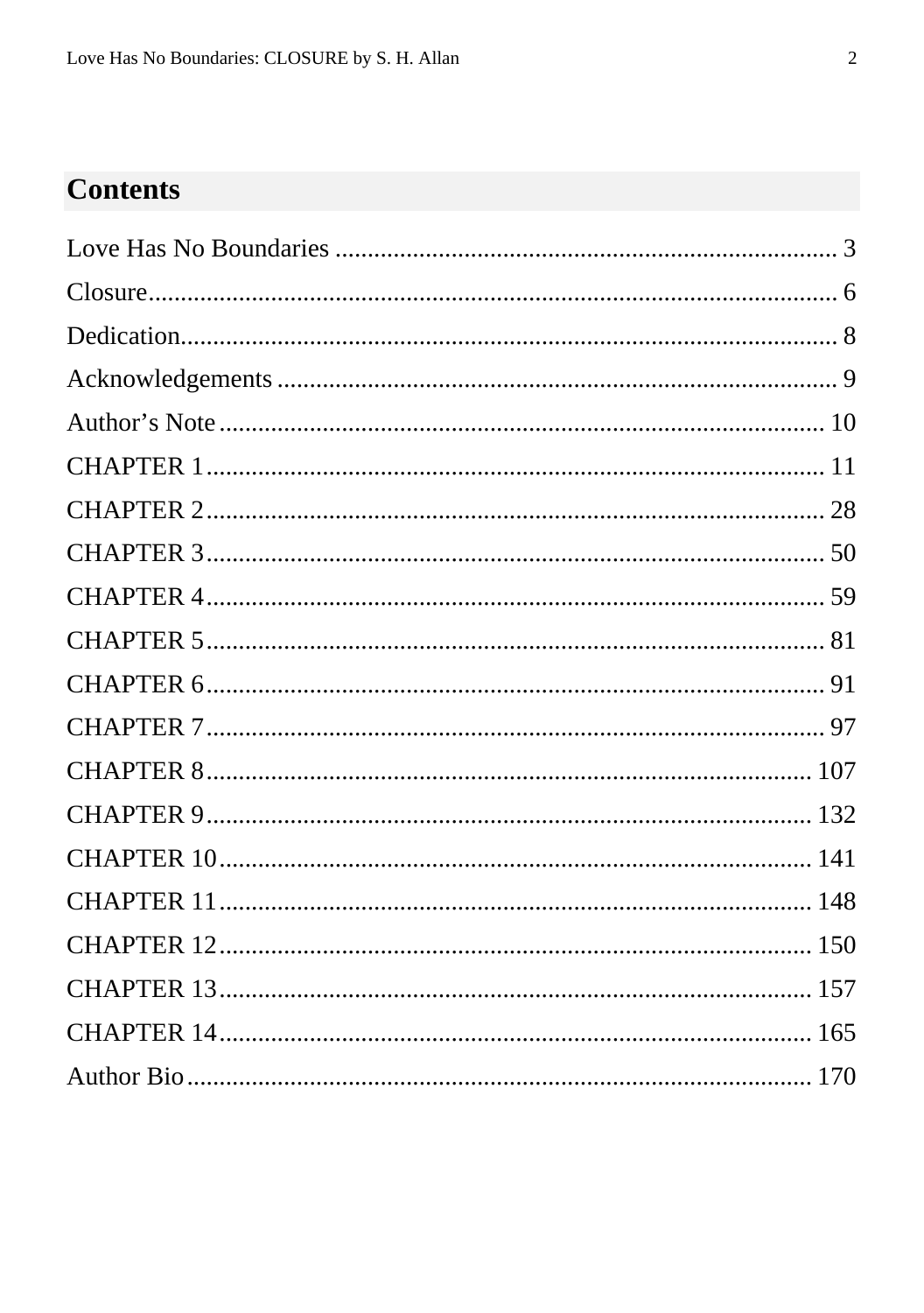# <span id="page-2-0"></span>**Love Has No Boundaries**

*An M/M Romance series*

# **CLOSURE By S. H. Allan**

## **Introduction**

The story you are about to read celebrates love, sex and romance between men. It is a product of the *Love Has No Boundaries* promotion sponsored by the *Goodreads M/M Romance Group* and is published as a free gift to you.

# **What Is Love Has No Boundaries?**

The *Goodreads M/M Romance Group* invited members to choose a photo and pen a letter asking for a short M/M romance story inspired by the image; authors from the group were encouraged to select a letter and write an original tale. The result was an outpouring of creativity that shone a spotlight on the special bond between M/M romance writers and the people who love what they do.

A written description of the image that inspired this story is provided along with the original request letter. If you'd like to view the photo, please feel free to join the [Goodreads M/M Romance Group](http://www.goodreads.com/group/show/20149-m-m-romance) and visit the discussion section: *Love Has No Boundaries*.

Whether you are an avid M/M romance reader or new to the genre, you are in for a delicious treat.

### **Words of Caution**

This story may contain sexually explicit content and is **intended for adult readers.** It may contain content that is disagreeable or distressing to some readers. The *M/M Romance Group* strongly recommends that each reader review the General Information section before each story for story tags as well as for content warnings.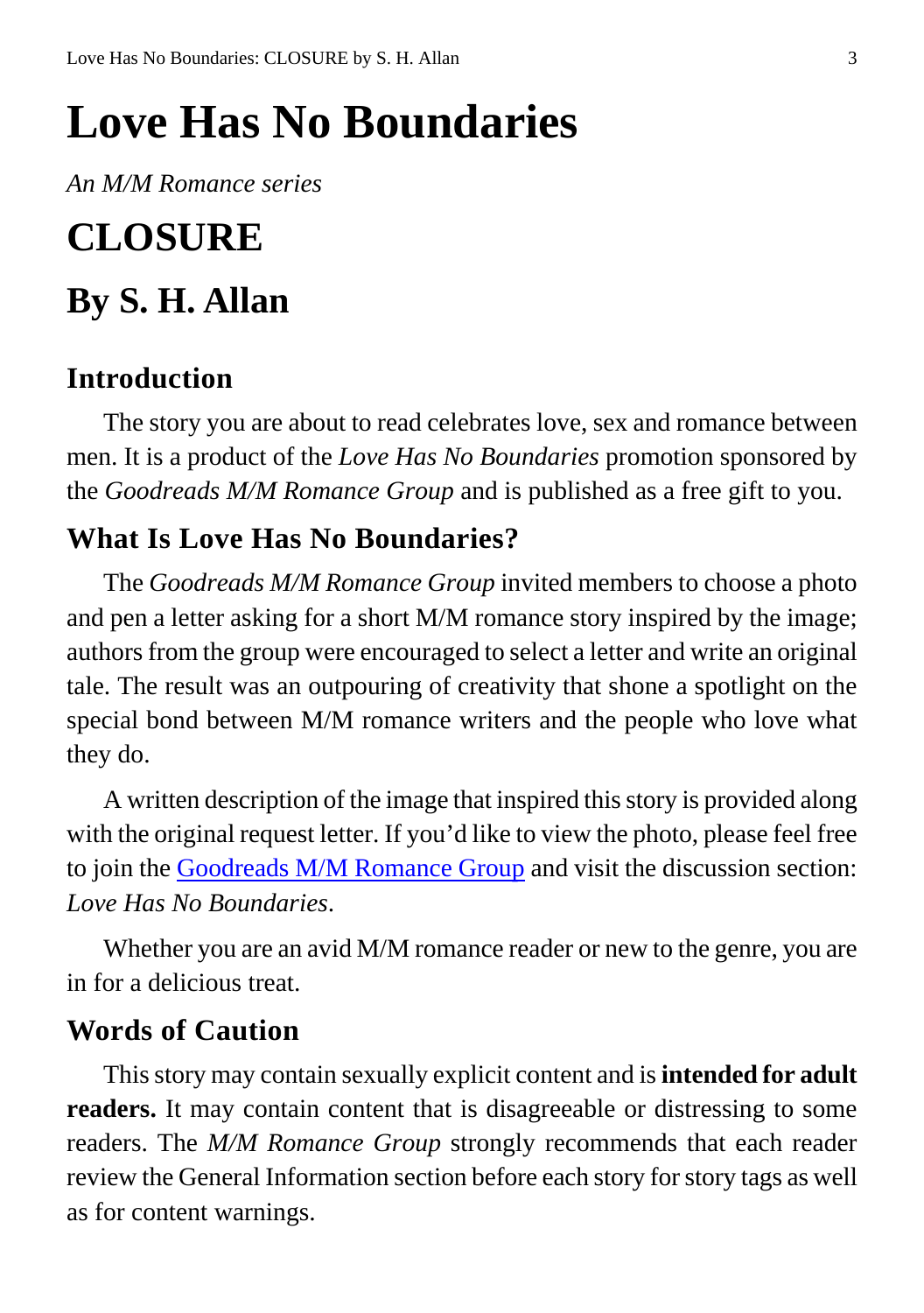This story is a work of fiction. Names, characters, places and incidents are the products of the author's imagination or are used fictitiously. Any resemblance to actual events, locales, or persons, living or dead, is entirely coincidental.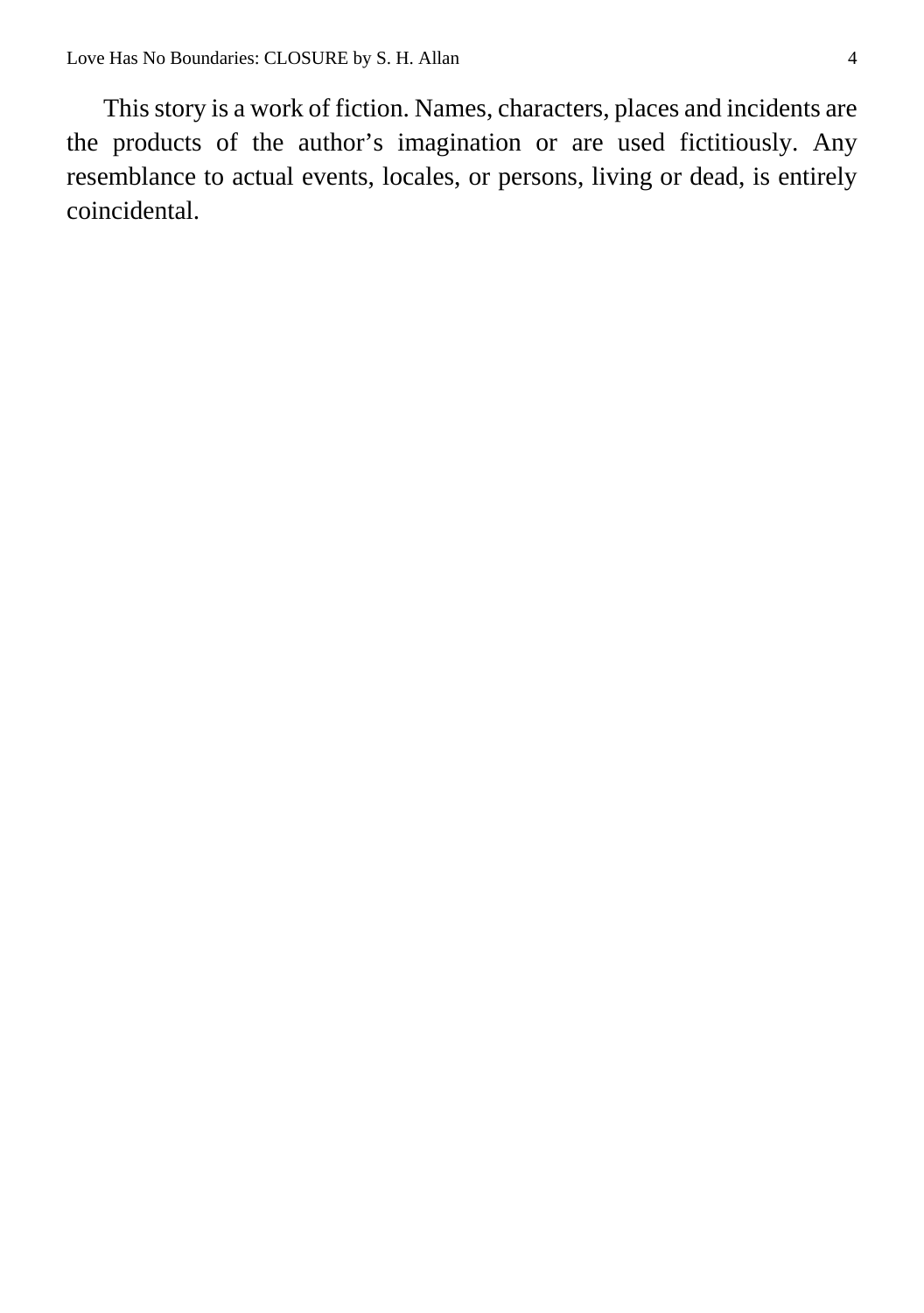All rights reserved worldwide.

This eBook may be distributed freely in its entirety courtesy of the *Goodreads M/M Romance Group*. This eBook may not be sold, manipulated or reproduced in any format without the express written permission of the author.

Closure, Copyright © 2013 S. H. Allan

Cover Art by S. H. Allan

This ebook is published by the *M/M Romance Group* and is not directly endorsed by or affiliated with Goodreads Inc.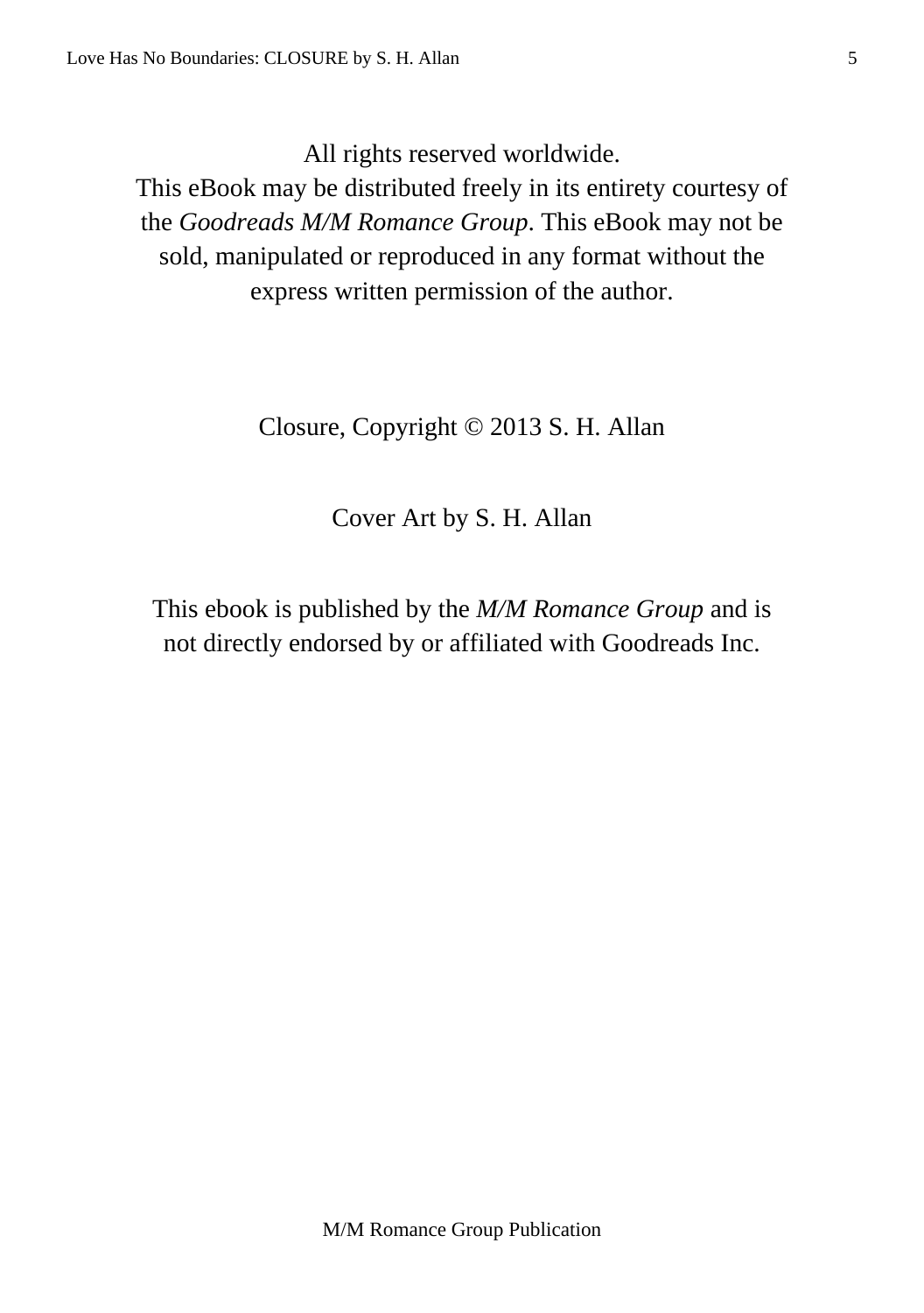# <span id="page-5-0"></span>**CLOSURE By S. H. Allan**

## **Photo Description**

Two nude men sit on the floor. The larger one has his arms and knees around the other, his cheek pressed to the side of the other man's head. The smaller man's face is buried against the first man's chest. He's curled into a ball, shoulders hunched like he's hurting badly. One hand touches the larger man's side, as if he's trying to grasp hold but can't pull away from the pain that fills him.

## **Story Letter**

#### *Dear Author,*

"It's okay." He whispered to me, his words were said from the heart but they did little to ease my racing heart and mind. God I love this man so much and one of the few people who didn't understand is gone now, we'll never get to settle the argument that pushed us apart.

"No, it's not okay. He was one of the most understanding people in my life and yet he couldn't understand… couldn't approve of us, he's no longer here and yet he's still making me second guess everything I feel for you."

If possible he held me closer and the warmth and comfort I received from his embrace was immeasurable and his voice when he spoke held more then just understanding it held love, "that doesn't mean you shouldn't say goodbye to him, I know you don't believe it but he loved you Derrick and I'm certain he wanted you to be happy. Tell him what you couldn't before I know he'll hear you and he'll understand trust me, know right now Derrick that I'll be with you every step of the way I'll always be here for you.

I rested my head against his chest and let the tears flow, what he said rang true but how can I make peace with who almost cost me the one I love the most?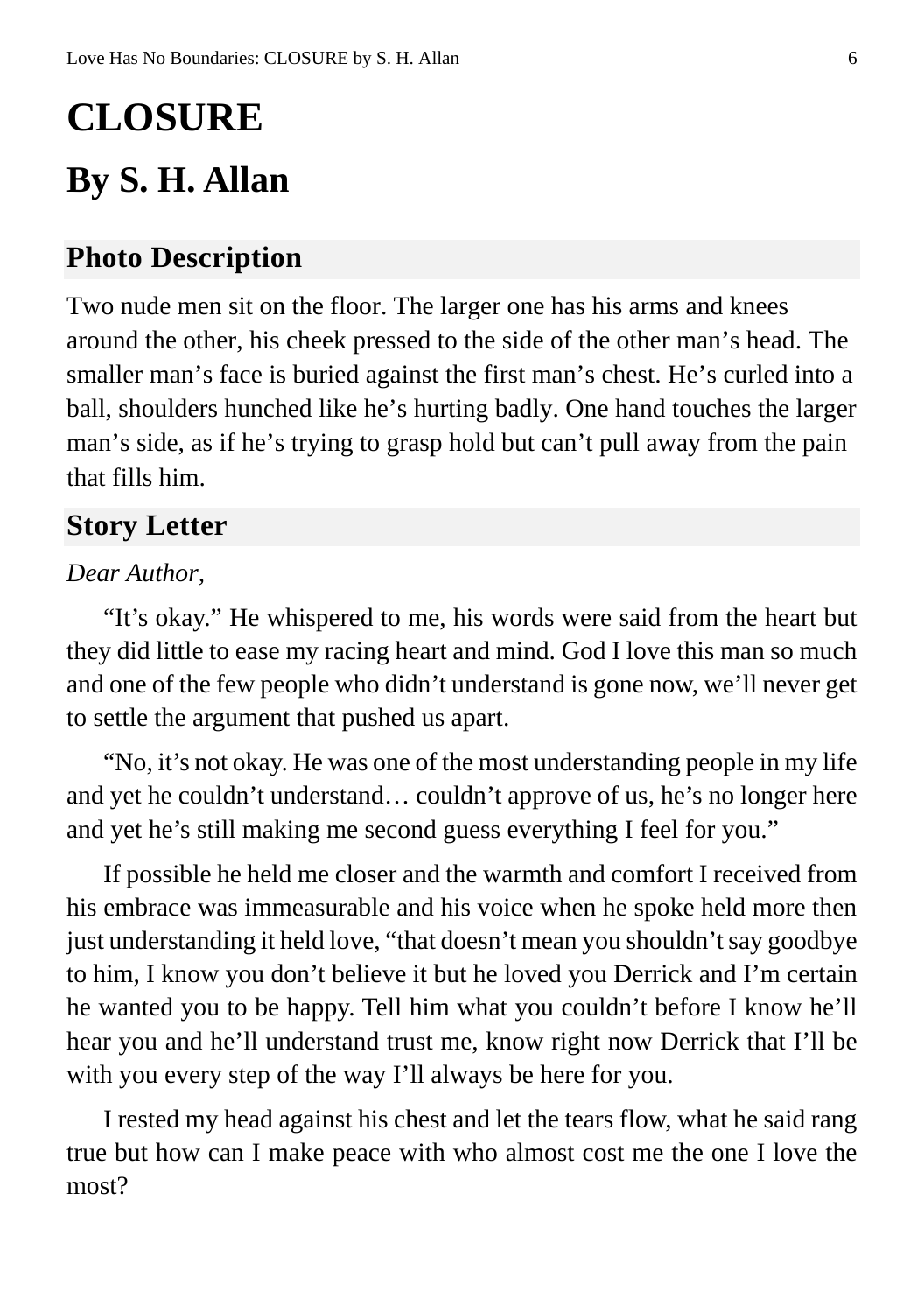*I hope after this difficult moment in Derrick's life that there will be a HEA or HFN, a little flashback describing the difficult event that leads to this comforting moment would be nice if it's not too problematic to handle and also I wouldn't mind a couple of steamy yet romantic scenes between Derrick and his understanding and sweet lover.*

*I also wouldn't mind a few scenes here and there that go into how this wonderful couple came to be as strong and close as they seem to be in this photo. Oh and a few notes, contemporary romance please, no BDSM the photo doesn't really convey this to me anyway, and the guy on the right should be Derrick the one dealing the upsetting issue oh and he doesn't have to be Derrick I just liked the name and it popped into my head while I was writing the prompt.*

*There's a beautifulstory waiting to be told here and I know someone in this wonderful group can do it justice.*

*Thanks so much!*

*Warm regards,*

*Gabrielle*

# **Story Info**

**Genre:** contemporary

**Tags:** law enforcement (corrections), dogs, grief, hurt/comfort, interracial, switch or versatile, occasional humor amid a lot of crying, PTSD

**Content warnings**: explicit sex

**Word count:** 56,856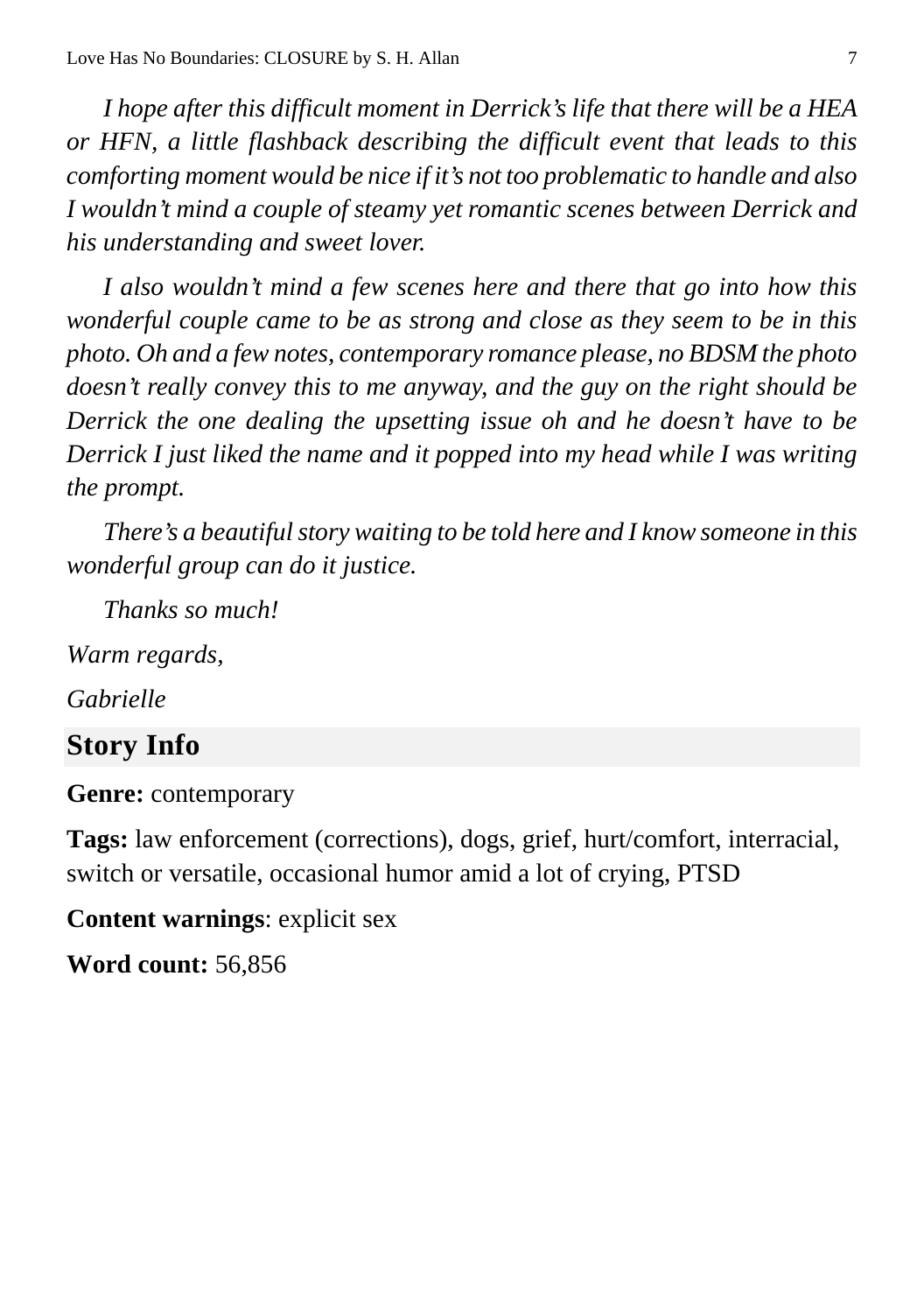#### *Dedication*

<span id="page-7-0"></span>To S. H., who was so much greater than he ever believed. I wish he could see the beautiful mark he left on me and the world. And to C. C. whose dedication and contributions toward improving the lives of children in foster care in Washington state touched so many lives. Both of you were incredible people your legacies will live on—and I am privileged to have known you.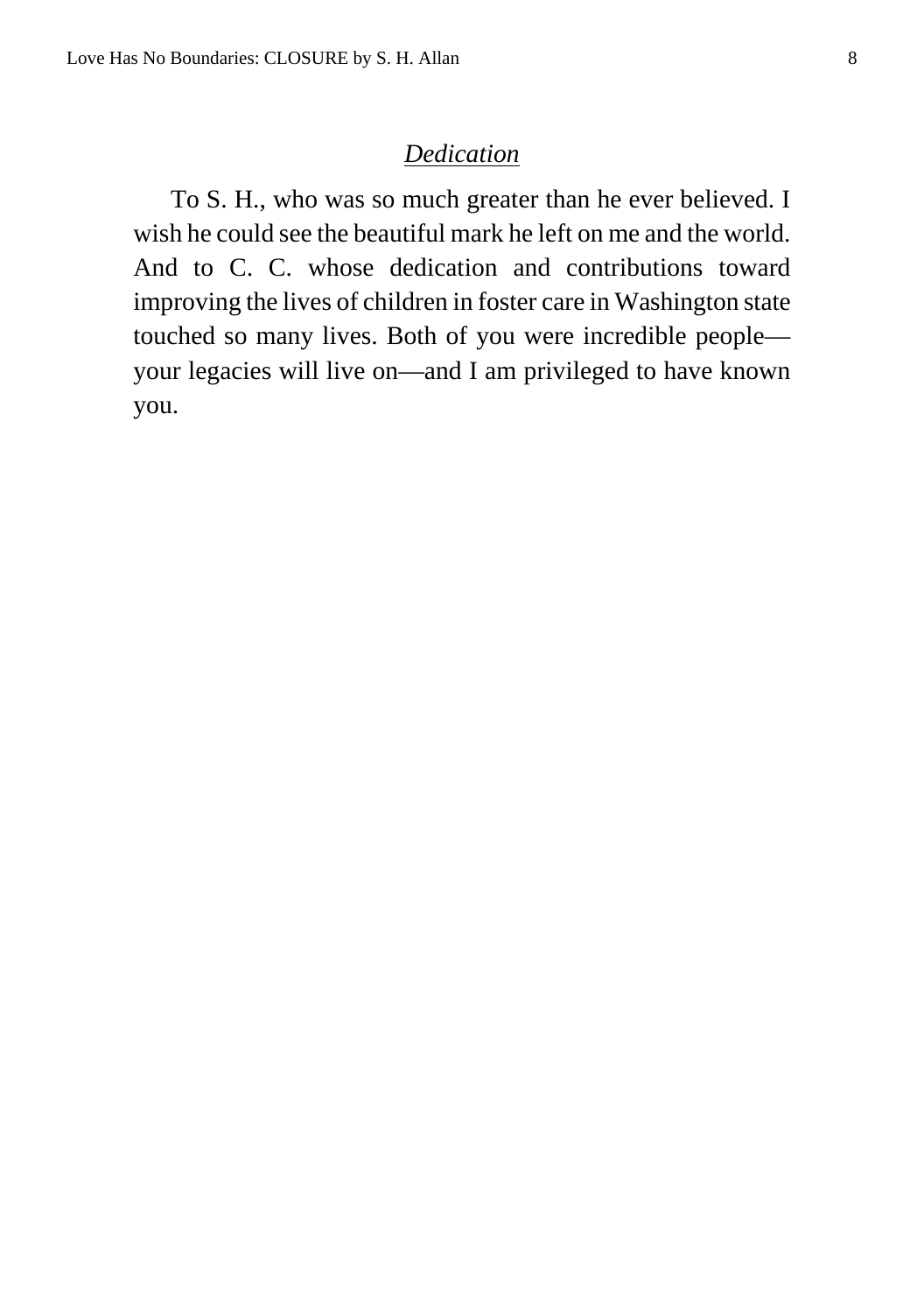#### *Acknowledgements*

<span id="page-8-0"></span>Thank you to Allison, my beta reader, and my sister Renee, for keeping me from internally combusting. This story would never have been published if it weren't for you. I'm grateful to Gabrielle for creating this wonderful prompt. And of course, thank you to the M/M Romance group for giving me this opportunity, and the crew that worked so hard on the LHNB project. I couldn't be more appreciative.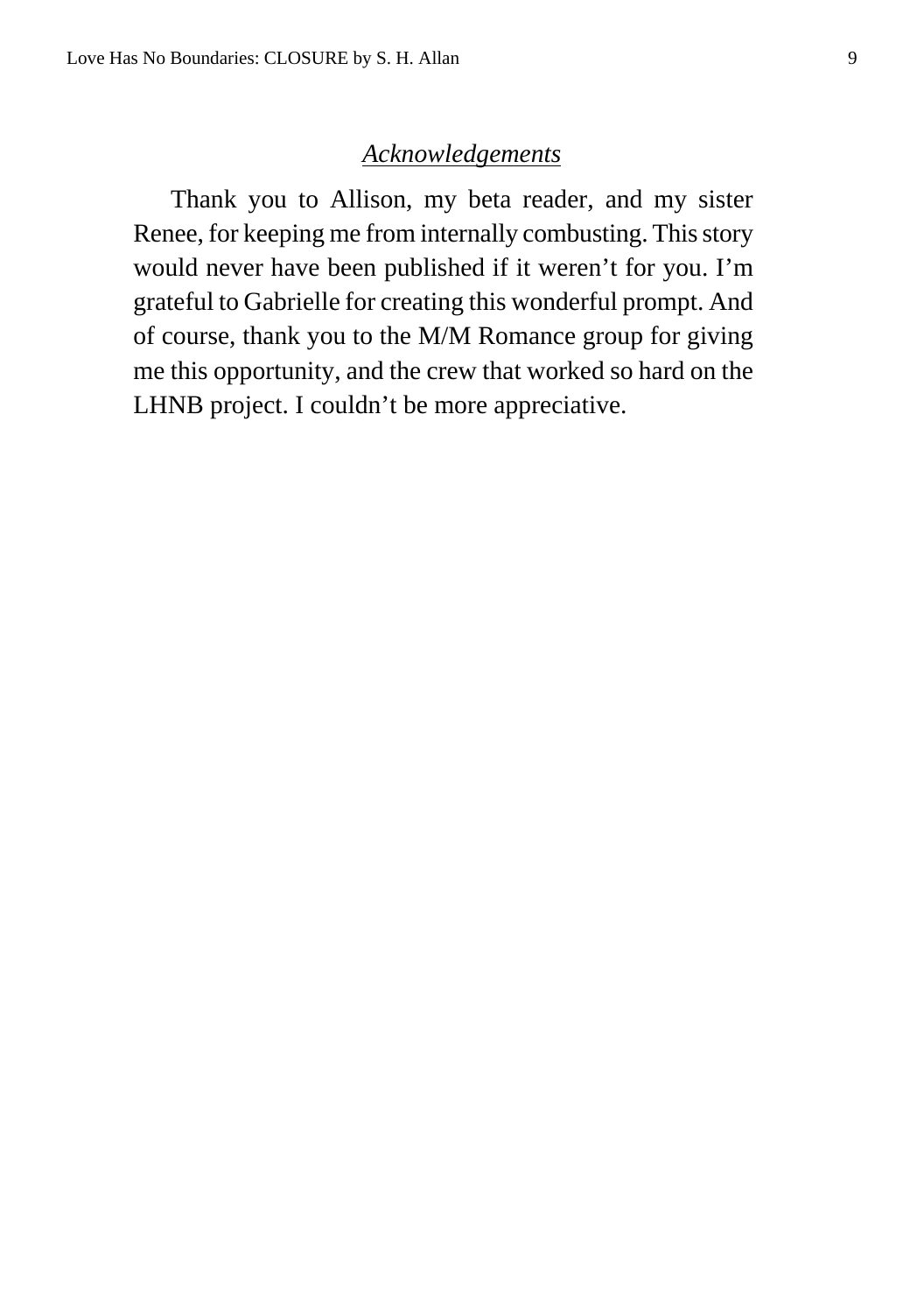#### *Author's Note*

<span id="page-9-0"></span>The huge flag described in this story really existed. It hung on the side of [Prince of Peace Lutheran Church](http://www.princeofpeaceshoreline.com/) in Shoreline, Washington for at least a year. Although I apparently grossly exaggerated it in my mind, it was still impressive at around ten feet high, and driving down that very busy road, impossible to miss.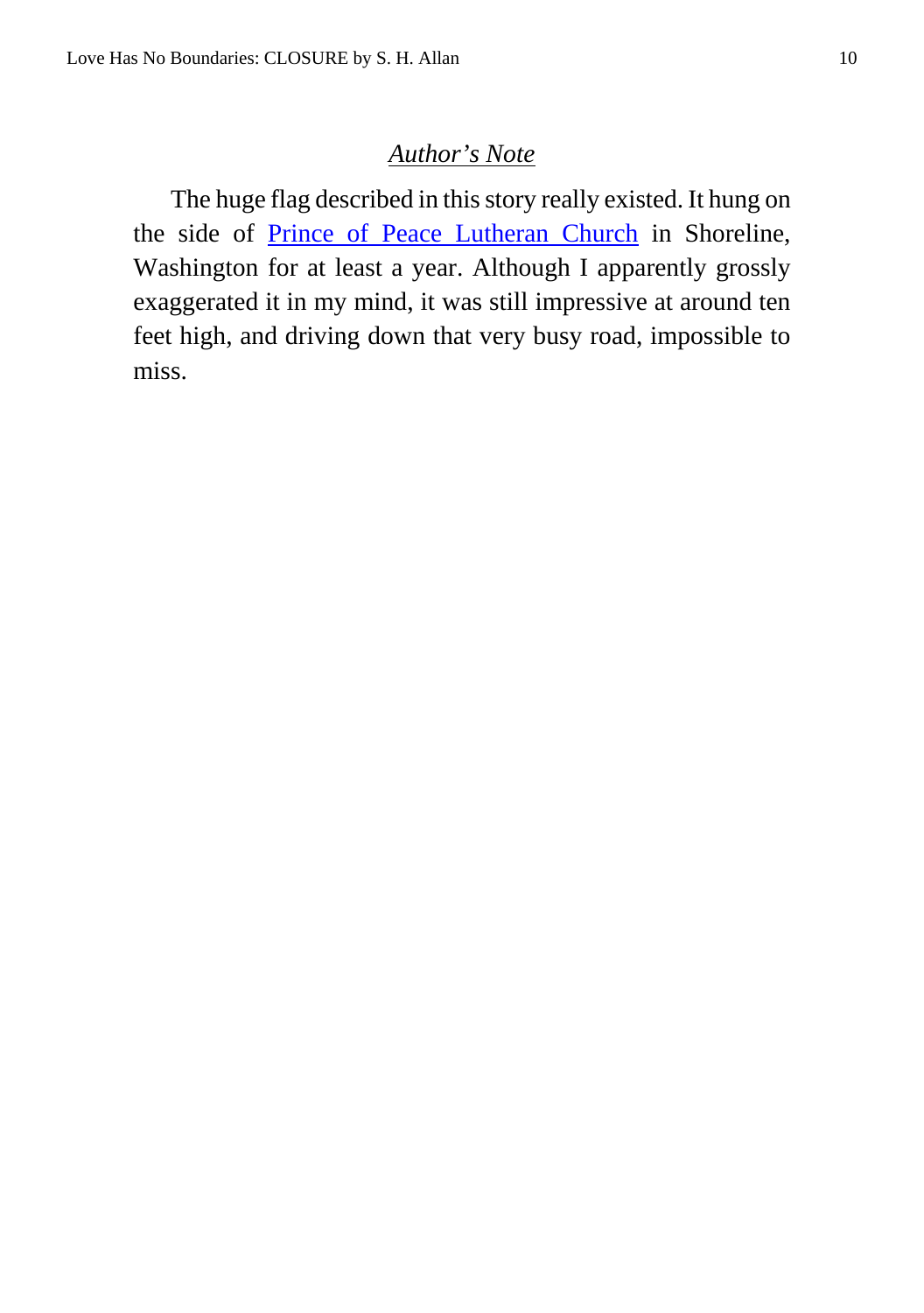# **CLOSURE By S. H. Allan**

#### CHAPTER 1

#### <span id="page-10-0"></span>**Now: Nigel**

Nigel walks into the condo in good spirits. His day has gone well; all but two of the latest group of young adults finished the program, and he's had another success story—a young woman who started the program two years ago just started her first semester of college. Derrick is sitting at the kitchen table, staring at the phone in his hand, most likely texting another kid on his caseload. Nigel grins and deposits his things in a nearby chair before kissing his boyfriend on the top of his head.

"Today was so fantastic, I want to celebrate by taking you out to dinner, anywhere you want to go." Nigel grabs a glass from a cabinet and fills it with ice and cold water from the dispenser in the refrigerator door. "Mercedes finished her second week at the UW and got a three point nine on her first test. We both knew she was smart and had it in her. Damn, Dare, you got through to another kid. I think they're going to have to put you in some kind of hall of fame. The program is great but getting the kids to participate and finish? I swear you're a freaking miracle worker."

He takes a big drink from his glass. Derrick hasn't said anything yet, and Nigel mentally whacks himself in the head. "I am such an ass, I didn't even ask about your day. How was your meeting with Dante? Did he show up this time?"

Derrick remains silent and still.

"Sorry, rough day?" Nigel walks over, puts his hands on his lover's shoulders, and leans down to kiss him. He realizes Derrick is shaking. "Dare? What's wrong?" He moves to the side and leans around so he can see his boyfriend's face. "Derrick? Talk to me. What happened?" Derrick's face is blank. His eyes stare at the table, not acknowledging Nigel. "Oh my God,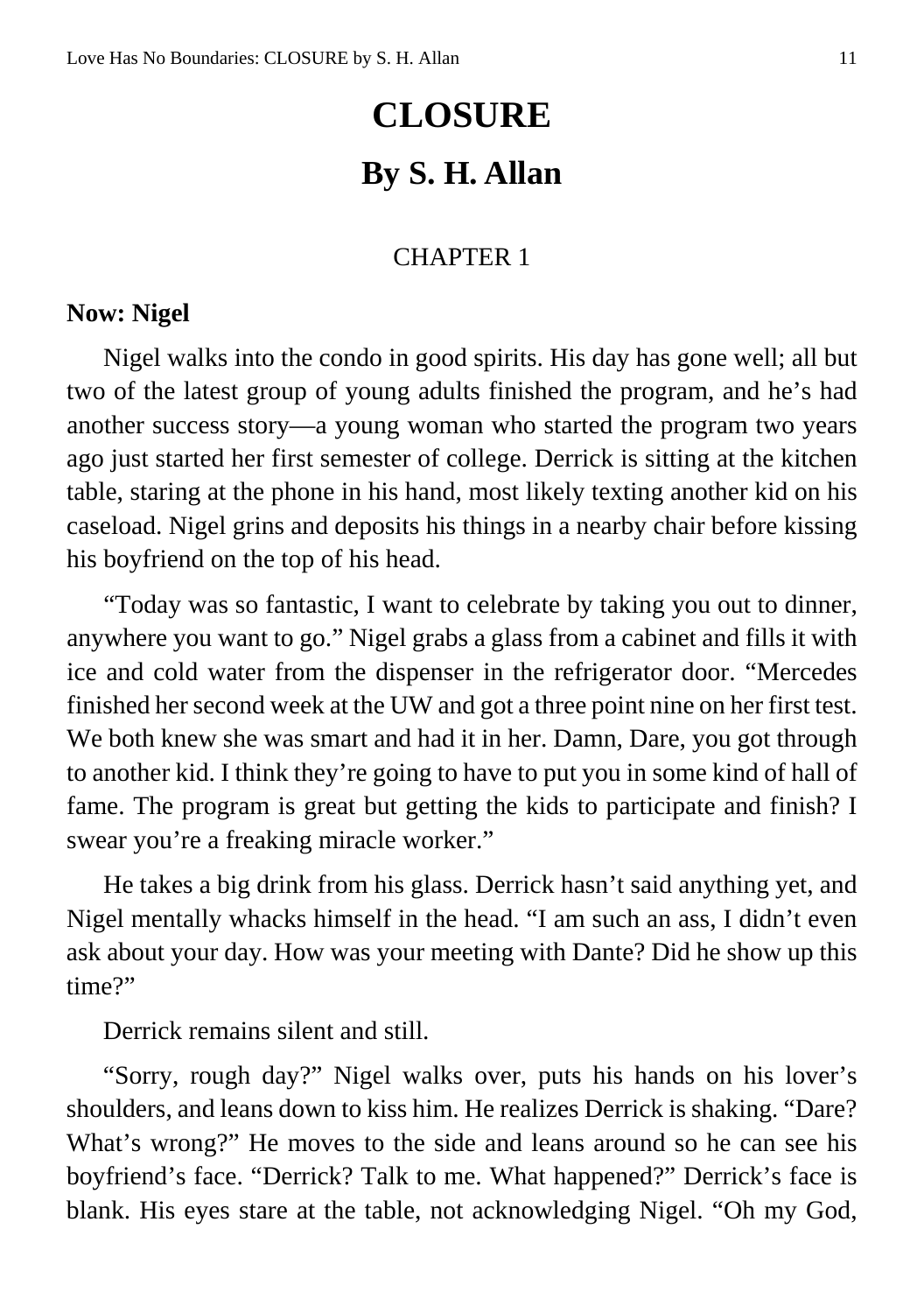what's going on?" Worried, Nigel tries to pull his boyfriend into a hug but is met with resistance. Derrick hands him the phone, otherwise not moving.

Nigel takes the device, and after another glance at Derrick's face, looks at the screen where there is a text from Derrick's foster sister, Marisol. "*DAD'S DEAD!!! STOP BEING A DICK AND GET YOUR ASS HOME NOW!!!!*" Nigel looks back at his boyfriend in horror. Not again, oh fuck, not again. "Oh, God, I'm so sorry!" He reaches for Derrick but his lover evades him and stands.

Derrick heads for the living room and Nigel quickly follows. "He's dead, Nigh. He's dead. I killed him." Derrick's voice is flat.

Nigel's chest constricts. How could Derrick think that? He reaches for his lover again. "No Dare, no. It's been over a year. However he died, it's not your fault."

Derrick's face is still stony. He moves stiffly but still eludes Nigel's grasp and walks toward the fireplace where he stares at a picture of his family that sits on the mantel. He repeats, "He's dead. I killed him."

At the words, Nigel's heart stutters. It's painful to see his love hurting. He moves closer and this time is able to grab Derrick's arms. He's still trembling. Nigel envelops him with his arms and holds tightly. "No. No you didn't. You did nothing wrong." He wants to take away the pain and sorrow but is helpless. "I'm so sorry. How can I help?" Derrick continues to shiver, otherwise not moving. The shaking is worsening.

Nigel is worried that Derrick isn't showing any emotion. He rocks his boyfriend as he rubs his back and shoulders. "Dare? It isn't your fault. We'll get through this."

Derrick's teeth are starting to chatter and his breathing is fast and shallow. Nigel realizes his boyfriend is in shock, and his first aid training kicks in. Thank Congress for the laws that require just about anyone working with kids in Washington state to have a valid First Aid and CPR card. "Dare, I need you to lie down." Derrick doesn't resist as he is lowered to the couch. Nigel swings his lover's legs up and puts a thick cushion underneath his feet. He covers Derrick with a warm lap blanket he retrieves from a chest near the window,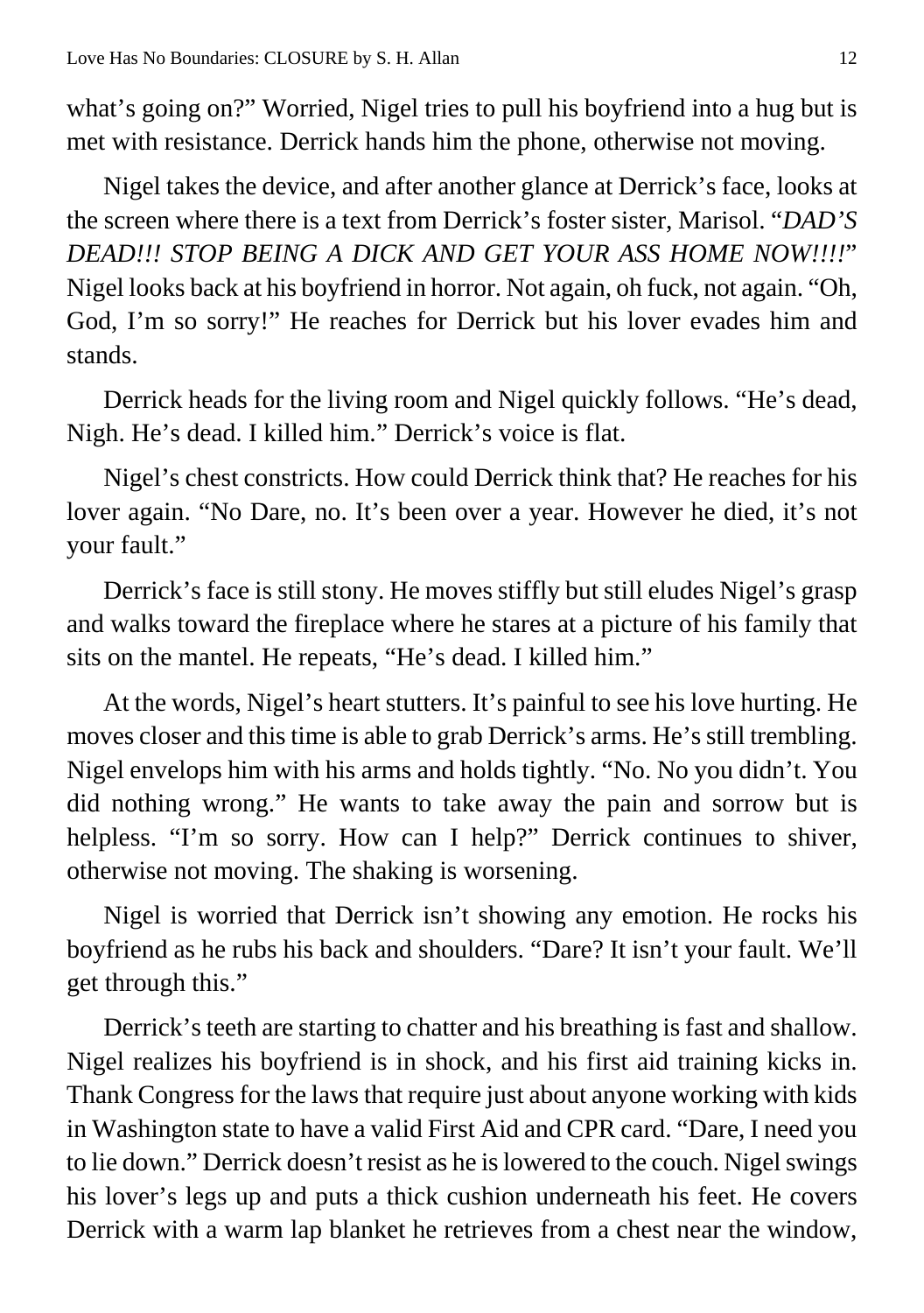then leans down and brushes the hair out of his boyfriend's oblivious eyes. "Wait here. Try to take deep breaths, okay?"

Nigel doesn't wait for an answer, instead hurrying into the bathroom where he runs steaming hot water into the oversize tub, a feature that contributed to his decision to buy the condo. He pours some scented oil in, hoping the soothing aroma will help Derrick relax. After setting out a couple of soft towels, he lets the tub fill and returns to the sofa in the living room. He crouches beside it and tenderly brushes Derrick's cheek. His face is cold and clammy but his teeth have stopped chattering.

"Dare, please look at me." There's no reaction. It's as if his lover is in a trance. "Dare, I need you to look at me." No response. Derrick suffers from PTSD—many who grow up in foster care do—and Nigel has no idea how that's affected by shock. He hardens his voice and raises it a little bit. "Derrick. You're scaring me. I need to you to look at me or I'm going to call 911." At first there's no response, but then Derrick's dull eyes slowly move until he's looking at Nigel. There's very little recognition, but it's there nevertheless. Nigel lets out the breath he's been holding. He strokes Derrick's cheek. It's killing him to see his lover like this.

"Dare, please stay with me, all right? I know this is hard, but I'm here. It's just us; you don't have to worry about anything or anyone." Nigel leansin and gently touches his lips to Derrick's. "I love you. You're alive and I love you, and that's all that matters right now, okay?" The emotion when it comes, breaks Nigel's heart. Grief and regret pour into Derrick's features and his face crumples. The sorrow etched there cuts Nigel to his core. He pulls Derrick into his arms. "We'll get through this. Together," he whispers into his ear. Nigel doesn't say it's going to be okay because it won't, not really, certainly not for a very long time. The assertion would sound hollow now anyway. Instead, he again kisses this man he adores before leaving to check the bathwater.

The tub is over half full, and the water just under scalding. Nigel moves back to the living area and pulls the blankets off Derrick, who is stoic and emotionless once more. "Come on, I've run a bath." He helps his lover to his feet. There isn't any resistance when Nigel leads Derrick to the tub and removes their clothes; his boyfriend just stands numbly, seemingly oblivious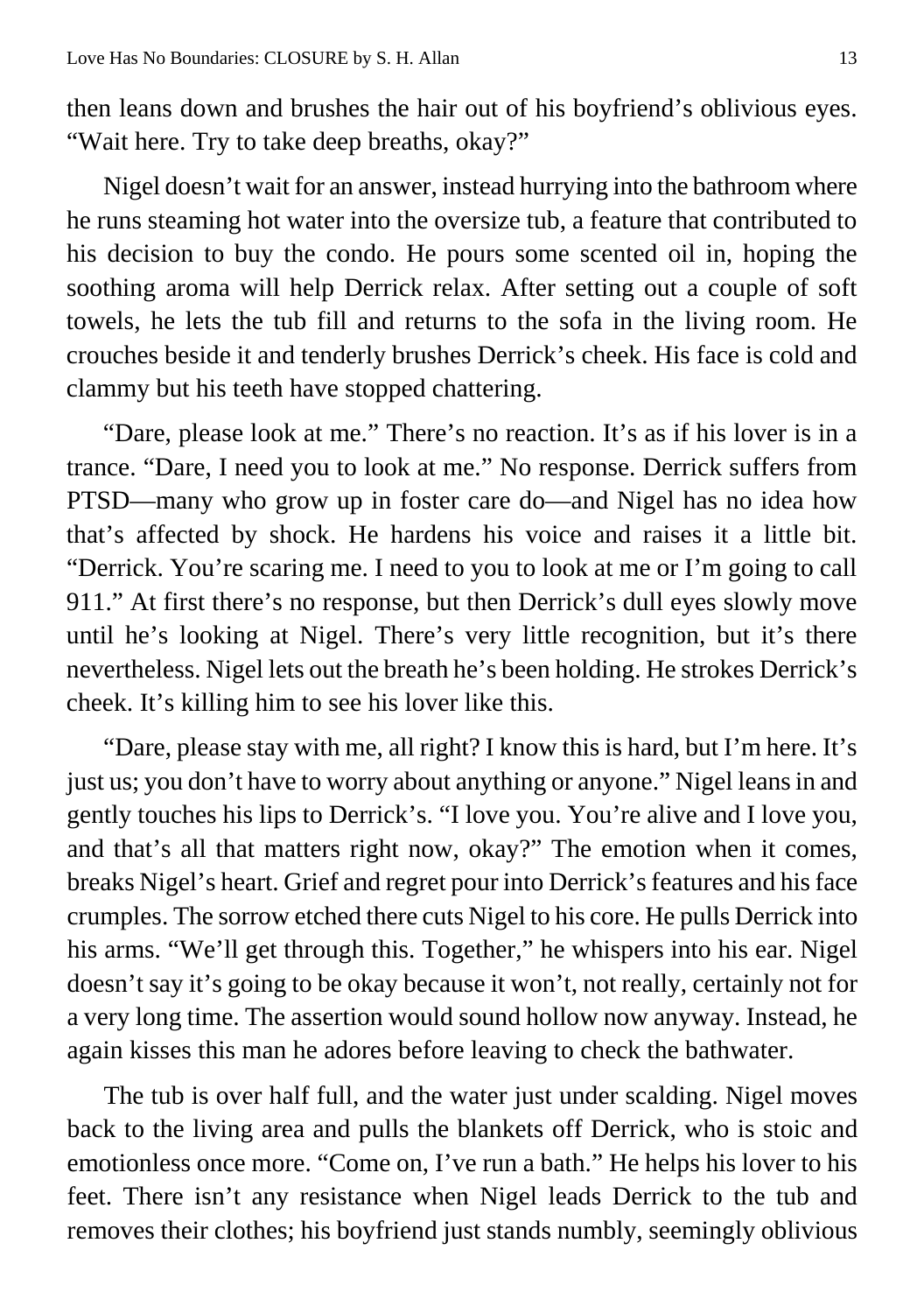to his surroundings. Nigel carefully helps him into the water and lowers himself in behind his lover.

He wraps his arms around Derrick and leans back as the displaced water rises and submerses them. He turns off the tap with his toes. The scent of jasmine and sandalwood fills the steamy air. In his arms, Derrick's shivering slows as he warms up, and he soon stills. Nigel gently rubs his lover's chest, shoulders, arms, belly. Silky black hair tickles his nose as he nuzzles Derrick's neck and leaves a trail of kisses along his jaw. Slowly Derrick's body relaxes in his arms. Internally he is clearly still struggling, so Nigel doesn't try to talk; he just lets calm wash over them both. Derrick will get through this. Nigel will do everything he can to help the love of his life, and together, they will get through this.

\*\*\*\*

#### **Then: Nigel**

Nigel leaned out of his office doorway. "Danica, I can't find any packets. Do we have any left?"

The young woman poked her head out of the cubicle outside his door. "You're just checking now? The kid's supposed to be here any minute."

"I know, I know. Just, are there any left?"

She sighed. "There's a stack of them on the bookshelf right next to you."

He looked over hisshoulder at the stack of blue folders. "Oh. Whoops. Do you have the girl's application?"

Danica sighed again and looked at him. "Have you even read it?"

"Well, I meant to… Kidding!" Her look of horror had him ending the joke earlier than planned. "Yes, I read it yesterday, but I can't find it."

His assistant shook her head and stood up, bumping him purposely as she pushed past him. "Have you looked in the inbox on your desk?"

"That's the first place I tried." He was embarrassed that he'd lost the file and fought the urge to grouch.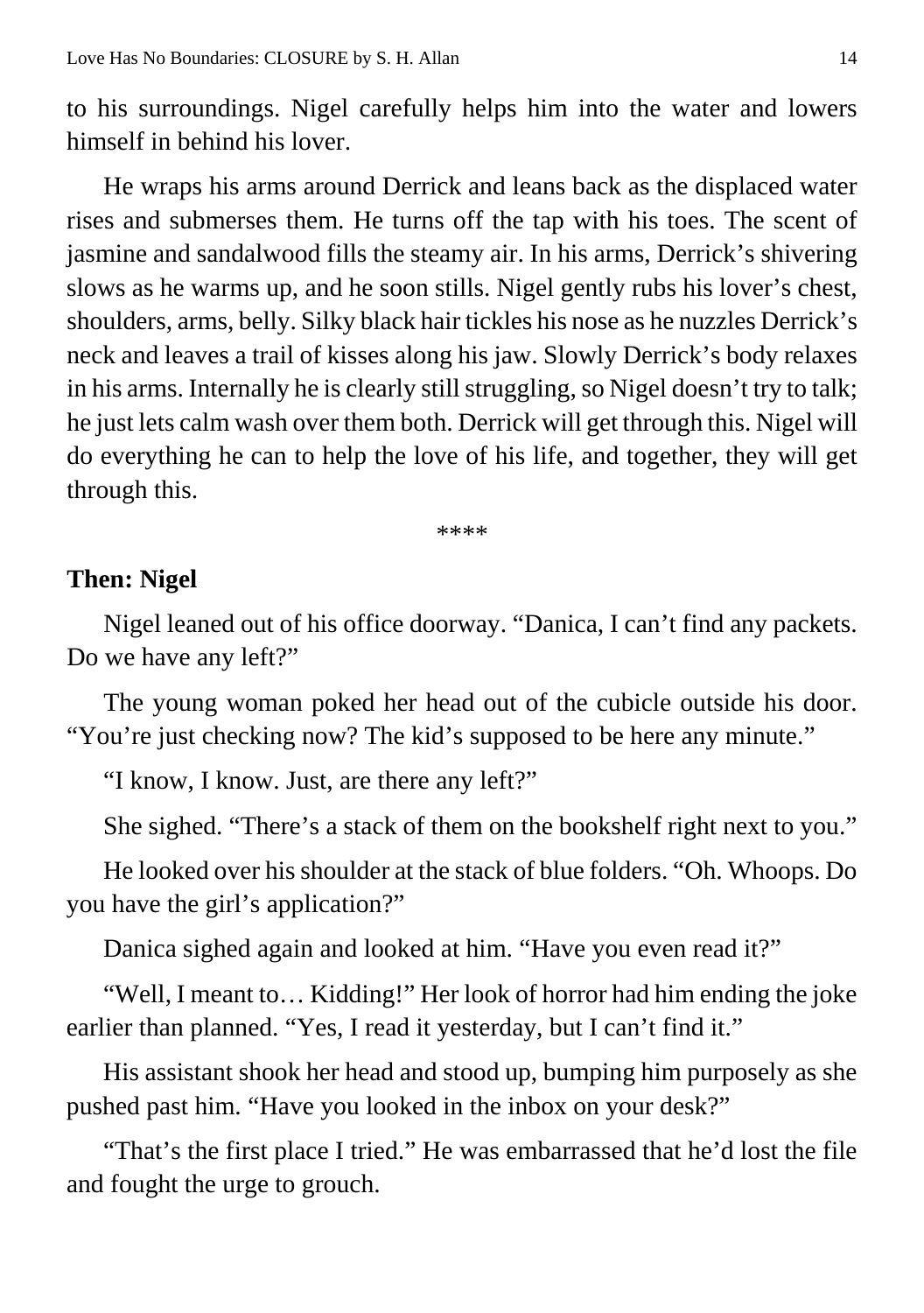The two spent a couple of minutes searching his office again until Danica called, "Aha!" holding the file above her head.

Relief flooded him; he would have been mortified to not have it fresh in his mind at the meeting. "Where was it?"

"Wedged between the couch arm and the cushion." She looked annoyed. He winced.

"Sorry. I read it over there and must have forgotten to put it back on my desk."

His assistant just shook her head and headed for the door.

"What am I going to do without you?"

"I haven't gotten the job yet."

Nigel laughed. "You think my sister won't jump at the chance to steal you from me? She's not stupid."

Worry lines creased Danica's face when she turned. "Program Manager is quite a step up from Program Assistant. I'm skipping the Program Specialist level entirely."

Nigel smiled affectionately. "I brag about you practically every time we have a 'power lunch'. She already knows you're amazing. Besides, sibling rivalry and all." He grinned.

"You two adore each other. You're all one big happy annoying family and it makes me sick. You all irritate the hell out of me." She was trying to hide a smile.

He smirked. "You wanted to work here. 'Family foundation' means a family runs it. I can't help it if we're all irresistible."

Danica rolled her eyes. "You're something all right." The intercom on Nigel's phone buzzed. "They're here. I'll go get them." He thanked her retreating back.

A few minutes later, there was a knock on the door jamb. He looked up from the desk, which he'd been leaning on while updating himself on the girl's file, and almost gasped. Standing there was the most gorgeous man he'd ever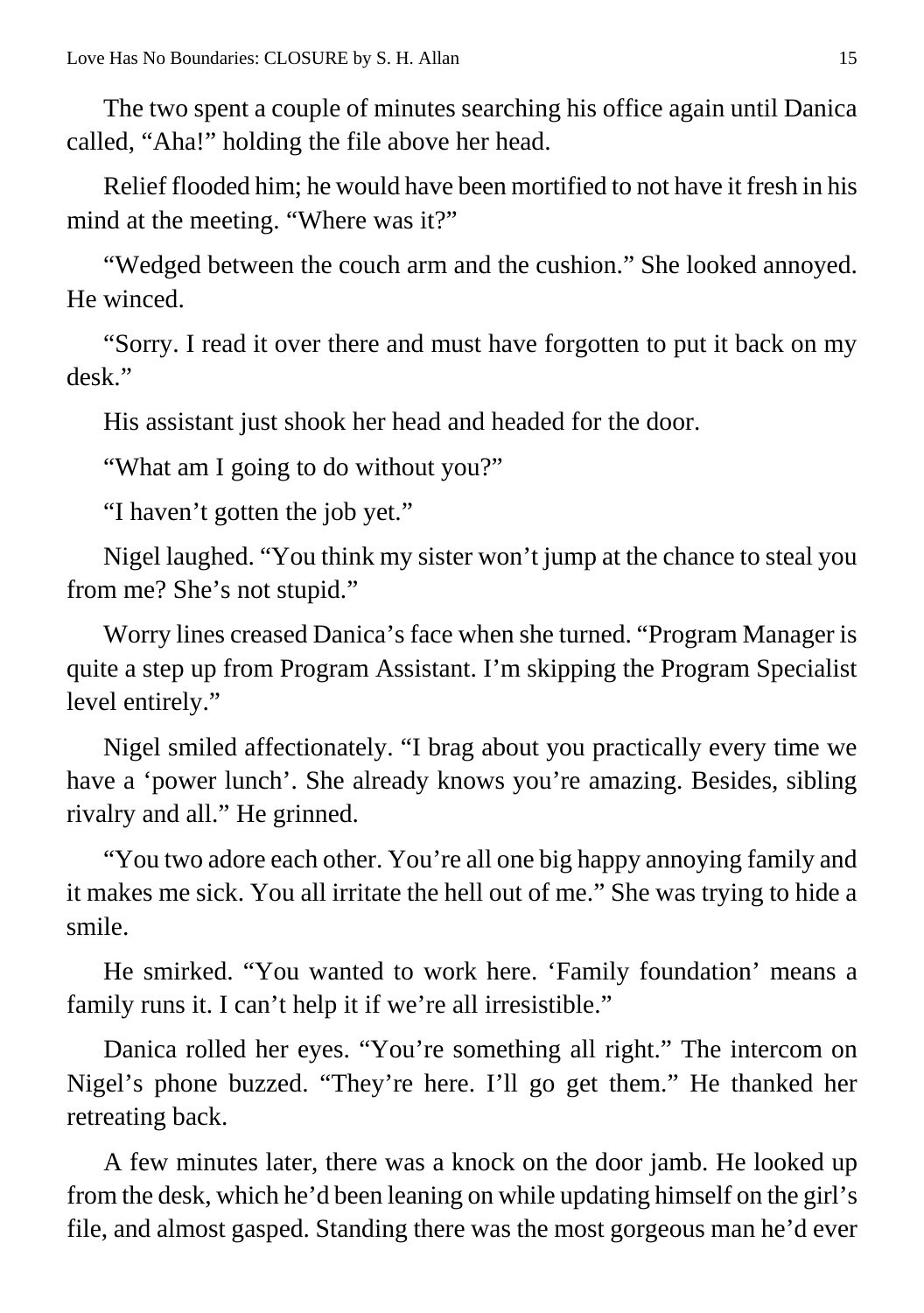seen. Bright blue-green hazel eyes and a cocky smile lit up a face of mixed heritage. The man was fairly short and small framed, well proportioned, and he looked to be toned and fit. A stylish but businesslike jacket paired with fitted jeans gave him a rakish look.

Nigel forced himself to stop staring and tried to regain his composure. "Come in, come in!" He finally noticed the teenager by the guy's side. "You must be Mercedes."

The girl looked unimpressed. "Uh huh. Who are you?"

Fair question. Usually he offered his name first. The hot guy was seriously affecting his cool. Cool was critical when working with teens. "I'm Gelly. Gelly Rutherford."

The girl's eyebrows rose and she blinked. Then she pursed her lips and looked skeptical. "Jelly? Seriously?" He nodded. She moved her head to one side and looked him up and down. "Damn white people and their stupid names." Nigel laughed.

The handsome man laughed, too. "I'm Derrick Cole, Mercedes's probation officer.Jelly? Really?" When Nigel nodded again, he said, "I'm so not calling you that." Nigel felt his brows lift in surprise. "That's mashed up fruit."

Nigel considered it to be rather appropriate, actually, even if the spelling was wrong. Some days he did feel "mashed up," and he certainly was a fruit. He smiled inwardly.

"What's it short for?" Derrick continued.

"Nigel."

"I'm not calling you that, either." Derrick's grin was infectious, and Nigel found it impossible to be offended, especially when he continued, "You are way too cool for that name."

*He thinks I'm cool?* Nigel felt his heart skip a beat. Something sparked in him that he hadn't felt in a long time. It was like he was in middle school and having his first big crush. Despite his embarrassment, he found himself smiling. "Well, what do you propose?"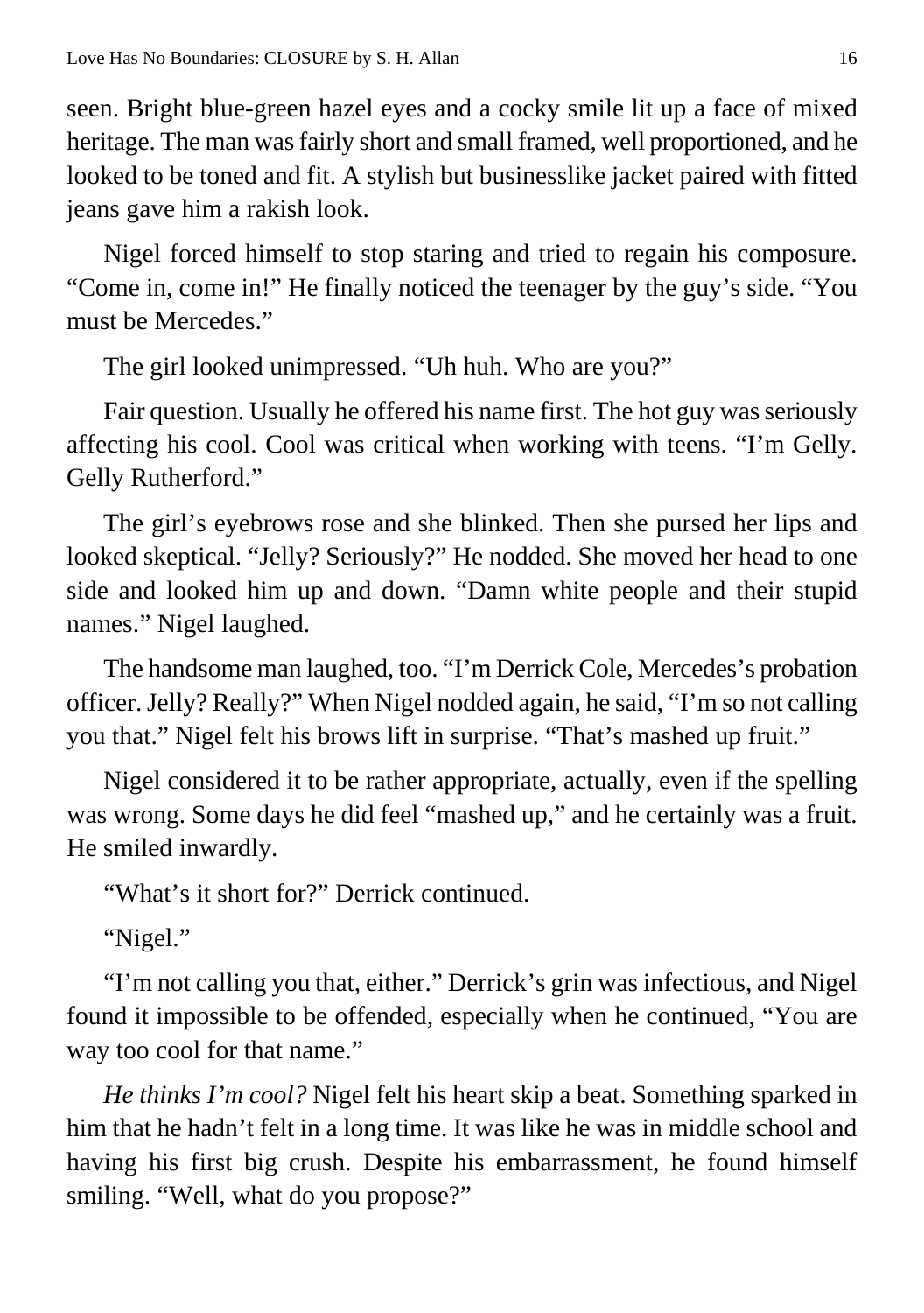Derrick narrowed his beautiful eyes and examined Nigel appraisingly, tapping his finger against his lips—his full, soft, incredibly kissable lips.

Mercedes impatiently stepped in. "Call him by his last name. Rutherford, you said, right? Old guys use last names like first names so he's Rutherford. Hey, isn't that the name of this place? What are you, like, the owner?"

Very observant of her, although he wasn't old yet and wanted to protest that point. "Rutherford is right, but I'm not the owner. The foundation belongs to my parents."

"So you're rich." Her disgust was apparent on her face. Damn, he was losing her already. She, for one, didn't think he was cool. He had to get his head back on straight and stop drooling over the very hot guy standing only a few feet away.

"Well, my parents are." He had to steer this conversation away from their differences. "Here, let's sit down." He gestured toward the sitting area. He sank into one of the armchairs and the other two sat on the sofa. Nigel had placed the packet folders on the coffee table and handed one to each of them now.

Mercedes took it carelessly and tossed it back on the table. Nigel studied her. According to her application, she was sixteen and had been in and out of juvenile detention several times now, with a string of convictions in her file. She was usually arrested for solicitation or petty theft, but so far, she had never tested positive for drugs at booking. With the lifestyle she led, though, it was almost inevitable that drug abuse would eventually become an issue.

Nigel felt a familiar roiling in his gut picturing this fresh faced, sharp girl ruined by a life on the streets. Kids like her were why he created this program, and why he wanted it to work. The foundation was established to fight poverty, homelessness, and hunger as much through prevention and education as possible. His focus was on stopping youth from continuing on a downward spiral and help them set and achieve their own goals. So far he wasn't helping this one at all. Time to change that.

"So, Mercedes, how much do you know about the program?"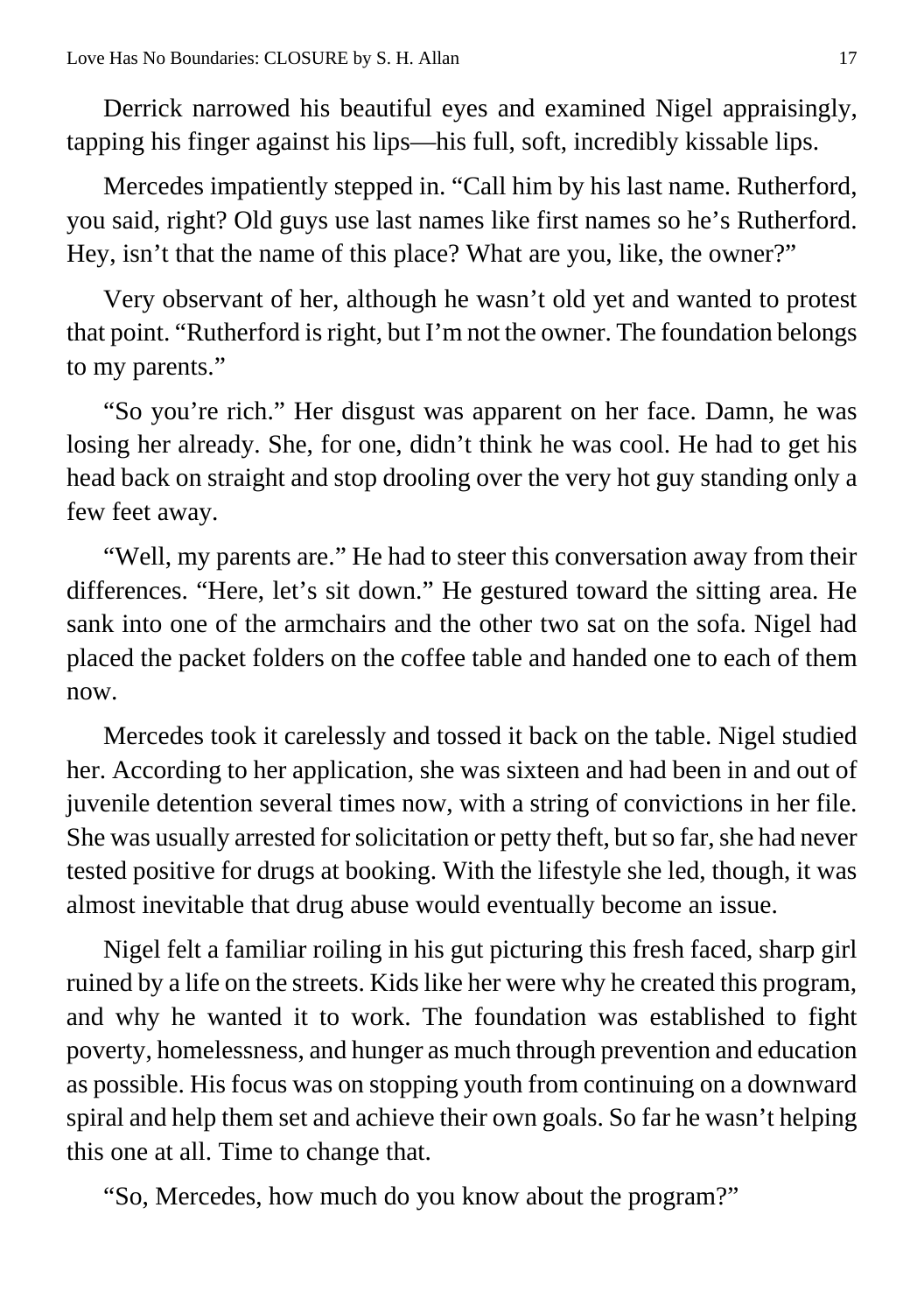She shrugged and rolled her pretty brown eyes then stuck her jaw out as she sagged back into the cushions. Then she sighed loudly and pretended to study her long, enameled acrylic nails, a look of boredom on her face. Suddenly, Derrick emitted an even louder sigh and flopped back on the couch, arms and legs sprawled. He sighed again and rolled his eyes exaggeratedly. The behavior looked silly on the skinny, brown skinned teenage girl. It was downright ridiculous on a built white guy who was probably nearing thirty years old.

The girl glanced at him out of the corner of her eye then took a deep breath like she was fortifying herself and sat up straighter. She crossed her legs, folded her hands in her lap, and managed a rather sweet smile. Derrick then sat up, too. He grinned.

Unsure of what he had just witnessed, Nigel ignored it and forged ahead. "I don't want to waste your time going overstuff you already know. Help me out here?" He gave her a goofy grin, hoping to look harmless.

The girl's body language may have changed but her attitude hadn't. "I read that lame brochure Mr. Derrick gave me." Mr. Derrick. Interesting. "It didn't say nothing. Just some lame-ass pictures of dogs and freaks. So you're like, gonna 'save' me by making me train some stupid dog?" She used air quotes when she said the word "save."

"If it sounds lame, why are you here?" The question was sincere, and he made sure it sounded that way. The kids were supposed to fill out the application themselves, without assistance. Their doing so helped him get to know them through their own words while making sure they really wanted to participate. Had Derrick forced her into this?

She rolled her eyes again. "I gotta do some kind of fucking community service. This sounded easier than the other shit Mr. Derrick told me about." She grunted and bobbed her head to the side and back again. Nigel half expected her to snap her fingers and say, "Mm-hmm," like some gangbanger in a late night comedy sketch.

Derrick leapt into action again. He groaned loudly and rolled his eyes again. "Oh my GOD, I'm such a hard-ass!" He pursed hislips. "I *forced* her to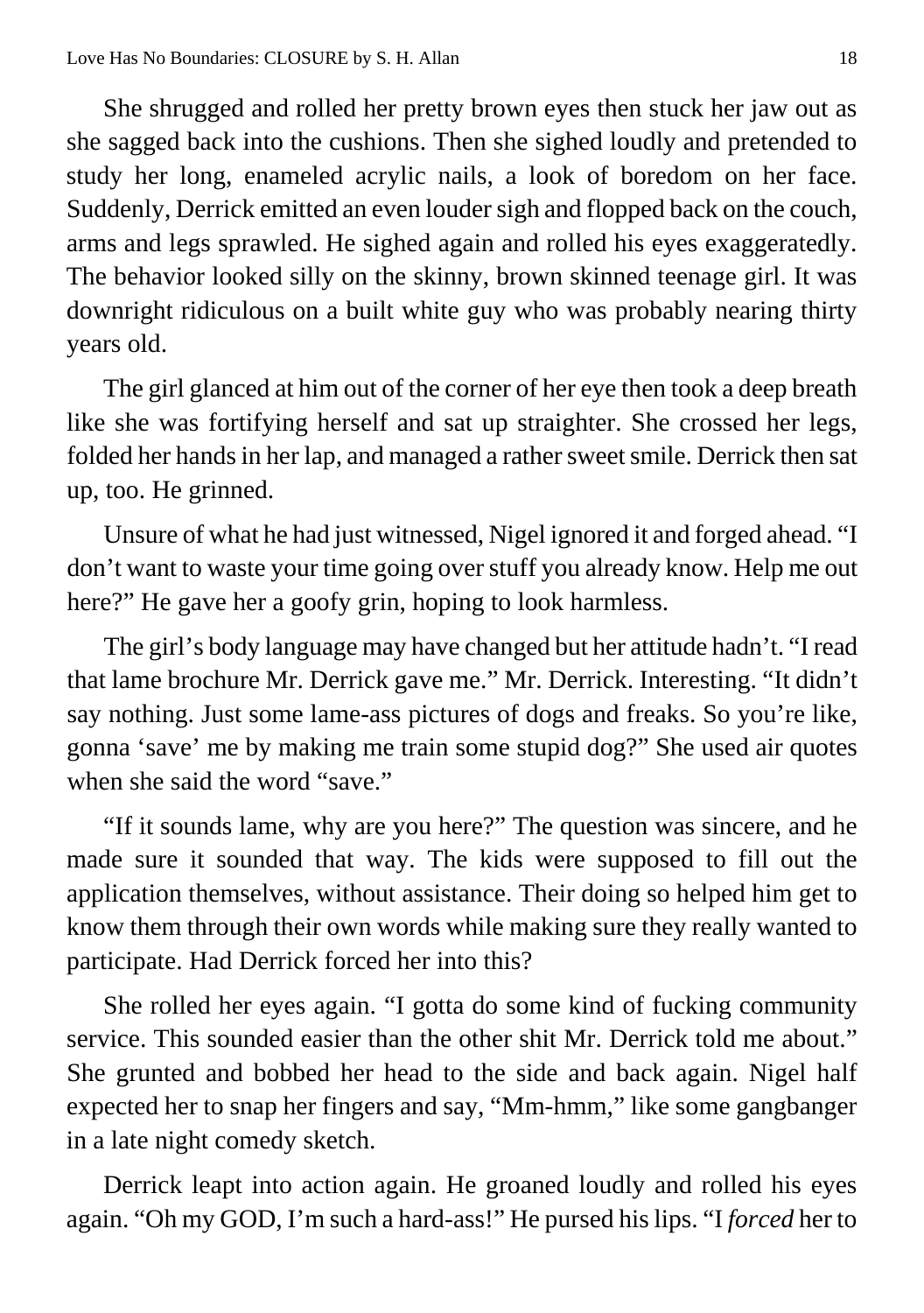choose something to do so she wouldn't go to jail again. It's so unfair! Expletive, expletive!" He moved with exaggerated motions, bobbing his own head side to side to the point that it looked like he might strain his neck. "It's all my fault. I telepathically *made* her stand on that street corner and ask that cop if he wanted a quickie." Derrick looked at the girl. "I would tell her how to answer your question properly but Mercedes does *not* like to be told what to do, mmm-hm." Hislips were pursed as he shook his head then bobbed itsome more.

Mercedes growled, but she stopped rolling her eyes and bobbing her head. When she next spoke, it was politely if a bit clipped. "I gotta do community service because I got arrested. I ain't sitting in no jail again. Mr. Derrick told me about this program, and it sounded kinda cool. It'd be fun to work with dogs. I'm good with animals." She shrugged. "I kinda always wanted to do something like that." As if she had read Nigel's mind, she added, "I really do want to do this. Mr. Derrick didn't tell me what to write." She looked at her hands in her lap and again feigned interest in one of her nails. She picked at a rhinestone stuck to the abstract design. "I worked real hard on it. I don't write so good."

Nigel was speechless for a moment. What the hell was Derrick's deal with mocking her? And why did it work? He pushed that thought aside for a moment. "Your answers were really good, Mercedes. That's why I chose to talk to you. We have many more applicants than we can take. We only choose those who really want to be part of this and who like dogs."

"I love dogs," she said quickly and with more enthusiasm than he had seen since she had arrived.

He smiled. "Tibbs, come," he called. A moment later, a large yellow lab mix trotted over and sat at hisside, tongue lolling in a big grin. Nigel noted the shocked looks on his guests' faces. "Meet Delbert Tibbs."

"Where the hell did he come from?" demanded Mercedes. She was already reaching a hand out to the dog.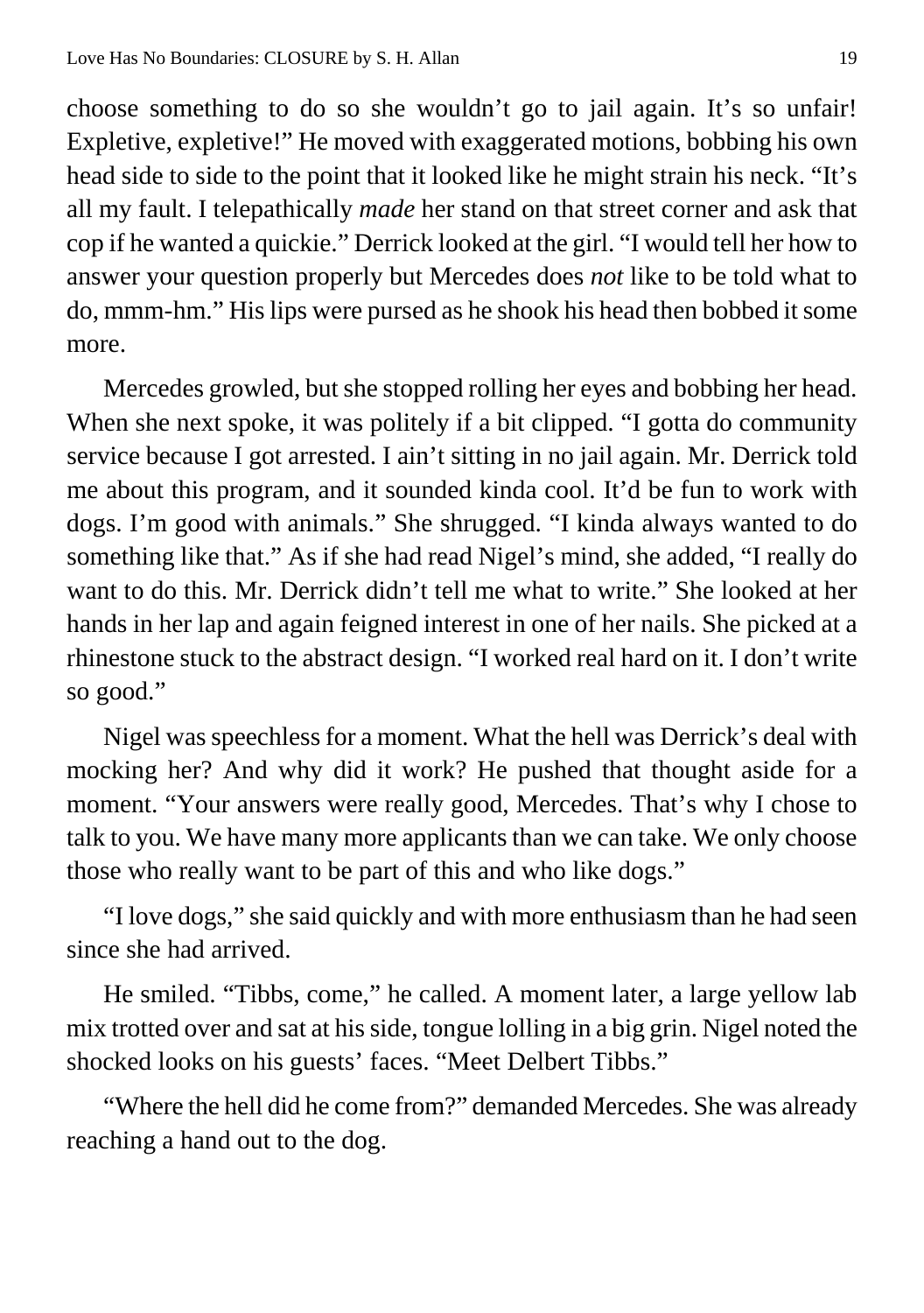"He's well trained. He was waiting quietly on his bed behind the desk until we were ready for him. If you work hard, the dog you train may one day be as well behaved as Tibbs here."

Mercedes beckoned the mixed breed. Tibbs looked at Nigel, and when he gave the release gesture, the animal trotted over to sit by the girl. Nigel noted that Mercedes held the back of her hand out loosely for the dog to sniff before scratching his neck. Excellent. Nigel knew she was the right choice. "You get to have your dog at work?" she asked.

"That's one of the advantages of working for Mom and Dad." He smiled. "He's essential to the program. He helps me decide who would be a good fit, and he's a great judge of character. He likes you." Mercedes's fingers rubbed and scratched Tibbs's chest when he rolled over on his back. "He also gets spoiled rotten by everyone who works here. He's usually sniffing around the employee lounge hoping for a treat. I'm making him work today."

"Tough job." Her tone was sarcastic but she had only adoration in her eyes and hands as she played with the dog.

Derrick had been watching Mercedes. Now he turned to Nigel, a twinkle in his eye. "She's really a softie at heart. Doesn't want anyone to know she's a good kid," he said in a stage whisper.

Mercedes glared at him before looking at Nigel. "Yeah, well, he's a fag, and he doesn't want anyone to know that he's really a hard-ass." Her tone was meant to irritate, not judge. It was clear she respected the officer.

Nigel couldn't suppress his grin. Derrick definitely had a fine hard ass. "That's okay, I'm one, too, although I don't know about the hard-ass part." He watched Derrick's face for a reaction and he got one. His easy smile turned sly and his eyes narrowed the tiniest bit. Oh God, could this beautiful stud of a man be attracted to him, too? How likely was that?

"Oh yeah? Bet on it." He wasn't sure if Derrick was referring to Nigel's ass literally being hard or if he were trying to let Nigel know he was interested. Either was fine with Nigel. Or maybe he was just being sarcastic. "Tibbs? Like the song?" Derrick's words pulled Nigel's thoughts back out of the gutter.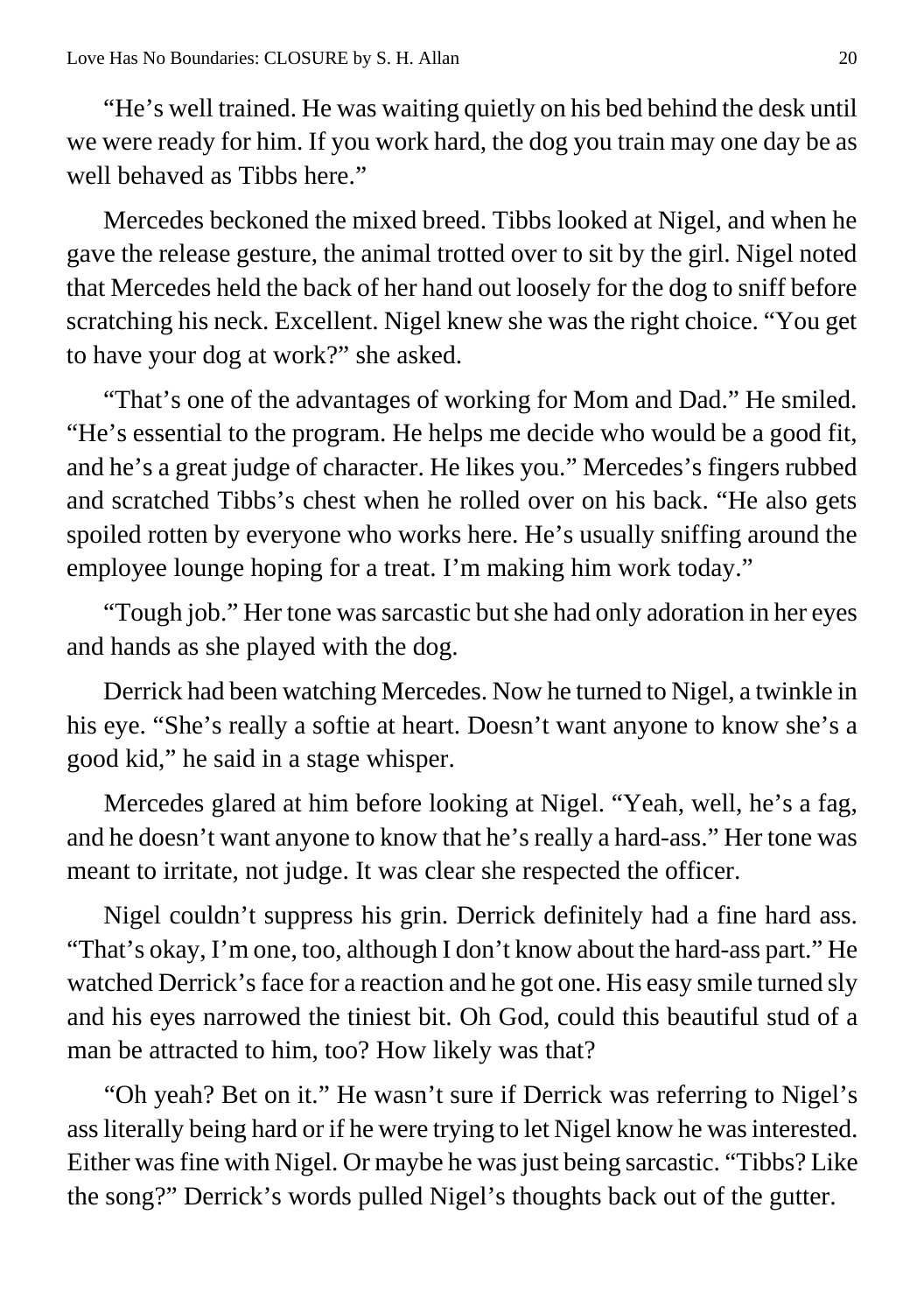"You know it?"

"Yeah. Who was it? Woody Guthrie? No, wait, Pete Seeger." Derrick looked at Nigel with a soft smile. "My father listens to folk music sometimes, among other things. He has eclectic taste. I learned to appreciate a lot of different music because of him. Did you choose the name because of the death row reprieve?"

"Yes. Tibbs was a rescue from a high-kill shelter in Wenatchee where he had only a few hours left. I was looking for a dog to train as a service animal. He almost completed the training but was rejected near the end due to some minor health issues that have since been resolved. The health requirements for a service dog are very strict, and he could potentially have the same problem again. The agency offered him to me, and I jumped at the chance. Anyway, I wanted an apt name, and the song just jumped into my head. My parents were hippie wannabes. I grew up on that stuff." And just like that there was a connection more than physical between them. They held each other's eyesfor a moment longer than men usually looked at each other.

Then Derrick cleared his throat and grinned again. "Your hippie parents named you Nigel?"

Nigel nodded his head, laughing. "Hippie wannabes remember? It's a family name. They thought it sounded unique and went with it. I've been saddled with it my whole life. They were the ones who first started calling me Gelly. They thought it was cute. I'm just glad they didn't name me after my dad. I would have been Egbert Buford Norbert Rutherford the third."

"You're making that up," Mercedes cut in.

"No, I swear. Both my dad and granddad suffer with that name. Gelly is much better. One of the kids told me I sound badass."

Derrick and Mercedes both burst out laughing. "No way." "They was playing you." They spoke simultaneously.

"Oh. Well, then I'll stick with Nigel for now."

Derrick was shaking his head. "Well that's not great but the nickname is ridiculous. We have to work on that. We'll come up with something."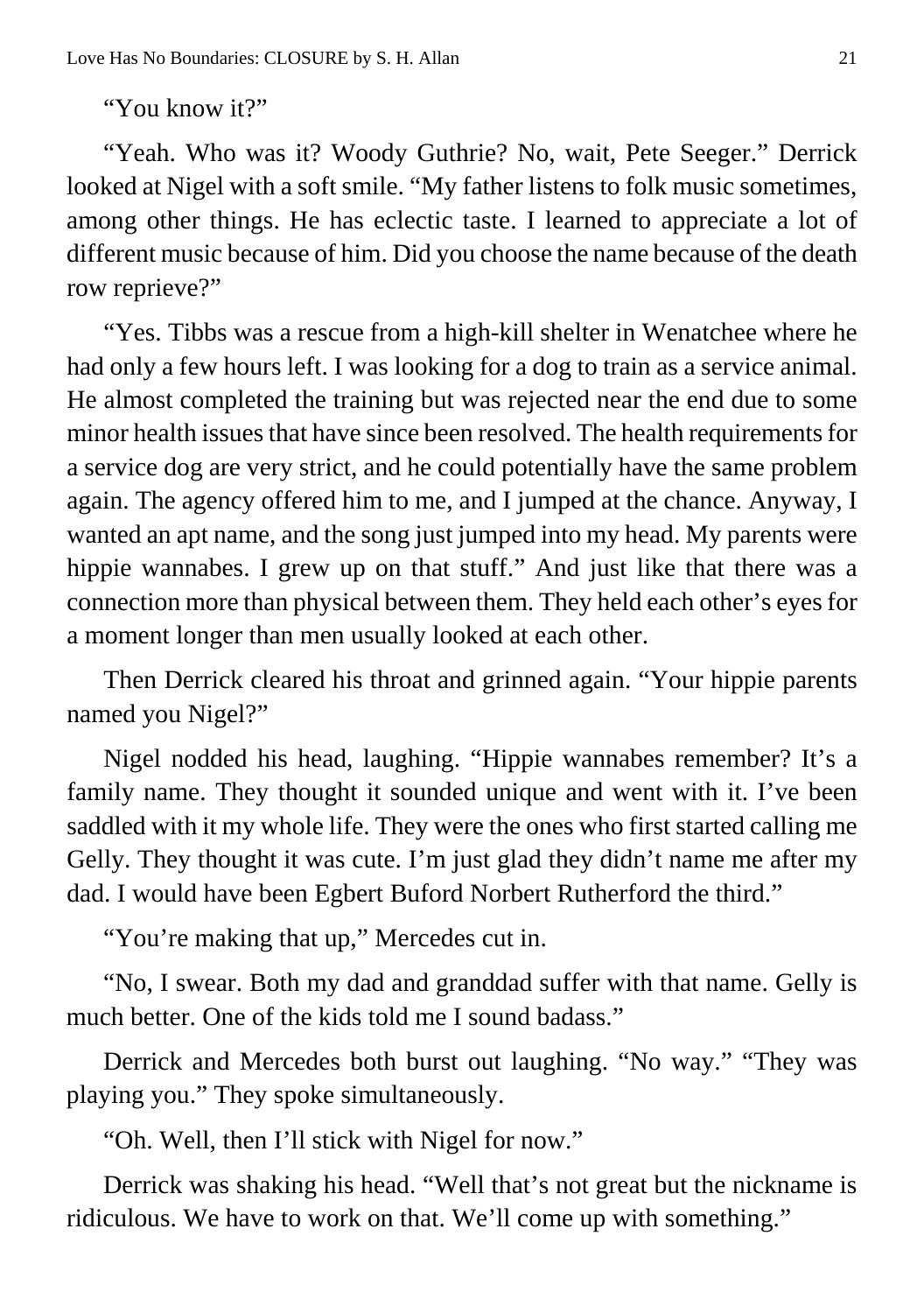Nigel felt his throat constrict. *We? There was a "we"?* Time to change subjects. "So, Mercedes, tell me more about yourself. What do you want to be doing a year from now?"

The conversation moved on to safer topics. Mercedes told them about wanting to go to college. No one in her family had ever even graduated from high school. She talked about growing up in a seedy suburb south of Seattle, the crappy neighborhood filled with drugs and violence. Sexual abuse and maltreatment were alluded to but she didn't go into detail. Instead, she praised her mother for sticking by her.

Mercedes also talked about her dream to become a veterinarian butsaid she knew she was stupid and that kids like her "didn't go nowhere"; all that she could hope for was to find a good man to take care of her. Nigel had to suppress his anger and despair at what this bright teenager had been led to believe was her lot. From everything he saw and heard from her, she was a strong, intelligent young woman who didn't need anyone to take care of her, as if any healthy grown woman did.

He and Derrick tried to reassure her that she was smart, and that anything was possible for someone who really wanted it. Nigel explained that Delbert Tibbs was an African American who was wrongly convicted of rape and murder. The all-white jury had sentenced him, and he sat on death row until finally he was exonerated after the key witnessin the trial recanted and it came out that Tibbs's alibi had been ignored. Tibbs went on to be a poet and a civil rights activist.

"See, people can be in the lowest of places and come out on top," he finished.

"But he was innocent. It's not like he really did anything wrong."

"Sure, but sometimes being in jail changes a person. Sometimes it messes with his or her self-esteem. Sometimes it makes a person think that jail is where he, *or she*, belongs, whether the person was innocent, doing something really bad, or just making *really poor choices.*" Nigel glanced at Derrick who was watching the girl, a finger rubbing his lip. Nigel had to fight the urge to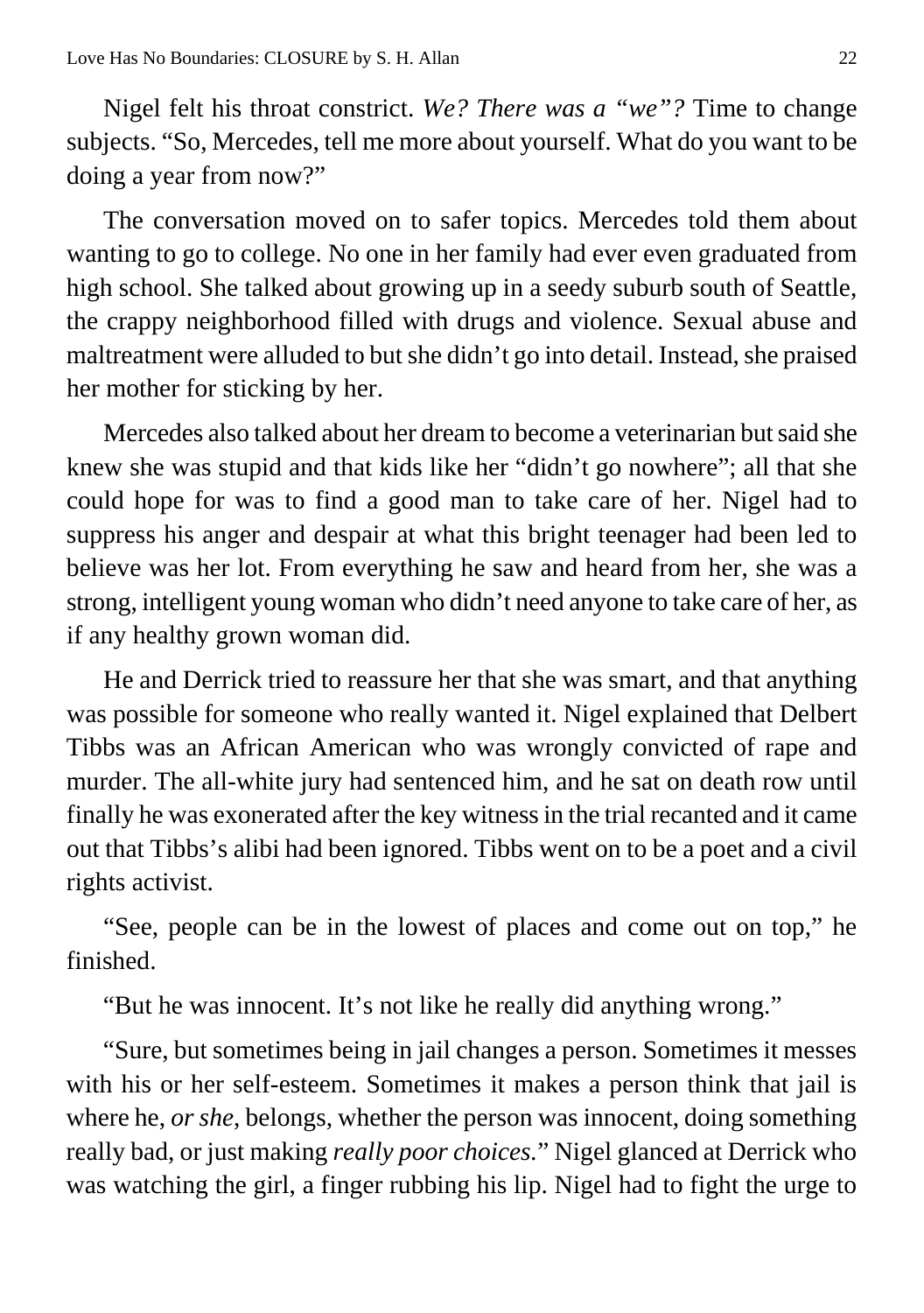jump over the table and suck that lip between his own. He turned back to **Mercedes** 

"I think you are a perfect fit for this program. The rest of the youth come from very similar situations. They have all been in juvie, none have any support in the community, and all have either dropped out of school or are failing. All of them want something better for themselves and are willing to work hard to get it. So what do you think?" The "work hard" part was key.

"What would I have to do?"

"You need to show up at French Lake Dog Park in Federal Way before three PM, Monday through Thursday, rain or shine. We'll go by the Federal Way School District schedule if it snows."

"I ain't going out in no snow." Mercedes raised one eyebrow at him as if she thought he was deficient. Both men laughed at that. Schools usually closed down if there was even a hint of white in the air, so it was unlikely that she would have to go out in it. The area was too hilly and too unused to snow for the cities to handle freezing temperatures and make it safe.

"On days it doesn't snow, we'll keep you busy until six, but you'll have a short break in the middle during which we provide snacks and water." Sometimes it was the only meal the kids got in a day, so the snacks were more like full meals. "You'll be assigned a dog who will be counting on you to show up every day. As long as you arrive on time and participate, you'll get community service credit.

"You are committing to complete the program, even if it goes longer than the community service hours you owe. If you do, you'll get a gift card for a grocery store, and you will be eligible for one of our teaching assistant scholarships." The goal was for the kids to use the cards for something they needed. In reality, most of them sold the cards for cash. "That means you would come back for the next session and work with the dogs whose trainers don't show up or drop out. You would be paid for this, with half the money put into a fund to go toward educational costs. For instance, we would help pay for GED classes or materials for school, or you could save the money for college or a trade program."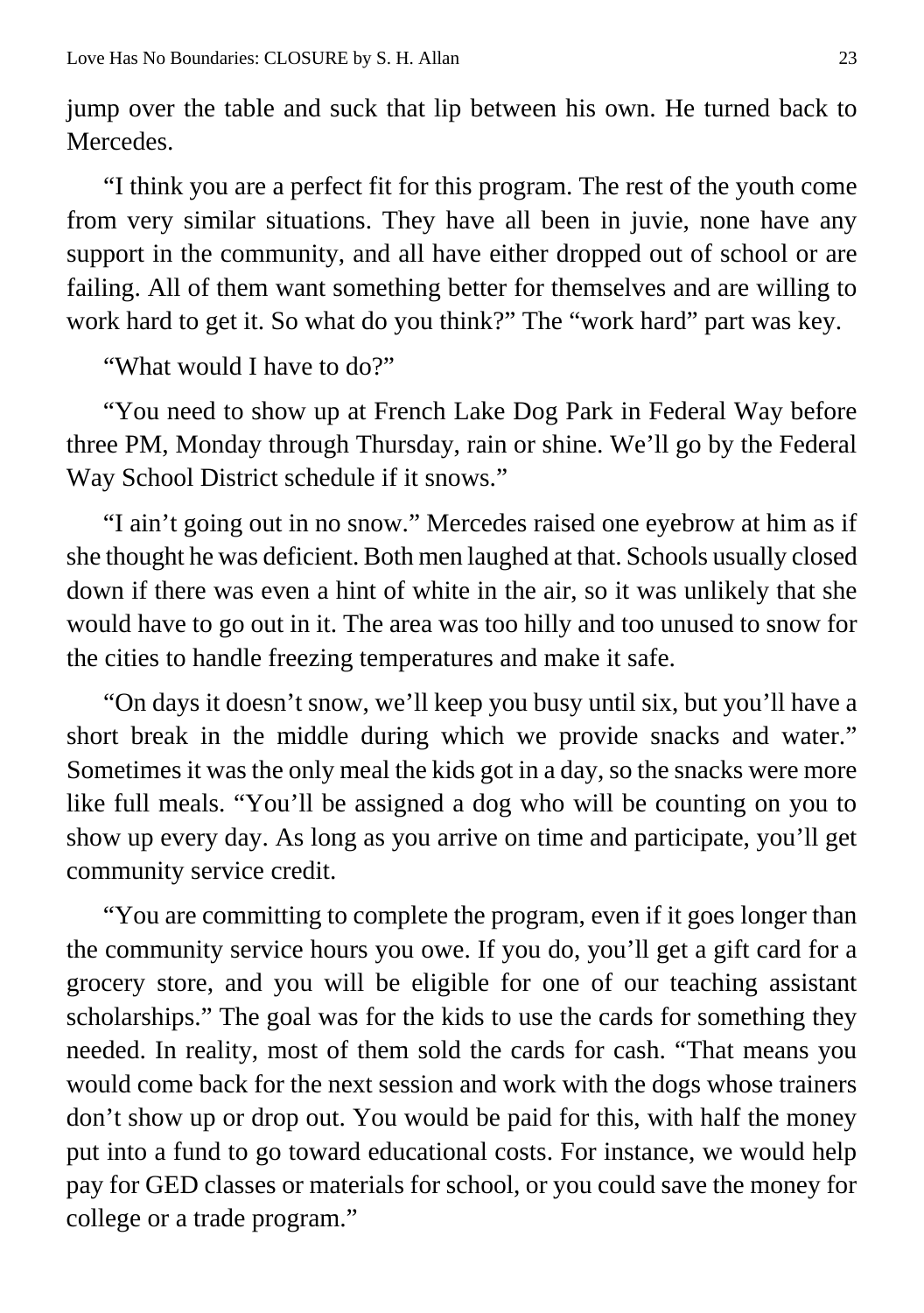Mercedes affected a noncommittal look but her eyes were flashing. "Every day?"

"Every weekday except Fridays. The specifics are in the packet." Nigel pointed to the folder in front of her. "I think you would be a great asset to the program. Are you interested?"

"What do you think, Mercedes?" Derrick asked. "It sounds kind of fun to me." He turned back to Nigel. "Looking for instructors?" He pretended to be hopeful.

Nigel shook his head, feigning regret. Secretly he really was sorry because he would love to see this man every day. He usually only went once a week, but he could make an adjustment to his schedule for the right reason… or the right person.

"How would I get there? I live in Kent." Mercedes looked worried now, like transportation was a major issue.

Nigel reassured her. "We provide bustickets, and we have a shuttle leaving Kent Station at two thirty each day of the program. All you've got to do is show up." He waited while she pretended to make up her mind. Looking too eager would make her vulnerable, but he knew he had her hooked.

She shrugged and continued to focus on Tibbs. "Yeah, I guess. Sounds okay." She finally looked up. "When do I start?"

Nigel resisted an urge to jump up and shout, "Yes!" Instead, he pointed the girl to the schedule glued inside the folder and the bus ticket in the pocket. "You get two additional bus tickets at the end of each session, one to go home and one to come back. If you take the shuttle, you still get them in case you are coming from someplace else, but you only have two at a time. You only get new ones when you've used up the ones you have." He went through a few more things she needed to know, such as what to wear.

When he was finished, she said she needed to use the bathroom. He called Danica in and asked her to accompany the girl. Trust was always an issue, and it went both ways. Mercedes hadn't earned his yet. He had faith she would, but it would take time. When she was out of earshot, he turned to find Derrick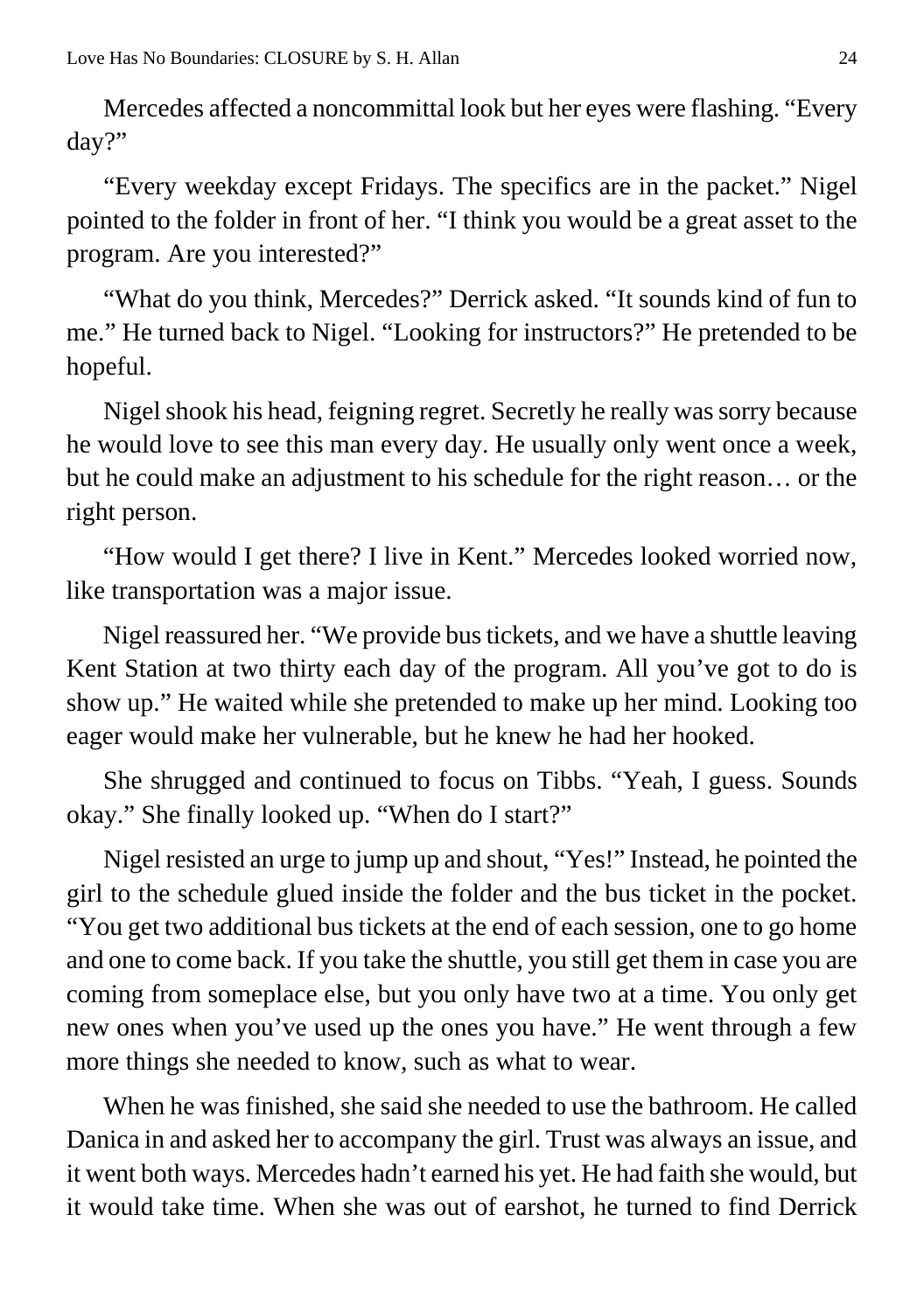staring at his chest. "Uh…" He stumbled over his words as he felt a thrill run through him. "So what's with the mocking?"

Derrick looked up and he looked embarrassed, probably at being caught ogling Nigel's body. Nigel hadn't minded at all, and his pants were getting a little crowded. "Oh, that. Well, for some kids it works really well. When they're being inappropriate, I remind them by showing them how ridiculous they look. Well, and then some. Most of the kids get attitude when I just tell them their behavior isn't okay. It makes me another antagonistic authority figure. If I let it slide, then I'm just being one of their friends. Neither is appropriate. I'm a support, I'm here to help, but I am not their friend. They need to learn that sometimes the people in charge are really there to help. For some kids, the mocking works. It's not the most mature way to do it, but it's damn funny, if I say so myself." Derrick smirked.

Nigel couldn't help smiling back. Derrick's grins were infectious. "What if it doesn't work?"

"Well, hopefully I don't get beaten up."

"Has that happened?" Nigel was shocked and somewhat distressed at the thought. What was that about?

"Not yet. I keep waiting. Some would say I have it coming." His grin was somewhat crooked, and Nigel thought it wastotally hot. "Assuming I'm still in one piece, I resort to guilt trips, blackmail, bribes—all the mature grownup things."

"Does your boss know about this behavior?" Nigel asked with mock disapproval.

Derrick shrugged. "She cares about my success. I've currently got the lowest recidivism rate of all the juvenile probation officers in the greater Seattle area. I've got the second lowest of all P.O.s." He put his hand on his hip, stuck his jaw up and out, and turned to a semi-profile position. "I am Juvie Man," he said in a deep voice. He held the pose for a good ten seconds before Nigel couldn't help it anymore and burst out laughing. Derrick joined in.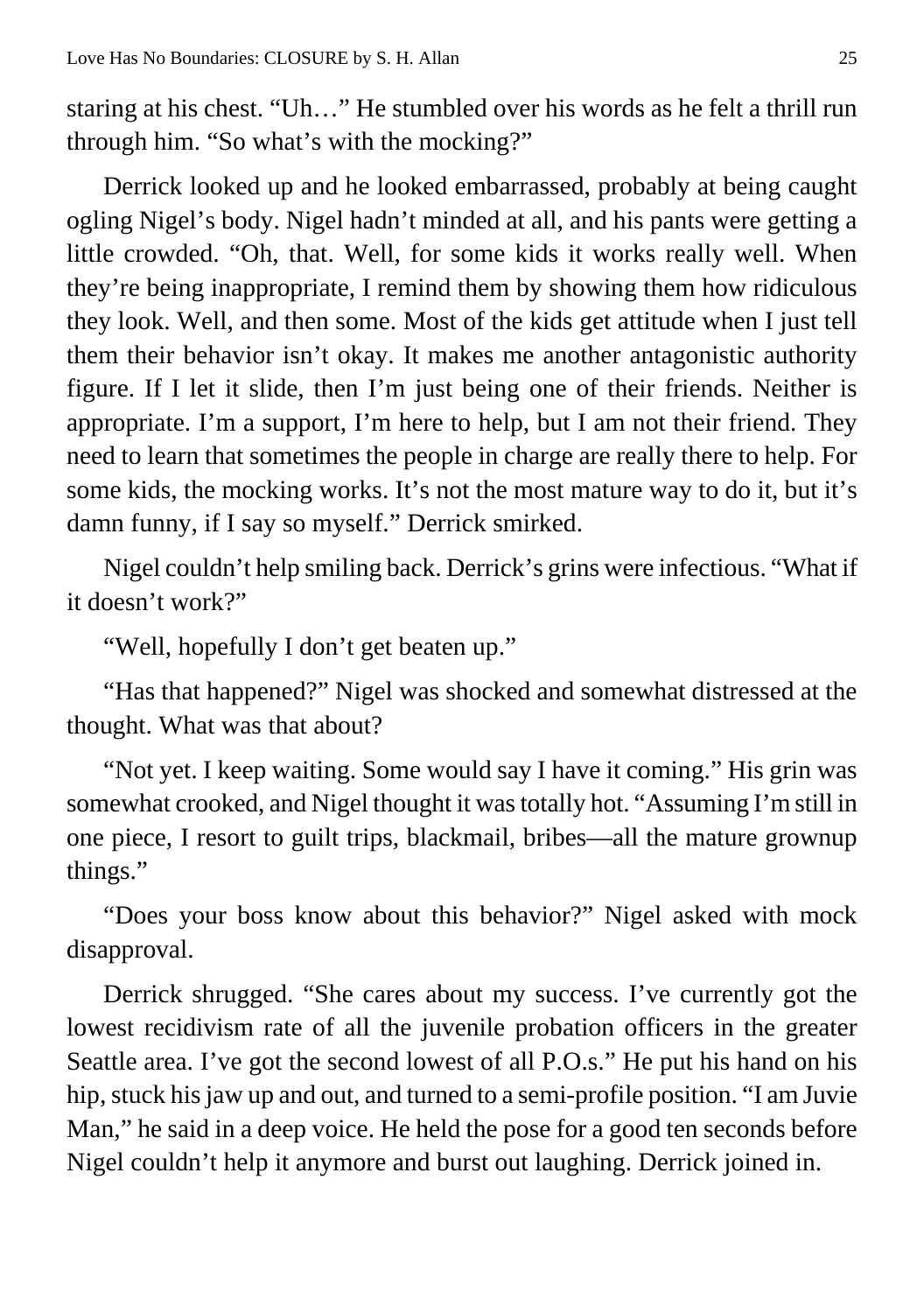Then he dropped the act. "Sorry for bragging. But seriously, I'll do anything that's not unethical to get through to these kids. Most of them just need someone to believe in them and an opportunity to believe in themselves." Derrick stepped closer. "I think your program is just the kind of opportunity these kids need."

Nigel felt himself being sucked into those sexy eyes. "I hope so. I believe in opportunities." He said the last sentence softly but his heart beat loudly in his ears. They held each other's gaze for a long moment. Derrick opened his mouth but they were interrupted by Mercedes. *Damn.* He wondered what Derrick had been about to say.

"Mr. Derrick! You gotta see their bathrooms! It's like the Taj Mahal or something." Mercedes face was flushed with excitement.

Derrick turned to her so his face was in profile. Even his ears were sexy. "Well, I hope not since the Taj Mahal is a crypt and doesn't have toilets. But there are some beautiful restrooms in India. There's one in The Imperial New Delhi Hotel where each stall is a separate room, and there are attendants who will go so far as to squirt scented soap into your hands and give you a heated wash cloth." Nigel had been places in the US that did the same thing, but the foreign location made Derrick's story more grand and exotic.

"There's marble everywhere, and everything is gleaming. As a backpacker, I felt a little out of place. I am pretty sure it was obvious that I was just eating at the historic restaurant and not actually staying at the hotel." As he continued his story, Derrick moved to meet Mercedes at the door and handed her one of the packets.

The girl listened wide-eyed as Derrick recounted histale. Nigel wasjust as enchanted. This man was a world traveler, too? What other surprises did he have? Just outside the door, Derrick stopped for a moment and looked back at Nigel. "Thank you. I have another kid on my caseload who might be a good fit. If it's not too late, I'll submit the application." Derrick looked expectant and maybe a little hopeful.

Nigel nodded. He'd make a space if it meant he could see this electrifying man again. "It's not too late. It's never too late."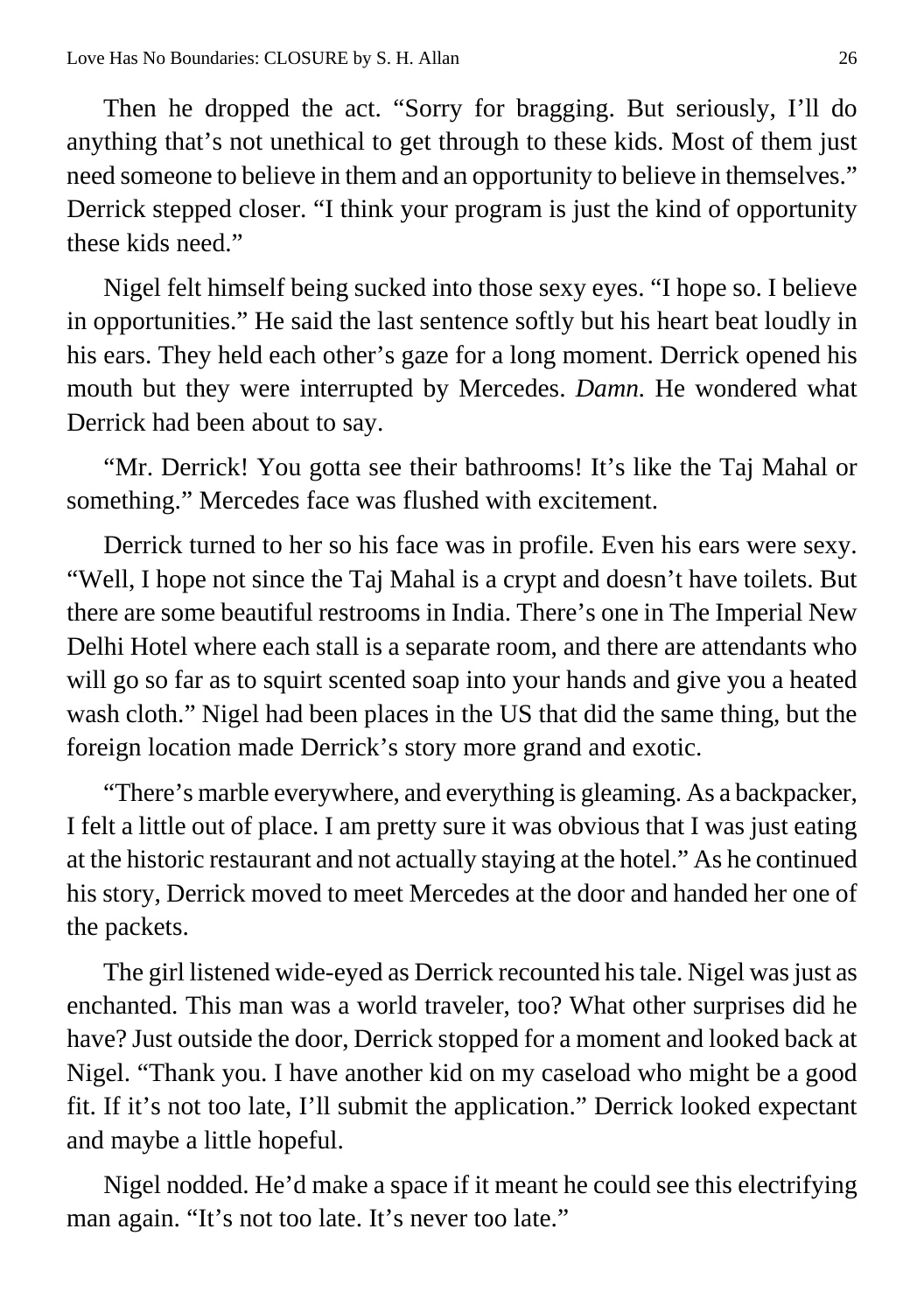Derrick seemed to catch the implication and nodded, a small, almost bashful smile on his face. "No it isn't, is it?" He turned and walked out the door.

*No*, Nigel thought. *It's never too late.* He had hit the big three-oh but it wasn't too late to find Mr. Right. He knew he was being stupid, and there was no rational reason to think it might be Derrick—he barely knew the guy, and he didn't believe in love at first sight—but maybe he would get a chance to see him again, date him, maybe more. He would find the man to love the rest of his life, he would. And who knew, maybe Derrick, this guy with the beautiful eyes, was the one.

Belatedly he realized that Derrick had never told Nigel what his new nickname would be. He wanted to run after them and ask Derrick what he should be called since Gelly was too stupid and Nigel too uncool. It was suddenly the most important question he'd ever had. He hoped he would have the chance to ask it.

\*\*\*\*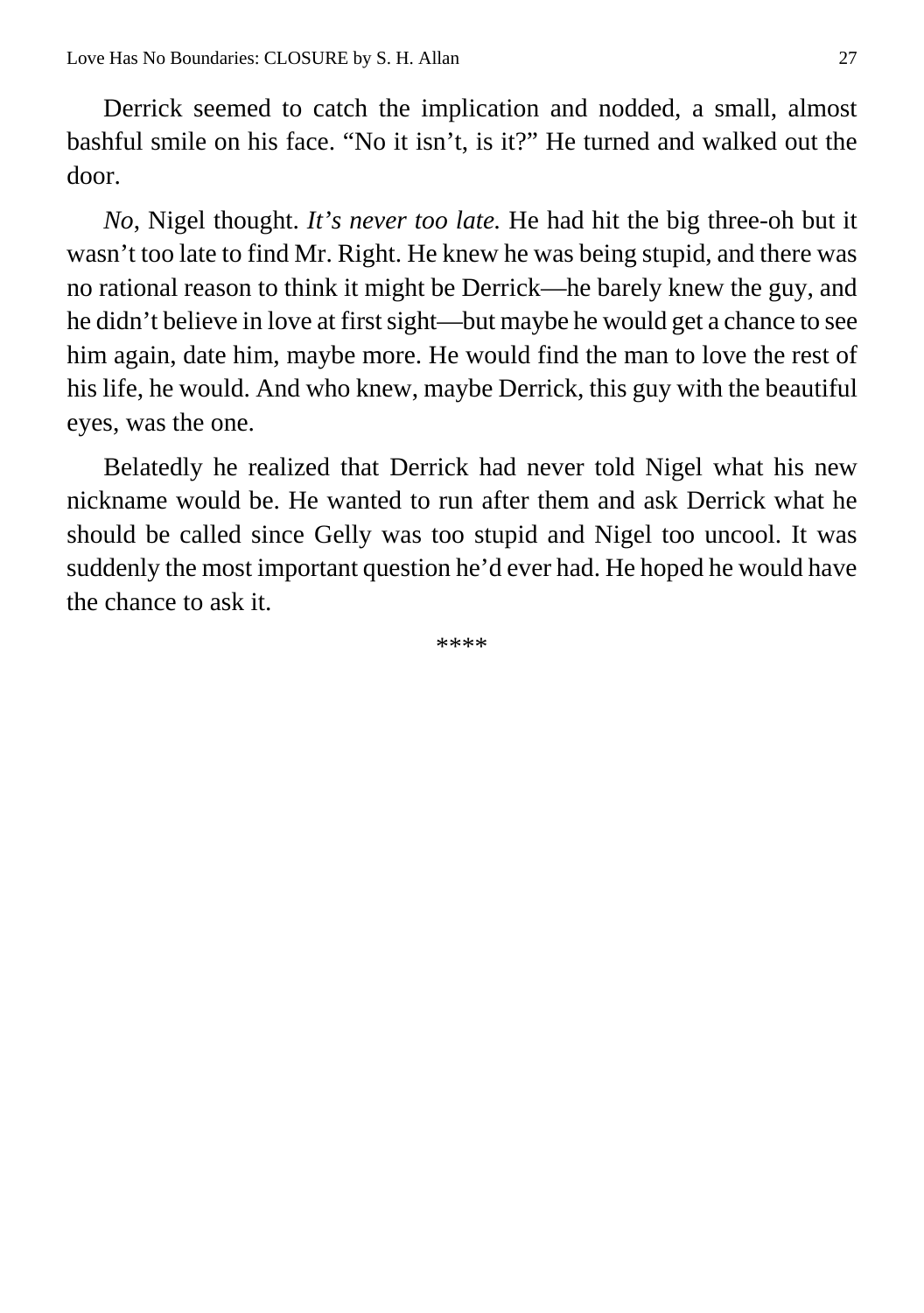#### CHAPTER 2

#### <span id="page-27-0"></span>**Now: Nigel**

The water is cooling. Nigel turns Derrick's head gently and kisses his jaw. "Ready to get out now?"

Derrick nods slowly. They climb out. Nigel dries them both, wraps Derrick in a thick towel, and leads him to the bedroom. Although it's still early, Derrick is clearly exhausted. Nigel shepherds him into bed and tucks him under the covers. He quickly climbs in, too, and spoons up behind his lover, intending to keep Derrick warm with his body heat. They are both silent; Derrick will speak when he's ready. They lie there, Nigel holding him, just being there to show how much he loves him.

A long time later, Nigel is still awake and knows Derrick is, too. Nigel gently rubs his boyfriend's chest and buries his nose in his hair. He has thought of something. "Dare? Do you want me to call Marisol?

Derrick doesn't reply immediately. "Yeah, I should probably at least text her so she knows I'm not a complete ass."

"You're not an ass *or* a dick, no matter what she says." Nigel climbs out of bed to retrieve the phone. When he returns, he slips between the sheets, sitting back against the headboard. "What do you want me to say?"

"Fuck, I don't know." Derrick turns over and faces him. Nigel is relieved to hear his boyfriend swearing. It's more liveliness than he's exhibited since Nigel got home.

"Do you think you want to see them? Do you want to go over there tonight? It's only seven thirty."

"I can't. I… I just can't tonight. I'll go tomorrow. Will you come with me?"

Nigel reaches down and pulls Derrick into his arms. "Of course, Dare, of course."

\*\*\*\*

#### **Then: Derrick**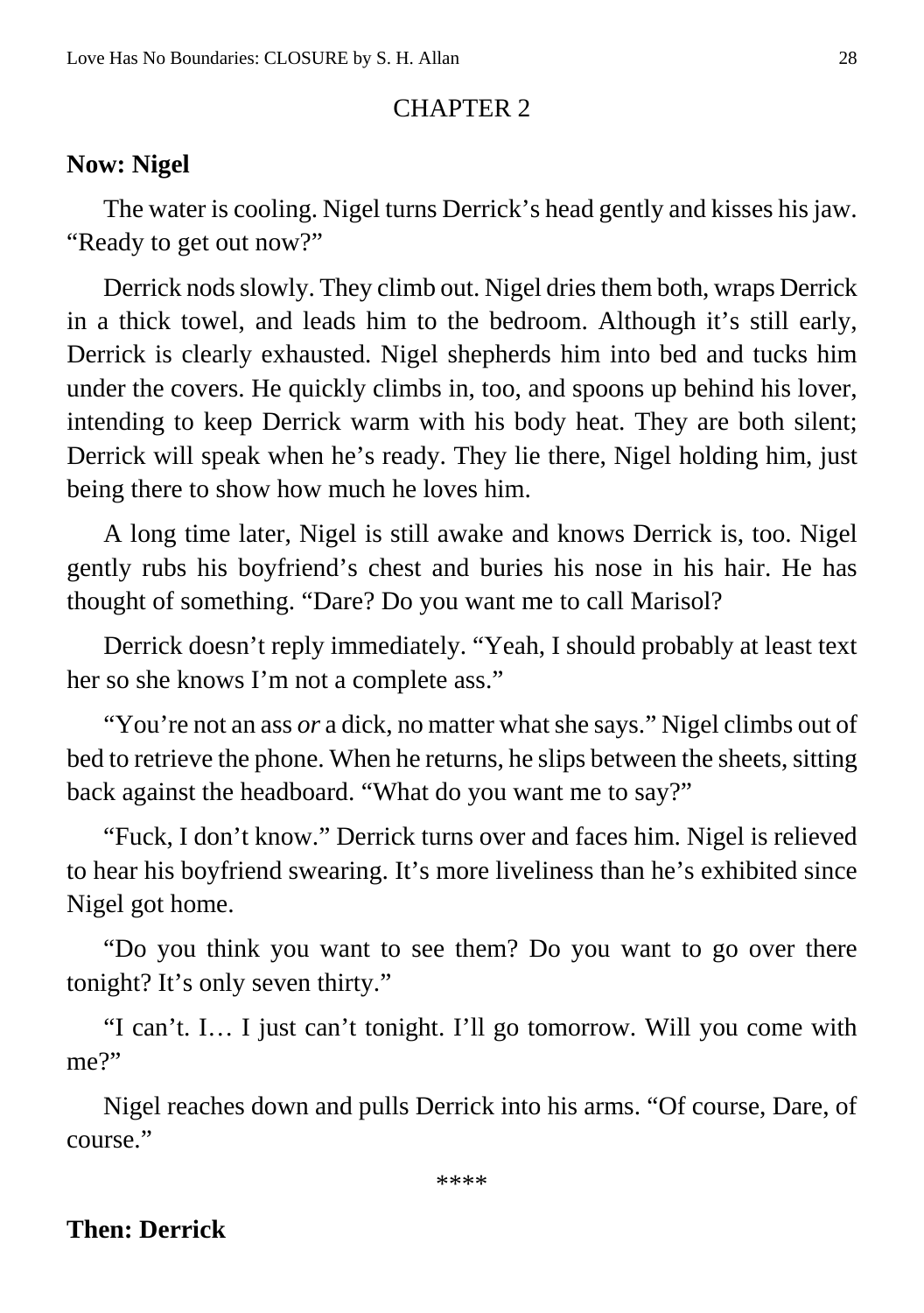Derrick stared at the gate to the park, watching dogs chase each other in packs, tails wagging, earsflung back, tonguesflying asthe animals moved. He wiped his palms on his jeans and reached for the gate. He could do this. He was just checking on Mercedes and Demetrius, the other youth he got into the program. Nigel probably wasn't even there.

He stepped through the gate along with a woman clutching plastic bags in one hand and in the other, the leash of her huge dog, a young black and white Great Dane. They entered a little paddock with a gate on each side. The woman carefully closed the first gate and then took the leash off her youngster before opening the second gate. She must have noticed his confusion because she explained, "The gates prevent a dog from getting out when someone is coming or going. It's also a great way to get Panda's leash off before she gets pounced on by the others."

The moment the second gate was opened, he saw what she meant as the Great Dane plowed into a horde of dogs attempting to knock each other into the ground. Derrick stiffened for a moment, afraid a huge melee would break out, but he soon realized that the animals were having a great time, and the new dog just joined them in play. He smiled at the sheer joy in each wiggling body.

"Do you know where—"

"Around to the left and then to the right behind the pond," the woman cut in. "The training group is over there."

"How did you—"

"You don't have a dog with you." She smiled.

"Ah. Well thank you." As he followed her directions and headed toward the path, he noticed a tiny Chihuahua run toward the group of dogs. The Great Dane separated from the pack and ran to intercept the smaller dog. Fear froze him in place again. With the thought of that giant mouth on that tiny body, panic rose in his chest, but before he could shout, another woman moved toward the two, a wide grin on her face.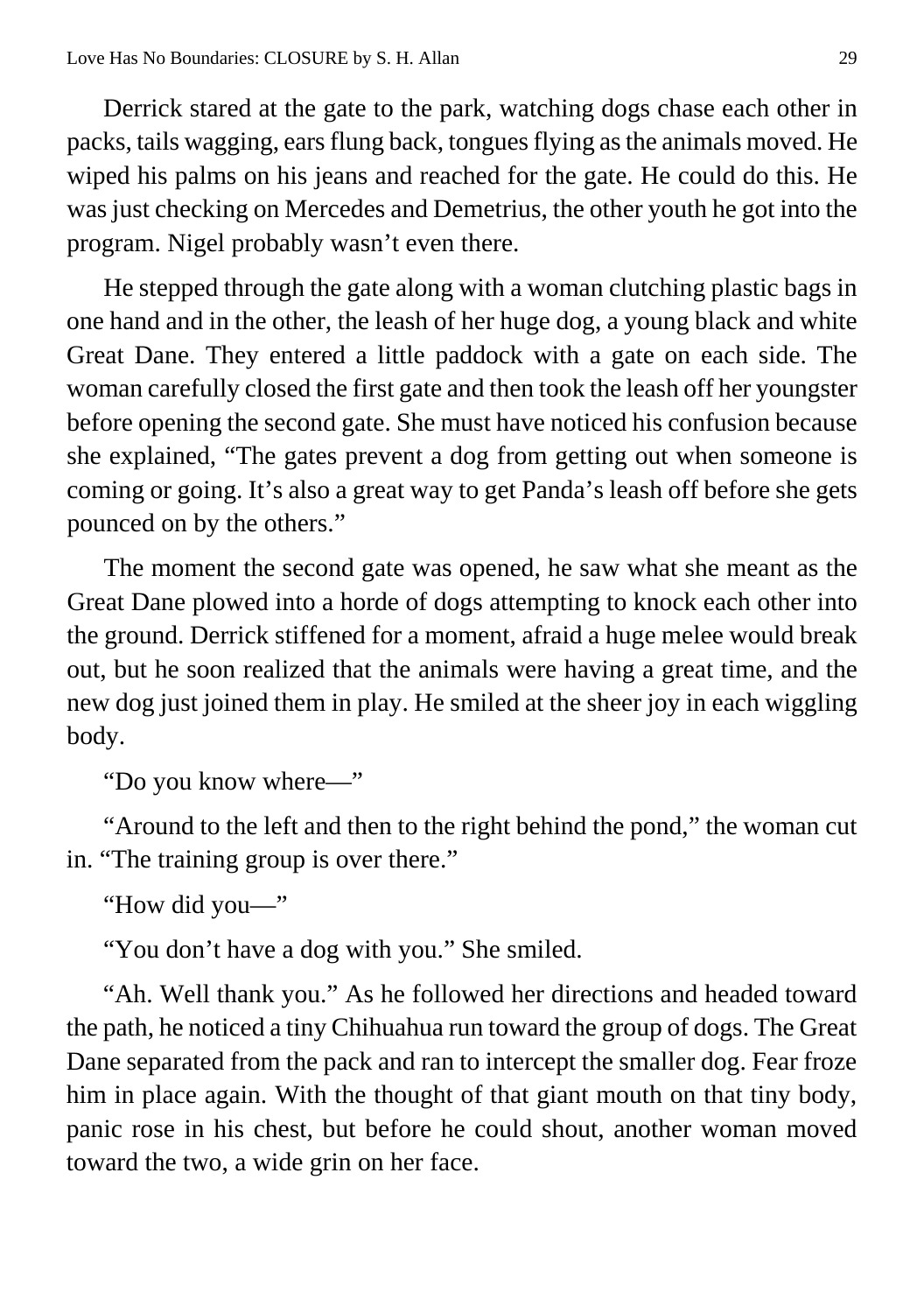"Panda!" The first woman moved to meet the newcomer. "Hi, Sarah! Goliath was getting downright snippy waiting for Panda to get here. I wasn't sure you were going to make it today."

"Sorry we're late, but we wouldn't miss it. Panda would eat my shoes if she didn't get play time with her best friend today." The women laughed and began walking in another direction. A Great Dane and a Chihuahua best friends? That was different. But asthey moved off, Derrick smiled. Seeing the two dogs scamper and play was calming, and already he was feeling slightly less nervous about seeing Nigel.

Nigel. Derrick hadn't been able to think of much else since they had first met a few weeks before. Nigel had sounded interested, hadn't he? Derrick had replayed the meeting over and over in his mind. *I believe in opportunities.* What did that mean exactly? The opportunity to meet someone when you least expect it? The opportunity to take advantage of meeting someone you liked? The opportunity to make it more? The opportunity to switch from plastic to reusable bags? Or had Nigel just meant the program, the opportunity to help at-risk youth succeed? *It's not too late. It's never too late.* For what? To meet The One? To date? To save a child? To a get a stain out of his shirt? What? Was he just being arrogant thinking that Nigel could have been talking about him?

Derrick was pulled from his reverie as he rounded the edge of the pond with its tall reeds and saw the little area in the corner of the park. The roped off space wasn't very big, much smaller than he expected, not more than thirty-five or forty square feet. Within were eleven teenagers, all holding the leash of a dog. The kids were watching Nigel's assistant in the center of the area—what was her name? Danielle? Danique? Back at that first meeting she had introduced herself at the door, but by the time she had taken them up to Nigel's office and he saw the man's smile, all rational thought had left him, and he'd forgotten everything that happened after he met Mercedesin front of the Rutherford Foundation's building.

Just outside the enclosure was a small table at which sat a tall, short-haired man. Nigel. Derrick sucked in a breath. Unlike the last time they had met, Nigel was dressed casually in jeans and a hoodie. He was leaning forward to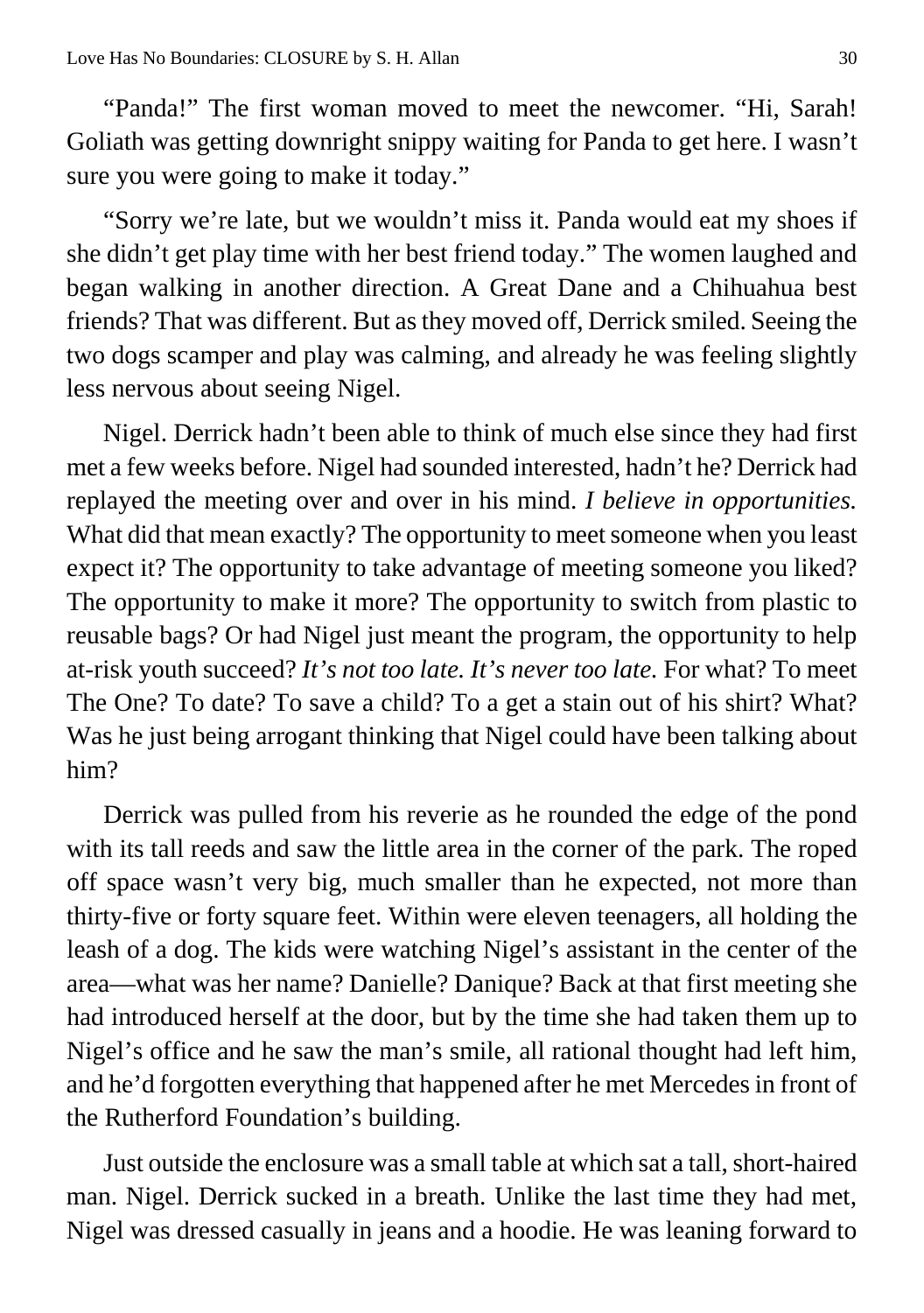stretch, and his sweatshirt was riding up and pants pulling down so a small expanse of his lower back showed. Just seeing that bare flesh gave Derrick a jolt. He was thin but had some muscles, too, just Derrick's type. And that didn't even count his face.

Steeling himself, Derrick headed toward the table. In the enclosure, the kids were jumping up and down, yelling in voices that were probably supposed to be positive, pounding the ground, anything to get the dogs to come when called. Most of the dogs blatantly ignored their handlers and continued playing. Others looked confused, and at least one had lain down, clearly bored. Derrick chuckled. He wondered how that one had even qualified for the program.

"Derrick!" Nigel turned in his chair.

"Uh… Hi, Nigel." Derrick was suddenly at a loss for words for the first time in his life. Nigel had to be one of the handsomest men he had ever seen, with his strong features, warm brown eyes, and a light, open expression. His sleeves were pushed up, revealing strong forearms leading to large hands. Derrick shivered at the thought of what large hands meant, and what he could do with that. *Down boy.*

"Coming to check us out?" Nigel had a friendly—and beautiful—smile on his face.

*Oh God, yes.* Wait, he meant the kids. "Yep. Wanted to see what has my probationers actually acting eager about something and talking about animals instead of sex or how much they hate me. I figured you were dealing them drugs." He grinned.

"You found us out. We fill the water bottles with invisible, tasteless, odorless hallucinogens then seal them up afterward. Makes the kids think they're training dogs and that they love it. Wait, you don't see dogs here, do you? Some of it could have leaked out…" Nigel feigned concern as he pretended to search for an open bottle.

Derrick narrowed his eyes. "There aren't any dogs here? I was wondering why they all had purple fur and pink polka dots."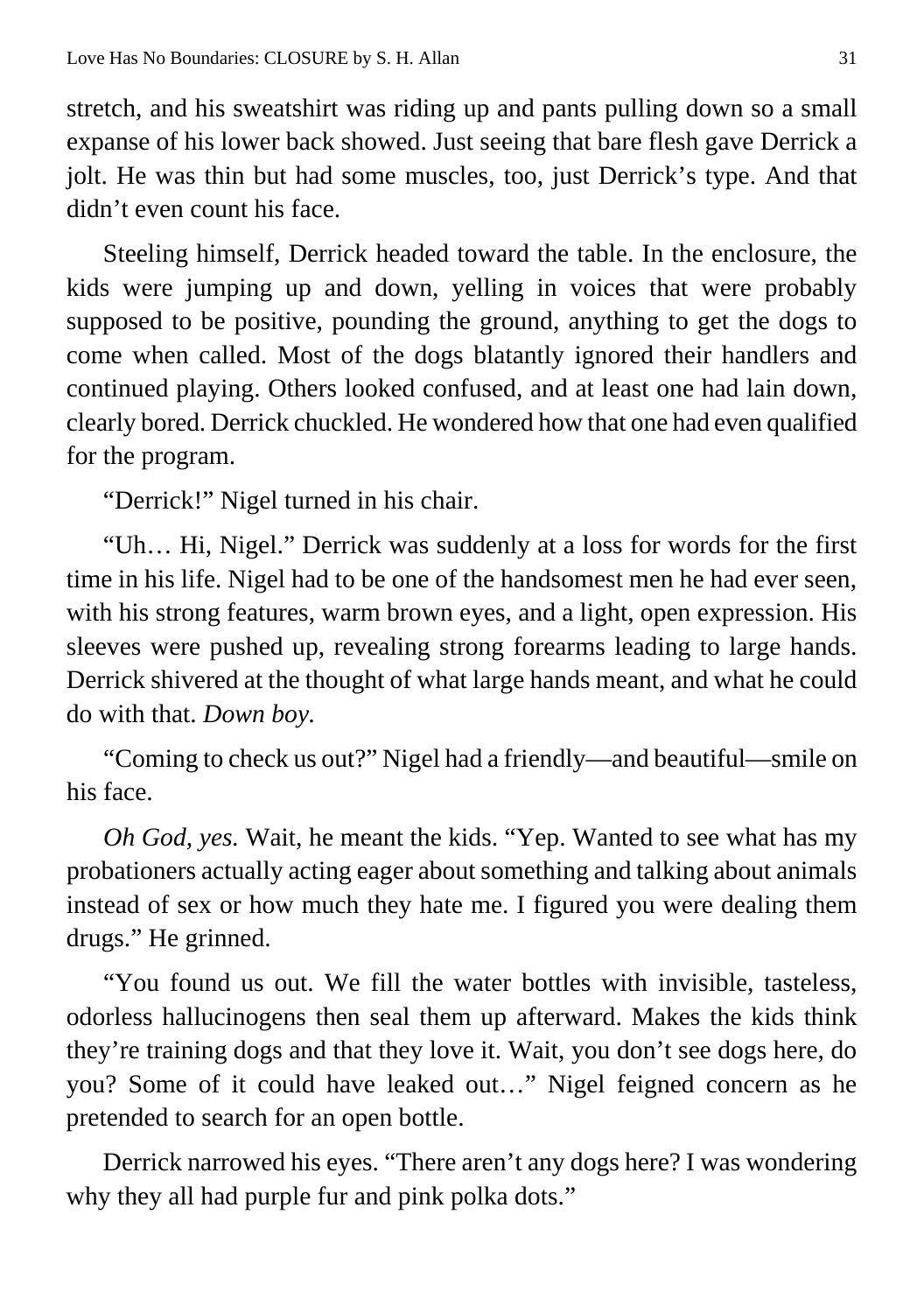Nigel straightened and finally broke into his full smile. Derrick's heart skipped a beat. That mouth did him in the last time, and it hadn't been a fluke. He was again staggered by how Nigel's upturned lips and white teeth lit up his face, taking him from good-looking to drop-dead gorgeous.

"Derrick?"

"Um, what?"

"I asked how you are, but you're kind of staring off into space." Nigel looked uncertain.

Derrick snorted. "My folks always said I was a bit spacey. I'm good, really good. How about you?"

The smile came back. "I'm very well, thank you for asking." Nigel turned toward the youth and their charges. "They're doing a great job, too, although it might not look like it at this particular moment."

Derrick followed his gaze and saw Demetrius stomping his foot. He was a tall gangly kid, with skin pale beneath his dyed black hair; facial piercings and huge gauges in his ears; skinny body adorned in black, vinyl, and chains; and thick eyeliner that said, "I'm a raccoon, and I'm going to destroy your trash cans!" Derrick often wondered if Demetrius was going for punk or emo. The boy looked absurd wringing his hands next to a dog who wasignoring him and licking the kind of parts that straight men didn't touch with their mouths. Well, neither would gay men if said parts belonged to a dog. The thought made him laugh. Fortunately, Nigel appeared to think he was laughing at Demetrius's futile attempts to get the dog's attention, and Derrick was saved from having to explain his perverse and convoluted way of thinking.

"I'm really glad to hear that." Derrick managed to speak at least semiprofessionally. "The program is already working, I think. Both of my kids have more confidence. Mercedes actually asked how she could enroll in a high school completion program at Green River Community College. Now if I could only get her to wear clothes that don't make her look like a hooker…"

"Baby steps, my friend, baby steps." *My friend?* Did Nigel think he was a friend? That would be an excellent baby step. Derrick mentally chided himself.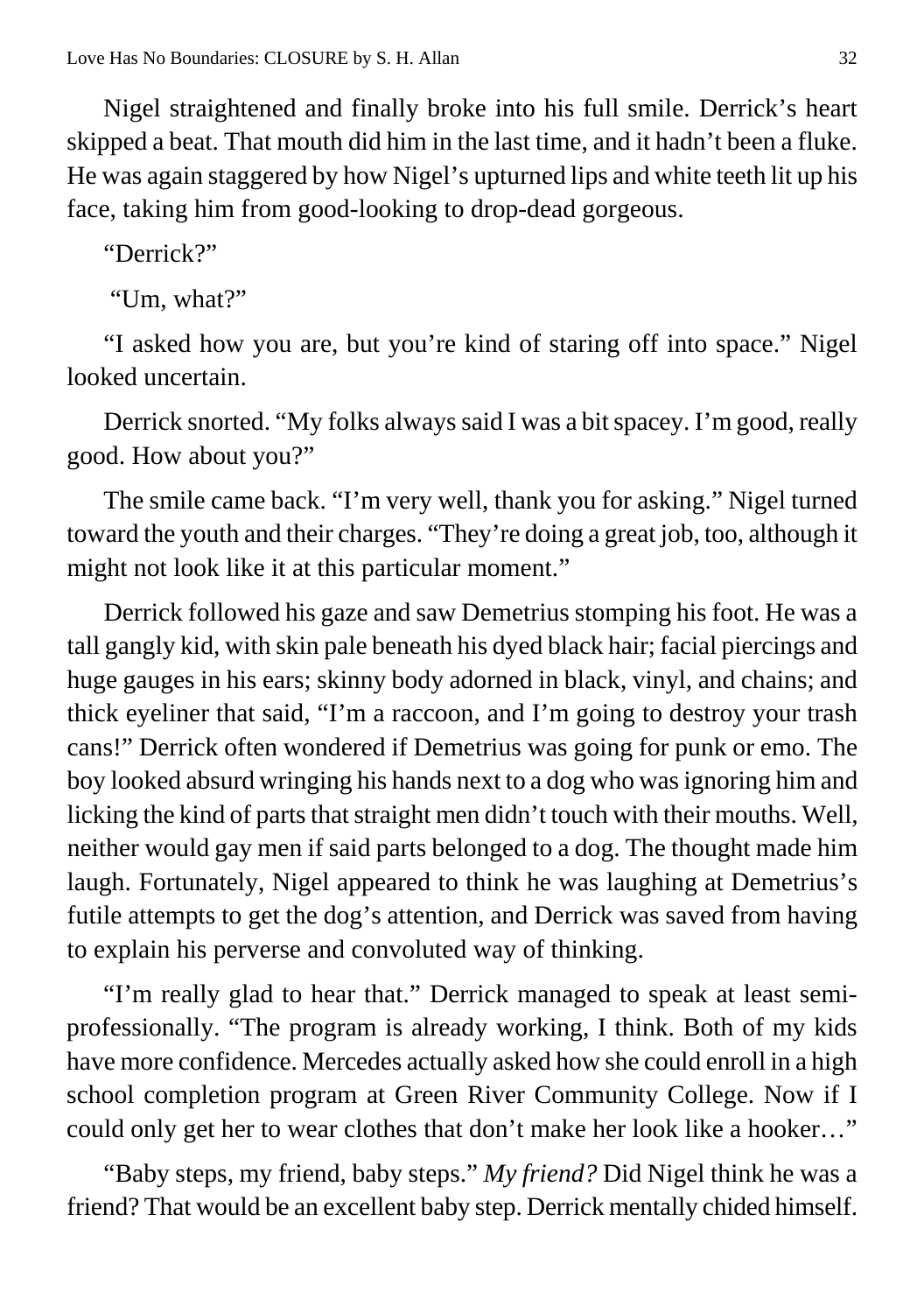It was just an expression. "Here, have a seat." Nigel gestured to an empty chair beside him. Derrick took it. "So how did you become a juvenile probation officer? That must be a tough job. I can't imagine you get a lot of positive feedback from your kids."

Derrick shook his head and laughed. "No, not so much. But I do get through to them sometimes, and even those few make it all worthwhile."

"Oh, yes, you're Juvie Man."

Derrick felt the blood rise in his face and thanked his genetics for his tan, mixed-race skin that would hide the flush. "Yes, of course." He forced himself to smile when he felt like crawling under the table. Why was he suddenly so embarrassed? He usually didn't have any trouble bragging about his successes, because after all, they weren't his achievements, they were his kids'.

"But to answer your question, it's because I needed a program like this when I was their age." The expression on Nigel's face was not what he expected. Usually people looked pitying or embarrassed. Nigel, however, was both curious and smiling admiringly at him.

"You were one of these kids, and you pulled out of it and made something of yourself? And then you came back here to help others like you? That's really cool." Nigel slightly shook his head. "That is just—that's a wonderful thing to do. I've known a couple of people who grew up in that kind of life, and all they wanted was to get the hell out. I think you're—" Nigel blushed. His pale skin didn't hide anything. "I mean, I think that is really noble. Wait, that doesn't sound right. It's virtuous? I mean… It's not that it's bad to come back, and therefore it's amazing that you would. I mean, I'm not trying to be condescending. I just think that's it shows what a great person—" he blushed again. Derrick couldn't help but smirk at his discomfort but he decided to help Nigel off the hook he had caught himself on.

"I understand what you're saying. Thank you. My dad raised me to give back to my community. I was taught that we are only as strong as we make ourselves, and that some people need the kind of support and love only someone who's been there can provide. He saved me. I didn't have your program, but I had him. He put me on the straight and narrow."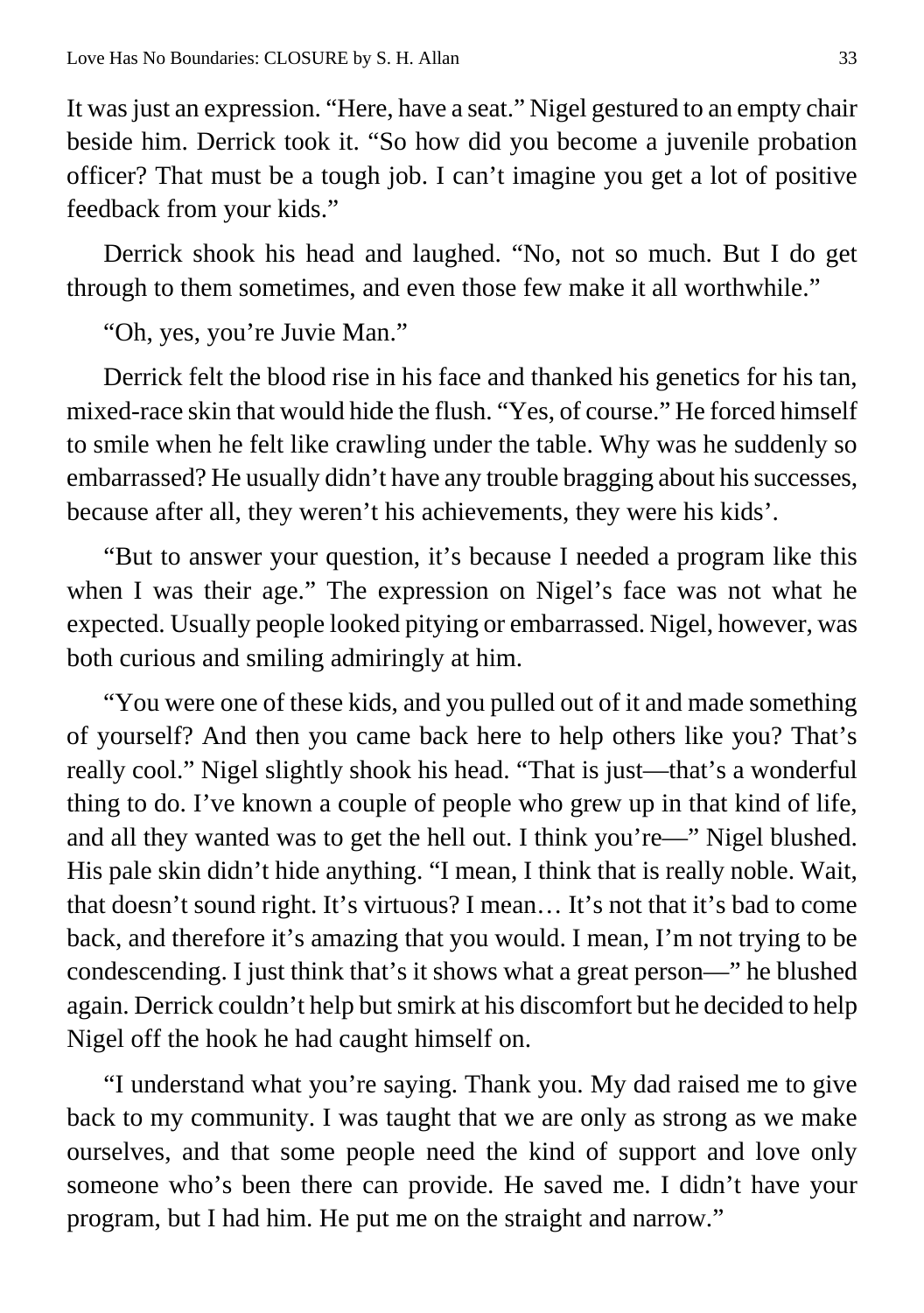Nigel looked confused but nodded. "He sounds like a great man. You had a—I thought—I mean, why would you have needed…" He trailed off.

"Sorry." Derrick rolled his eyes. "I forget people can't read my mind sometimes. It can be confusing enough in my head, let alone being outside looking in." He smiled. "I'm talking about my foster father. He yanked me out of the system when I was fourteen and already had a record that stretched into the next state. I was young and angry and unloved. He and his wife, Celeste, took me in, sat me down, told me what was what, and turned me into a man." He felt a warmth in his chest when he thought of what they'd done for him. "They are amazing people. I love Celeste, and she loves me like a son, but it's Ronald who really made me who I am today."

Again Nigel surprised him by not showing pity, just interest… intense interest. "You were in foster care. May I ask you about that?"

"Uh, yeah, sure. What do you want to know?"

"Well, maybe how you got into it?"

Derrick thought about what and how much Nigel would want to hear. "I went into foster care when I was six. My birth parents were both prostitutes. Apparently it's true that many rent boys are straight." He chuckled. "They were always leaving me alone or bringing tricks home." He didn't mention how he was drugged to keep him quiet or that there were twenty-two CPS reports before he was finally pulled out.

"That's awful." Again, Nigel looked sad and understanding, but there was no pity in his eyes nor judgment, just acknowledgment of an awful situation. "What was it like being in foster care?"

"I was lucky at first. I went straight from a receiving home into a loving foster family, the Bryants. I acted out a little but almost all foster kids do. It's pretty traumatic being ripped out of your world and made to live with people you've never seen before. I was there for a year and a half, and they were planning to adopt me when I became legally free. But then there was a tragedy in their family, and they had to move to Dallas to take care of their nephews." The memory still made him sad.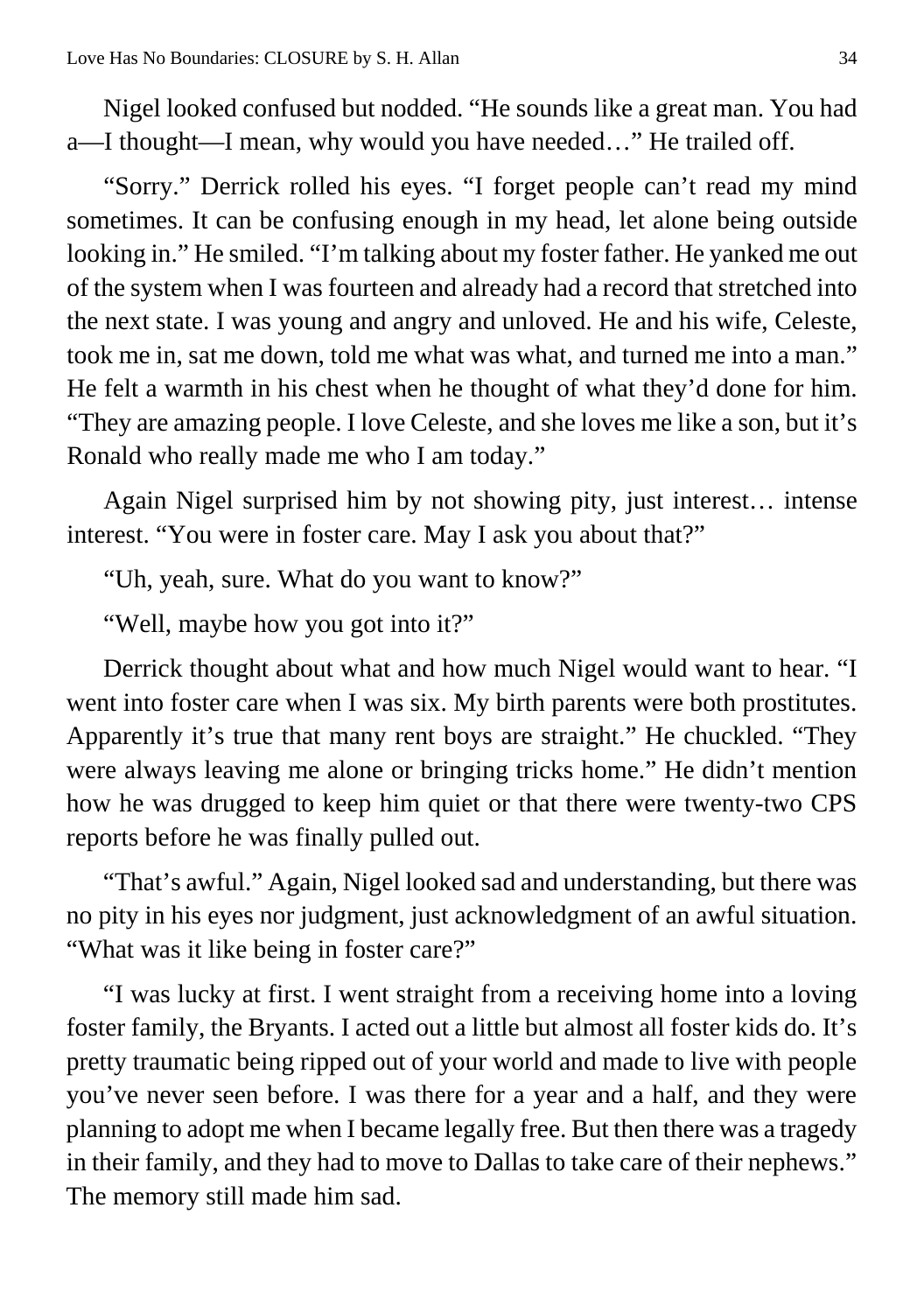"They couldn't take you with them?"

"The Bryants said they loved me and wanted to, but my birth father was still fighting to get me back. He didn't have a chance, but there are all kinds of rules the state has to follow, and they couldn't allow me to go until my father had relinquished his rights to me or the rights were terminated. I never believed the Bryants. I was seven and dumb as fuck."

"You were just a little boy." Nigel frowned.

"Yeah, well." Derrick looked at the kids working with the dogs. Most of them had big grins while the dogs lay on the ground a few feet away. What wasthat, a down-stay? After Mercedes had agreed to the program, Derrick had checked out dog training books from the library. He wanted to be able to talk to the kids about it. He looked at Nigel. No, he was lying to himself. He wanted to learn about dog training to impress the guy with the gorgeous smile, the one who appeared to be fascinated by Derrick's story. He found his mouth going dry just looking at Nigel. "Do you think I could have some of that invisibly, odorlessly, tastelessly drugged water?"

Nigel had been leaning forward and now jerked back. "Oh, of course, I should have… Sorry, I don't always—they're here somewhere—here, oh oops." He had ripped the packaging and the bottles had scattered. "They aren't chilled, I mean cold, I mean they've been sitting outso they're warm… oh, but not hot uh… here's one here, I mean, there are lots, but this one looks good wait, I mean it doesn't have grass on it, I mean, just a little, just let me wipe it off—oh is that gross? That's gross. I can go to the car and get—"

Derrick was desperately trying to keep from showing his laughter. The poor man was really flustered. He wondered why. "It's fine, that one looks perfect."

Nigel handed Derrick the bottle.

The water felt good going down Derrick's throat. "Oh, yeah, you said you reseal them after you add the drugs. Very smooth." He grinned then faltered because Nigel was having some issues with being smooth right now.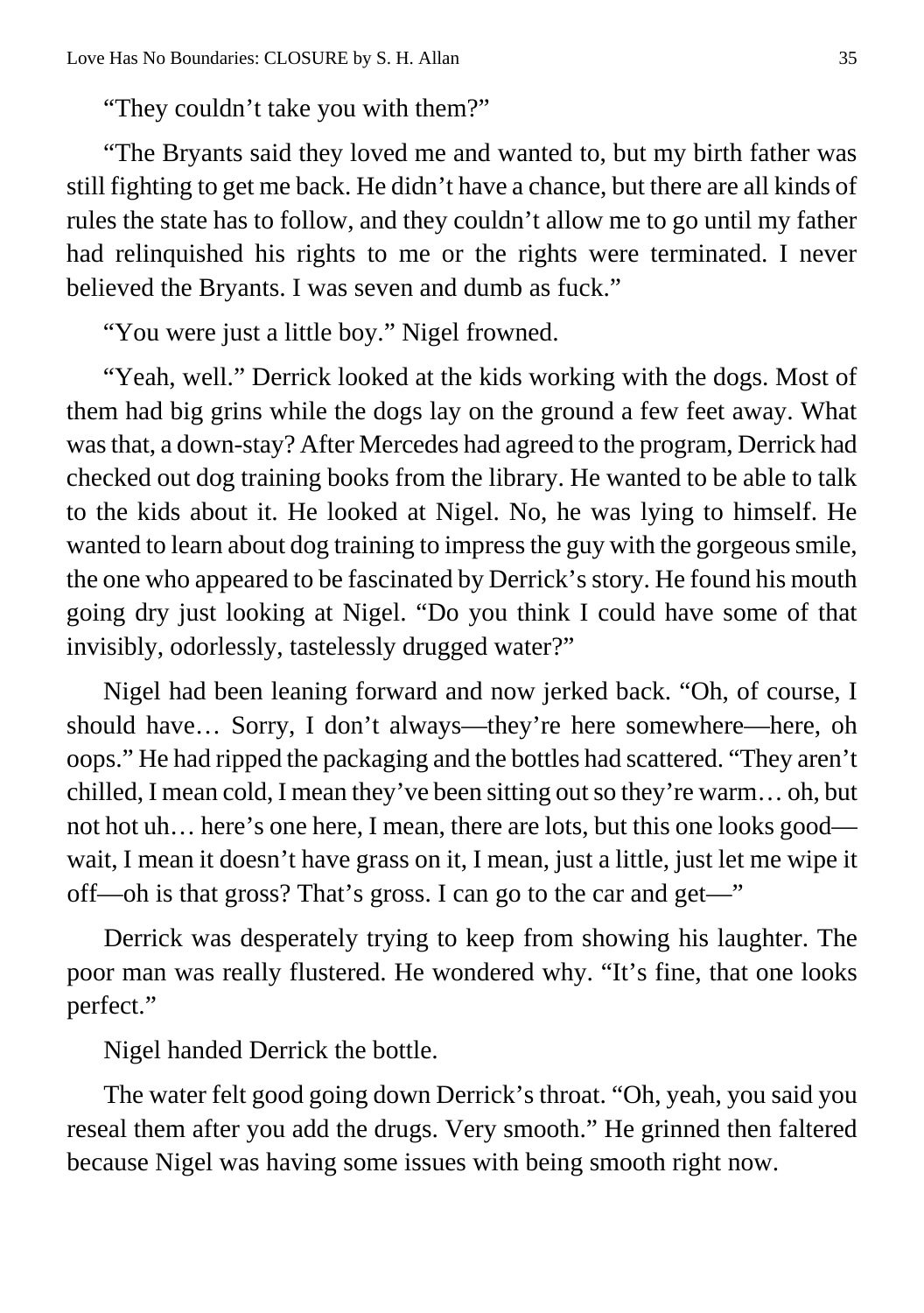"I'm all about the smooth, as I'm sure you can tell." Nigel grinned and Derrick really liked that the man didn't take himself too seriously. "So, you were left without a home, again? I'm sorry if this is too personal."

"No, it's fine. Yeah, not having a home anymore was what was really hard. I had trouble understanding why the children they had to go care for were more important than I was. It's a tough thing to get for a seven-year-old who's never really had a family."

"I can only imagine."

Derrick nodded. "I was moved to another foster home. They were fine, I suppose, but they weren't the Bryants, and I was even angrier than before, so I made life hell for them. I was moved to another foster home where I was… mistreated…" That was the understatement of the century. The things that happened there were the cause of much of his PTSD. "I then went to another foster home, and another, until I ran away for the first time when I was nine. After that, they couldn't keep me anywhere, even in those foster homes that were good. I was eventually put in a group home, but that didn't last, either. In this state, you can't keep children—probably anyone—against their will without a court order, although I'm sure there's a base age range. It's illegal to run away but it's also illegal to physically stop a kid from doing so, too."

"Really?" Nigel looked shocked.

"Really. Anyway, I got caught shoplifting for the first time when I was eight. By the time I was twelve, I'd been in juvie half a dozen times already and was drinking heavily. At thirteen, I was convicted of grand theft auto. I was high on Oxycontin."

"At thirteen? You could drive at thirteen?"

"Nope. That's how I got caught." He smirked, and Nigel grinned back. Derrick felt like he was floating every time he saw that smile. "By then I knew I was gay, and I had done it to impress a boy—a supposedly straight boy. When he found out I had a crush on him, he beat the crap out of me, and then we fucked. I lost my virginity over that car, and I can't say I'm entirely sorry I stole it."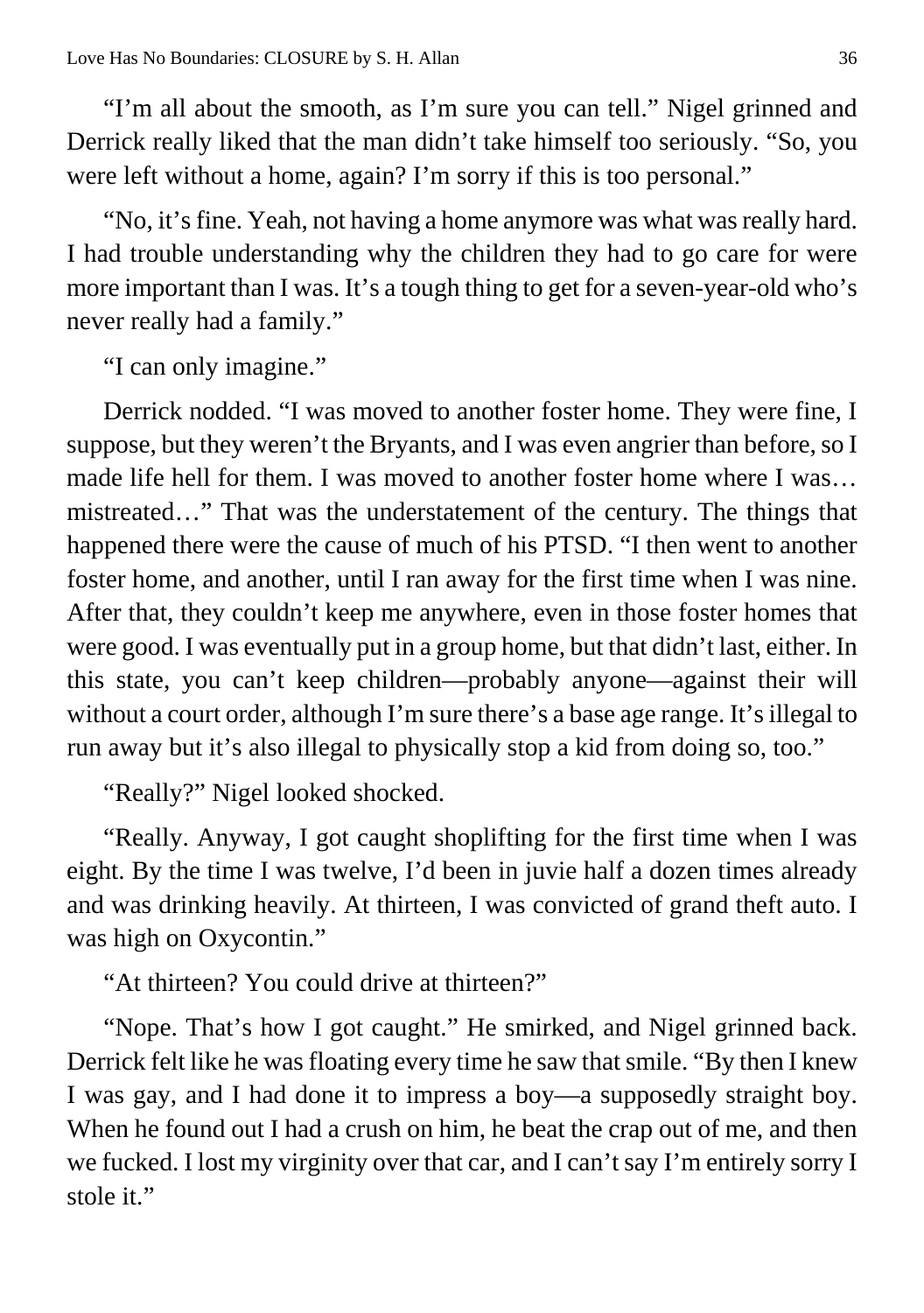This time Nigel laughed. "I wish I'd known you then."

He did? Was he trying to tell Derrick something? He knew he sometimes read too much into things. "Well, you would have hated me. I was an arrogant asshole. It was another year before I was rescued."

"By your foster dad."

"Yeah. I was sprung out of juvie and was told that my foster father had come to pick me up. I figured the group home had gotten sick of me and was just foisting me on another unsuspecting family. So imagine my shock when Mr. Bryant was standing there."

Nigel was the one who looked surprised. "The dad from the first foster family?"

"Mm-hmm. By then, the last nephew had left for college, and the Bryants were able to finally move home. Anyway, Ronald was standing there when I was released, shaking his head like he was disappointed in me." Derrick left out the part that really got to him. That was the first time he saw in Ronald's eyes what he came to understand as love. He hadn't seen that from anyone else before the Bryants, and that was the first time he understood what it was.

"I was still so angry with them, and I started shouting, telling him he was an asshole, describing all the horrible things I'd done because he'd left. I was even posturing with my chest puffed out, my hands in fists, threatening to hit him. But somehow I didn't. Something stopped me from actually doing it. And he just stood there through the whole thing until I finally got tired. I'm amazed I wasn't rearrested. I was in the basement of the courthouse outside the entrance to juvie, after all."

"So what did your father do?"

"Nothing. He just stood there with his arms crossed. This part is kind of funny. When I finally stopped my rant, he said, 'You done?' It wasn't what I was expecting. I was even madder at him for not getting angry. So I lashed out with the last thing I had left." Even back then, part of Derrick knew it was kind of a test, pushing Ronald to see if he would leave him there, or maybe trying to make it happen so Derrick wouldn't be hurt again.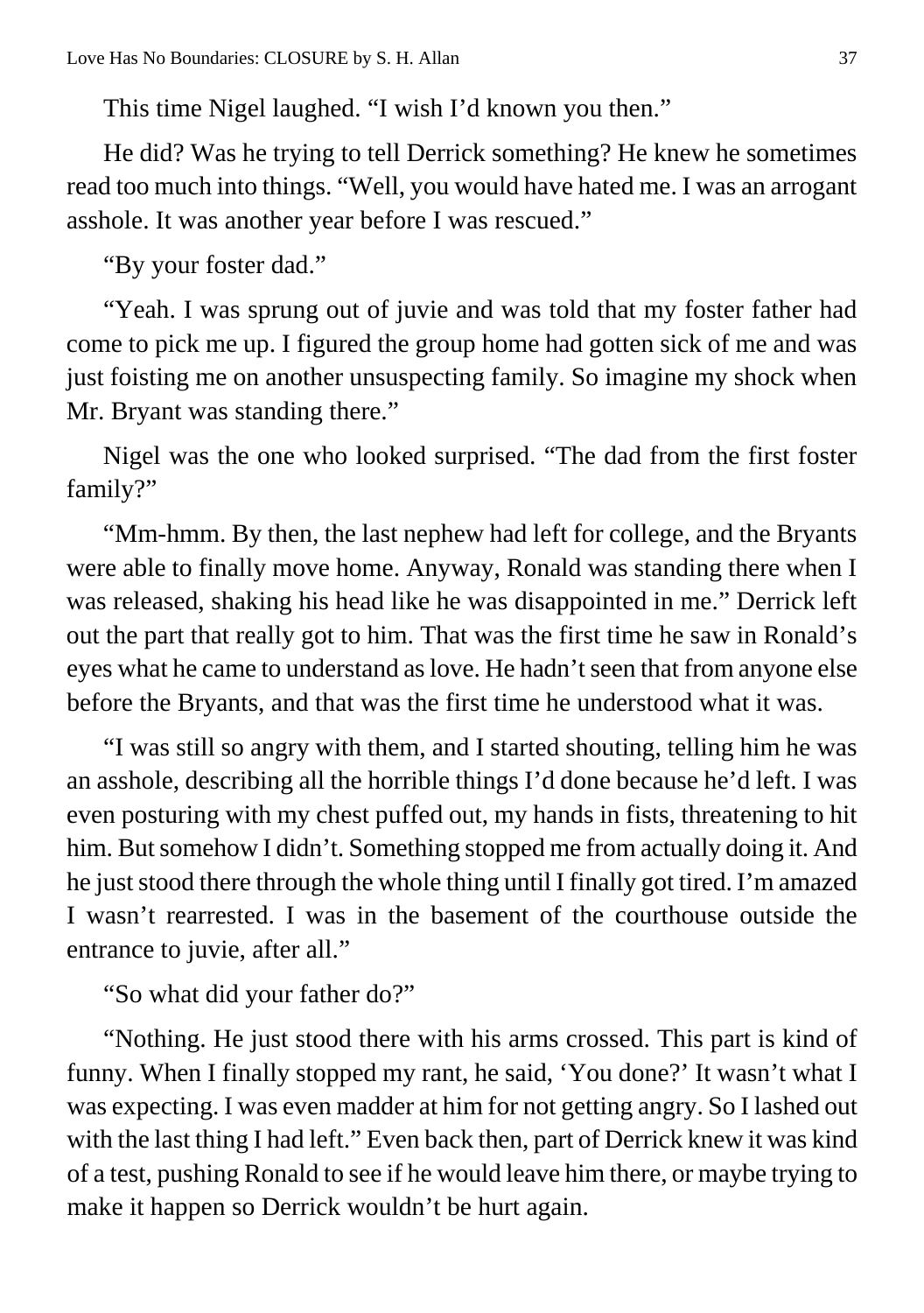"I yelled at him, right there in the basement of the courthouse, 'I'm a fag! A fucking queer! I like sucking dick!' He just looked bored. Bored! Then he said, 'Your point is?' Again, not what I was expecting. So I said again, 'There's nothing I like better than a big fucking cock.' And you know what he said to that?" Nigel shook his head. He was clearly trying not to laugh. "He said something along the lines of, 'So do I, as long as it's my own and has a matching set of big hairy balls.'"

Nigel couldn't contain his laughter anymore. He managed to ask, "Seriously? You're making that up."

"No, Iswear. But that isn't all. He then said, and I quote, 'I like big tits and a real big butt on a hot mama. Long as you don't got a problem with that, we're good.' And then he just turned and headed for the stairs. I was floored. He was already on the third step before I could move and run to catch up."

Nigel was wiping tears from his eyes. "Wow. You had your family back." He sobered. "But it wasn't that simple, was it?"

*Wow, yourself*. Nigel got it. He knew that the Bryants were Derrick's family, not his birth parents. Like any foster kid, he did want his parents back, but they had never been a family, and he hated them as much as he loved them. The Bryants were the ones who had truly loved him back. "No, it wasn't. It took me a long time to trust them again. I ran a couple of times, but they always took me back. They were usually the ones that found me. I couldn't believe they actually went and searched. I pushed every button they had and railed against those boundaries they set up." He had never pushed it too far, but he'd had to fight himself to not try to drive them away before they hurt him. He had been terrified they would leave him again. Anybody else would have. "But they took everything in stride."

Derrick had been angry for a long time, and he was chagrined now to think how hard he had made their lives. They had explained to him again why they had to go. They didn't apologize for leaving but told him how hard it was. They claimed they had kept track of his progress, and when he was legally free, they tried to start the adoption papers again. But the paperwork kept getting lost every time he switched social workers, which was a lot since he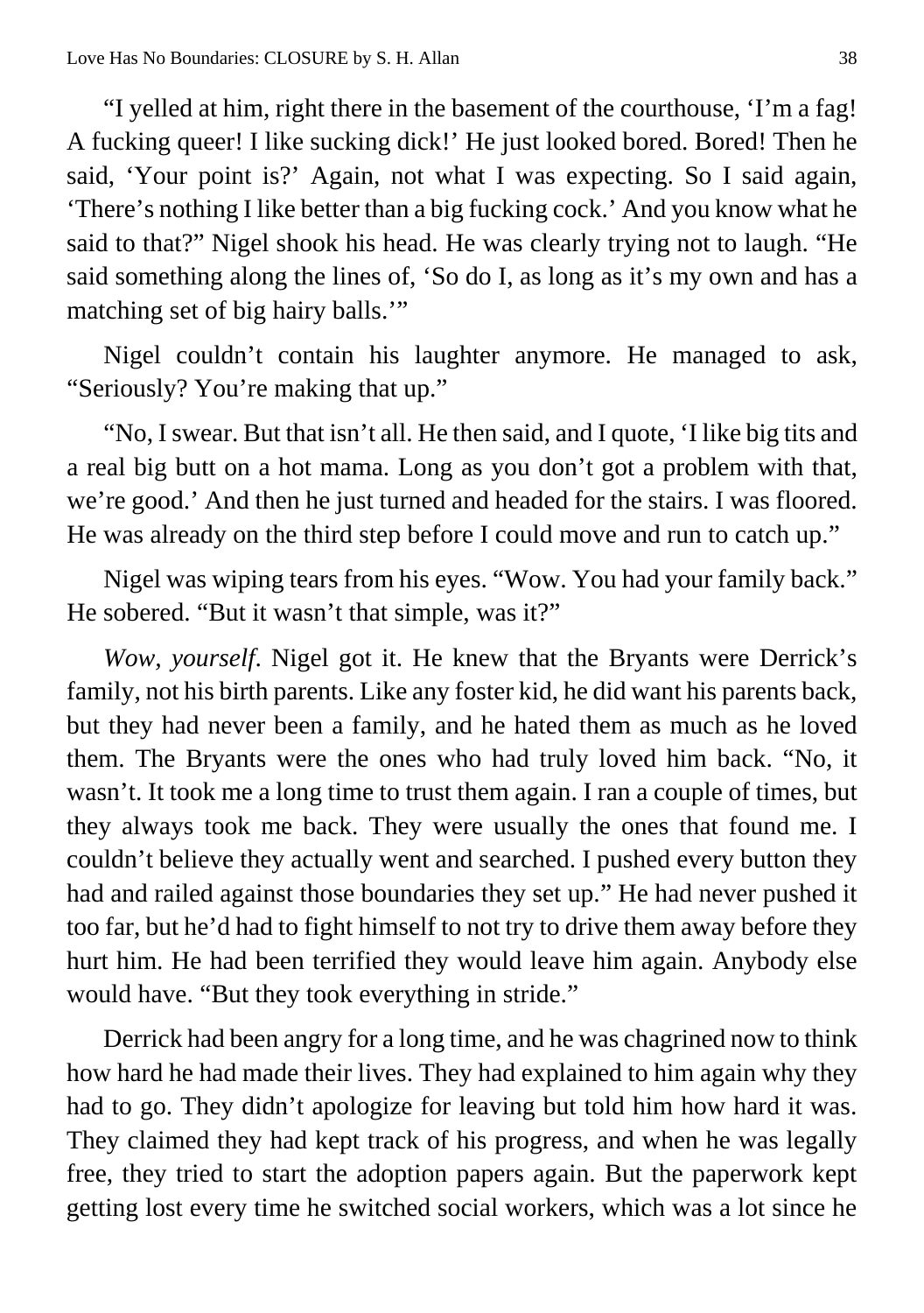got a new one every time he went from group care to a foster home or vice versa. Then there was the turnover rate which was insane. But that's how they knew he was in juvie.

Derrick looked to see if Nigel was still listening. He was, and he was chewing on his lower lip like he was concentrating really hard not to miss anything. Derrick thought that might have been the sexiest look he had ever seen. "So anyway, this story is getting too long. Basically they finally got through to me. I think it had a lot to do with them coming back. I don't know if a brand new foster family could have turned me around like they did. I had lost so much trust. But them coming back for me? That made me think that maybe someone could love me."

Derrick didn't understand the look on Nigel's face. Shock? Disgust? Confusion? "How could—I mean, how didn't you know—Who put the fucking—" Nigel closed his eyes and swallowed before opening them again. "I'm sorry. It just infuriates me that what happened to you could leave you with the ridiculous idea that you couldn't be loved. I want to strangle everyone who ever hurt you and left you thinking that." He looked sincere. He looked angry and sad and something else that Derrick couldn't figure out. But he did know, although he couldn't say why, that Nigel didn't just mean any kid—he meant Derrick. He couldn't believe Derrick ever doubted he wasloveable. The thought made his spine tingle.

They looked at each other a tad longer than people who barely knew each other usually did. For the first time, Derrick believed that maybe there was someone else out there who could love him, that the Bryants weren't the only ones capable of feeling such affection for him. The sensation made him uncomfortable, and he pulled his eyes away.

"So how and why did you become a probation officer? I'm sorry, I asked that question before. If you don't want to tell me, or wait, I mean, I'm not trying to imply that you wouldn't, like it was something to be ashamed of, not that it would, I mean, it's so great. That is, it's just a normal job, well no, it's a hard job, but—Damn." Nigel was so adorable when he was flustered. Could Derrick be the cause of that? He didn't recall Nigel being that way the first time. He supposed it was possible. He couldn't believe how interested in his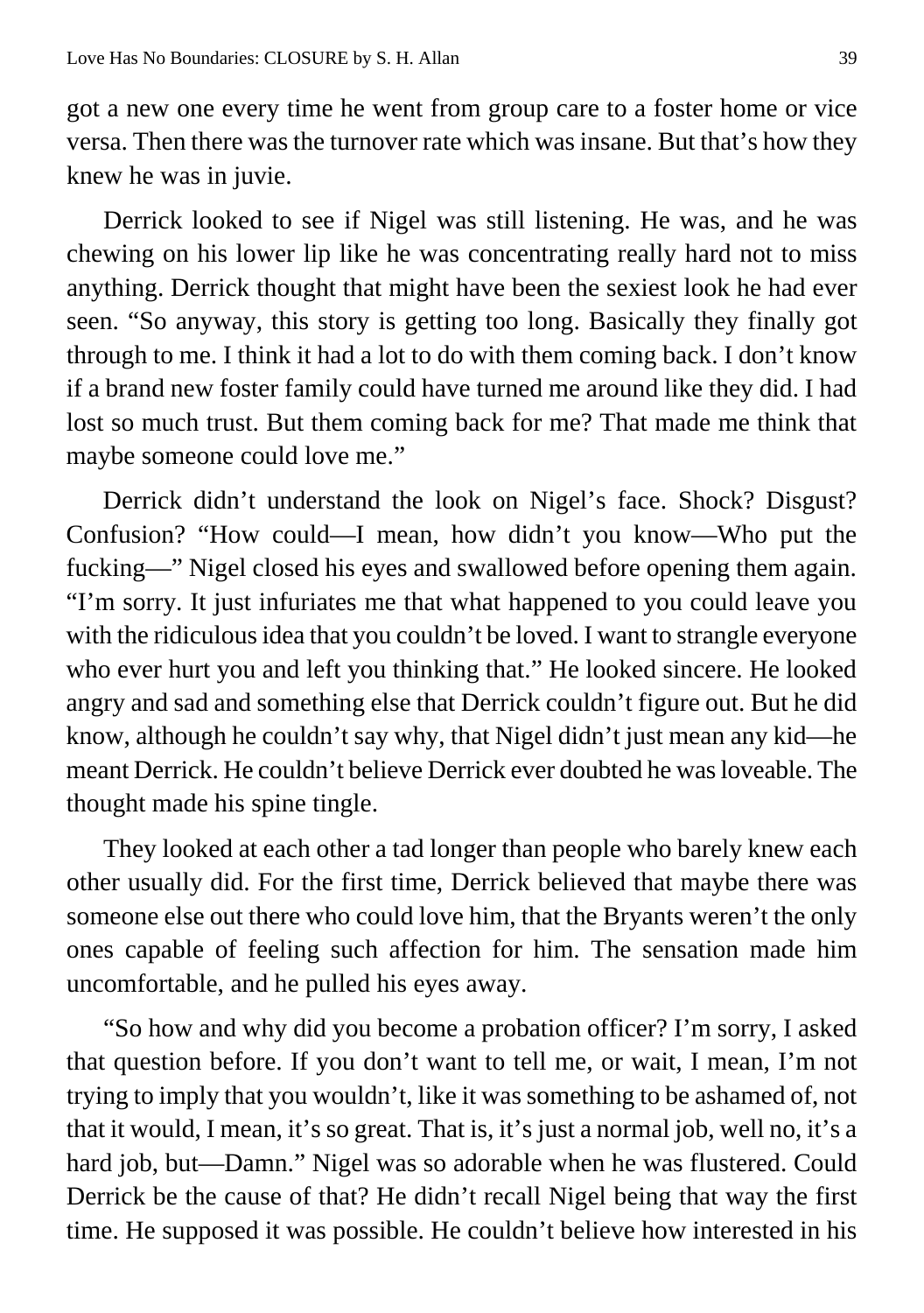story Nigel seemed. No one had ever shown this kind of interest, not even past lovers, not that there had really been any; more like past fuck buddies.

"Well I finished high school, a bit late as could be expected given my time in juvie, and my grades were terrible." That he finished high school at all was an achievement, and he had been very proud of himself at the time. More than forty percent of foster kids in Washington state never graduated. "I figured that was it for me. But there was Ronald again, convincing me that I could do more. So I went to community college, since I didn't have the GPA for anything else, and then the U-dub.

"Then I wasn't sure what to do, but I wanted to help kids who'd been where I had. Most of my probation officers were dicks, so I thought that would be a good place for me to reach those kids. I figured I could maybe not be a dick for once." He laughed. "And then I had to go to school for like another hundred years, and then I was certified, got a job, and the rest is history."

"That's an amazing story. Thank you for sharing it with me." Derrick was relieved that Nigel's voice was respectful, not ingratiating, almost as if they'd just been discussing Derrick getting a special bonus at work, as if that would ever happen in a civil service job. If Nigel had shown obsequious sympathy, Derrick might have felt obligated to deck him. He was not used to sharing like that, not even with his kids (not that it would have been appropriate). He just didn't want anyone that close. So why had he spilled his guts now? It was Nigel's fault. Maybe there really were drugs in those water bottles. He realized he was now quite nervous.

"The kids are coming for snacks." Derrick looked up to see the teenagers hurtling toward them. He jumped out of the way. The dogs had been given water and were off-leash in the enclosure chasing one another, their running and jumping legs sending bowls sloshing.

"Mr. Derrick!" Mercedes ran over. "You came! I told you Mr. Gelly was here every Thursday. You didn't believe me." Derrick blanched and looked at Nigel but he hadn't heard. Derrick didn't want the man knowing that he came that day because he knew Nigel would be there. That would just be too awkward.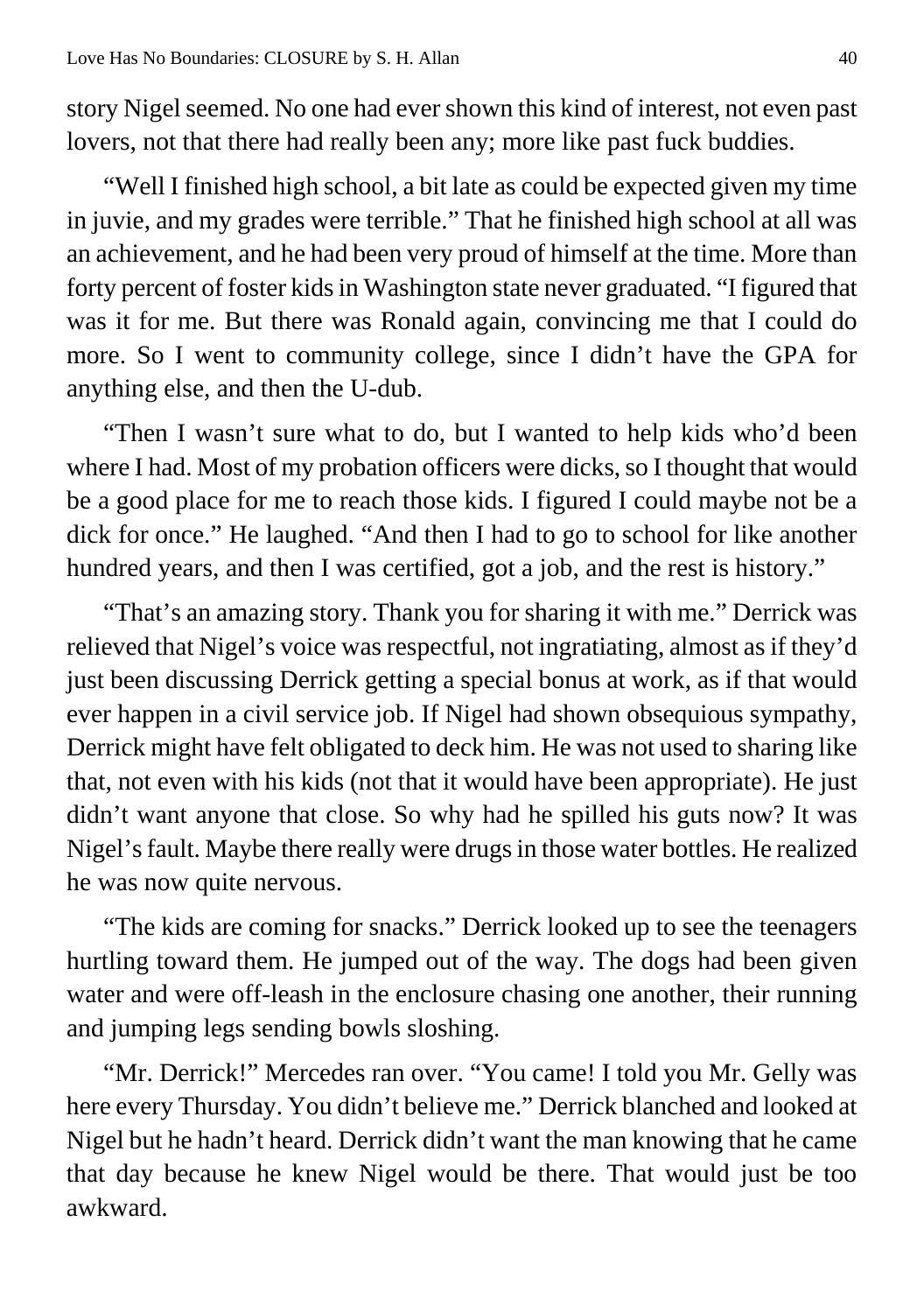"I did, I did." Quickly, he jumped in to help Nigel and Danica—yeah, that was her name—hand each youth a large sandwich, chips, a soft drink, and cookies. The rest of the break he spent talking to Mercedes and Demetrius, both of whom were eager to show him what they had learned. Danica came over and praised the kids as well. By the time the youth had returned to their training, Derrick's heart and mind had slowed enough that he could face talking with Nigel again.

They resumed their seats. Derrick figured it was time to turn the conversation toward something—someone—else. "So what made you start this program?"

Nigel chuckled. "I wish my story were in the slightest way interesting, but it's not. I feel guilty for having such an easy life. My family started the foundation when they got to the point that their millions of dollars in Microsoft stock wasn't doing anything but making them richer. They always believed in living socially responsible lives, even after they became wealthy. So they never spent any of it.

"We lived off their substantial incomes; they worked for Microsoft after all. They just lived like they always had and tried to teach us to appreciate our lifestyle and not take it for granted. I have no idea how what they said sank in. So many of my friends from high school are either rich assholes, drug addicts, or slackers living off their parents."

"Why would a ri—well-to-do person become a drug addict?"

"Boredom usually. Sometimes it comes from the intense pressure to succeed. We were all expected to go to Ivy League schools, or MIT, or something equivalent, then get graduate degrees to become doctors, lawyers, dentists, engineers, or corporate executives."

"Huh. I never thought of that. The media makes it sound like drug abuse is a problem that only poor people have." That it wasn't that way had never occurred to Derrick. Sure, he saw films where rich folks snorted cocaine, but that was the movies.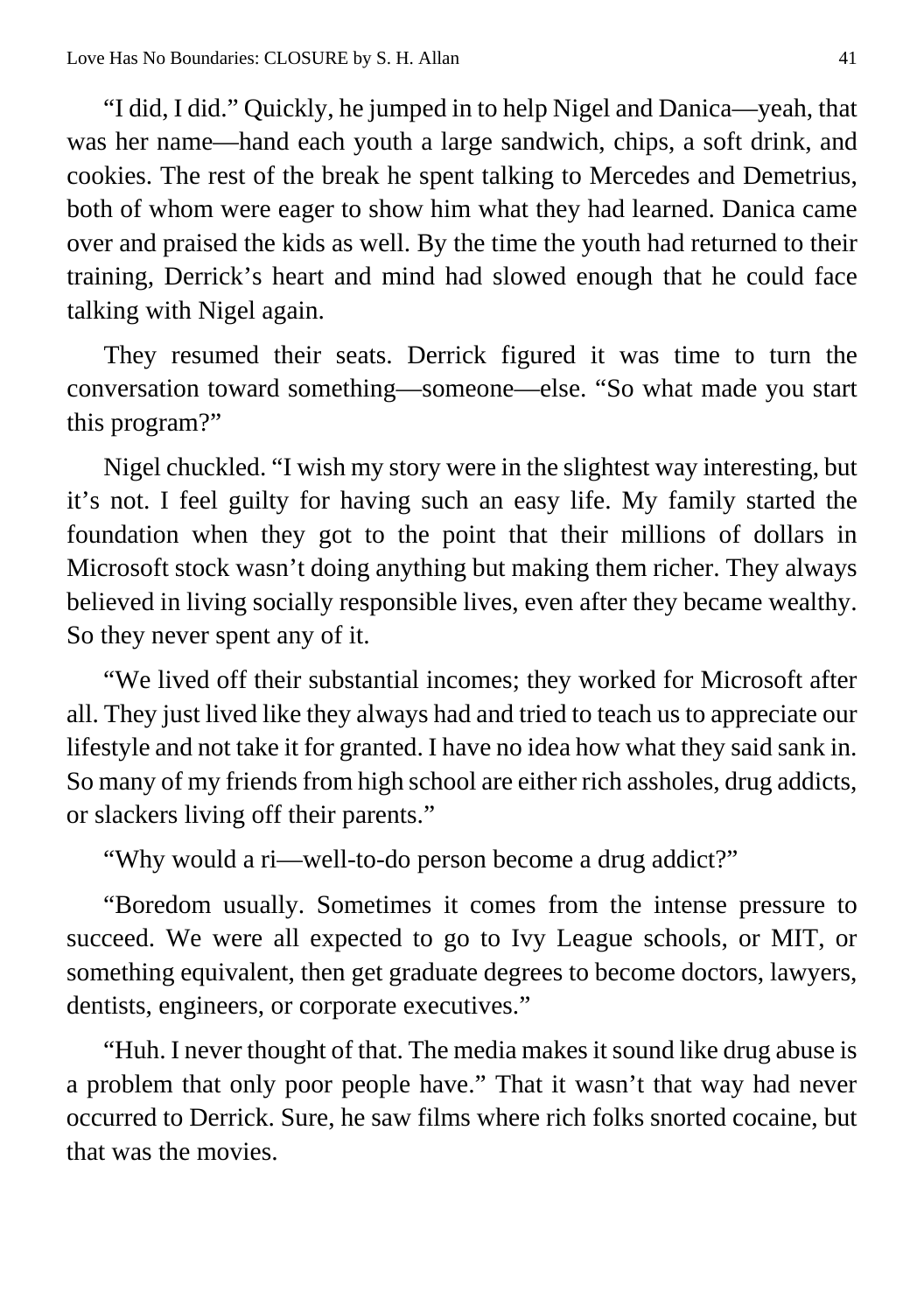"Well, it is primarily a poverty thing. When you have nothing, especially no one who cares about you, I imagine it's probably easier to face a bleak existence when you're high or stoned."

Derrick agreed. "Yeah, it is." Been there, done that. "Plus, when gang members are living in your neighborhood, drugs are everywhere, you've been told you'll never be worth anything, and you're not treated equally in school almost no one even admits that's the case—it's a lot easier to fall into using. Add racism and the issues minorities face that result in a greater percentage in poverty than white people, and it becomes an ethnic/cultural problem, too.

"It really saddens me that the percentage of the kids on my caseload who aren't white grossly over represents the percentages in the general population—despite Demetrius's presence here. Actually, he's part of this program because he was doing better than most of the others I work with. I can't help but think he is still benefitting from being a straight white male, although issues of poverty came into play for him as well."

Nigel nodded then shook his head. "Probably. It's just not fair. Poverty sucks. I thank my lucky stars every day that I had breaks that so many other people didn't. I truly do. That's why I started this program."

Derrick heaved an internal sigh of relief. How Nigel responded to that long diatribe had told him that he was actually date material. Derrick didn't care what color people were that he dated; he cared how they thought about those kinds of issues. "Did your parents make you work for the foundation?"

"Oh, no, not at all." Nigel looked surprised. "We could do anything we wanted to with our lives. We were adults. But after college I didn't want to be a doctor or a lawyer or a dentist, and I really didn't want to go into the business world. I didn't get my parents' math/science gene so high tech was out. I mean, I could have worked in some other capacity but then it would be like any other business world. So I just stayed in school as long as I could. When my parents created the foundation, it was a no-brainer for me to work here, too. I was sick of academia and was eager to find something meaningful to do with my life; I wanted to give back to society."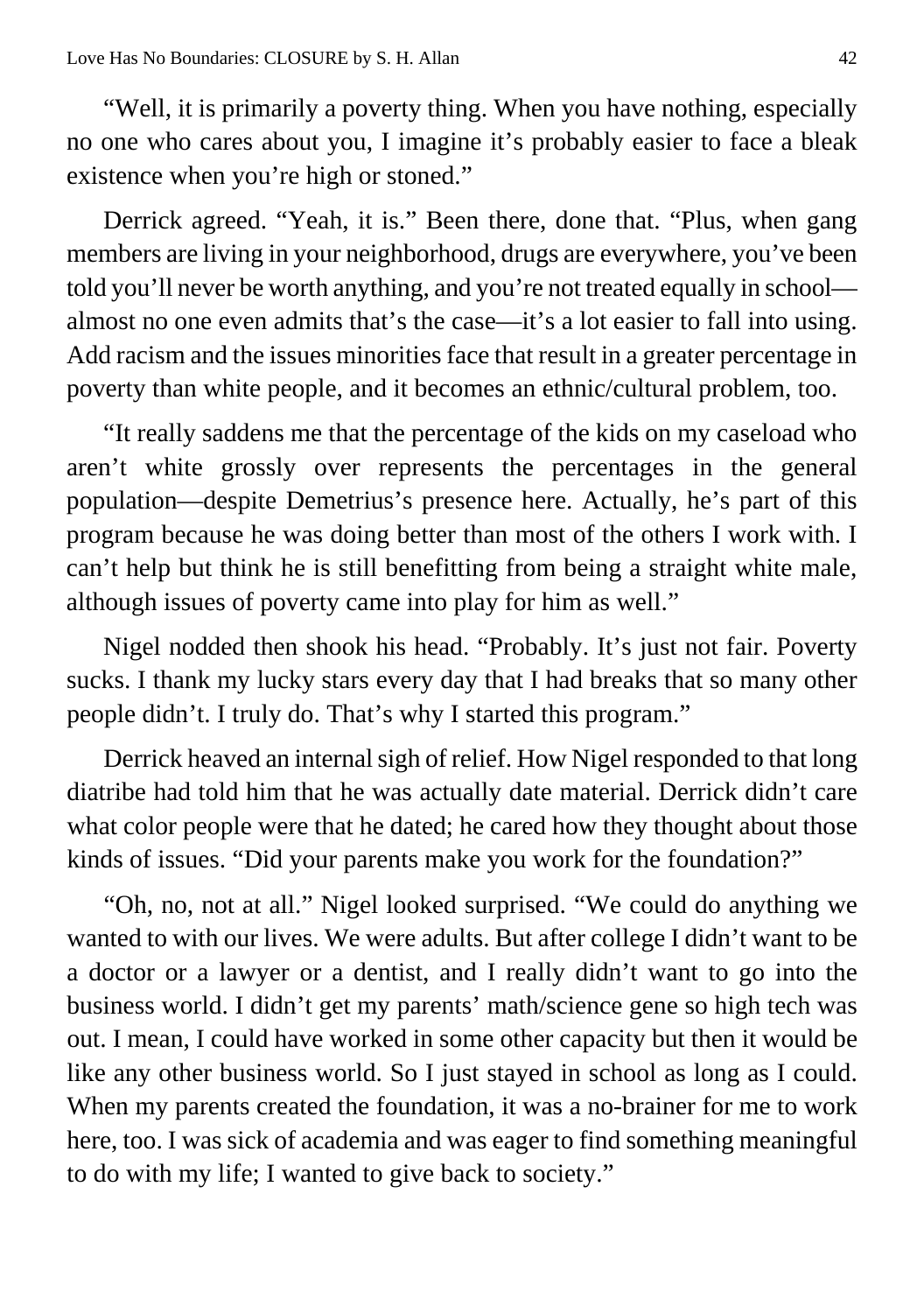That was interesting. Derrick figured Nigel for having been in business somewhere. "What did you study in school?"

Nigel laughed. "Basket-weaving." At Derrick's skeptical look, Nigel continued. "Anthropology, learning about how cultures live and work. Throughout time, most cultures have made baskets of some kind. My PhD thesis was on basket-weaving."

Derrick snorted. "Really?"

"Sort of. It was a comparison of tribal designs in traditional basketry in two cultures, one in Australia and one in Canada, two cultures that could not have been in contact after the division of Pangea into the continents we have today. Yet there are incredible similarities between the designs made by these two groups of tribes that aren't found in other tribal cultures."

"Pangea?"

"The lost continent. Basically, it's what scientists believe was the single continent that was over time broken up by earthquakes into the continents we have now. Continental drift and all."

*You learn something new every day.* "So you became a doctor after all." Derrick couldn't stop himself from teasing. He hoped it was okay; that was really important, too.

Fortunately Nigel both grimaced and chuckled. "Just call me Doctor Who. Or rather, Doctor What?" Since Nigel waslaughing, Derrick felt it was okay to join in. All that and a good sense of humor, too. "It wasn't the most useful degree, so I was working as a waiter."

"Doctor, I'd like a burger and fries. Be quick about it or we won't tip you."

More laughter. "Yep. It happens more often than you'd think. So obviously it was a no-brainer to work for the family foundation when it was created."

That was the perfect opening to lead to what he really wanted to know. "Why did they start it?"

"Well, I told you we were raised to give back. They had all that money and more because they kept getting more options that kept increasing in value as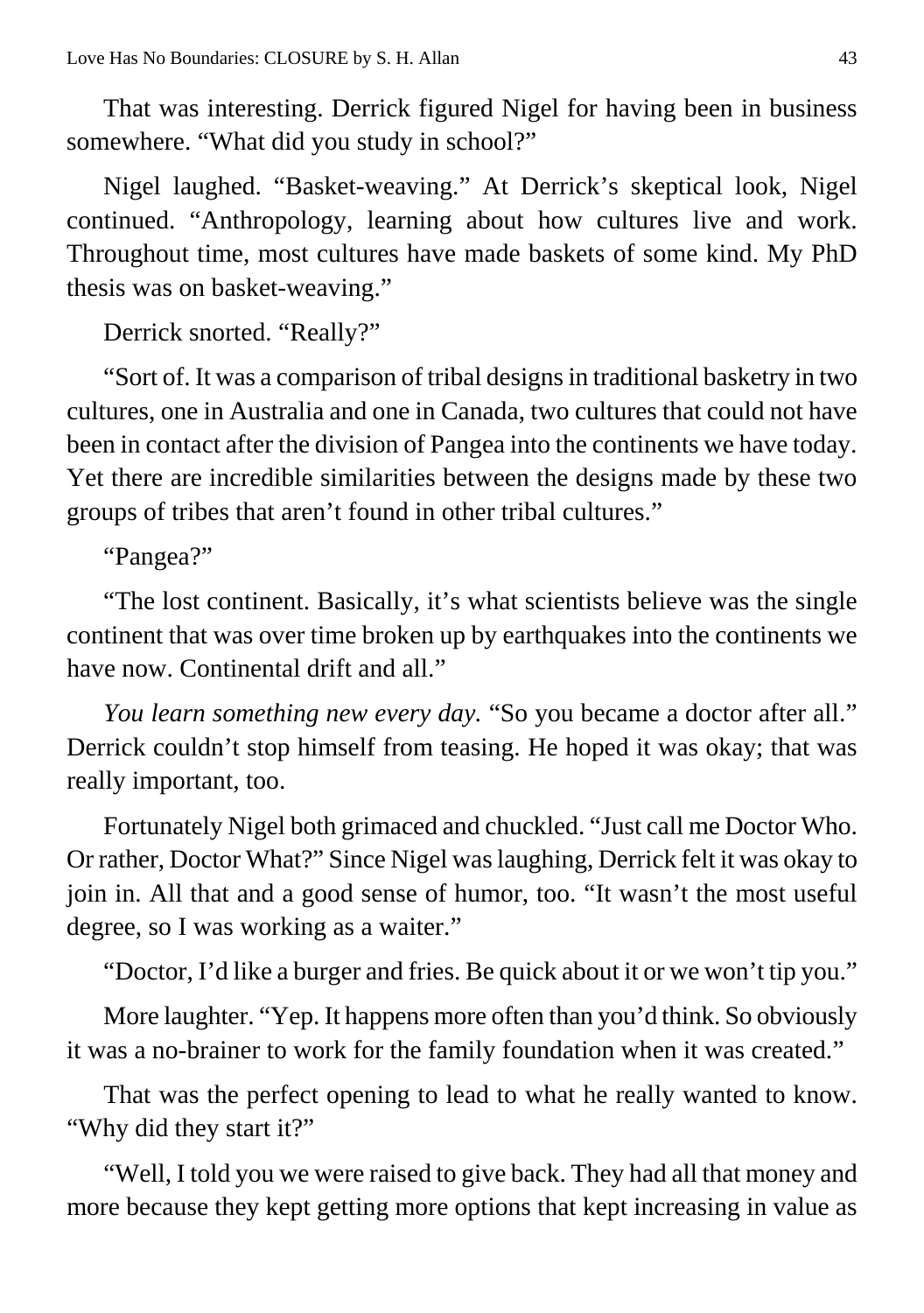the stock split. So my parents dedicated the foundation to combat poverty because they felt so lucky for what they had. They think it's unfair they were paid so much for doing their jobs, even as hard as it was and as long the hours were, when plenty of other people who toil away working two or three jobs just to make it through another month get paid in magic beans."

Here it was. "So why this? Why this program? Why these kids?"

"Oh, again, it's not an interesting story. The foundation was set up to dole out money to other nonprofits. But I got tired of just sitting back and keeping my fingernails clean. I wanted to be more actively involved. I wasn't sure at first what I wanted to do, but I read somewhere that recidivism in prison is greatly due to a lack of skills and not having a healthy support network. I learned that low self-esteem was a huge factor, and that most of those in jail have records all the way back to childhood. I figured that if I wanted to be proactive, I needed to start there. Then I saw this show about dog-training programs in prisons, and how well they worked for both the prisoners and the shelter dogs, lowering recidivism rates."

"Is there a big problem with dogs going back to prison?" Derrick was relieved that Nigel laughed at that.

"HUGE problem. Those dogs just cannot get on the straight and narrow. I heard about one dog that was arrested eight times and never learned better. He died in an altercation with another inmate over a dog bone."

"Tough world."

"Yes it is."

Derrick was grinning so hard it hurt. "Sorry, go on with your story."

"Okay. So I thought, what if I worked with kids from juvie? I couldn't do it with kids actually in detention because they just aren't there long enough, and they often slip through the cracks as soon as they get out. So I figured that if I just work with kids that are at least trying a little, ones that are attempting to follow the probation rules, that maybe I had a chance there. Even that subset of the kids on juvenile probation has a huge recidivism rate, as you know. Although, perhaps I shouldn't have bothered with Juvie Man's kids." He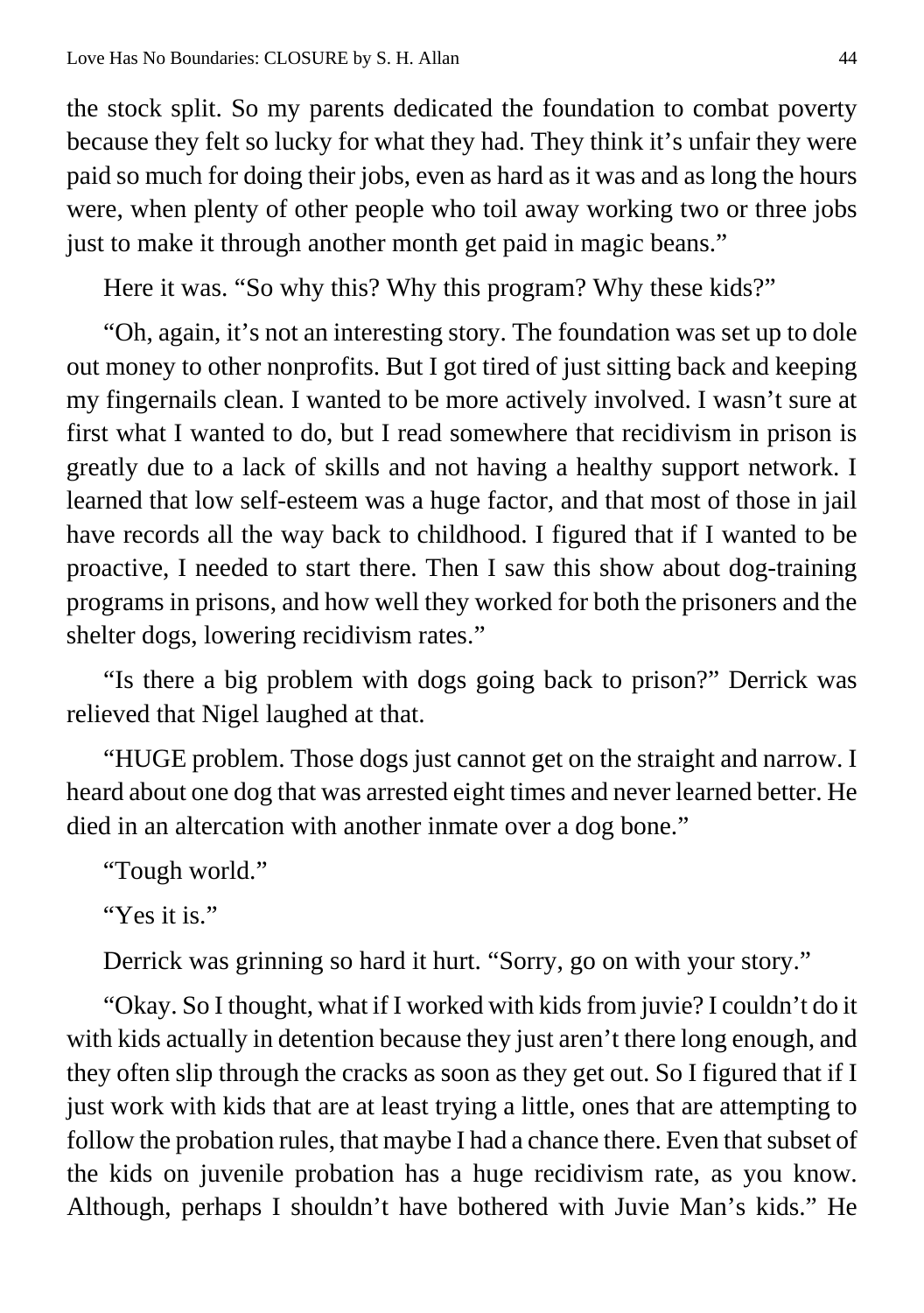grinned. "So I did a bunch of research, talked with about a hundred thousand people, then built a program I thought could work. It has been an incredible experience." Nigel looked to be assessing Derrick's reaction. He was chewing on his lip again. God that was hot.

"So what you're telling me is that you've lived the American dream of a perfect life with a perfect family, you have no need to work and no pressure to do so, and yet you decided for no particular reason to help at-risk kids after watching a reality TV show."

Nigel looked chagrined. "I like dogs?"

"Nigh, that's the coolest thing I've ever heard."

Nigel perked up. "Liking dogs?"

"No, dork. There is absolutely no reason for you to be doing this. You don't have any connection here, you don't have the sense of obligation that someone like me has. You just do it because you want to help. I can't even tell you how awesome that is. Nigh, you're totally rocking my world right now." Fuck, had he actually said that out loud?

Apparently it hadn't freaked Nigel out because he was beaming. "I am?"

"Uh, yeah. You are."

It didn't seem possible, but Nigel's smile got even bigger and brighter. "That means a lot. It really does. Thank you."

"For what? I mean why?" Oh crap. Did that sound like Derrick was fishing to see if it meant a lot because it came from Nigel? Did he even want to know? Did it matter? He was thinking it actually did because he liked this guy—a lot.

"Well, sometimes I feel like people don't want me here, that the kids don't trust me because I'm not part of their world. I don't have any experiences to draw from. It's just nice to know that someone who's been there thinks it's okay. To come from someone like you, who has been through so much and who is an amazing person, is just…" He trailed off. Their eyes met again, and this time the look lasted even longer. Derrick felt like his body was expanding, like he had taken the best drug in the world.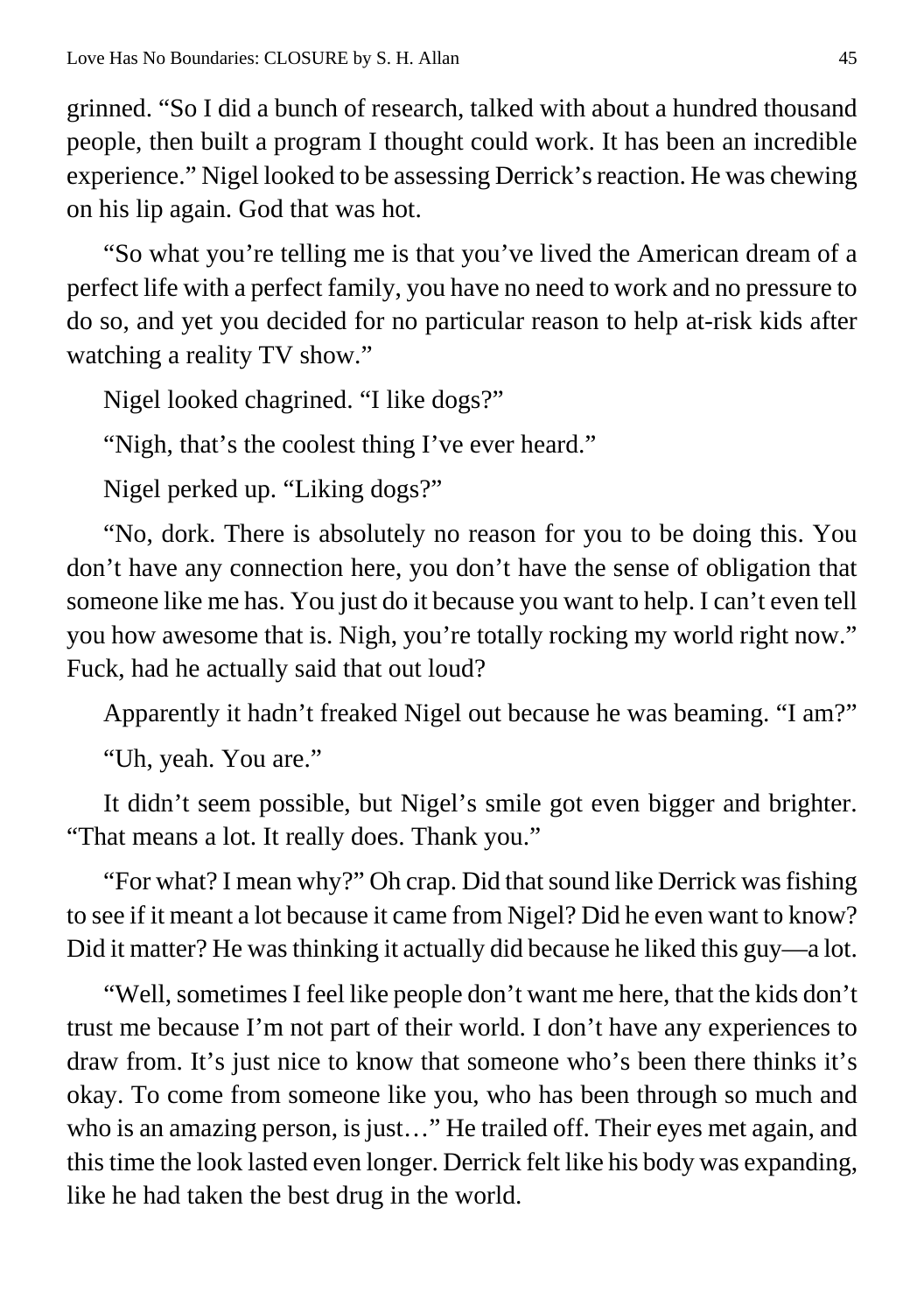*He thinks I'm amazing.* Derrick decided there would be no better moment to put himself out there. He could always just leave if things didn't go as he wanted them to. "Um, so, uh, do you think that—" He needed to get a grip; he never stammered. He prided himself on always appearing self-assured and easy-going and didn't want to look like he was anxious. Then again, Nigel made it look sexy. It probably wouldn't be sexy on Derrick, though. He took a deep breath. "Can I call you sometime?"

Nigel's beautiful smile never wavered. "Yes, please do. I'd like that."

They exchanged contact information, each entering it into the other's phone. Nigel put his away but Derrick kept his out and dialed a number. Nigel cocked his head a little but Derrick held his finger up in a "just a sec" gesture. He clicked the "call" button and put the phone to his ear, then covered the mouthpiece and leaned toward Nigel for a moment. "It's dialing." Nigel nodded and sat back, looking away politely.

A moment later, Nigel's phone rang. He seemed surprised but he pulled out the device. When he saw who was calling he started to laugh. "This is Nigel Rutherford. May I ask with whom I'm speaking?" Talking in a snooty voice, he enunciated each word carefully.

"Yo, Nigh, I is Derrick Cole. We be talking at the dog park like a minute ago?" Derrick was using his best boy-from-the-hood impression.

"I remember. How may I help you, sir?" He was straining not to laugh. Derrick could see muscles working beneath the translucent skin of Nigel's neck. Derrick wanted to feel them with his tongue.

"Hey bro, you wanna kick it? Like, you know, this weekend sometime. If you ain't got nuthin' better to do. I ain't got no shit going down." He was trying to suppress his own laugh. He sounded like an idiot.

"I might be able to fit you into my schedule," Nigel said stiffly with his nose in the air. He sniffed. "I believe I have some time tomorrow evening. Are you available around, say, seven o'clock?"

"Yo, that be tight. You wanna meet somewheres? Like where there ain't no po-po?" Derrick wasn't sure how up on current street slang Nigel was. He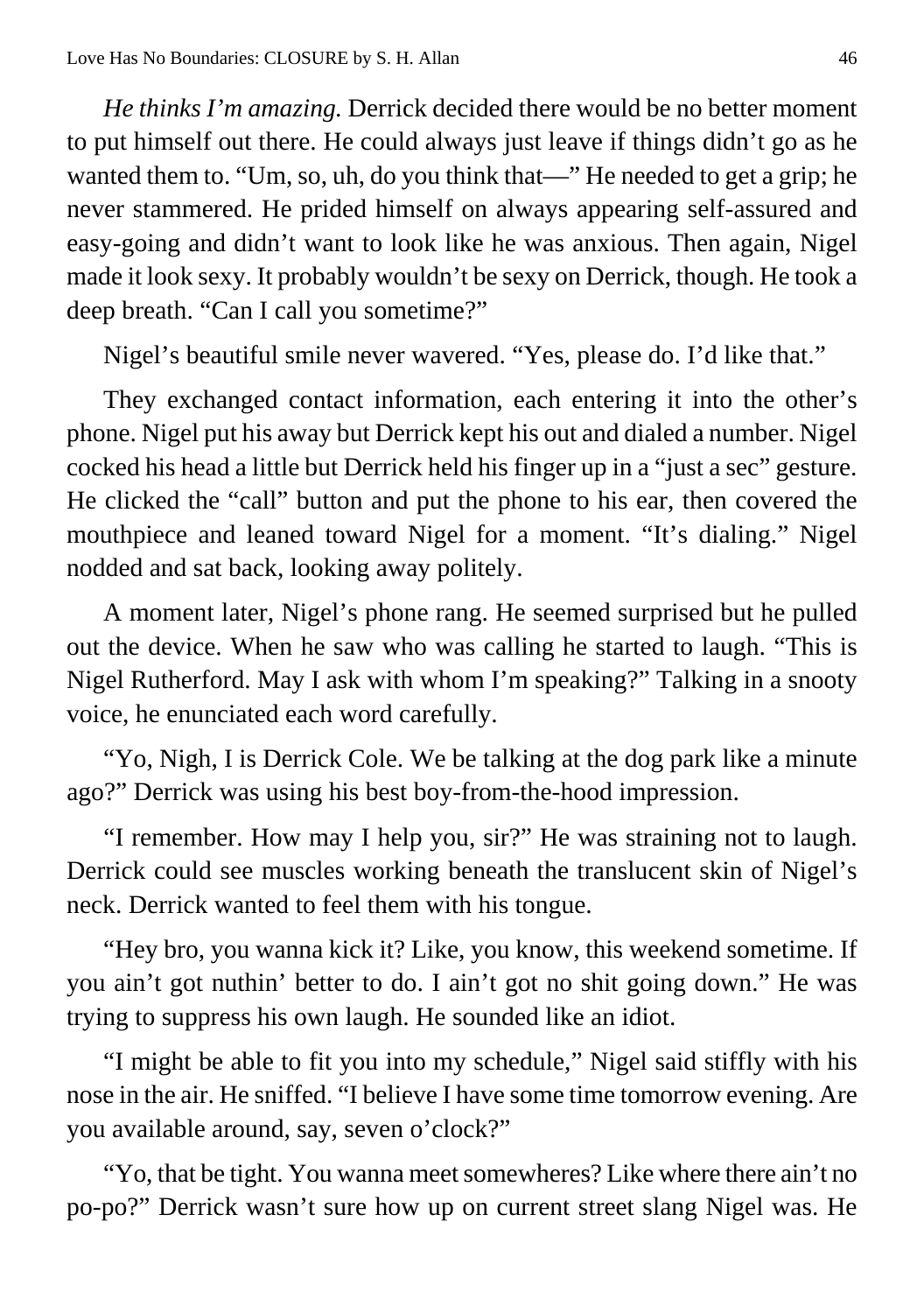knew the kids would be making fun of Derrick if they could hear. He had been out of the game too long to sound right, which was a good thing.

"Certainly not where there will be police, good man. I have no desire to have the constabulary involved in our little *tête-à-tête*. Shall I have my car retrieve you at your place of residence?" He wasn't as square as Derrick thought. Nigel not only knew what "po-po" meant, he was willing to play along with one of Derrick's silly games. Excellent.

"Stay on the down low. I don't want my homies—" Homies? He knew that wasn't current but he was blanking on what was. "—be thinking I be hangin' with the man." Geezus. He could never face his kids again. He'd turned into a nerd. The thought helped him keep his composure, unlike Nigel who was about to fall out of his chair.

"Very well," *snicker*, "I shall see you at seven o'clock tomorrow evening. Good day, sir."

"Later." They both hung up and collapsed into gales of laughter.

"Would you two keep it down over there? We're trying to learn," Mercedes yelled. Derrick looked over, sheepish. "Fuckin' fags." She turned but he didn't miss her wink and leer as she looked away. She was a great kid, although he needed to speak with her about her word choices.

When he caught his breath, Nigel turned to Derrick and asked, "Did you learn to speak like that on the streets?"

"Yeah, but that was terrible. I'm out of practice."

Nigel shook his head. "It sounded fine to me, annoying white man that I am."

"Well your impression of a rich snotty prick was right on."

"Thank God I have no experience with that." Nigel chuckled. They lapsed into a comfortable silence for a few minutes, just watching the kids who were now working on something involving cones. Mercedes told him they worked on a lot of different things each day to keep both the teens and the dogs from getting bored. They practiced each item until they got it right, but it could take days or even weeks for some of the training.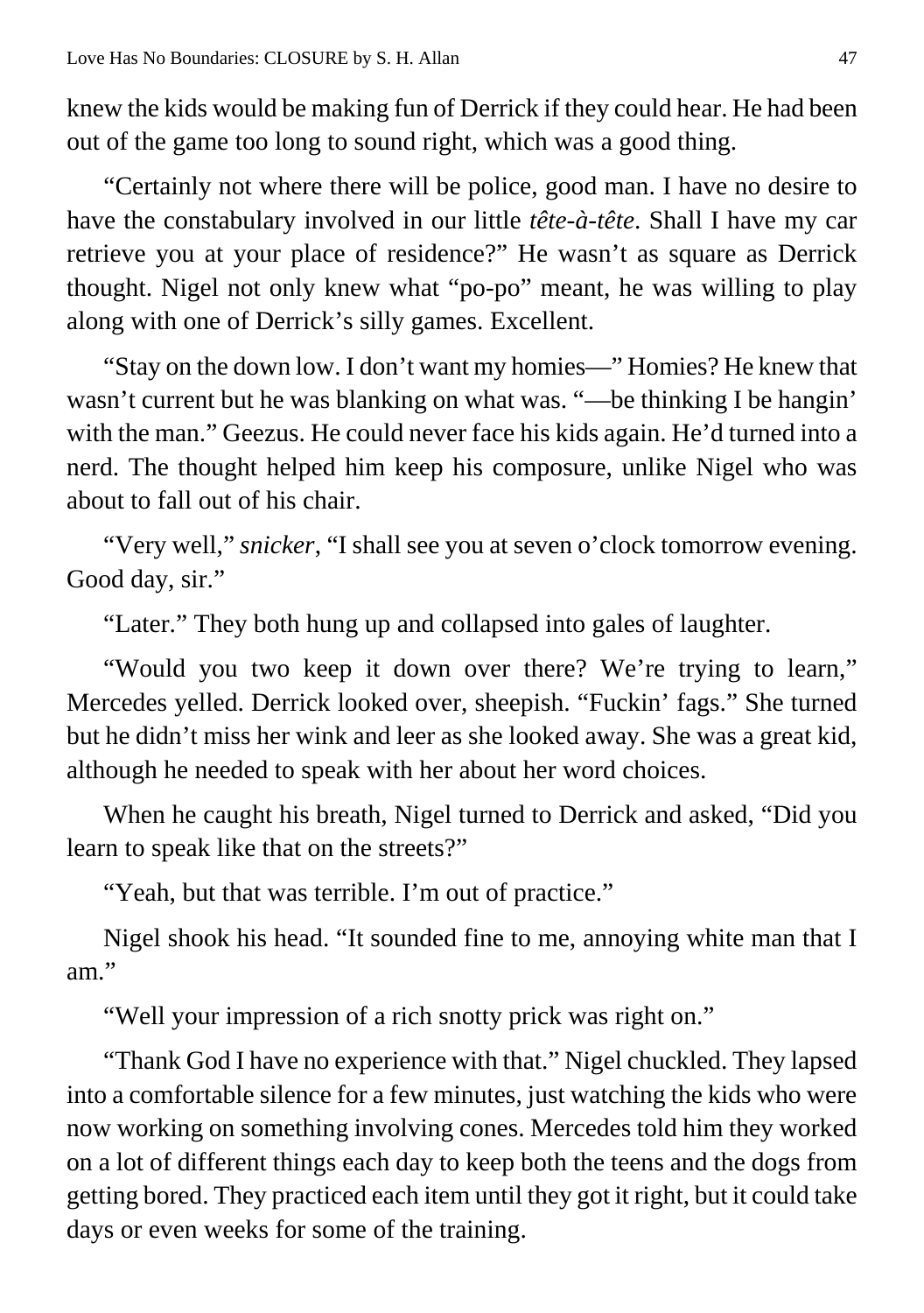Derrick tried to think of something to say that wasn't so personal. He wanted to learn more about Nigel, but in a read-between-the-lines sort of way. Finally he just stuck to the typical boring dating questions. "So what's your favorite movie?" Shit, that was stupid. But he could learn a lot about a person from what they liked to watch.

"*Spirited Away*."

"I've never even heard of that."

"Most adults haven't. It's an animated kids' movie from Japan." Derrick's surprise must have shown on his face. "Yeah, I get that a lot, surprisingly. It actually won an Oscar for best animated feature." He went on to explain what it was about. Nigel was surprised at Derrick's answer to the question: *Schindler's List*, but understood when Derrick explained that similar things were still happening, and that the marginalization of minorities and extreme nationalism was where such things started. He didn't think it was an impossibility that such a thing could happen in the US. Derrick worried that he was being too political and boring in what he talked about, but Nigel stayed right along with him.

They continued talking about movies, then music, then books, and basically spent the rest of the time chatting about nothing important and laughing a lot. When the kids were finished, Derrick helped them all break down the enclosure and pack it in the van. In the parking lot were several cars with dog crates and volunteers who loaded up the dogs. A few of the kids piled into cars, and the rest ambled off down the road, presumable to catch a bus. He wasn't allowed to transport youth affiliated with his program, or he would have offered rides in his classic car. He loved cars. Instead he watched the vans pull out of the parking lot.

"The dogs all go to foster homes during the training. Those volunteers just transfer the dogs back and forth. When training is finished, the dogs will go to their forever families." Nigel came to stand next to Derrick.

"That's probably hard on these kids."

Nigel nodded. "Yes. And not just because they'll miss the dogs." He looked at Derrick resignedly. Yeah, Nigel got it. He'd listened and understood.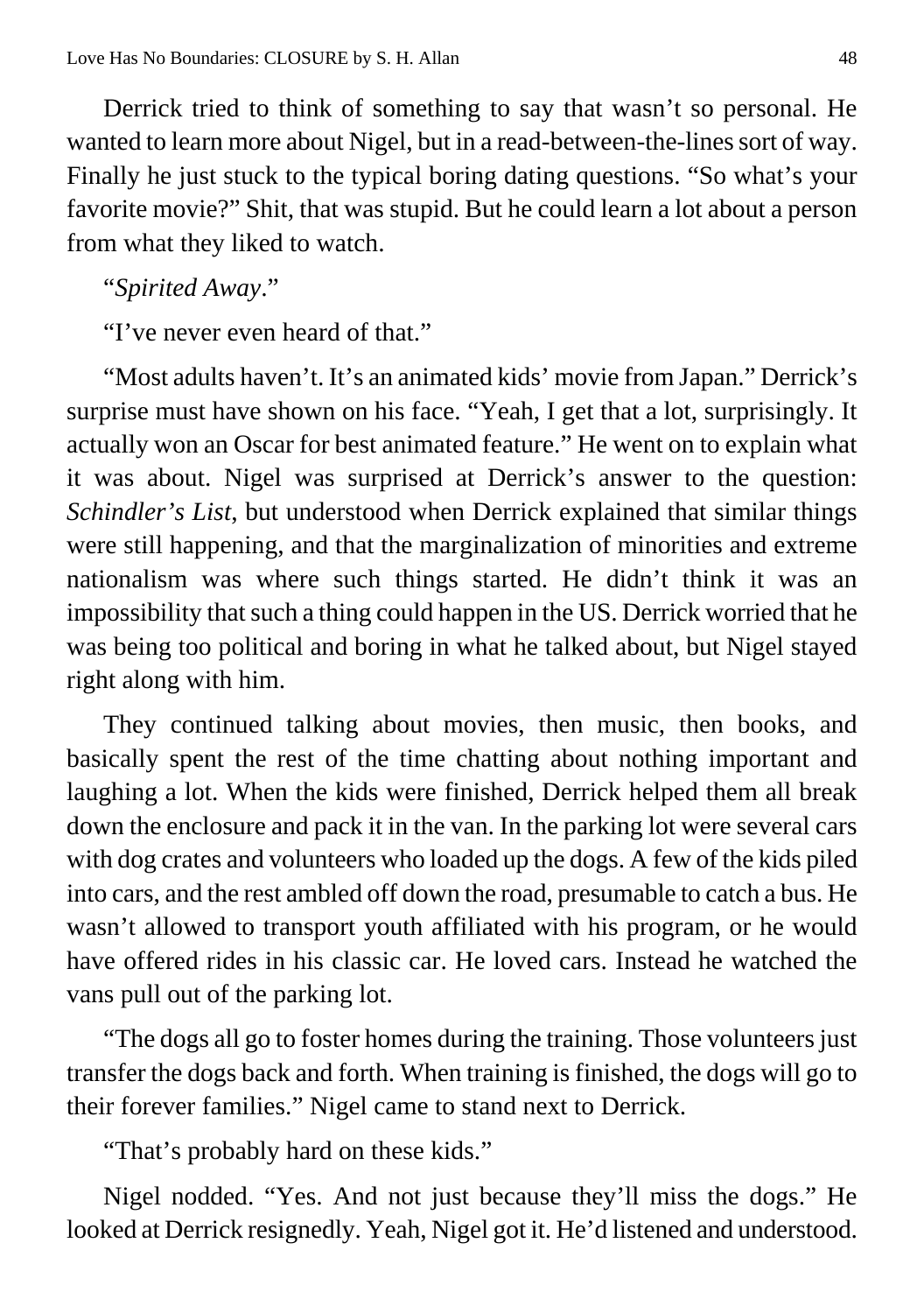Loss was very hard for a lot of people from these situations. Derrick was one of the lucky ones. He had the Bryants, his true parents. He had Ronald, a great man who took a messed up kid and made him into a human being.

"So I'll see you tomorrow at seven. You've got my address?"

"You put it in my phone yourself." Nigel chuckled.

"Yeah, well, you can never be too sure. See you then, Nigh." Derrick turned toward his truck.

"Is that what you're going to call me?" Nigel looked at him expectantly.

"What?" Derrick turned back. He hadn't even realized what he'd been saying.

"Nigh. Is that what you're going to call me instead of Gelly?"

"Do you mind?"

That beautiful smile took Derrick's breath away again. "No, Dare, I don't mind at all."

And in that moment, Derrick realized he was already falling.

\*\*\*\*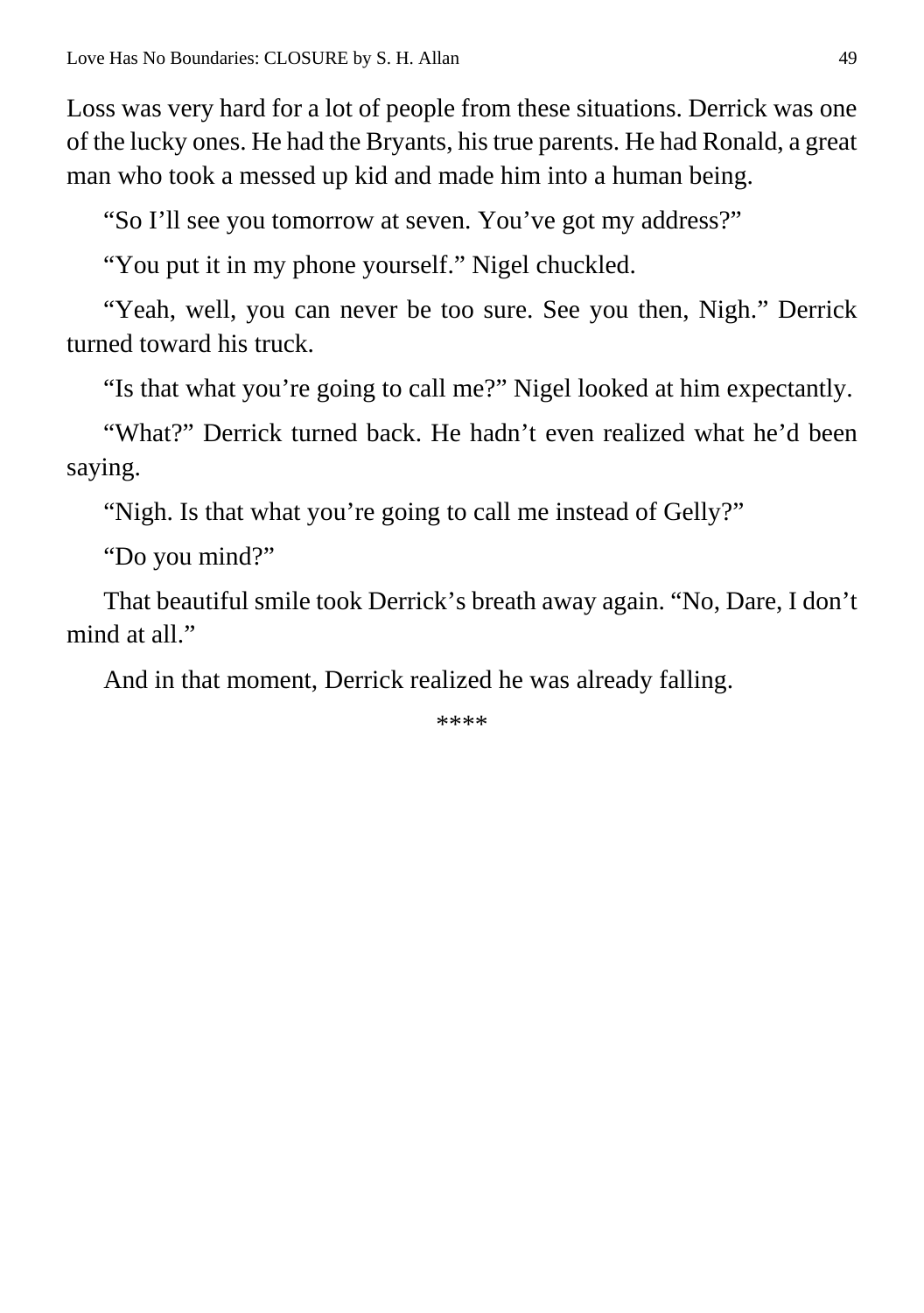#### CHAPTER 3

## **Now: Nigel**

Nigel isn't sure what woke him, but he's instantly alert. Although his back is to the rest of the bed, he can tell by the way the mattress dips and the coldness of the sheets that Derrick is not there with him. The sound of something breaking has him in the hall in an instant. He plunges into the living room, belatedly realizing if there is danger, he is naked with nothing to protect himself or his family. It may be a small household, but Derrick and Tibbs mean everything to him.

Immediately he sees that he doesn't need a weapon, he needs compassion. Derrick is hitting the edge of the fireplace with the poker. He hears his lover scream with rage, and he prepares himself to help Derrick come back from wherever he is. The PTSD has manifested before. He doesn't know if Ronald's death triggered it this time, but right now it doesn't matter.

"Dare?"

It appears Derrick doesn't hear him at first; he pounds the bricks again and howls.

"Dare, honey? It's me. I'm right here. Can you put the poker down?"

Derrick spins to face him, his eyes wild and shining with emotion. His chest heaves in giant panting breaths, and the poker remains aloft, ready to swing again.

"Dare, I'm here for you; I'm going to help you. I need you to put that down so I can come closer." He smiles ruefully. "I don't want to accidentally get hit. I'm a big baby when it comes to pain."

Derrick looks like he's processing what Nigel is saying, then he throws the implement away from himself in horror. He blinks and looks back at Nigel. "I'm sorry, I would never…" He takes a step forward.

Nigel nods in encouragement as he slowly moves toward his boyfriend. "I know, Dare, I know." He holds his arms out to the side, careful not to spook Derrick in case he's still confused. "You would never hurt me."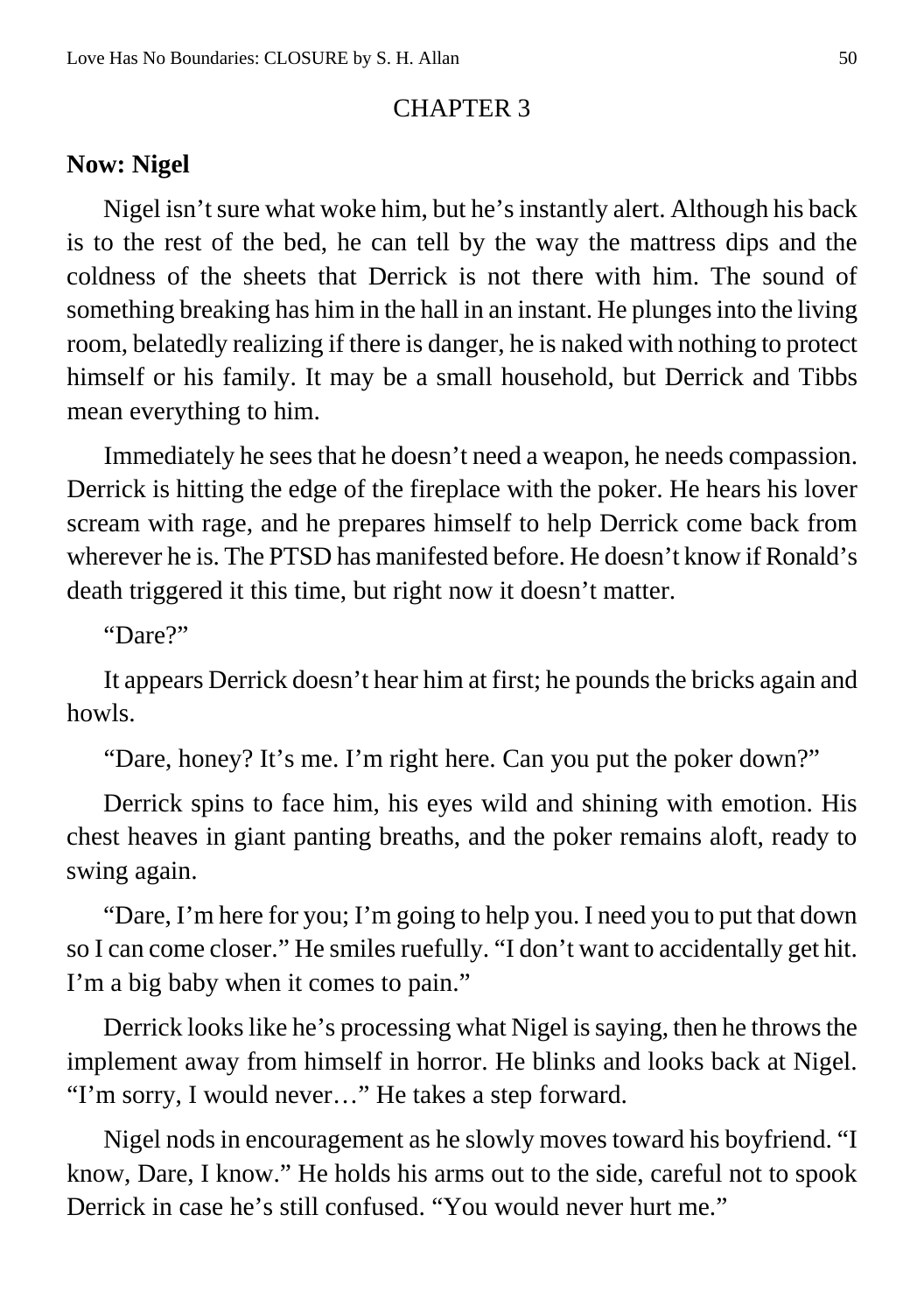"Yes I would. You can't trust me. I'm a pariah. I hurt everyone I love."

"No, Dare, never." Nigel shakes his head and moves closer.

Agony streaks Derrick's face. "I hurt Ronald. I left him when he needed me, and I abandoned my sister and brother. I hurt them, too. He died because of me, and they are left alone because I'm a selfish prick."

Nigel feels his heart constrict at Derrick's anguish. "No, never. It's not selfish to refuse to be manipulated into giving up true love." His boyfriend appears to be listening, like he's hoping to be absolved and terrified he won't be. "Dare, you had to make a choice. Ronald forced you to make that choice. You've said all year that you can't choose the one who forces the decision on you." He steps forward again. "You still see Marisol. She's said over and over again that you made the right choice. She's just hurting and angry right now."

"But Benji? What about Benji? I abandoned him, Nigh."

"No, you left for a while. We never thought Ronald would keep this going so long. You've said yourself that while we were apart you checked out, you weren't there at all. Getting your letters, telling him how happy you are and how much you miss him, that's better, Derrick. He's your brother, not your son. Would you rather show him how to be strong and stand up for who you love and what you believe in, or teach him how to be lonely, sad, and miserable? Marisol said he's doing great. Dare, you made the right choice, you know that"

Derrick's eyes are unfocused as memories overlap in his head. Nigel continues, "I needed you then, and I need you now even more. I want you in my life, in my heart. Picturing anything else makes me ill. I'm here for you."

Derrick's eyes focus on him. Nigel jumps forward and catches him as he crumples. He lowers them both to the ground and wraps himself around the tight ball that is his lover. Derrick presses his forehead to Nigel's chest and leans in closer. Nigel does his best to surround him—legs, arms, torso, head, all reaching and curving to enfold, trying to ease some of the grief with love. A tentative hand touches his side, and he knows he's getting through. Pressing his cheek to Derrick's temple, he closes his eyes, breathes him in, feeling Derrick within him as well as in his arms.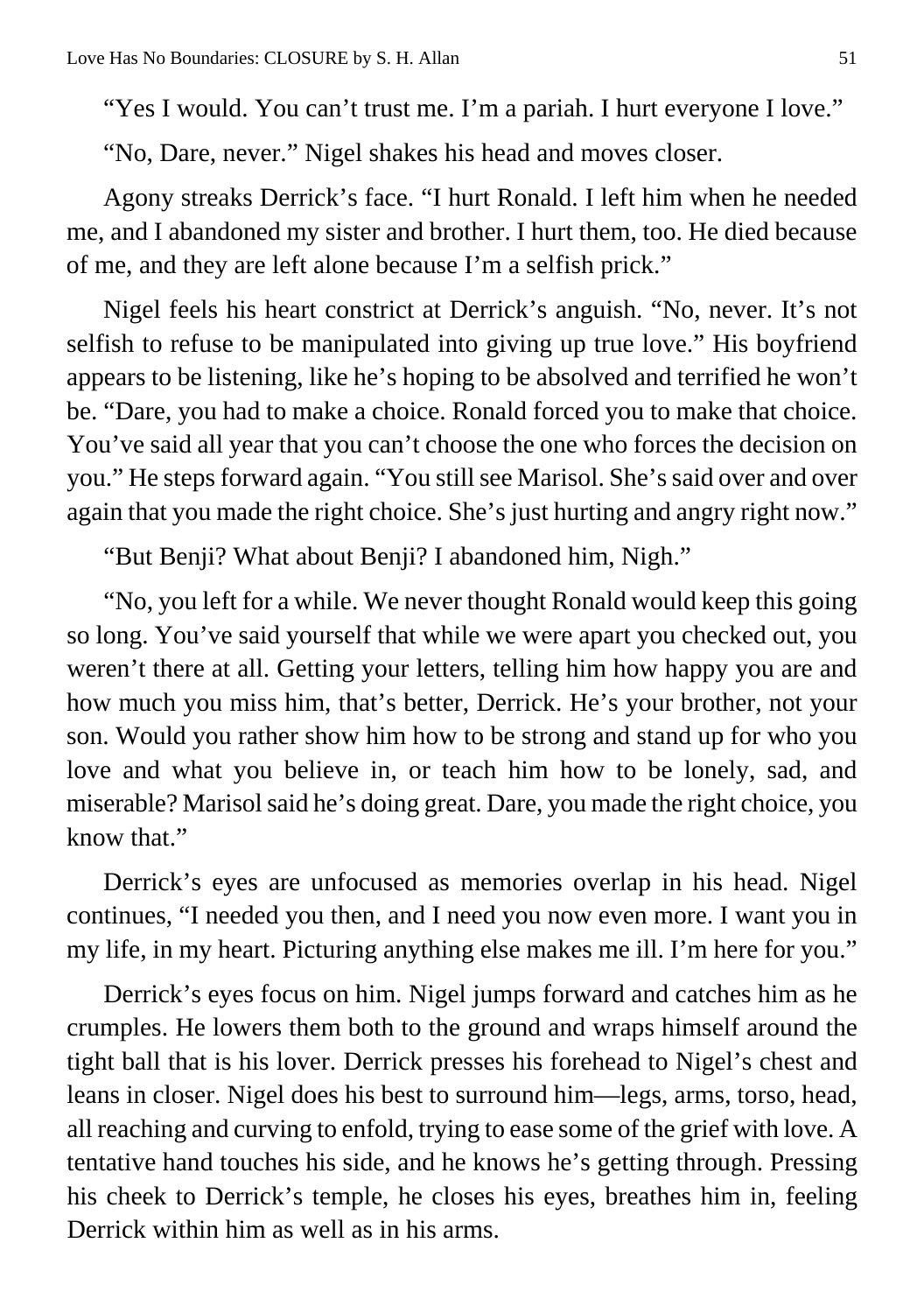"Why didn't he love me enough to set me free? Why did he have to try to control me? I'm thirty years old now, and it was only a year ago. Why wasn't it okay for me to fall in love?"

Nigel kisses Derrick's temple. "He loved you. It was all about his love. Your father just wanted what was best for you. And he was scared of losing you."

"But he did lose me." Derrick's voice is muffled, but he isn't letting go.

The words bring fresh sorrow to his voice, and Nigel finds it difficult to bear. He somehow manages to hold himself steady. "I don't think he thought you would challenge him. He wasn't himself, and he was hurting from the loss of your mother. You've always said he's a lot like you, and you are stubborn to your core. I think he believed it was a contest, and he was too bullheaded to give in first."

Derrick shakes his head, his nose rubbing against Nigel's chest. "He was an idiot"

"Sometimes even the greatest men are."

\*\*\*\*

# **Then: Nigel**

"Oh my God that was so good!" Derrick scarfed down the last of his ice cream like he hadn't eaten in a week. Nigel knew for a fact that wasn't true because so far Derrick had eaten two orders of salmon and chips, several slices of hot-out-of-the-oven sourdough bread, a plate of oysters during which seemingly endless awkward teasing and innuendos ensued, two large Cokes, the biggest iced mocha Nigel had everseen, and a sack of fresh saltwater taffy made right there. It was a wonder Derrick'steeth didn't fall out. Nigel thought it was adorable and longed to see what else the small man was willing to put in his mouth. So far the oyster talk had left him hopeful.

"I'm glad you like it." Nigel smiled. "I've never seen anyone love food so much. Did you know you hum when you eat?"

Derrick glanced at him. "I still do that?"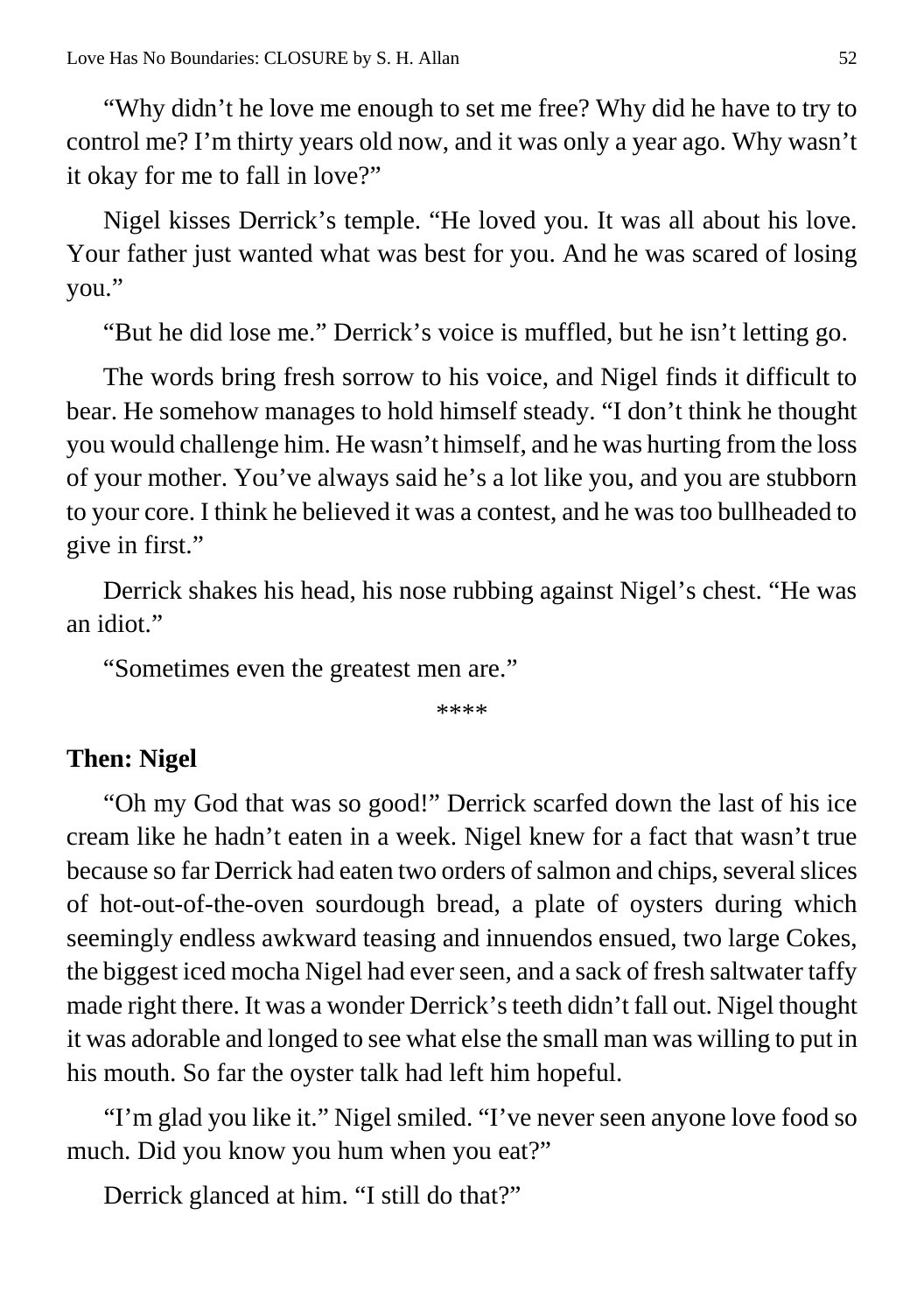"Yes, you still do that." Nigel laughed. "It's charming." He laughed again at Derrick's scowl. Those beautiful eyes were bright, revealing that the expression was all in good fun.

"Are you going to finish that?" Derrick indicated the cone in Nigel's hand. The late November air on the Seattle waterfront was cold, but Derrick didn't seem to notice as he looked eagerly at the icy glob.

"Oh. No, want it?" He handed the dripping mess over.

"You didn't like it?" Derrick looked a little worried, as if he were afraid he had made a bad suggestion when he declared he wanted ice cream.

"I loved it. I'm just stuffed!"

Derrick seemed to accept that answer along with the ice cream, which he proceeded to stuff down as well. "Guess I'm getting there, too." He looked sideways at Nigel, and they both burst out laughing. "I guess I eat a lot."

"Well your body needs it because you don't have an ounce of fat on you."

Derrick ducked his head. "You haven't seen beneath my clothes."

"Not yet anyway." Their eyes met, and Nigel's heart fluttered. Derrick was striking. Every time Nigel looked at him, he found himself momentarily mute. When Derrick spoke, he often had to replay the words in his head before they registered.

"Have you ridden the Great Wheel yet?"

God that sounded romantic. "Not yet." Nigel felt stupid. He wasn't sure if Derrick wanted to ride the Ferris wheel or if he was just making conversation. The ride was pretty pricey. He had no idea how much Derrick made, probably not much working for the government.

Derrick turned and looked up at the giant ring above them. "You know, they're just copying London. They could have come up with something more original."

Nigel didn't look up, just gazed at those eyes. "I suppose, but I haven't ridden that one, either, despite having been to the city twice."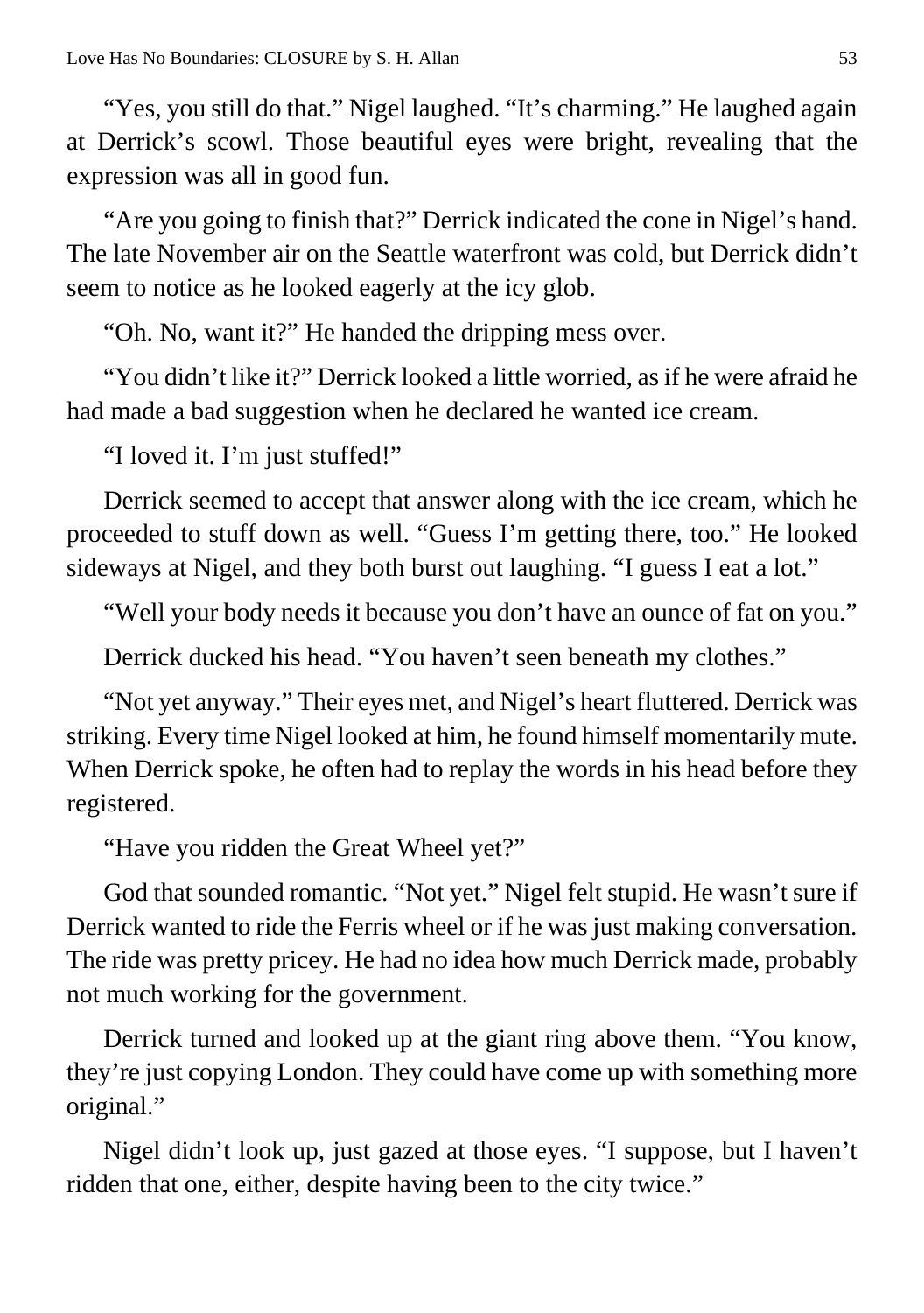"Does that mean you're too scared?" Derrick's grin was teasing, and his eyes sparkled. Nigel swallowed at the sight.

"Er, no. I just didn't have the opportunity."

"Well, we're all about providing opportunities, aren't we? Want to go?" Did Derrick look a little nervous? He always seemed so self-assured.

"I'd love to." He really did—anything to be closer to Derrick.

Derrick grinned. "Race you, slowpoke!" He took off down Alaskan Way, and Nigel had to strain to catch up, despite his longer legs. It took a while to get their tickets and board. The whole time, the two were pushed together by the crowd, and Nigel was hyperaware of Derrick's body next to his. When they finally entered the gondola, six more people piled in after them, and the two were squished into a corner. Nigel didn't mind at all. His side tingled where it touched Derrick's, even through the cloth separating them.

The giant Ferris wheel began moving slowly. Derrick was sitting on the outside and had a better view over the water, but again, Nigel didn't care. The only view he needed was the one of the man sitting right next to him. He had never been so attracted to someone before. Every moment with Derrick was like opening a present. He was fresh and vital, so full of life. Derrick didn't seem to take anything for granted and reveled in each new sensation humming when he was eating, commenting on how interesting everything was, eyes shining when looking at anything new, sometimes even bouncing with excitement at something others would find stupid.

"This is great! Isn't this great?" Derrick was lightly bouncing in his seat now, looking out over the water, in at the other passengers, and then back to grin at Nigel.

Derrick took Nigel's breath away. "Yes. It's really, really great." He knew he probably never stopped smiling when he was with Derrick, but he didn't care if he looked like a giant goofball. Derrick was just so much fun to be with.

When they reached the top, people gasped as they hung there, nothing above or around them. Puget Sound was dark except where the wheel's lights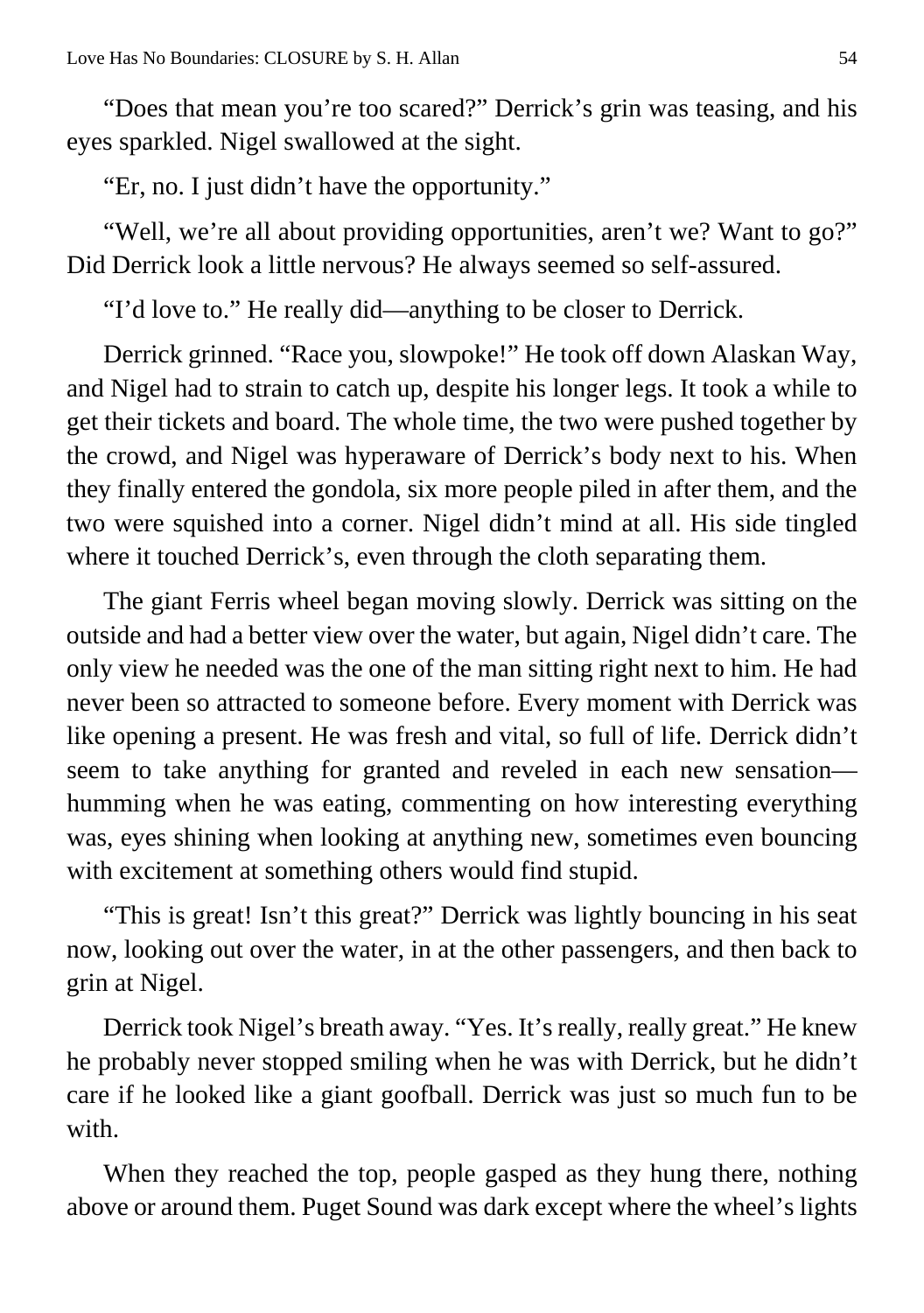speckled the surface. Derrick was looking back over the water, one hand pressed against the window. Nigel felt something press against his palm— Derrick's hand. He fought the urge to grab it and squeeze it hard enough that Derrick could never let go but he didn't. He gently took the hand and pretended like nothing out of the ordinary had happened instead of one of the most momentous occasions of his life. It was their first date, their third time meeting, and he was already in major lust with this man.

The next time they reached the top, Nigel looked out at the water and found Derrick's reflected eyes watching him. When Derrick noticed he'd been caught, he broke into a smile, and Nigel squeezed his hand lightly. He squeezed back, and they held the gaze for a long moment before Derrick turned his head to watch the view behind them.

When they disembarked, Nigel kept hold of Derrick's hand, and Derrick didn't try to pull away. They casually walked back to the street amid the throngs of tourists. No one bothered them, although Nigel was pretty sure an older couple took a picture of them. *Welcome to Seattle, folks. We're everywhere*, he thought. A moment later, he belatedly realized that they were surrounded by tourists, complete unknowns, possibly unfamiliar or uncomfortable with public displays of gay affection. He never minded before but suddenly he was worried for Derrick. He was a small man, and if some homophobic Luddite with a beef decided to start something…

Nigel forced himself to calm down. They were in public in Seattle. There were too many people here, too many vendors wanting to make all their customers feel welcome, too many tourists from places abroad where being gay was even more accepted than Seattle, too many urban denizens who had seen it all, too many Seattleites proud of their city's quirky and accepting nature, and just too many people period for anything to happen. Nevertheless, he took a step closer to Derrick. Even in Seattle, homophobia still thrived.

"Want to walk up to the sculpture park? It's too bad the streetcar was torn up for the viaduct removal."

Nigel missed the streetcar, too. It had been one of his favorite Seattle waterfront attractions, a repurposed old relic from Seattle's early days. "Sure."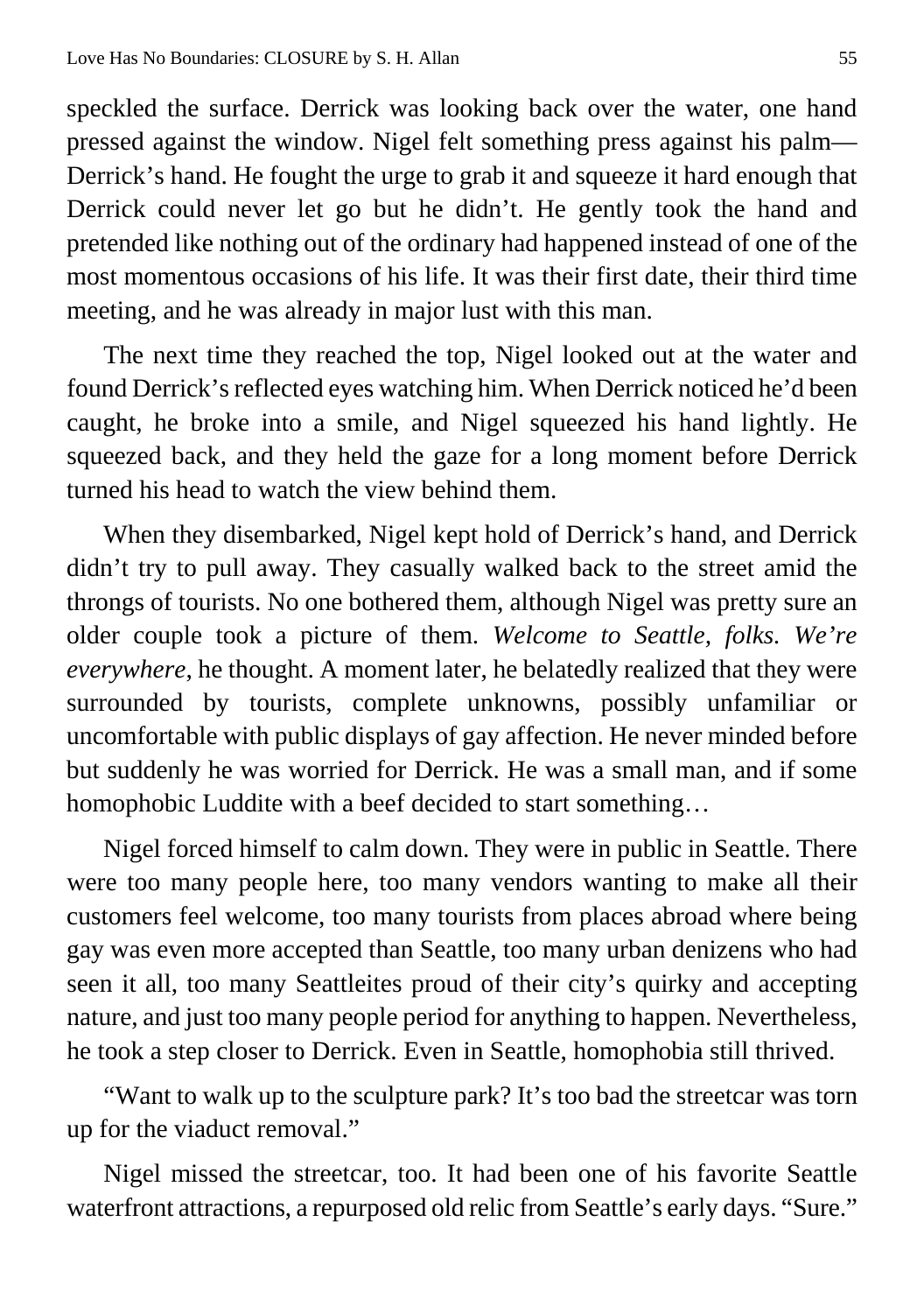They began walking north along Alaskan Way toward the Olympic Sculpture Park, an outdoor extension of the Seattle Art Museum. They held hands as they walked and enjoyed being next to each other. Neither felt the need to speak. The population dwindled as they got further from the main piers, but Nigel didn't feel a resurgence of his nervousness. He inexplicably felt safer with no one else close by.

When they reached the park they discovered it had officially closed just after dusk, but they were still able to see and even access many of the exhibits. They sat on each of the six benches shaped like eyes, and Nigel had a sudden desire to curve Derrick along the arc of an eyelid and make their bodies into one. It was so not the time or the place, and he quickly tamped down his libido. Instead they headed back down to the water and into Myrtle Edwards Park, which extended along the shore north of the piers. After a while, Derrick turned to lean on the railing overlooking the water, letting go of his hand. Nigel joined him.

"I love the smell of the sea," Nigel said after a while.

"What, the smell of rotting fish and seaweed?" Derrick teased.

"Yep. Yummy." Nigel turned sideways to face him. "But I like the company better." God that was cheesy. Was that too cheesy?

Derrick turned toward him and grinned. "That was cheesy."

"I was afraid of that."

"But I like cheese." Derrick moved closer. "It's one of my favorites."

Nigel felt a stirring and a sudden need to adjust his pants. "Is it now? What kind do you like best?"

Derrick took another step closer. Nigel could feel his breath brush the bottom of his face. Derrick placed one finger on Nigel's chin to tilt his head down a bit. He fell into Derrick's eyes. He had never before seen eyes quite that hue. The Caribbean Sea's cerulean had nothing on that color. "All kinds. But I like the hot ones best."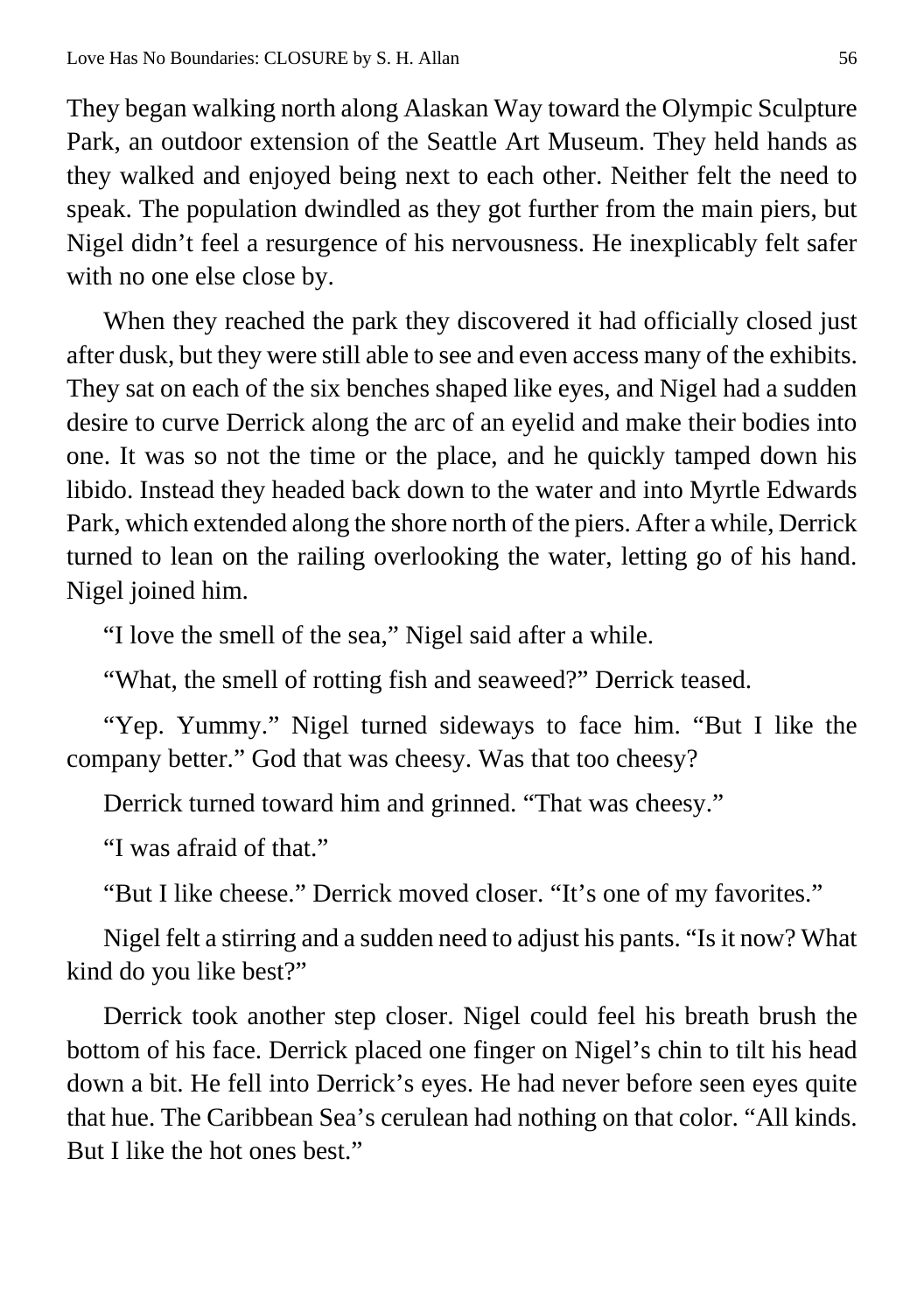"Temperature hot or spicy hot?" Was that lame? That was lame. Nigel felt like his skin was too tight, all of him straining to touch Derrick, leaving no room for his brain to work.

"Both." Nigel noticed Derrick's breathing was a little faster. Good. It matched his own. It was his turn to move. He reached one hand up and cupped Derrick's cheek, smooth skin with a light covering of coarse five o'clock shadow. His thumb traced a tapered cheekbone. They were close enough now that he had to look from one eye to the other to see both, but he couldn't pull his gaze away.

He felt Derrick swallow under his palm. He realized Derrick was looking at his mouth. That gave him the strength to look down. When he saw a tongue slide along Derrick's parted lips, he closed the distance. They met halfway, their lips just touching at first, then that sexy mouth opened, and Nigel felt a tongue gently slide along and around his own. Derrick made the tiniest sound, half a step above a hitch of his breath, and that was Nigel's undoing.

He took Derrick's head between his hands, tilting it slightly so the kiss could deepen and his tongue caressed Derrick's cheeks from the inside. He pulled back and sucked on Derrick's lower lip a moment before opening wide to dive back in. Derrick's hands slipped around his waist and pulled him closer. Nigel turned and pressed Derrick between his own body and the railing. His arms moved to wrap around Derrick's shoulders and he felt Derrick's hips press against him, the hardness there mirroring his own arousal.

The kiss quickened and turned more intense as they plundered one another's mouth, desperate to be closer. Derrick made the half moan sound again and pressed one leg between Nigel's thighs. Nigel gasped and drew back. He touched their foreheads together as he got his breathing under control. He pulled away a little and looked at Derrick's beautiful face, mouth canted to the side in a smirk.

"Told you I like cheese."

Nigel laughed, although it was a little more like a pant. "Good thing. I am great at being cheesy." He leaned in for another kiss but made it short. Derrick whimpered when he pulled away, but Nigel shook his head. "If we keep this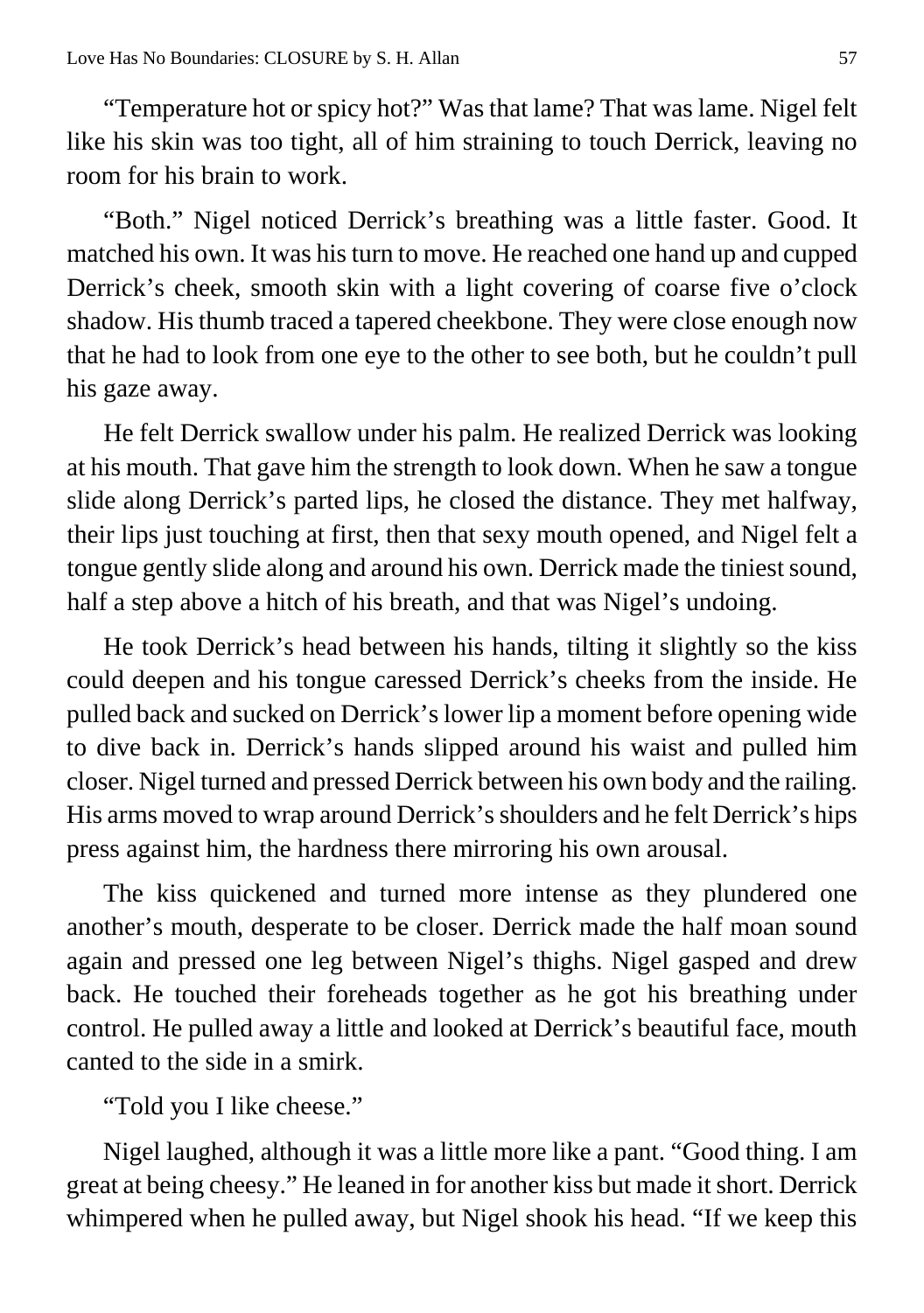up, I won't be able to stop, and we'll be arrested for public indecency. Correct me if I'm wrong, but I don't think it looks good for probation officers to get arrested."

Derrick shoved him away. "We wouldn't want that. I was hoping to get laid tonight!" He grinned mischievously.

"Anyone I know?" Derrick punched him lightly. "Okay then, 'Your place or mine?'" Nigel hoped that was funny. Was that funny?

"Which is closer?" They turned to run to the car and almost bowled over an older couple sporting American flag hats, his and her matching clothes, and shopping bags with Space Needle logos. Both of them were gaping, and he got the impression they'd been watching for more than a mere few seconds. He ducked his head and mumbled an apology as Derrick laughed and dragged him forward. Nigel had time enough to notice that the tourist's pants were tented and he couldn't suppress a chortling snort as he passed.

"We just gave the tourists a peep show. I think they enjoyed it. A lot."

Derrick turned to look at him. "Really? Well next time they have to pay. Your body is worth its weight in platinum, and as the new guardian of its flame, I decree that you don't give out freebies."

"Not even to you?" Nigel was having trouble maintaining the conversation as they raced along what was, in all likelihood, the only level road in Seattle.

Derrick gave him one last look with his eye quirked. "I don't pay for what's already mine." He laughed to indicate it was a joke but deep down, Nigel didn't mind the thought of belonging to Derrick at all. In fact, he quite liked the sound of it.

\*\*\*\*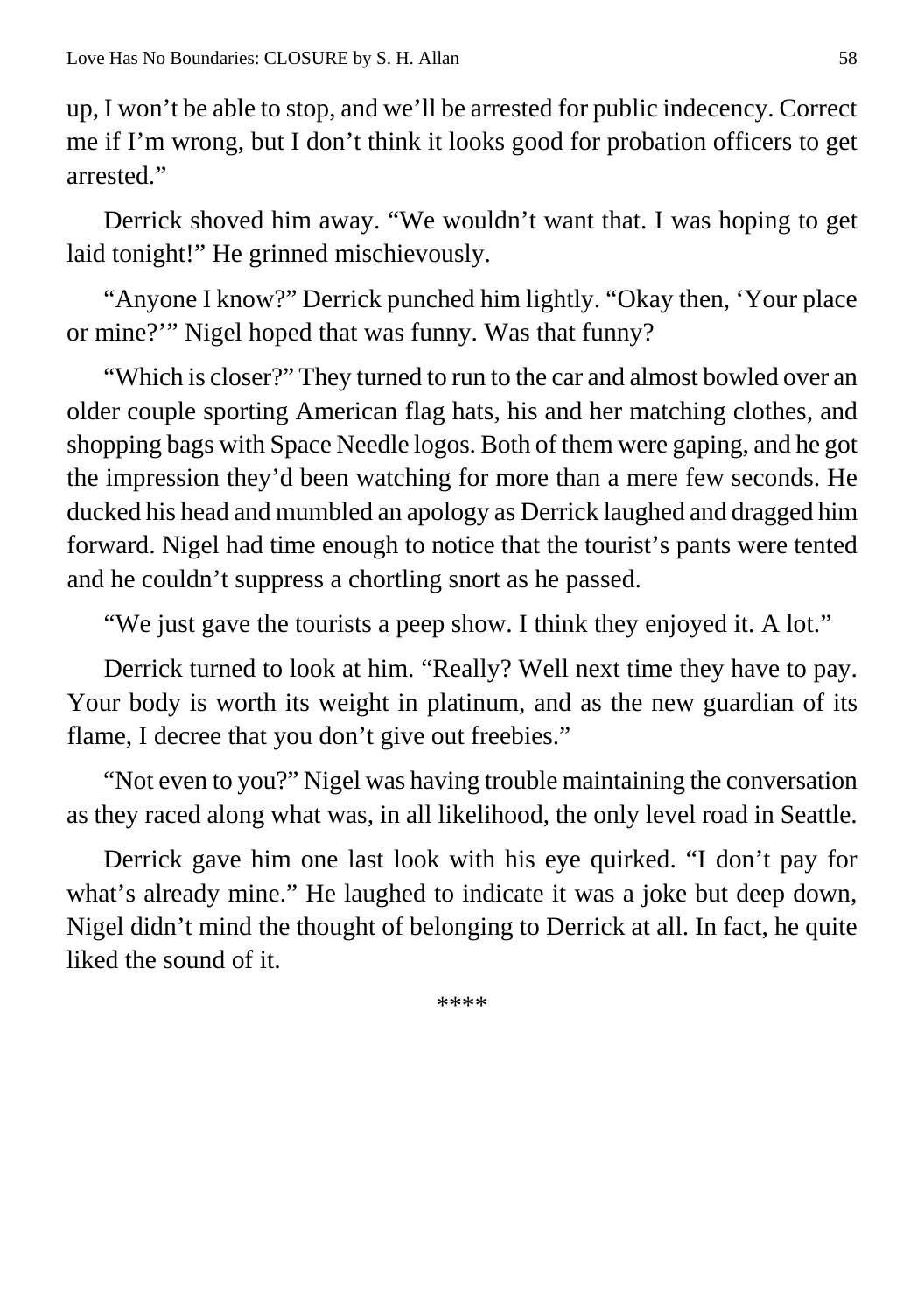#### CHAPTER 4

## **Now: Nigel**

They sit entwined for a long while, until Nigel realizes how cold Derrick's back is. "Let's get you back to bed." He releases his lover and starts to stand.

Derrick reaches for him. "No, I can't. Nightmares. Please, I can't." His eyes are pleading, and his face so full of pain that Nigel is willing to do anything to take it away. He wishes he could absorb all of the hurt so that his lover could rest. But all he can do is be there for whatever Derrick needs.

"Okay. Let me get you something to wear. It's chilly." Derrick reluctantly lets go, and Nigel hurries into the bedroom to grab sleep pants and long sleeved tees for each of them. In the corner, Tibbs blinks at him sleepy-eyed then lays his head back down. "You slept through that noise? I have you trained too well. You're supposed to break the rules for that sort of thing and bark your head off." The dog sighs and closes his eyes.

On his way back to the living room, Nigel turns up the thermostat. He finds Derrick on the floor, back to the couch, leafing through photo albums arranged on the coffee table. Nigel forces him to get dressed and then sits down next to him, shoulders and thighs touching. Derrick is still agitated, and Nigel's goal is to calm his lover down.

Derrick points to a page in one of the binders. "This was the day I left for the month-long wilderness camp I told you about." The photos show a much younger and rather sullen Derrick in front of a school bus painted bright red. A water bottle is in his hand and a huge backpack lies beside him. Ronald has his arm across the teenager's shoulders. "I was so pissed off. Ronald kept reassuring me that I could do it, that I would be fine. At the time I thought he was full of shit. I had convinced myself I just didn't like the outdoors because I was a city boy. But after this picture was taken, on the bus to the site, I realized I was terrified."

"How old were you?"

"Sixteen. Ronald spent three weeks gearing me up for the trip but I still wasn't prepared. We spent the first couple of days at a campsite learning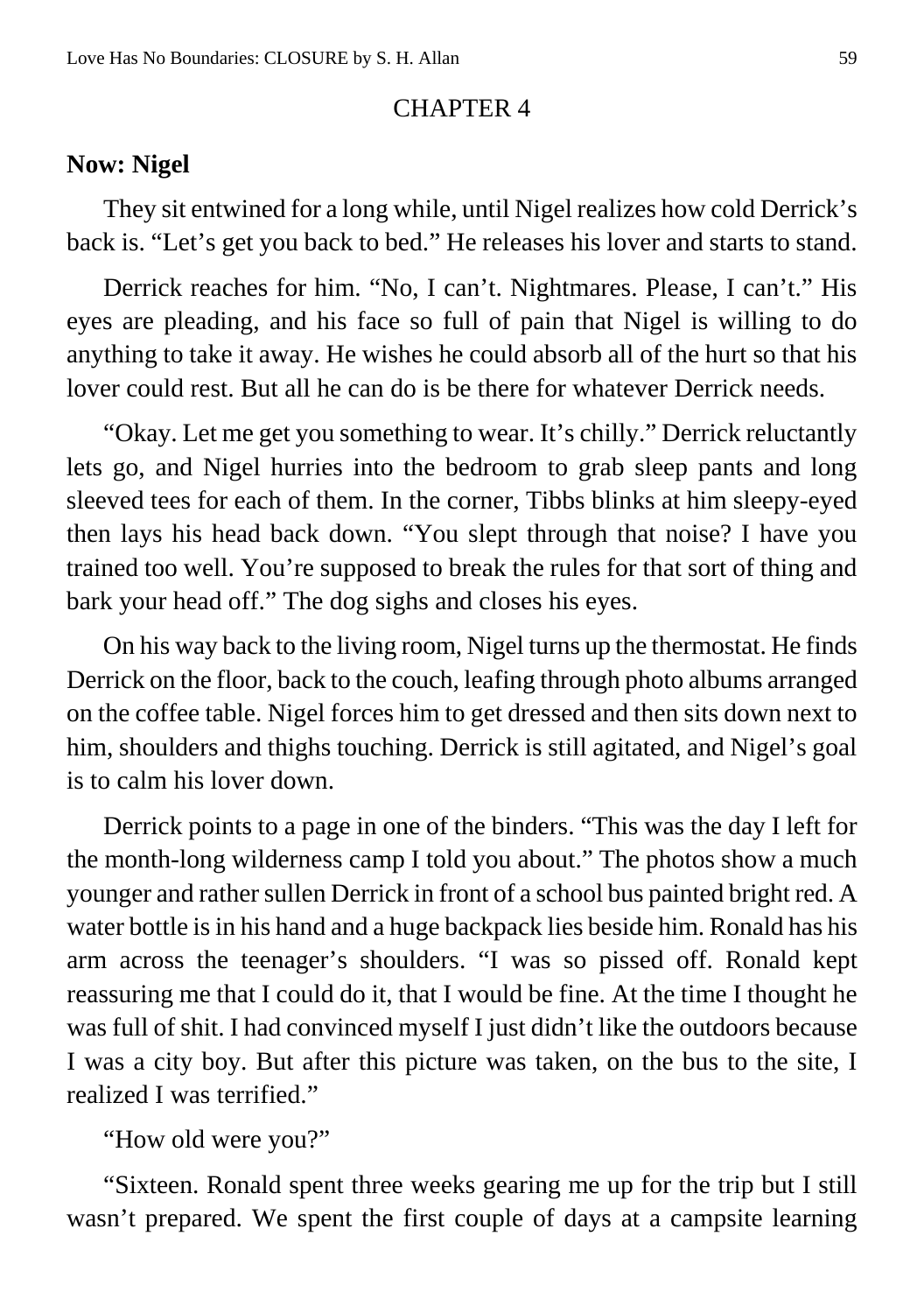basics before heading out, and I bribed one of the staff to let me use the phone to call home. I cried and begged for Ronald to come get me. He just repeated that he had faith in me, that he knew I could do it, that he didn't have a doubt in the world that I was capable of finishing the program. He reminded me to take just one day or one hour or even one minute at a time. He said that I just needed to make it through one day out there on the trail and if I couldn't do it, I could call him to come get me. He said he'd arranged it with the head guide.

"That's what I did. Every time I felt like I couldn't walk another yard or couldn't climb another tree or couldn't go out to gather food, I told myself 'just fifteen more minutes.' I didn't want to disappoint him."

Nigel rubs Derrick's knee; his lover is still trembling. "And did you finish?"

Derrick nods. "I did." He flips the page and shows his homecoming. In the photos, the same bus is behind him, but Derrick looks like he was raised by wolves: He is filthy. His hair is wild and matted. His clothes are ripped and caked with dirt. There are scratches on his face and a bandage around his wrist. But he is grinning, and this time, he has his arm over Ronald's shoulders. Nigel feels a burst of pride knowing that his boyfriend survived several weeks in the wilderness with no amenities or outside food.

"After this picture was taken, I said goodbye to the guides and told the leader that I was glad I hadn't had to use the phone. She had no idea what I was talking about and told me that there was no cell phone service out there, that in an emergency, someone would have had to hike out for help. There was no way I could have gotten out early. I was so angry, I didn't speak to Ronald for a week. But in the end, I realized that without the belief that it was up to me when it ended, I wouldn't have believed I could do it."

Nigel smiles and kisses his lover. "I'm really impressed. I don't think I could do it."

"Be quiet. Of course you could." They sit in silence as Derrick flips the pages, his erratic movements a sign that adrenaline is still rushing through his system.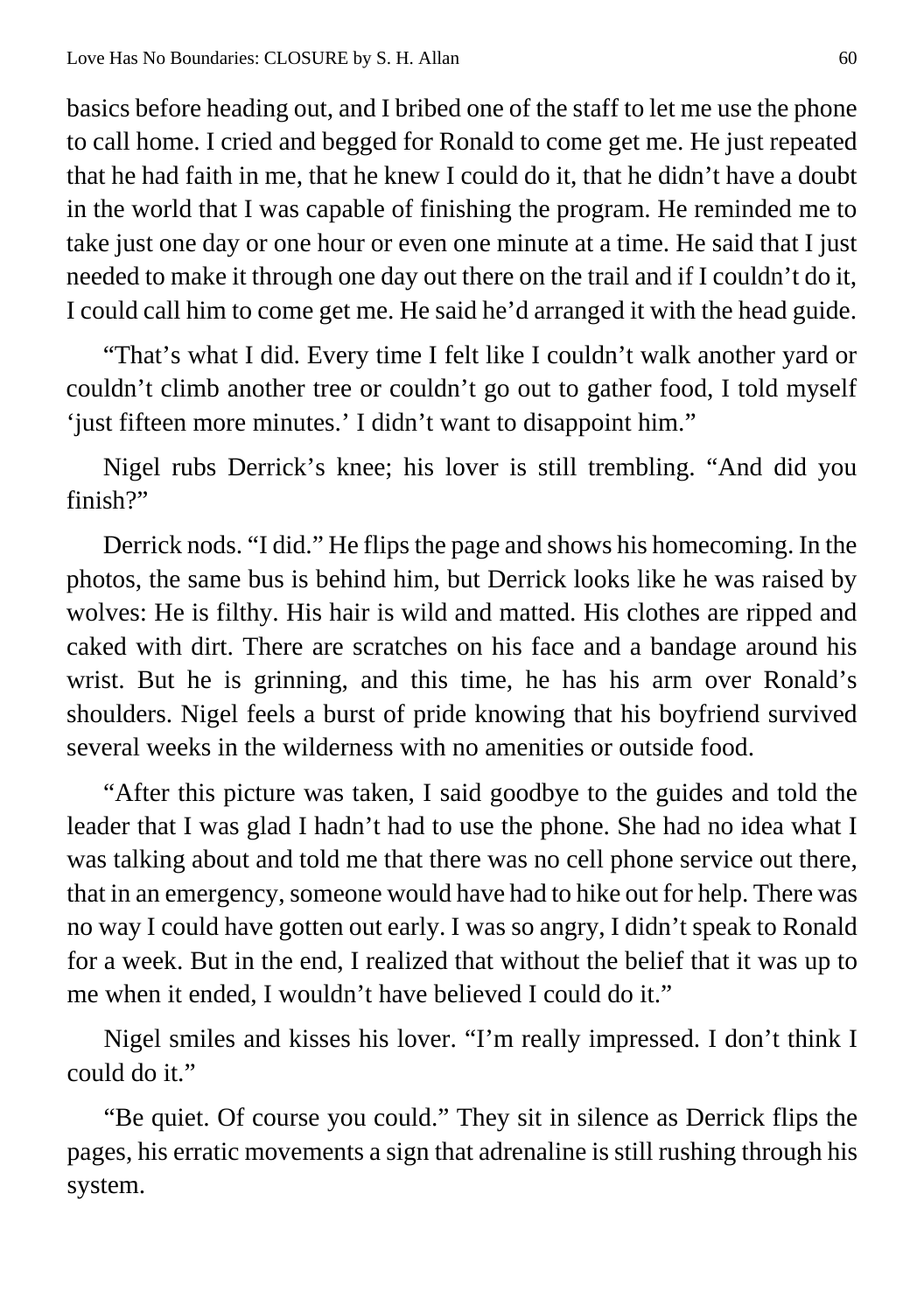"Why is there an expensive piece of furniture in your yard?" Nigel points to a photo of Derrick sitting cross-legged on top of a beautiful wooden desk resting on a tarp.

Derrick touches the photo. "I made that."

"Really? That's incredible. Seriously?"

"Yeah. This was while we were letting it air after the stain had dried. It smelled terrible." Derrick's fingers trace the lines of the desk. "One day I was trying to get out of doing my homework, and I told Ronald that the desk in my room was too small and unstable." Derrick chuckles. "Kind of like me at the time. I said it was impossible to get anything done there and the rest of the house was too noisy. He told me to make it work or make a new desk. I laughed at him. He asked me what was so funny, and I realized that he was serious.

"As always, I was utterly convinced it was impossible. No way could I make a piece of furniture. But he dared me. He said he would buy the supplies, but I had to do the research. If I did it, not only would I have the desk, but he would let me sell the one in my room and keep the money. See, it was an antique and I'd royally offended Celeste by not liking it. But neither of them told me that. When I did finally sell it, I was shocked at how much money I got.

"But anyway, I went to the library and checked out books on how to make furniture. I bought some drafting paper and designed the desk. Ronald went to the store with me to pick out the kind of wood I wanted, the stain color, the drawer pulls, screws, etc. At least fifty times, I stopped building because I decided I couldn't do it, and Ronald had to boost me up again until I was ready to continue. It took me almost a year, but the day I finished, I felt like I'd climbed Mt. Rainier."

"Wow. That's a gorgeous piece. All that detail." A dozen photographs depict various angles of the desk and drawers. "Do you still have it?"

"It's at the house."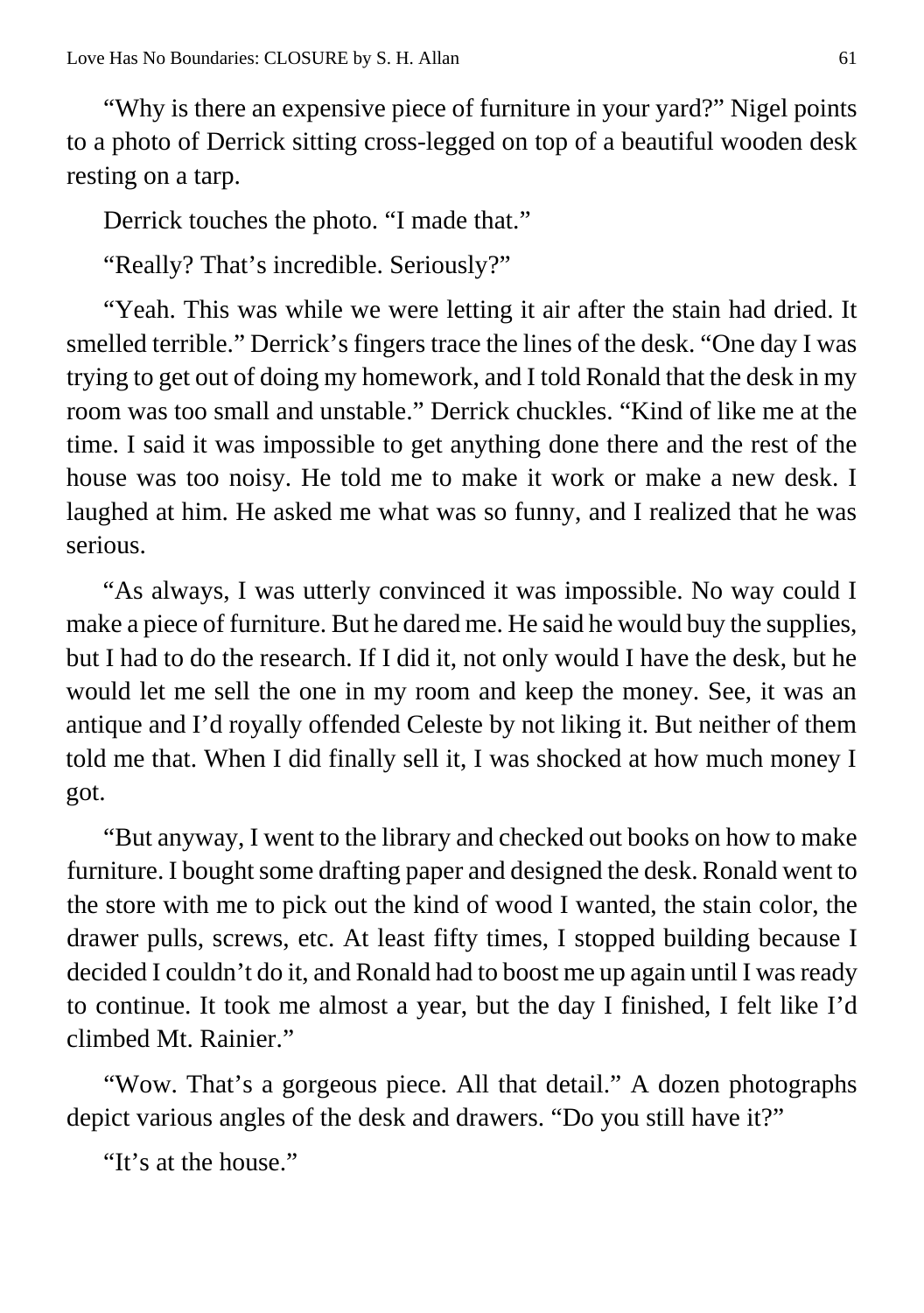Nigel looks around the living room. "I think it would look really nice over there where that boring sideboard is." He points to an alcove that they've never found any real use for. "When things are less emotional, do you think we could bring it here?" The piece is lovely, and he genuinely means it, but he's also trying to calm Derrick and nothing is working.

Derrick smiles for the first time since Nigel came home. "Yeah. That'd be great."

They pore through the albums, Derrick occasionally explaining a photo or telling a story of how his foster father helped him build his self-esteem and belief in his own abilities. Until now, Nigel didn't know a lot about how Ronald helped Derrick turn around, only that he did. Since the rift when his father expelled him from his home, Derrick hasn't talked about his father at all. Nigel is glad to finally get to know a little about this man Derrick still idolizes.

"Thank you for sharing this with me." Derrick just nods, his leg still bouncing. Nigel pulls his lover into his arms, and they hold each other, thinking and remembering. Silence settles around them like a mantle. A long time passes before Derrick chuckles without humor. "It's ironic, isn't it? He made me who I am today through his love and tolerance. He understood me and what I went through and he didn't judge me. And yet, intolerance is what tore us apart."

He turns in Nigel's arms and kisses him deeply. "I almost lost you. I almost lost this." His throat works as he swallows several times. "I'm so angry with him. He didn't trust me in this, the most important thing of all. I had to leave. I had to, right?" He clings to Nigel. "You were the one thing that was missing in my life. I needed you to feel whole." His body shakes. "This is right. We're right. Right?"

Somehow Nigel manages to pull the quivering mess that is Derrick closer. "Don't second guess us, please don't. I'm here and I'm not going anywhere. We were meant to be together, you know that. I love you forever, don't ever doubt it."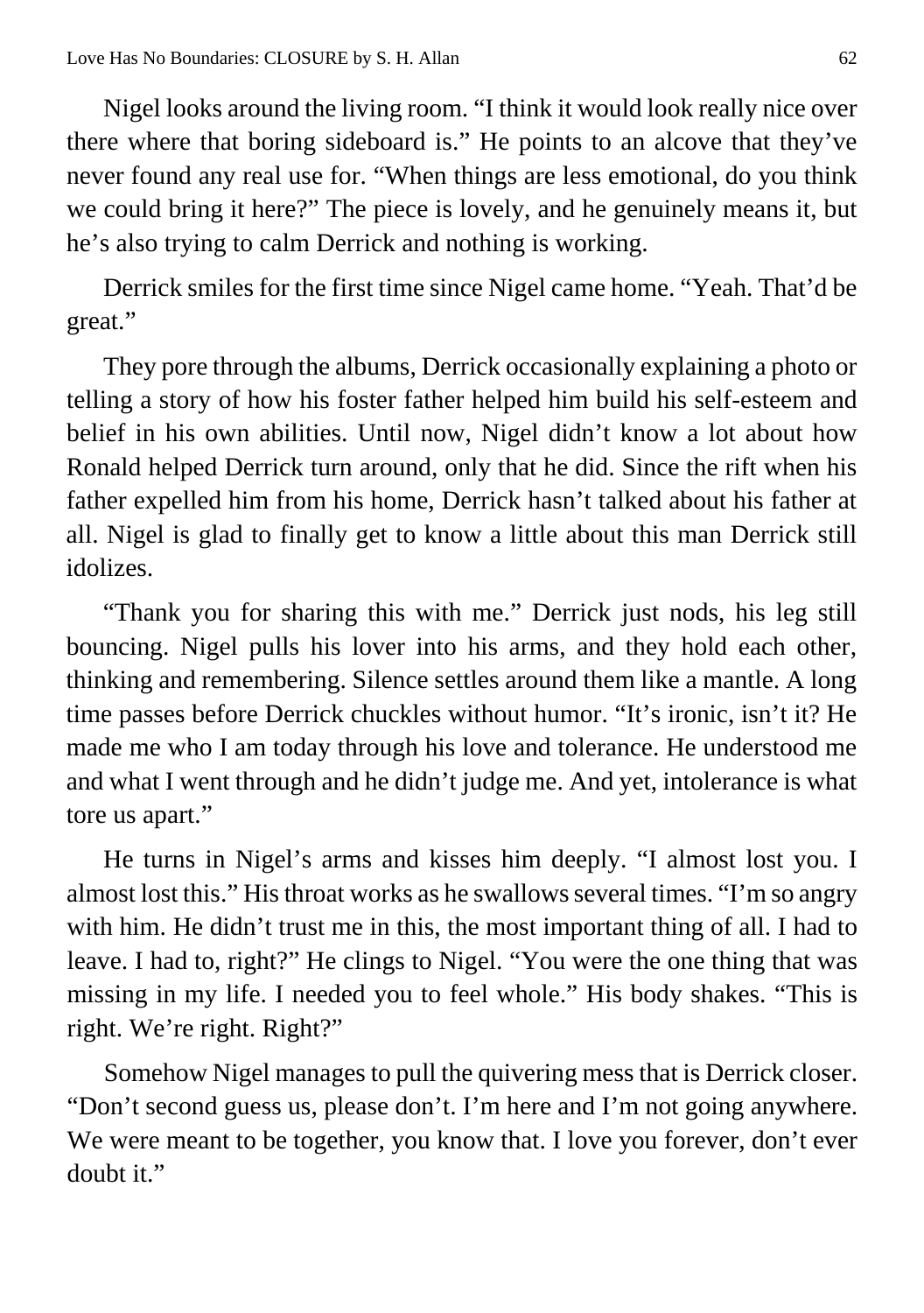Derrick punches the table. "The fucker did this, made me choose, and then went and died on me. Fuck. Fuck!"

Derrick looks like he's falling apart. Nigel can almost see pieces tumbling off hislover as he comes undone. He grasps Derrick'sface between his hands. "Dare, I've got you. I'm here. I will always be here. You won't fall; I've got you."

Derrick stills then lunges in for a frantic kiss. "Fuck me. Please fuck me so I can stop thinking for a little bit. I need you to surround me inside and out. I need you now, please. Fuck me hard."

Nigel is more than ready to oblige. This is something he can do, something he is good at. He kisses Derrick deeply then pulls him to his feet.

\*\*\*\*

## **Then: Derrick**

"That our girl?" Ronald asked, watching a young woman enter the "arena"—a cordoned off portion of a soccer field—and direct her dog into a down-stay. The animal lay down on his belly and watched the small crowd.

"Yep. That's Mercedes." The young woman and her dog were the first ones to take the test. Nigel stepped out and introduced her and the dog, Spot Check, then left the field and the exam began.

"That dog's sure cute. Girl looks like she's handling him good." The mutt in question looked like a long-haired Dalmatian with a black head. No one knew what his breed mix was.

Derrick beamed. "She's doing great. Nigel says she's the top of the class. Since she completed the full course and did so well, she's been offered an internship for the next training session, and I think she's going to take it."

They watched the girl lead the dog through its routine, from walking on a leash without pulling, to staying in place while Mercedes walked twenty feet away and turned her back, to coming when called. The dog was required to sit patiently while being groomed and while being examined as if he were in a veterinarian's office.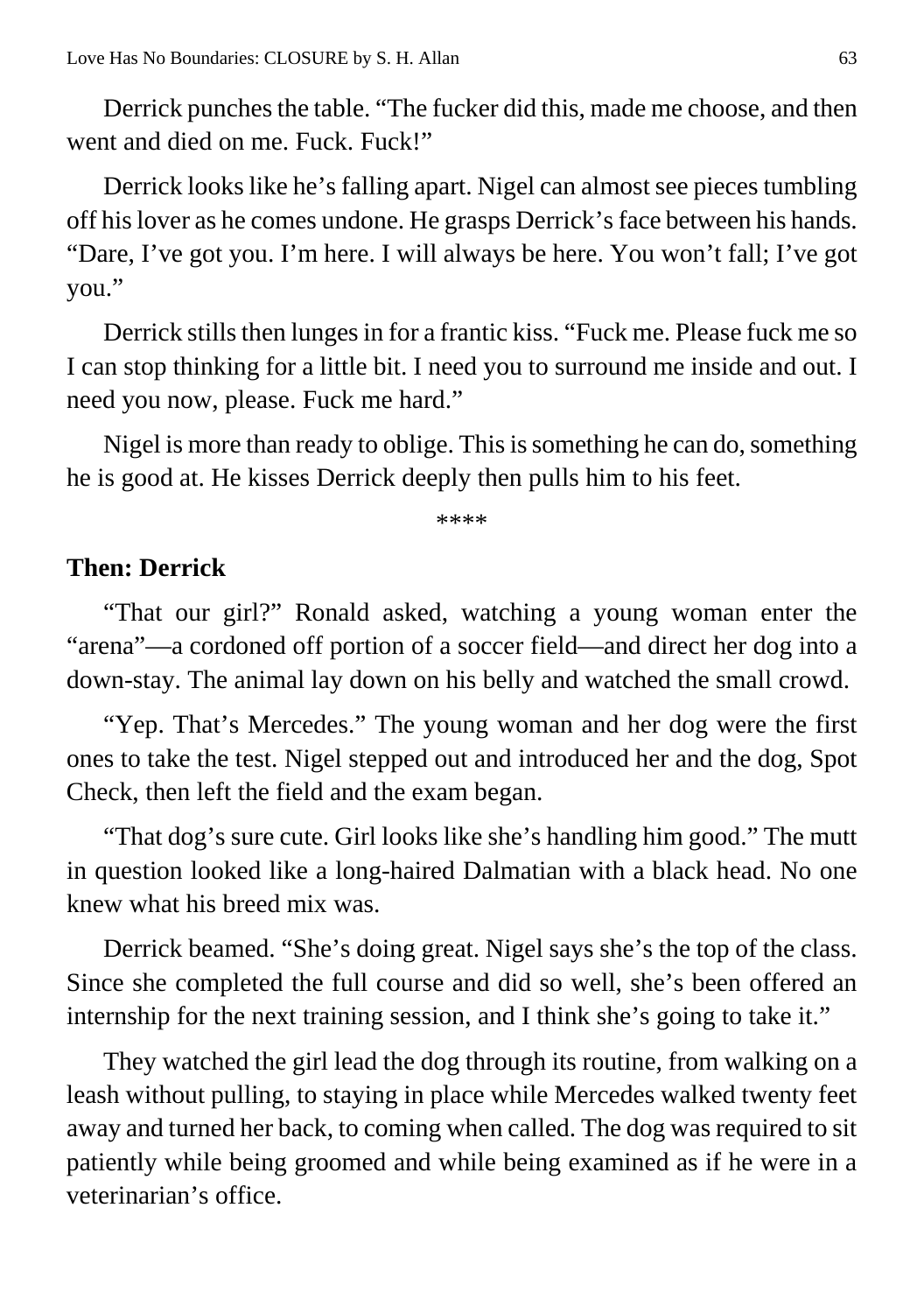Derrick stole a glance off to the side where Nigel was watching, his lower lip between his teeth. He was nodding slowly, moving his head in minute motions as though he were the one leading the dog through his paces. Each time a task was completed successfully, which was always, his face lit up in that amazing grin, and he whooped and clapped. Derrick couldn't take his eyes off his lover. That lip thing was so hot. Just looking at Nigel made him hard.

"That dog was so out of control it couldn't be adopted?" Ronald's voice pulled Derrick back to himself.

"Yep. Kind of like Mercedes—well not unadoptable, but out of control."

Ronald shook his head in disbelief. "How many times she in jail?"

Derrick laughed. "You know I can't tell you that. The only reason you even know she was in detention is that she's in this program and it's a requirement. You can ask her, though."

"Nah, it's fine. She's doing a real good job there, real good. That dog looks like it's never done anything wrong in its life." On the bleachers between the two men, his brother Benjamin was squirming.

"Can I go play with the dogs, Dad? Please?"

"Shush, boy. We got to watch them taking their tests first." Ronald squeezed Benji's shoulder and pulled him into his lap. The child was eight but emotionally about five, with the accompanying attention span.

"I don't like tests."

"Hey, Benji, Mercedes and Spot Check have a surprise at the end after the assessment is over. Just watch." Derrick tried to make it sound exciting.

"What is this test again?" Marisol asked, sounding bored. At sixteen, his foster sister found everything boring. He wasn't buying it, though. She had been bribed into coming but she was watching, not texting on her phone.

"The Canine Good Citizen test. See that woman in the tweed skirt and sturdy shoes standing next to Nigh?"

"The lesbian?"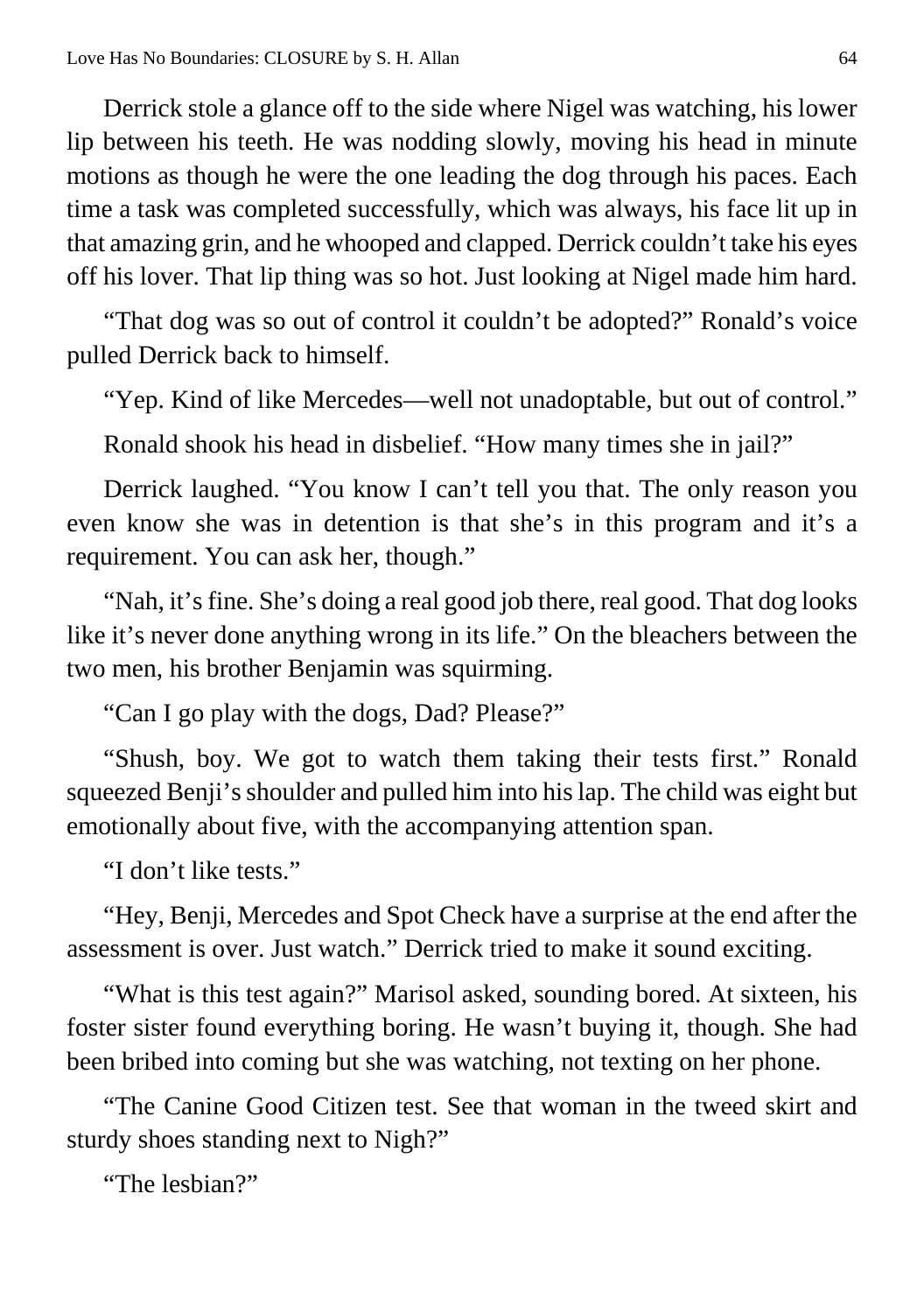Ronald sighed with annoyance, but Derrick hid a laugh. "Now let's not stereotype. I happen to know she's happily married to a rock star named Bad Boy."

Marisol stared at him wide-eyed for a moment, then pursed her lips. "You're making that up."

"Maybe." He grinned. "But I made my point. Anyway, she's from the American Kennel Club, a big organization devoted to purebred dogs. She's administering the evaluations."

"That is *not* a purebred dog." Marisol was clearly repulsed. Beside her, Ronald mimicked her posture and disgust loudly and comically. She glared at him but straightened up.

"No, but any dog can take the CGC test." Derrick wondered if he looked as ridiculous when he mocked his kids as Ronald did just now. He decided he didn't care.

"Is there a 'Merican Mutt Club?" Benjamin piped up. Ronald smiled and squeezed his shoulder.

Derrick shook his head. "I don't think so, but it would be a good idea to have an organization promoting mixed breeds, huh?"

"Yeah. Mixed is best, like us." Benjamin sat up proudly, his white teeth extra bright against his beautiful dark brown skin. He was part African American and part Lummi—a tribe close to the Washington–British Columbia border—and was very proud of his heritage.

Ronald smiled and scratched the boy's head. "Well, people are people, Benji, you know that. Anyone can be best no matter their race or color. But it's true that some of us mixed folks are pretty special, like the four of us, and they don't always get the same chances. So maybe you could start a ''Merican Mutt Club' someday, Benji, for those mixed dogs that aren't getting all the attention." Ronald never missed a teaching opportunity. It was both wonderful and terribly annoying. Derrick hated that he wasthe same way but he couldn't help it.

"A mixed dog club?"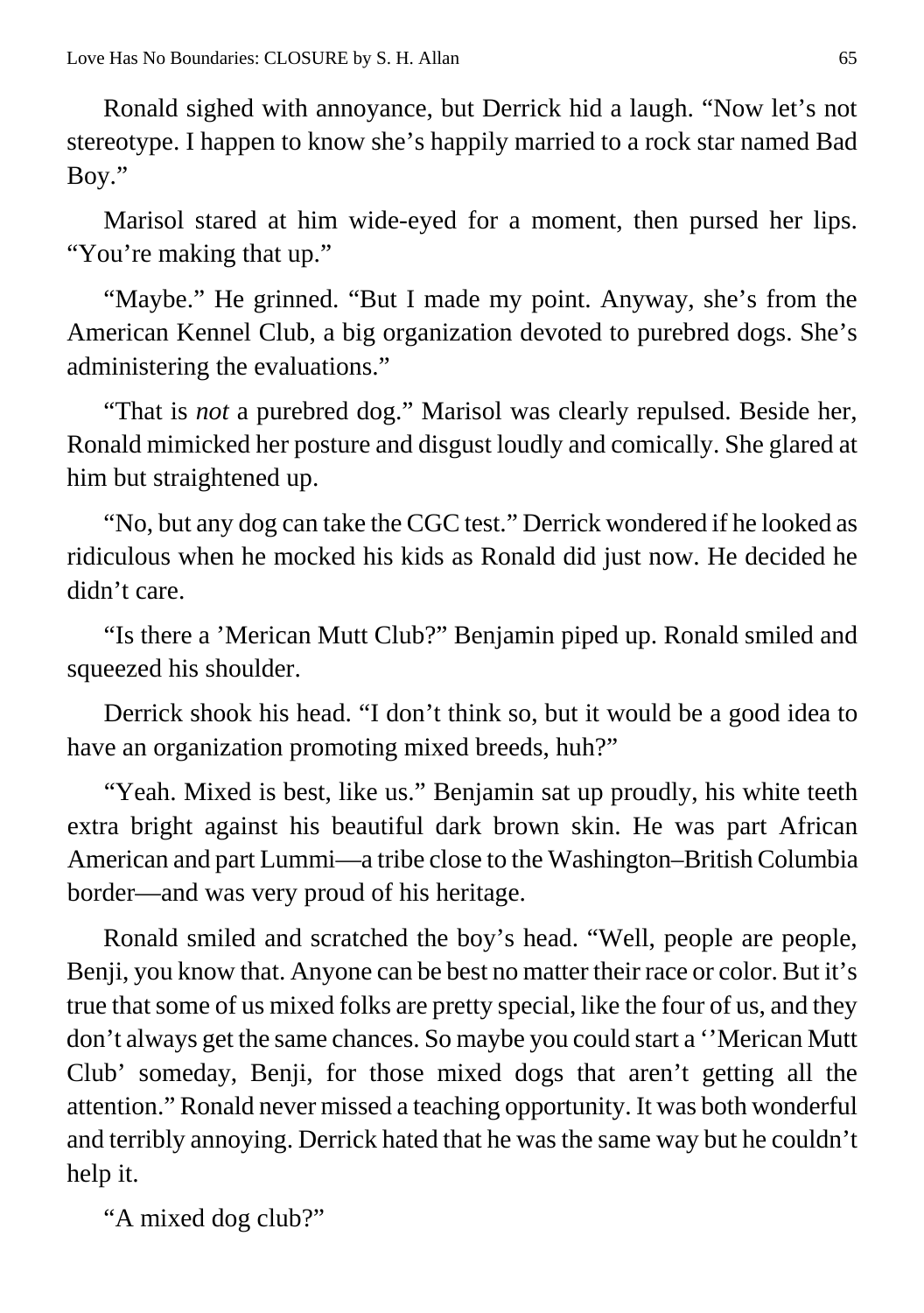His father nodded.

"That would be cool. Will you help me?"

Ronald smiled encouragingly. "I'll help you figure out the best way to go about learning what you need to know about what needs to be done in order to start the program; but you don't need my help. You'll be just fine doing it yourself."

Derrick flinched at the confusing sentence. It took him a moment to work out that Ronald was offering to help Benji determine where to start the process of figuring everything out before he actually began anything rather than Ronald starting the whole process with Benji. As always, Ronald didn't plan to actually help with the project at all, just guide his son in the right direction. Benji didn't look confused, though, so Derrick figured it was safe to move on.

"So anyway, passing the CGC test shows that the dog is well-trained and safe to be around. Being labeled Good Citizens makes the dogs easily adoptable."

"Oh." Marisol rolled her eyes but he could tell she was interested. "So what's the surprise?"

"You'll see. Wait, here's the fun part of the test." On the field in front of the bleachers, several of the other trainers had gathered in a loose group. At a signal from Danica, the teens began to make loud strange noises, flail their arms around, and move about randomly—distracting and unpredictable. Mercedes led her dog through the group. The animal moved out of the way once or twice when he was about to get stepped on, but other than that, paid no attention to the boisterous and bizarre teens. Derrick didn't think he could have done that himself; those kids were nuts. Mercedes had done a great job.

After the girl led Spot Check through the group three times, she had the dog sit. The audience applauded; Derrick and his family all shouted and cheered. Nigel was bouncing on his toes as he clapped, then he turned and looked up into the seats where his eyes met Derrick's. His grin turned into the huge open smile that always set Derrick's heart skipping, and Derrick smiled back. Danica was standing next to Nigel, and when she caught Derrick's eye, she pantomimed a giant wink so he could see it from where he sat. He rolled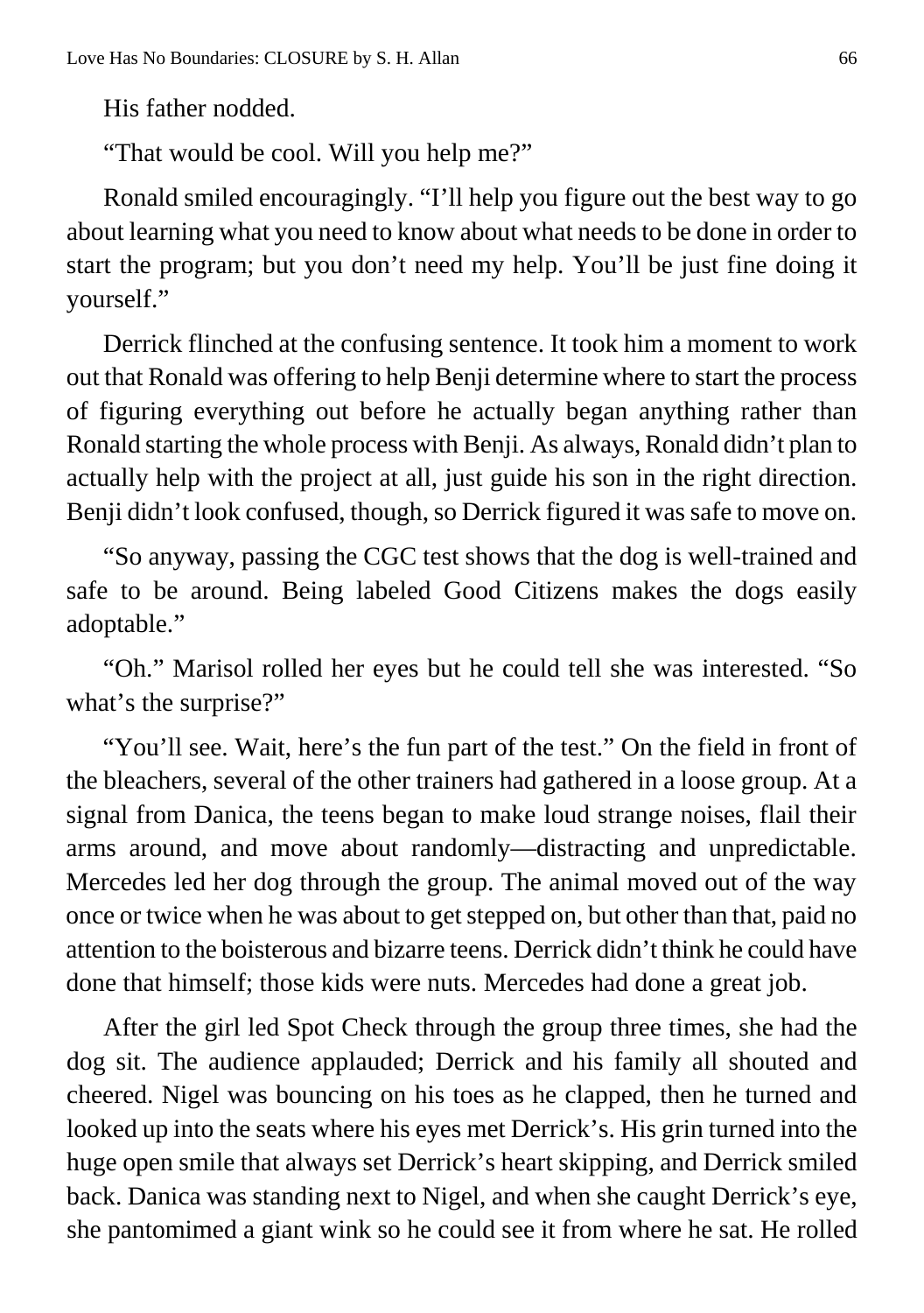his eyes but he felt his face flush. Once again he thanked the universe for giving him naturally tan skin.

"That your man?"

"Duh, Dad. He's the only guy over there." Marisol sounded disgusted again.

Ronald ignored her. "It's a good program he put together."

Derrick's smiled never waned, nor did he take his eyes off Nigel. "It sure is. He's a good man."

"And fucking hot, too. Why the best ones always gotta be gay?" Marisol sighed.

"Marisol. No cussing." Their father then leaned over a little. "She's right though. You caught a handsome man."

Derrick thought he might die of embarrassment, until he looked at Nigel again and a warm feeling spread in his chest. Yes, Nigel was definitely a goodlooking guy, and he was Derrick's.

They all turned to watch the last of the test. Mercedes had Spot Check allow himself to be petted by an overeager Demetrius in a wheelchair. The boy was pretending to be out of control of his limbs, flopping around, drooling, and making strange sounds.

"What's he doing?" Benjamin was wiggling in imitation as he watched.

"He's pretending to be a person who is a little different than the average Joe. Spot Check proved a minute ago that he can be calm around unpredictable behavior. Now he needs to show that he can be attentive and relaxed when he is introduced to and greeted by someone with special needs."

"Oh. My. God. That's Demetrius! He used to go to my school. He is such a jerk."

Ronald nodded in agreement. "He's kind of rude. Doesn't seem very tolerant of disabled people."

Derrick sighed. "Sensitivity is not one of Demetrius's strong suits." Below, Spot Check nosed the teen's hand for more petting. Following that, Mercedes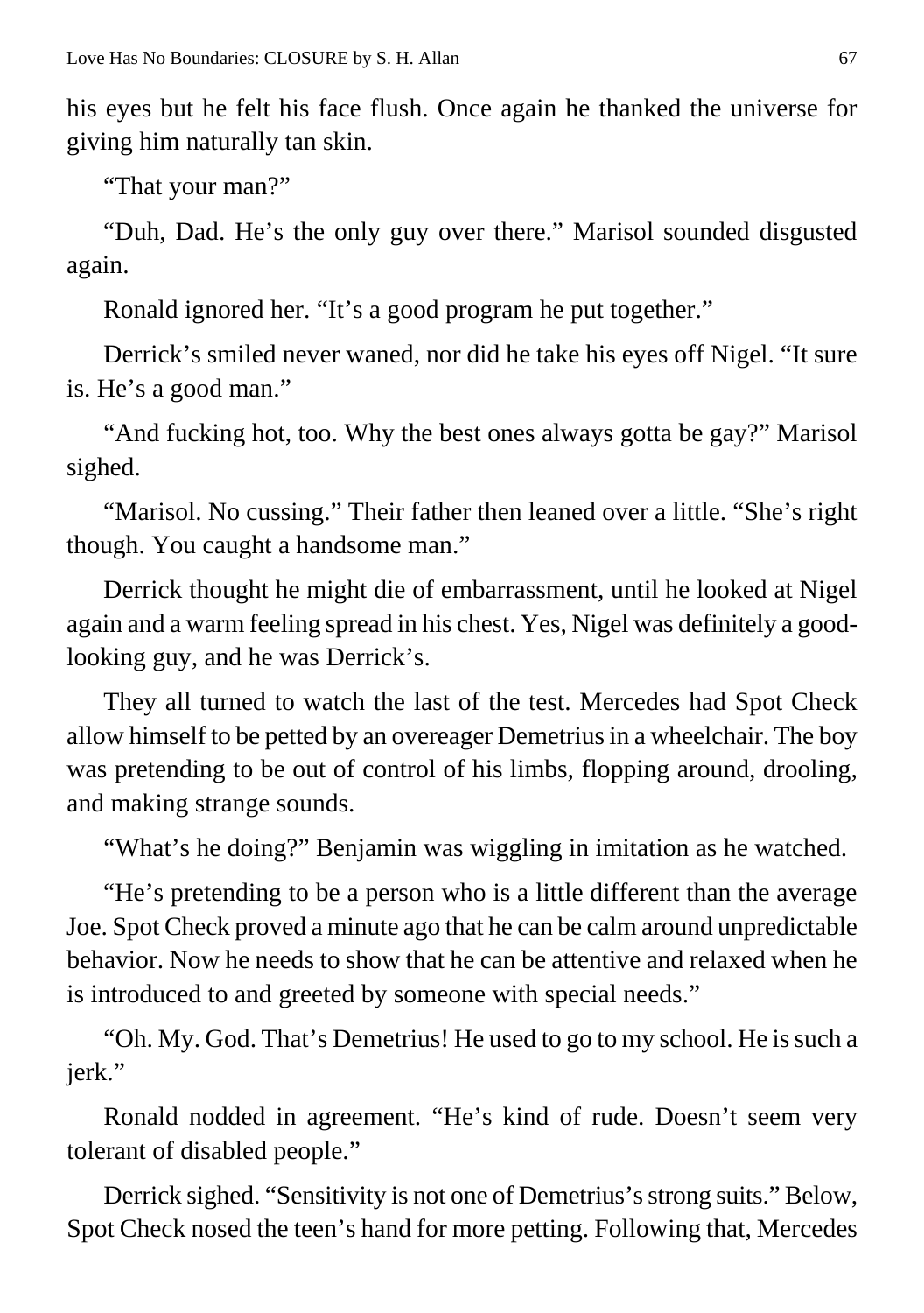took the dog around the ring and then back to the center where she met Nigel and Tibbs. They talked for a moment while the dogs ignored one another, and then she continued on. Nigel returned to his position near Danica, Spot Check having shown that he could be calm around a strange dog.

"Gelly has a dog?" Benji exclaimed.

Ronald looked confused. "Jelly? Who's Jelly?"

"That's what the kids call Nigel," Derrick explained.

"When did you meet Nigel, Benji?"

Benji wasn't paying any attention to his father. Instead he was standing and waving to Nigel with his whole body. Below Nigel was laughing and waving back just as big.

"Last Thursday when his playdate was cancelled, I took Benji and Marisol to watch the dogs and meet Nigh."

"Man's called a lot of weird names. That's probably your doing, Mr. Alias." It was true. Derrick had a nickname for everyone except his parents. They're nicknames were "Mom" and "Dad" but for a long time, he hadn't felt comfortable calling them that, and then it was too awkward to start.

Derrick looked down to where the last part of the test was happening. A jogger ran close by Mercedes and the dog as they walked placidly across the field. Spot Check ignored the woman, calm until two teens carried a ladder nearby and dropped it just as they drew abreast of the dog and handler. Spot Check jumped a little and looked at it but then kept walking. They returned to the center of the arena where Mercedes bowed and the dog kneeled on his forelegs.

"Yes!" Derrick jumped to his feet yelling and clapping. "Way to go, Mercedes!" He whistled. His family and the rest of the audience were on their feet, too. The other trainers were off to the side also whooping and cheering. Mercedes beamed. Nigel ran over and shook her hand hard, his own face bearing his radiant smile. Derrick thought his heart might explode.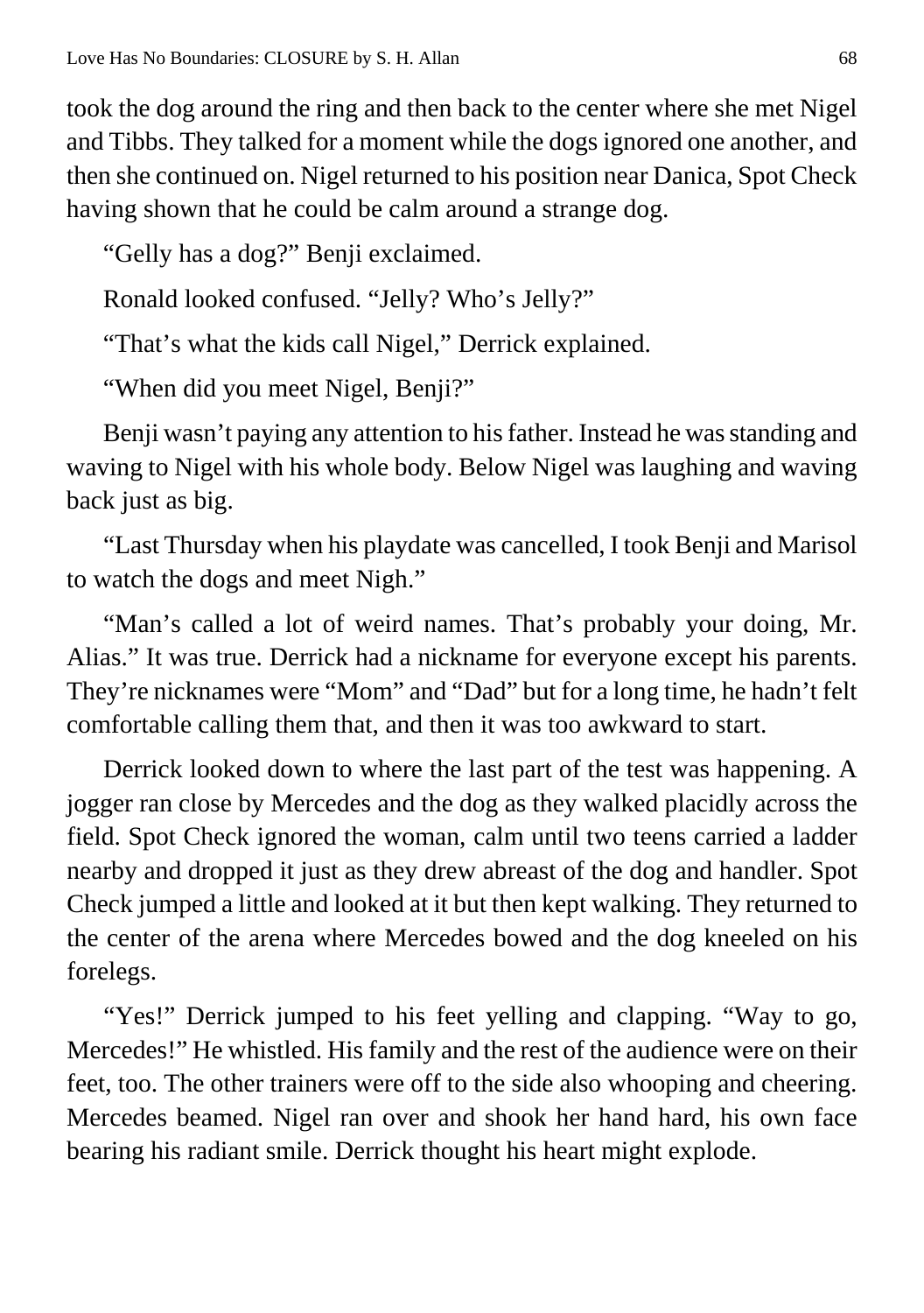"Mercedes Walters and Spot Check, everyone!" Nigel spoke into a microphone in his hand. Everyone cheered and clapped again. The woman from the AKC lightly tapped her hands together, a polite smile on her face.

*Not a very emotional person*, Derrick thought to himself. *Boring.* He looked back at his boyfriend whose feelings were plastered across his whole body. Nigel made his whole world sing.

"Now Mercedes and Spot Check have a special treat for you." The onlookerssat. Nigel caught Mercedes's eye, and when she nodded, he signaled to Danica then hurried off the field. Mercedes and the dog stood side by side, the girl's hand on her hip. In a moment, music began piping through the microphone's speakers. There were a few catcalls as folks recognized the song, "Single Ladies" by Beyoncé.

Mercedes first tapped her foot for a few beats, her eyes meeting those of the dog. Then she twisted her left foot toward the right one a small bit and swung her hips to the right as well. The dog followed by moving his back left paw to the right, his hips moving as a result. Mercedes moved the foot back and then repeated the motion with her other leg. Spot Check followed suit. As the two continued in this manner, the crowd caught on and cheered. When Beyoncé told everyone to put their hands up, Mercedes kicked her right leg out and lifted her hands. Spot Check first kicked his right hind leg out and back, then reared up, batting at the air with his front paws. The crowd roared.

The two then moved their hips from side to side again. When the song mentioned "dipping," Mercedes bowed and the dog move his legs forward so his head was near the ground and his tail was up in the air. The two moved around in a circle as they continued their dancing. Behind them, the teens had all lined up and were imitating Beyoncé's moves from her video, too. By then the audience was on its feet again, clapping and singing along. Even Ronald mouthed a phrase or two.

"God, this song is so old. I was in middle school when this came out," complained Marisol, but even she was nodding her head to the beat. Girl and dog swung their heads and moved their hips to the music, never breaking eye contact. It was clear from Spot Check's wagging tail, bright eyes, and lolling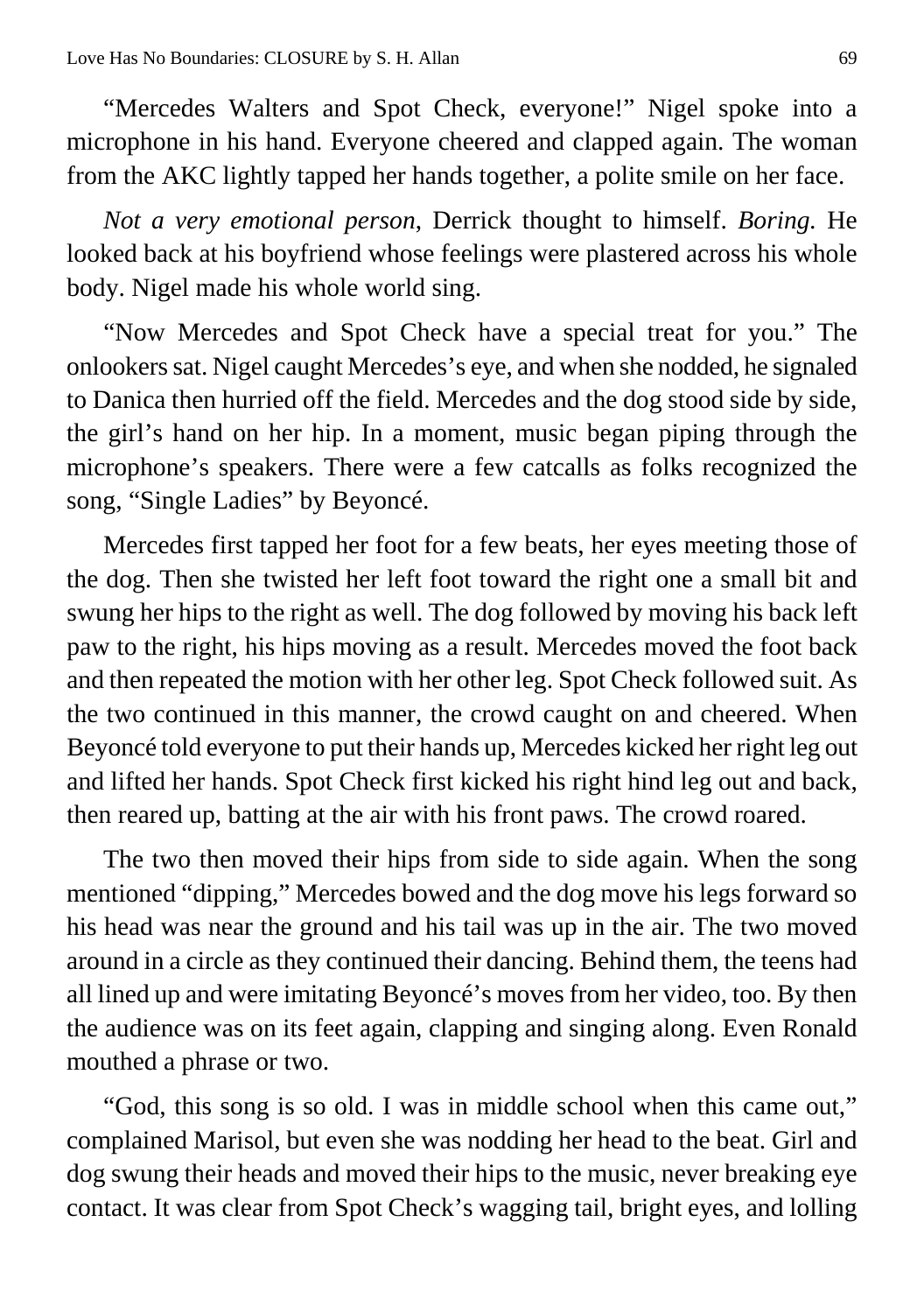grin that he was having as much fun as the young woman. The prancing "Egyptian style" bit had the crowd cheering again when Spot Check hopped along on his hind legs, his front right paw in the air and the left hanging downward.

Only a short portion of the song was used, but it was enough. When the music ended, Mercedes took a bow and the dog kneeled on his front legs. The cheers were deafening. Everyone was on his or her feet, even Marisol. Nigel was jumping up and down, and Derrick wanted to jump up and down on him, only in private and with their bodies horizontal. He put that thought away the moment it came to him. It would not do to have to adjust himself here around his father and siblings.

Nigel hurried out to shake Mercedes hand again. "Mercedes and Spot Check!" He reminded the crowd of their names and held the girl's hand up like he might a winning prizefighter's. After the applause died down, Nigel continued. "Wasn't that amazing? That's called dog dancing. It's very hard to do, and Mercedes had to work extra hours with Spot Check to train him to do it. Thank you to Spot Check's foster family, the Carters," he pointed to a large family taking up a good chunk of the bleachers, "for providing opportunities for the two to practice.

"We have more testing for you to watch, and more entertainment and surprises, so please stay. Afterward we'll have a pizza party right here for the participants, audience, and volunteers. Please join us. Up next is Molly Ng." Derrick watched him wave a plump girl with a small terrier mix over and then head for the sidelines again. He longed to join Nigel but he needed to play host. His family was doing him a favor by being here.

"Is it all going to be that fun?" asked Benjamin.

Derrick shrugged. "Depends on what you think is fun. Nigh wanted to start the event off with something special to keep people interested. But all the dogs are going to demonstrate something, and I do know a couple will be showing agility, and at the end, at least four, including Spot Check, will be playing a shortened version of flyball together. That's really fun to watch."

"What's flyball?" Marisol's pretense at boredom was failing miserably.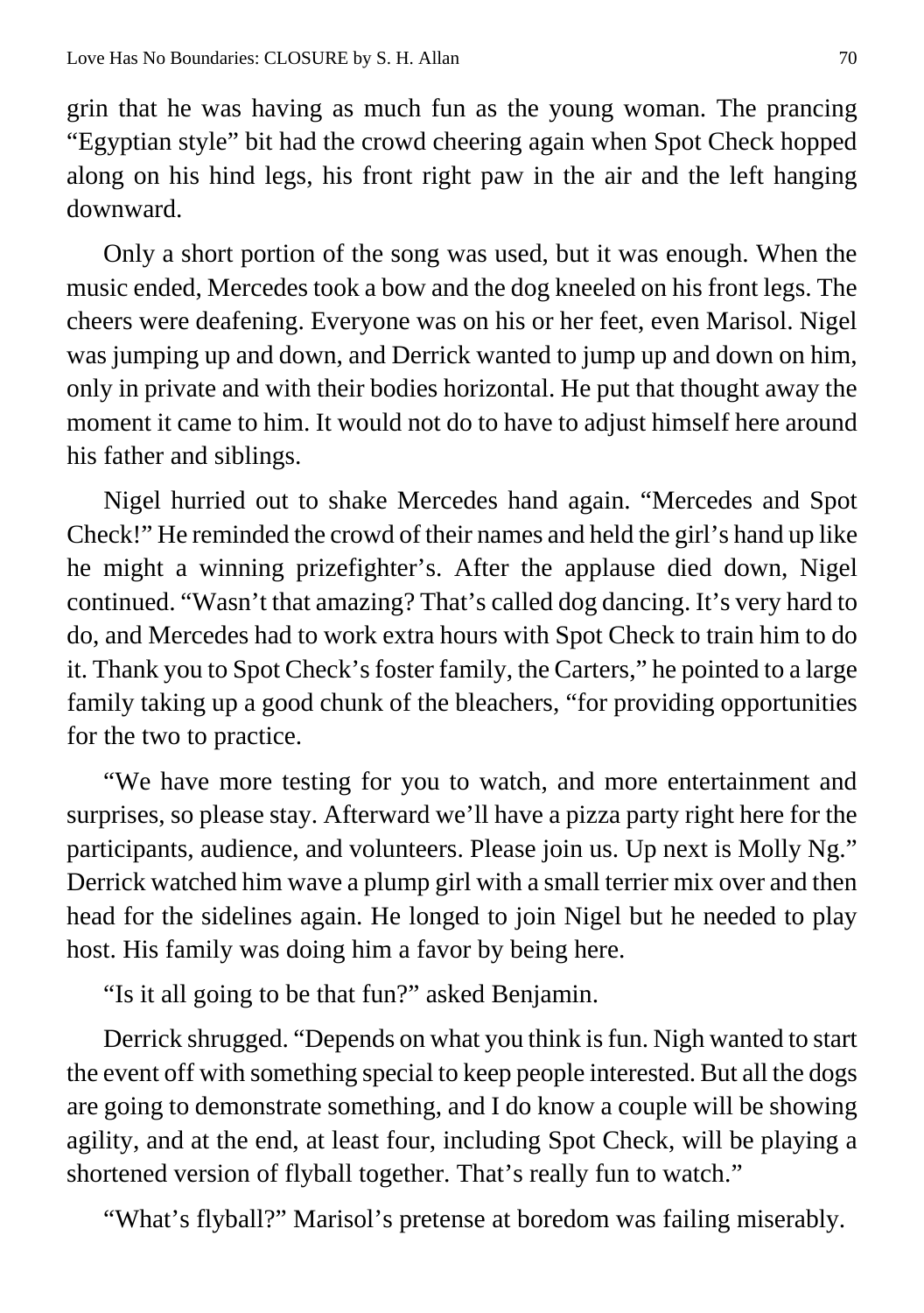"Well, both agility and flyball are kind of like obstacle courses for dogs. The course in agility is varied and difficult, and the trainer leads the dog through it. In flyball, the course is lower and easier, but the dog has to grab a ball at one end and bring it back to his or her handler who remains at the start the whole time. It's also a team sport. Both are really fun to watch. You'll like  $it$ "

They settled back to watch the rest of the show. All of the dogs passed the test, even Demetrius's mutt which took every opportunity to lie down and try to sleep. Derrick had never seen a lazier dog. But he figured it was a good match for the teen who suffered from ADHD and didn't need any more stimuli than he already got.

At the end, each youth was reintroduced with his or her dog. Both the handlers and dogs got a certificate, the handlers for completing the program, and the dogs for passing the tests. The CGC certificate was a fake for the awards ceremony only; the real certificates would come in the mail once the judge had turned in the results. Twelve teenagers had started the program and only eight finished, but that was one up from the first time the program ran and was incredible for such an unreliable and unstable population.

After the awards ceremony, most of the crowd gathered for pizza and soft drinks. Derrick knew that most of the adults were friends, social workers, volunteers, and supporters; very few were family. Nevertheless, Demetrius came up to him dragging an elderly woman who smelled of peanuts and citrus. The teen's demeanor was a little sullen and fit more closely with his whole emo look, but Derrick saw the happiness in his eyes as the young man introduced them.

"Derrick, this is my grandma. Grandma, this is my P.O."

The woman smiled and took one of Derrick's hands in both of hers. "Thank you, young man. You've worked a miracle with my grandson. He talks about you all the time."

"No I don't."

The woman turned and patted her grandson on the arm. "Oh, don't worry, dear. I don't care if you're gay."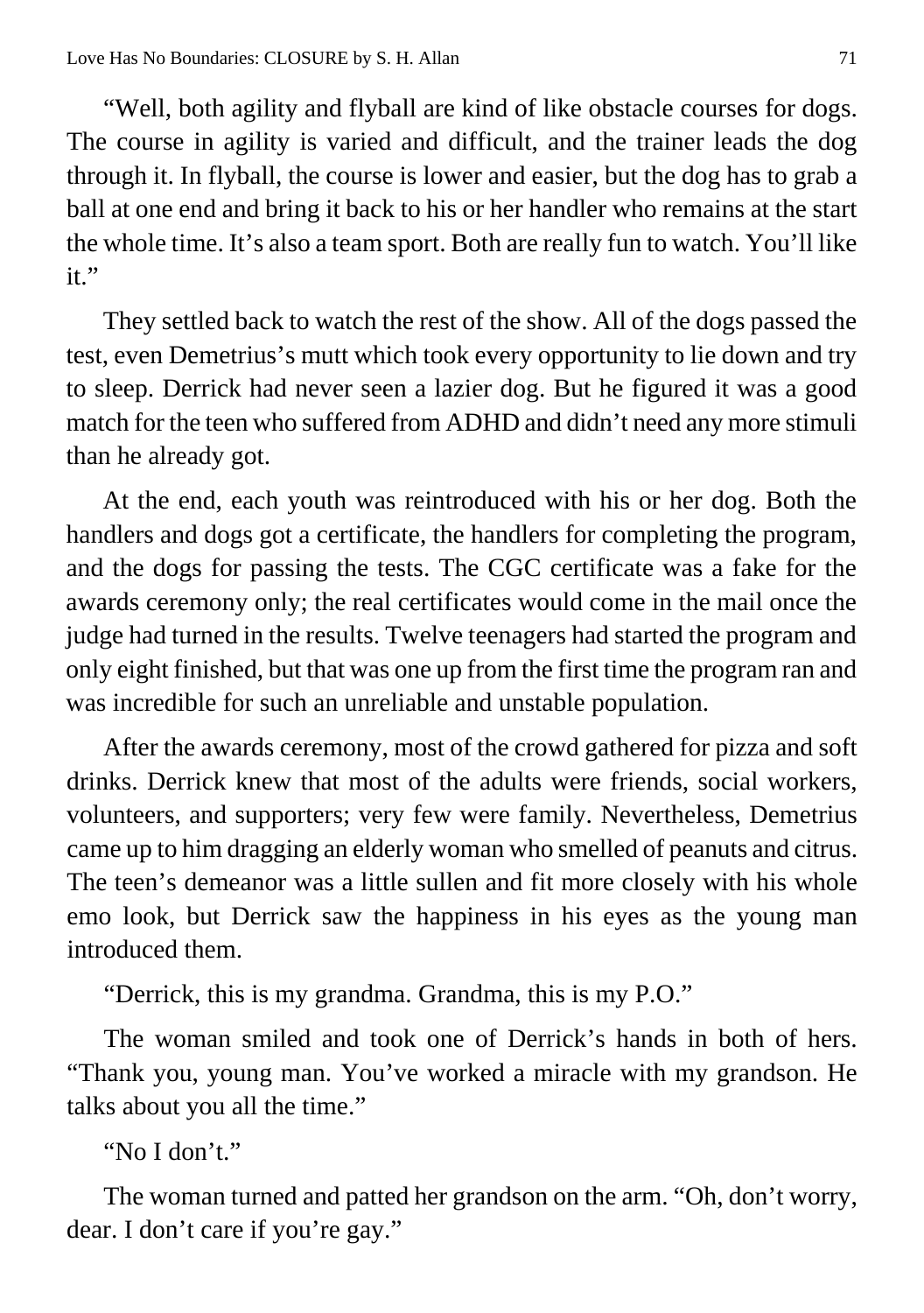"I'm not gay!"

She ignored him and turned back to Derrick. "He takes after his father. I did a terrible job with him, and I was at my wits' end with Demmy."

"I'm not gay!" Demetrius was still back a few sentences ago. Derrick heard Ronald snort.

"This program and your guidance have just done wonders for the boy."

"That's nice of you to say, Mrs. Nagle? Same surname as Demetrius?" She nodded. "But I can't take credit. It's Nigel Rutherford's program, not mine, and it's your grandson who's done all the work."

"Derrick, I'm not gay." Behind Derrick, Marisol was snickering.

"Nonsense." The women was still ignoring her grandson. "He has had lots" of opportunities to do work, but this is the first time he's ever done any. You got him into this program, and you kept him in it." She nodded in agreement with herself.

"Grandma, just 'cause I wear eyeliner doesn't mean I'm gay." Demetrius turned to Marisol. "I'm not gay." Marisol burst out laughing and Benjamin joined in, although he clearly had no idea why he was laughing.

"All we did was make opportunities available. Demetrius did all the work," Derrick repeated.

"Humph. Well I couldn't do a thing with him, and I provided all sorts of opportunities."

Derrick suppressed an urge to hiss and swipe at her with his hands molded into claws. The fact that one of his paws was still trapped between the woman's helped. "Sometimes the right chance takes a while to show up."

"If anyone's listening, I'm not gay." The kid scowled.

Ms. Nagle sighed. "I suppose you're right. As I said, I didn't do a great job with his father, either. My daughters all turned out fine, but I guess I never knew how to parent boys."

Behind him, Marisol giggled.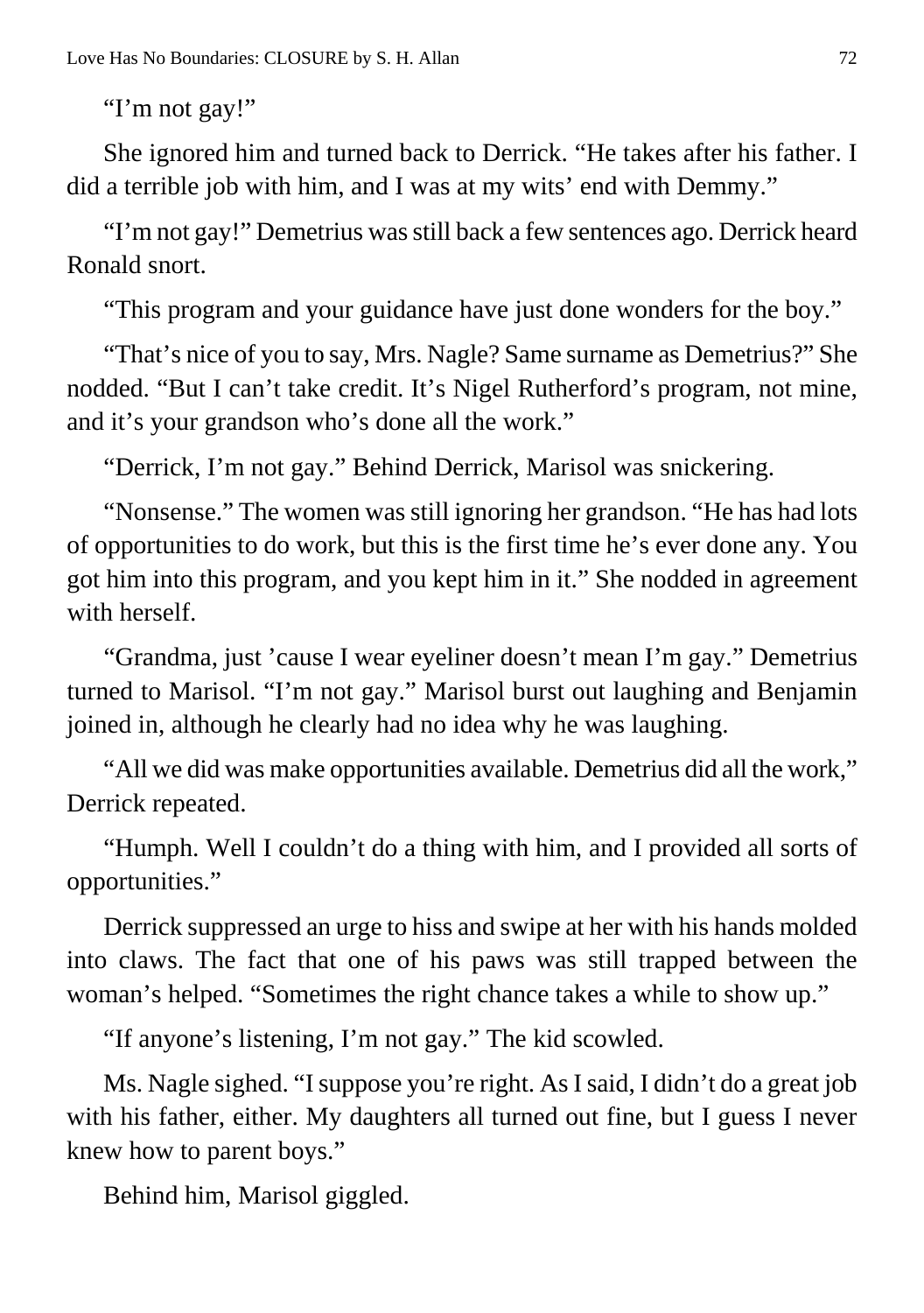Derrick wasn't sure what to say to that. "I'm sure you did your best."

"Oh my God. Grandma, tell her I'm not gay!"

"Don't patronize me young man," she said to Derrick gently. "But thank you. Now I've got to be going. It's almost time for *Jeopardy*." She verified that Demetrius had a way to get to work after the pizza party, said goodbye, and left.

"Derrick, tell your sister I'm not gay!"

"Marisol, Demetrius says he's not gay." That resulted in a new burst of laughter.

"Derrick!" Demetrius stomped his foot. "Marisol, I swear, I'm not—"

"Gay, I know." She giggled. "I don't care if you are. My brother's gay." She nudged Derrick with her shoulder.

"I know, but I want—I mean… Would…" Demetrius trailed off. "Never mind." He turned to go.

Marisol calmed down a bit. "Maybe you could show me the dogs?"

Demetrius looked surprised and hopeful. "Yeah? I mean, yeah, come on."

Marisol grabbed Benji's hand. "Come on. Let's look at the dogs. Dad and Derrick need to talk." Derrick was surprised by that. He wasn't sure what they needed to talk about. He'd actually forgotten his dad was there, he'd been so quiet.

Clearly having Benjamin tag along was not what Demetrius had in mind, but he went with it and grabbed Benji's other hand. The three headed off toward the kennels where the volunteers and some of the teens were gathered with the dogs.

Derrick turned and was shocked to see his father's jaw set, anger in his eyes. "What? What'd I do?"

"Nigel *Rutherford*?" Ronald gritted out through clenched teeth.

"Uh, yeah. I told you, he's the head of the program." Derrick was baffled.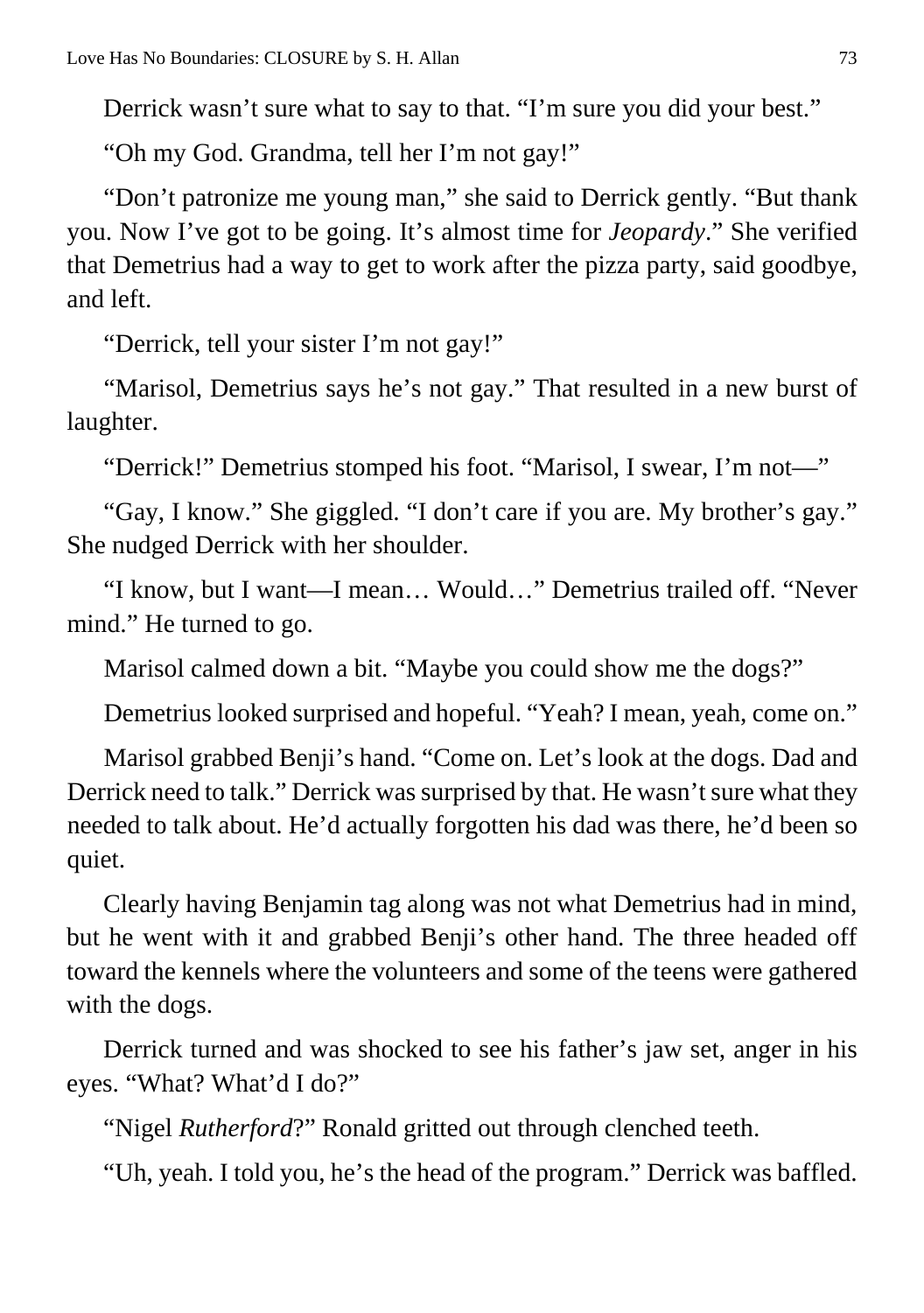"I thought he wasjust running the program orsomething. I didn't know he owned the whole damn thing." Ronald's eyes narrowed in anger.

"Well, his parents do, but why? Is that a problem?" Derrick had no idea what was going on.

"So he's rich." Ronald's expression made it clear he thought nothing more needed to be said. Derrick was even more confused. Nigel having money was the problem? He thought his father would be thrilled his boyfriend wasn't sponging off Derrick like had happened in the past with a couple of those fuck buddies.

"Derrick?" He turned as Nigel walked up, face flushed, his wonderful smile lighting his face. Derrick immediately forgot the current conversation and grinned back. Hislover pulled him into a quick hug and kissed him lightly on the lips before letting him go. Derrick loved that Nigel was okay with touching him in public. "I'm so glad you came!" He then turned to Ronald and held out his hand. "You must be Mr. Bryant. I'm Nigel. Thank you for coming. We really appreciate the support."

Derrick's father ignored the hand. "I'm here for the kids."

Looking unsure, Nigel put his hand back down. Then his polite smile was back. "I know they appreciate it. So many of them don't have anyone here to cheer for them." He turned back to Derrick. "I'm sorry your mom couldn't make it. Did you see Mercedes's mom? I thought she would pop a blood vessel telling me how proud of her daughter she is. I hadn't met her before. She's very nice, just like her daughter told us."

Derrick was still at a loss as to his father's behavior, and part of him felt like mocking Ronald's rudeness, but he ignored it for now and instead tried to draw his father into the conversation. "No, we haven't talked to her yet. Ronald, Mercedes's mom is delightful. She's tried really hard with her daughter, but she's a single mom of three and has to work two jobs, and they're still struggling. She was just a kid herself when she had Mercedes, and she didn't have anyone to model good parenting. She's become a fine mother, but Mercedes rebelled with the wrong crowd and the kids' father was… Let's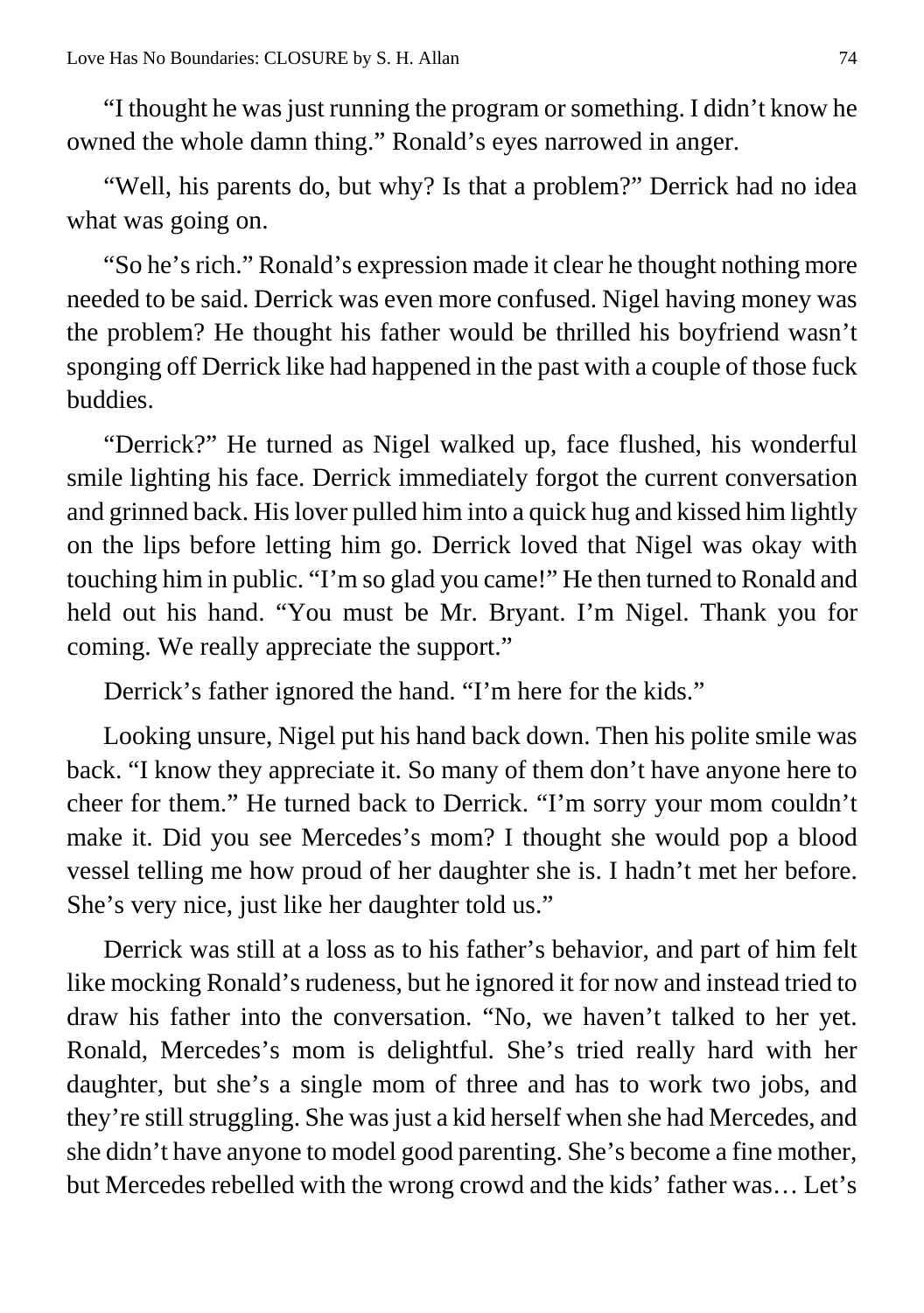just say he wasn't a nice man." He moved to put an arm around Nigel's waist. "Your program was what she needed, Nigh. She's turned completely around."

Nigel kissed his cheek. "You're what she needed. She listened to you. You got her into the program and you kept her coming. The rest she did herself."

"If this annoying mutual admiration society is finished, I gotta take my kids home; it's late and they got school tomorrow." Derrick could almost see Ronald baring his teeth.

Nigel didn't react to the disrespect. "It was very nice to meet you, Mr. Bryant. Derrick's told me so many great things about you. He says you saved him. I want to thank you for that. He means the world to me." He squeezed Derrick's shoulder. Derrick felt like humming. Instead, he squeezed back.

"I didn't do it for you." Ronald turned. "Get the kids, Derrick." He didn't wait for an answer, just strode toward the car.

"What happened? Is he okay?" Derrick turned to find Nigel's face shadowed with concern. His lover had just been treated like garbage, and yet he was worried about the person who insulted him. How did Derrick earn such a compassionate and kind boyfriend?

"I'm not sure. Don't worry about it. I'll talk to him. Can I meet you later?"

Nigel face relaxed into a sultry leer. "Depends on what you have in mind."

"Depends on what you have to offer."

"Oh, I have a number of things you might like." Nigel spun so they were facing each other.

"Oh yeah? Why don't I stop by and you can give me a demonstration." Derrick slipped his fingers into the waistband of his lover's jeans and tugged. Nigel hopped closer to keep from falling over.

He put his hands on Derrick's chest. "I would love to show you right now, but I think a certain level of decorum is required of the program director." Nigel looked at him wistfully.

Derrick shrugged and stepped back. "Your loss." Nigel swiped at him but Derrick jumped easily out of the way. "Uh-uh. You have to wait."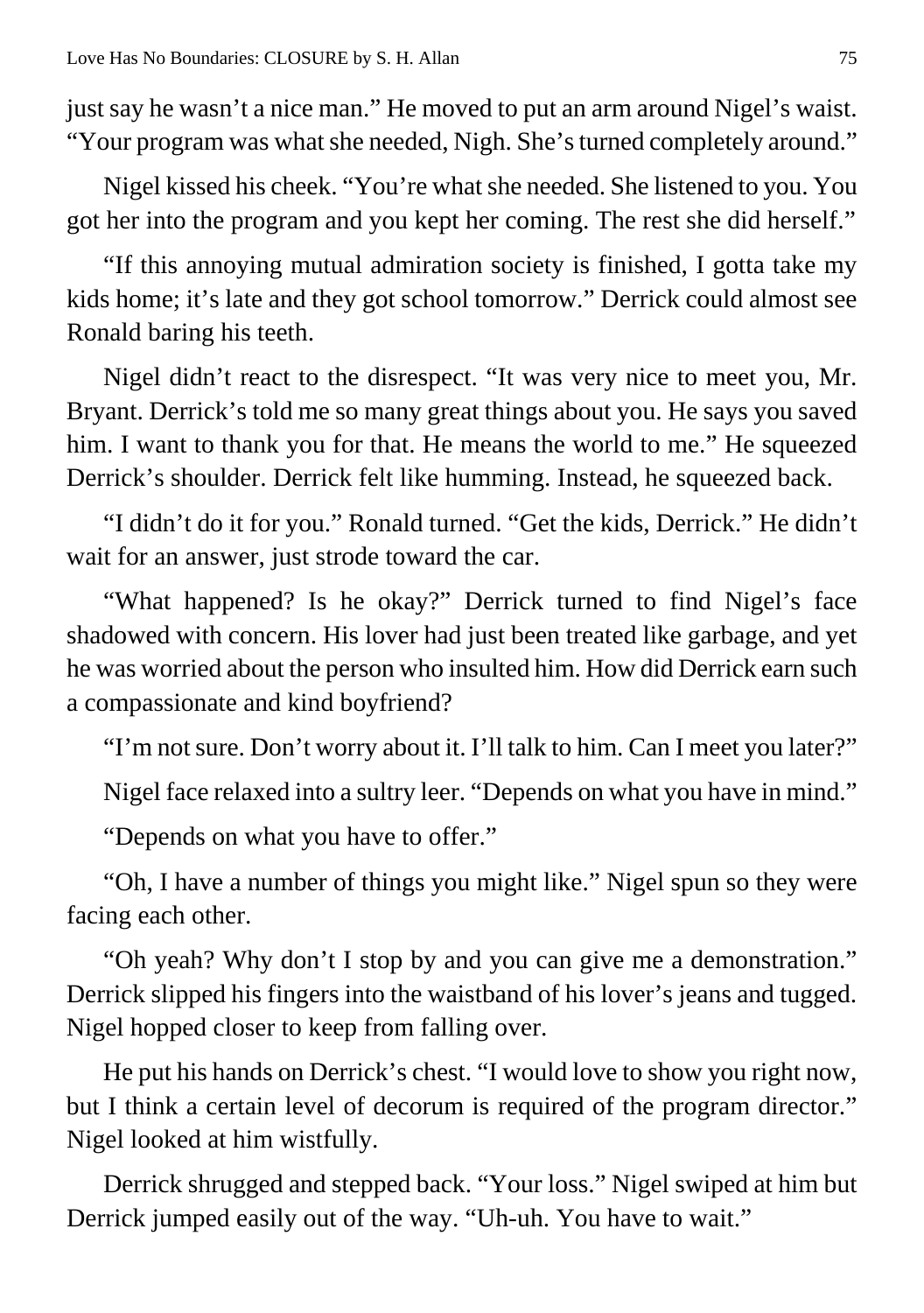Nigel frowned. "I hate decorum."

"Me, too. I'll see you in a couple of hours." He leaned forward for a kiss and then hurried after his dad.

"What was that about?" Derrick asked when he reached the parking lot. "You were really obnoxious!"

Ronald was leaning against the hood of the car. "Where're the kids?"

"I'll call Merry on her cell phone when we're done talking. Tell me why you were so rude to my boyfriend!"

Ronald snarled. "He's not your boyfriend. He isn't worthy of you."

Derrick pulled back. "Uh, yeah he is my boyfriend and has been for several months. I believe I've mentioned him a time or two."

"Well you didn't say he's a Rutherford."

Around them people were returning to their cars. Derrick lowered his voice a little, not wanting an audience for this family argument. "Why is that relevant?"

Ronald shook his head. "I love you, and you can do anything you set your mind to, but you're an idiot."

"Excuse me?" Derrick's jaw fell open and his eyebrows jumped for the sky, he was so shocked. That was the first time his father had ever insulted him.

Ronald turned and headed around the car to the passenger side. "Call your sister. We're leaving."

"Ronald, I'm not going anywhere until you tell me what's going on."

He father put his hands on the car door. "What going on is your 'boyfriend' is just a rich playboy who's using you, and you're a fool to let him."

Derrick took an unintentional step back. "What are you talking about?"

"He's just fucking you. You think he's gonna settle down with some 'boy from the hood'?" Derrick could hear the quotes around the words. "He's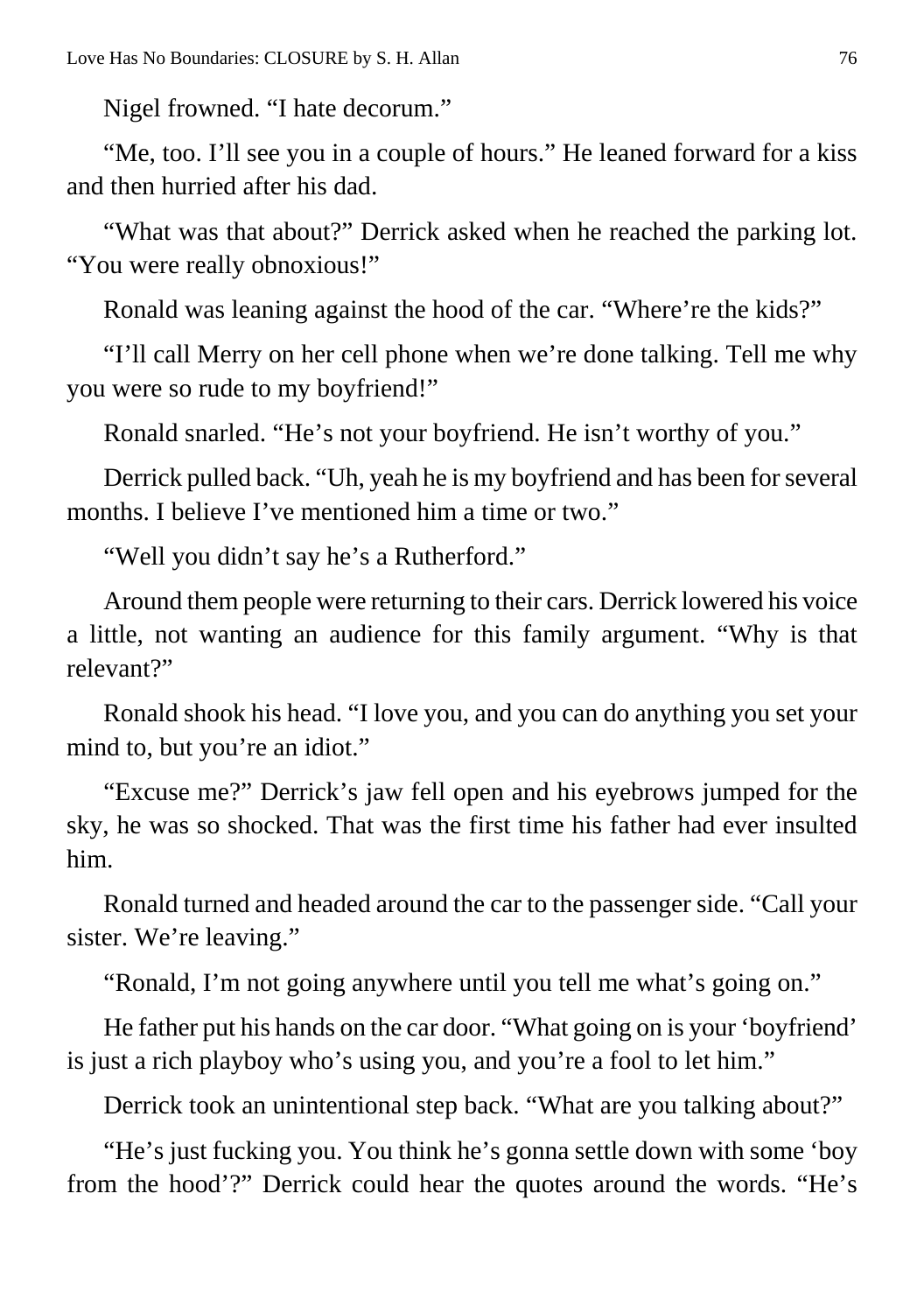slumming it, playing around with the poor 'trash' until he gets bored and moves on to the next thing."

Ronald was hitting on some of Derrick's biggest insecurities, but he refused to let that show. "You're wrong. You don't know him at all. He loves me."

"Oh really?" Ronald tilted his head. "How do you know? Because he said so? Men like him get anything they want, and they'll say anything to get it."

"You don't know what you're talking about." Ronald was pissing him off. "Nigel's not like that."

"Again, how do you know that? From what he told you? Tell me, boy, has he ever had to work for anything? Does he need this program to work out 'cause he put his life's blood or everything he owns into it? Or is it just something to make all that white guilt go away? Did he spend his life working to make this happen, or did he just decide one day, 'Hey, maybe I'll go throw a shitload of money at a problem and see if it goes away'? How does he understand these kids at all?"

Derrick was getting that twisty feeling in his gut that he got when he was about to throw up. "He just wants to help."

"So does he want to help you, too? Does he pay for everything yet?"

"No! You know I wouldn't take his money!" Derrick was appalled his father had even suggested it. "He knows I don't love him for his money. He doesn't lord it over me. He really cares."

"Why? Other than that you're attractive with a nice ass. Is he even gay, or is that just something he's experimenting with, too?"

"Fuck you!" He didn't know whether to be irate, or disturbed that his father knew he had a good-looking butt. He decided to go with furious for now. "Of course he's gay! I have irrefutable proof he is. Men who are gay don't—Never mind. But I've got more to offer than a nice ass and a big dick." He was irritated when his father didn't react to his statement any more than he had to similar words when he pulled Derrick out of juvie. It was unfair his father could use shock tactics and he couldn't. At least Ronald didn't argue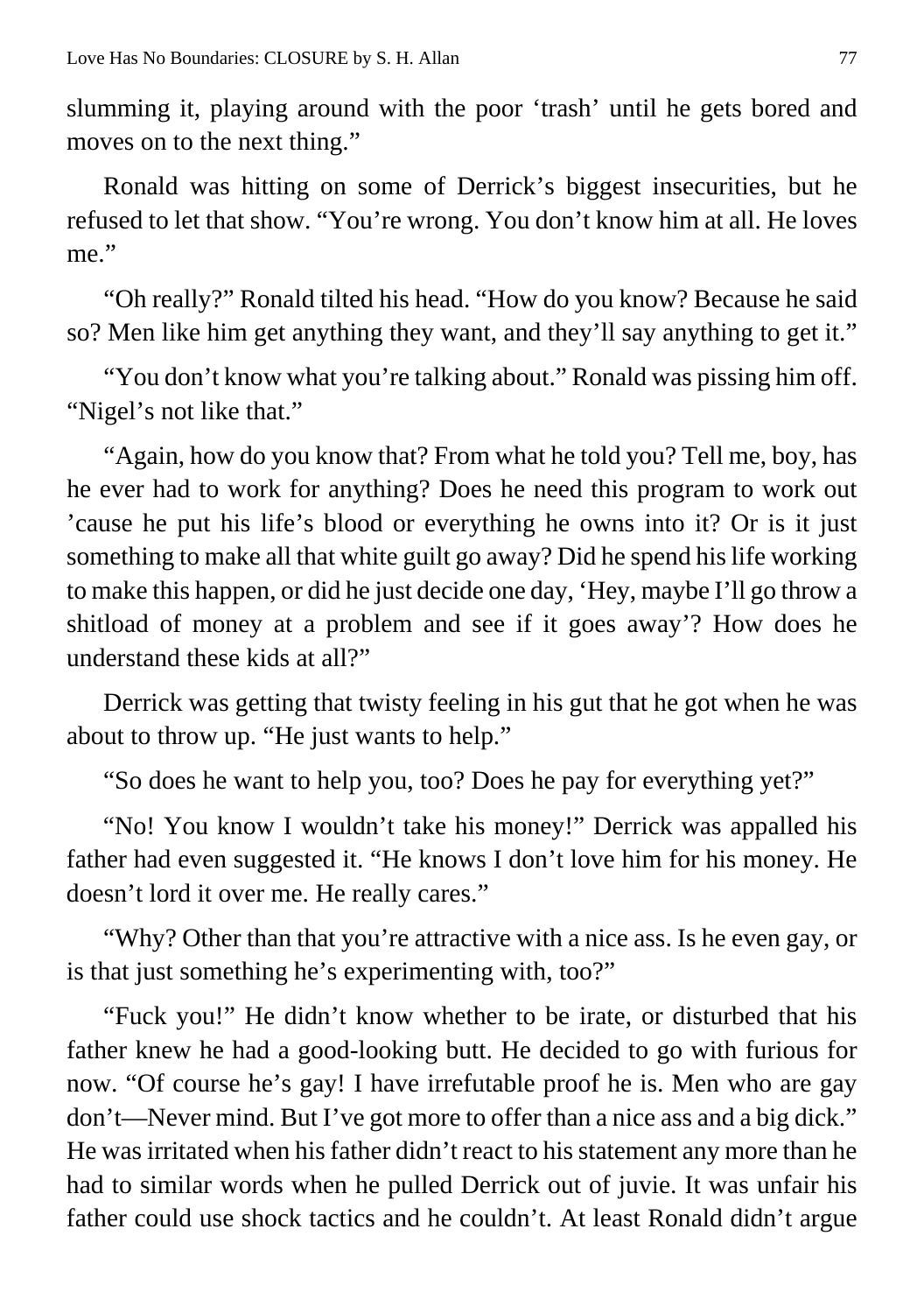with the "big dick" part. That would have been particularly mortifying. "I can't believe you asked 'why'."

Ronald softened his expression and posture a little. "Son, that isn't what I meant. 'Course you're a catch. You're a really wonderful man. That old woman is right—you are rescuing these kids. I'm your biggest fan. But people like us are nothing to people like the Rutherfords. We're just something for them to buy. We only matter if we're useful to them. I just don't want to see you get hurt."

"I know what I'm doing," Derrick lied. He suddenly had no idea what he was doing.

Ronald came back around the car and put his hand on Derrick's shoulder. "Derrick, you're my son, and it doesn't matter what anyone might think orsay. You know I'd do any fool thing for you, and I'm not trying to get you upset. But I know that man is gonna hurt you far more than what I'm saying right now is. I'm telling you the truth."

"You only think that. You don't know." Derrick was disgusted to find his voice barely above a whisper.

"Aw, Son, you've got it bad, don't you? I'm sorry. I've just been around a lot longer than you, and I know what I'm saying is true. Please, do yourself a favor. Stop seeing that boy. I've never done wrong by you, have I?"

Derrick was finding it hard to speak at all. "No."

His father looked at him for a bit then told him to call his sister.

Derrick pulled out his phone and texted Marisol to come to the car right away. He knew it would take her a few minutes, time he really needed to get himself under control. "Ronald, I need to say goodbye to Mercedes. I'll be right back." He couldn't meet his father's eyes and was glad Ronald just grunted in return.

Derrick found the young trainer and her mother, and after a few pleasantries, he said his goodbyes. He caught up with Marisol, who was ignoring her phone in order to kick at the ground and chew on her lip. He noticed her hand clasped tightly with Demetrius's. A few months ago he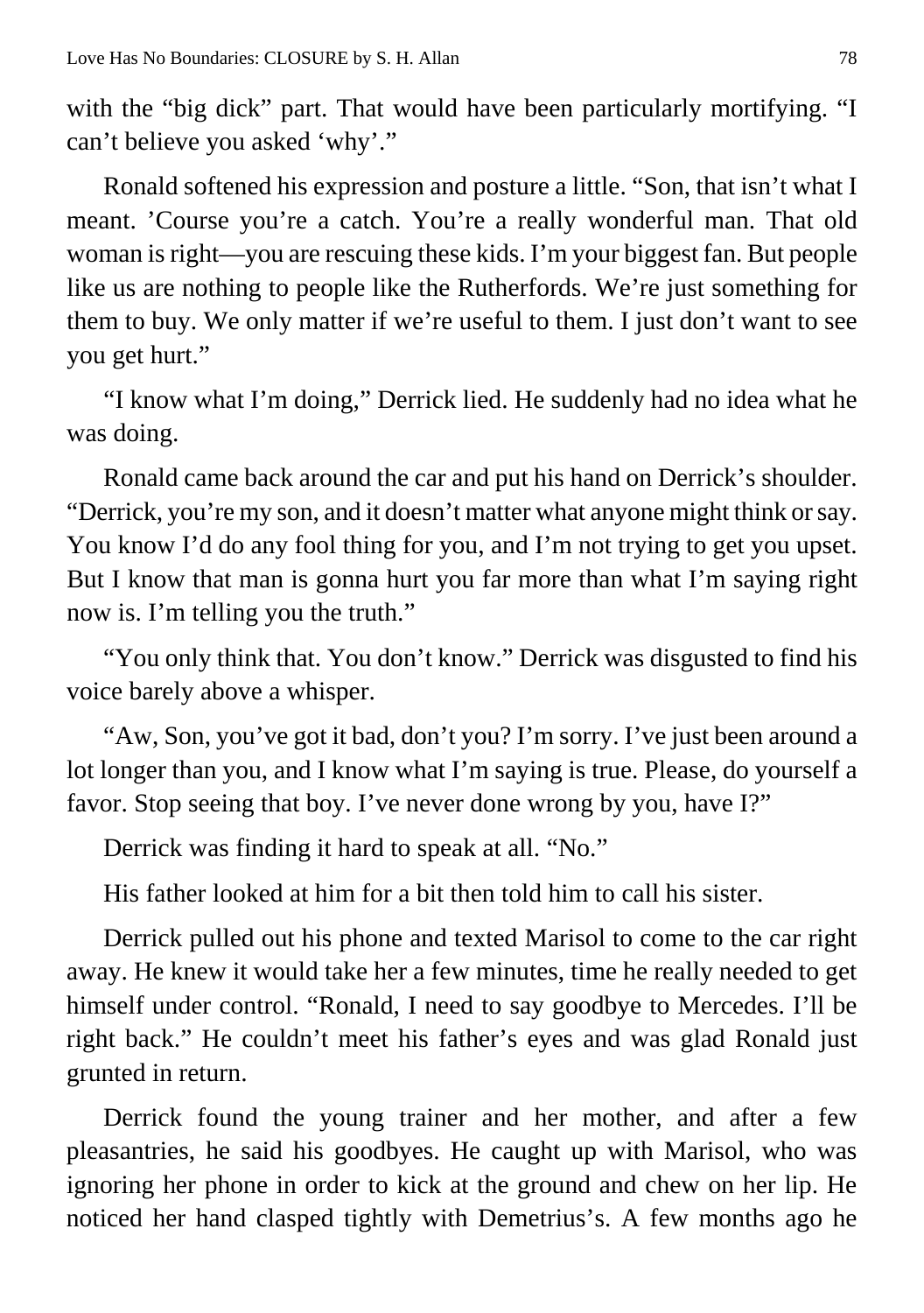wouldn't have wanted his sister anywhere near the boy. Now it was different because Demetrius was different. He started to smile but then remembered his conversation with Ronald, and he felt the sick twist in his gut again. He ordered her back to the car with Benjamin, who had to be dragged away from the dogs. He waited until they were well on their way before heading to intercept Nigel's beeline toward the pizza table.

"Hey, Nigh?"

Nigel turned in surprise and then smiled. As always, Derrick's heart flipped in his chest. He just wanted to bury himself within the other man's heart and stay there until the sun died. Instead, he stopped a few paces short. Nigel reached for him but Derrick remained out of touching distance. His lover's smile faltered.

"Look, I won't be able to make it tonight after all." He needed the time to think, but he didn't plan on telling Nigel that.

"What's wrong? Are you okay? Is your family okay?" His lover's look of concern almost undid him, but Derrick managed to stay determined.

"Yeah, we're fine. I just—" He almost said he forgot that he had stuff to do, but he wouldn't lie to Nigel, not ever. "—I'm just tired and need some time to myself." That was absolutely true. "I'm going to drop everyone off at my dad's house and then go home and turn in early."

Nigel relaxed a little. "Are you sure? Do you need anything?" Nigel wasn't pushing or showing too much worry. He asked in a way that just said he was there if Derrick needed anything. It was the perfect response, as always, and Derrick's gut twisted further.

He managed a smile. "I'm sure. I'll talk to you tomorrow."

"Okay. Have a good rest. You know you wouldn't get any at my house." Nigel grinned.

Oddly, that wasn't exactly what Derrick wanted to hear. Maybe his father was right and Nigel just wanted his body. When Nigel reached to hug him, Derrick cut him off with a handshake and a clap to the shoulder. He tried to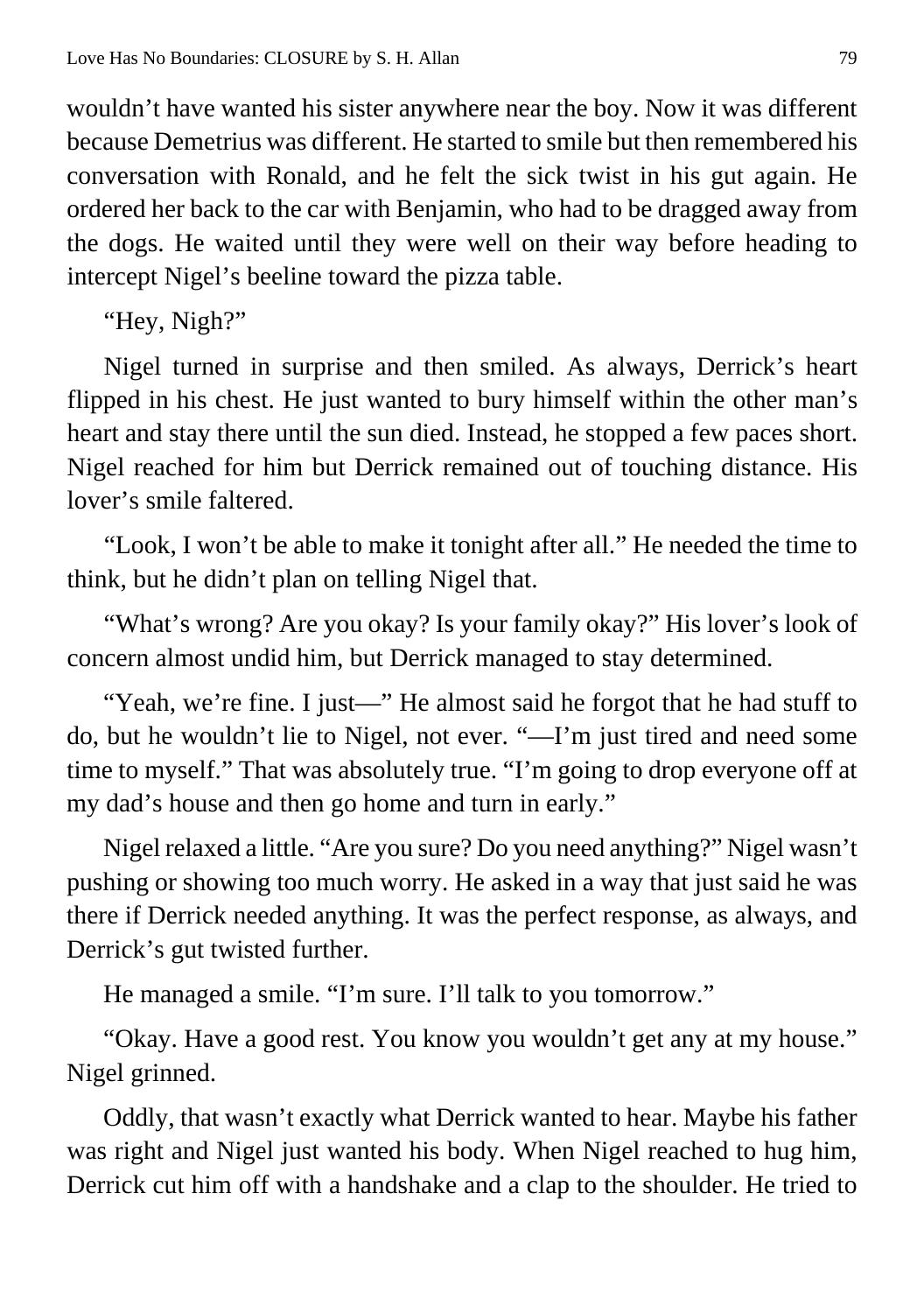ignore the look of hurt and confusion on his lover's face. It killed Derrick, knowing he put it there.

"Dare?"

Derrick tried to smile reassuringly. "I'll talk to you tomorrow." As he turned to go, he couldn't miss Nigel's forlorn expression. Derrick figured it probably matched his own.

\*\*\*\*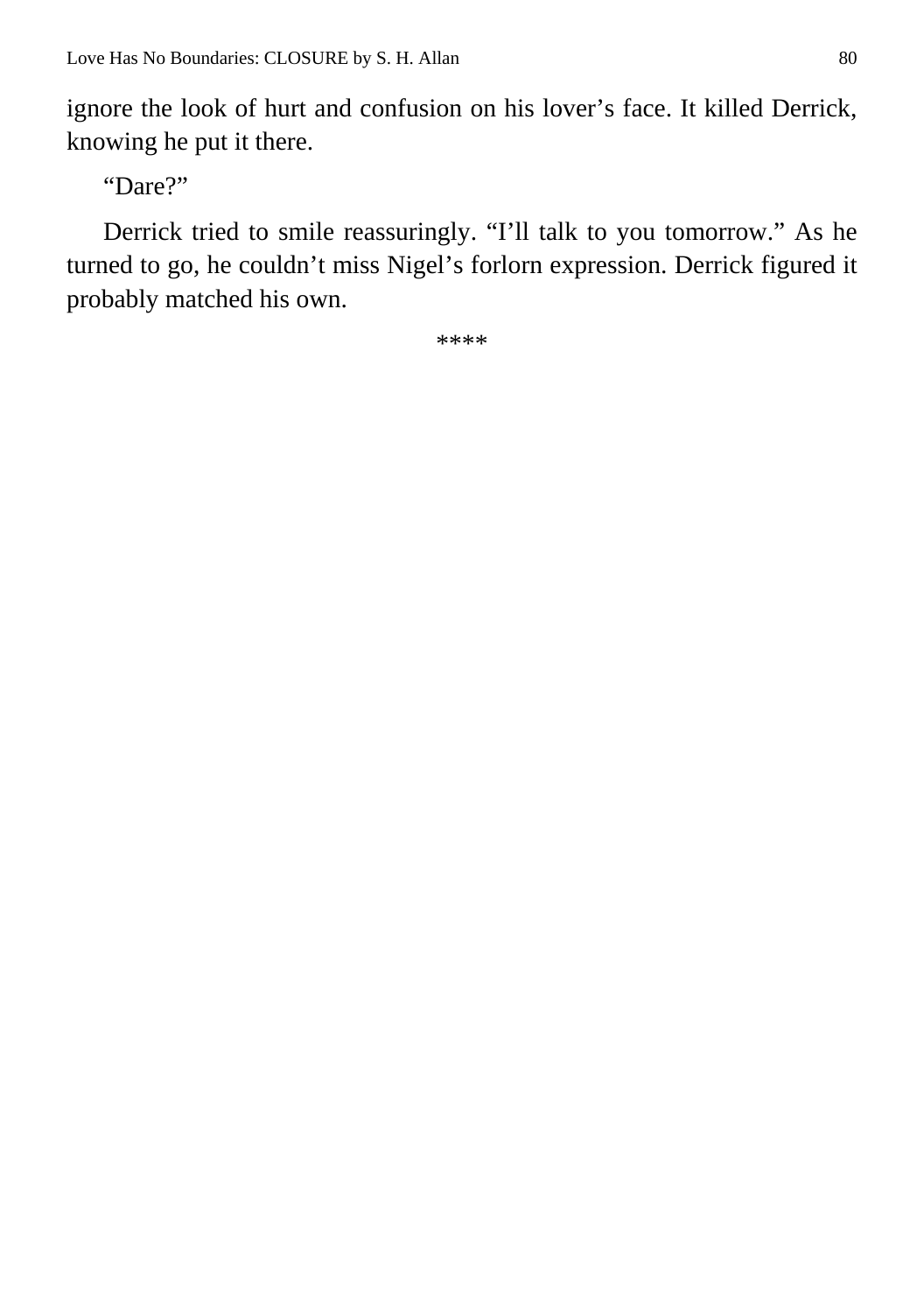### CHAPTER 5

# **Now: Derrick**

Derrick urgently pushes his lover toward the bedroom while their mouths collide. He grabs his boyfriend's tee and yanks it up as far as he can. Even before his lover has started to take it off, Derrick is sucking a nipple, his hands exploring his Nigel's body. He is so aroused it hurts. He only stops long enough for another passionate kiss.

They continue to stumble along, mouths jammed together, tongues dancing around one another's. They rub against each other, sliding their cocks together, heat building. Nigel reaches to pull off Derrick's shirt, but they both are too impatient, and it rips in the process. Derrick desperately needs to be close to his lover, feel his life and vitality through his warm body. He badly wants to bury himself within his Nigel.

They separate long enough for Derrick to assert his need. "I've changed my mind. I want to hear you begging me to come inside you."

Nigel's breath catches. "Oh fuck, yes."

They reach the bed where Derrick shoves his lover back, and Nigel bounces a little when he lands. Nigel scoots toward the headboard, and Derrick crawls after him, falling on his boyfriend when he's close enough. He can't get enough of Nigel; he doesn't want to stop touching him long enough to get the rest of their clothes off.

Derrick feels the pleasure of his lover's hands slipping under his waistband to cup his ass. He arches into the touch. Nigel pulls him close to grind against him, and Derrick feels his already erect cock harden still more. They rub together, Nigel kneading his ass, and Derrick finds himself thrusting already. His hands caresses his lover's neatly shorn head, and he feels the bristles poking, like tiny pieces of Nigel reaching for him.

They continue their heady kissing. "Clothes off." Nigel's voice is muffled but insistent. Derrick slithers down and yanks Nigel's pajama pants out of the way. Before him lies his lover's beautiful, uncut penis. Usually Derrick takes his time to admire the jutting strength and soft skin, but tonight he can't wait.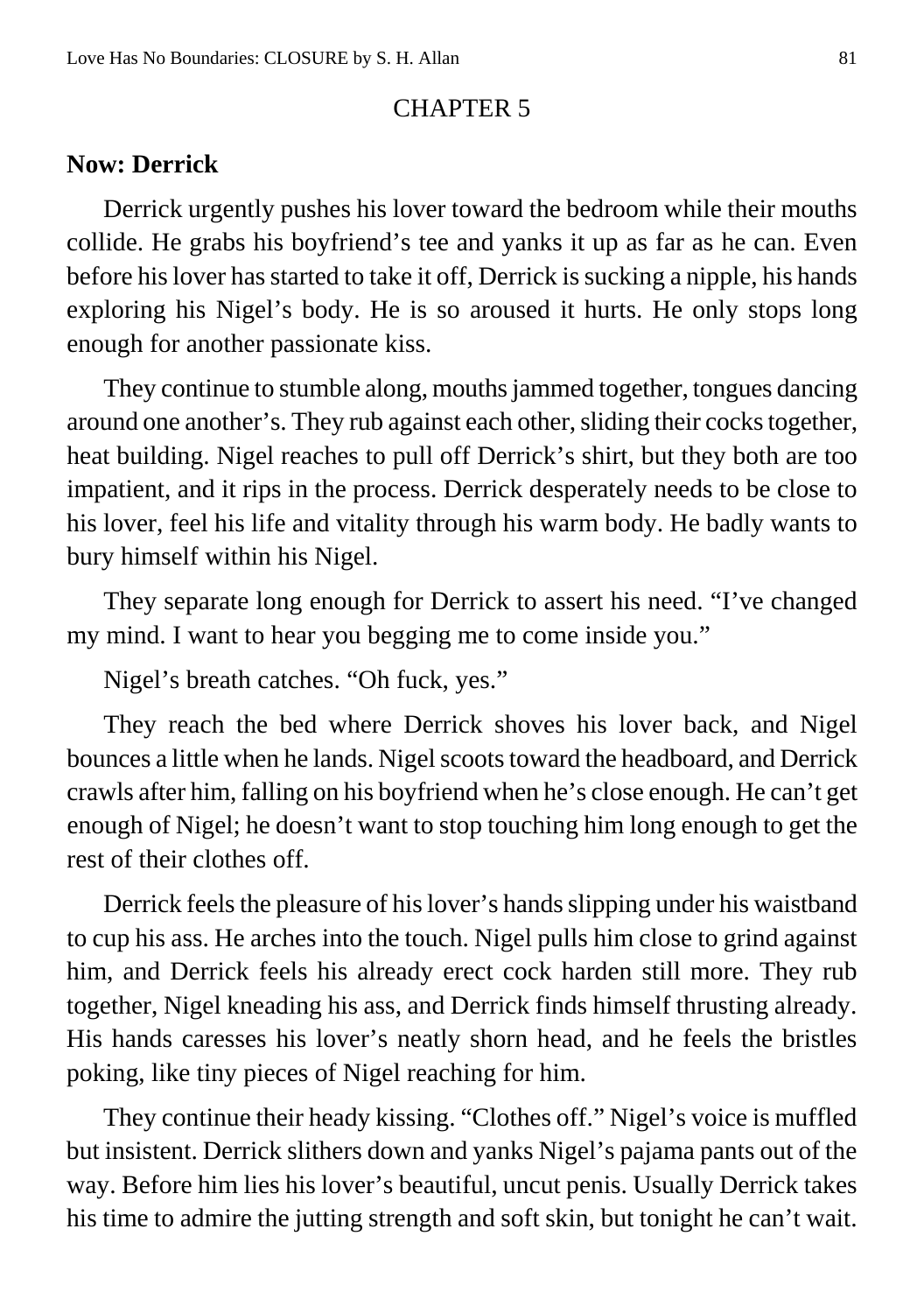He needs Nigel now. That fine cock bobs over his lover's balls, and Derrick dives right in. Hairstickle his nose as he nips the stretched skin. Nigel sucks in a breath. Unable to resist, and not really wanting to, Derrick raises his head and takes in just the head of his lover's dick as he pulls the foreskin back with one hand. He uses his tongue to curl around and massage the corona, savoring the taste before sucking hard. Nigel gasps. Derrick looks up to see him watching, his eyes wide open with need.

Nigel is breathing heavily and his hips rock. His fingers weave through Derrick's hair. Derrick loves the feel of his lover's fingers fondling his scalp, but he is too fired up. The cock between his jaws demands his attention, and he takes it in as deeply as he can. The hardnessfills his mouth as he pumps the shaft with his hand, adding a twist of his wrist to the movement. His other hand tweaks and scrapes Nigel's nipples one at a time.

"Shit, Dare! That's fucking hot."

Derrick is too wrapped up in his enjoyment to pay much attention. He devours and fists his lover's cock, lapping at the come seeping from the slit. His other hand makes its way down to fondle the sack hanging below. A moan escapes his own mouth as he digs his throbbing erection into the bed.

He must have more, and he pushes himself up to suck Nigel's collarbone until a mark begins to form. Then they are kissing again, hard enough that he feels his lip catch and tear on one of his lover's teeth. The pain reminds him he's alive and only goads him further, but Nigel pulls away looking concerned. "I taste blood."

"I cut myself. It doesn't hurt. I'm fine." Derrick quickly shows his lip to his lover and Nigel's look of concern touches him for a brief moment before he clasps their lips together again. He finds himself climbing Nigel, his feet scraping at his lover's ankles and calves.

But it isn't enough. Somehow his lover senses this and rolls Derrick onto his back. Nigel rocks his hips against Derrick and straddles his pulsing cock. He leans down and tilts Derrick's head back. Derrick feels his lover's hungry mouth ravishing his neck. They twine together, clutching shoulders, hips, thighs.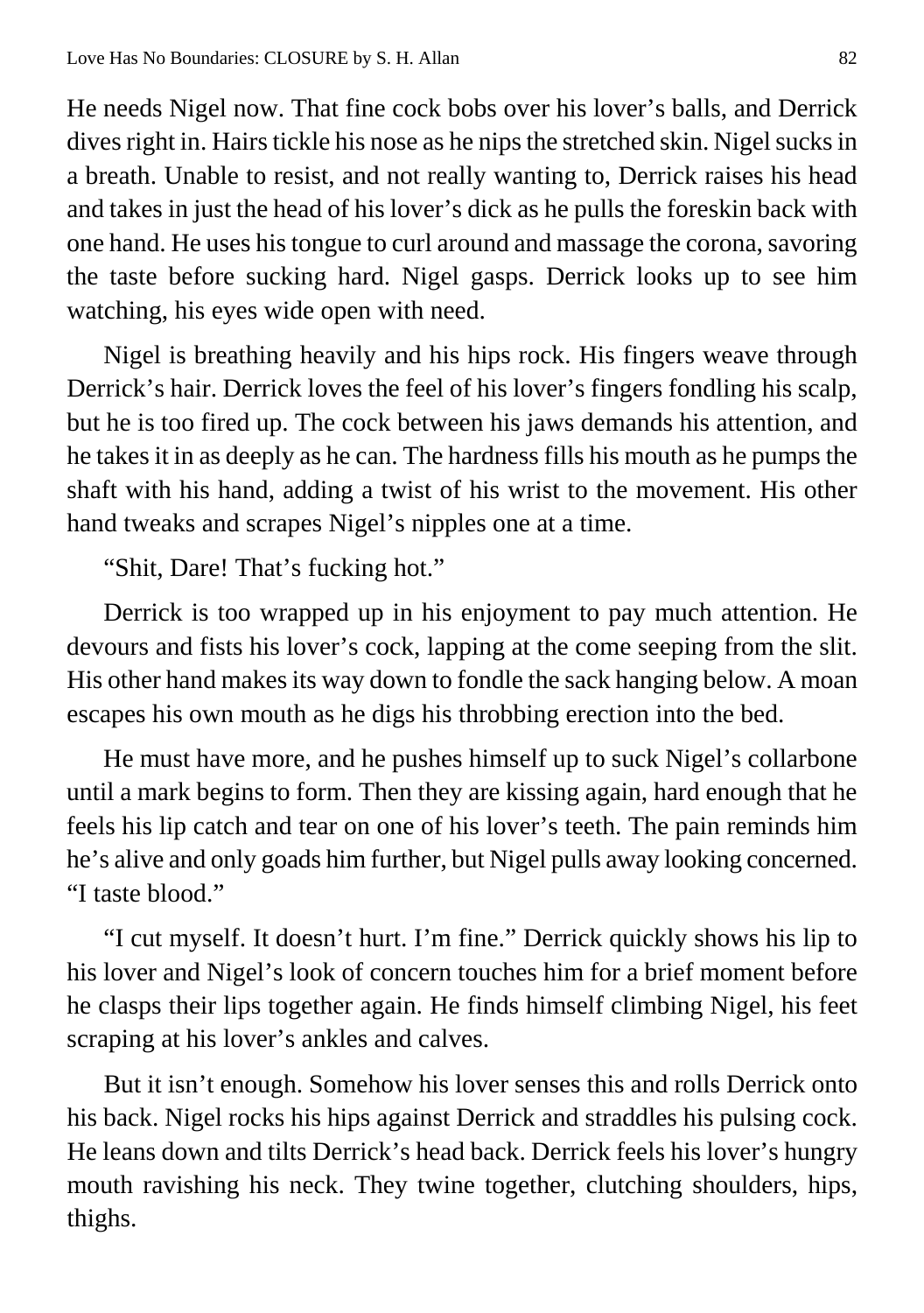Derrick urgently wants more and growls. "I want to fuck your mouth." Nigel nods vigorously, eyes shining with anticipation. Derrick stands and his lover drops to his knees in front of him. He feels hot, moist heat engulf him as his boyfriend swallows him down. Nigel is vigorously pumping his own erection, and the sight makes Derrick groan.

"Fuck that feels good." Derrick's hips begin to move. Nigel repositions himself, and Derrick's cock slides in all the way. "Fuck!" He flexes, grasping his lover's head to hold him steady. Nigel makes choking sounds, but he doesn't try to pull away or put his hands on Derrick's wrists, the signal that he can't breathe. Instead, he opens wider and his lips edge around Derrick's scrotum.

It's still not enough, though; nothing is enough. Derrick has to be inside Nigel immediately. He slips out, grasps his lover under his arms, and hauls him upright. "I need to fuck you right now."

"Fuck yes. Where do you want me?"

In answer, Derrick bends his boyfriend over the bed, grabbing a couple of pillows and slipping them under Nigel to prop him up a bit. The lube is on the nightstand and Derrick grabs it, grateful they don't have to use condoms anymore. He is sure that in his urgency, he would rip it trying to get it on.

"Ready?" He tries to consider Nigel's comfort even though he feels like he's vibrating and on the verge of shattering.

"Yes, yes, hurry."

Derrick sticks his slicked thumb inside his lover's hole and moves it around briefly before drawing back and replacing it with two fingers. He scissors them quickly and firmly. When he brushes against the gland, Nigel jolts and gasps.

"Holy shit. Hurry up, I'm loose enough; take me."

Derrick knows his lover isn't quite there but he is too revved up to worry about it. He pulls his fingers out, quickly coats his cock with more gel, then moves into position. The beautiful white ass awaits him. "You are so fucking hot."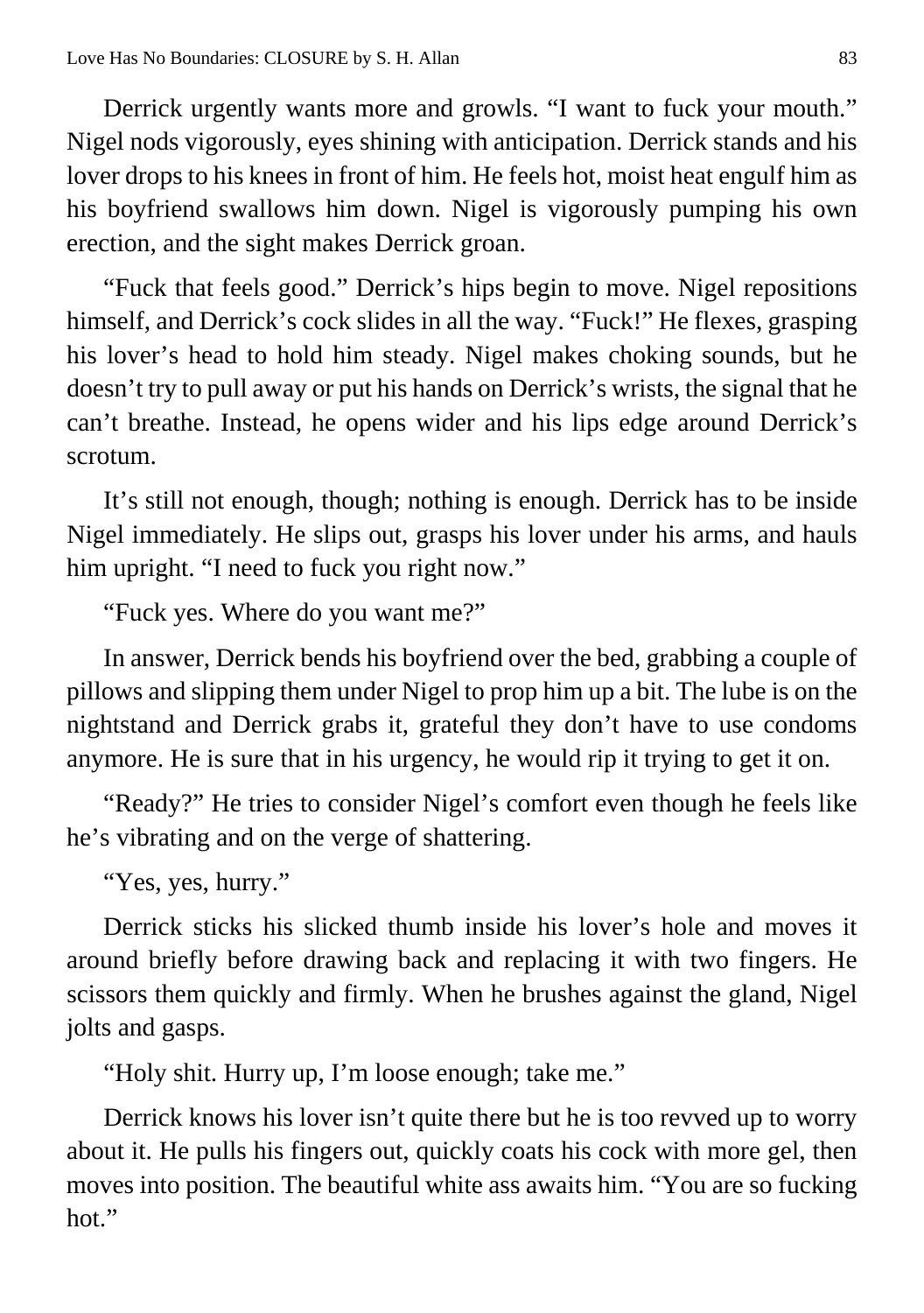"Less talking, more fucking!" A groan of frustration from Nigel is unneeded as Derrick is already rubbing the head of his penis against hislover's hole, slicking the entrance and tantalizing both of them. It's momentary, though, because he just can't wait any longer. He lines himself up and pushes just the tip of his cock in past the muscle. Beneath him Nigel makes a sharp sound and spreads his legs farther. Derrick grasps his lover's hips and sinks agonizingly slowly into the tight hole. Before he is even halfway in, Nigel shoves backward, slamming into him and shoving Derrick's cock in all the way.

Derrick cries out as the moist heat envelops him. A whimper clues him in that this was not painless for his lover. "Nigh? Are you okay?" He can barely speak, all he wants is to move, but he doesn't want to hurt Nigel.

"Wonderful," Nigel insists, but Derrick hears the words through what are clearly gritted teeth.

Derrick gently caresses his boyfriend's back while he works desperately to keep himself still. He listens to his lover's stilted breathing until it is almost even again.

"I'm okay. Move." Nigel sounds less pained.

Derrick puts an arm around his lover's chest and yanks him backward. With his other hand, he tilts Nigel's head so he can kiss him hard and bruising, relishing hislover's lips, just as hungry as his own. Nigel gasps into Derrick's mouth and it spurs him; he wants to feel his lover's heat grabbing his cock as it slides in and out. He rears back and plunges back in. Nigel moans. The sound of his usually quiet boyfriend's feral pleasure is a strong aphrodisiac, and Derrick jerks out so he can ram right in again. Another moan, and he can't stop himself; he pounds into Nigel without pausing, swinging his hips back and forth, eliciting a cry with each thrust. His own grunts provide harmony to his lover's chorus.

"Harder!" The word goads him. He puts one of his legs on the bed and turnsslightly to get into a better position. Now his cock goes deeper with each stroke, and the better angle strikes Nigel's gland each time. "Oh fuck, right there." His lover gasps the words out, his voice straining to hold steady.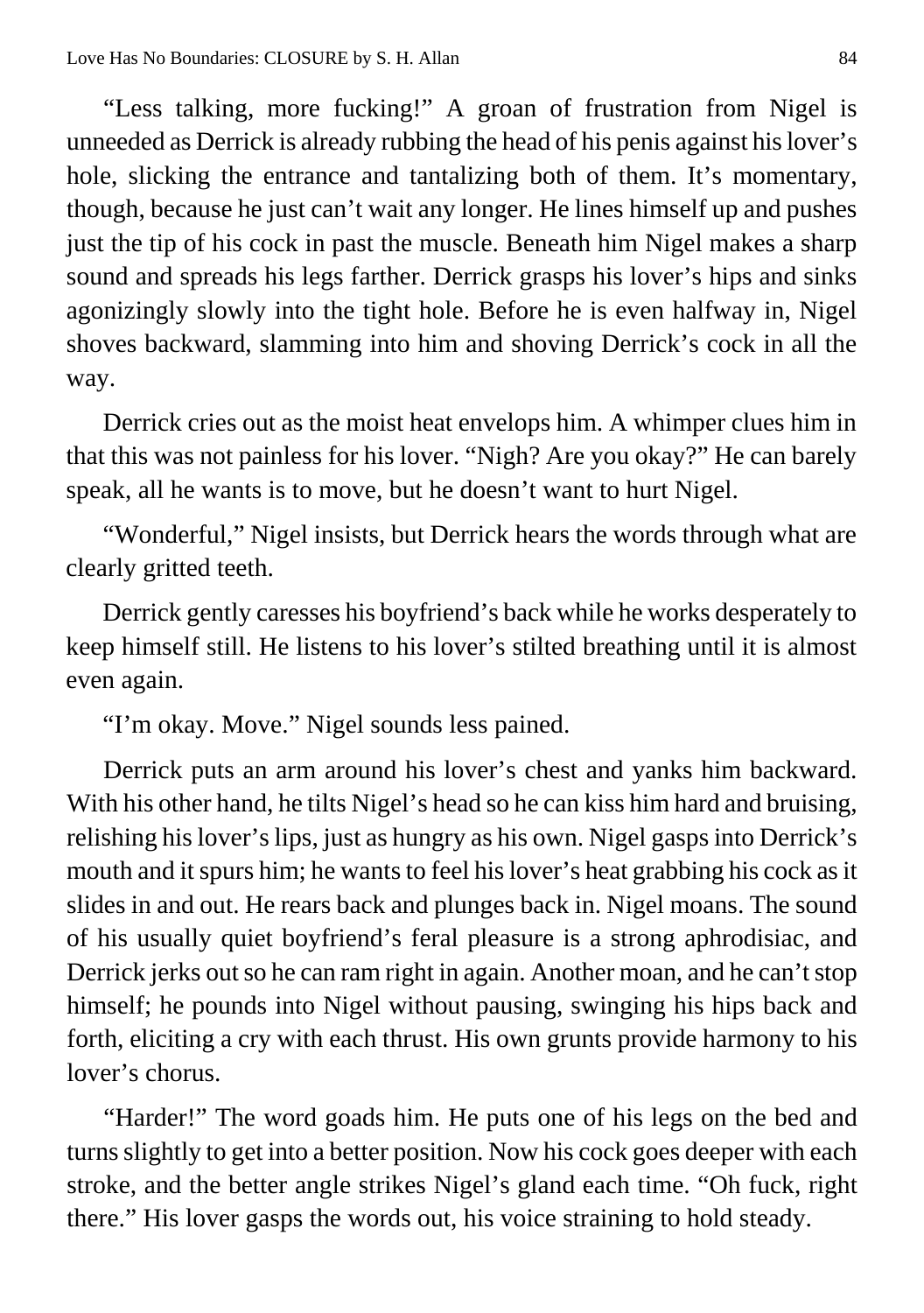"This isn't right. I need to see your face when you come." Derrick draws back and yanks Nigel to his feet. He mashes their mouths together, his hands roving over hislover's body, trying to be everywhere at once. His boyfriend's hands are busy, too, first twisting Derrick's nipples then scraping his back. Derrick spins them and rams Nigel against a wall. He lifts one of his lover's legs in the crook of his elbow taking a little of Nigel's weight. Even with his built muscles, Derrick isn't a big man and he finds his lover heavy and unwieldy, but for some reason, it adds to the intensity.

He aligns his dick again and slides in. Almost immediately he resumes the fast pace, hammering into his lover's hole. Nigel's head is thrown back, and Derrick attempts to mark his neck. But the fucking is too hard and fast; he can't move slowly enough to make it work. Kissing is a major turn on so Derrick stills long enough to seal his mouth on the alabaster skin of Nigel's throat. He sucks hard until a bruise begins to form, then braces himself and begins thrusting again.

The position makes it hard to see Nigel's face, though. He lifts Nigel and practically tosses him onto the bed, the adrenaline from his panicked outburst earlier still spiking his strength. His lover's eyes grow wide, but he is able to straighten out just before Derrick's pounce lands him between Nigel's knees.

"Fuck, that was hot, Dare."

Derrick spares a glance at that stunning face and body that make his world spin, but he's almost unraveling with desire and doesn't linger. He tilts his boyfriend'slegsso far back, Nigel'sshoulder blades are supporting his weight and his knees hug Derrick's neck. Realigning his cock takes Derrick just a moment, then he drives back in and all thoughts leave his mind.

Multiple sensations infuse his body: friction, moist warmth, smooth pressure, and velvety softness along his cock; roughness and tickling from hair on Nigel's legs along his shoulders. Inside his chest, deep emotions like passion and want whirl and churn. Nigel's fingers have found his and they are tangled together, the grip tight and strong. Sounds of pleasure and lust fill his ears. But the best sensation of all is the sight of the writhing body, flushed face, and wide smile of this man who makes all his senses chime.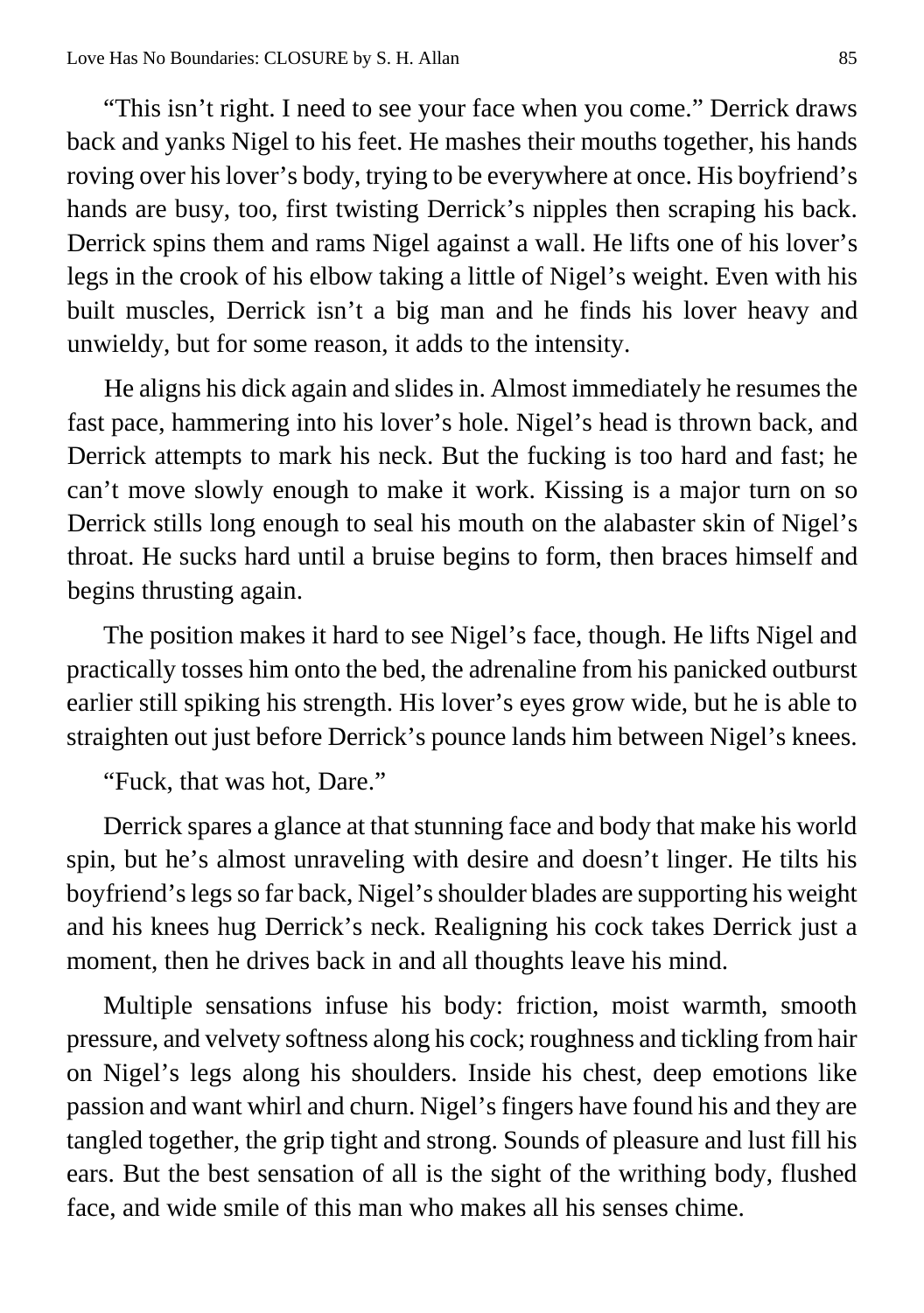Nigel is furiously pumping his own dick. He's not usually vocal in bed, but his groans are louder than Derrick's. His lower lip is caught between his teeth, which has always been one of the sexiest things Derrick has ever seen, and tonight is no exception. He feels his balls drawing up as he approaches climax.

"Dare, I'm close. Can we come together?"

Derrick nods and manages to utter the word, "Ten." Together they clench and unclench their hands together in a silent countdown. It's a code they established long ago, intimate and familiar, the two of them allying toward the promise of simultaneous release.

*Three. Two. One.* Derrick lets himself go, and the upwelling of his orgasm thunders through him. He cries out, a long breathy moan of pleasure. In his arms, Nigel's body contorts. A shout escapes his lover as a powerful climax surges through Nigel's body, and he gasps an emotionally charged, "Dare!" Derrick feels like it's his own seed spilling as Nigel shoots between them. At this moment, he feels like they are one person, seamlessly united.

He collapses atop his lover, still inside him. Nigel moves his legs and wraps them around Derrick's waist. His arms drape around Derrick's back who in turn cups his lover's face. Gently they kiss, lingering, drawing out the sweet contact. Derrick's adrenal high is finally waning, to be replaced by exhaustion.

They hold each other closely. Derrick feels his sadness welling again, and he tries to shake the pain out of his head. Nigel uses the sixth sense he seems to have and tightens his grip.

"I've got you, Dare."

How many times has his boyfriend said this over the two years they've been together? Derrick feels like he's constantly falling, and Nigel is always there to catch him. He wonders if his lover ever gets tired of it.

"Stop thinking. I'm not going anywhere. You don't have to bear this alone. I am here for you, always."

"I'm trying." How he won Nigel's heart he doesn't know, but this man is a gift he's still attempting to earn. "I love you so much."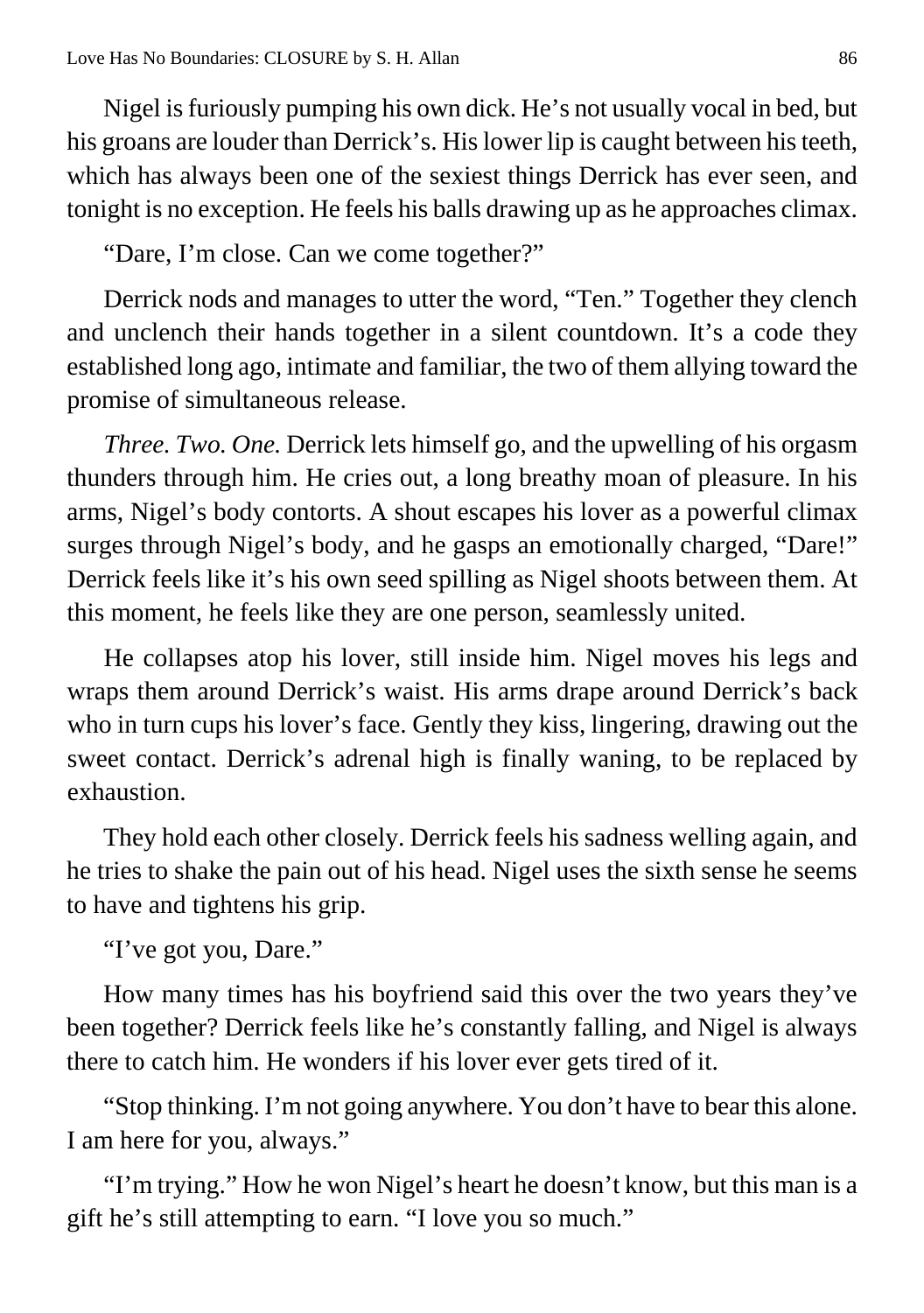His lover graces him with one of his wonderful smiles that always lift Derrick's heart, if only for a moment this time. "My heart is yours, Dare."

Derrick slips out of his lover who then reaches in a drawer for wipes to clean them up. When he's finished, Nigel pulls the comforter out from under them. He nestles in the bed and pulls Derrick close. His boyfriend's chest is warm against Derrick's back, and he snuggles in when Nigel pulls the covers over them. He lies in his lover's arms, emotions churning.

"Dare, please stop thinking. You need to sleep."

"I can't just shut it off." Derrick rubs his eyes.

"Want me to sing to you?"

Nigel's tenor is beautiful and soothing, and might actually help. "Yeah, that would be… I would love that."

Nigel begins a song Derrick doesn't know, but it's calming, and he lets the melody drift through him. He concentrates on the words rather than the turmoil in his head. A particular passage catches him as it floats past, the lyrics talking about how the singer will always be there to pick him up if he falls. Another part of the song makes it clear that Nigel needs Derrick, too. He knows his lover chose this song because the words express Nigel's own feelings toward Derrick.

When the song is finished, he clutches Nigel's hand. "That was… That's intense. What's it called?"

"The Adventure' by Angels & Airwaves. I always think of you when I hear it."

"It was nice. I… It's… I want to sing that to you."

"Oh God, Dare, can you just speak the lyrics instead? Spoken word is good." Nigel's voice is teasing.

It makes Derrick laugh. He's been told that Nigel is always on key, but he doesn't know from experience. He's pretty close to tone-deaf, and he's been told by more than one person that his singing is painful. "You've said I can do anything I set my mind to."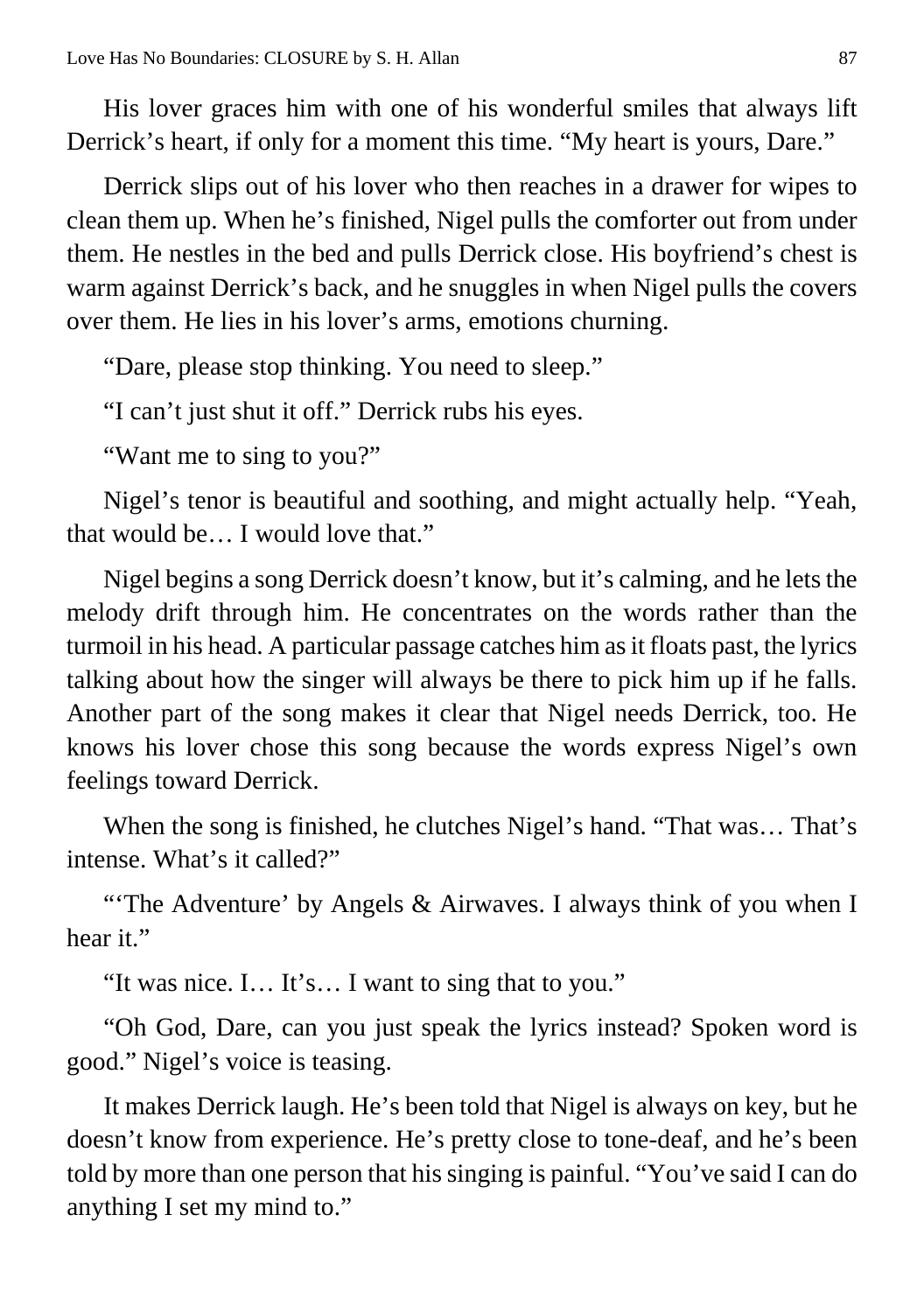Nigel coughs and his breath ruffles Derrick's hair. "Uh, yeah, well, except sing. You're great at talking, really amazing at that, not like I am, but singing? Not so much." Nigel laughs against Derrick's head. It's been said many times before and undoubtedly will be repeated many times again. Derrick doesn't mind. Nigel's voice is what he wants to hear.

"Fine. Then you keep singing. I think we'll both find it more soothing."

"Good choice." There's a pause, presumably so Nigel can think of what to sing. Soon he's crooning "Simple Song" by The Shins, a tune Derrick recognizes. The lyrics seem to be a metaphor for how Nigel felt stranded and alone until he found Derrick. He smiles at how Nigel changes the word "girl" in the lyrics to "Dare." His lover sings other songs he doesn't recognize and Derrick asks what they are. One of these, The Apples in Stereo's "Sunndal Song", describes how Nigel will always be there to show Derrick how wonderful he is. He decides he loves the song, and maybe he'll speak the lyrics to Nigel one day. No need to torture the guy.

One song slips into the next, and Derrick's eyes finally grow heavy. His last coherent thought is that his lover has taken a lot of hard and/or loud music and made it into lullabies. Nigel is singing Muse's "I Belong to You", and the beauty of the French part, which Derrick doesn't understand, is enough to tip him over into sleep, nestled in the arms of his one true love.

\*\*\*\*

# **Then: Derrick**

Derrick didn't go straight home. Instead, he got on the freeway heading north and just drove and thought. He and Nigel had only been dating a few months but they had been the happiest of his life. He had never met a kinder, gentler, more compassionate man. Nigel didn't just talk about things that were wrong in the world, he dedicated his life to making change, and not just with his job. He also was politically involved, frequently writing his congressional representatives, and staying current on issues.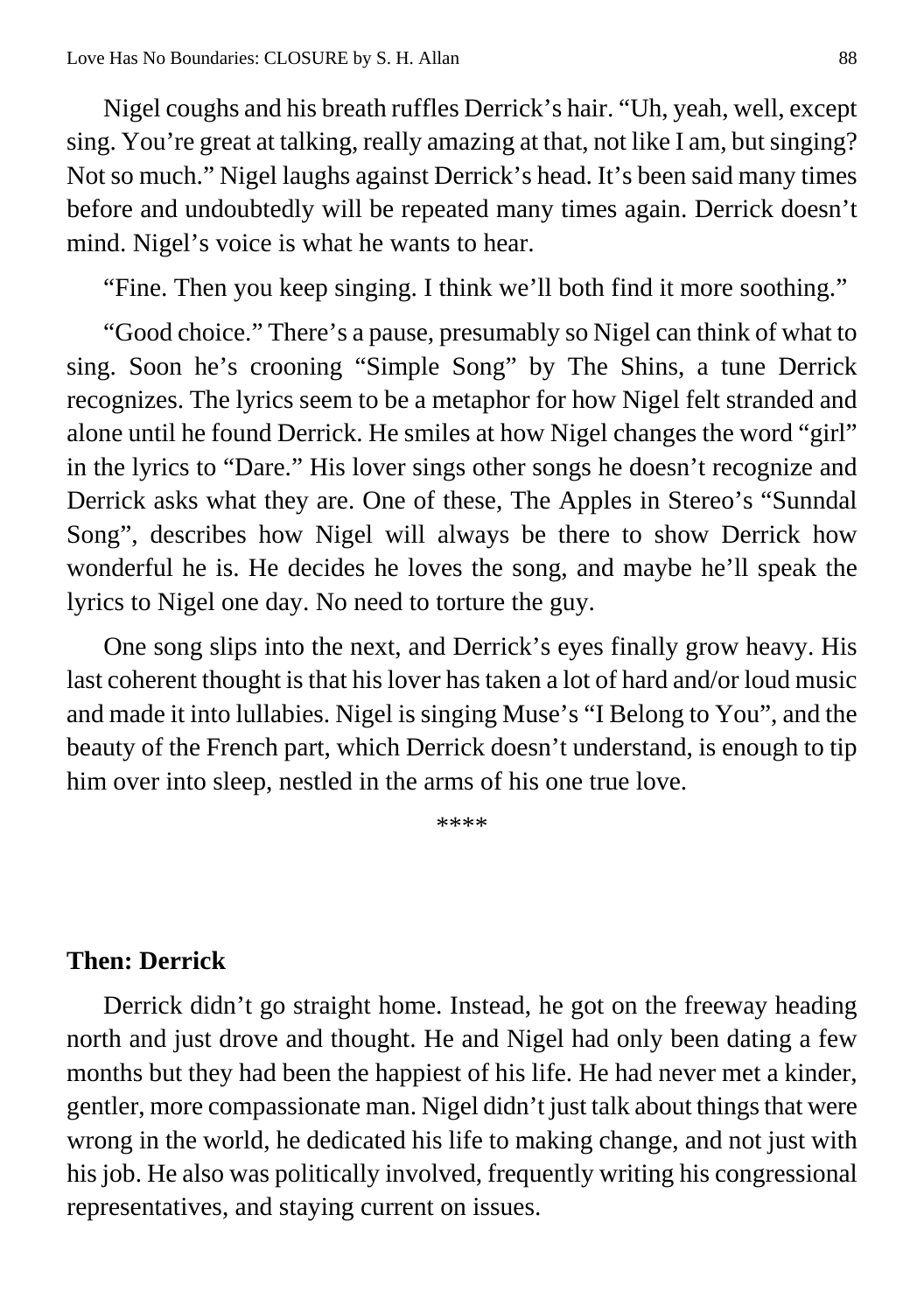Nigel volunteered at a food bank, donated his personal money to a spay and neuter project, tried to protect the environment not just with his car but by recycling everything he could and carrying reusable bags to the grocery store even before the disposable kind became basically illegal in Seattle. He even regularly checked the Human Rights Campaign's Buyer's Guide to make sure he was only patronizing corporations that treated gay people fairly.

His Nigel was fun, too. He was always willing to try something he hadn't done before, which was good because Derrick thrived on new experiences. Nigel was refined but also adventurous if guided, and he was spontaneous. Twice he had collected Derrick from work and whisked him off on an unplanned weekend away. They liked many of the same things and had introduced each other to pleasures the other hadn't yet appreciated. They weren't the same, and they didn't enjoy all of the same things, but that would be boring. Instead, they complemented each other perfectly. Derrick never felt as alive as he did when he was with Nigel.

But Nigel's passion and strength were what really attracted Derrick. He felt Nigel was capable of anything, and he felt safe in his arms. Nigel was the hottest, sexiest man Derrick had ever touched let alone slept with. When they were making love, he sometimes felt like the universe was exploding. Nigel was skilled and attentive in bed. He made Derrick feel like he was the most attractive man on the planet. Every time together was a new adventure. He didn't like remembering how cold life was before Nigel. He felt sick just thinking about living without him.

But did he mean as much to Nigel as Nigel meant to him? What did Derrick have to offer someone like that? Nigel was intelligent and well-read, sophisticated and mannerly, more world-traveled and educated than Derrick was—he had been to India once, but Nigel had lived abroad and traveled the globe and had a doctorate to Derrick's own MA. Why would Nigel want to be with a man who had spent much of his adolescence in jail and on the streets, using drugs, stealing, and sleeping with older men just to have a dry place to spend the night? Was his father right and Nigel was just slumming it for kicks?

Derrick thought back to the time he and Nigel first met. There were sparks there before Nigel knew anything about him, before he knew Derrick's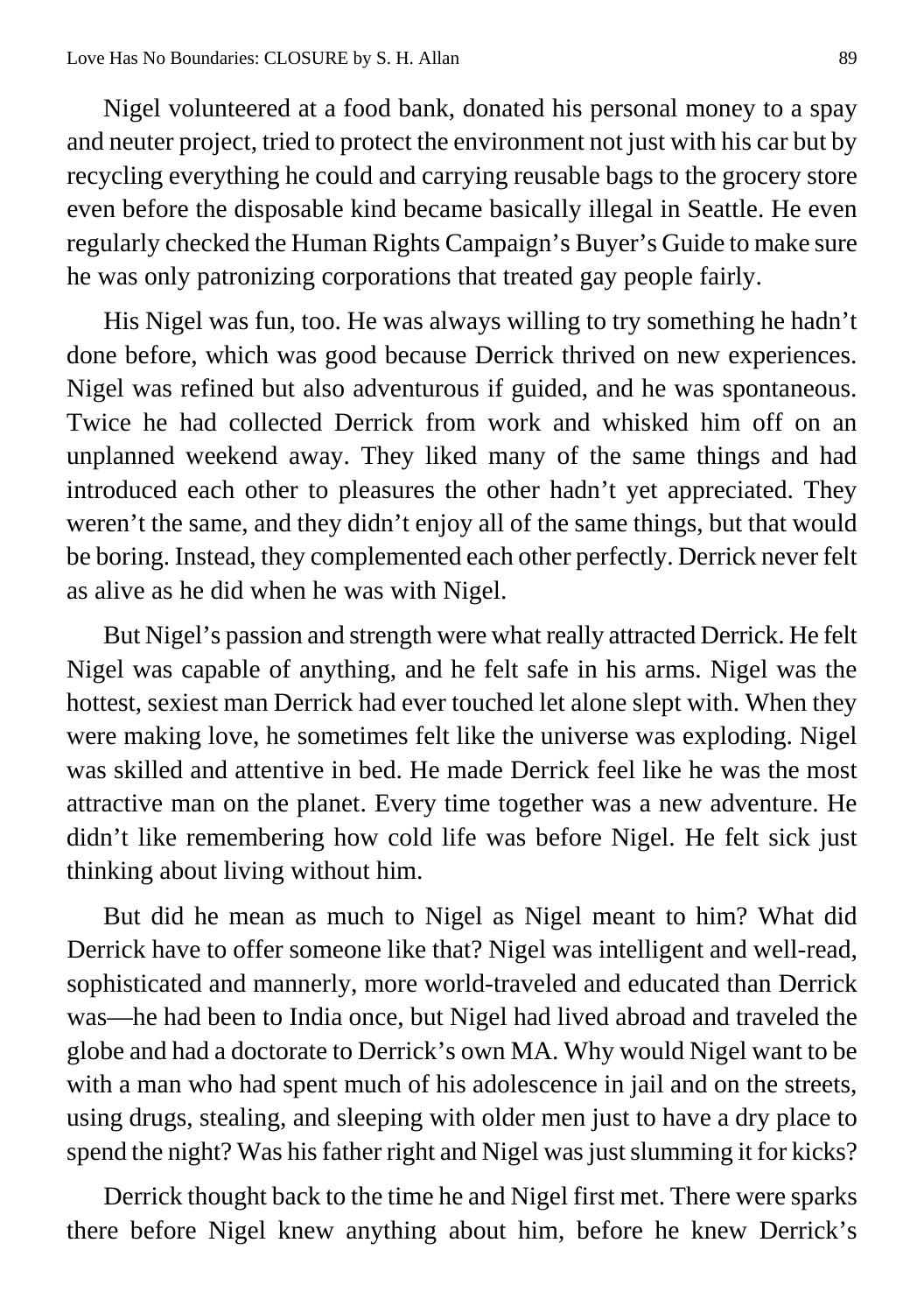background. They both had been attracted to one another. Rerunning their first real conversation through his head—the one they had that day at the dog park when Derrick visited the program ostensibly to check on his probationers—he couldn't remember anything being said that would have indicated that Derrick's past was arousing or exciting for him. No, Nigel had been interested and his emotions fitting, not pitying, condescending, or indicative of inappropriate arousal.

Derrick thought again about sex. Nigel was as excited by their lovemaking as was Derrick. His boyfriend enjoyed what Derrick did to him. He came explosively every time, occasionally twice. There was no doubt that Nigel was attracted to his body. Derrick wouldn't hazard a guess as to why, but he really didn't believe that his past influenced his own allure.

He began to get angry. Why was he second-guessing himself? Nigel told him every day how much Derrick meant to him. The time or two Derrick had let his insecurities show, Nigel acted surprised and was quick to reassure him. His boyfriend had been the first to say the L-word, and the sincerity when he said it wasn't an act. No, his father was wrong. Nigel did really love him, and for the person he was, not his past. He was not just a notch on Nigel's proverbial bedpost.

"You're being an idiot," Derrick told himself out loud. He took the next exit, somewhere in Everett, turned the car around and got right back on the freeway heading south. He was going back where he belonged: to Nigel.

\*\*\*\*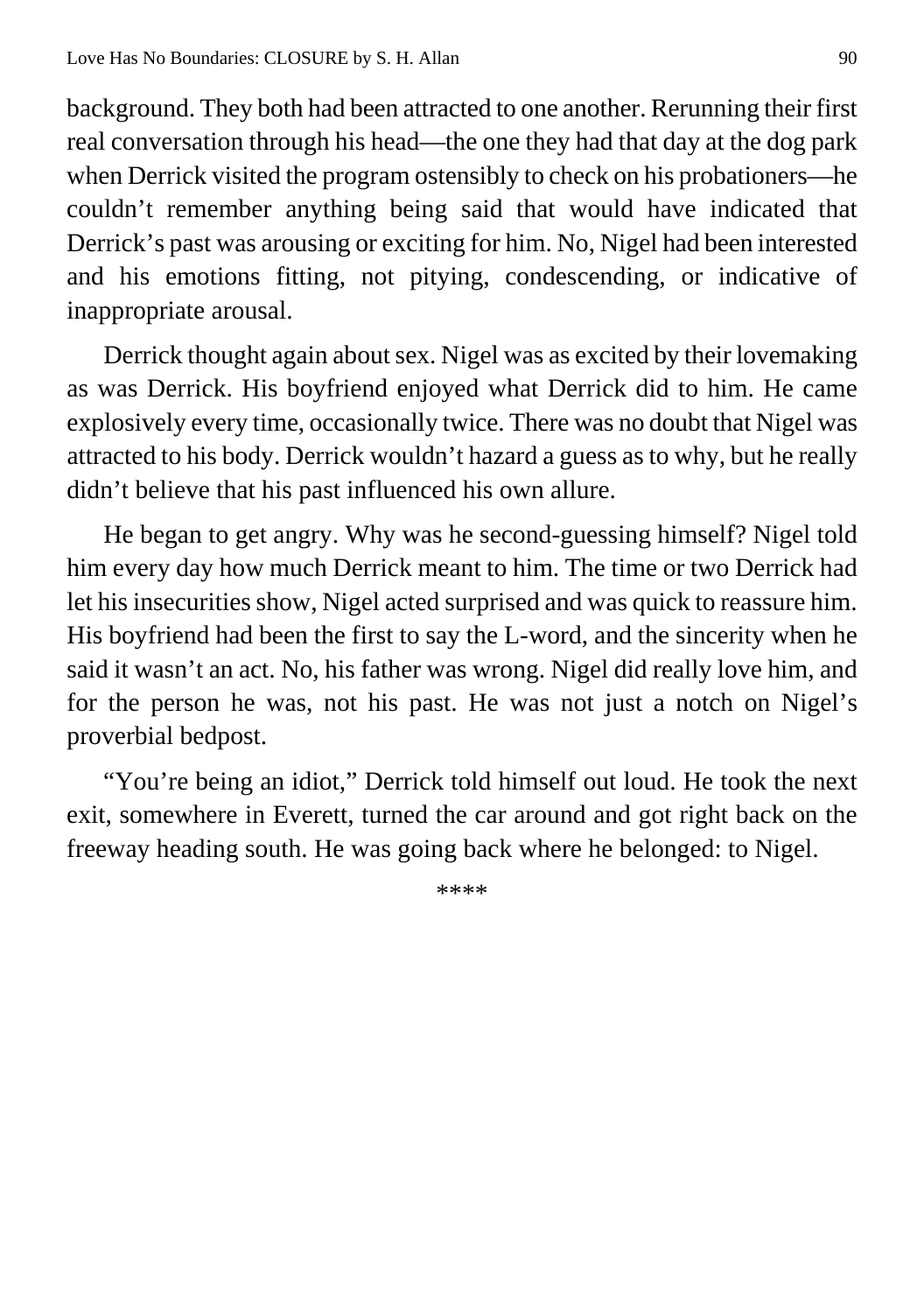#### CHAPTER 6

## **Now: Derrick**

Derrick stares at the phone in his hand. He can do this, he can.

"Dare? Is there something I can do to make this easier?" Nigel's face is drawn and worried.

"No. I just need to suck it up." Derrick forces his fingers to press the quick dial button for Marisol. He listens to it ring.

When the phone is answered, the band restricting his heart gets tighter. "Derrick?"

"Yeah, Merry, it's me."

"Dad's dead." Her voice is so sad; it breaks his heart.

"I know; I got your message."

"I'm sorry I told you that you were being a dick."

Derrick chuckles. "It's okay. I kind of am."

"I was just mad and was screaming at everyone. You know I'm on your side about you leaving."

"I know. Are you at home?"

"Yeah." She sighs. "I'm hiding in my room. Some of the people from church are here. Auntie says more are coming. They're nice, but I just don't want to be sweet and friendly."

"You don't have to be. No one expects you to have a smile on." It's a terrible thing for a child to lose a parent. So far Marisol has lost four: First, the father that walked out when she was born, followed by her birth mother who abused and then abandoned her. Then Celeste passed away last year, and now Ronald was dead. It's hard enough for him and he's thirty. Although he knew similar loss when he was very young, the death of her adoptive parents is undoubtedly more traumatic at her age than his. Then there's Benji… He can't think about Benjamin, not yet.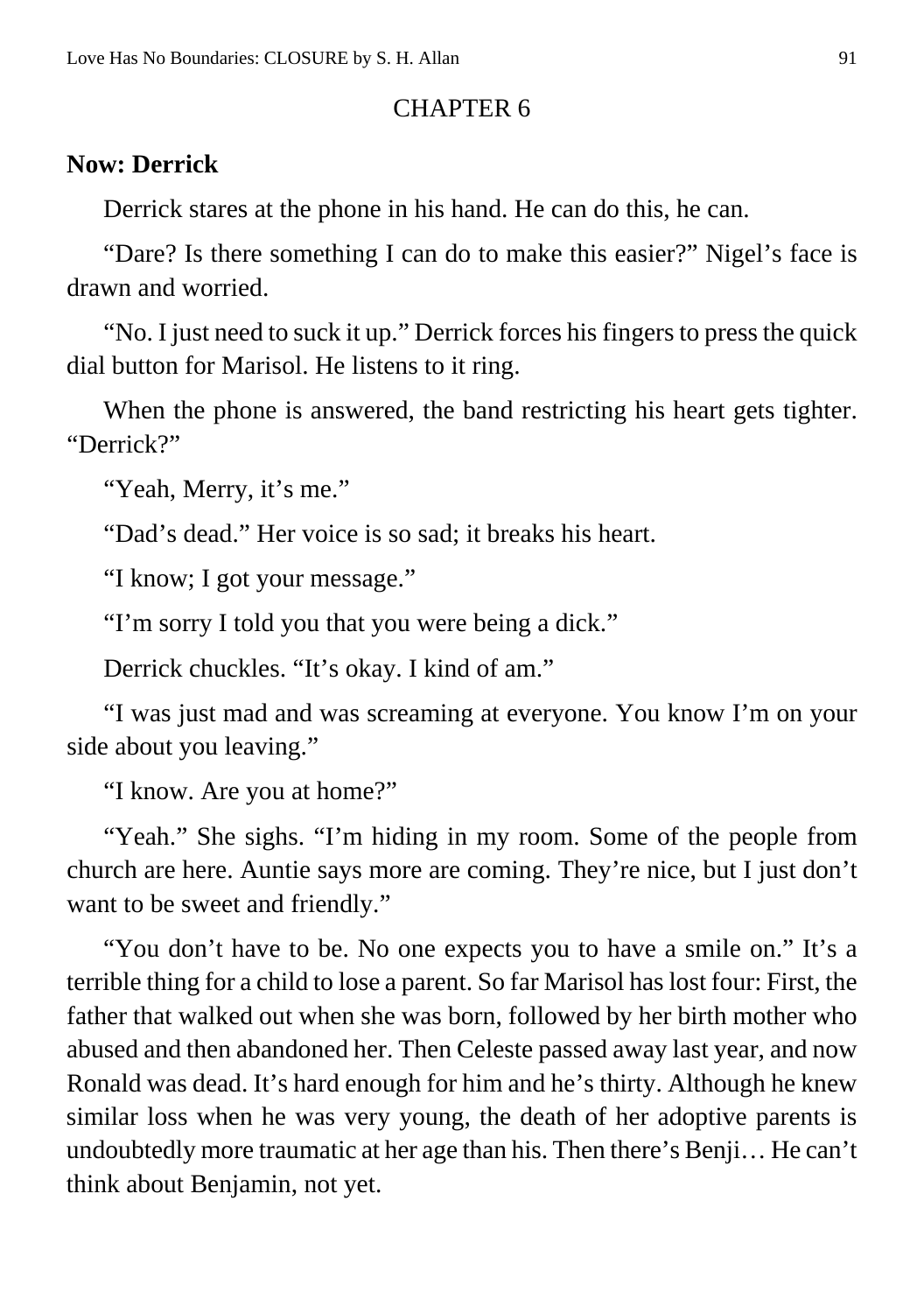"I don't know if I can do this." She begins to cry. Each sob is like ice water injected into his veins. Nigel's hands rub his shoulders, and he leans into the touch. Marisol doesn't have a Nigel. She doesn't have parents. All she has is their aunt who is nice enough, but not exactly the hugging sort.

"Merry, it's okay. We'll get through this together. Is it okay if I come over?" He tenses in case she says no. He realizes he wants to be there, needs to be there.

"Please?" She blows her nose. "Can you come soon?"

"We'll leave in five." The car keys are on a hook by the door. His signal to Nigel is unnecessary; his lover is already grabbing them.

"Is Nigel coming, too?"

"Yes. Is that okay with you?"

"Of course, but Auntie may not like it." She doesn't sound like she cares.

"Fuck Aunt Edwina." It's probably not the best choice of words, but Marisol laughs. "We're a package deal. I need him there. I'll see you soon, Sis. I love you." The occasion calls for more sap than he's used to with his sister.

"Love you, too, Derry. Hurry." They hang up.

After grabbing his coat from the closet, Derrick reaches for the keys. "I need to drive. I need to do something to deal with this nervous energy."

"Whatever you need, Dare, you've got."

\*\*\*\*

# **Then: Derrick**

Derrick was pacing in front of Nigel's fireplace, still fuming about Ronald's behavior.

"It's okay, Dare. He's just trying to protect you." Nigel sat in the chairand-a-half that Derrick had convinced him to buy. It was huge and perfect for snuggling, but Derrick was not in the mood.

"I'm twenty-eight. I don't need my father's protection anymore."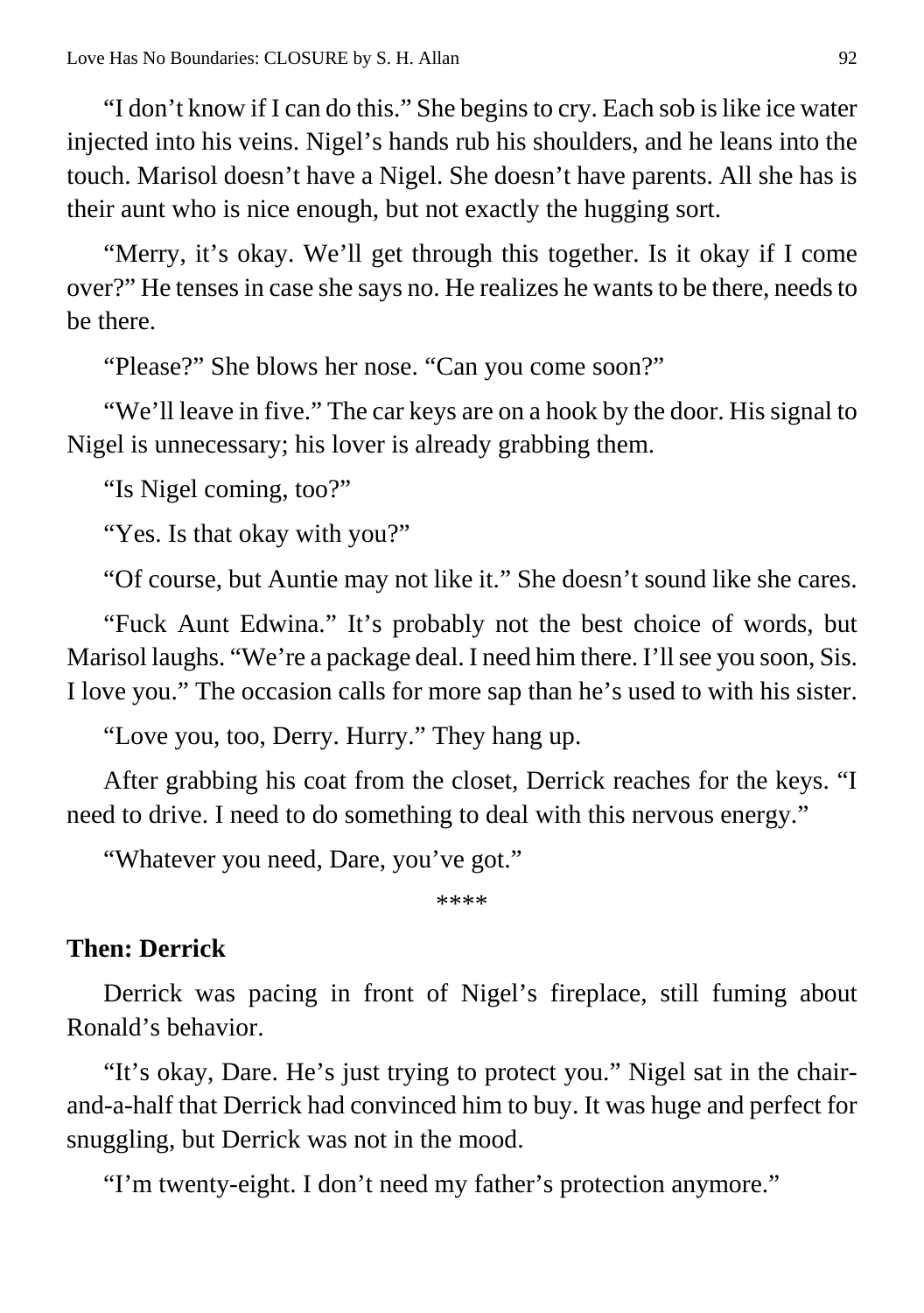Nigel hoped his smile was reflected in his voice. "I'm two and a half years older than you and my father still worries. He'll be worrying about me on his deathbed." He modified his voice to a caricature of that of an elderly man. "Never mind that I'm dying, Son, did you remember to wear your mittens?"

Despite himself, Derrick had to smile. "Still, he's wrong about this, and besides, he had no right to be rude about it." He was upset again and sped up his steps as he wore a path in the Kashmiri carpet he'd brought back from India and later given to Nigel.

"Is that really what you're upset about?" Nigel asked gently.

Derrick stopped and turned. "What do you mean?"

"Well, I'm wondering if maybe you're worried that he's right."

"What?" Derrick asked, perhaps a bit more forcefully than necessary. Nigel just looked at him wearing hissoftsmile and loving gaze. "I mean…" Derrick thought about whether he should admit it. "Okay, yeah, you're right. He did hit some buttons for me." He tilted his head down. He couldn't face Nigel. "It'sstill hard to understand what you see in me. What do I have that you can't get from some rich debutante?"

"Besides a penis?" Derrick didn't respond, just kept looking at his shoes. "I've told you this before, and I will tell you again until you get it. You can ask me as often as you want, and I will never get tired of telling you how smart, strong, brave, loyal, loving, kind, funny, interesting, and gorgeous you are for starters. You have the biggest heart of anyone I've ever known. You're the hottest guy I've ever seen let alone taken to bed. I'm the one who should be wondering what you see in me. I know you don't care about the money."

Derrick lifted his eyes to meet Nigel's gaze. "Are you kidding me? You just listed everything I see in you. You doubt I love you for you?"

"No, I don't. I believe and trust you when you say you love me. How can I make you understand that I love you unconditionally?"

Derrick felt ashamed. "It's not that I don't trust you. It's just… Fuck. It's hard when I've spent most of my life without love. When I wasn't with the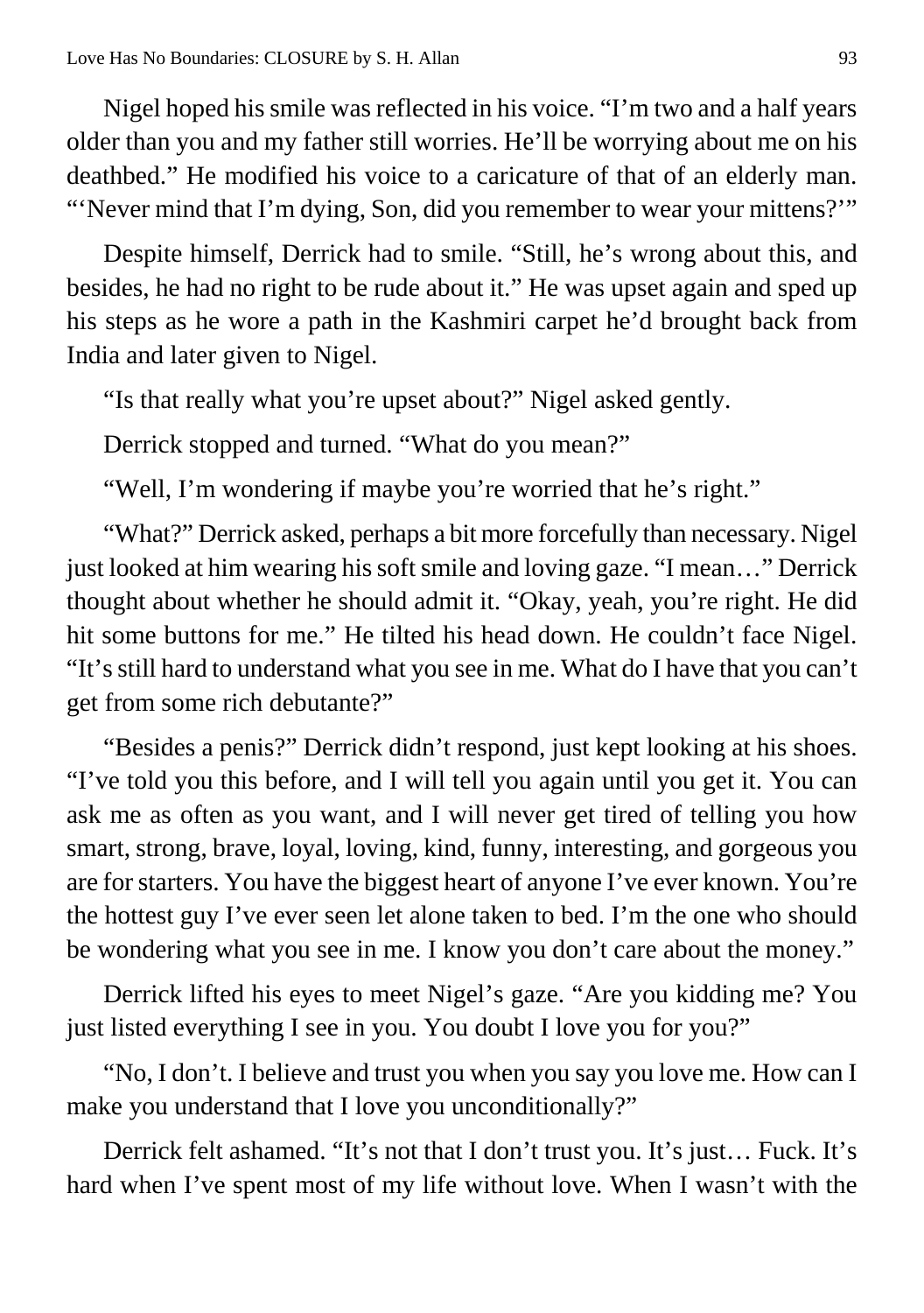Bryants, there wasn't anyone in the world who gave a damn what happened to me, let alone loved me. I made sure of it."

"That's not true." Nigel's voice was soft and his eyes so full of affection, Derrick had to swallow.

"How would you know?" He tried for playful but his voice came out raw.

"Come here, Dare." Nigel reached for him, and Derrick let his lover pull him into the chair. Nigel shifted and wrapped as much of his body as he could around Derrick. "I know because I have loved you always."

Derrick tried for a laugh. "That's ridiculous."

"No it isn't. Let me tell you my coming out story. When I was little, around two and a half—note that's how much older than you I am—Isuddenly decided I wanted a brother. I don't remember this but the family does. Apparently I kept pointing to my mother'sstomach and shouting, 'Baby!' and 'Boy!' My mother always replied no, I already had an older sister, and that's all the children she had a right to. They've always been big into population control, one descendent per adult. My sister insists I never used the word brother, and my parents don't remember for sure, but I believe my sister. You never argue with my sister—she's always right, as you know."

Derrick nodded, managing a small smile. "I don't dare mess with her."

"I know. Anyway, the family thought it was a cute phase, but it lasted nearly a year. Finally, I stopped bugging my mom and started bothering everyone else. I'd see a baby and ask if it was a boy. If the person said yes, I'd ask if—sometimes insist that—the baby was mine. It became embarrassing for my parents so they bought me a male baby doll."

Derrick raised his eyebrows. "Your parents gave a boy a doll?"

Nigel smiled. "Most boys have dolls at some point. They're called action figures and G.I. Joes. But as for the baby doll, my parents have always been very liberal as you know. I was raised on *Free To Be You And Me* and the 70s had already passed. '*William wants a doll*' and all. My parents were belated hippies at that point.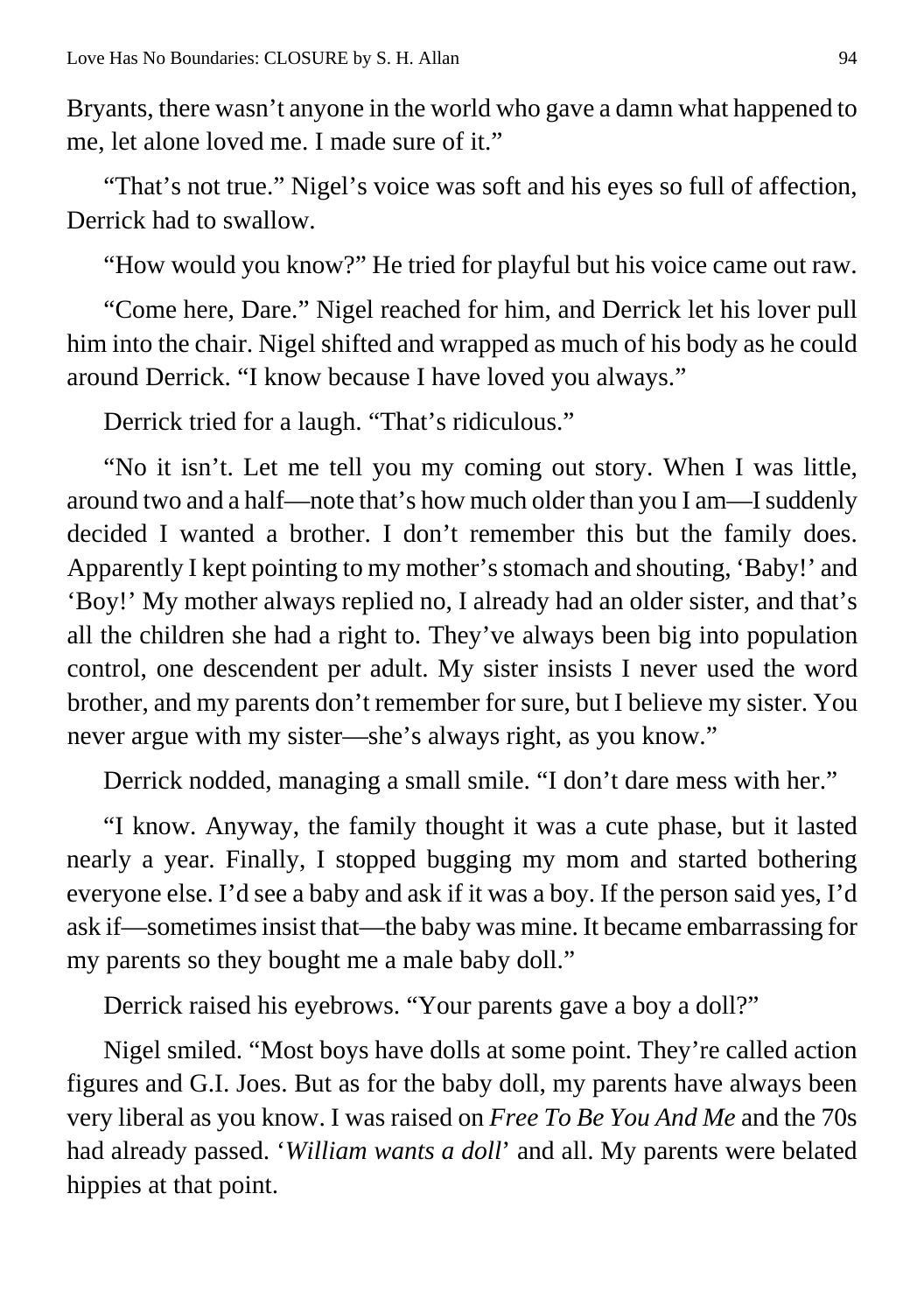"I loved that doll and took it everywhere. I refused to name him and just called him 'my baby'. When I was six, I handed the doll to my mom and said I didn't need it anymore. She said something like, 'Yes, you're a big boy now and don't need a baby.' I remember this part. I replied, 'No, I don't. The real one is out there waiting for me, and I'm going to find him.'"

Derrick felt like he was losing his connection with the universe. He clung to Nigel's torso like it was the only thing keeping him in place.

"That talk became my coming out because my mom asked if I meant a real baby. I replied, and again I remember the exact words, 'No, Mom, geez. He's not a baby anymore. I'll find him when we're all grown up. I love him now, though.' We talked some more until she was certain I was talking about a boyfriend. I told her I was going to marry him. She didn't want to out me to myself. She admitted later that she already knew but didn't want to force the issue so I could figure it out at my own speed. I was a young kid. It was never a big deal in my family as I told you. Everyone just always knew.

"You came out when you were six?"

"Pretty much, although I didn't really quite get what it meant, just that I wanted to marry a boy not a girl. Not like most boys who say things like that because they think girls are icky. I mean, I thought girls were icky, too, but it was different, I liked boys. I mean, not as friends like other boys like boys. No, I mean I had friends who were boys, but I liked boys in other ways, too. Wait, I didn't mean I did anything different with boys… Shit."

Derrick was used to Nigel tripping over his words when he second-guessed something he'd just said. It was adorable and he smiled.

Nigel took a deep breath. "The point is that I knew not just that I was gay, but that there was a certain boy out there that was mine. I just had to find him. When I first saw you, something about you felt familiar. As we got to know each other, it felt more and more like I'd known you my whole life, and that you were meant to be with me. When I finally remembered what I said to my mom when I gave up my doll, I realized that you're the one I've waited for all my life. I've alwaysloved you and always will. Even if you decide I'm not the one for you, always know that you are loved and cherished."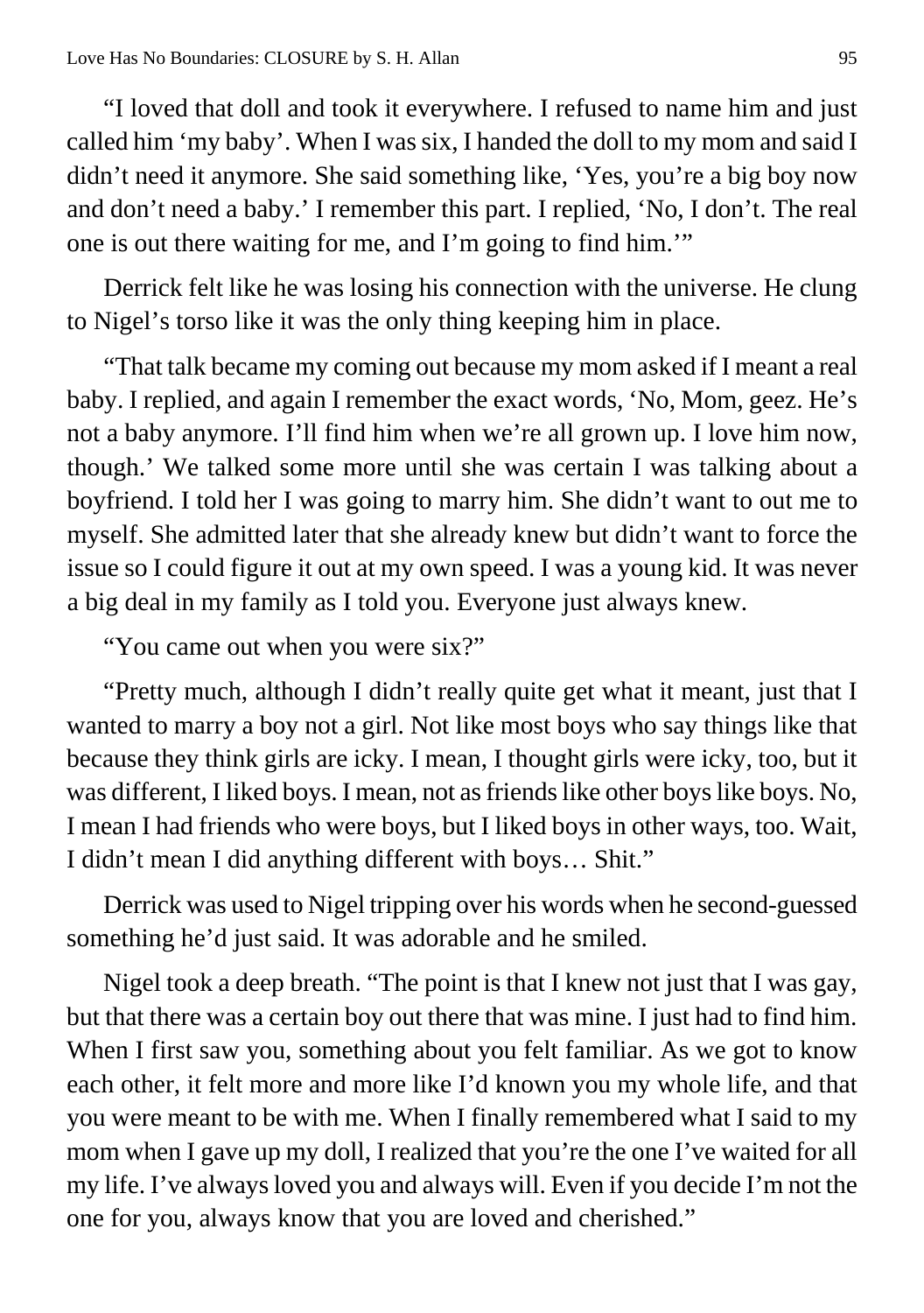Derrick didn't know what to say. Instead, he just snuggled closer and breathed in the scent of his man. Finally he said shakily, "That's kind of creepy." They both laughed. "But it's the sweetest and most romantic thing I've ever heard. Geez, I'm turning into a teenage girl. I don't know if you made that up or if it's true but I don't want to know."

"It's—"

"Shh, I really don't want to know. But thank you. I keep falling, and you keep catching me." He pulled back to look in Nigel's eyes. "I don't know if I'm worthy of that love. But I hope to spend—" He gulped. "—um, the rest of my life showing you how much that means to me, and how much I love you, too." Admitting, let alone expressing, attachment wasstill hard for him, but he found once he voiced his eternal devotion, it was suddenly easy. He would think about that later.

Instead, he stopped any response from Nigel by leaning in and pressing their lips together. He deepened the kiss, and he felt Nigel's body responding. He slid one hand under Nigel's shirt and the other cupped his lover's cheek before Derrick pulled back long enough to whisper, "Let me start right now." Then he leaned into his lover and got to it.

\*\*\*\*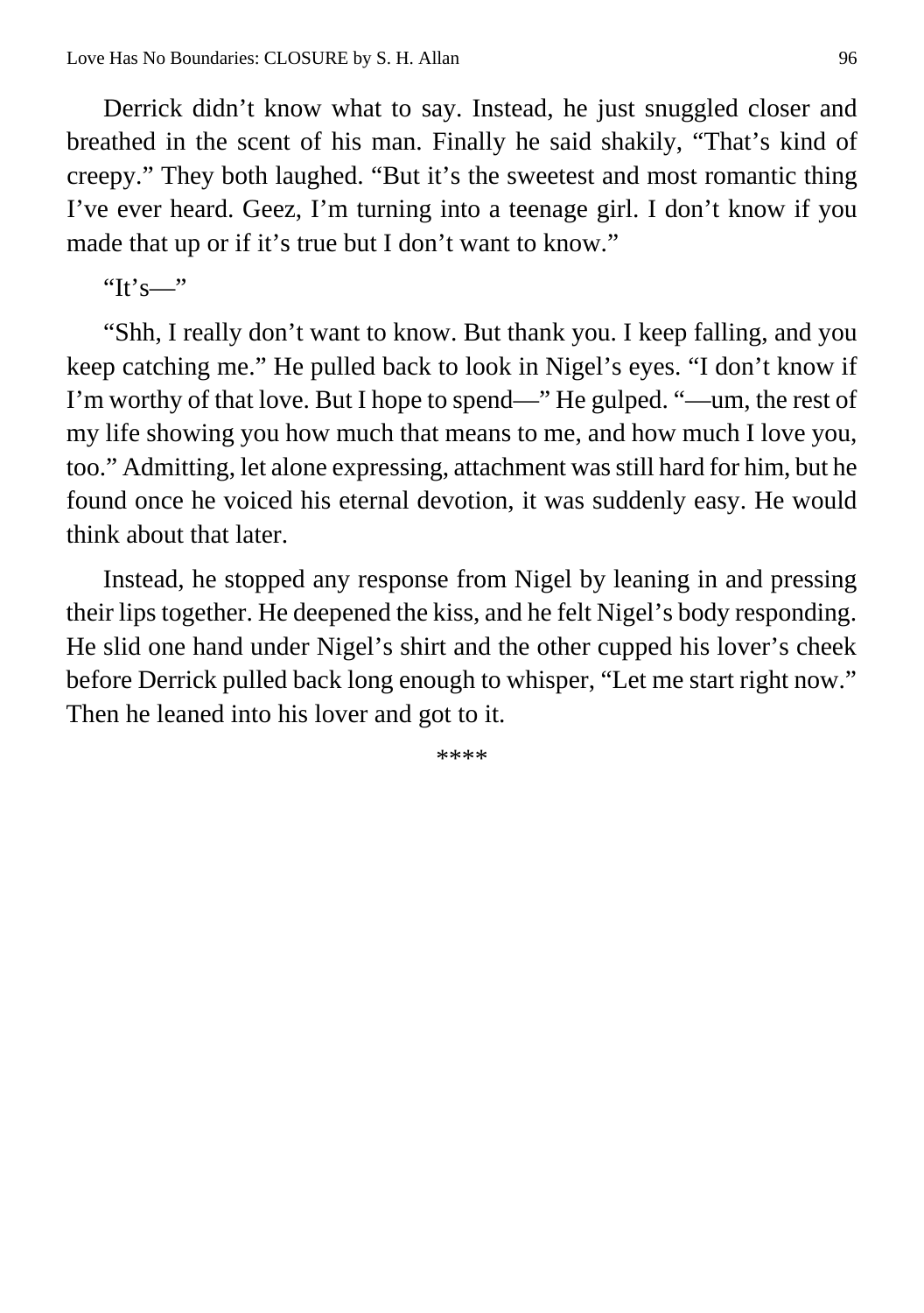#### CHAPTER 7

## **Now: Derrick**

The house looks smaller than Derrick remembers. Smaller and older, dilapidated. It's only been a year but it feels like so much longer. The driveway is filled, and the road lined with cars. He had no idea his father had so many friends. He suddenly feels unsure about his decision to come. He watches the front door, people moving in and out, smokers congregating on the lawn near the curb.

"Dare?" He turns to find Nigel watching him. "Do you want to go in? It's not too late to leave if that's what you want." Derrick turns back to watch the house again, trying to make up his mind. Nigel gives him a minute or two then adds, "We're parked far enough away that no one will know you were ever here."

"What do you think I should do, Nigh?" He's aware his voice quavers, but he isn't worried about being manly at the moment. A shaking voice is a lot less embarrassing than the scream he is desperately trying to hold inside.

Nigel pauses before answering. "Do you think anything that might happen in there could make you hurt more than you already do right now?"

Good question. He thinks about it. "No. I already feel rejected by my family and guilty for leaving. If Benji came at me with an axe, I think I would actually be relieved."

"Now you're just being maudlin. That's the grief talking. I've never heard you feel sorry for yourself before. You know you are wonderful."

That stopped Derrick mid-thought. "I'm not really, you're the one who's awesome, but you're right. This isn't me, nor is it about me. I'm being selfabsorbed. My thoughts are just spinning too fast. God I suck. I'm sorry for being an ass here; you don't deserve that."

"Dare…" Nigel pulls him close and holds him tightly. Derrick feels his lover's breath in his hair when Nigel rests his cheek there. "I hate that you think that about yourself. You're being silly. You don't have to apologize for your emotions. I'm just trying to help you not sink too far under."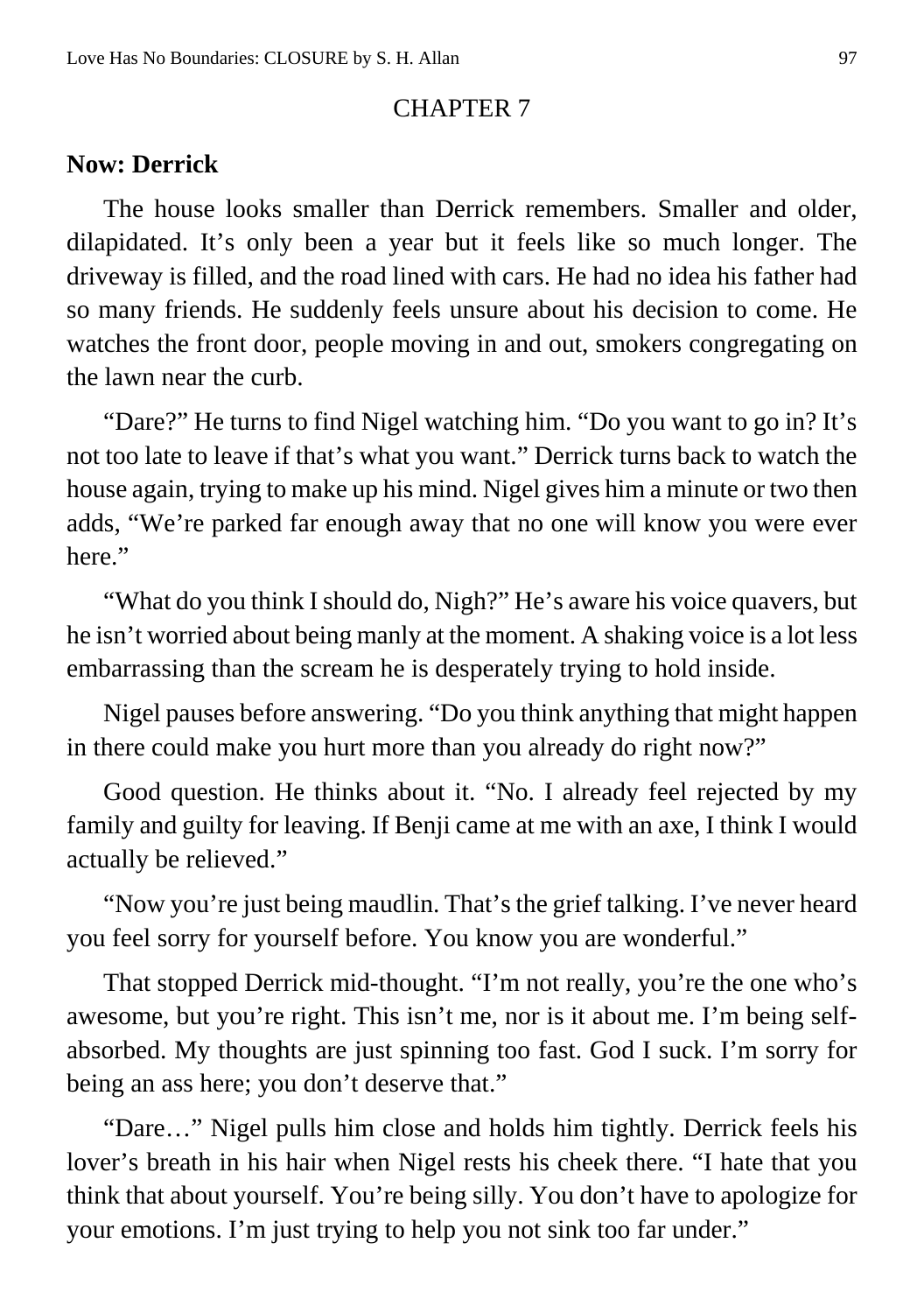"Shit. Benji hasn't seen me in over a year. It's easy to see Merry, she's an independent teenager, but does Benji understand why it's been impossible to sneak behind Ronald's back to see him? That even if I had, I would have put him in a horrible position to either lie to his dad or get in trouble for seeing me?"

"He will one day, even if he doesn't now."

Derrick fervently hopes that's true but he doubts it. "Fuck, I'm still being a coward. Let's go." He pulls away from Nigel and climbs out of the car. The door to the house seems miles away, and he feels exposed walking toward it with people around. He is sure they are all watching and judging him.

Derrick feels a hand on his lower back. "No one is looking at you. You're doing fine." How does Nigel always seem to know what he is thinking?

"Thank you for being here. I couldn't do this without you."

"This wouldn't have been so hard if I weren't in the picture. I don't regret loving you or our being together, but I'm sorry that it cost you so much."

Derrick stops to look into Nigel's eyes. "I know. I love you."

"I love you, too." The words and Nigel's smile are what he needed to keep going. He turns and steps up onto the porch and into the house.

\*\*\*\*

# **Then: Nigel**

When Derrick's mouth touched his, the intensity of Nigel's response had Nigel pushing into hislover. Derrick's mouth parted, and Nigel felt hislover's tongue touch his own. He pulled it in and sucked it, then slid his own into Derrick's mouth. The kiss was slow and sultry, gentle but passionate. He opened his mouth wider and tilted his head to deepen the kiss. He felt his lover's arms tighten around his shoulders. Fuck Ronald. Nigel's love for Derrick was real. He would have to talk to Ronald about it sometime, but right now, Nigel was going to spend his evening convincing Derrick. After all, his lover's feelings were what were important. He wasn't in love with Derrick's father.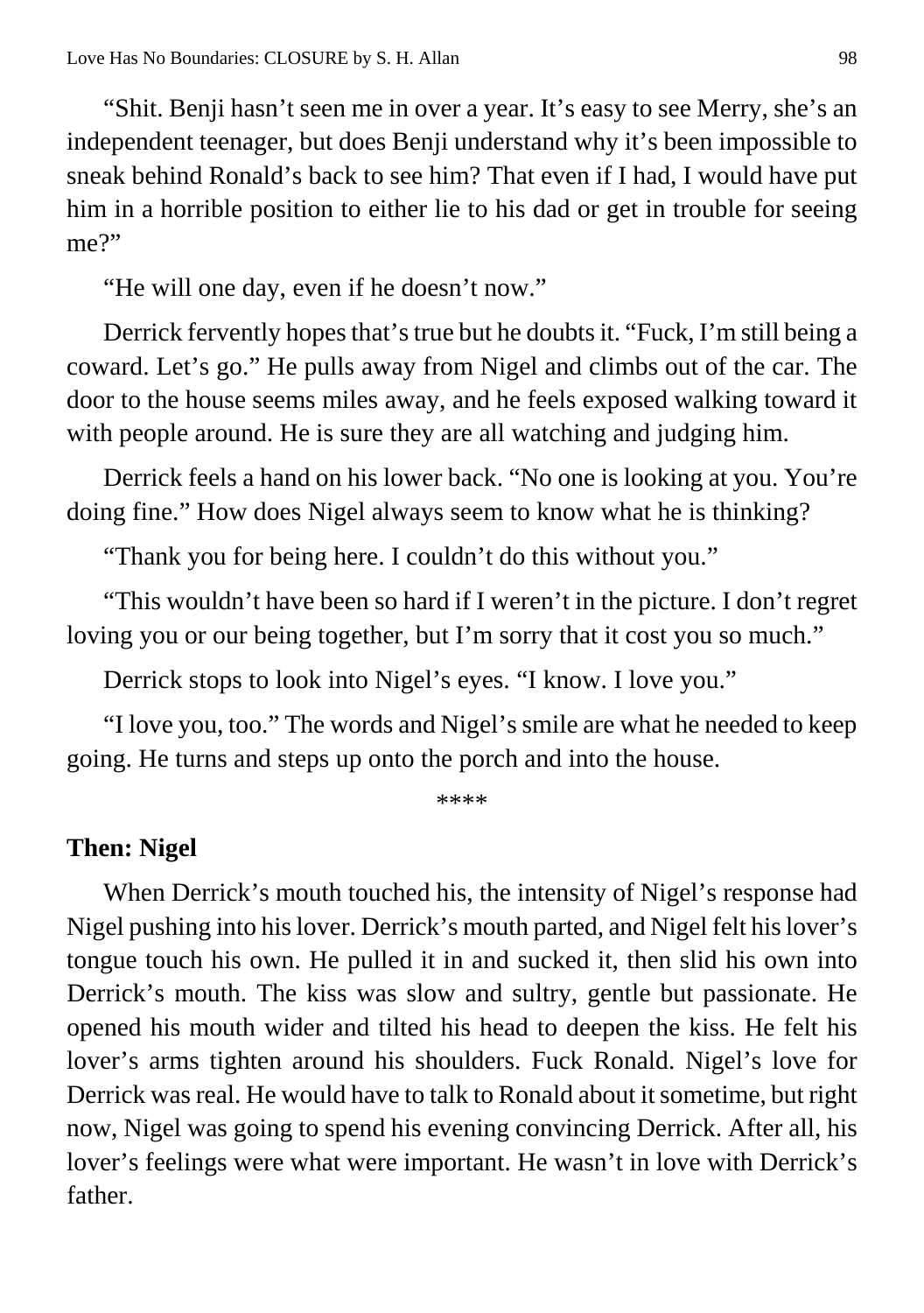Their tongues moved faster, and the kiss grew more urgent. Derrick moaned against his mouth, and he felt himself hardening. He lingered a moment longer then pulled away. Derrick buried his nose against the skin of his neck, and Nigel rubbed a cheek against his head. For a moment they stayed there, the intensity of their emotions holding them still.

Eventually Nigel led his lover into the bedroom where he gently lowered him onto the blankets. He untied and removed his boyfriend's shoes and socks. "Lie down and relax. I'm going to take care of you; you don't have to do anything. I'll be right back." Derrick sank into the pillows and closed his eyes, and Nigel slipped out of the room. In the bathroom, he took a very quick shower but cleaned himself thoroughly as he wasn't sure whether Derrick would want to top or bottom. He returned to the bedroom naked where he found his lover sprawled, sound asleep.

It was too early for bed, and he wanted to finish what they started. He was pretty sure Derrick would want to as well. It was time to wake his lover, and he was going to do it right. Nigel very carefully slipped up the bed between Derrick's legs, careful not to touch him. Using only his fingers, he gently lifted the bottom of the thin tee blocking access to the perfect body he needed to have. When enough flesh was showing, he carefully touched his lips to the taut skin. He kissed another spot close to the first. His made his way across Derrick's abdomen, caressing him with his mouth as he went. He peeked over the fabric to see his lover's eyes still closed, so he changed tactics.

He carefully lowered the shirt, then slowly unfastened the fly on hislover's jeans. The zipper was silent as he lowered it, revealing white jersey boxer shorts. His next kiss was to the cloth halfway between Derrick's full bulge and his waistband. Nigel felt his own dick hardening. At his second kiss, he heard Derrick's breathing quicken. He looked up and saw his lover watching him with hooded eyes. Neither said anything, and Nigel went back to his ministrations. Apparently Derrick didn't remember that Nigel said he would do everything because he reached for Nigel's head.

"Don't move or I'll stop." Nigel grinned at his lover wickedly and was rewarded with a groan.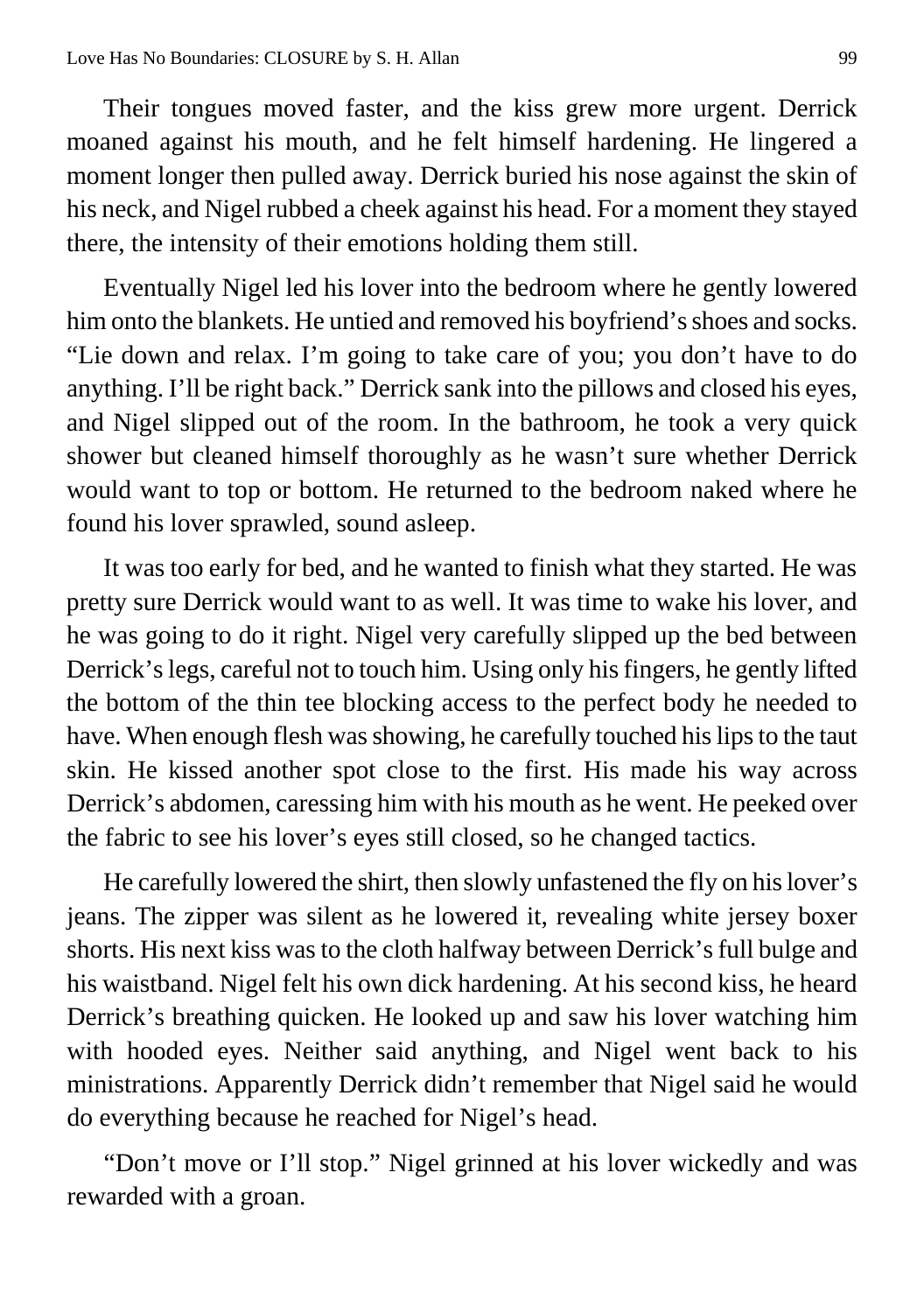"You suck."

"We're getting ahead of ourselves. There's time for everything."

"Bite me."

"Okay." Still smirking, he nipped Derrick's flesh below his navel, then Nigel slowly worked his way back up his lover's body. He was careful to only touch with his mouth, lifting the shirt as he went, kissing and nipping as much flesh as he could. When his lips closed over a nipple, he heard a sharp intake of breath, and he smiled around the hardening flesh. His tongue helped the process along, and above him he heard panting. The other nipple firmed even faster, so he soon continued upward until he had pushed the shirt up to Derrick's neck.

"Nigh, I need this off. Now." Derrick pulled at the cloth, and Nigel helped him remove it. Derrick lifted only long enough for the shirt to be removed then tried again to touch Nigel, who simply batted his arms away. Derrick lay back again. His eyes were bright with lust, his breathing labored, but he didn't move. Nigel loved the feeling of being the one doing everything. He lived to make Derrick happy.

Nigel's mouth worked its way up his lover's neck and down his jaw after pausing to nip and tug at an earlobe in passing. He covered Derrick's face with gentled kisses, avoiding his lips until Nigel had covered every inch of skin. Finally, he dove in, hungrily devouring his lover's mouth. Derrick responded just as passionately, soft moans and gasps the soundtrack to their lovemaking.

After a short while, he pulled away. Derrick whimpered but stayed where he was. Nigel made his way back down the center of his lover's chest with only a quick stop to lick the erect nipples. The kisses were more urgent now, with his mouth open wide, tongue swirling and stroking the skin. Soon he reached Derrick's underwear again, and Nigel pressed his lips to the bulging fabric.

"Fuck!" Derrick's body arched, no longer able to stay still. Nigel finally touched Derrick with his hands, pushing his lover's hips back down. He held him there and opened his mouth to suck the swelling through the fabric. Derrick reached for him yet again, but Nigel pulled away until his lover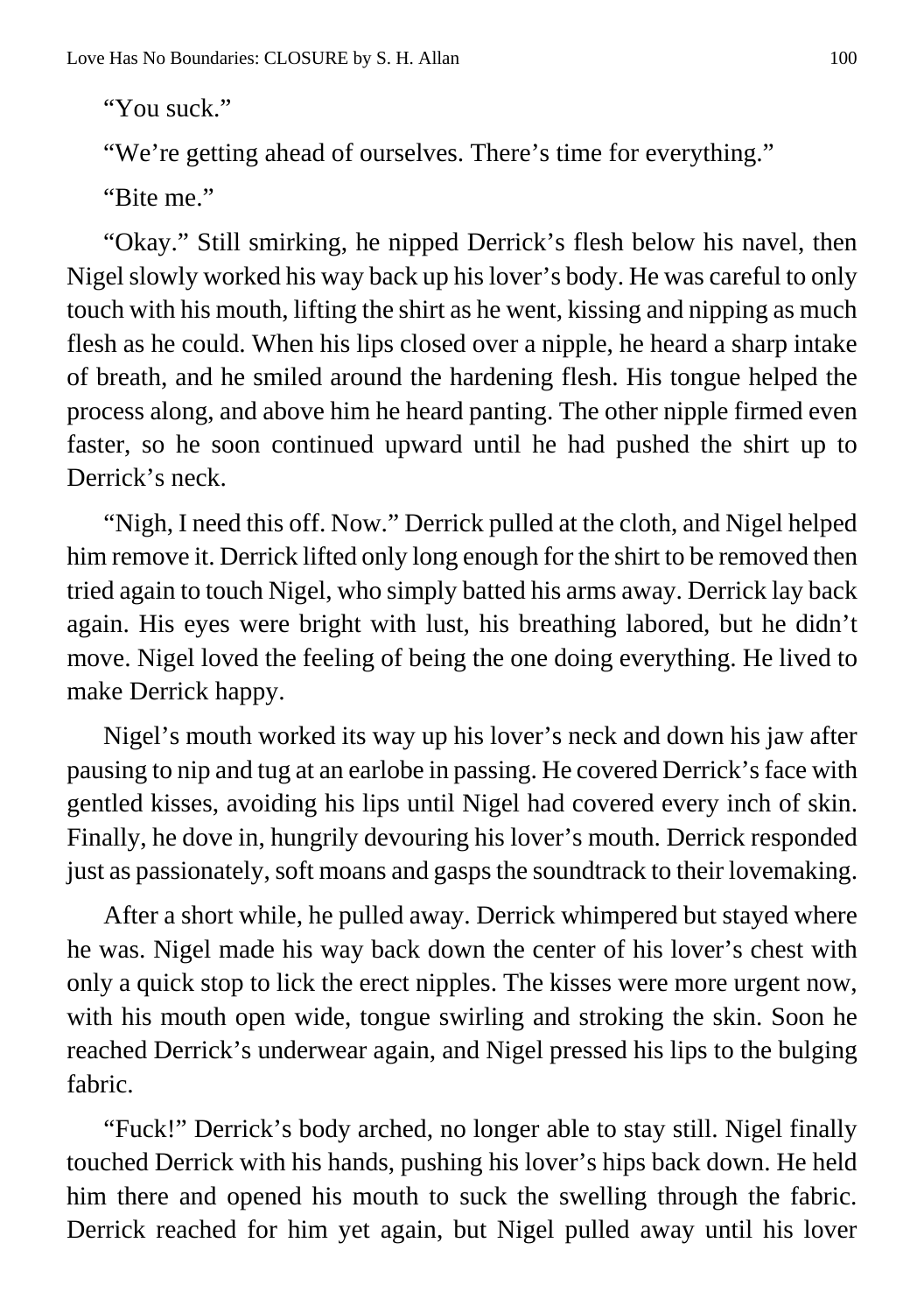clenched his fists and moved his hands back where they were. Derrick's deep groan showed how hard he was finding it to stay still. Nigel chuckled and opened his mouth as wide as possible, and through the cloth, sucked in as much of his lover as he could.

Derrick gasped and pulled at Nigel's shoulders. "Please, Nigh."

Nigel took pity on him and stood to yank Derrick's pants off. When he moved back to the bed, he stopped short as his gaze fell on the beauty spread before him. He felt a rush of blood to his cock; he worshiped his boyfriend's body. He felt the tan skin calling to him, inviting him down, so he again lowered his face to his lover's groin. For a moment, he just breathed Derrick in, reveling in the unique and intricate combination of scents that he loved so much. The shaft he admired was hard, and Nigel lowered his face to it and blew the hair curling around its base.

"Mmm…" A quick glance showed his lover's tongue poking out ever so slightly. It was Nigel's turn to gasp as he watched it glide along Derrick's upper lip. God, how he loved that mouth; those kissable lips were one of the first things he had noticed about this man who became the love of his life.

"Nigh…"

He laughed softly. "Sorry. I was distracted by your magnificence." Derrick rolled his eyes. Seeing his lover's hands twisted in the blanket, knuckles white from exertion, Nigel chuckled again. "Someone's enjoying himself."

"Stop talking and do something better with that mouth."

Nigel obliged and, one at a time, took in each of his lover's balls, rolling them around and puckering his cheeks to caress them from all sides. Then he took in both at once and Derrick cried out. He enjoyed them a bit then let the sack slide out. He opened his mouth wider and turned his head sideways to wrap his lips around the base of his lover's shaft. He made his way up slowly, sucking and licking as he went.

"Oh, fuck."

"Not yet." Nigel continued until he was just below the head where he used his tip of his tongue to rapidly flick the sensitive spot just below it. Derrick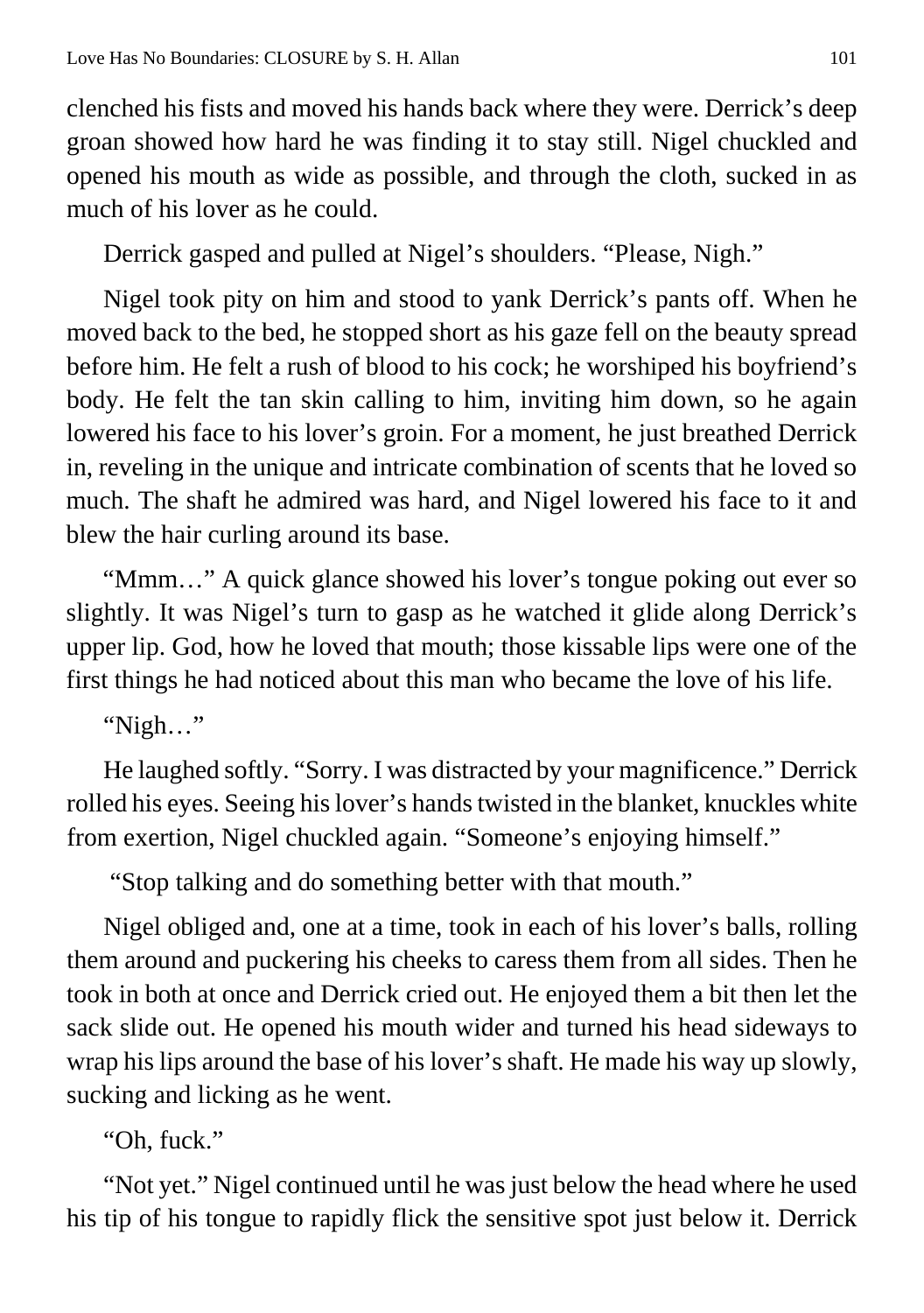gasped and curled up to grab for him. Nigel pushed his lover's hands away, then let his mouth slip over the crown just briefly teasing before repeating his movements down the other side.

"God, Nigh, you're killing me."

"I'm not even close to done," he replied. The answering groan made him smile. "But I'll take pity and give you a present." He moved back to the head where he let his tongue lap at the leaking fluid for a moment before opening wide and taking his lover in as far as he could. Derrick was whimpering now, and when his lover tried to touch him, Nigel let the hands stay.

He worked his mouth up and down, twisting his head as he went to stimulate even further. One hand massaged Derrick's balls, working his fingers around them to increase sensation. Nigel's tongue lapped and he hummed, allowing the vibrationsto add to the effect of what he was doing. He felt his lover harden even more, like a skin-covered baton, just as dangerous but in an entirely different way. He smiled inwardly.

Derrick was sweating now, and Nigel could smell the tang in the air. He pulled off and moved down the delectable expanse of skin stretching from Derrick's sack to his hole below. He spread his lover's legs up and out to give himself more room to maneuver. With one hand holding a leg in place and the other stroking Derrick's belly, he worked his lips along his lover's taint until he got to his opening. Nigel gently blew on it, seeing the muscles contract. Watching Derrick's body respond to his attentions was one of his favorite things ever. A moan from above reminded him that he was there for a purpose, and he lowered his head to brush his lips against the pink skin before circling the opening with his tongue.

"Fuck, Nigh!"

"Soon." He stopped teasing and let his tongue penetrate his lover's hole. Derrick tried to heave upward but Nigel held him in place by pushing down on Derrick's stomach. He continued to probe with his tongue, prodding the muscle to loosen it. Moans proved they were both enjoying Nigel's play, and he poked in further. After a loop around just inside the tight ring, he pulled out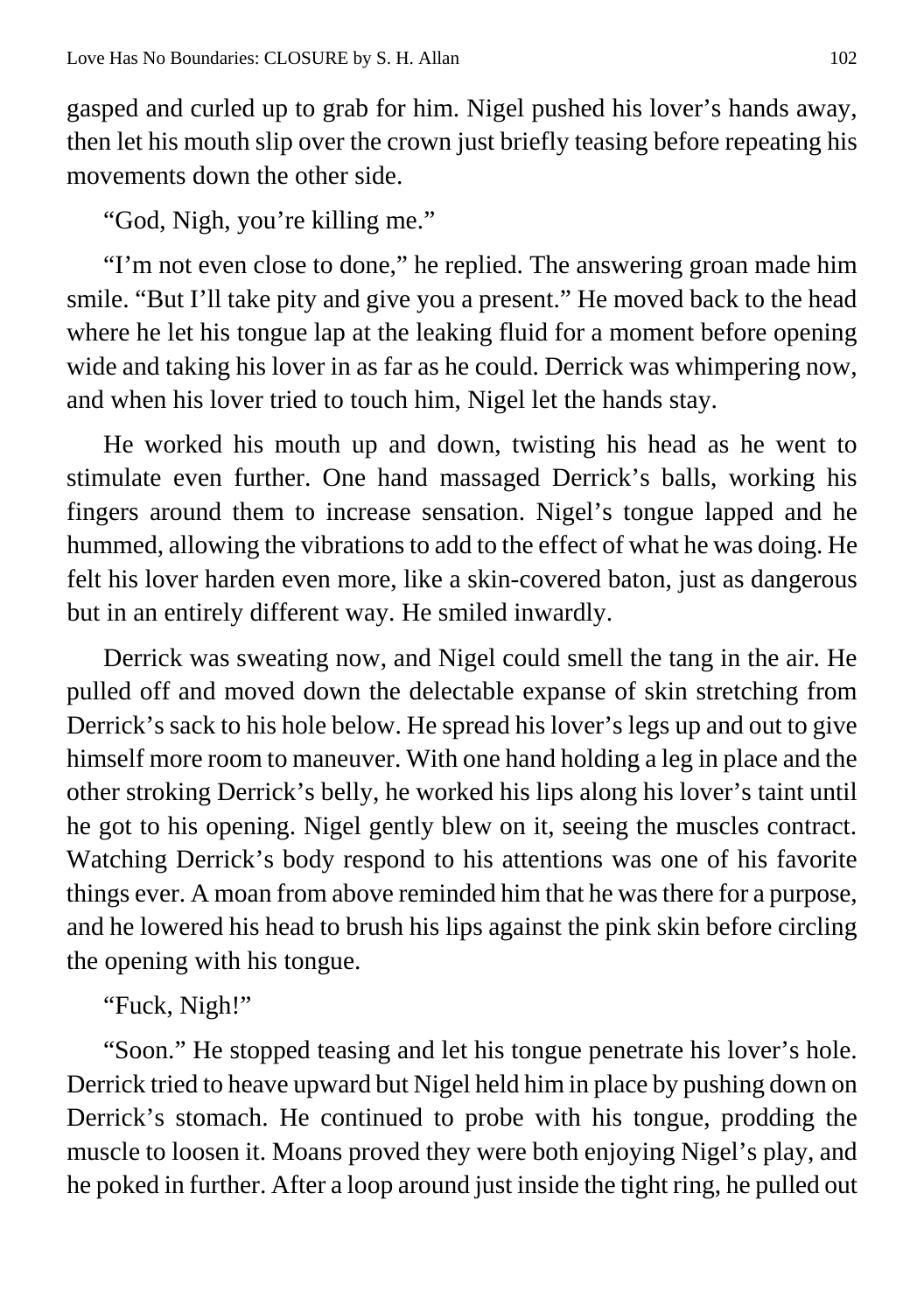and circled the entry again before pushing back in. The intimacy was intoxicating.

"Nigh, please; I can't stand it."

He hated to disappoint his lover, so he rose back up and wrapped his arms around Derrick, letting their legs entangle. Their lips touched and soon they were both moaning as they rubbed their erections together, mouths frantic to become united. Their pre-come allowed a smooth glide asthey rubbed against one another. Nigel reached into the nightstand and pulled out a large bottle of lube. The gel was cold on his fingers, and he knew it would be icy for his lover, so he forced himself to take a moment and warm some in his palm. He then slathered the gel on his fingers and pushed Derrick's legs up again before placing his fingers against his lover's hole.

"Are you ready, Dare?"

"Fuck yeah, get to it."

He slipped one finger in and moved it in circles.

"Hurry up. Another."

Nigel complied, letting a second finger join the first. He scissored them until the surrounding muscle gave more easily. When he reached the sweet spot, Derrick cried out and his body shook. Soon Nigel had three digits inside, and he began wriggling them, feeling the warm walls stretching. He was aching with his own arousal and flushed with the heat of it.

"Come here, Nigh. Let me get you ready, too."

"I am ready, Dare. Just touching you has me close to coming." He twisted his hips around anyway to let Derrick stroke him. What he felt, though, was wet heat enveloping him and he gasped. His lover was an expert with his tongue. Nigel let himself fall back as the talented mouth worked him. He quickly realized his mistake. "Stop if you still want me to fuck you, because I'm about to blow."

"Maybe I want to fuck you instead." Nigel knew Derrick's words were merely a feeble attempt at humor.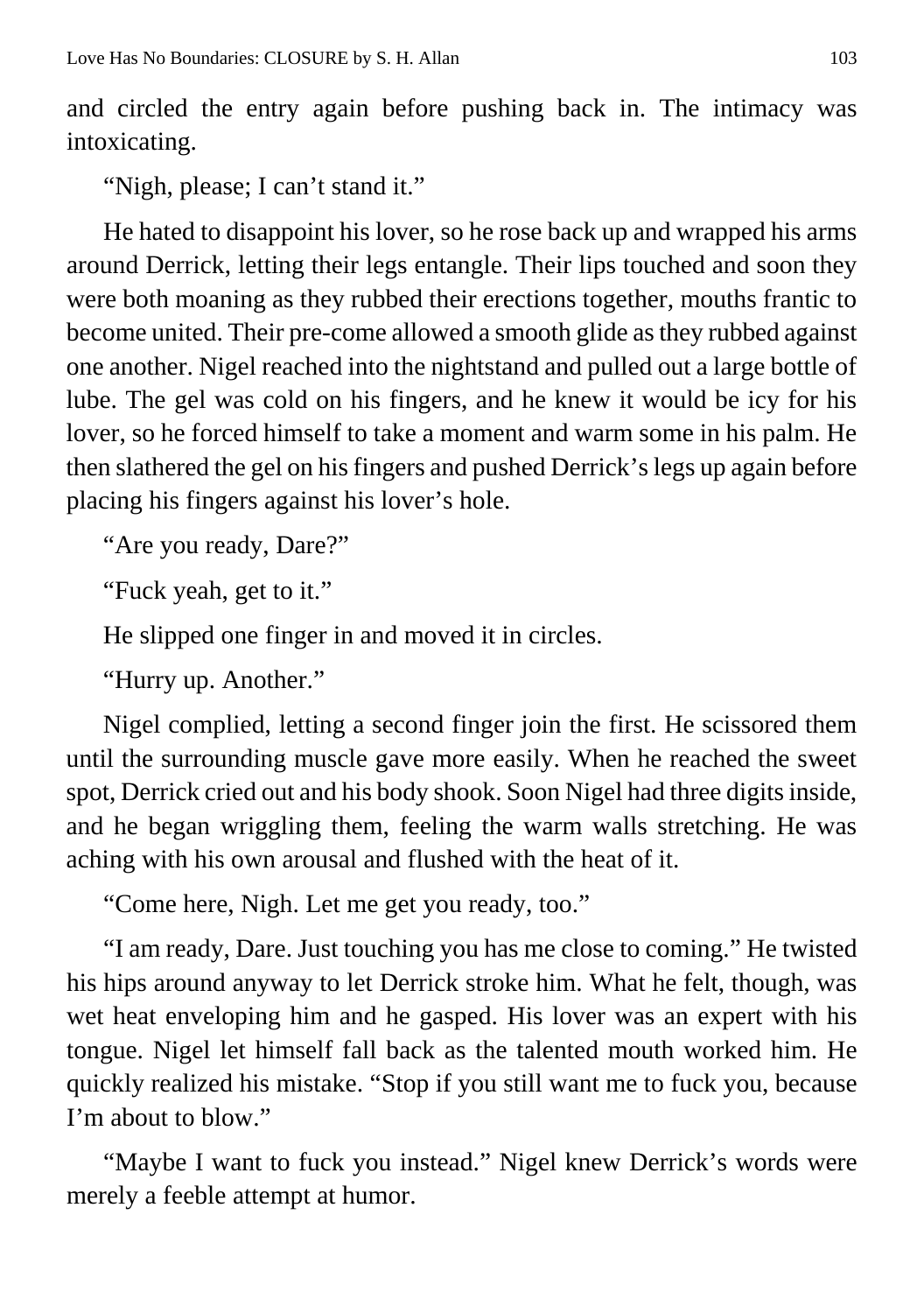"I think if that were the case, you would have stopped me much earlier. But if you really want to." Nigel lay back on the bed, spread his legs, and stared at the ceiling.

Derrick grabbed for him, panic in his voice. "No! No, no, get back here. I need you inside me. I want to feel you as you come in me. Please."

Nigel chuckled. "If you insist." He quickly spread lube along his cock then shifted around so they were facing the same direction. He glanced up and saw that Derrick's eyes were wild with lust. He moved to kneel between hislover's legs which were already up, ass cheeks spread. Derrick was trembling and moved his hands to clutch Nigel's wrists as if to ground himself. His whimpers made Nigel's spine vibrate; the sounds Derrick made aroused Nigel even more than his lover's touch. He paused and stilled so he could get a grip and make this last. Coming too soon would be unfair and disappointing to Derrick, which was the last thing Nigel wanted.

After a few moments, he let his penisslip along the cleft between Derrick's buttocks a few times before lining himself up and pushing inside. He stopped with just the head of his cock past the ring of muscle. Derrick's loud moan morphed into pleas, so Nigel relented and pushed in until he was completely seated. Again he stilled, giving his lover time to adjust.

Beneath him, Derrick gasped and panted. "Don't wait. Move; move now. Right now!"

"As you wish." The *Princess Bride* reference was lost in Derrick's sounds as Nigel rocked in and out again. Derrick's body shuddered beneath him, and he moved faster.

"You feel so good, Nigh. You've ruined me for anyone else." Derrick turned to reach for him, and Nigel pulled out to let Derrick move onto his back. Nigel slid inside his lover again, then leaned forward for a passionate kiss, his own body producing noises he had nevershared with anyone else. His love for Derrick filled his heart, filled his soul. He just wanted to crawl inside him and never leave. Derrick pulled back and looked him in the eyes, a wealth of emotions churning there. "I love you with all that I am."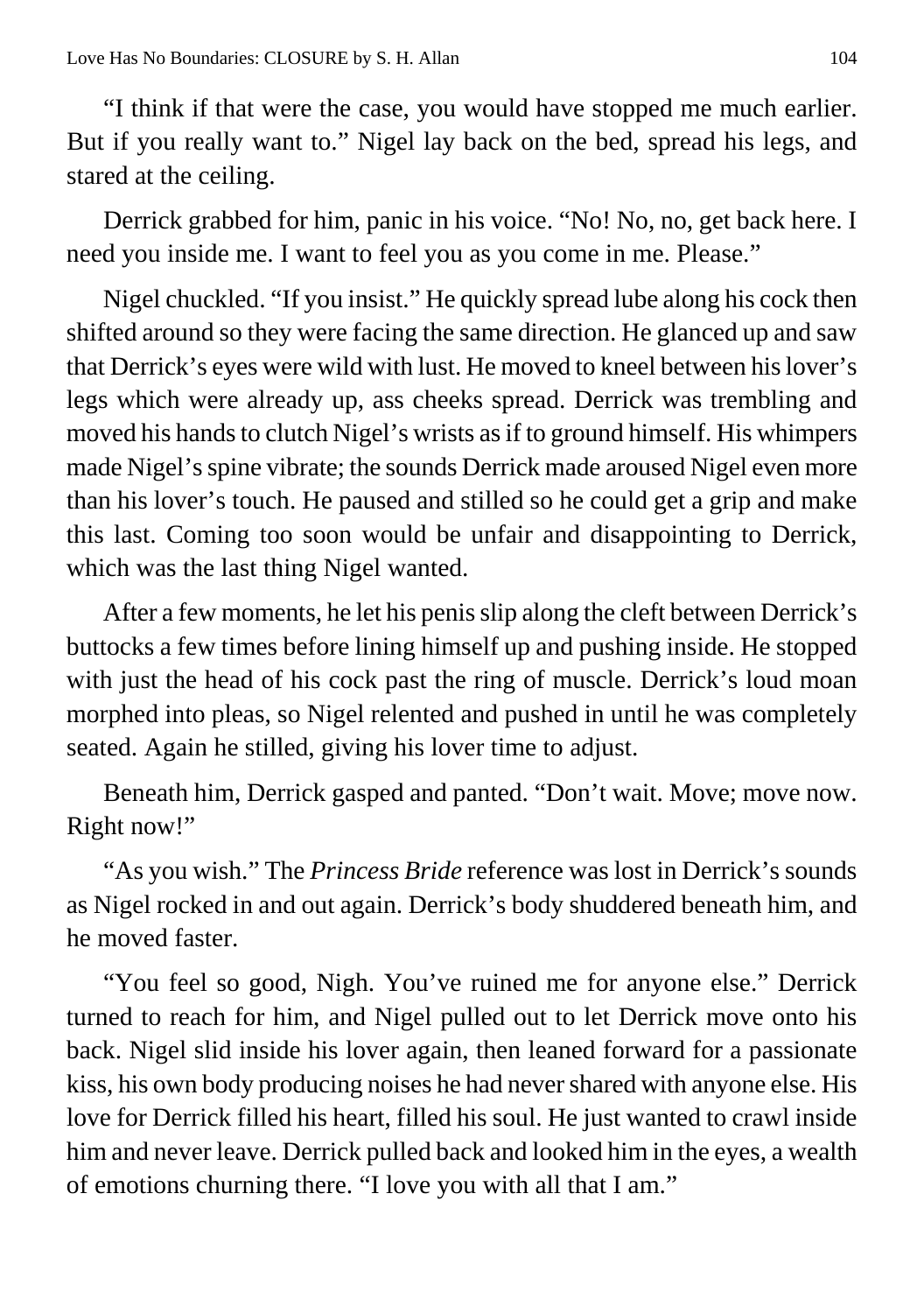Being deeply buried inside his lover was Nigel's favorite position. He didn't mind staying there awhile as he drank in his lover's words and tried to come up with a reply that expressed everything he felt for his wonderful man. The cruelty of Ronald's attempt to separate them had only brought them closer together. Like Derrick, Nigel wanted to express his love. "Cheesiness makes me happy. You make me whole."

Derrick's smile lit the room. "Then stop talking and fuck me through this mattress."

Exhilarated, Nigel pushed up to brace himself on his arms then drew out and bore back in. Just a couple more rounds had Derrick making beautiful sounds again. Nigel increased his speed, each thrust accompanied by a louder moan, until his lover was crying out as Nigel drove into him over and over. Within a short time, Nigel found himself grunting, his face warm, sweat drenching his forehead. He paused to reposition Derrick and plunged in again.

This time his lover howled as Nigel hit his prostate. "Fuck. There, right there. Do that again." He complied, hitting his lover's gland each time he swung his hips and entered. Nigel almost lost his rhythm when he looked up and saw the euphoria on his lover's face. Although improbable, Derrick was even more gorgeous when he was excited and nearing orgasm. The sight took Nigel's breath away.

Derrick met Nigel's eyes. "Oh God, I think I'm going to explode." Nigel pounded in again, and his lover threw his head back and cried out. Every time Nigel buried himself within that sexy body, his lover moaned and hollered. Under him, Derrick writhed and quivered, his head twisting about, his fingers digging into Nigel's thighs. The motions brought Nigel to the brink.

He moved his weight to one arm so he could use the hand on the other side to wrap around his lover's rock hard cock. "Dare, come for me; let me watch you. I want to see you enjoy this." He used the copious amount of pre-come to slick Derrick's shaft then slid his hand along its length.

"Oh God. Oh fuck. I'm going to come." Derrick's words were slurred together.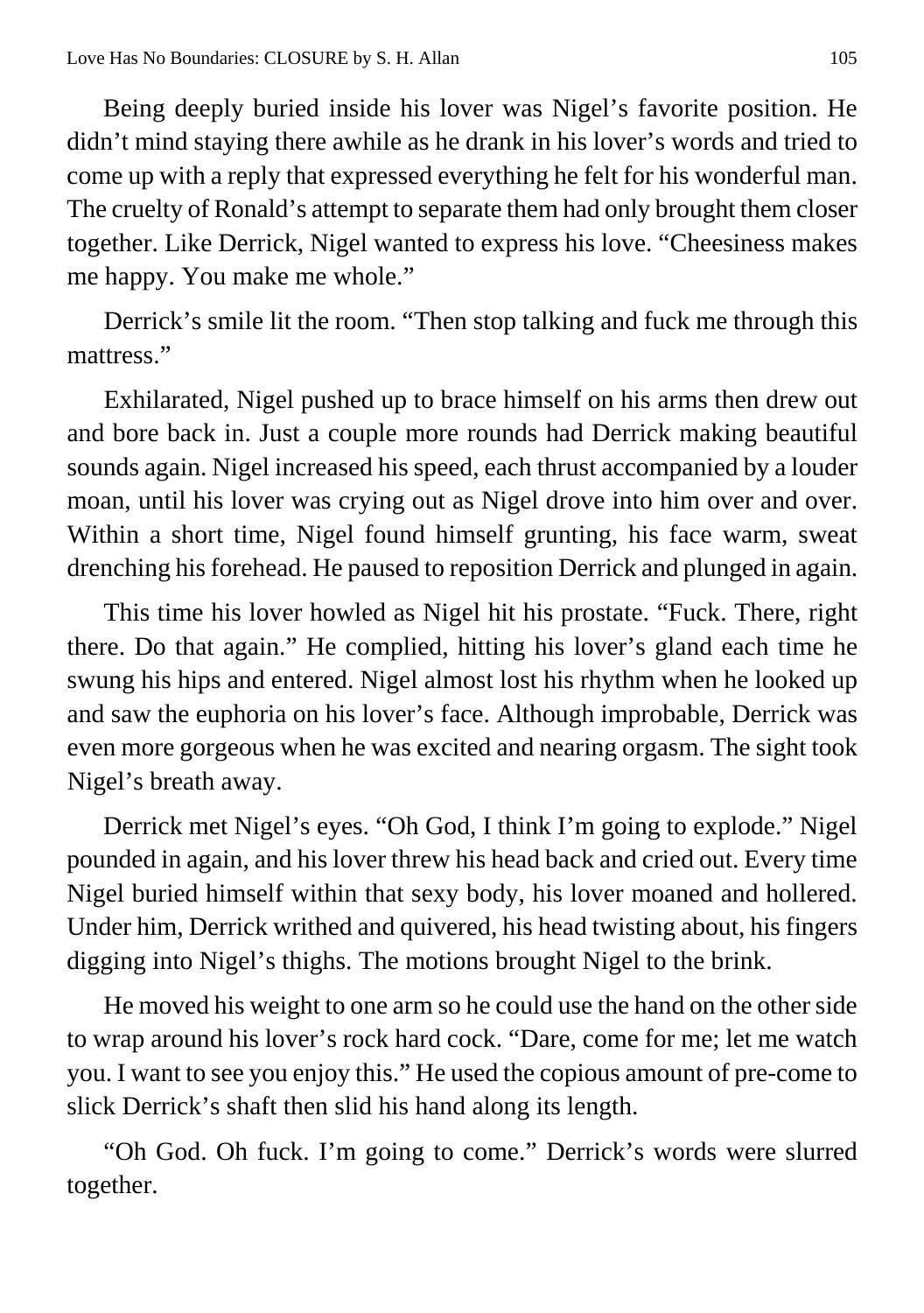He couldn't explain why those words filled his heart with joy, but they did. He pumped his hands a few more times as he resumed pounding into hislover.

"I'm coming, I'm coming."

"I've got you. Come."

"Nigel!" Derrick reared up and silky strands of white spurted out of him and over their torsos, tremors and cries wracking his body as he shot. Nigel watched his lover's agile body buck and thrash. Derrick's muscles tightened around him, and the feeling tipped Nigel over the edge. He was usually quiet but he, too, shouted as he crested, calling out his lover's name again and again. His orgasm went on and on, and he felt another stream spill out, as if he were somehow marking his lover from inside.

Nigel finally finished and pulled out, and Derrick cleaned them up. They kissed for a while until sleep overtook them. Nigel's last thought was how lucky he was to have this man, and how grateful he was that Derrick believed in them. Nigel was in this until the end of time.

\*\*\*\*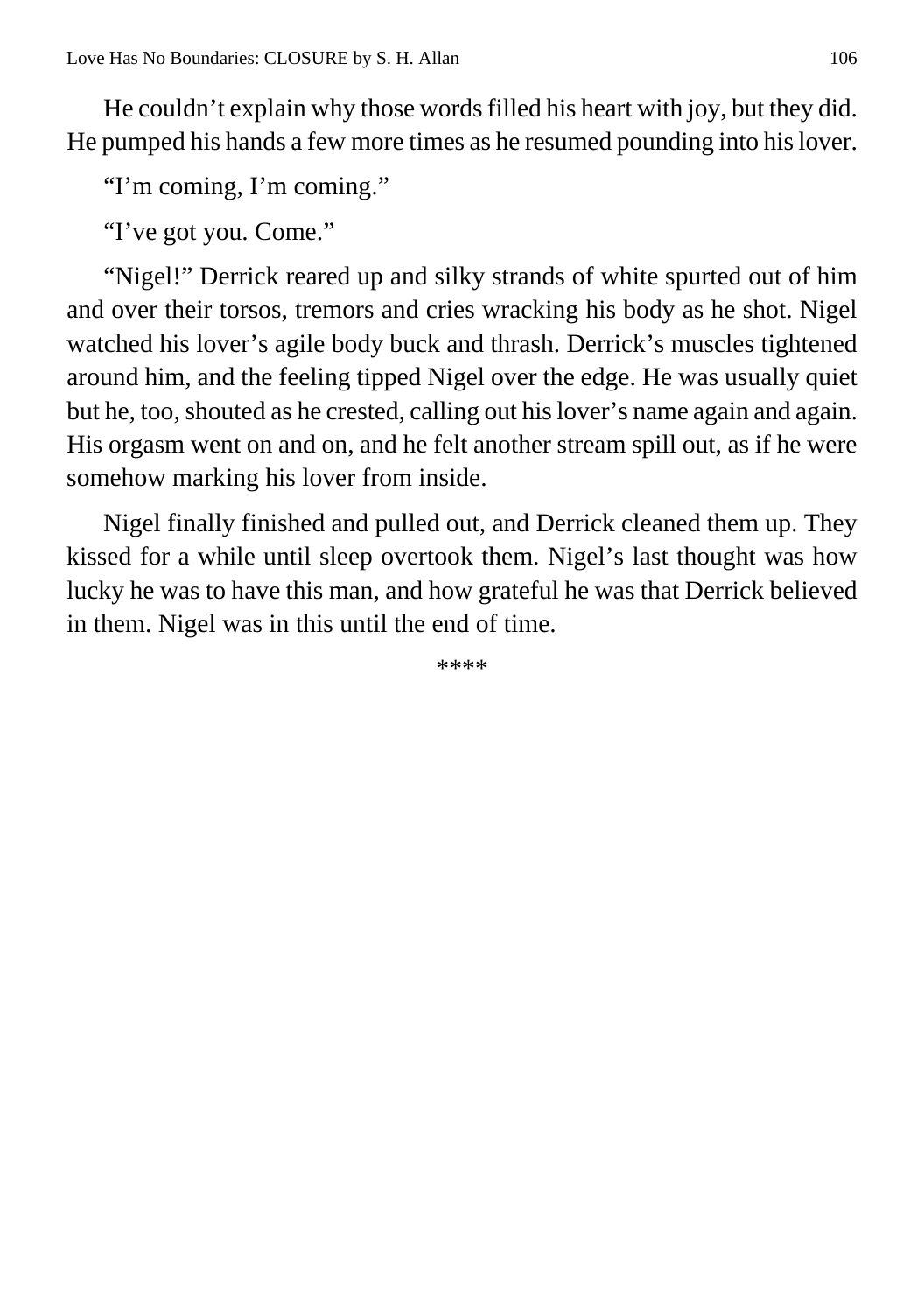#### CHAPTER 8

## **Now: Derrick**

When they walk in, nothing happens. Derrick isn't sure what he expected, but this isn't it. People continue to talk in small groups, or place casseroles and salads on the overflowing dining room table, which he can see through the archway on the right. To his left, a cluster of women in florals and heels hover around the sofa near the fireplace. That's where he needs to be.

The sea of bodies parts before him, and to his surprise, hands touch his shoulders, cheeks, arms. Voices murmur condolences to him. The eyes he meets are full of sympathy and sorrow, not a judgmental glare among them. He is confused, but all thoughts leave his head when he reaches the couch and sees his sister and aunt sitting there. Sitting isn't quite the right word; they are existing, bodies that stop from sinking to the floor only through the support of the furniture. He saw his sister grieving when their mother died, but it was no comparison to this. He realizes she is an orphan at eighteen, no parents to guide her through leaving home and setting out in the world. He will have to stand in for them. He is her brother and he will do whatever he can for her.

For the first time since he received Marisol's text, he feels tears sting his eyes. In seconds he is blinded by them, and sinks beside his family both in body and in spirit. He was wrong when he told Nigel it couldn't hurt more. It does. Seeing his sister in such pain cuts him so deeply he isn't sure he can live through it.

He reaches for her and she finally looks up. "You fucking asshole…" She says the words softly, finding refuge in sibling banter, but her heart isn't in it. Unable to keep up the pretense, she melts into his arms and sobs. Their aunt opens her mouth to admonish Marisol for her language, but Derrick cuts her off with a glare. She remains silent.

The siblings cry together for a long time. Around them, Derrick hears gasps of sympathetic grief, then people moving away. Even in times of deep sadness, emotional displays of sorrow are still difficult to watch. Derrick feels Nigel's presence, a warmth behind him from where his boyfriend perches on the sofa arm. If Nigel is uncomfortable with the intensity of the moment, there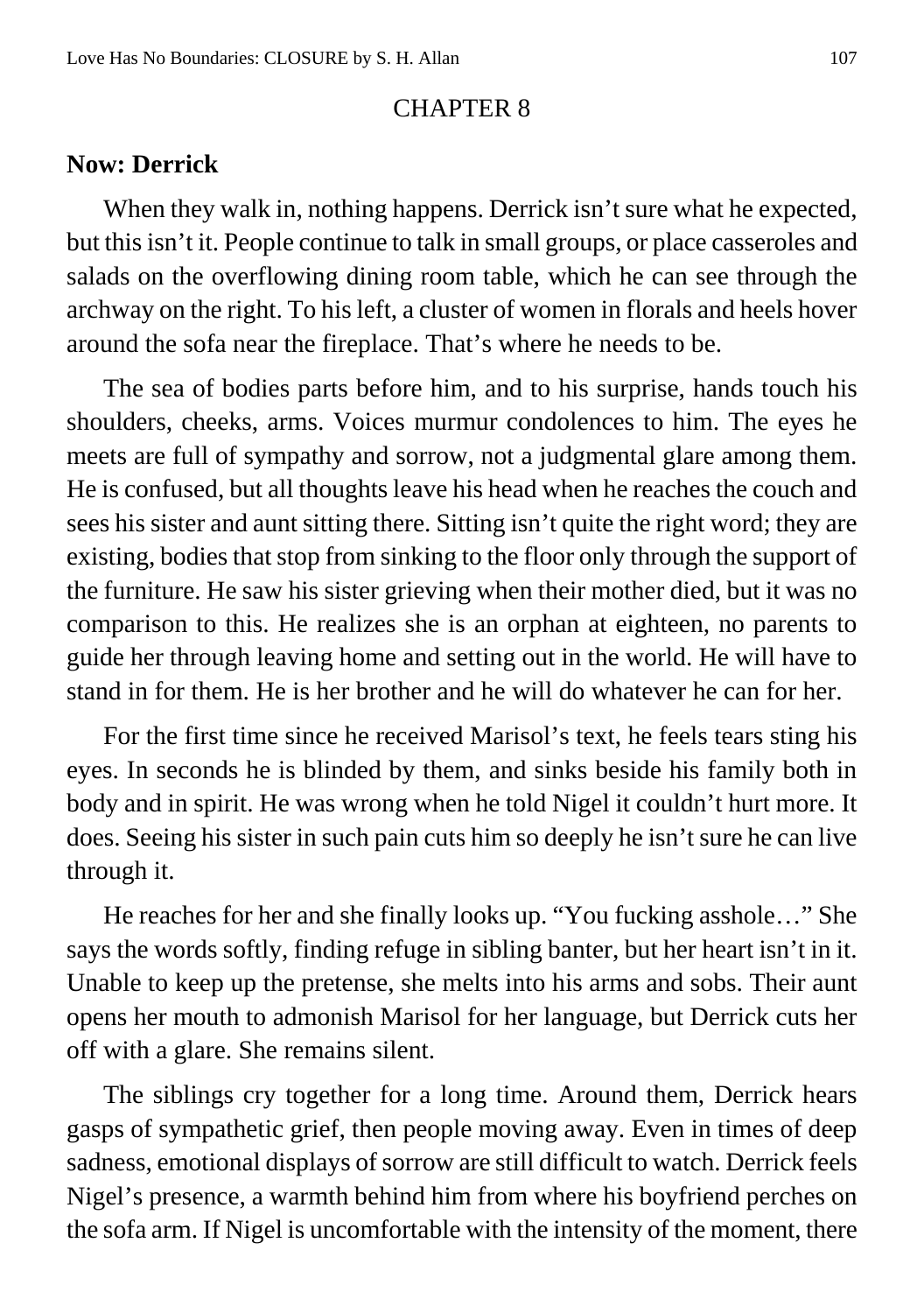is no indication. His body is still. Nigel doesn't reach for him, and Derrick appreciates it. This is something between Marisol and himself. Nigel's being there is enough.

Tissues are pressed into Derrick's hands. He wipes his sister's face, blows his nose, and they cry some more. Eventually they pull apart. Derrick brushes Marisol's hair out of her eyes. "Tell me what happened." Behind her, Edwina rubs his sister's back, glaring at him all the while. He tries to ignore her.

Marisol dabs her nose. "He's been so sad. Since Mom died, he just hasn't been the same, you know?" He nods; he does know, even though her death was such a short time before Ronald kicked him out and his world fell apart. "Then you were gone and he just, just kind of stopped. He stopped living. Benji went and stayed with Auntie a lot because Dad couldn't really take care of him."

"That was your job, Derrick." His aunt's voice is harsh and unwelcome.

He wants her to go away but she is right "Thank you for stepping in, Edwina. I'm sure Ronald is—was—very grateful. Go on, Merry."

"He drinks a lot. He never went back to work. I think he got unemployment or something. I'm not sure what." Her confusing tense, from present to past and back again, is normal. She still hasn't fully accepted her father is gone. "Anyway, he drove drunk all the time. I told him to stop. I tried hiding his keys, but he's so angry all the time... I was afraid."

Derrick feels the words trickle down to his gut and freeze his insides. He should have been there. He reaches over and rubs his sister's upper arm. Before he can offer inane words of comfort, his aunt steps in. "Isn't your fault, dear. Can't expect a young girl to watch out for her papa. Needed your brother to step up and be a man for a change."

The words have been said before. Edwina believes homosexuality is a sin, although she has never said the words in front of him. She loved her brother Ronald, and respected him enough to keep her silence. But she also made it clear that once Derrick became a man, he needed to stop doing sinful childish things and take care of his "kinfolk." She never explicitly said what those childish things were; everyone knew. She undoubtedly blames him for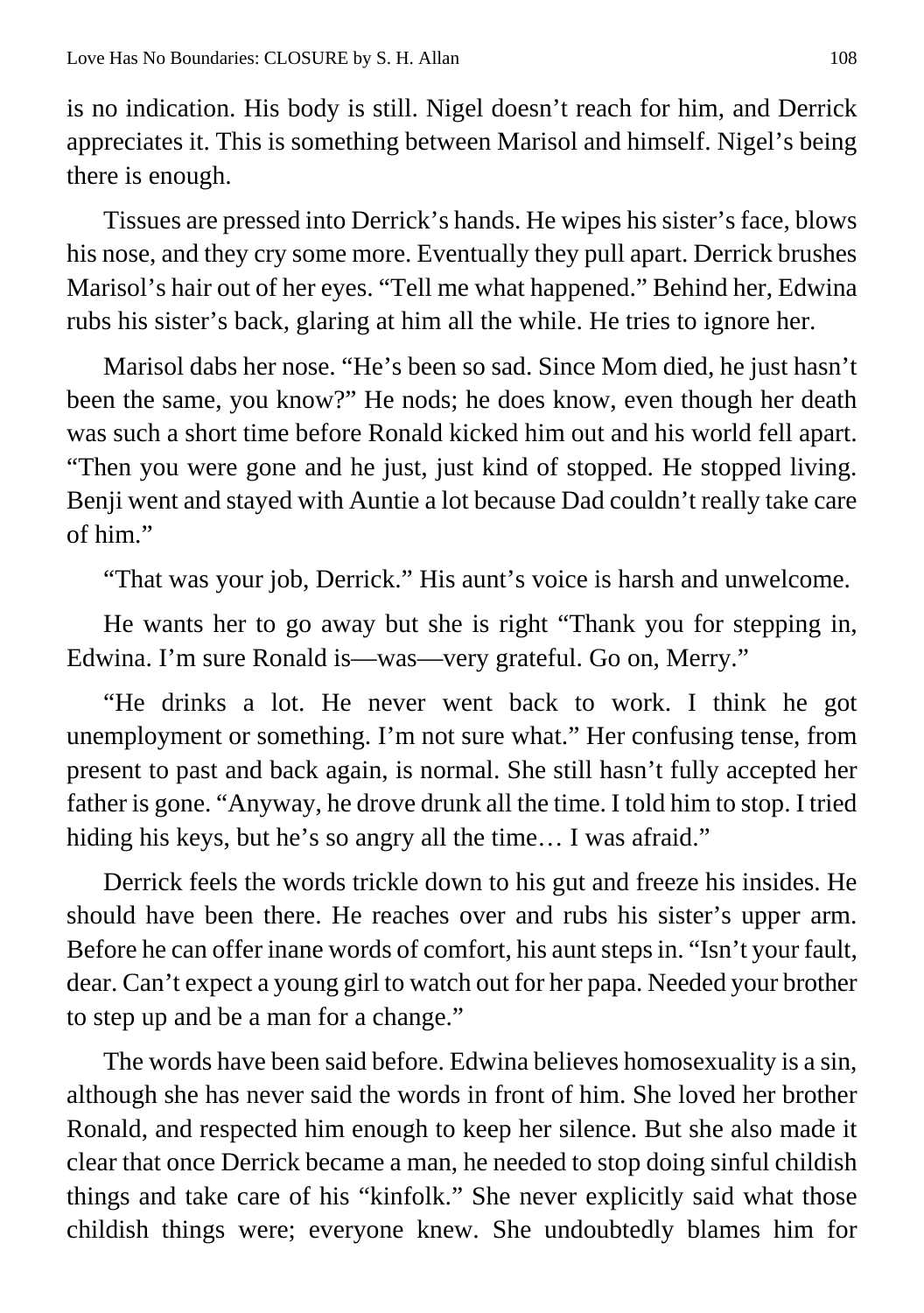choosing Nigel over his family. But they have always gotten along all right, and her words sting.

Still, he doesn't want a fight so he remains silent. Instead, he catches his sister's eye and nods for her to continue. Her look of discomfort changes to gratitude. "Last night—no, I guess it was the night before last, now—I was spending the night at Ellie's house. Doing nothing. We were doing nothing. I should have been here." She starts crying again, and Derrick put his arms around her once more. After a moment, she pushes him back. "He called to tell me he was going to the grocery store, but it was probably just to buy more booze." She shook her head. "I did all the grocery shopping."

Derrick feels like screaming. Marisol is only a kid. She just turned eighteen and is starting her senior year in high school. She should be having the time of her life, looking forward to all the fun the final year of high school offers, with the anticipation of what is to come. Instead, she's been doing the shopping and undoubtedly cleaning, doing laundry, and cooking for a man who lost his reason for living. Derrick doesn't think he has ever hated himself more than he does at that moment.

Behind him Nigel shifts slightly, and Derrick feels his lover's scent wash over and inside him, calming and soothing him just by being there. He knows Nigel moved so that Derrick was aware of his presence, but his lover can't have known how his unique aroma stills Derrick's torment. He wishes he had a way to show Nigel how he makes Derrick feel, how he stays Derrick's demons.

"He told me he loved me." Marisol looks up from the tissue she is shredding. "He wanted to make sure I knew that he loved me, that he loved us, all of us. Even you." She swallows. "Especially you. I should have known something was wrong when he said that. I should have known." A new fit of crying has his shoulder wet and his heart aching again. "His car ran into a cement wall. He missed some exit up in Everett and hit the barrier instead. The police said there isn't any sign that he braked at all, and he was going over eighty miles an hour. Why was he going so fast? What was he doing up there? Why couldn't he just take the next exit? It's like he had a death wish."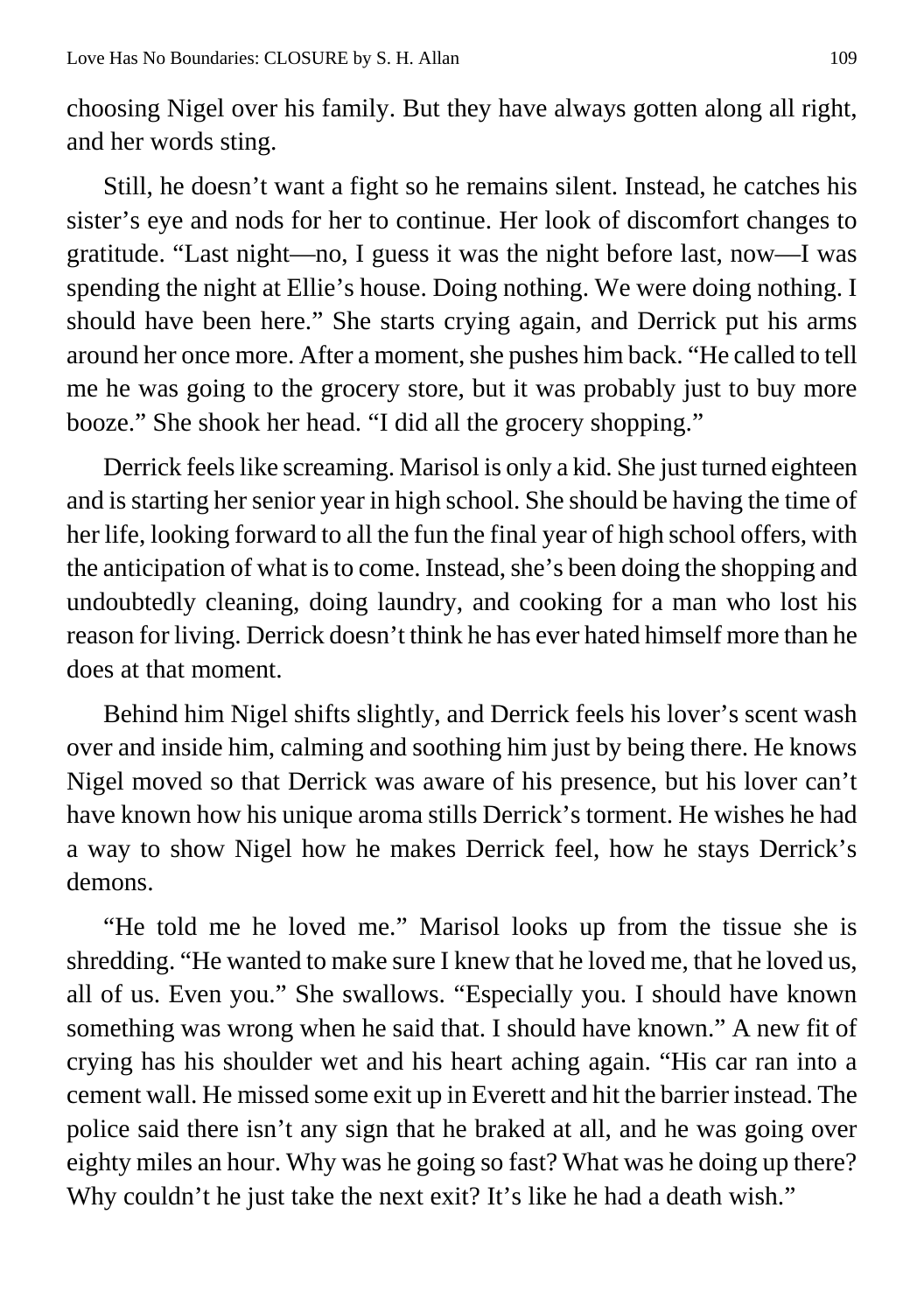Derrick can't say anything she would want to hear. He is grateful her cheek is pressed to his shoulder and he doesn't have to look her in the eye. They will never know for sure, but he is fairly confident he knows what happened, and there is no way it will bring her peace.

"Marisol, dear, only God can help now, and we mustn't question the path that he has set for any of us. We need to trust in Him now, to guide us. We are not worthy to know His plan. May God rest your father's soul." Derrick bristles at his aunt's words and has to force himself to relax. He has no love for Christianity and doesn't want it here in this private place. But if it brings his sister solace, he will keep his feelings at bay.

He doesn't need to, though. "Shut up, Auntie! I'm sick of all this bullshit!" Marisol jumps up. "I don't care about God's plan or whatever. I want my father back!" She pushes through the crowd of well-wishers and runs toward the back of the house.

"Merry!" Derrick jumps up to follow.

"Don't you go filling that girl's head with your atheist rants. She needs God right now."

He whirls to glare at Edwina. "I'm not filling her head with anything. You're the one trying to brush away her pain with useless platitudes. What the hell has gotten into you? You didn't used to be like this, so fucking cold." He runs after his sister.

He catches up with her in the kitchen where he finds her hugging a woman in her late fifties, Reverend Angelica Hernback. Derrick skids to a stop. The minister is from his family's church, not his aunt's. His sister is clearly turning to the woman for help and has stopped crying, so he steps back to give her room. Nigel's hand is now on Derrick's waist, and he leans into the support of his lover's body. When his boyfriend begins to pull away, Derrick stops him. "It's okay, Nigh. She's not homophobic." Nigel is still stiff behind him, but he leaves his hand where it is. Derrick doesn't blame him for being worried about the intimate touch in front of the minister. There are still far more clergy who disapprove of their love than who accept it.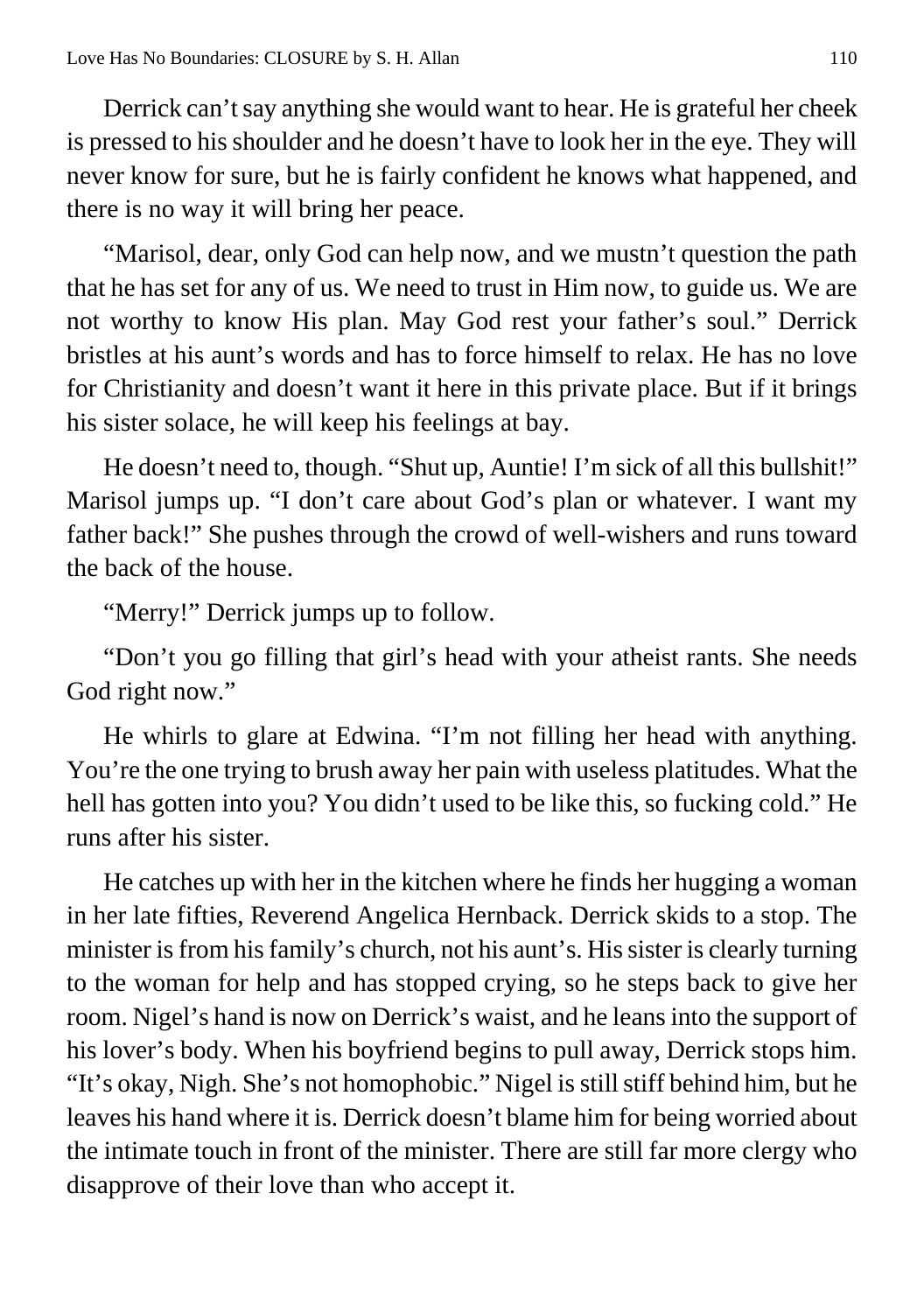"Yeah, I get why you're angry with God right now," the pastor is saying. "What do you think you'd say to Him if He were standing right here?" Derrick thinks it is a ridiculous question—Christians believe God is everywhere, right?

But his sister apparently doesn't think it's dumb. "I'd tell him he's a motherfucker for taking both of my parents when I'm not really a grown-up yet." Her fury is trapped in the creases in her scrunched up face. "He left us fucking orphans. Again! Because I guess having one set of parents disappear from your life forever isn't enough. No one should have to fucking lose four parents." Angelica watches Marisol as she rages but doesn't say anything. "I'd tell him how angry I am for taking my family from me." Something punches Derrick in the gut and he's pretty sure it's his conscience. "For taking them both. For letting Dad hurt that way." Tears fill her eyes. "For letting *me* hurt this way." His sister stands there for a moment, looking like a little girl for the first time in years, and then she crumples into the Reverend's arms. "Why did He do it? Why did He take them?"

"I don't know, honey. Sometimes it's hard to know why God allows things to happen. It's hard not to be angry with Him." The older woman doesn't try to placate Marisol or deny her grief. She is simply there as a support for his sister to lean on. "I just try to remember that He loves us. Sometimes love is all we have."

Derrick backs away and takes Nigel with him. The last sentence stays with him. He still doesn't find his parents' religion in the slightest bit appeasing, mostly because he doesn't find any of it even remotely believable. But he also knows he has to let the people in his family deal with their grief in their own ways. It isn't up to him to make those decisions for them; he can only offer his support. He turns to his boyfriend. "Did that make you uncomfortable?"

Nigel pauses, probably to gauge how he should answer, but he finally says, "Yes. Truthfully, that religion stuff is harder for me to deal with than the grief."

"Me, too. But if that's what Merry believes, then I'm going to support her no matter what, because right now it's not hurting anybody." He laughs. "Angelica said her faith is about love. Love's never wrong, right?"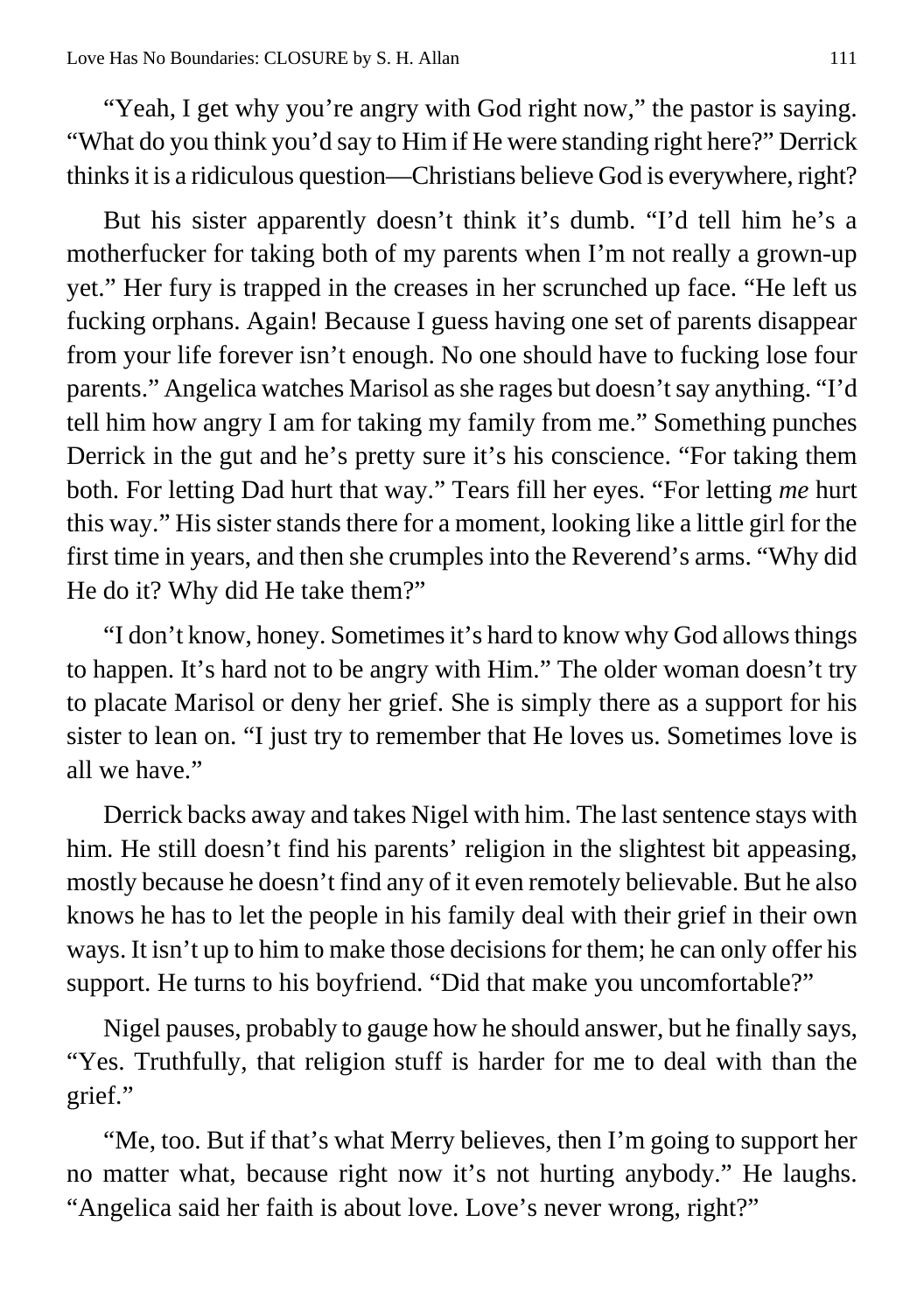"Yes. Real love, not abuse masquerading as love, is never wrong." Derrick thinks about his aunt, and something niggles at the back of his mind, some connection he needs to make. He lets it go for the moment. "I've got to find Benji." He steels himself for whatever reaction he will receive from his brother.

Benjamin is in the backyard throwing a football around with a few other children. When he catches sight of Derrick, he freezes and the ball bounces off his shoulder. He barely acknowledges the hit. Then he bursts into motion, runs across the grass, and flings himself in Derrick's arms. "Derry! You came back!"

Derrick lifts his brother and holds him tightly. He can't speak for a moment. He finally manages, "I've missed you so much, Benji." Tears gather in his eyes again, and he presses his nose into his brother's tight little curls.

"I miss you, too. Daddy said you wouldn't be back for a while. You musta fixed all those kids quick!"

Derrick pulls back to look at Benjamin's face. "What?"

His brother's eyes shine with excitement. "You made all those kids better, right?"

Derrick is baffled. "What did Ronald say to you?"

Benji rolls his eyes. "Dad says that you and Uncle Nigel had to go away and help a lot of big kids so they wouldn't go back to jail. He says that when you're done, and the dogs are all trained, you'll come back. I don't know why you can't help kids here, but Dad says it's a grown-up thing." Derrick hasn't thought about what his father would think was appropriate to tell an eightthen nine-year-old. He supposes that story is as good as any. "Are you back now for good?" Benji eagerly awaits an answer.

"Yes, Benji. I'm back for good." Derrick isn't sure how to react to Benjamin's simple acceptance of the lost time. He decides he doesn't need to think about it right now; he should just be glad he doesn't have to deal with his brother hating him on top of everything else. "Did you get my letters?"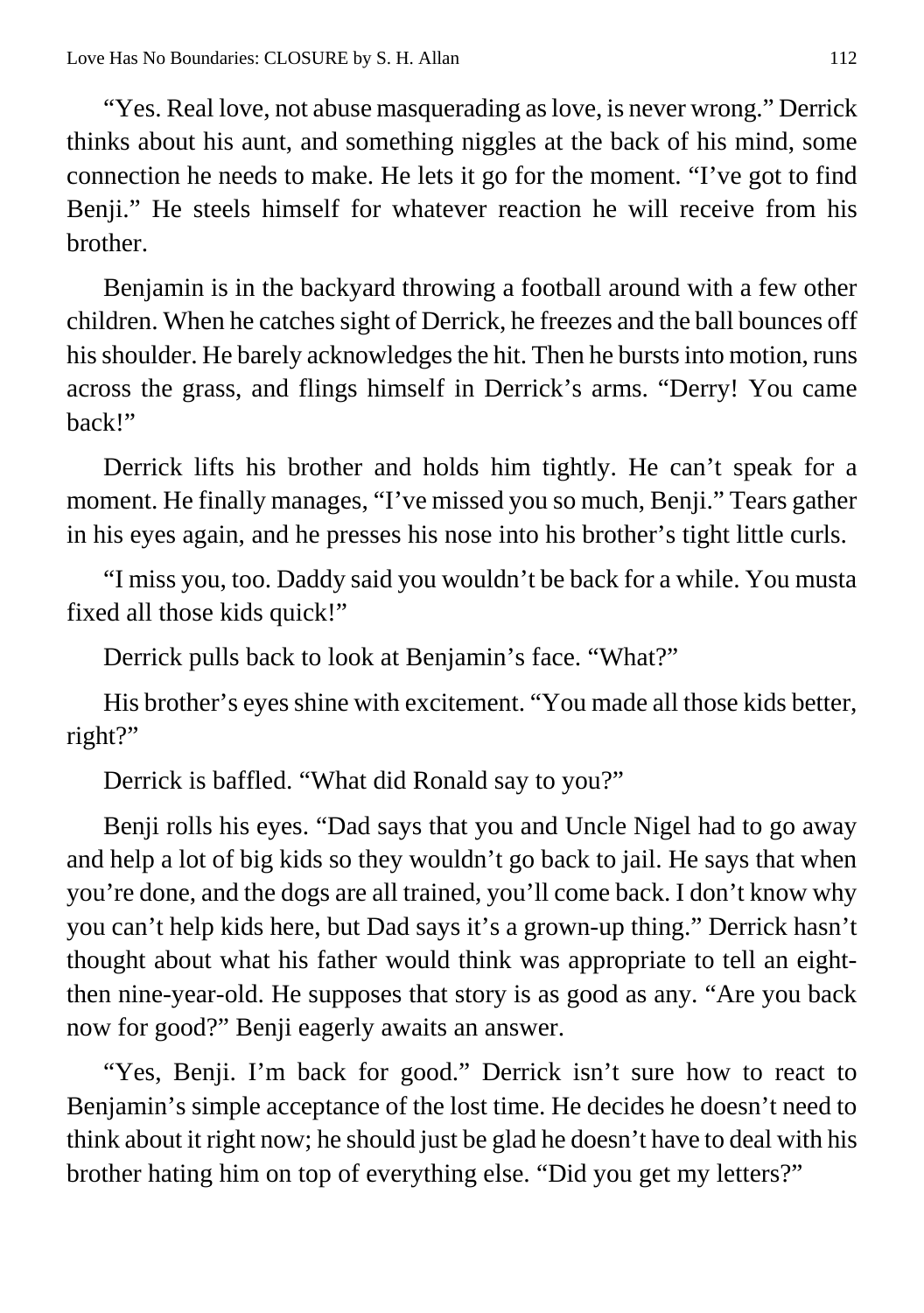"Yep. Dad read them all to me." Ronald must have left out the parts that interfered with the lie. Derrick is selfishly grateful Benjamin is behind in school due to being in foster care, and thus his skills are not at the point where he could read the letters himself. The boy squirms and Derrick puts him down. "I can do a handstand, wanna see?" Benjamin's grin is contagious.

"Uh, sure." Derrick watches. His brother does more of an elongated forward roll than a handstand, but Derrick praises him anyway.

Beside him Nigel claps. "Great job, Benji!"

"Thanks Uncle Nigel. Wanna see me do it again?" Benjamin tries a few more times.

Nigel moves closer to his boyfriend. "Uncle Nigel?"

Derrick shakes his head, as perplexed as his boyfriend. "He's said it twice now. I have no idea. Maybe Merry told him to say that? No way would Ronald."

Nigel shrugs. "Benji seems rather chipper for someone who just lost his father."

With the words, Derrick feels the heaviness weigh him down again. "I know. He was the same way after Celeste died. His therapist is working on it with him, but it has to do with his inability to face his grief. He was only two years old when he first went into foster care. He wasn't adopted until he was four or so, but he was too young to remember his birth parents. He doesn't talk about them—Celeste and Ronald were his real mom and dad. Everyone thinks that losing the only mother he's ever known has been too traumatic to face. He still talks about her as if she were alive."

"I noticed he did that when talking about your father, too."

"Yeah." Derrick doesn't realize how cold he is despite the warm day until Nigel's arms go around him. He feels his lover's cheek against his temple.

"I'm right here, Dare. I've got you."

Derrick leans into his lover, trying to relax for a minute, but he doesn't succeed. He appreciates that Nigel isn't a macho he-man who can't show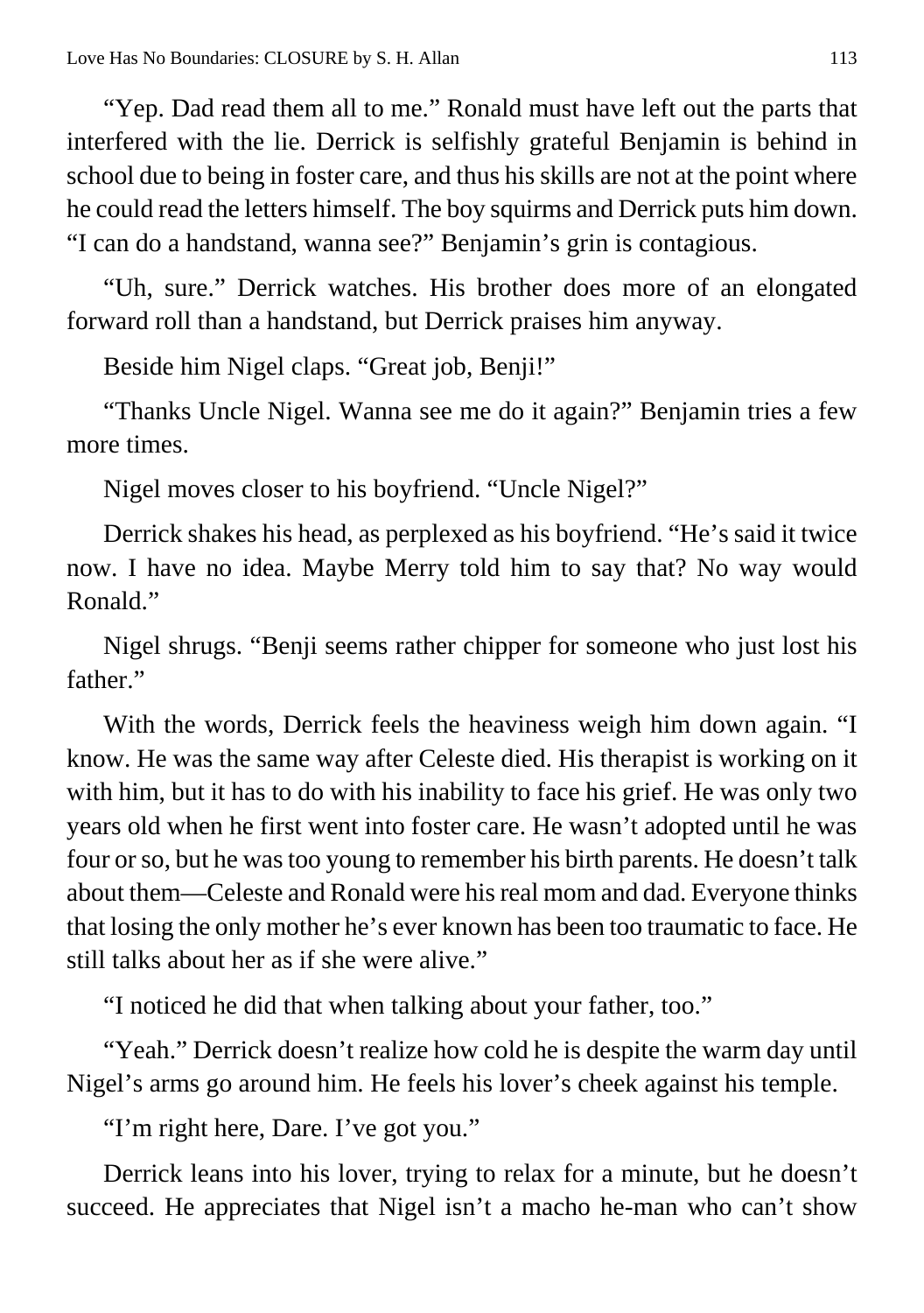affection in public. He needs to be touched. After a while, he pulls away and takes Nigel's hand instead. "I wonder what story he told the church people. That's who are here, by the way. These are almost all family friends from the congregation."

"He may not have told them anything. You never went to church so why did they need to know?" Nigel is always so logical.

"Good point." They watch for a while as Benjamin plays with the other children. "Oh shit! What the fuck is going to happen to Benji and Merry?" He lets go of Nigel's hand and races inside. He finds Edwina where he left her, women from the church having closed in to fill the spots vacated by him and his sister.

"Edwina, can I talk to you for a sec?"

His aunt looks up and narrows her eyes. She then shoos the other women away and indicates he should sit next to her on the couch. "What is it?"

"Has anyone thought about—Do you have any idea what's going to happen to Benji and Merry? Where they're going to go?"

Edwina looks disgusted. "Of course. They'll come live with us. Benjamin basically already does now." She hesitates, and something passes over her face that he doesn't understand. Then her expression hardens. "Ronald's will hadn't been changed in years. It just said that he wanted his children to stay together if possible. At that point, you were still a minor." She doesn't say anything else, just sets her jaw and waits for Derrick to speak.

He has no idea what she is bracing herself for, and he turns to look at his boyfriend for help. Nigel squats beside him. "You figure out what's best for the kids. We'll make it work if that's what you decide. If we have to move, we'll move. We're a family, and I love your sister and brother as if they were my own. I've probably missed them almost as much as you have. Whatever they need, they'll get."

Derrick blinks at him before he realizes what Nigel is saying. Then he blanches. *Holy shit*. He looks back at his aunt. "You're afraid I'm going to take them from you." For the first time he sees weakness in her, but she says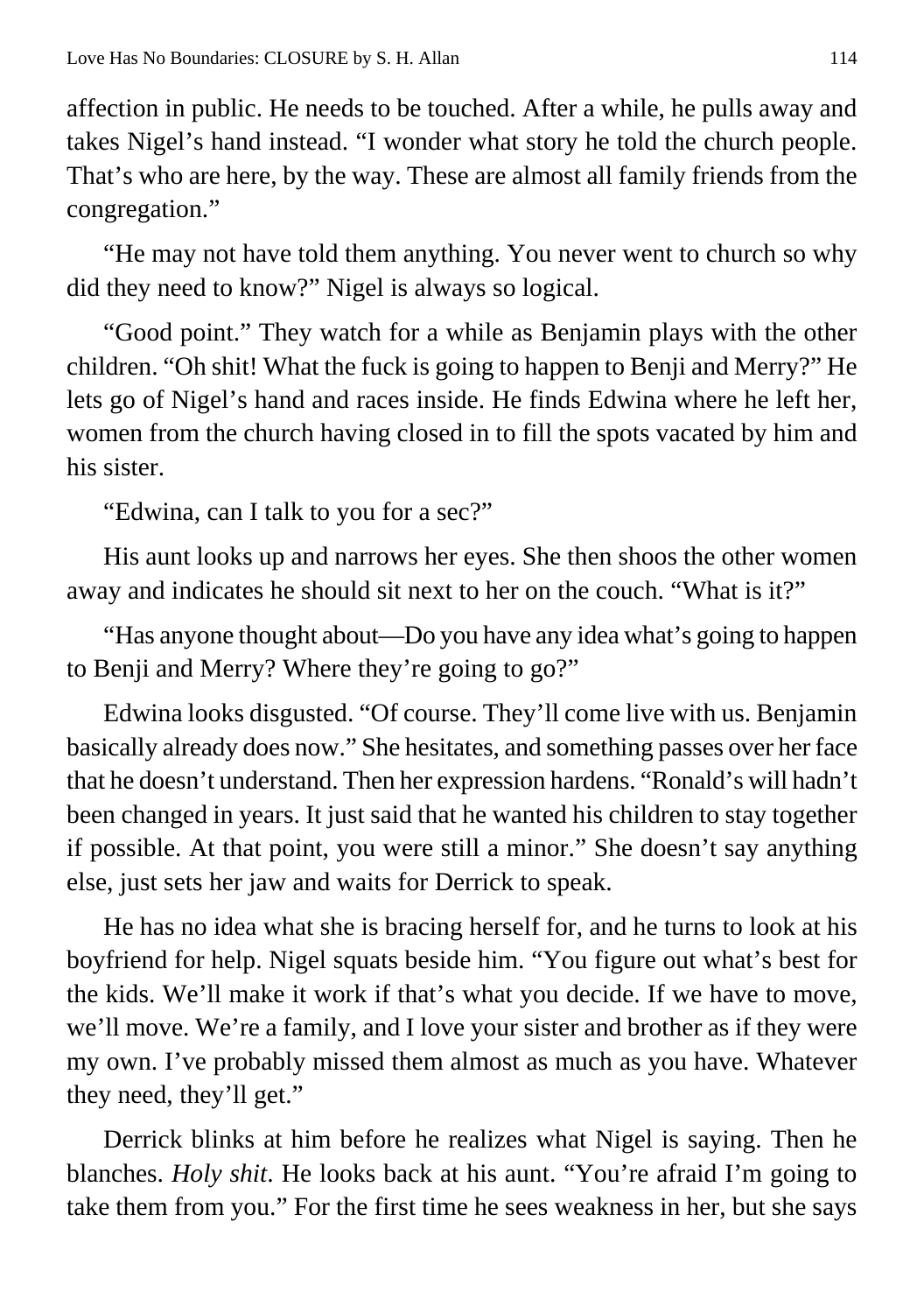nothing. "This is too soon to be making final decisions. But it seems to me that Benji's living with you already. He belongs there. Did Merry stay with you last night?"

Edwina shakes her head. "She stayed with a friend."

"She may need her friends right now more than she needs us. It's sad but true. At her age, she's closer to her peers than her family and can talk to them about things she can't discuss with us. I want the kids with me, but I don't think change is good for them right now. Merry is legally an adult, and I think we need to talk to her about what she wants, but Benji needs to stay with you. Everything else can wait until after the memorial service. Have you figured when it will be?"

"Saturday."

"Okay. Right now, let Merry stay where she wants, and let us bury our father. Everything else can wait a little while." Derrick is surprised to see the tension ebb from his aunt's shoulders. "Edwina, I don't know what's going on in your head, but I'm not trying to hurt you or pull this family apart. I want what you want: what's best for Merry and Benji. They've been through enough."

Edwina purses her lips for a moment, then softens. "How could you choose that man over your own family? After everything Ronald did for you?" She glances at Nigel then quickly looks away. She has the decency to look uncomfortable, seeming to recognize how hurtful she is being.

Derrick feels anger stab him behind the eyes. Nigel takes his hand and their eyes meet. His lover's gaze holds all the love and understanding it always has, and rather than alleviating Derrick's rage, the gentleness only stokes it. He moves toward his aunt slightly to give him room to haul Nigel up from his crouch to sit on the sofa behind him. Derrick pulls his boyfriend's arms around his waist and allows the touch to soothe him. His aunt only recoils a little.

"*That man* is the love of my life. If your father had forced you to choose between your family and your husband, which would you have chosen?"

"It's not the same thing."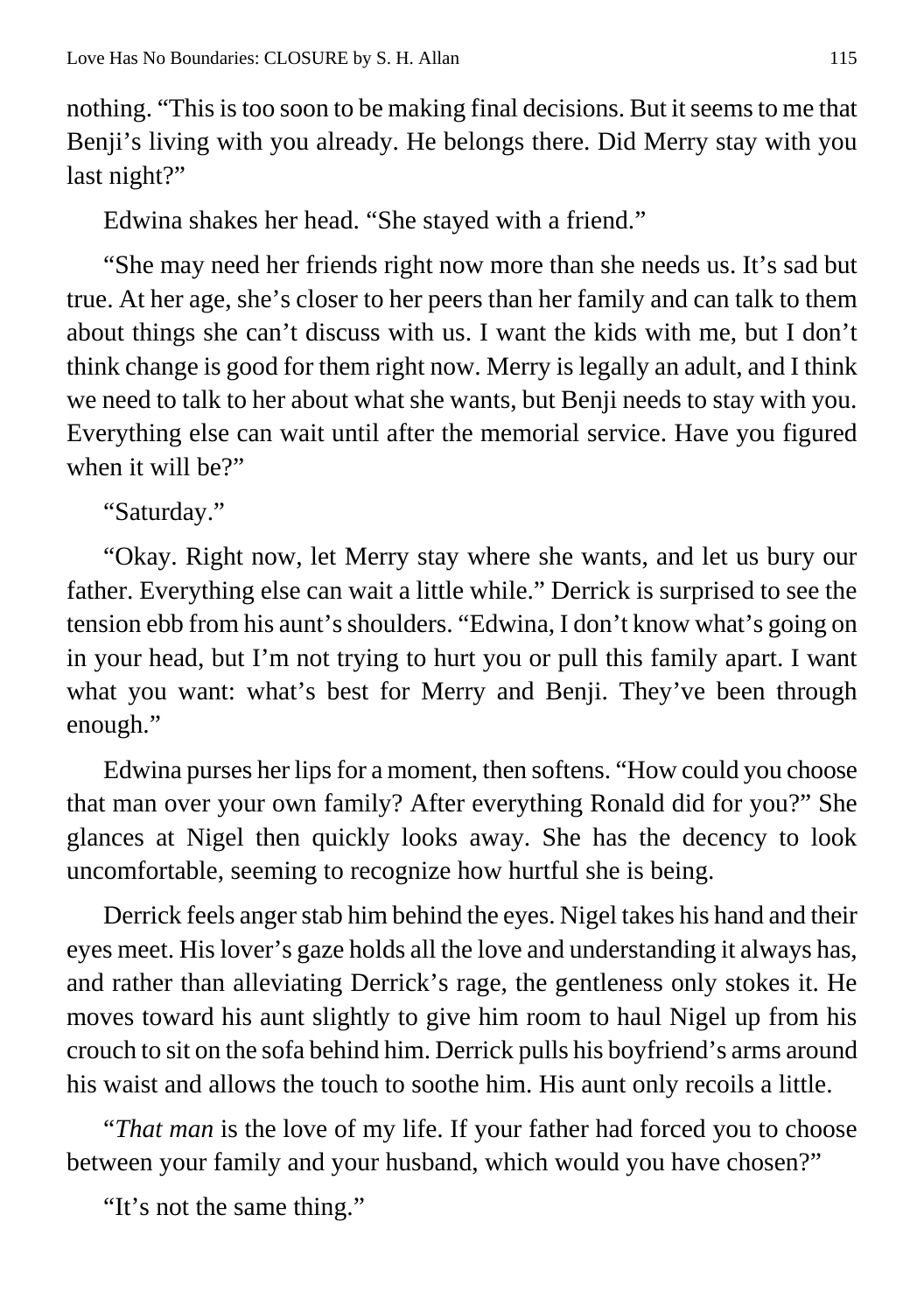# "It's not?"

She looks appalled. "Of course not. Our love is sanctioned by God. It's what is natural. A man is biologically designed to be with a woman, not another man. Almost everyone knows that love is only between a man and a woman."

Derrick barely suppresses the urge to roll his eyes. "That's actually not what multiple polls say." He sighs. She will never understand how he and Nigel fit together like a split piece of wood rendered whole again. He has to suppress his juvenile and inappropriate reaction to the apt metaphor. At that moment, what he has been trying to piece together ever since he and Nigel were in the backyard talking about love always being right, solidifies in his mind.

"In the kitchen, I heard Reverend Hernback telling Merry about God's love, how thinking about His love for her is what got her through the tough times. Is that true for you?"

Edwina narrows her eyes but answers right away. "I wouldn't put it that way—my church is a bit more traditional—but yes. It is through God's grace that we are strengthened. His grace is His kindness, His good favor, His compassion. Essentially that is love."

"Well the majority of the world is not Christian. They do not know your god's love. Two-thirds of the people alive do not know the love that you feel. Does that mean you condemn their lives?"

"That's not the same, either."

"Isn't it? In many places around the world it is illegal or dangerous or socially unacceptable to be Christian. Can you imagine life like that?" His aunt doesn't say anything but she is visibly upset. "Would that stop you from loving your god?"

"No," Edwina's eyes are blazing. "Of course not."

"If you were forced to choose between your home and your god, which would you choose?"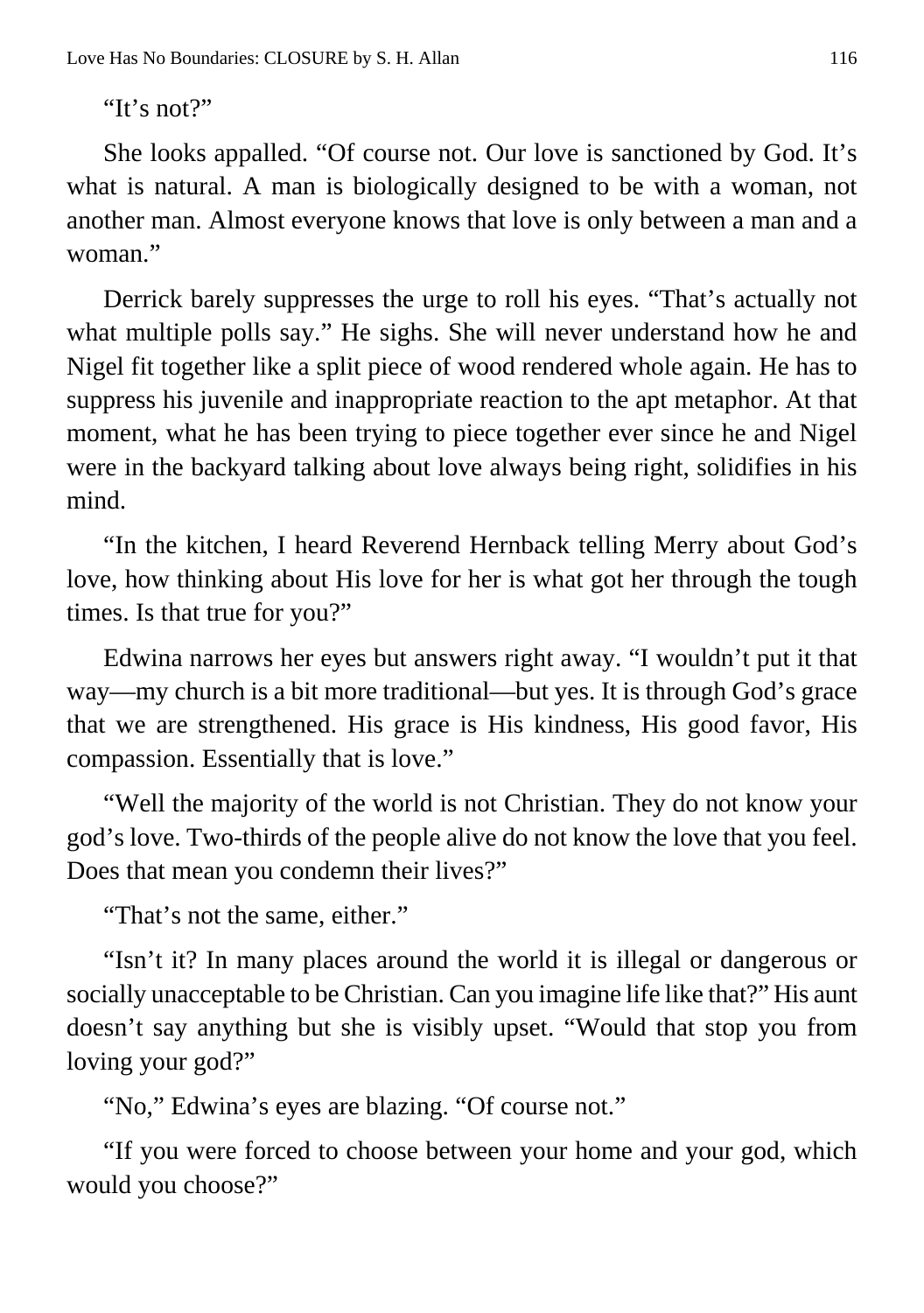Edwina doesn't say anything for a minute. "You've made your point. I still don't agree that it's the same, but I suppose that doesn't matter from your perspective—apparently to you it is." Shocked, Derrick can only nod. "If you feel that your love for this—" She eyes Nigel over Derrick's shoulder, and purses her lips. "—for Nigel is as powerful as my love for God, then perhaps I can see why you might make the choice you did. I still think it's a sin, but maybe I understand you a little bit better." Then she softened. "You could have called… or written…"

"I did. Well, maybe not to you. I'm sorry about that. But I see and talk to Merry all the time. I wrote letters and sent cards to Benji every week or two. I didn't know if they got through because I never heard back, but just now he told me Ronald read them to him."

Edwina cocks her head to the side. At that angle she is nearly an exact likeness of Ronald only with her lustrous skin a few shades darker. They didn't share the same father, so their mixed heritage is different. Her paternal grandparents got custody when she was still a baby. She had the proper childhood her brother never did; it shows through her speech, her perfect teeth, her flawless skin not rutted by years of meth use and poor sanitation, unlike Ronald's pitted and scarred flesh. Derrick is reminded that he has always thought his aunt was breathtakingly beautiful, not just on the outside but within as well. He is saddened that his sexual orientation has come between them.

"I imagine if Benji wrote you back, Ronald wouldn't have sent the letters. He was trying to wait you out. He wanted to make you come crawling home, and I know he was hoping that you missing your siblings would be the crushing blow, so to speak."

Derrick nods. "I bet you're right." They talk for a few more minutes, filling each other in on the major events of the past year, a truce of sorts having been reached. Eventually he stands and makes the rounds, saying hello to family friends, all of whom express their condolences, and not one of whom gives any indication they know of the family rift. He wonders for a moment how Benjamin hasn't given the ruse away with his improbable story, but then he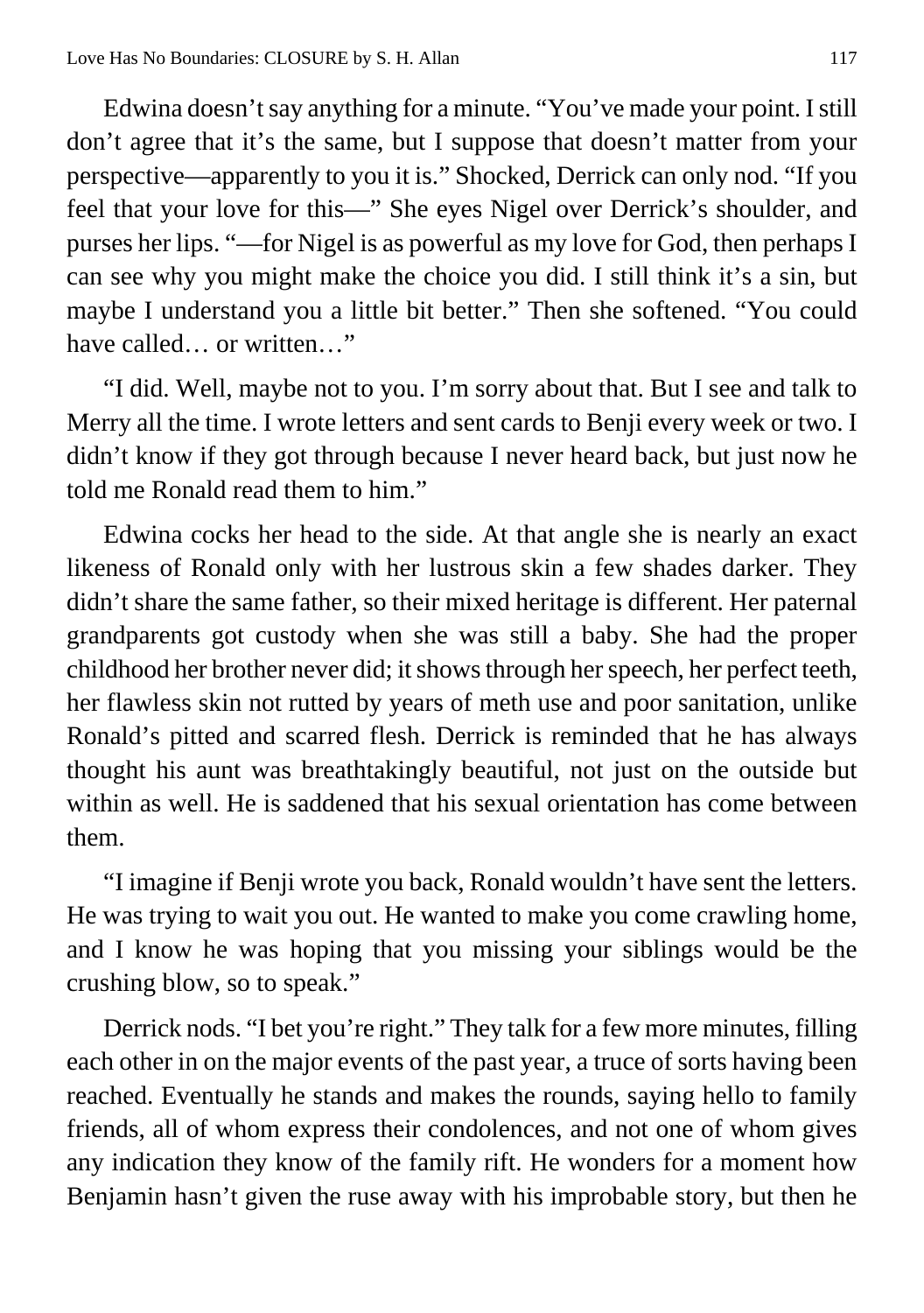remembers how little his brother talks about his personal life with others. For the first and probably only time, Derrick is glad of that fact.

He and Nigel both spend some time with Merry in her room. Nigel offers to leave them alone to talk but Merry asks him to stay. She missed him, too. Afterward they play with Benjamin for a while before the strain of keeping himself in control becomes too much for Derrick. He says his goodbyes and they leave. His knees give out as he is climbing into the car, and Nigel takes his elbow to steady him. They drive away in silence, Derrick lost in his thoughts, processing all that has happened. The afternoon didn't go at all like he expected. It was both better and worse, but he is glad he went.

When Nigel asks him how he's doing, he has to think about it. "I'm not sure," he says honestly. "Take me home and fuck me through the floor, then maybe I'll know." He reaches over and places a hand on his lover's knee. "Or let me do the fucking. Either works for me."

Nigel glances at him, his eyebrow raised. "Not what I thought you'd say, but I can do that." He chuckles. "I am *always* willing to help in that way." He interlaces his fingers with Derrick's.

Derrick sighs and leans his head back against the headrest. "Thank fuck. At least that's one thing I can count on. Everything else is just too fucking weird." He closes his eyes and tries to make his mind go blank. "You were amazing in there. Thank you."

He feels Nigel squeeze his hand. "I will always be there for you, Dare. Always. In any way you need me."

"Are we passing a fondue restaurant or something? I'm getting a whiff of something cheesy."

"Shush." Nigel strokes Derrick's fingers. "Rest awhile. You need to get your energy back in order to fully enjoy my fucking you into next week. That is, if you think you can handle it."

Derrick hears the smirk in his boyfriend's voice. It reassures him. He loves the cheese, but it scares him sometimes, too. It's easier to take snarkiness. "I can't wait, Nigh. It's all I dream about. That and Ellen DeGeneres making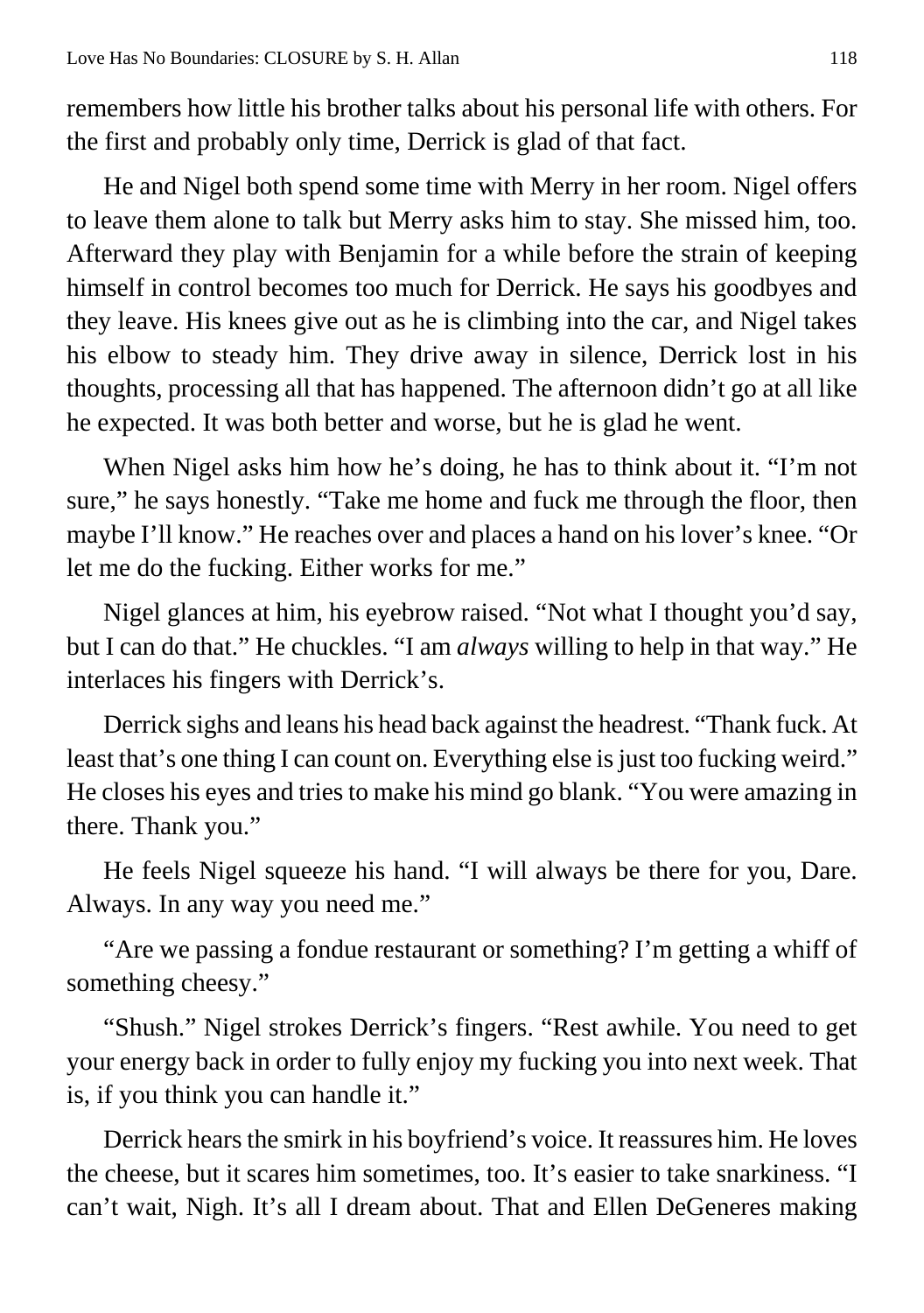pancakes in the shape of wiener dogs while convincing me to take up billiards."

Nigel snorts. "You would be terrible at that. You'd need too much patience."

"That's why the dream is a nightmare. Ellen is usually so nice, but she has it out for me when I'm sleeping. I'm thinking of keeping a spatula under my pillow for safety." Derrick opens his eyes long enough to meet Nigel's eyes and grin, then closes them again. "Wake me when we get home." He sinks down and lets the car's movement lull him to sleep.

\*\*\*\*

### **Then: Nigel**

It was Derrick's turn to decide where to go for their day out, and Nigel was anticipating fun. Derrick always came up with something original. It had become a tradition: on the monthly anniversary of their first date, they chose someplace special to go, usually somewhere the two hadn't been before. Now, it had been nine months and Nigel knew Derrick had struggled to find something they hadn't yet done together. He had announced this morning, though, that he had come up with the perfect idea.

"Are we there yet?" Nigel whined and then grinned. Over his shoulder, Tibbs sniffed at air coming in through the open window. Nigel could smell horses and hay. Who knew what the dog wasinhaling with histens of millions of olfactory cells. He shuddered. "Ick, Tibbs! Drool! So very not cool."

"Almost." Derrick signaled to turn left at the stoplight.

"We're in the middle of nowhere. I think I see Grandpa Jed's tractor over there." Nigel pointed to a pile of rust next to a railway crossing. He still had no clue where Derrick was taking them, and the anticipation was making him uncharacteristically antsy.

"I don't even understand that reference, old man."

"*Beverly Hillbillies*. I've neverseen the show, so I could have the character name wrong. I really don't even know if they drove a tractor. I have a vague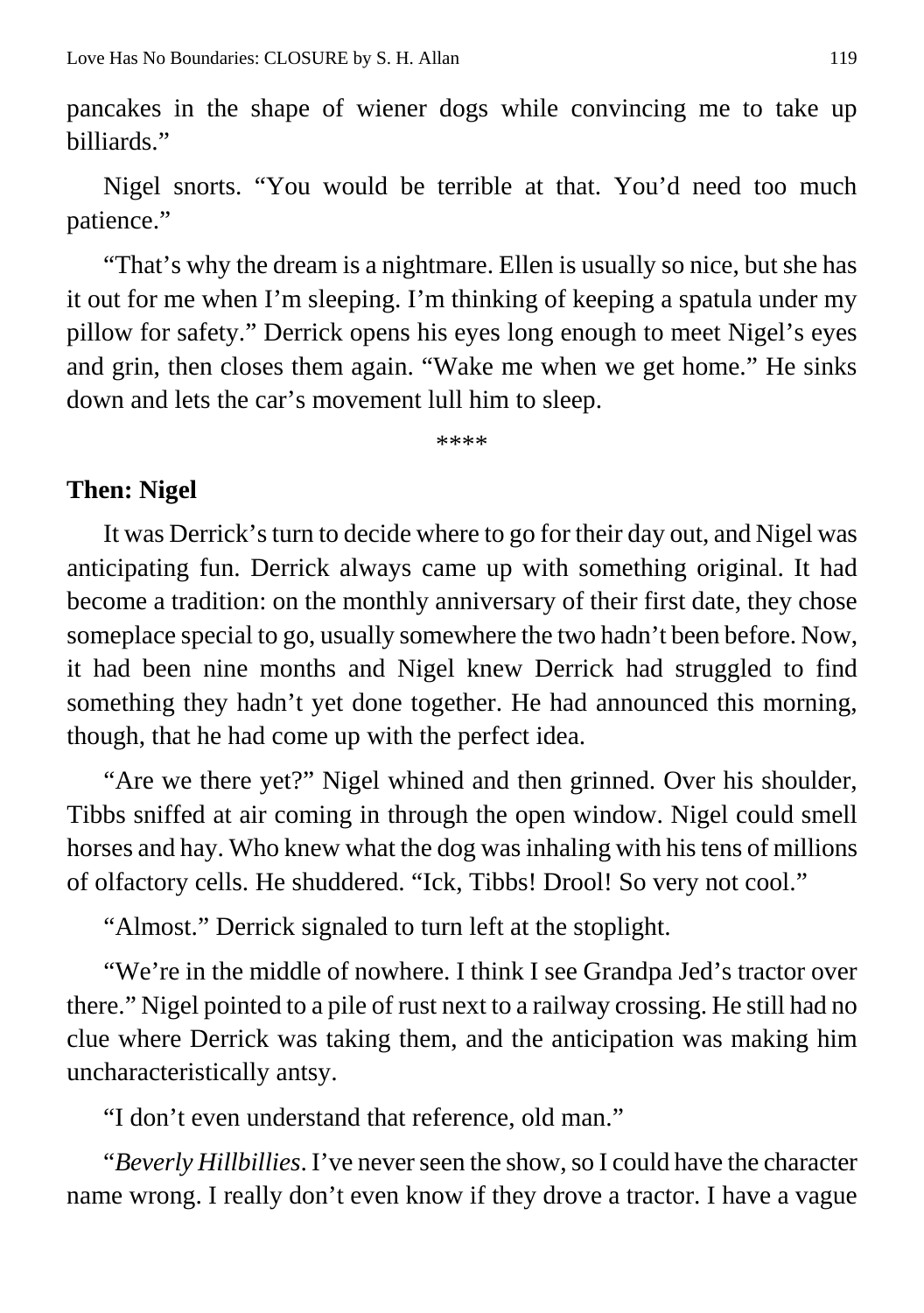impression of a bunch of people piled on some farm machinery in some publicity still."

"It was a 1921 Oldsmobile Roadster." Derrick made the turn and swung around a curve onto a two lane road winding through cornfields.

"Now who's old? How do you know that? You like *The Beverly Hillbillies*?" Nigel was surprised, and a little disturbed.

"I like old cars."

"Oh. I knew that." Derrick was driving Nigel's car, an environmentally sound Toyota Prius. Derrick's 1966 Alfa Romeo 2600 Spider was still a work very much in progress and wouldn't really have been comfortable for the forty-five minutes they had already been on the road.

Derrick turned and grinned at him. "Of course you did. You know everything about me. Everything important, at least."

Nigel raised his eyebrows suggestively and reached over to cup Derrick between his legs. "Oh yes, I know all the important stuff."

Derrick batted his hand away. "Stop that. That's for later. We're here." Tibbs was whining and showing very bad manners by pawing at Derrick's head.

Nigel looked up. They were pulling into a parking lot with a small building decorated to look like an old time general store. The porch was lined with ancient harvesting gear, a crooked straw scarecrow, and barrels of apples, stalks of corn, and piles of pumpkins. Lots of pumpkins. There were pumpkins everywhere, and behind the building stretched a large field full of even more of the things.

"A pumpkin patch?"

"Well it's October, isn't it?"

Nigel nodded. "That it is. Lead on."

The place was packed. A woman in an orange jacket directed Derrick to a parking spot about ten miles from the building, or perhaps only a few hundred feet. It seemed farther. A big sign said "support animals only." Although he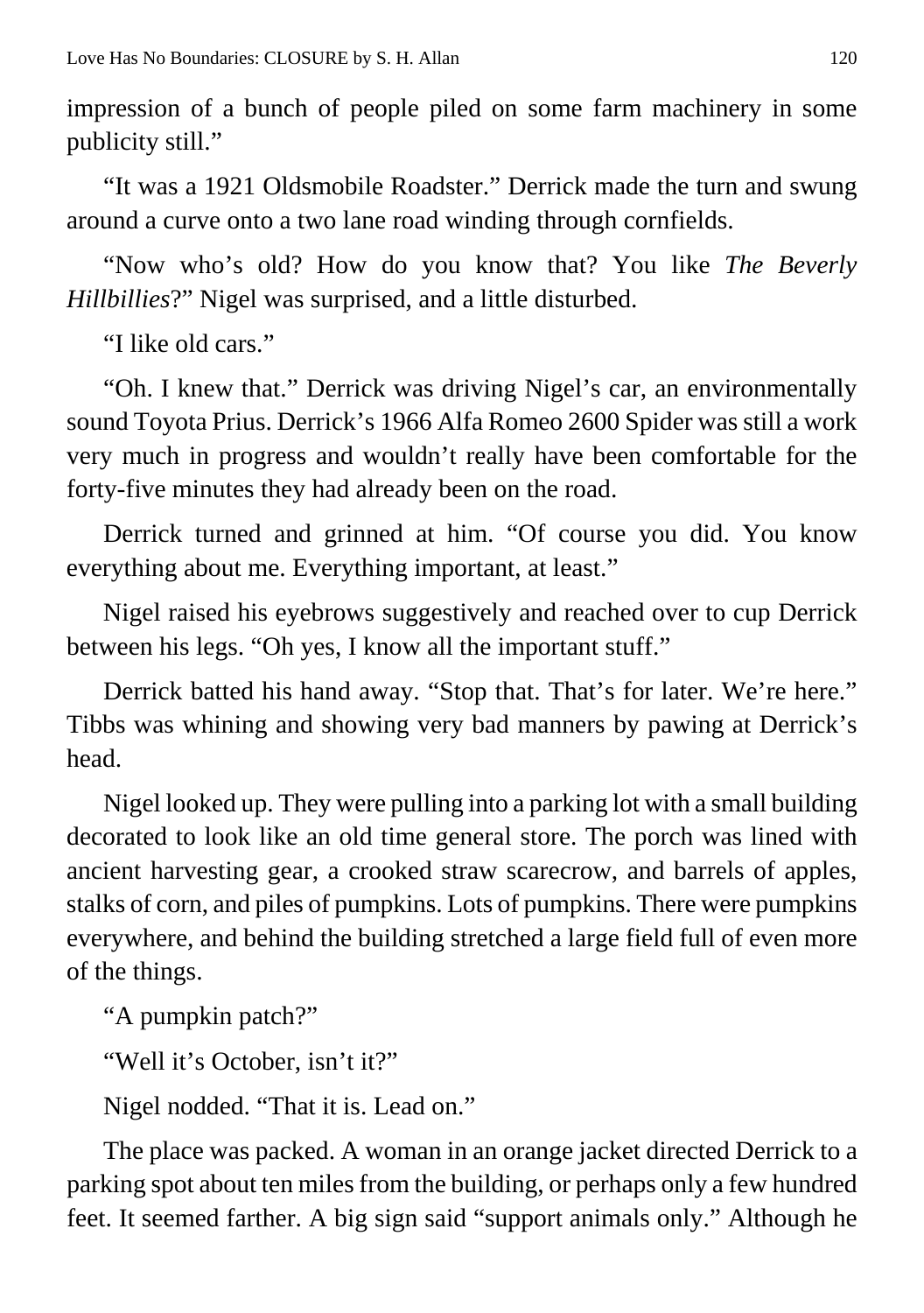was a retired service dog, Tibbs was now used for therapy in hospitals, detention centers, nursing homes, and so forth. Nigel hadn't been able to visit any of the institutions recently, and Tibbs needed to stay current on his skills. He slipped the little yellow vest on the dog and clipped on a leash. A big outdoorsy place like this, where people not comfortable with animals could easily avoid them, was perfect.

The three headed for a building that had a big sign saying, "Buy Tickits Here" in what looked like erratic hand-painted lettering. "Do you think they misspelled it on purpose?" Derrick asked.

Nigel looked more closely and saw that both letter "I"s were identical. The sign was professionally made. "Yes, of course. I guess they think all farmers are illiterate. I hate stereotypes."

They waited in line quite a while to buy tickets for the corn maze and hayride. Several children came over to pet Tibbs, most of them actually asking Nigel if they could pet his dog before doing so, which was great. He always said yes but reminded the children that service dogs should not be distracted while working. He explained that Tibbs was a support animal, though, which was different, and was not working but practicing. The kids were full of questions about what Tibbs could do. The attention helped the time pass quickly.

Once they had their tickets, the men waited for the next hay wagon. "Speaking of tractors…" Derrick pointed to a huge Ford vehicle approaching them, pulling a fifteen-foot wagon lined with hay bales.

"Just call me Jed." Nigel directed Tibbs to stand.

"I thought we clarified that it was a car." Derrick shook his head in mock disgust.

"Weren't they farmers? They had to have had a tractor."

"How would I know? You're the one fascinated by the show."

"Shush." Nigel glanced around and then squeezed one of his boyfriend's ass cheeks when no one was looking.

"Don't look but I think some guy is feeling me up," Derrick whispered.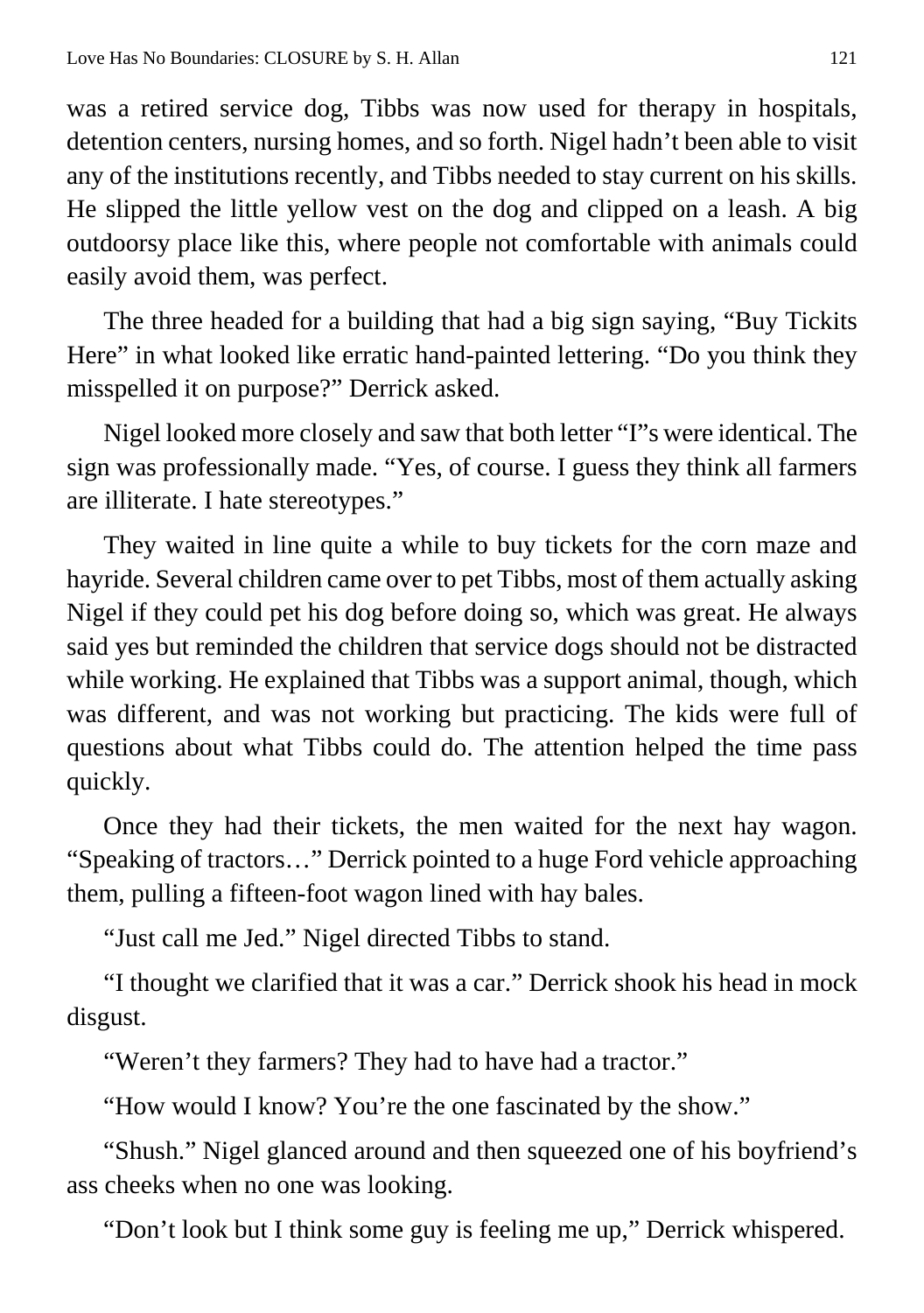"Feeling you down, more likely."

"Either way, you might have some competition." Derrick pretended to look for the culprit as they climbed into the wagon and sat on a bale of hay. Tibbs settled at their feet, leaning against their legs, out of the way of the other people climbing aboard. He put his head on Nigel's knee.

Nigel petted the dog then leaned closer to Derrick. "You wish. Actually, your mom's paying me to date you. She thought you were too perfect and wanted to be able to yell at you about something."

Derrick burst into laughter and bumped shoulders with Nigel. "I love you."

Nigel's heart swelled. Those three words were the elixir of life to him. "I love you more."

Derrick rolled his eyes. "Good grief, not that again. I love you infinity. There, I win."

Nigel smirked. "I win, actually, because I get to have you loving me that much."

Derrick groaned. "You are such a little girl."

"On our first date you told me you love cheese. I'm just aiming to please."

Derrick grimaced. "You have enough cheese to feed sandwiches to all the nine-year-olds in Washington state for a year."

"Only the nine-year-olds?"

"Give it time. You're still young." Nigel felt Derrick's hand squeeze his thigh. The simple touch sent shivers up his spine. "We're here."

They hopped out of the wagon and walked the two dozen yards orso to the entrance of the corn maze. The fake hand-lettered sign hanging nearby read, "Corn Maize." They both groaned and looked at each other. Nigel loved that he knew exactly what Derrick was complaining about. He had never known anyone as well as he knew Derrick, not even his own family, and Derrick knew him that well, too. That closeness was something he had never had before and didn't ever want to give up. The look in Derrick's eyes seemed to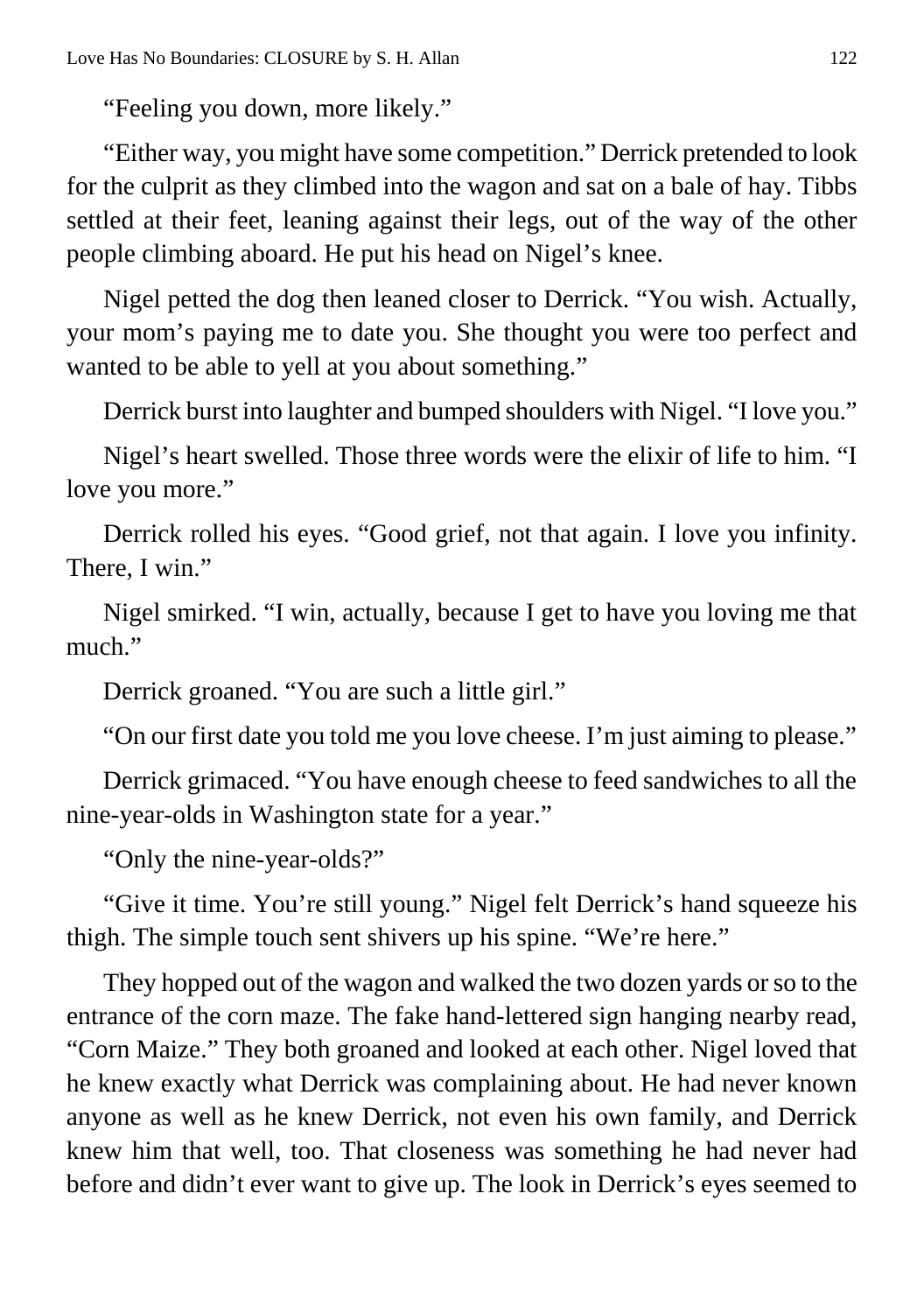say the same thing. Nigel grabbed Derrick's hand and pulled him to the maze entrance before Nigel did something really awkward and embarrassing.

Another orange jacketed employee handed them a map of the maze with key spots marked on it. "Hey, the maze is shaped like a witch on a broom!" Derrick pointed at the paper.

"I wish we had a broom of our own so we could fly up and look at it from above." There were several paths to choose from, and they randomly chose one to head down. "Seems a little pointless to make it that complicated when no one can see it."

Derrick pretended to ponder this. "Maybe it's a signal warning off aliens: 'Beware of witches. Don't land here.'"

"Curtis would be very offended if he heard you say that." Curtis was one of Derrick's friends they sometimes played soccer with. He also happened to be Wiccan and loved to regale his friends with stories of dancing naked under the moon at midnight. They both figured he did it to get laid; all the witches in his coven were gay men.

"Curtis is offended by the very idea of a witch as a scary creature."

Derrick rolled his eyes. "Curtis *is* a scary creature."

"True. Oh, here's the first tag puncher thingy." They stepped into a little alcove off the main track. A post with a sign depicting a cat had a little orange hole punch hanging from it. Nigel used the tool to mark the cat image on the map. "One down, twenty-three to go."

They headed back down the path. A minute later they reached an intersection. "Which way, Mr. Sulu?"

Derrick looked up from the map. "Checkov was the navigator."

"You're just filled with trivia today."

"I spent about a billion years in school. Learning something was inevitable." Derrick turned the map to orient it in the direction they were walking.

"You didn't learn about Star Trek characters in college."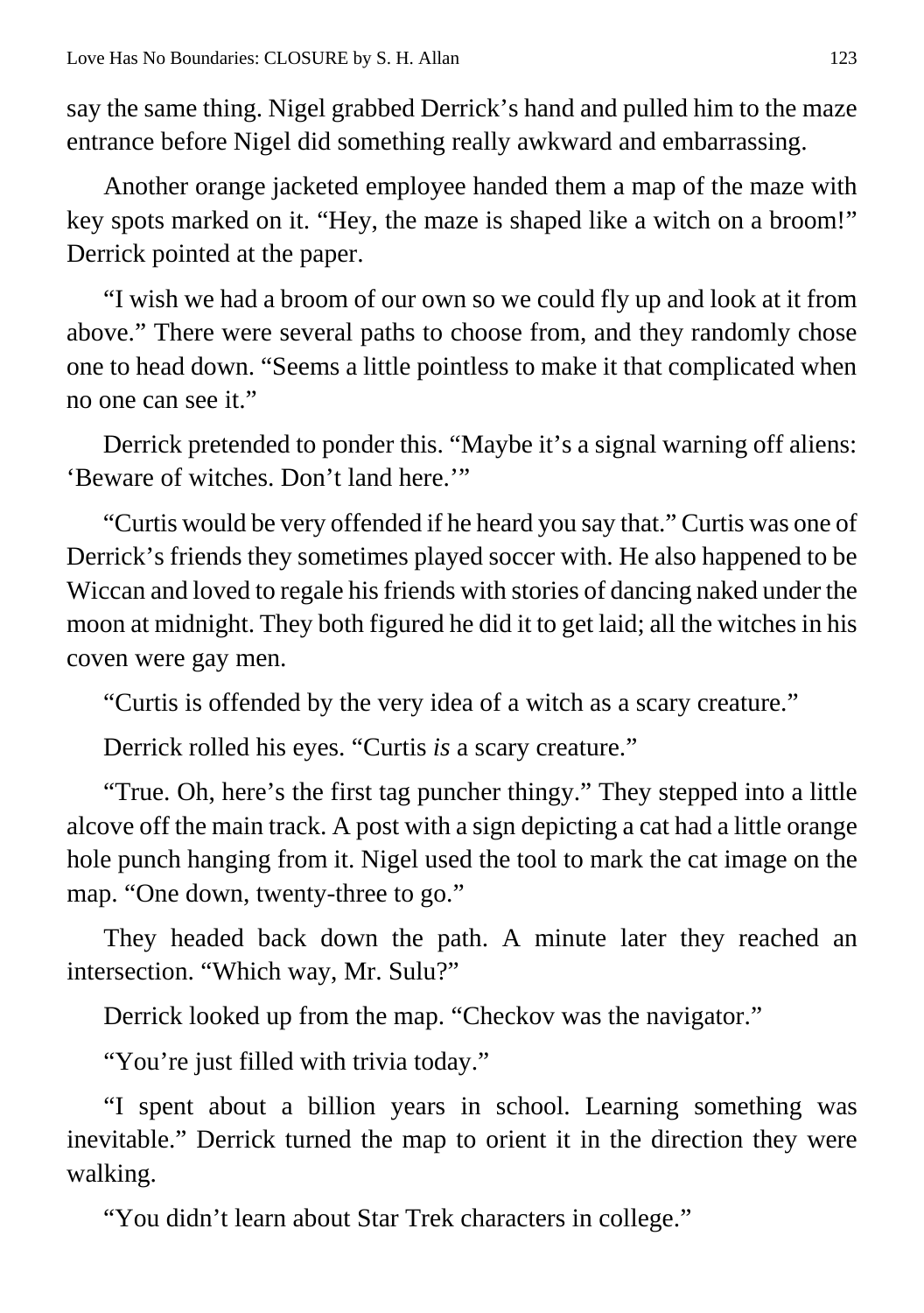"Like hell I didn't. At two AM there aren't a lot of options. I needed something to occupy my mind while studying."

Nigel nearly choked trying not to laugh. He knew Derrick was actually serious. "And cramming wasn't doing it for you."

Derrick looked at Nigel like he was turning into an alien biomimetic life form. "Duh." He turned back to the map. "I think we go this way." They soon found the next mark, which had a picture of a ghost. Nigel used the punch to indicate they had found the figure, and they moved on.

They continued to trudge through the thickest mud Nigel had ever encountered. The day was dry so far, but autumn in the Puget Sound area was more about rain than about sun. By the time their map was half punched, their boots and pants were caked with muck, and the poor dog'slegs were no longer gold but brown. "I like the color, Tibbs, but next time try dye. It will last longer and be more comfortable," teased Derrick.

"I think we're lost, Dare. We keep passing this same area." They were standing at the terminus of a dead end. "Let me see the map." Nigel moved up behind Derrick to look over his lover's shoulder. "I think the path we thought was this one"—Nigel reached beneath Derrick's arm to indicate a spot on the map—"isn't really part of the maze but just a wide break in the corn that people have trampled.

"That could be." Derrick pointed to a line on the diagram. "That would mean we haven't reached here yet, so we've been turning too early."

"Right. I also don't think we went about this the right way. We're way over here on the upper left, and we have all the punches from the left hand side. We're going to have to backtrack to get to the rest of them."

"Hmm. Well I think it's time for a break, then." Derrick leaned back against Nigel and rubbed his ass cheeks against him.

Nigel felt himself begin to harden at the friction. "Don't start something you can't finish."

Derrick pushed back harder and wiggled. "I don't know what you're talking about."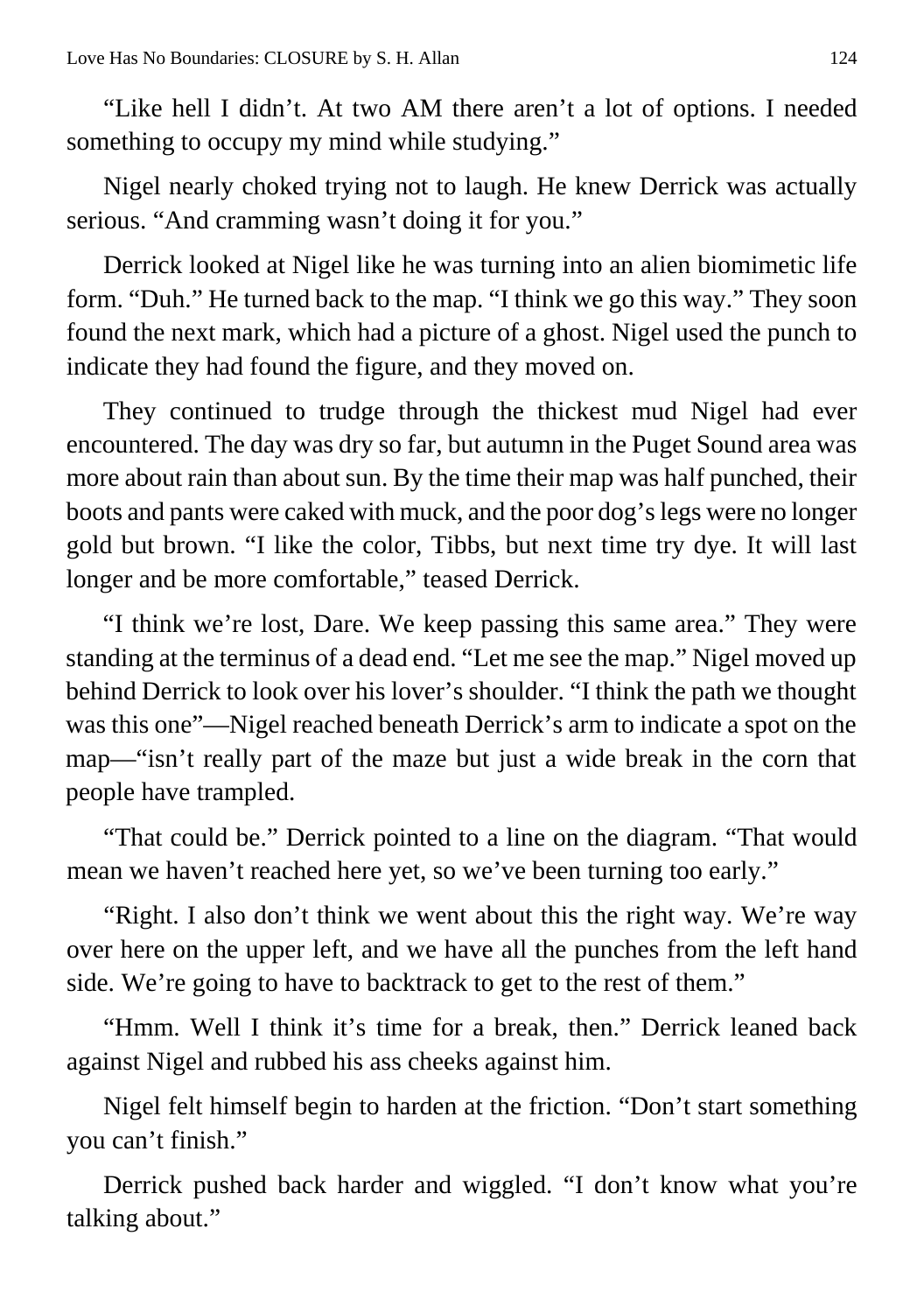Nigel groaned. "You're a cock tease."

Derrick twisted his head to look up Nigel. "Just giving you a little taste of what to expect when we get—" Nigel interrupted him with a hard and passionate kiss. He moved his hands to the top of Derrick's waistband and slid the tips of his fingers inside. His lover's body did things to him that sent reason flying away.

Derrick grabbed Nigel's wrist before anything untoward happened. "Uhuh-uh." He turned around to place his hands on Nigel's chest, his thumbs rubbing Nigel's nipples through his thin sweater. "No touching until later."

Nigel moaned. "What do you call that?" Not waiting for an answer, he bent to suck Derrick's lip between his teeth. He let go and kissed along his lover's jaw to his ear, where he nibbled on Derrick's ear lobe. "You're killing me here."

"Glad to return the favor. I've been watching that hot ass of yours for an hour now, and I don't know how much longer I can stand it." Derrick took Nigel's hand and placed it against his crotch for a few seconds before pushing it away again. "See?"

Nigel forced himself to take a deep breath. "Do we have to keep wandering around this corn patch?"

"You don't want to finish?"

"I want to finish you more."

Derrick mock grumbled and pulled away. "I've had enough cheese for today." He grinned, to Nigel's relief, and they headed back out to the path. "Well I'd like to keep going. Doing the maze, that is. I always finish what I start." Derrick leered at him, a look which went straight to Nigel's crotch.

"That's fine, let's just do it quickly. We still have pumpkins to pick." He reached for Derrick's hand and rushed back the way they had come. At the junction with the main track, he slipped and his arms cartwheeled for a moment before he caught his balance. When he looked back at Derrick, his lover had a terrified look on his face, one leg extended out in midair and his arms were pinwheeling around in an exaggerated motion.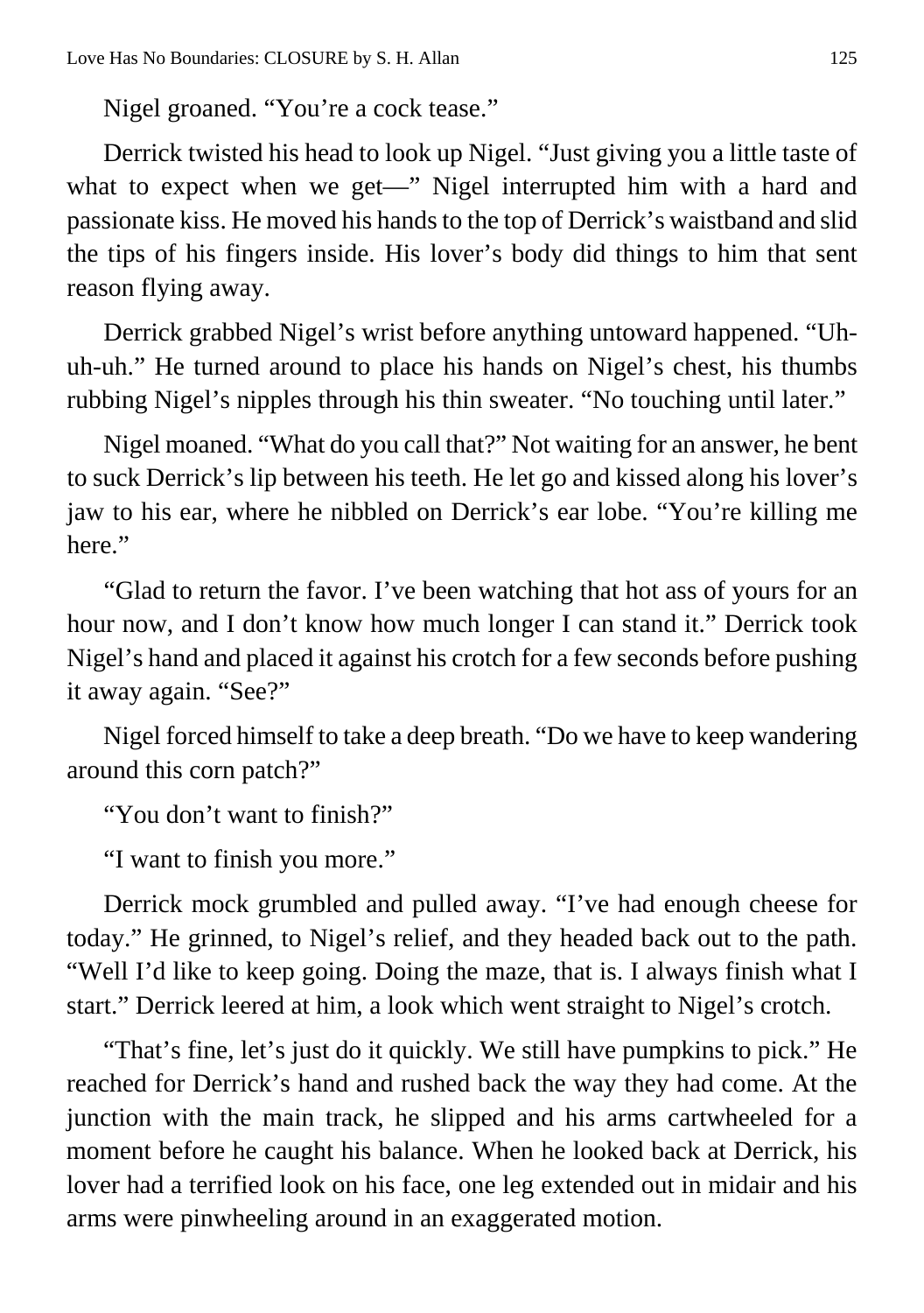"Are you mocking me?"

"Yes"

"Just checking."

When Derrick stilled, Nigel kissed him on his forehead. "You're a dork."

"But I'm your dork."

"At the risk of being sued by Wisconsin for unlawful cheesiness, I have to say that you're the only dork I'll ever want." Tibbs sneezed. Nigel thought the dog might be showing disapproval.

Derrick just shook his head. "I'll let it go this time. Try to stay vertical please." He headed down the track, and Nigel quickly followed.

They finished the maze as fast as they could, then rode the hay wagon back to the pumpkin patch. "You know, I've always pictured a hayride as a cart filled with loose hay with people sprawled on top," Derrick said as they disembarked.

"I doubt that would be very comfortable."

"It would if you were next to me."

It was Nigel's turn to roll his eyes. "Now who's being cheesy?"

"I figure I owe you a few hundred thousand cheesy comments. I'll stop if you stop."

"No promises."

"Fine. Let's pick out some pumpkins so we can get home, and you can finish what you started." Derrick set off toward the field where the pumpkins lay mired in mud.

"I believe you were the one who started it." They reached the field and began rooting through the muck.

"Well, I'll take it back if you want me to."

Nigel jerked up and looked at his boyfriend in horror. "Don't you, Dare!"

Derrick covered his face with his hands. "Puns now, too?"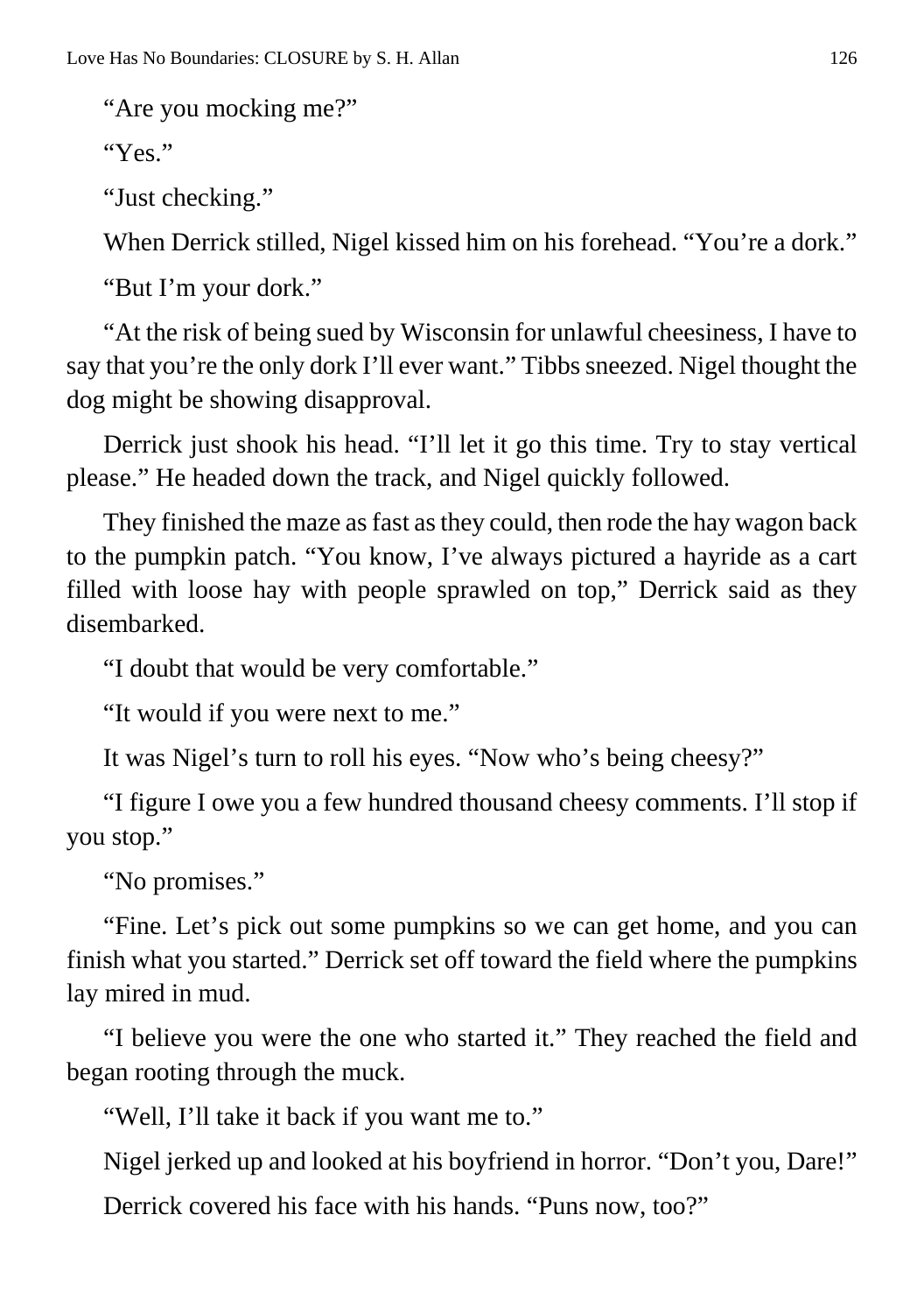Nigel laughed and reached for a white version of the squash. "This is cool. We could do something different with one that's not orange." He looked back at Derrick. "We are going to carve them, aren't we?"

"Hell yeah! Carving pumpkinsis a highly skilled art form. We're having a contest at one of the service centers I work out of. I've never even placed. With your artistic skills, I'm sure we can win this time."

"I have artistic skills?" Nigel ruled the pumpkin too lopsided to stand up well and put it back down.

"Well, compared to me." Derrick shrugged and picked up a big, orange, elongated globe. "This one is pretty smooth."

"That does look good. Help me find one that has some interesting lumps. I have an idea for a witch that looks like Curtis but with warts."

Derrick cracked up. "I cannot wait to see the look on his face when he finds out it's him. I'll get us a wheelbarrow. I think we're going to need lots of practice."

An hour later, they paid for their nine pumpkins and sixteen small gourds. Neither of them wanted to limit their choices at that point. That and they were having too much fun picking them out. At a store behind the ticket booth, they spent an exorbitant amount of money on autumn foods like fresh pressed apple cider and pumpkin bread. With anyone else, Nigel would think the food would last several months. With Derrick, the food would probably be consumed within several days. Just thinking about his lover eating all of that had Nigel hot and bothered. At the car, they wiped themselves and Tibbs down as best they could. Soon they were in the Prius and heading back toward Seattle.

They stopped at Marymoor Park in Issaquah to let Tibbs run around the huge off-leash dog area. Derrick loved to watch all the dogs romp around. Nigel loved to watch Derrick. It was a win/win situation, and worth putting up with Tibbs's legs getting muddy again. Nigel tried to rub the gunk off, but this time gave up. Dogs got dirty, and he loved Tibbs. He could put up with a little muck. They finally just drove to the other side of the park where the picnic area was.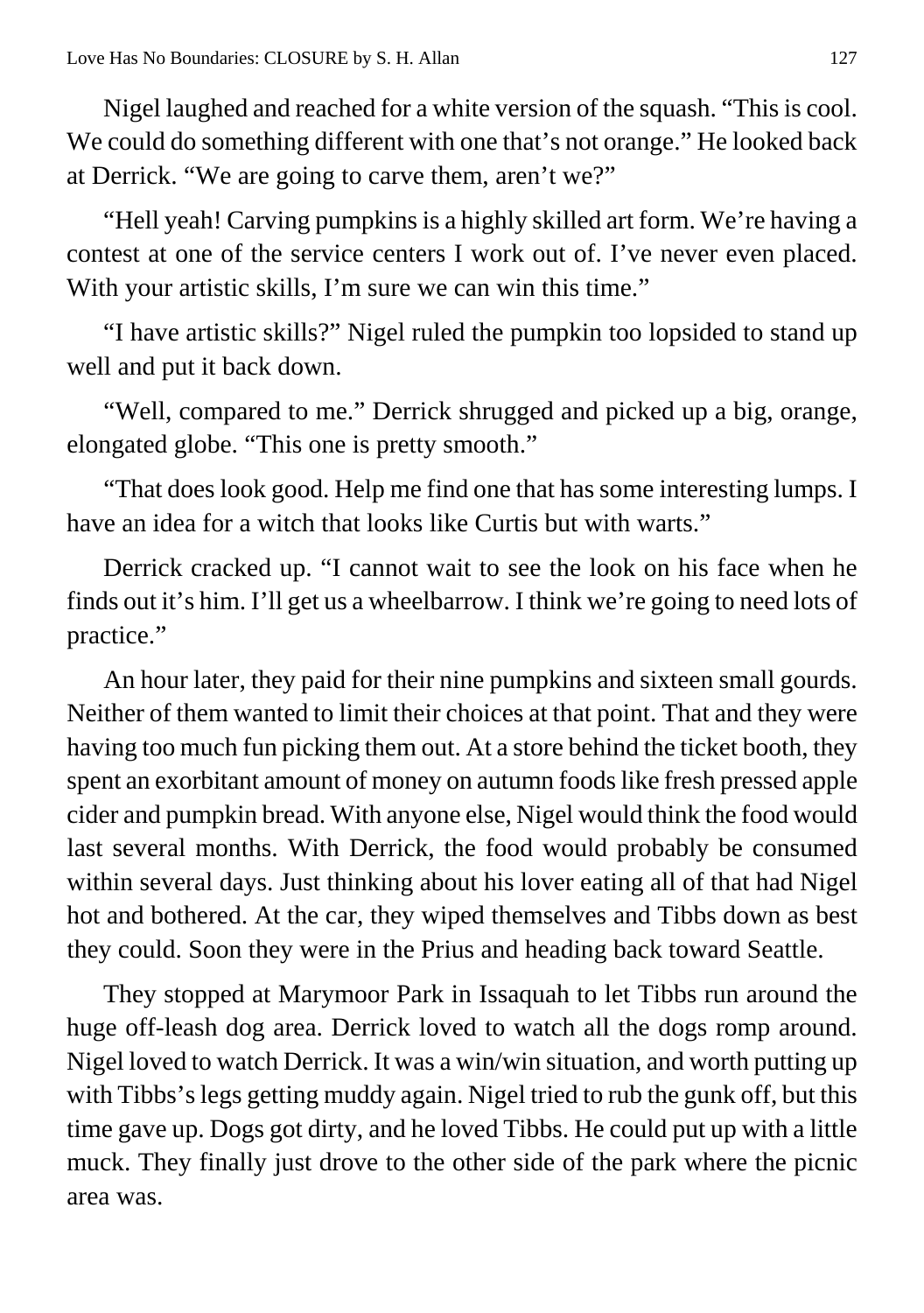"How many people were you expecting?" Nigel watched Derrick unloading the lunch he had packed. A large bag of grapes joined a pile of sandwiches, chips, three different kinds of salad, two desserts, and several jugs of various drinks.

"Too much?" Derrick surveyed the spread.

Nigel laughed. "For me, yeah. You? Probably not. I have no idea where you put all that food in that little body of yours."

Derrick glared at him. "I'm not little. Want to go a few rounds with me so I can show you?"

Nigel threw up his hands. "Hell no! We both know you could take me three times out of three. I just meant that you eat like a linebacker."

Derrick shrugged. "Just lucky I guess." Nigel wasn't sure it was luck—it was expensive and time consuming to eat that much—but he enjoyed watching Derrick ingest his food. He made eating an art form.

Nigel moved behind Derrick and put his arms around his lover's waist. "This looks delicious. Did you make it all?"

"Most of it. I bought the grapes."

Nigel chuckled. "Lazy man." He licked Derrick's neck. "Let's eat quickly so I can move from here," he lapped at his lover's neck again, "to here." He briefly squeezed the bulge in Derrick's jeans. His boyfriend trembled beneath him.

"Fuck yes. Sit! Sit! Now!"

Nigel laughed and pulled away. He moved to the other side of the table and sat, taking the plate Derrick proffered. He loaded it up and dug in.

Fifteen minutes later, he was stuffed, and Derrick was working on his third plate of food. More than half the feast remained. "Hurry up, Dare, you've got a lot left to go."

Derrick shrugged and swallowed. "I'm doing my best." Nigel smiled and indicated Derrick should keep going. He sat, watched, and listened as Derrick hummed and moved his body unconsciously, thoroughly enjoying his meal.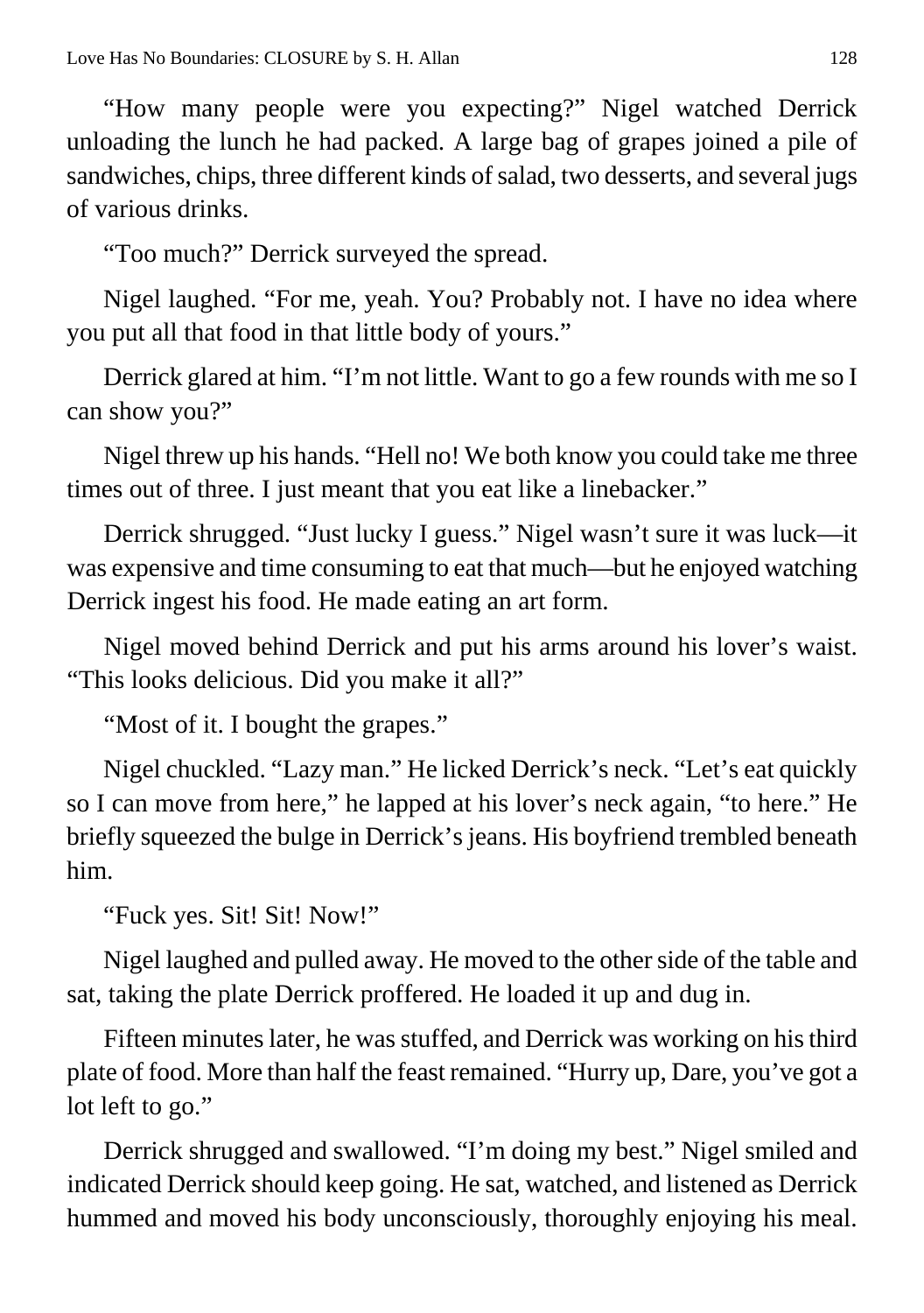Nigel thought Derrick eating was incredibly sexy. He thought Derrick everything was sexy.

Another fifteen minutes passed before Derrick was done, and they packed up the leftovers. They moved to the grass where they spread a blanket on the ground and sat to watch a group of college students play Ultimate Frisbee. Derrick sat with his back pressed to Nigel's chest. The air was chilly and smelled of pending frost, but Derrick was warm, and Nigel relaxed with his arms around his boyfriend. The game players took a break, but the two of them stayed seated and watched the people in the park. They played "who's compensating for a small penis" for a while, but there just weren't enough candidates.

They switched to "who's closeted" and had a lot more people to choose from. The game concluded when both agreed on a winner: A nervous looking older man wearing a bright yellow sweater sporting rhinestone-collared cats was holding the hand of a slightly younger woman who made Janet Reno look like Barbie. Every minute or so, he glanced at Derrick and Nigel, and when he saw them watching, he quickly turned his head. What clinched it was that each time he looked, he licked his lips. "No contest," they said in unison.

They sat in silence, just people watching and enjoying their closeness. Nigel felt immeasurable joy sitting there with the love of his life in his arms, their dog stretched alongside them, their bellies full, his heart bursting with love. In a little while, he would get to take his boyfriend home and make passionate love with him. Their one year anniversary was only a couple of months away, and he had finally gotten up the nerve to ask Derrick to move in with him. The thought of waking up next to Derrick every morning—with the accompanying wood, no less—sent a blaze of heat up his spine.

Nearby a man was wearing a signboard reading, "THE END IS NIGH! REPENT NOW!" He accompanied the message with exaggerated gestures and loud vocal repetitions of his message.

"He's wrong you, know." Derrick turned to look back at Nigel.

"Good thing. I'm not done with you yet." He squeezed Derrick's chest and moved a little to see his lover's face better.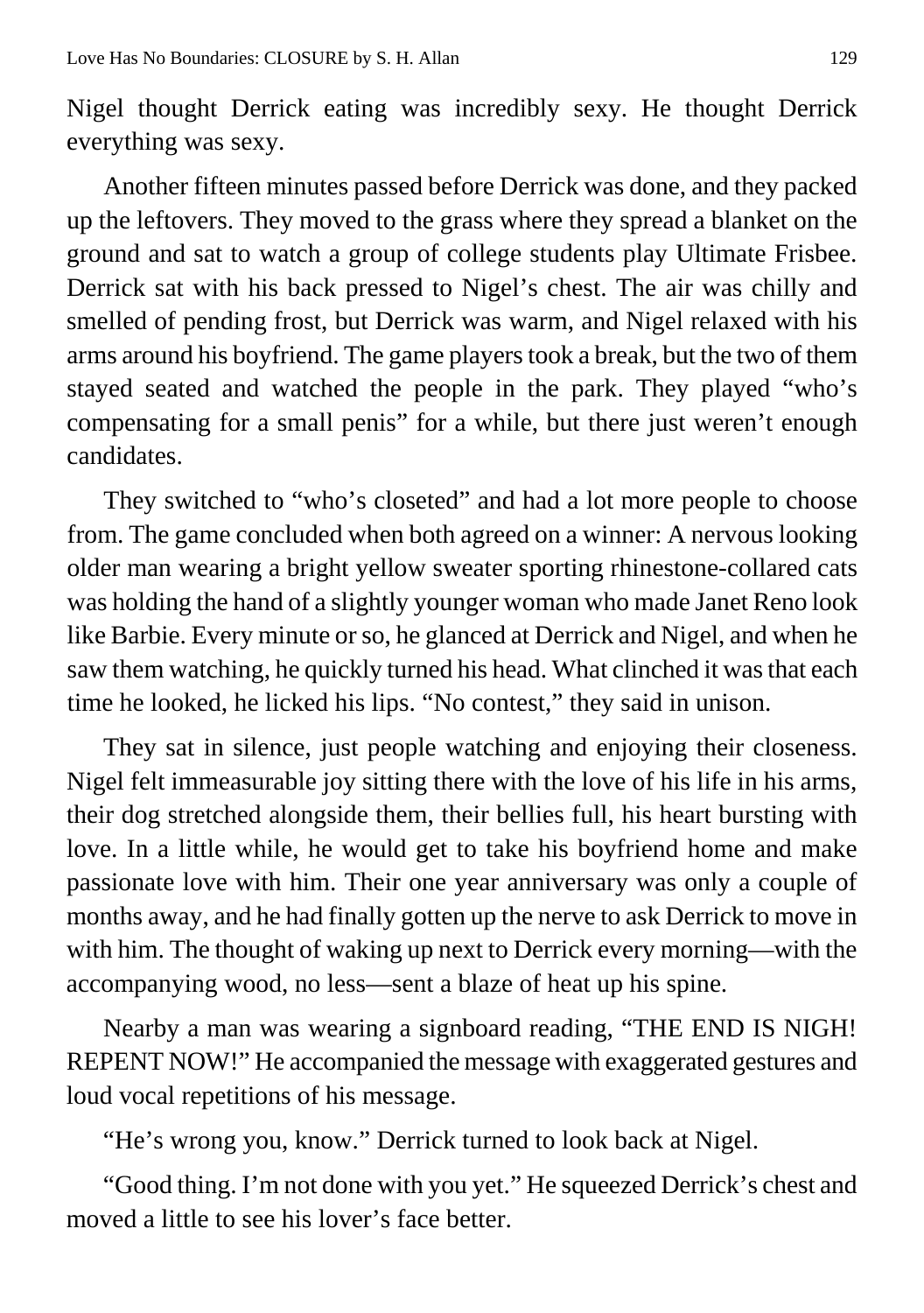Derrick smiled and Nigel's heart danced. "Likewise. The end is forever away. It's the future that is nigh."

He nodded and pulled Derrick closer. "The future is right in front of us."

Derrick turned around so he was completely facing Nigel. He was breathing faster. He looked intense as he took Nigel's hands in his own. "The future is *Nigh*." He seemed to be trying to explain something that Nigel apparently wasn't getting. He listened as Derrick again said, "My future is *Nigh*. *My* future is *Nigh.*"

Then he finally got it. For a moment he couldn't breathe. This beautiful, wonderful man thought Nigel was his future? Some days Nigel was scared that his boyfriend would know how beneath him Nigel was and fly away. But now Derrick was telling him that his future was with Nigel. He struggled with his emotions. He pulled Derrick as close as he could, wrapping his arms around him, and burying his nose against his lover's neck.

He was shaking, and he appreciated that Derrick didn't say anything, just gave him a minute to get himself under control. Finally he turned his head and brushed hislips against Derrick's ear. No words could convey what he felt but he tried. They came out in a whisper. "The future is us, together. I love you so much. I keep pinching myself to see if I'm dreaming."

Derrick pulled back to meet his eyes. "I love you, too, Nigel, more than I could ever explain." Then he laughed.

Nigel smiled. "What?"

"This." Derrick leaned back and opened his arms to take in Nigel and everything around them. "This is perfect. Life is perfect. I'm so happy right now." He laughed again and Nigel joined in. Soon they were howling so hard they fell over, and Tibbs was jumping around them trying to play.

They almost didn't hear the phone ringing, but it fell out of Derrick's pocket. Without the cloth to muffle the sound, the ringtone blared. Derrick fumbled to answer, his hoots turning to chuckles. "Hello?"

Nigel sat up and tried to still his own laughter. He gazed at Derrick and was filled again with his love for this man. He was watching when Derrick's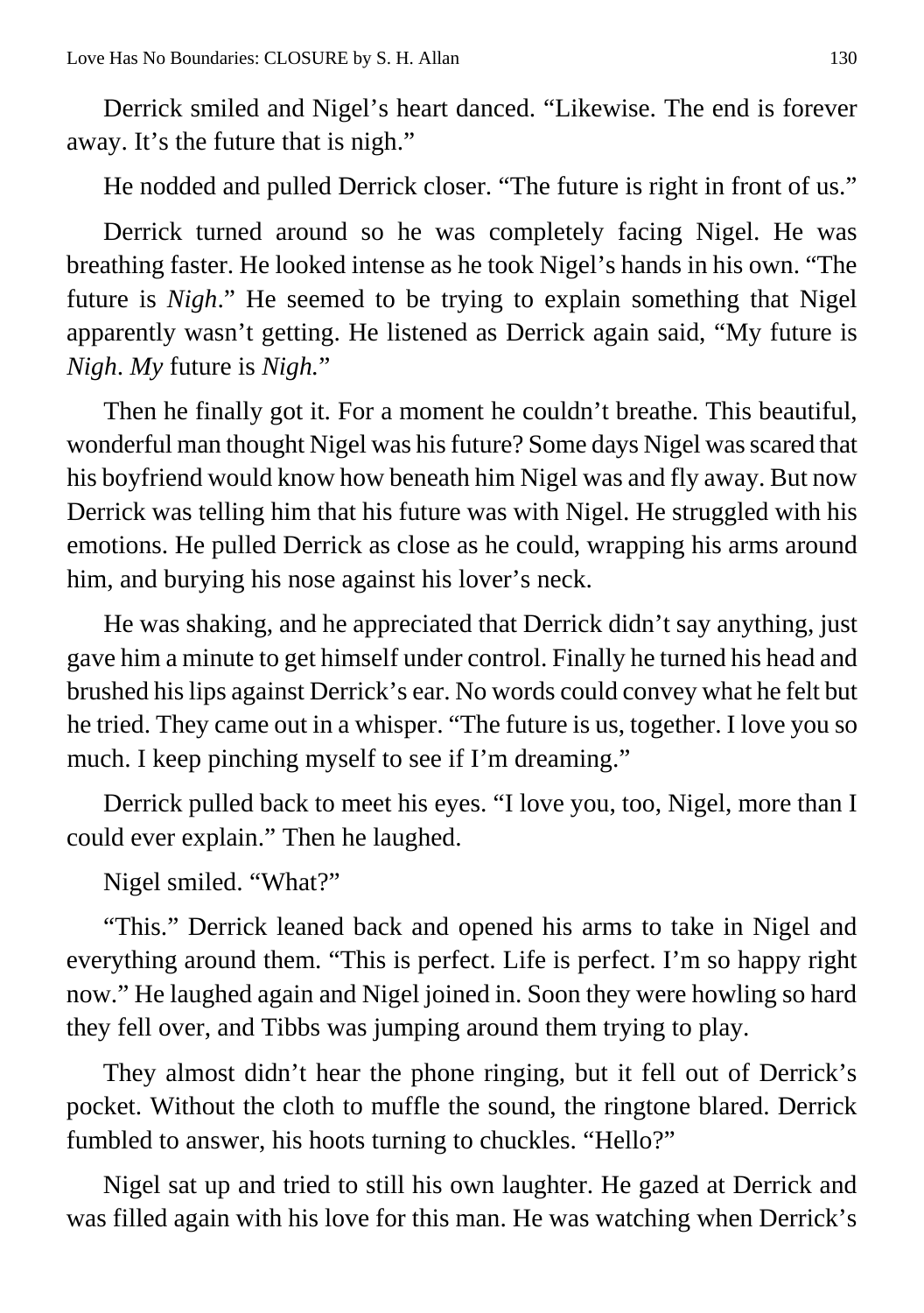face fell. It was like slow motion, seeing his grinning, happy, loving, full of life Derrick morph into an unmoving rictus of agony and despair. He felt his heart fall out of his chest and roll away. That had to be what happened in order for him to feel this kind of pain, watching his lover fade away in front of his eyes.

Derrick wasn't saying anything except an occasional, "Okay." He mostly just listened. It killed Nigel not to scream, "What's wrong?! Tell me what's wrong so I can fix it!" but he didn't. Nothing that could make Derrick look that way was something he could simply patch up. He cursed whatever powers that might be that their perfect moment had been shattered.

He took Derrick's hand. It was like picking up a dead fish: heavy, lifeless, and unresponsive. Cold. Clammy. He rubbed the palm trying to warm it up. Derrick ended the call and continued to stare at nothing.

"Dare?" He whispered the words. Derrick didn't say anything. "Dare?" Please. Tell me what's wrong." Just looking at his lover in so much pain was making Nigel fall apart inside.

Finally Derrick turned to him, his eyes dimmed with grief. "Cel—" He had to swallow and start again. "Celeste's—Celeste is dead. My mother's dead."

\*\*\*\*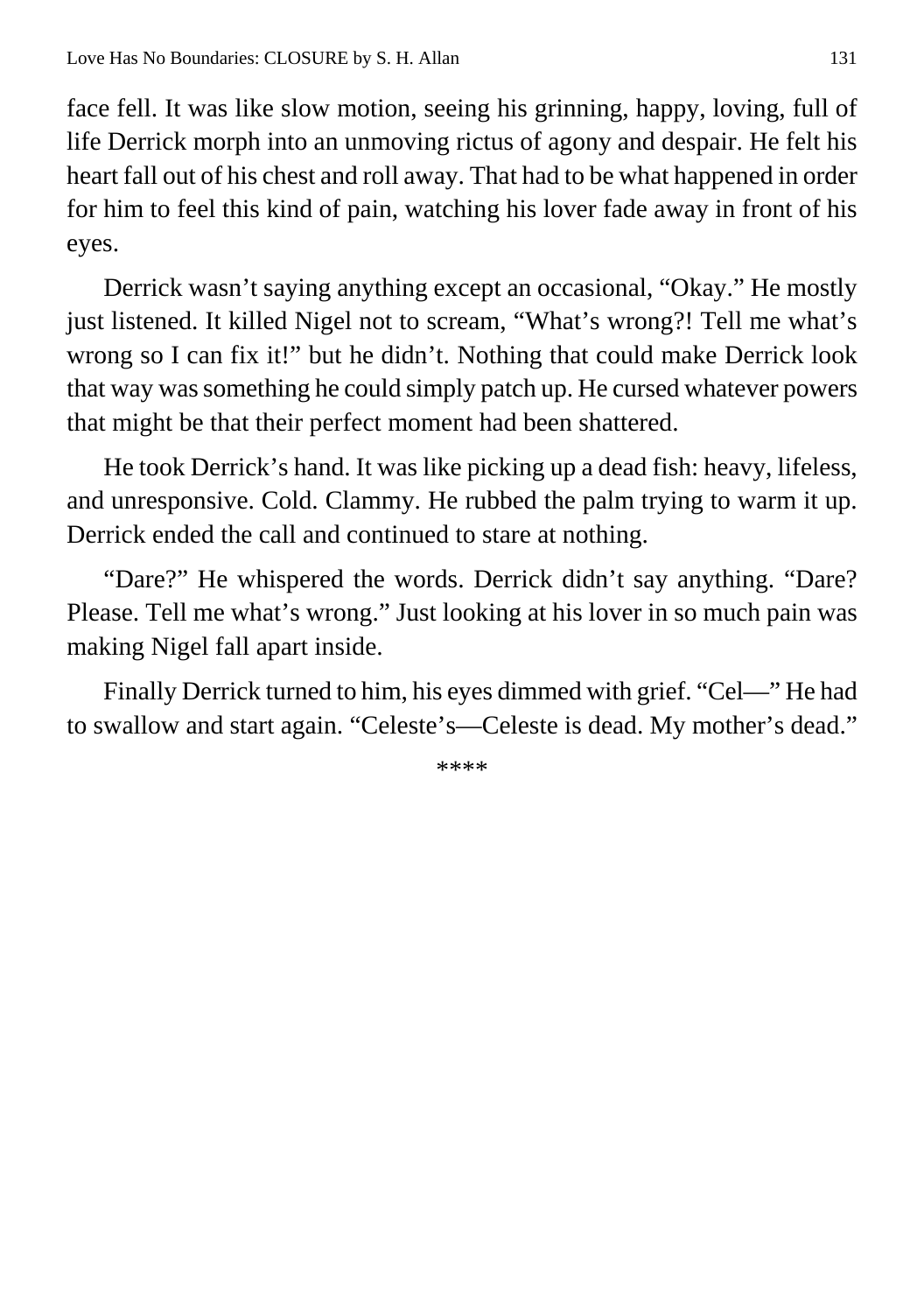#### CHAPTER 9

#### **Now: Derrick**

This week has been hard, busy but not enough so. Relief flooded Edwina's face when Derrick told her he would take care of everything, including Ronald's memorial service, the will, and the estate. He gained a lot of experience when Celeste died only a little over a year ago. He is glad he is able to help. His father was surprisingly prepared and set up a lot of the funeral arrangements in advance. Derrick refuses to think about what that means. He isn't ready to face it, although it's confusing that Ronald didn't change his will. Maybe he didn't have time or the money to see an attorney. But Derrick found that when he completed the small number of things left to do, he felt empty, aching for another task to keep him occupied. He hasn't really found anything else.

Days have been spent either at the house, on the phone, or exercising. Bereavement leave has given him too much time to think, and he has tried to keep his mind clear by exhausting himself. At night, Nigel makes love to him, sometimes hard and dirty, sometimes soft and sweet. Derrick clings to his lover like a barnacle. If he lets go, he will float away and drown. It's a mixed metaphor, but it fits as he struggles to keep his head above the murky despair dragging him down.

Now the day Derrick's been dreading, the time for his father's funeral, is here. They decide to take the Prius again. The other car is too flashy in its way, too fun. He has to pull the seat forward to adjust for his shorter legs. It reminds him that he's not the one who usually drives this car, and he feels comforted cradled by a seat molded over time to fit his lover. Next to him, his boyfriend fiddles with the radio and finds a blues station. Nigel doesn't like this genre of music but Derrick does, and he's grateful for the consideration. The music is exactly what he needs right now.

Muddy Water's soulful voice croons from the speakers. A memory of Celeste playing an old vinyl record on an ancient console stereo drifts into focus. He'd forgotten that old behemoth. The look on her face whenever she closed her eyes and let the music fill her is one of his fondest memories. She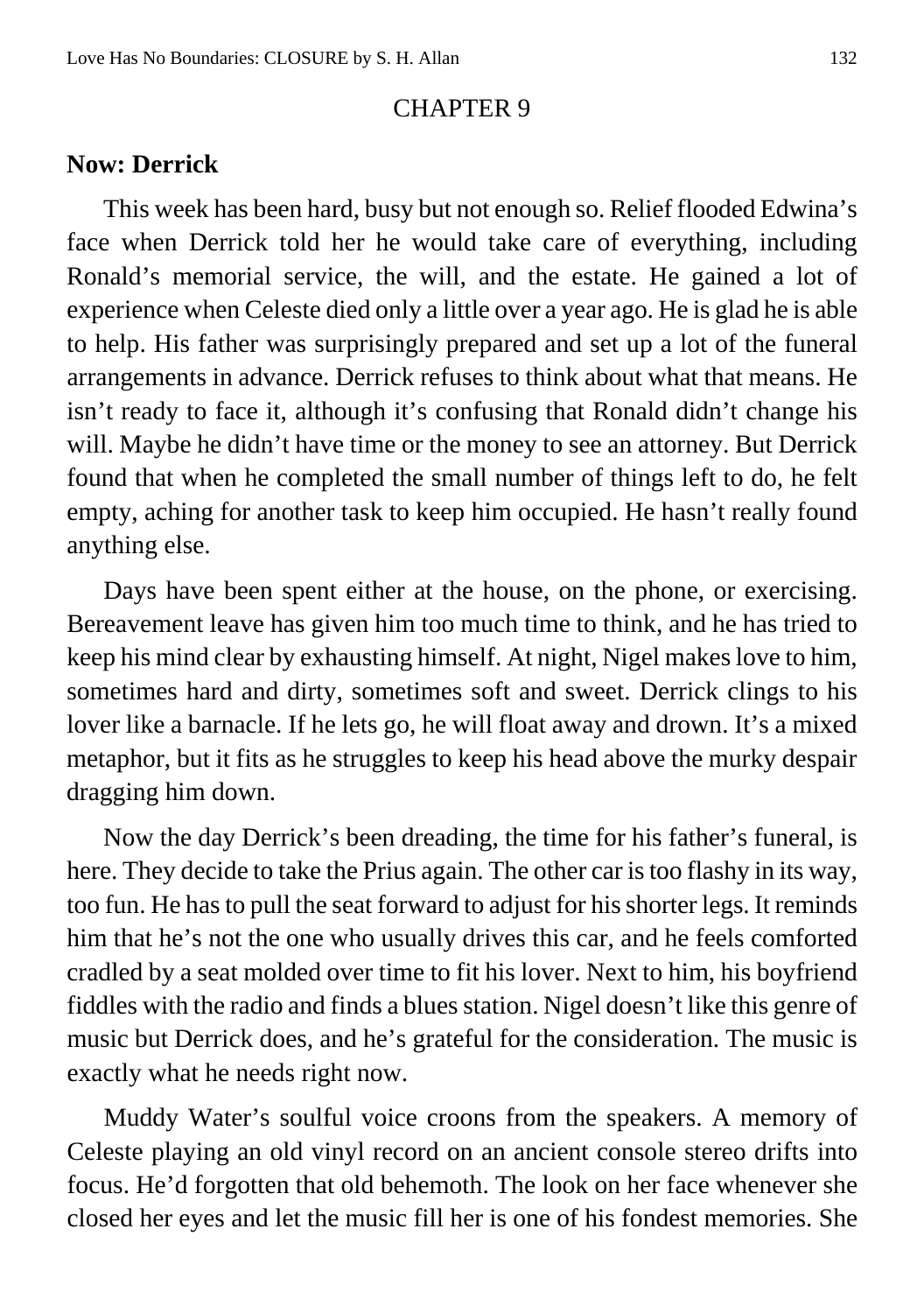listened to rhythm and blues, soul and funk, and a lot of other sounds his friends thought were stupid. He secretly loved it and would hide behind the door to the den and watch her sway to the music, the beautiful voices filling his heart, too.

The memory reminds him that not that long ago, he was attending another funeral, and his heart grows heavy again. No one likes memorial services, but the ones for the people that mean the most are the hardest. He rubs his chest as if he could dispel the ache there. He is thankful for the billionth time that day that Nigel is there beside him, tethering him to the moment. He remembers what someone in juvie once told him when he was starting to panic from PTSD; *"There's only one thing you need to do right now: breathe. Concentrate on just that. Breathe in, breathe out. Focus on one step at a time. Breathe in, breathe out.*" He can do that. He does.

\*\*\*\*

### **Then: Derrick**

"Ronald, I—" He what? He had no idea what to say. What was there that would help a man cope with the death of his wife of thirty-seven years? Derrick had lost the only mother he had ever really known, but he was grown, twenty-nine years old in a couple of weeks. Ronald had lost the love of his life, the woman that made everything else matter. "Dad…"

Ronald laughed without humor. "You never called me 'Dad' before." He swallowed the rest of his whiskey sour in one gulp and signaled the bartender for another. "You tell people I'm your father, but you never actually called me 'Dad' or anything like it."

"I know. I'm sorry." Derrick toyed with his ginger ale. He was queasy, and this high-end bottled brand had a lot of real ginger in it which was supposed to help. He didn't think anything would help this kind of nausea. It had been over a month since Celeste's sudden tragic death from a coronary, and he still found it hard to function sometimes. He couldn't imagine what it was like for Ronald. Except, he could. Although they had only known each other about a year, he thought that if Nigel perished, when they were so in love and happy together, he would die. He didn't think he could bear the pain. He shook his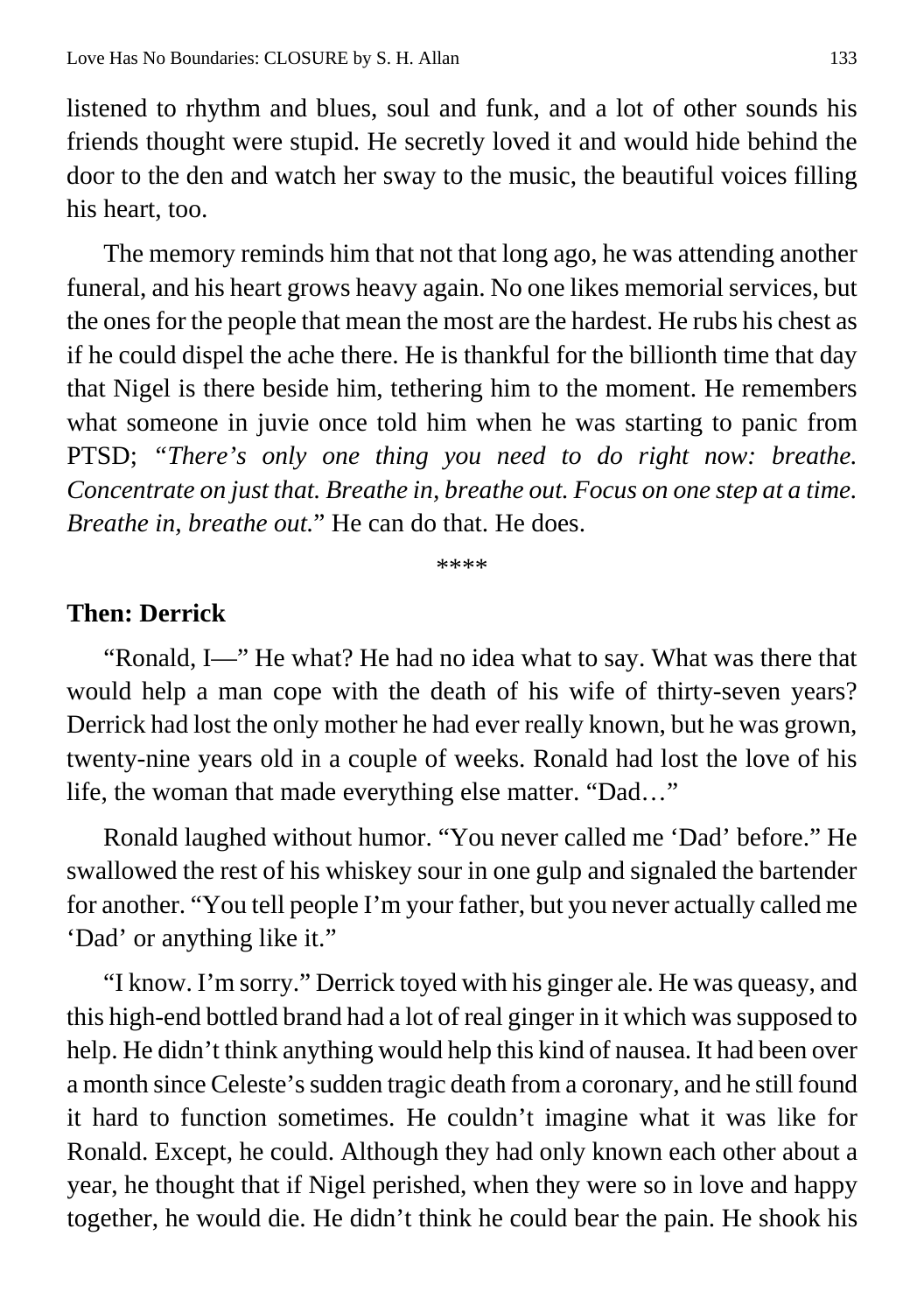head to clear those thoughts away—he had enough grief. "Ishould have called you Dad like Benji and Merry do. I'm sorry."

"Don't be. Word sounds weird coming out of your mouth. Too soft." The bartender placed a new glass in front of Ronald, and Derrick told her to put it on his own tab. "Don't fall in love, Son. It'll kill you every time. Wait, I don't mean that. I wouldn't have traded my life with your mama for anything in the world."

Derrick could tell hisfather was barely holding on. He had moved home to help Ronald with the kids, and his father was like a hologram of who he had been. He ached for his dad, but he had no idea how to help. He would do anything to make Ronald's pain go away.

"I keep hoping you'll find the man of your dreams, the one who stays there forever. And I pray he outlives you so you don't ever know this kind of pain."

Derrick put his hand on his father's arm. "You don't have to worry; I have found him. And I know that if he does die first, it will still be worth the time we have together."

Ronald spluttered. "That lily white boy? He's not the one. He's just a thing you're going through."

Derrick was hurt until he reminded himself that Ronald was lashing out because of his own pain. "Let's not talk about him right now, okay?"

"Why not? You won't listen to me anyways so why does it matter if I talk about it?" Ronald drained his drink once more and signaled for a refill. "You haven't got any idea what it's like to be in love."

Derrick knew it was wrong to engage his father, but he just couldn't let that slip by. "That's not true at all. I've been with enough guys to know that what Nigel and I have is truly love." He ignored Ronald's snort. "I'm sorry you don't like him, but he's not going anywhere."

His father shook his head. "You just think you're in love. You haven't got what Celeste and I do… did." His father closed his eyes a minute before continuing. "Even if you're head over heels, that man isn't. You know he's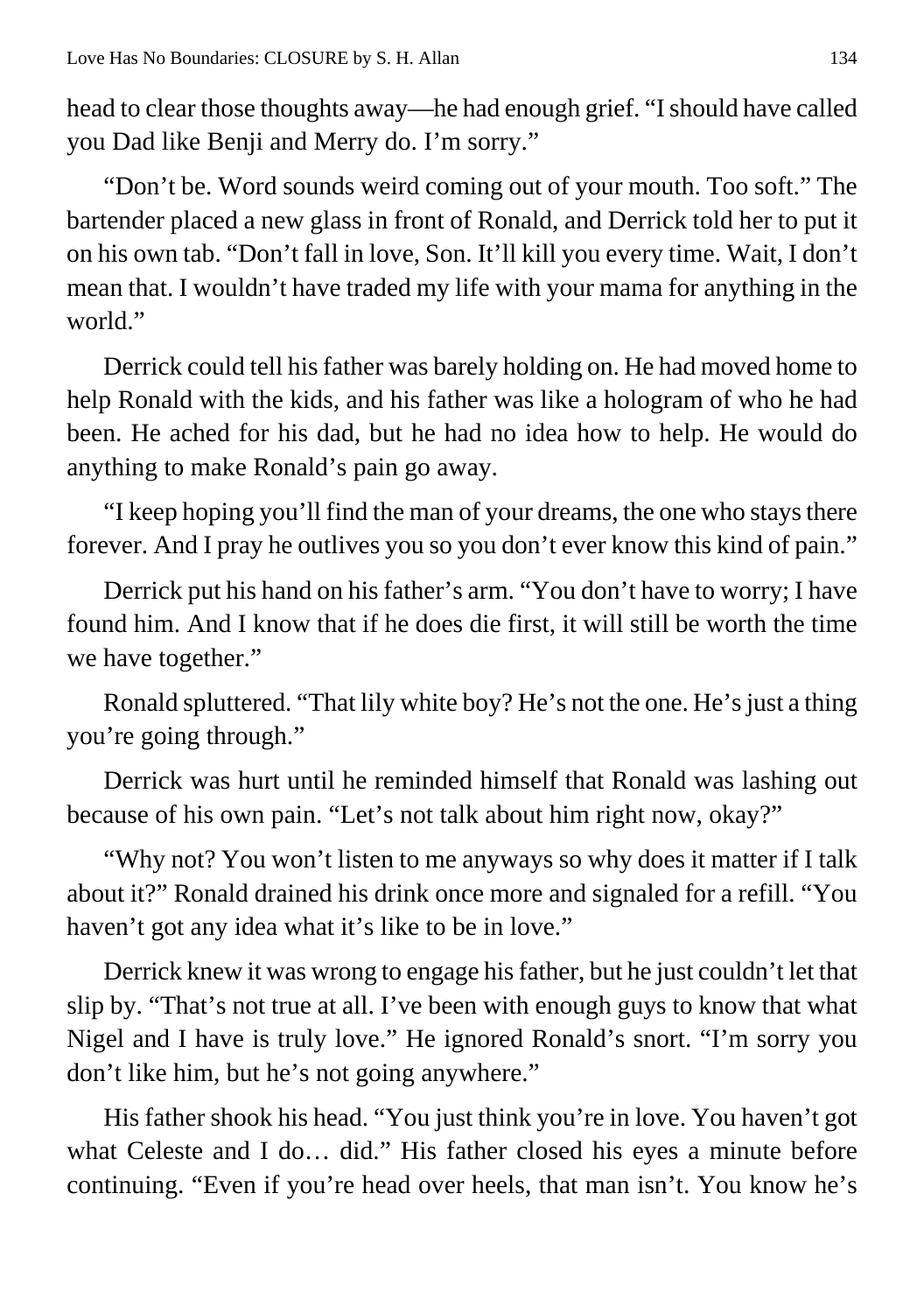just slumming it. You're just a new play toy." He accepted his fresh drink from the bartender.

"Why do you keep saying that? Nigel has never been that way. You're just reaffirming the stereotype of the rich playboy. Nigel's not like that." Derrick felt himself getting heated, but he was sick of these comments. "His family's not like that. He wasn't born rich, at least not what most people think of as wealthy. His parents were with Bill Gates when he first moved Microsoft here in 1979, and they didn't make more than a good salary until the company went public a few years later. Nigel was in grade school when his family went from well off to affluent."

"His family has always had more money than you'll ever see."

"That's not the point. Nigel was born middle class—"

"Upper middle class." Ronald'sthird glass was nearing empty, and he was already waving for another. Derrick narrowed his eyes. Ronald needed to slow down.

"Okay, upper middle class, and he has the same values of hard work and education that you do. He isn't who you make him out to be. He dedicates his life to helping the same kids I do! You've said you respect my work." Derrick took a deep breath to calm himself. Hisfather was grieving and drunk; Derrick should have left this conversation ages ago.

"I do. You're good at it partially because you know what it's like to be one of these kids. He's just doing it because of his white guilt. White people don't get it."

Derrick growled, "You're judging him because of the way a lot of rich folks treat people who don't have money. But Nigel is different. You need to stop talking about him that way. I know you're hurting, but you are being downright offensive. It's not all right to talk about anyone the way you do about him, and you know it." He leaned forward, "But it is especially not okay to talk that way about the man who shares my heart."

Ronald just rolled his eyes and shook his head.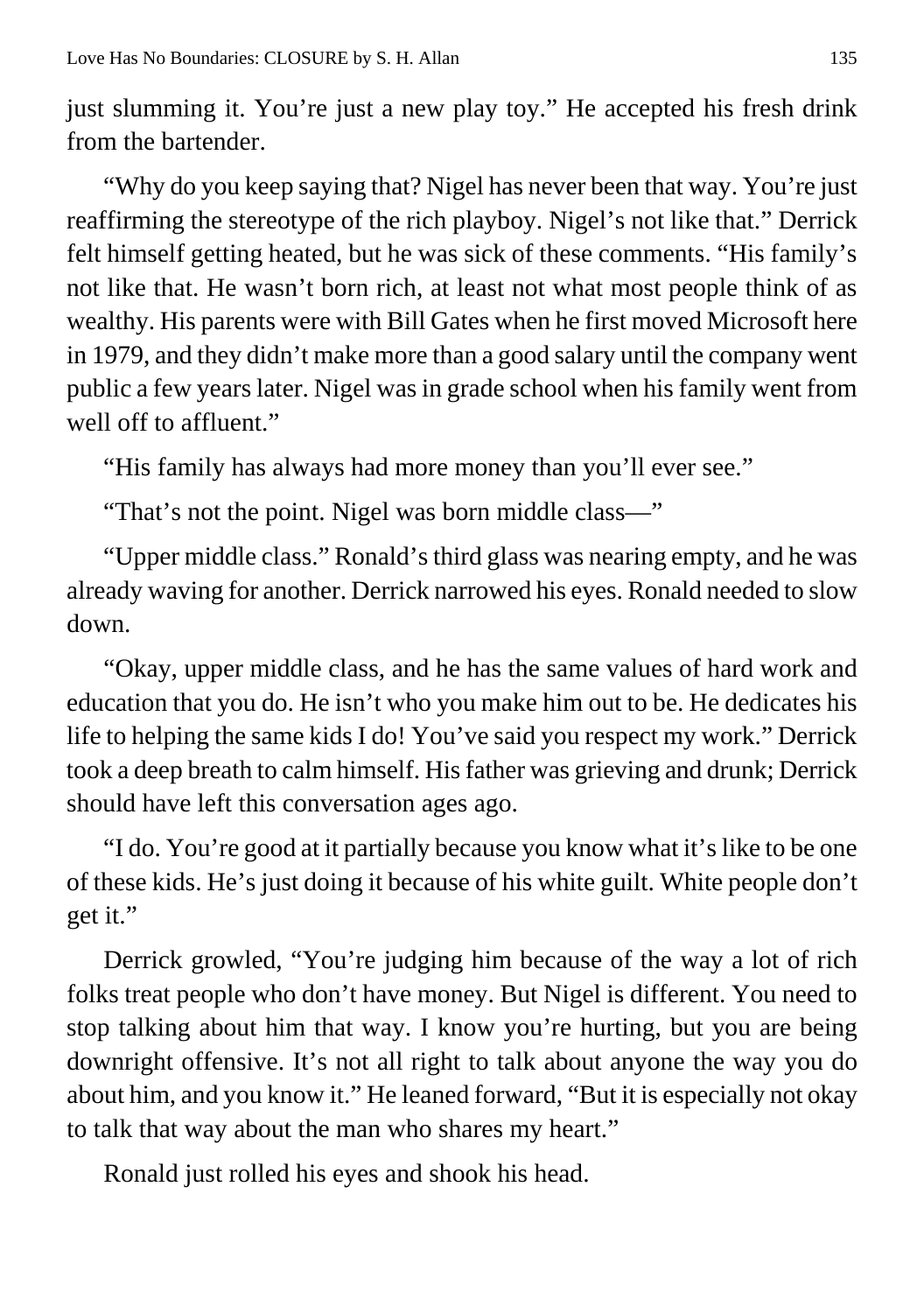Derrick growled, "Are you trying to lie and say you don't like him because he's white? That's bullshit and you know it. Our family has almost as much white blood as it does black or Latino or anything else."

The barkeep put another whiskey sour in front of Ronald, and his father quickly gulped half of it down. "Not that kind of white. I mean whiter than white, like white rich folks who don't even know any black people except the guy who empties their office trash. If it isn't white guilt, then it's to keep streets safe for him and his white friends."

"Ronald…" Derrick tried to reason with him. Reasoning with a drunk was always a bad idea. "Nigel does what he does because, like me, he cares about these kids. He does it because, also like me, he believes in proactive rather than reactive solutions. He does it because he's an optimist and a caring person. At his core, he is radiant. I am in love with his very essence, just like you were in love with Celeste's soul."

"Don't you talk such shit around me. He isn't anything like your mama. He'll never be like her." Ronald was snarling now.

"Of course he won't; he's himself. But he is to me what Celeste was to you."

Ronald swallowed the last of his drink and then swiveled to face his son. "I'm not gonna let that happen. You can't see that boy no more. You'll thank me later."

Derrick barked out a laugh. "You forbid me? I'm twenty-eight, twenty-nine in two weeks. I'm a big boy now."

Ronald wore a look Derrick didn't like. "You aren't going to see that boy, or you aren't going to see your family no more. Which it gonna be? Him or us?"

"Ronald, don't be foolish. You need me. You asked me to live with you to help with Benjamin and Marisol. It's the drink talking. Let me take you home, and we'll talk tomorrow." He beckoned for the bill.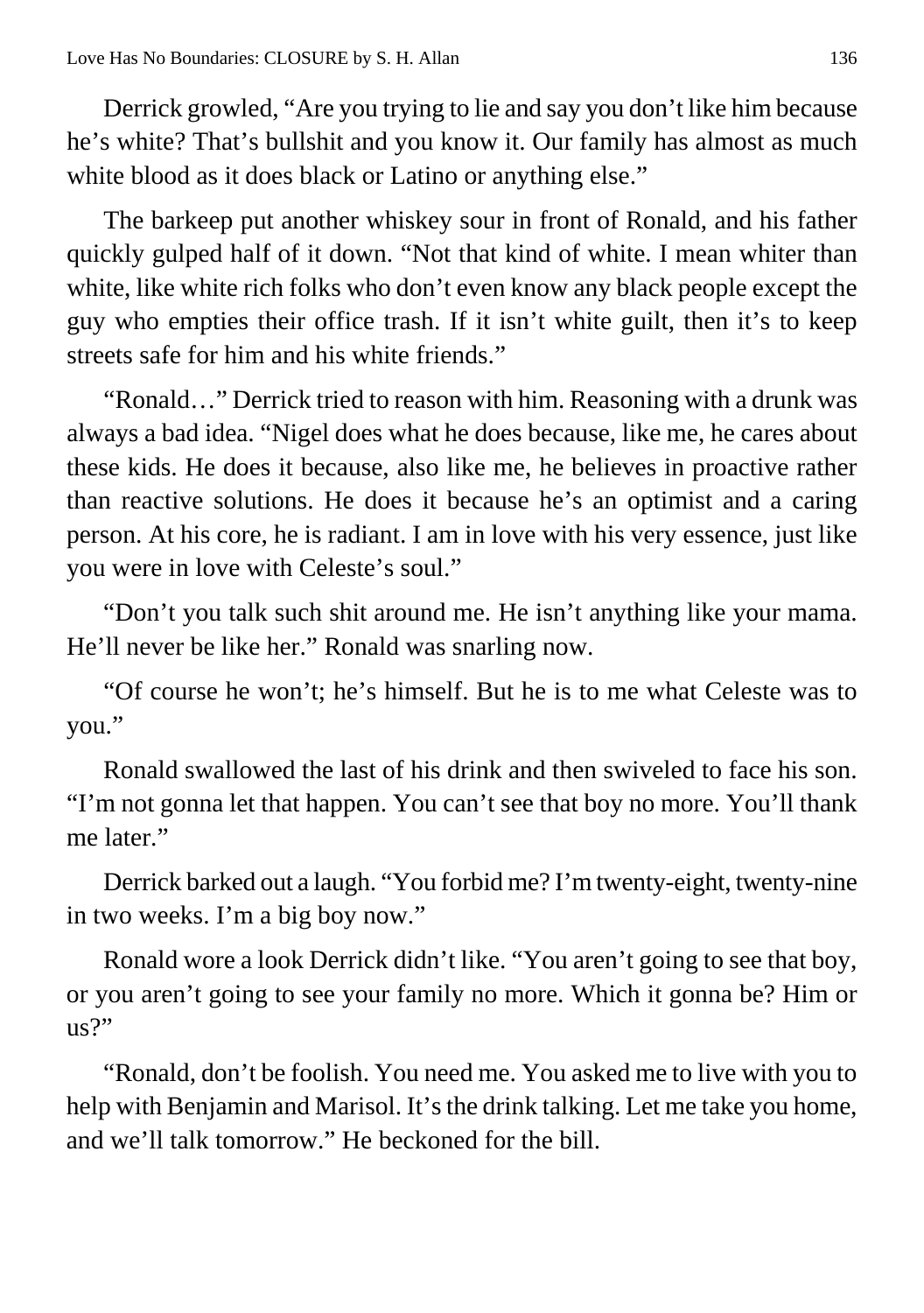"It isn't the drink. Been thinking about this a long time now. I gotta stop you before you make the biggest mistake of your life. He's only gonna hurt you, and you are too precious to me. I'm not gonna allow you to get hurt."

"Why do you keep saying that? Why do you hate him so much? You're usually so tolerant."

Ronald smacked his glass down. "'Cause it's folks like him who fuck people up. You know how many of these foster kids get moved around the system 'cause rich whites think they gonna save some little boy then soon as the kid shows any spirit, they kick him to the curb. How many times it happen to you?"

"I don't think—"

"Yeah, you aren't thinking at all. Rich folks set up those foundations to give away their money 'cause they're too good to get their hands dirty. They think if they throw enough money at it, the problem will go way."

"Nigel doesn't just throw—"

Ronald growled. "Rich white boys sleep with poor folks just 'cause they can. Decide they're gonna have some fun with a pretty young plaything, then they get bored and go back to their diamonds and champagne, and all they leave behind is just a broken heart in the dirt."

Derrick's irritation had changed to confusion. "What are you talking about? Nigel's not—"

His words were ignored. "That's where the word comes from you know: slumming it. Like I said: Rich college boys come home for the summer just to play with some poor girl they meet. Lie to her, tell her what she wants to hear, promise her a future all bright and shiny. Then come fall, they go back to Harvard, and she don't ever see them again."

"Nigel went to Berkeley." Derrick knew the fact wasn't particularly relevant, but then none of this made any sense.

"I don't want that for you. He's gonna hurt you; he's gonna leave you rotting in the gutter when he gets tired of your life."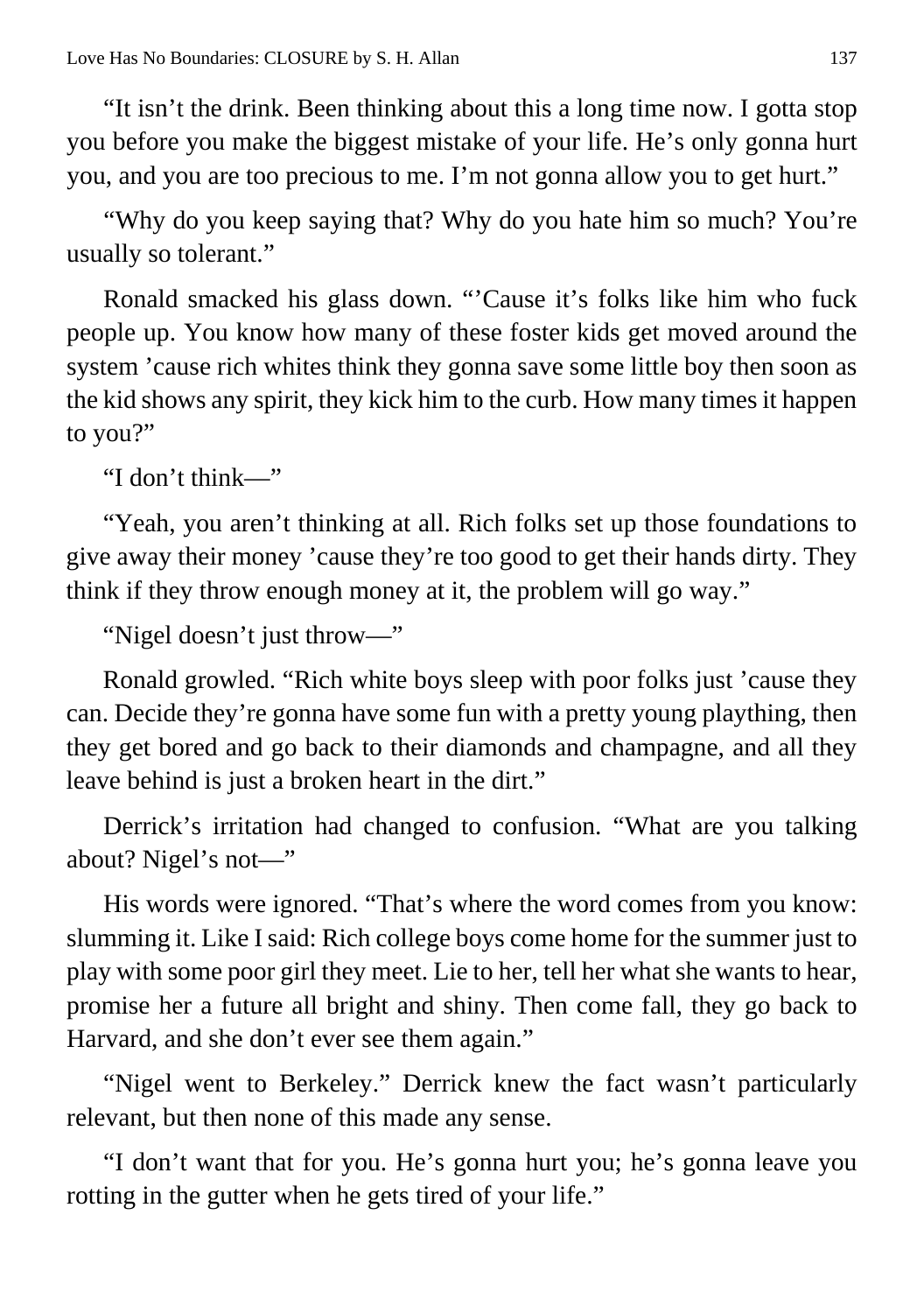Derrick was getting seriously pissed off. His father was insulting both him and his lover now. "Ronald, stop it. I'm not some poor, ignorant, street kid anymore. I've got a Master's degree myself, remember? You convinced me I could do it because you knew I wassmart enough. So why are you treating me like an idiot? I know what I'm doing. And FYI, I doubt Nigel has ever even touched a diamond. He'stoo distressed about the horrors of blood diamonds."

"I know his type!" His father's voice was rising, and people were starting to stare.

"How? How do you know his 'type'? This isn't some Hollywood B-flick where everyone is a cookie-cutter caricature."

"'Cause I've seen what he leaves behind!" Ronald shouted. The silence that ensued was nerve-racking after the loud outburst. Derrick was horribly embarrassed and ducked his head while his father had another sip.

Slowly, the noise level rose again asthe other customers went back to their drinks. Derrick held up a hand to show the bartender he had it under control. He waited for his father to say more, but he didn't. Finally Derrick asked, "This happened to you?"

"God, no. I've never been that naïve." Ronald scowled. "Your mama. When she was barely legal, some rich dickhead white boy from Harvard got some kind of internship or something in Dallas and met her at a festival. She thought she was in love. He said he loved her, too, and would marry her soon as he finished his education. When summer ended, he went back to school, and she never heard from him again. He never returned her calls or replied to her letters. She worried about him until she talked to his roommate, who laughed at her and called her nasty things. He told her the asshole never liked her and didn't want to see her anymore.

"Even then she didn't believe it. She kept trying until she got a certified letter from his attorney threatening a harassment suit. It took her a long time to fix what he broke. She was such a mess when I met her. Years later she found him on the Internet. He had been a lawyer for some foundation until he became a congressman, and at the time he was running for senator. Fucking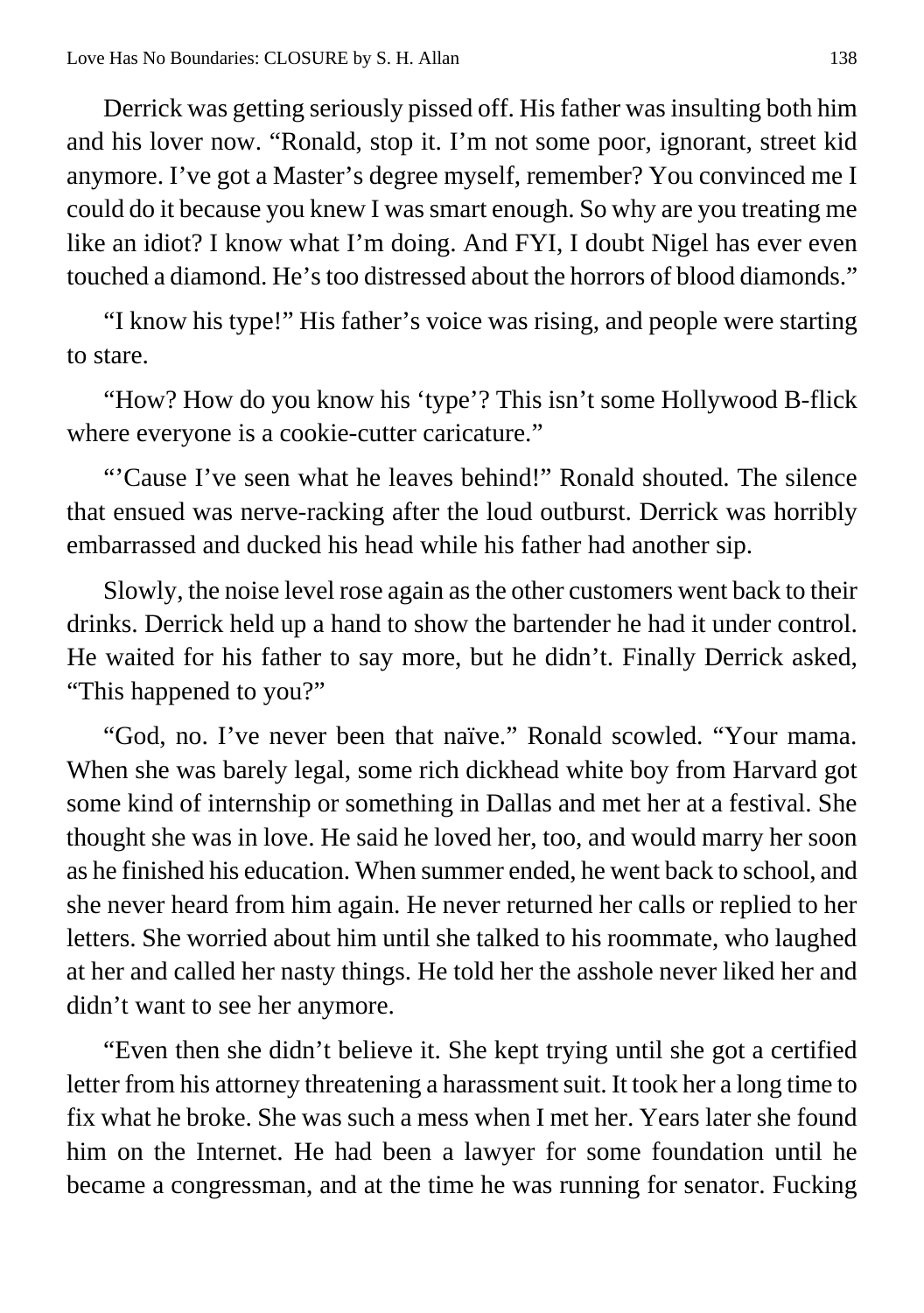prick ended up marrying a woman he was already seeing when he met your mama. Everything he said was a lie, and he broke her heart."

"Shit. That's horrific. Fuck, who could do that to Celeste? She didn't deserve that."

Ronald finally looked at him. "No, she didn't, and you don't, either."

"You're right, I don't, and it isn't going to happen. I keep telling you, Nigel isn't like that."

"How do you really know? You suddenly learn to read minds, boy? Whole world thinks he's too good for a low-class boy like you, and he knows it. You're a fool."

Derrick didn't know whether to laugh or hit something. Part of him believed his father was right; who was he to deserve the perfection that was Nigel? But he couldn't let himself think about that right now because this was ridiculous. He grabbed Ronald's arm. "Let's go home before I kick your ass."

Ronald wrested his arm free. "You aren't in love with this boy. You said you've never been in love before."

"I am now. Head over heels."

"I told you: You don't even know what love is." His words slurred a little. "I'm finally drunk enough to tell you what I've been trying to get the balls to say for a while now. It's gotta be him or us. You best figure it out."

"You don't want him to betray me so you're going to hurt me instead? You want me to choose between my family and the man I love? I'm not doing that. You're being ridiculous."

"Decide, or I'll have the locks changed while you're at work tomorrow. You'll find your shit outside." Ronald's face was hard.

"You're drunk."

"Maybe, but I'm finally done with this shit. Decide. Now."

Derrick felt the blood drain from his face. "You're serious." Ronald's expression didn't change. "You're fucking kidding me. Don't do this, don't ask this of me. You're being an ass."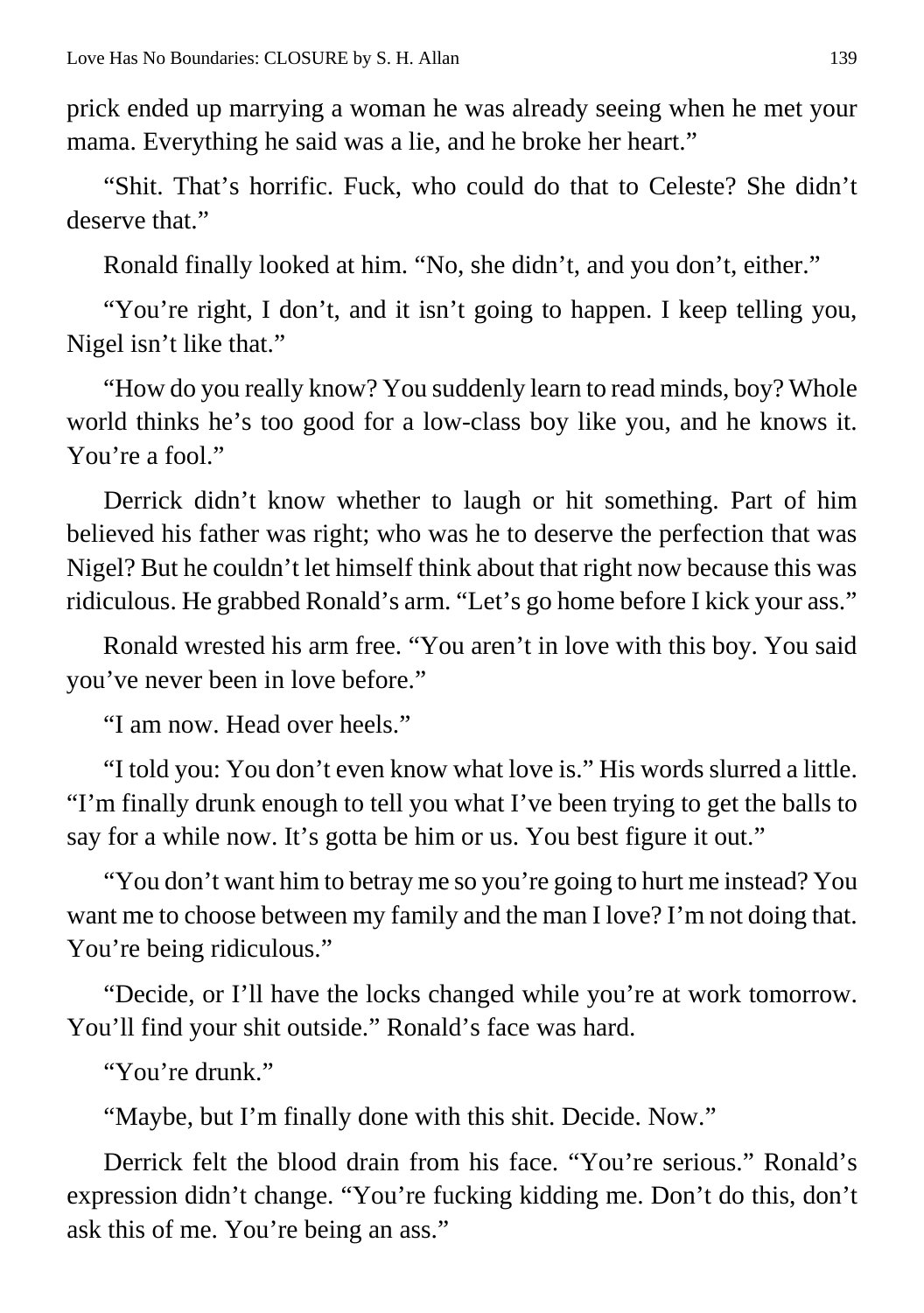Ronald shrugged. "Choose."

Fear warred with fury inside Derrick. "Fuck! Knock it off, Ronald. Who I love is none of your damn business, and you don't have control over it. Don't you fucking dare tell me I have to choose." Ronald's face remained stoic, and he kept drinking. How could this be happening? "God fucking dammit to hell and back. I can't make such a choice, and I won't. I love both of you!" Derrick was shaking. He tried to calm down and try a different approach. "Please, Ronald… uh, Dad. Be reasonable."

"It's too late for 'Dad' now. You do what you think you gotta do, but my mind is made up. I'm not gonna change it. I'm gonna catch a cab. You choose him, don't be bothering to come home tonight. I won't watch you destroy yourself." He turned and headed for the door.

Derrick started after him. "Ronald… Ronald!"

His father waved him off. "Decide, boy. You best be home by morning. You tell him you aren't gonna see him anymore or say goodbye to me now. I'm finished with his games." Ronald stumbled out the door.

Derrick staggered back to lean on his stool. Choose? How could he choose? He clutched his stomach and ran for the restroom. The ginger ale definitely couldn't handle this kind of sick.

\*\*\*\*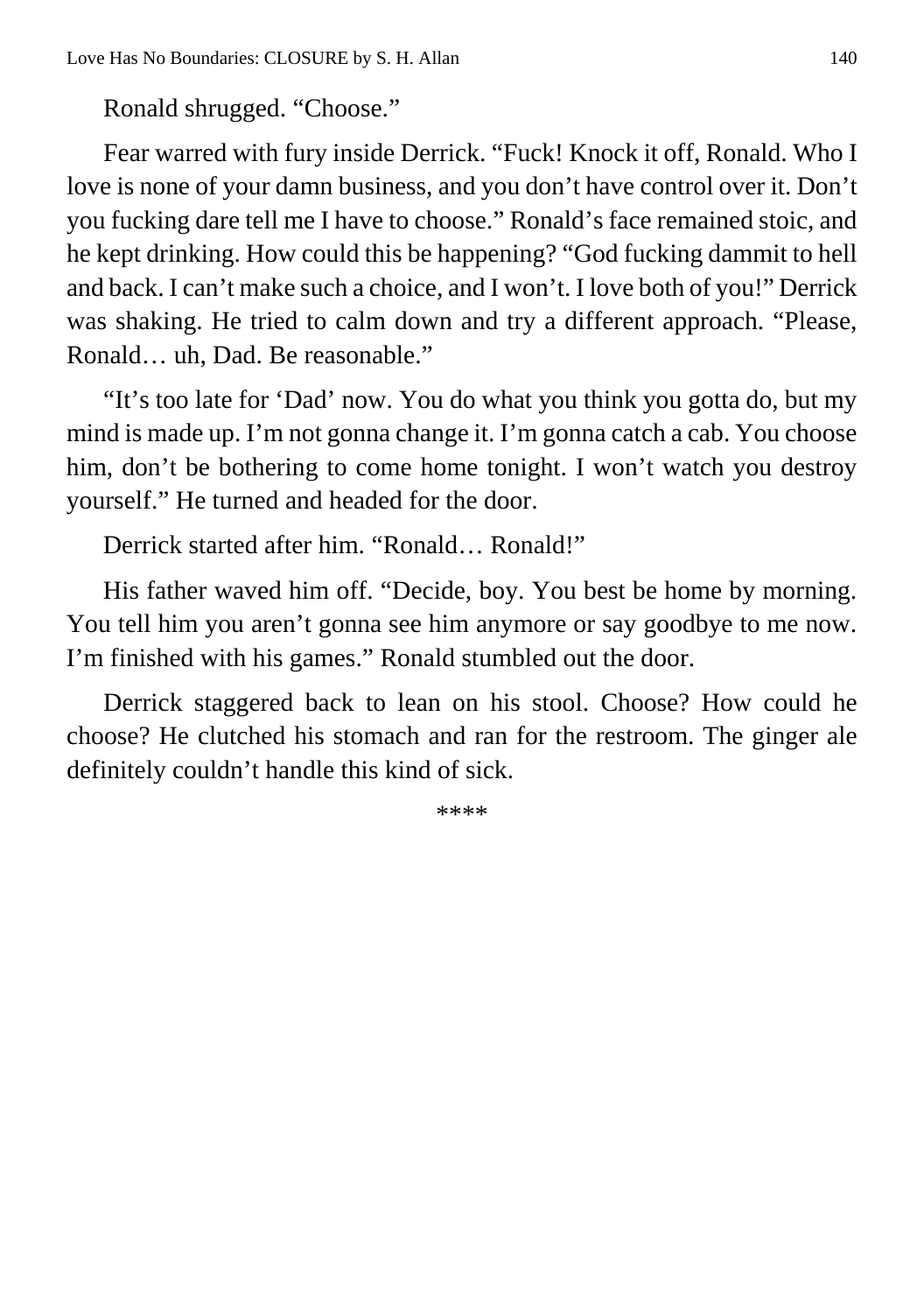#### CHAPTER 10

### **Now: Derrick**

On their way to I-5, Tully's Coffee beckons, and Derrick swings into the drive-thru. Reading the names of the frou-frou coffee drinks on the posted menu makes his stomach churn. He needs the caffeine, but anything other than black coffee is too much.

"Want anything?" He reaches for his wallet.

"I've got it." Nigel hands him a twenty he's already pulled from his billfold. "Just a black Americano."

The box squawks, and Derrick orders two of the watered-down espresso drinks made for American sensibilities. He declines the voice's suggestion of a pastry and pulls forward. "Did you know Patrick Dempsey bought Tully's?" It's useless trivia, and he doesn't really care, but it's something to talk about besides death. He can't face any more silence.

"The hot guy from *Grey's Anatomy?*" It's obvious from his body language that Nigel has no more interest in the subject than Derrick, but he, too, needs a distraction.

"Yeah. He beat out Starbucks."

"It's always good to prevent a monopoly. Does Dorjee still work there?" Nigel names a friend from their soccer team.

The car reaches the window. Derrick pays and put the drinks in the car's cup holders. "Where, Starbucks? Yeah, I think so."

There is nothing more to say on that topic. Derrick steers the car back into traffic, and the silence descends again, a painful reminder of where they're headed. A hand touches his knee and he takes it; Nigel says so much without words. They hold hands and drive on.

\*\*\*\*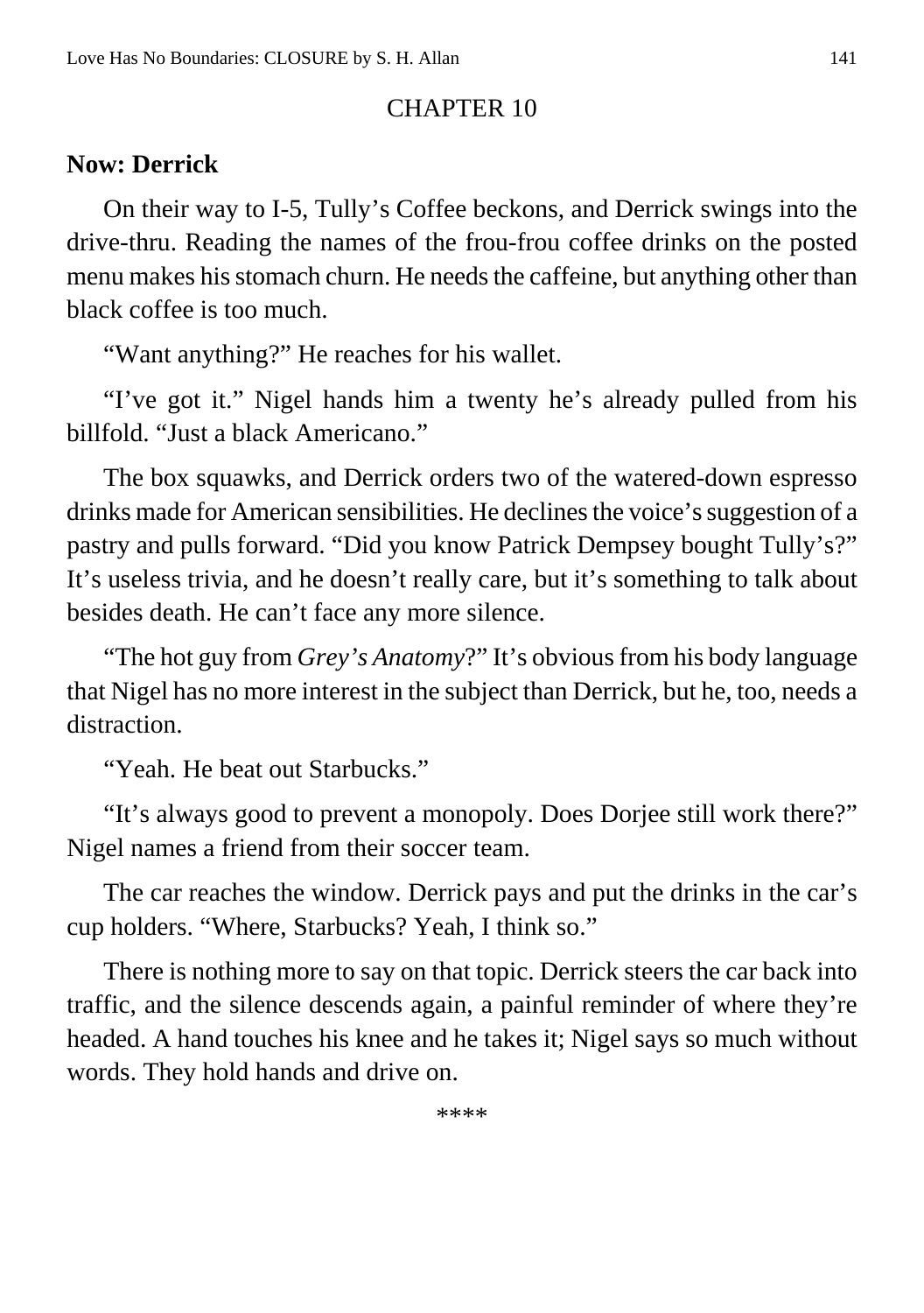## **Then: Nigel**

Someone was hammering on the door. "I'm coming, I'm coming!" The pounding was so insistent, Nigel felt panic well up. Something was horribly wrong.

When the door opened, Derrick's fist was on the downswing, so he lost his balance and tumbled into Nigel's arms.

"Whoa, easy. What's wrong?" Nigel held his boyfriend up and closed the door. He then pulled Derrick toward the living room. "Sit down. I'll get you some—"

"No, don't leave me, not yet!" Derrick wouldn't let go. He was shaking and cold to the touch.

Nigel felt his throat closing. He was terrified. "Derrick, talk to me. What's wrong? What happened?" He reached for the blanket he had been curled up in reading and wrapped it around his shivering lover before dropping into the enormous armchair and holding Derrick's face to his chest. His boyfriend's breath was coming in gasps, and Nigel realized his lover was sobbing. Shit. He held Derrick tightly and put hislegs around him, too. Although he was having trouble breathing through his own constricted chest, Nigel rocked his lover, kissing his head and rubbing his back until the crying eased a little. "Dare, please tell me what's wrong."

Derrick finally looked up and met his gaze. The agony Nigel saw there cut through his heart, and he swallowed the lump threatening to choke him. Derrick had to start three times before he could speak clearly enough to be understood. "Ronald… Ronald…" He hung his head shaking it. "That bastard is making me choose." He lifted his head, tears still streaming. "He's making me choose between you. He told me it's either my family or you."

Nigel felt like someone stabbed him. He only thought he couldn't breathe before. Now his lungs refused to work. "Ronald said you have to choose whether to date me or not? And if you do choose me, he won't let you live or hang out there anymore?"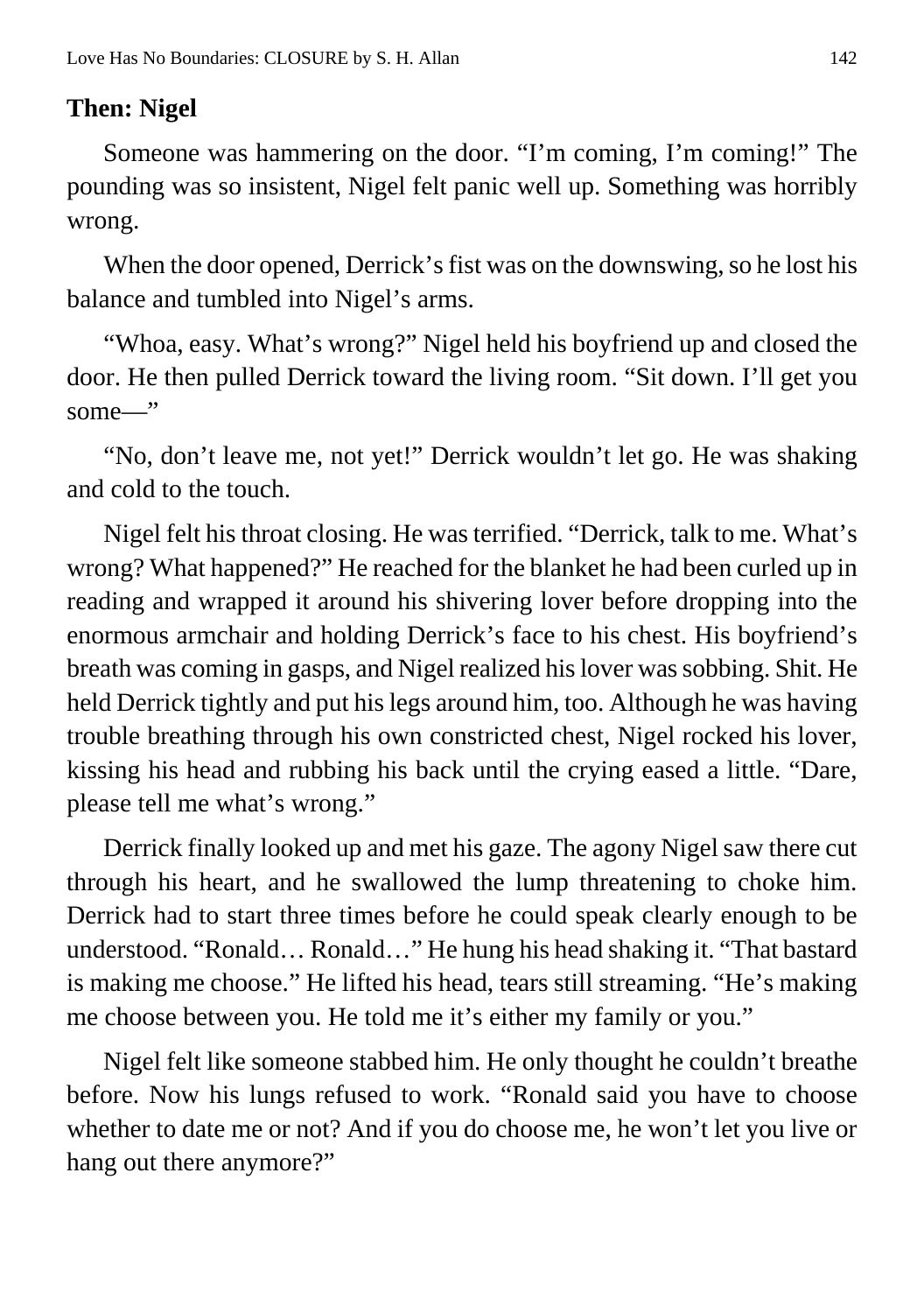Derrick shook his head, and his look stilled any hope Nigel had left. "I have to tell you I'm never going to see you again, or they're lost to me forever. Or until Ronald dies, if he hasn't poisoned the kids against me by then."

"Why is he doing this?" Nigel couldn't imagine having to choose between Derrick and his family. The very thought was horrifying.

"He says he's trying to protect me for my own good. He says you're just using me, and I'll be horribly hurt when you decide to move on."

Nigel gasped in shock. "I would never—"

"I know you wouldn't." Nigel wondered if that were true, if Derrick really knew that. "I wish he were dead." Derrick blurted out the words, but he didn't take them back.

It killed Nigel to see Derrick going through this. "No you don't. You're just angry and hurt. He'll come around."

"No he won't, and you know it." Unfortunately, Nigel agreed that Ronald was unlikely to change his mind. "What am I going to do, Nigh? I can't lose you. But I can't lose them, either."

Nigel couldn't bear the despair he saw on his lover's face. He would do anything to take it away. "Derrick, I love you, you know that, right?" His boyfriend nodded. "I will always love you. It's torture to tell you this, but you need me to say it." He took a deep breath. "You never had a family until the Bryants. You told me you didn't think anyone had ever loved you until they came into your life. All you ever wanted was a family. They've been that for you. You've had them for well over a decade, something like fourteen years, right?" Derrick nodded, uncertain. "You've known me less than one. You can't give up your family. No one should ever have to. Family is everything." The words were like shards of glass coming out of his mouth.

Derrick pulled back, his face reflecting an amalgam of concern, fear, and confusion. "Are you saying you don't want me anymore?"

Nigel choked and pulled Derrick close again. He couldn't bear that anguish. "No, oh God no, not at all." He had to swallow several times before he could continue. "I love you. I ache just thinking about losing you." He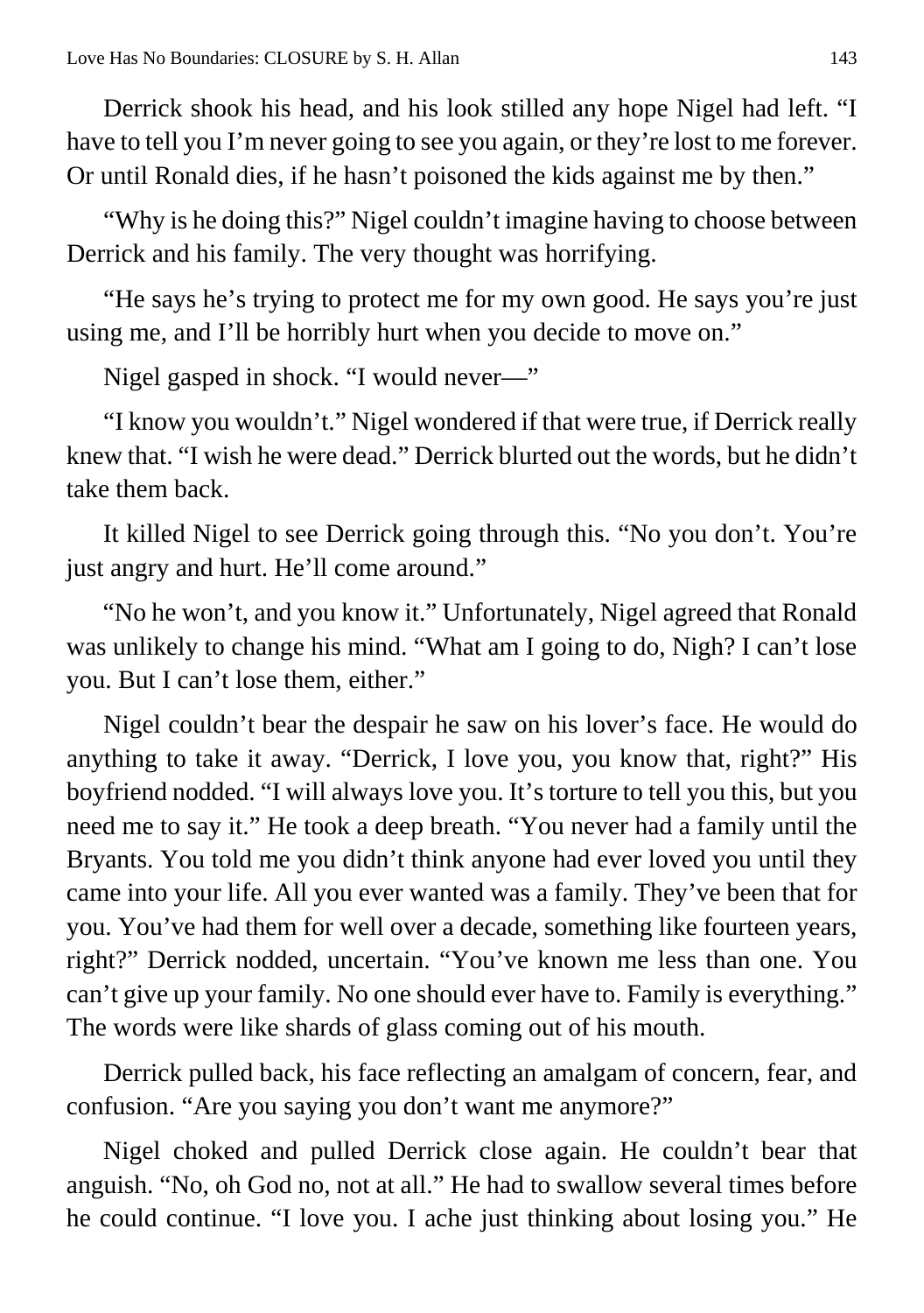closed his eyes. This was so hard. "It's just that you have what most sexual minorities dream of." Sexual minorities? He really was a twit. He brushed that off. It wasn't important now. "You have a family who loves you and accepts you for who you are. They don't simply tolerate your sexual orientation—" *twit, twit, twit* "—they honor it." He was crying now, too.

"You have said over and over that Ronald rescued you, made you who you are. I know you're the one who did that, but I agree that Ronald made the way available to you. He showed you what you were capable of." Nigel gathered the strength to remove the despair on his face and keep only his adoration there. He pushed Derrick back so he could look at him again. He brushed the hair out of Derrick's eyes. "He's the person you most admire. He's everything to you. I can't be the one to make you give that up. I can't ask that of you."

Derrick grabbed the front of Nigel's T-shirt. "You're not asking it of me; he is. Fucking asshole!"

Tightly grasping Derrick's hands in his, Nigel looked into those beautiful but tormented eyes. "True, but I'm not going to be like him and demand you choose me. You can't do that. I'm not worth you giving up your family." He kissed Derrick's forehead.

"If anyone is, it's you. I can't fucking believe this. I can't make this kind of decision! This is fucking evil."

Nigel had to ease the pain he was witnessing. "You don't have to decide. It's a no-brainer. Your family needs you right now. I'm going to miss you so fucking much. You are the most amazing person I've ever known, the only one I've ever truly loved, the only one I *will* ever love. I have always and will always love you. Remember that."

"Me, too. I don't deserve you." Derrick was crying again.

The statement was appalling. That Derrick believed it was even worse. "Dare, you deserve the best that's out there. I want that to be me, but you deserve so much more, including a family. Your father is right about that."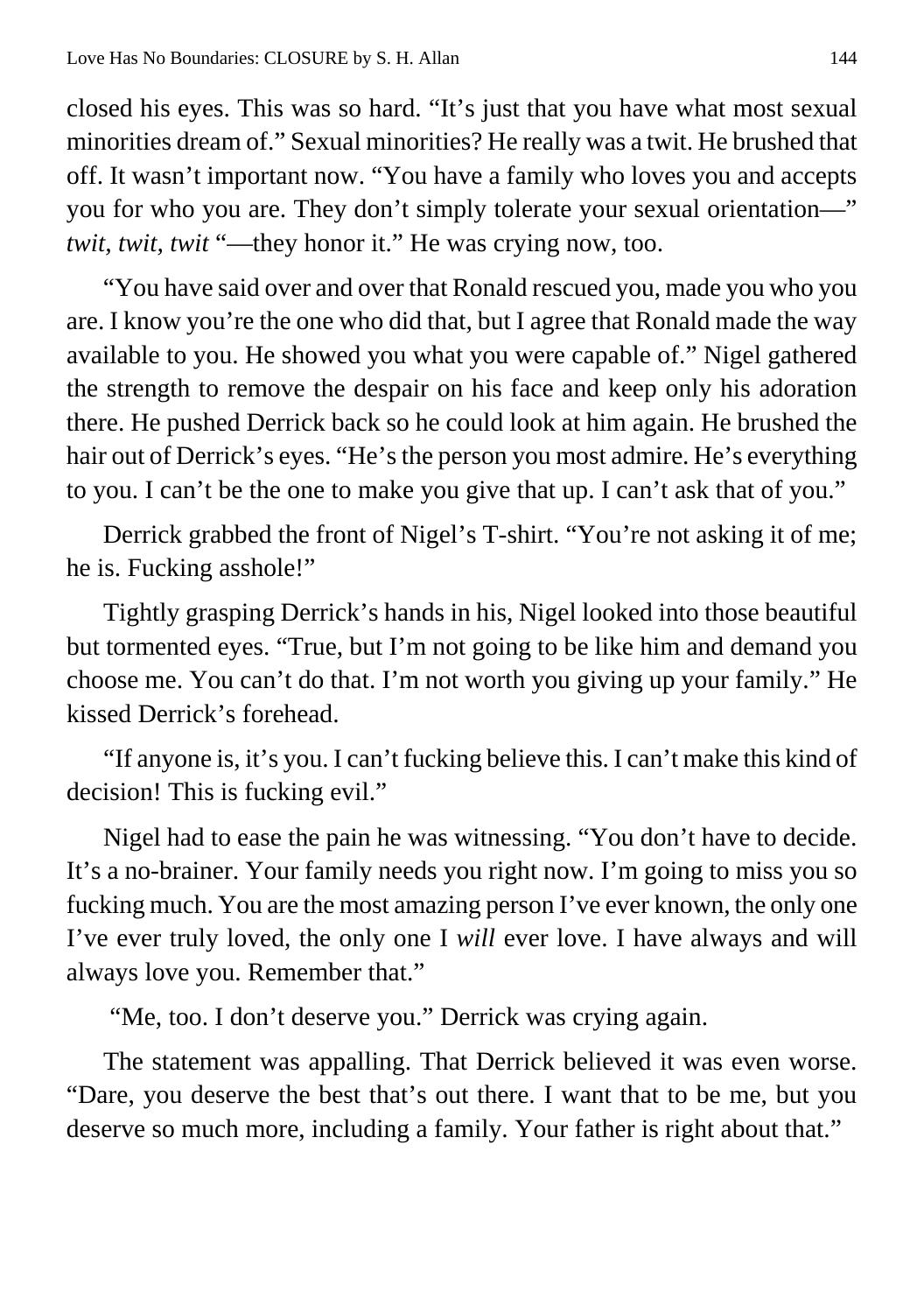Derrick wiped the tears from his face with his jacket. "My father isn't right about anything. I hate that you're right about my family needing me. Will you make love to me one last time?"

Nigel answered by standing, still holding his precious Derrick. His lover wrapped his arms and legs around him. Nigel would make this the best sex he could and leave Derrick with something to remember him by. He carried his lover to the bedroom, and they fell into the pile of blankets together. They kissed and their hands roamed, trying to touch everywhere at once.

Nigel pulled back long enough to say, "You… I won't forget…" The sentence dangled in the air, unfinished. They both knew that what they had would be gone come morning. Nigel fought the tears that threatened.

"Don't cry, Nigh. Not yet. Make love to me. I want you."

The words gave Nigel the fortitude he needed. This was their last night together and he was damn well going to spend every minute enjoying the beautiful man he loved. They hurriedly undressed. Nigel took a moment to drink in the sight of his lover. Derrick was always gorgeous but naked, he took Nigel's breath away.

"I need you inside me this time, Dare. I need you to fill the emptiness I'm feeling."

Derrick nodded and they both fell onto the bed. Their sex was frenzied. They rolled back and forth, each trying to get closer to the other, wanting to touch everything at once. The kissing was like fire on a fuse, everything rushing toward a great explosion. When Derrick reached for the lube, Nigel's heart skipped a beat, and as soon as the bottle was in his lover's hand, he quickly pulled Derrick back to him.

"Dare, hurry, I want you inside me. Now."

The prep was rushed, and when Derrick entered him, the pain was crushing. But Nigel didn't care. It matched the pain in his heart. Derrick paused to let Nigel adjust. He leaned forward and held Nigel like his very existence depended on it.

"You are so fucking hot. I want to stay right in this moment forever."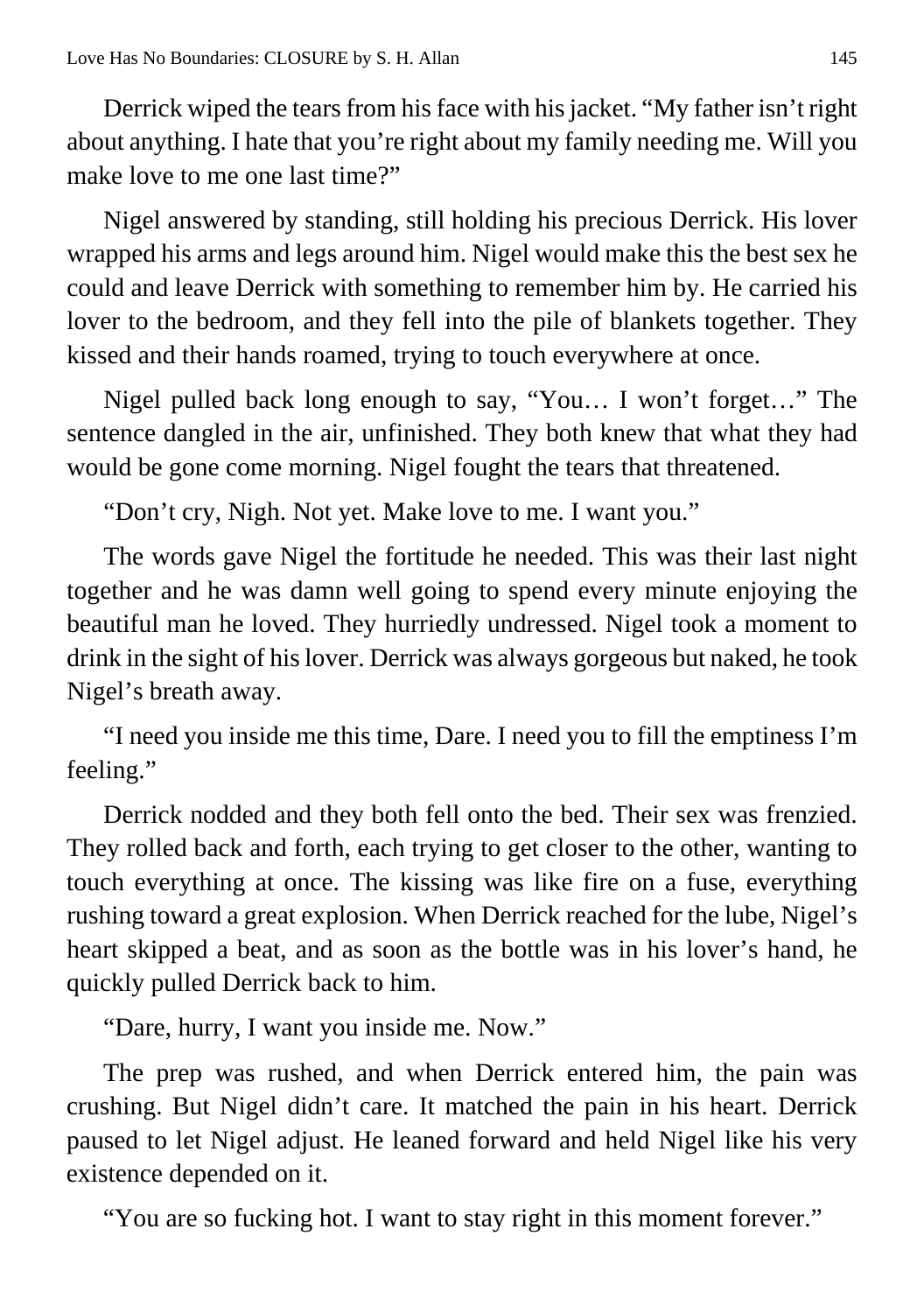"Hell, no—if you don't move right now, I'm going to explode in the wrong way. Move. Move!"

Derrick smiled a bit then moved.

As Derrick thrust, Nigel pushed back. Their intercourse was ruthless and demanding. He would hurt badly tomorrow, but he welcomed it. It would be his last gift to Derrick, the memory of incredible lovemaking. They both screamed as they came. Nigel let the pain in his heart erupt, hidden in the cry of pleasure.

When the spasms ended, Derrick fell to cover Nigel, his weight a comforting presence. They were both breathing heavily.

*You own my heart*. Nigel felt like he was sinking. *How can I let you go?* They kissed again, gently this time, ending the powerful experience with tenderness and a different kind of intimacy.

Finally, Derrick slid off and turned Nigel's head to cup his cheek, rubbing his thumb along Nigel's temple. Nigel twisted to kiss his lover's palm.

"I don't know if I'm going to survive this." Derrick sounded like he was choking. "The pain of losing you is already eating me alive."

Nigel rolled to his side and pulled his lover into his arms. He was going to be strong for Derrick. Anything for Derrick. "You're tough. You've been through so much and not only survived, but came out on top. You can do anything. You can do this." *No, don't do this.* "I need you to be okay. I'll make it through if I know that you will, too." *I hope.* "Tell me you're going to be all right."

Tears streaked down Derrick's cheeks as he shook his head. Even frowning he was beautiful. "I don't know how but I will. I know that life is about ups and downs, but losing you… The loneliness is going to devour me."

"No, you are stronger than that. I feel the same way, but I believe in you."

Derrick wiped his face with one hand. "I'll live. I can promise you I won't hurt myself or anything drastic like that. We're not playing out some sick Romeo and Julius fantasy. It's just going to take me a very long time, if ever, to heal from losing you. I need to know that you're going to be okay, too."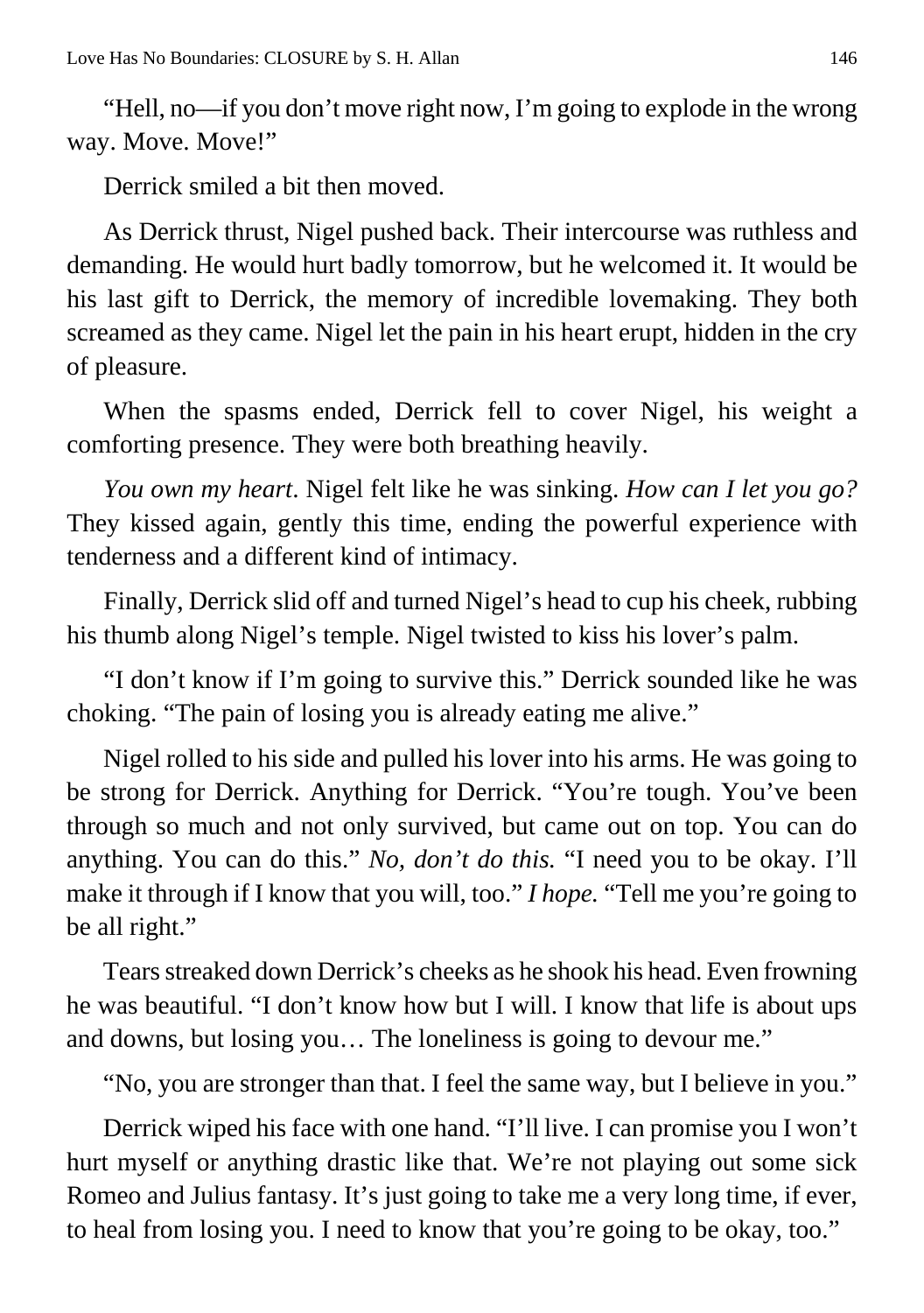Neither of them made jokes about cheese this time; Nigel knew it was all too real for both of them, their hearts too raw. "I'll make it. I'll eventually be okay. I'll just miss you forever." He pressed his forehead against Derrick's, and they lay there for a few minutes. Finally Nigel moved and grabbed the box of baby wipes from the nightstand, using the cloths to wipe away the traces of their lovemaking.

Then they lay together under the covers, Derrick's back snug against him, Nigel's arms around his lover, his nose buried in Derrick's hair. Lover. Not for much longer. Anguish cut his heart. He tried to ignore it. They fell asleep that way, entwined, sadness weighing them down.

During the night, Nigel awoke to caresses and kisses. This time it was his turn to fill his lover, both of them on their sides with Derrick's leg over his hip. When Nigel came, he made sure to appreciate the intense pleasure. He didn't clean them off right away, instead smearing the spunk over their chests, reveling in the intimacy.

"I'll love you forever, Nigh."

"I'll love you always, Dare." Nigel curled in Derrick's arms, bodies again pressed tightly together.

Sleep took a while coming thistime, and when it did, Nigel's dreams were filled with visions of Derrick dying or killing him. But he dreaded the dawn when his lover would head for home, leaving a broken and bleeding heart behind. He wanted to scream at Derrick, tell him not to go, tell him that they were meant to be together until the end of time. But he didn't. Instead, when morning came, he put all his love into their final kiss. He clung to Derrick, holding him one last time, and then he let go and let the only man he would ever love walk out his door.

\*\*\*\*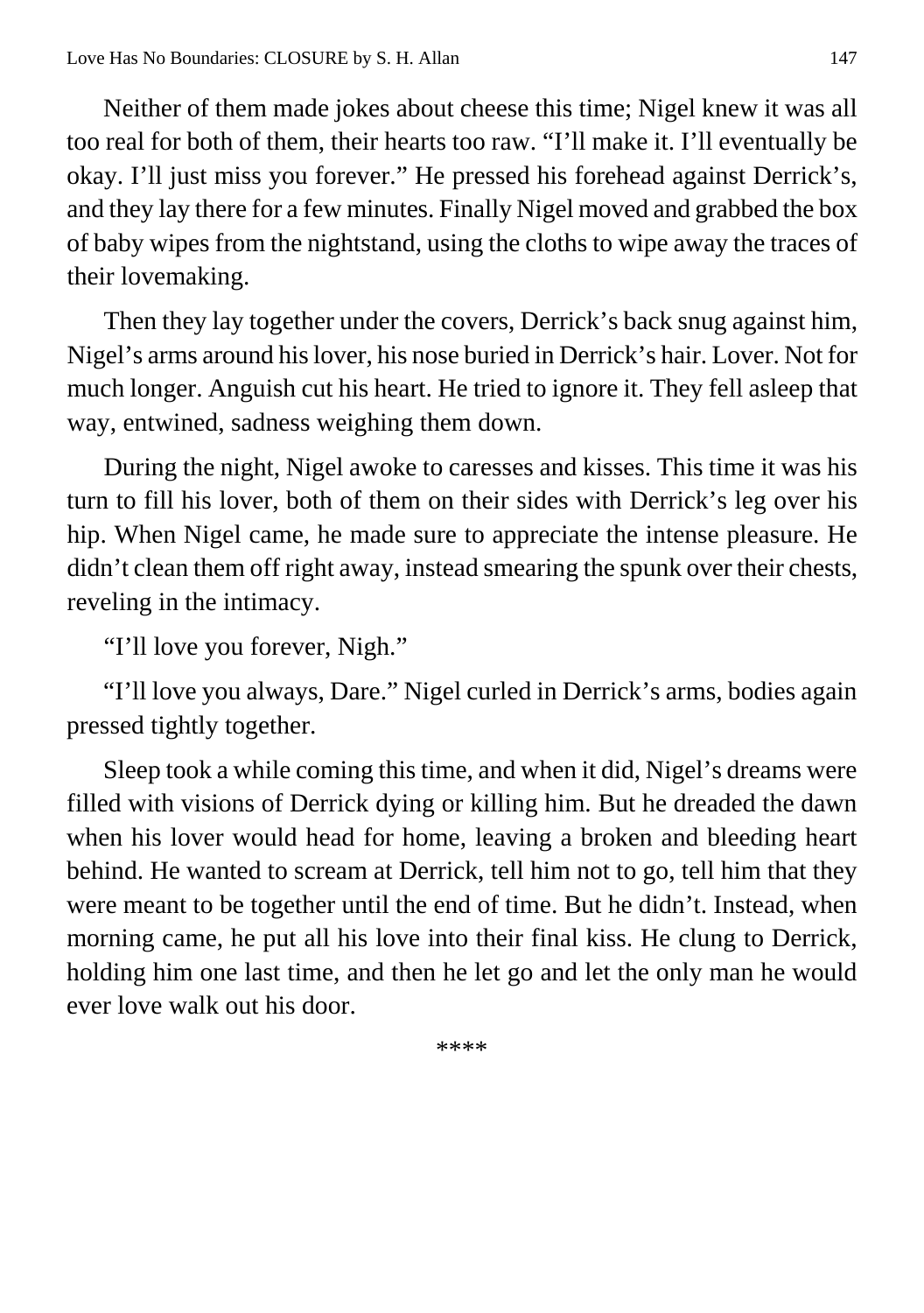#### CHAPTER 11

#### **Now: Derrick**

"I don't know if I can do this." Their exit is approaching, and Derrick signals for the turn off the freeway. "There will be so many more people than have been at the house."

"They're just people, Dare. Everyone knows you'll be there. Are you afraid of something specific?"

"No. Yes. Sort of. I don't know. I don't know if I belong there. I mean, I know Ronald's not really there, but this is his memorial service. He was so angry with me. I can't help but think this is disrespectful."

Nigel brushes his fingers against Derrick's cheek. "Funerals are for the living, not for the dead. You need to say goodbye. Your sister and brother want you there."

Derrick is swallowing to stop his tears before they gush.

"He loved you, Derrick, you know he did. All he wanted was for you to be happy. If he knew how good we are together, if he knew how much I love and cherish you, I know he would have supported you in this. He was just a stubborn man who couldn't face the possibility he was wrong." Nigel brushes the hair off of Derrick's face and strokes his head. "This is for you, not for him. I'll be right beside you the whole time."

Tears still threaten to escape, but Derrick holds them at bay. "What if I fall?"

"Then I'll pick you up and carry you. You're not in this alone, Dare. I'm there with you. I will always be there."

\*\*\*\*

#### **Then: Nigel**

Nigel sat in front of the fireplace staring at the immaculate interior. That had been Derrick's doing. He had come in and cleaned and straightened Nigel's fireplace, his kitchen, his home, his life. Nigel had been a mess before Derrick. He hadn't realized it, hadn't understood how lonely and boring his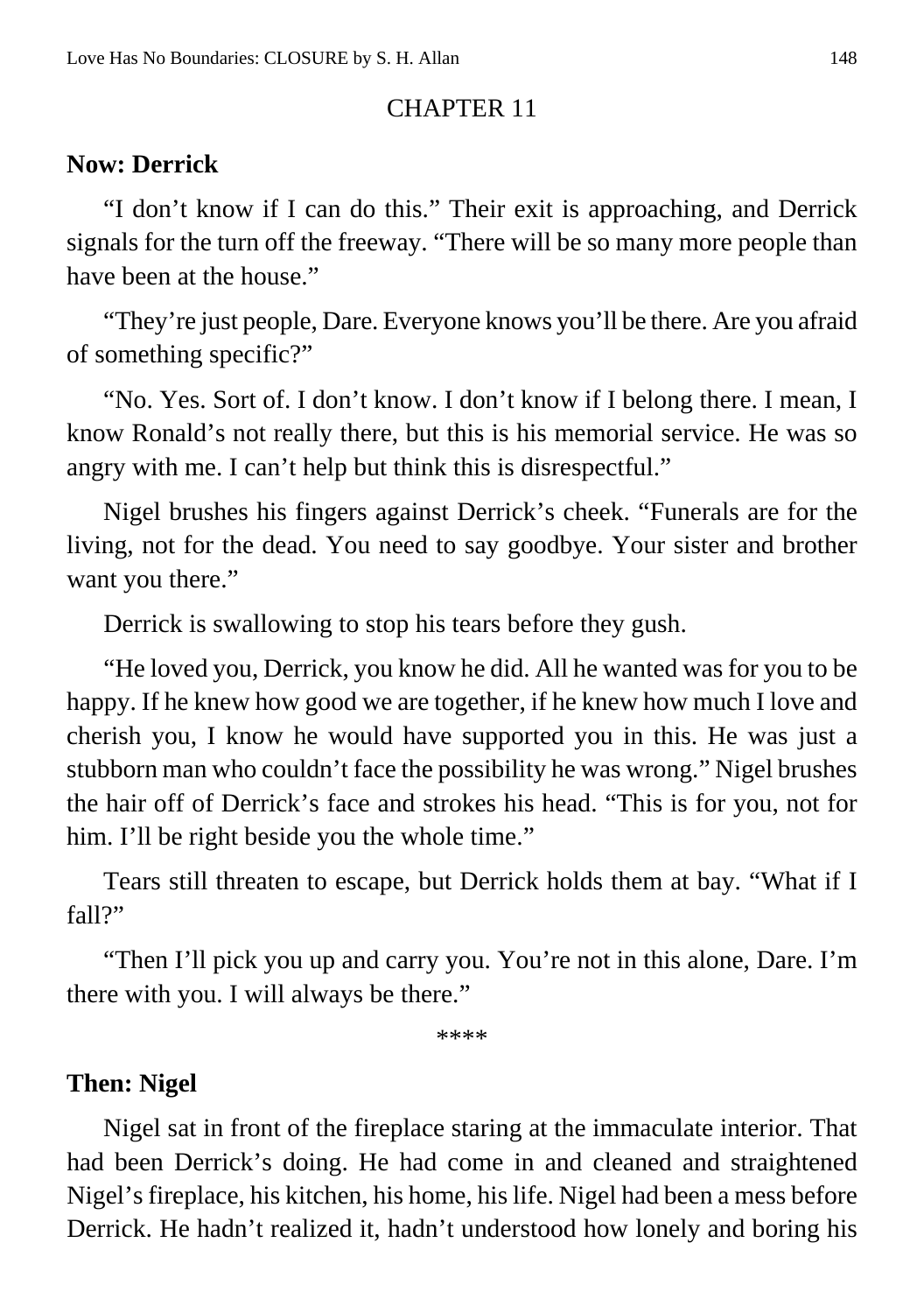life was until a nutty man with beautiful eyes and a goofy grin strode in and shook it all up. He still couldn't believe that what Ronald had said in a drunken stupor, the man was still holding everyone to a month later. Nigel had come to accept a couple of weeks ago that Derrick's father wasn't ever going to change his mind, and it was killing Nigel, slowly but very surely.

He felt empty now. He missed the smirk on Derrick's face when he pulled one over on Nigel. He missed the deep soulful eyes when his boyfriend told him he loved him. He missed his lover's warmth when they snuggled on pillows in front of the fireplace. He missed the weight of Derrick's hard body as he filled Nigel and made him scream. Most of all, he missed having him to call when he just needed someone to talk to, someone who knew him inside and out, someone who he loved unconditionally who loved him back. Someone he would give his life to save if it came to it. Someone who he was sure felt all the same things for him. He missed when Derrick needed him and he could be there to support the incredible man he loved. He loved being able to do things for Derrick, making sure his true love was happy, and his life full of joy. Nigel would find a way to stop the tides if that's what Derrick needed.

He stopped mid-thought. He was willing to do anything for Derrick, anything. He knew his lover would do anything for him, too. If he had left Derrick because his family forced him, would Derrick have just accepted it? No. Derrick would have fought Nigel's family and their injustice—fought for Nigel—until his dying breath. Derrick was the love of his life, and yet Nigel had just let him go. He was an idiot. Derrick was his, and he was Derrick's.

Nigel jumped up and grabbed his jacket, wallet, keys, and a leash. "Come on, Tibbs. Let's go get our man." He hooked the lead onto the dog's collar. "And no, you can't drive."

\*\*\*\*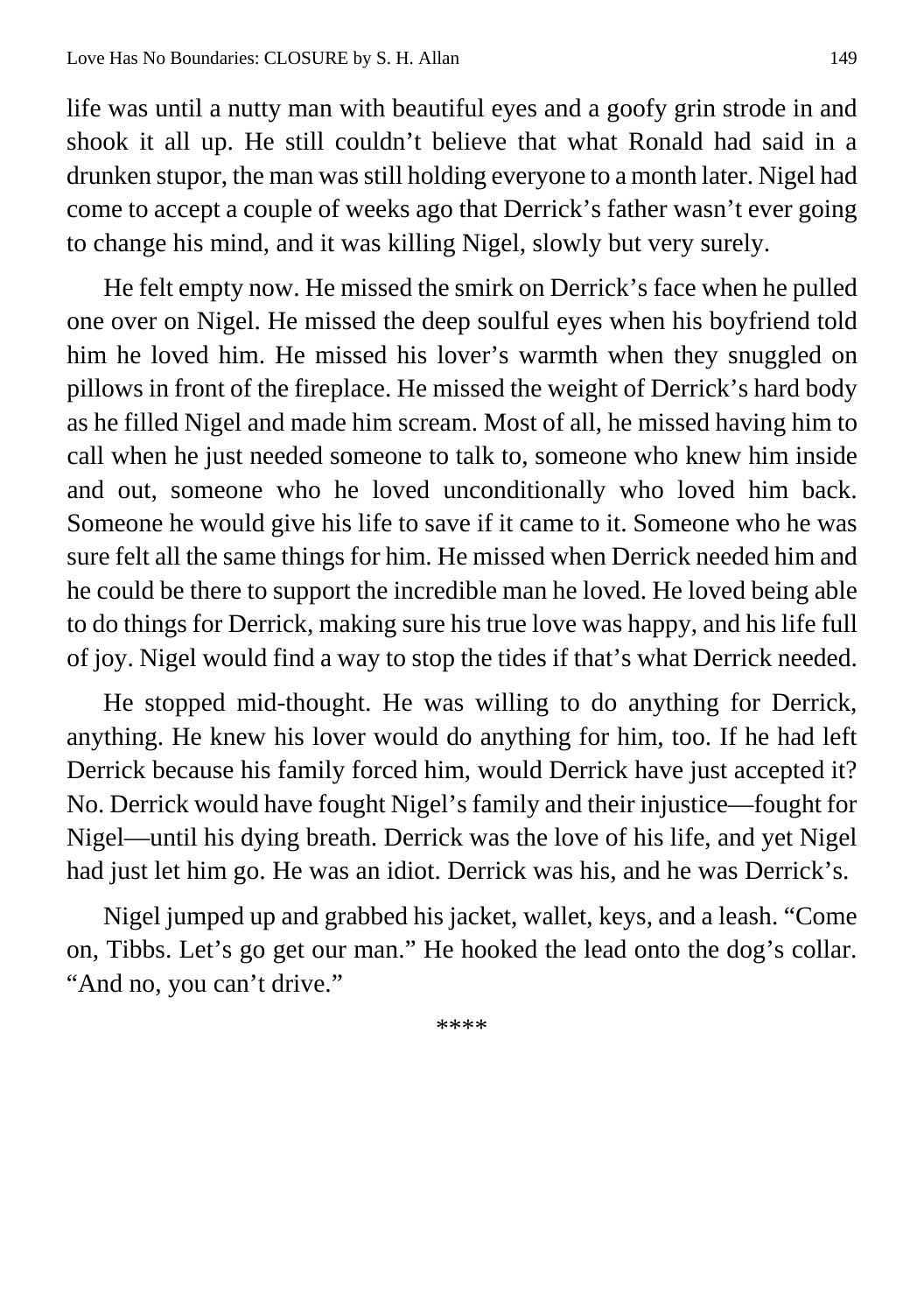### CHAPTER 12

### **Now: Nigel**

"What is that?" Nigel stares up at the side of the church ablaze with color as Derrick pulls into a parking spot.

"I would think you would know what that was by now."

Nigel sticks his head over the dashboard to see the other end of the rainbow flag hanging from the eaves of the building. "That thing has to be the size of our condo."

Derrick leans forward over the steering wheel to see better. "I think you're exaggerating."

"That's got to be a three or four story wall. The flag covers two-thirds of it. Is this a gay church or something?"

"Hardly." Derrick smiles. "It's my family's church. They put that up when they voted as a congregation to be a Welcoming Church a year and a half ago. That means that they specifically welcome gay and lesbian families to be part of the congregation. And it's a two and a half story wall on this side. The flag is something like sixteen by twenty-two."

"That's still enormous." Nigel sits back and looks at Derrick. "This is your family's church." Hislover nods. "So it really and truly wasn't about me being a man—a gay man?"

Derrick frowns. "You doubted that?"

Nigel is embarrassed. "It's hard not to. I guess I just don't want to accept that it all was a class thing. I don't want to believe the US is like that. That's for countries with caste systems like India, or societies in history like Ancient Rome. I mean, there are the snobby uber-rich who have old money, but that's not the rest of us."

His lover shakes his head. "Believe it. It's a much stronger line than you folks with money know." That hurts Nigel, and he isn't completely successful in suppressing his reaction.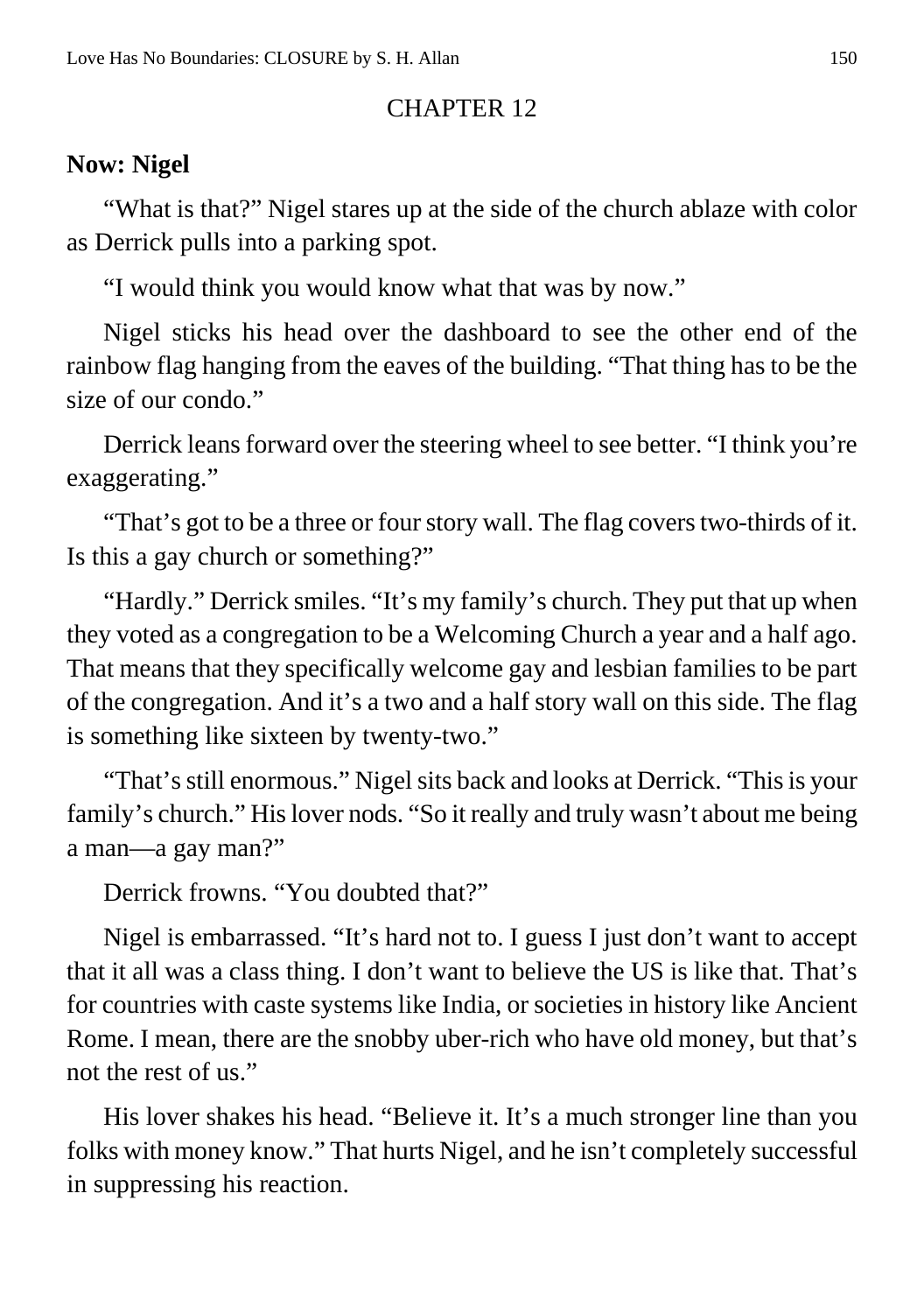"Oh, Nigh. I'm sorry. You know I don't think you're different. I didn't mean to make a class judgment. I just was repeating the idea people have, and it came out wrong. My only residual feelings of that sort are my insecurities about not being good enough for you."

Nigel pulls his boyfriend into his arms. He kisses and nibbles along Derrick's cheek and then whispers in his ear, "Stop. Just stop." He reaches down and lightly brushes his fingers over the zipper in his lover's pants. "*He* knows how much I love you." Said body part wriggles to concur. "For once, it's right to listen to your little head." That gets a laugh, and something inside Nigel loosens somewhat, allowing him to breathe a little easier. All he cares about right now is helping Derrick through this. Everything else can wait.

\*\*\*\*

#### **Then: Derrick**

Dinner was awful. Not just the food, although it was bad, too—his sister was a terrible cook and it had been her turn—but the atmosphere. Derrick didn't feel like talking. He didn't feel like smiling. He didn't even feel like eating. He just pushed the food around on his plate. Nineteen days, eleven hours, and—he looked at his watch—sixteen minutes since he'd said goodbye to the best thing that had ever happened to him.

"Got somewhere you got to go?" Ronald was clearly annoyed.

Derrick remembered how he used to have somewhere to be. He just shook his head. Marisol asked him to pass the green beans, and he did so without looking at her. Benjamin started kicking a table leg, making the plates vibrate.

"Benji, knock it off." His sister slammed her hand down on the table next to Benji's plate.

"Daaaad, Marisol is bossing me around!"

"Am not, you were being—"

"Stop it, you hear me?" Their father waited until they were quiet. "Marisol, you're seventeen years old. Stop acting like you're five. Benjamin, stop kicking the table." He sighed. "Everyone needs to say something nice for a change. You all tell me something good about today." Derrick curled his lip.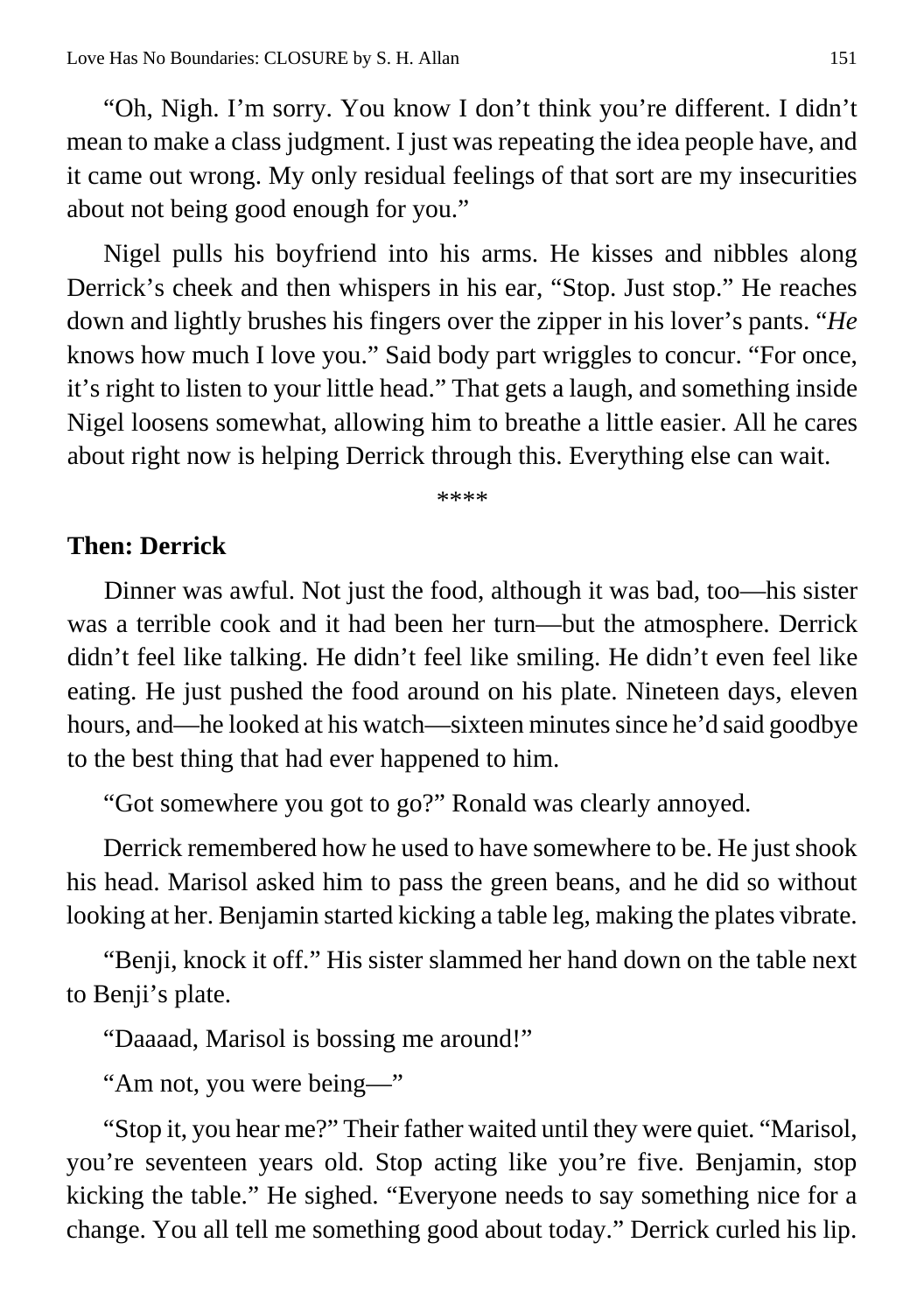Nothing good had happened since he'd walked out on Nigel. Even his birthday a few days ago had been agonizing. He was sure he would never have a happy day again.

"I got a gold star for my story about the robot that beat the monster and then went to the moon and then had grilled cheese and chocolate cake and then never went to bed." Benji giggled and showed the food in his mouth.

"Dad!"

"That sounds like a good story, Benjamin. I'd love you to read it to me tonight. Chew with your mouth closed. Marisol?"

Marisol slouched in her chair. "This is stupid." Derrick agreed but didn't bother to say anything. He just didn't care enough.

"There isn't anything stupid about looking at the good side of things. Sit up."

She rolled her eyes but straightened. "Umm… Oh, yeah, according to Laticia, Marcus told Luanda that Jorge said he likes me! I told Laticia to tell Luanda to tell Marcus that I like Jorge, too, so he'll ask me to prom." A month ago, Derrick would have laughed and teased her about such a convoluted way of asking someone out.

Ronald grimaced but smiled. "That's real nice, Marisol. Who is this Jorge?"

"Oh my God, Dad, you never like anyone I'm interested in!" *Or that I am*, thought Derrick.

"I didn't say that. I just want to learn something about him. I like to know who is looking at my little girl."

Marisol looked only somewhat mollified. "Um, well, he's really musical. He's on the hip-hop team and in choir, and he's got his own band."

Her father nodded, a forced smile on his face. "Uh huh. And what is he learning in school?" Derrick resisted the urge to snort in derision.

"Geez, Dad. We're not in college. He's learning what everyone else is: math, English, social studies. You know." She rolled her eyes again, then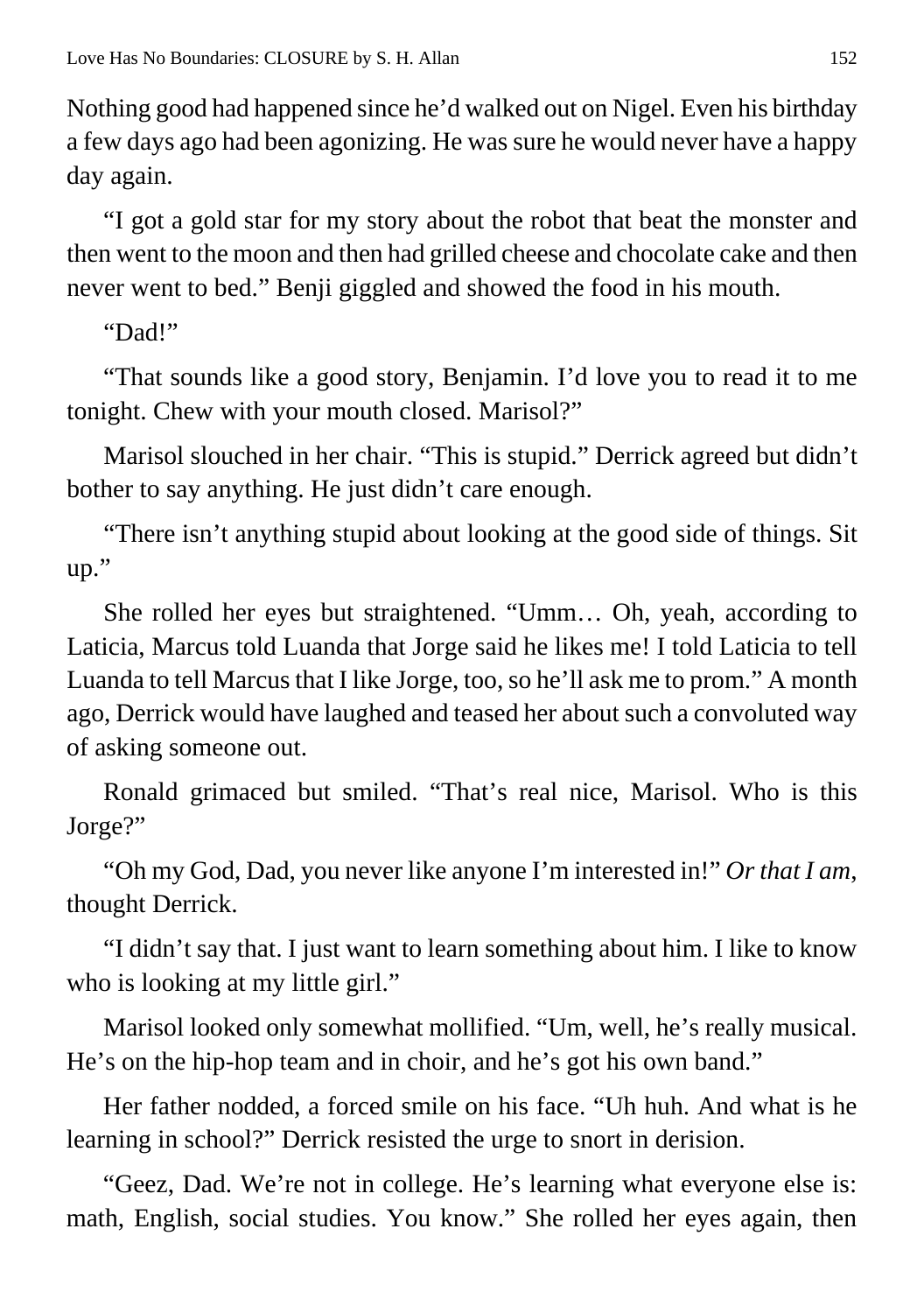focused on Derrick. "It's Derrick's turn. Why don't you bug him?" Marisol smirked.

"That's a good idea. Derrick? What's a good thing that happened today?"

Derrick mumbled, "My day sucked."

"I'm sure there was something posi—"

"There wasn't." Derrick glared at his meatloaf.

His father sighed and put down his fork. "Son, you need to stop your moping. Mary Harper at the church told me about this speed dating thing—"

"Are you for real?" Derrick looked at his father this time.

"They got one for gays. I got all the info, and I wrote it down for you. Mary said her cousin went, and he found himself a good man. It would be good for you to go. Find someone. Get out there again at least."

Derrick put down his fork carefully and turned to face his father. "Ronald, I don't want to 'find someone'. There isn't anyone out there for me. There is only one man I want, and you forced me to throw him away." Derrick felt like he was going to vomit. Why did he give up the love of hislife? How could he?

"Now, Son, I know you're hurting, but the best way to get over a crush is to move on."

"Are you kidding me?!" Derrick picked up his silverware again and threw it onto the plate, making a loud clatter. "He's not a 'crush' I need to 'get over'. He's the man of my dreams, and I can't believe I let you talk me into leaving him."

Ronald was starting to get riled. "I didn't make you do nothing."

"You told me if I didn't leave him, you would never talk to me again, nor let me near my sister and brother. You made me choose between you!"

"You know as well as I do: he isn't the one for you. He was only us—"

"He was what? Using me?" Derrick stood and threw his napkin on top of his fork and knife. "For what? To treat with respect and love? To hold me in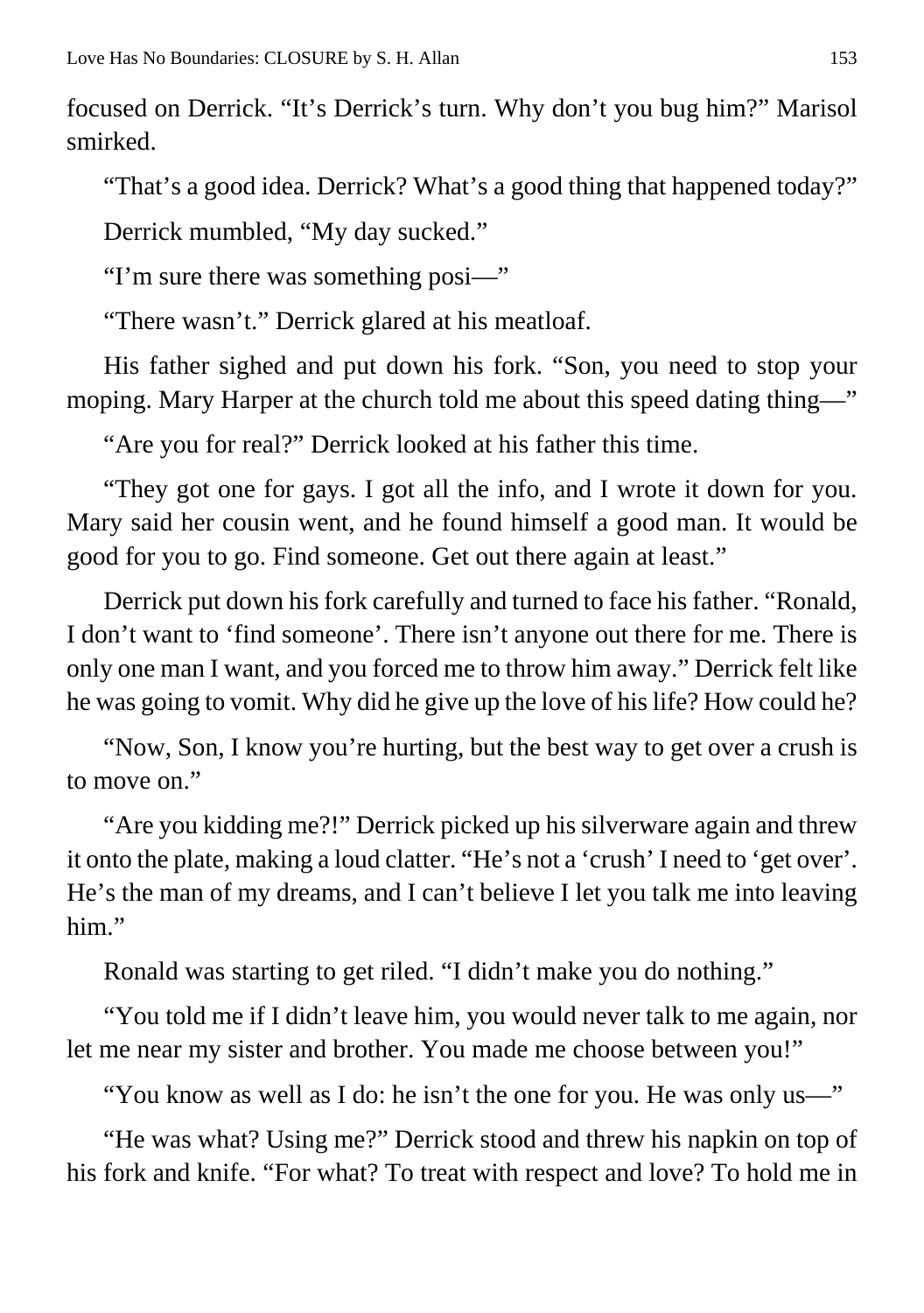the middle of the night when my PTSD overwhelms me, and I'm a puddle of fear? To make love to me—"

"Gross!" Marisol looked horrified.

"What does 'make love' mean?" Benjamin asked at the same time.

Ronald shook his head. "You don't got to be such a drama queen."

Distantly Derrick heard the doorbell ring, but he was too upset to pay any attention. "Drama queen? You think this is me being a drama queen?" Derrick realized he was yelling.

"Yeah, you're confusing puppy love with something real."

Derrick was incredulous. "Puppy love? *Puppy love*?" He heard his voice getting even louder. "Are you kidding me? I'm twenty-nine years old! I know what real love is."

The doorbell sounded again. "I'll get it!" Benji jumped up and headed for the door.

"Benjamin! You can't answer the door, especially at night." Marisol stood. "Don't mind me, I'm just the slave around here." She hurried after her brother.

Now his father stood. "You don't got any idea what real love is. I do."

"Don't you dare bring Celeste into this. I only moved home to help you with the kids. Don't you even try to use my mother to manipulate me." Ronald started to speak, but Derrick cut him off. "No, I don't want to hear it. I made a mistake when I chose you over him. He is my Celeste, my one true love. You have no right to tell me who to give my heart to. You're as bad as the homophobes out there. I don't care what you say, I'm going to try to get him back whether you approve or not. I just hope it's not too late. I told him this once, and I'm going to tell him again: I love him with everything that I am."

"Dare?"

Derrick froze. He knew that voice. He loved that voice. He slowly turned. "Nigel?"

"Yeah." Nigel was standing there, an unsure smile franticly trying to overcome the sorrow on his face.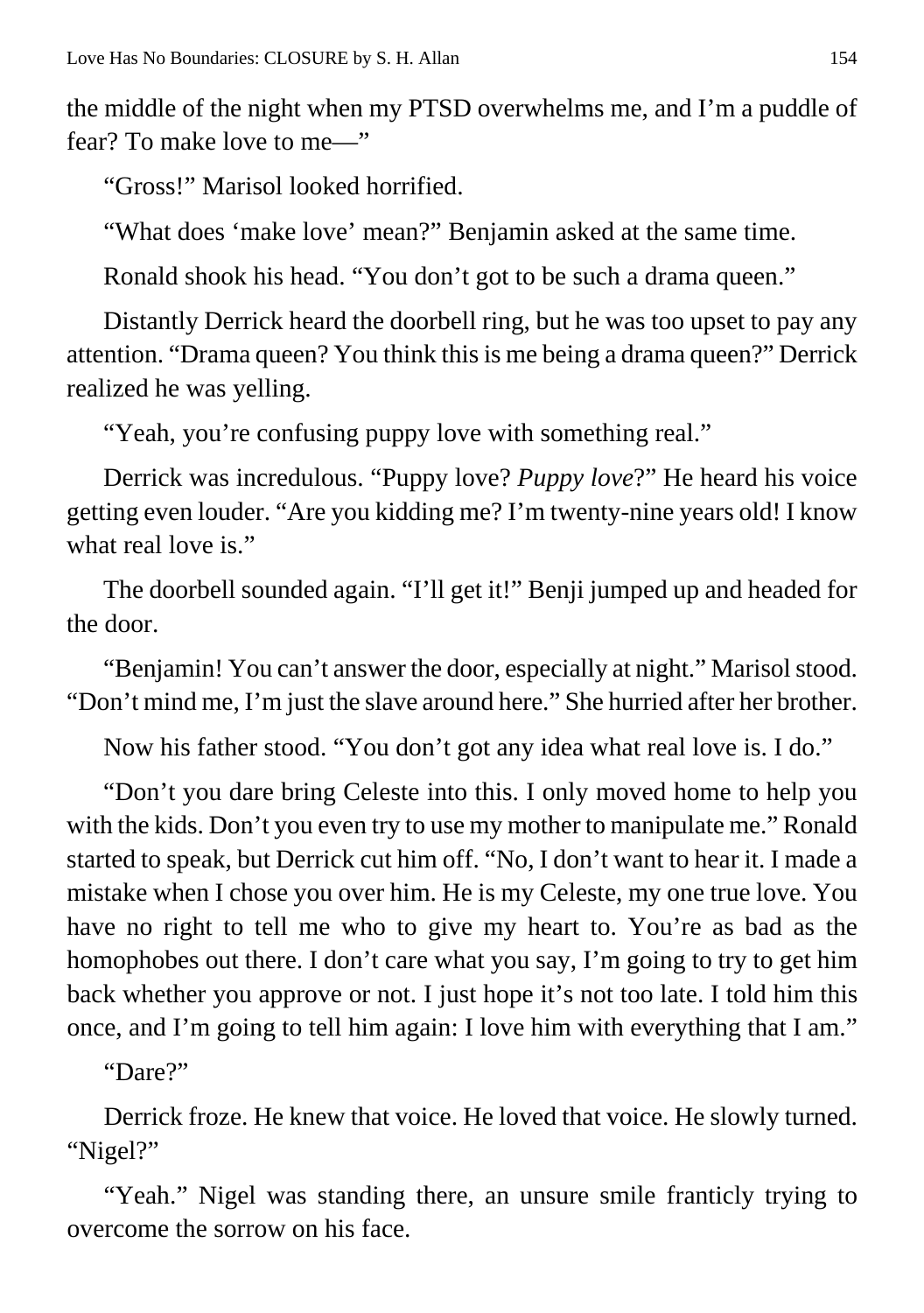"What are you doing here?" Derrick tried to fight the tears that welled. He felt like he couldn't breathe. He fought the hope that bubbled within him.

"I told you that family was more important than anything and has to come first. You hold fast to them and don't let go." Derrick didn't like the sound of that. What was Nigel doing here? "Well, the thing is, you and I? We are family. You're my family, and I'm not letting you go without a fight." His chest heaved. "Please come home."

Home. He let the tears fall. Didn't some Roman philosopher once say, "Home is where the heart is"? Yeah, he was going home, all right. "Nigh!" He sprinted toward his one true love and jumped into his outstretched arms. Derrick wrapped himself around Nigel and squeezed him as though he would disappear if Derrick let go. He buried his face against Nigel's neck.

"I'm here, Derrick, I've got you." Nigel's voice was thick with emotion. He hugged Derrick back just as tightly, kissing his neck, his warm breath ruffling Derrick's hair.

"Please take me back. I'm so stupid; I made the wrong choice. I never wanted to hurt you—I love you." Behind him, he heard his father yelling, but Derrick ignored him. He didn't care what Ronald had to say.

Nigel leaned back so their eyes could meet. "You are never stupid. You just love too much. It was a horrible decision you were forced to make. I, too, love you with everything I am. Please don't leave me again."

Derrick shook his head. "Never again." He leaned in and their mouths met in a long overdue kiss.

"Out of my house, both of you! I never want to see either of you again!" Ronald's voice cut through their moment. Nigel finally set Derrick back on his feet. Derrick loved that Nigel could hold him up like that and hated being put down.

Sorrow still filled Derrick's heart. "Ronald, I love you, but I don't know who you are anymore. Merry, Benji, I love you guys, and I'm not leaving you. You can call me anytime, and I'll be there. I will try to see you—"

"Like hell you will!" Their father roared. "GET OUT!"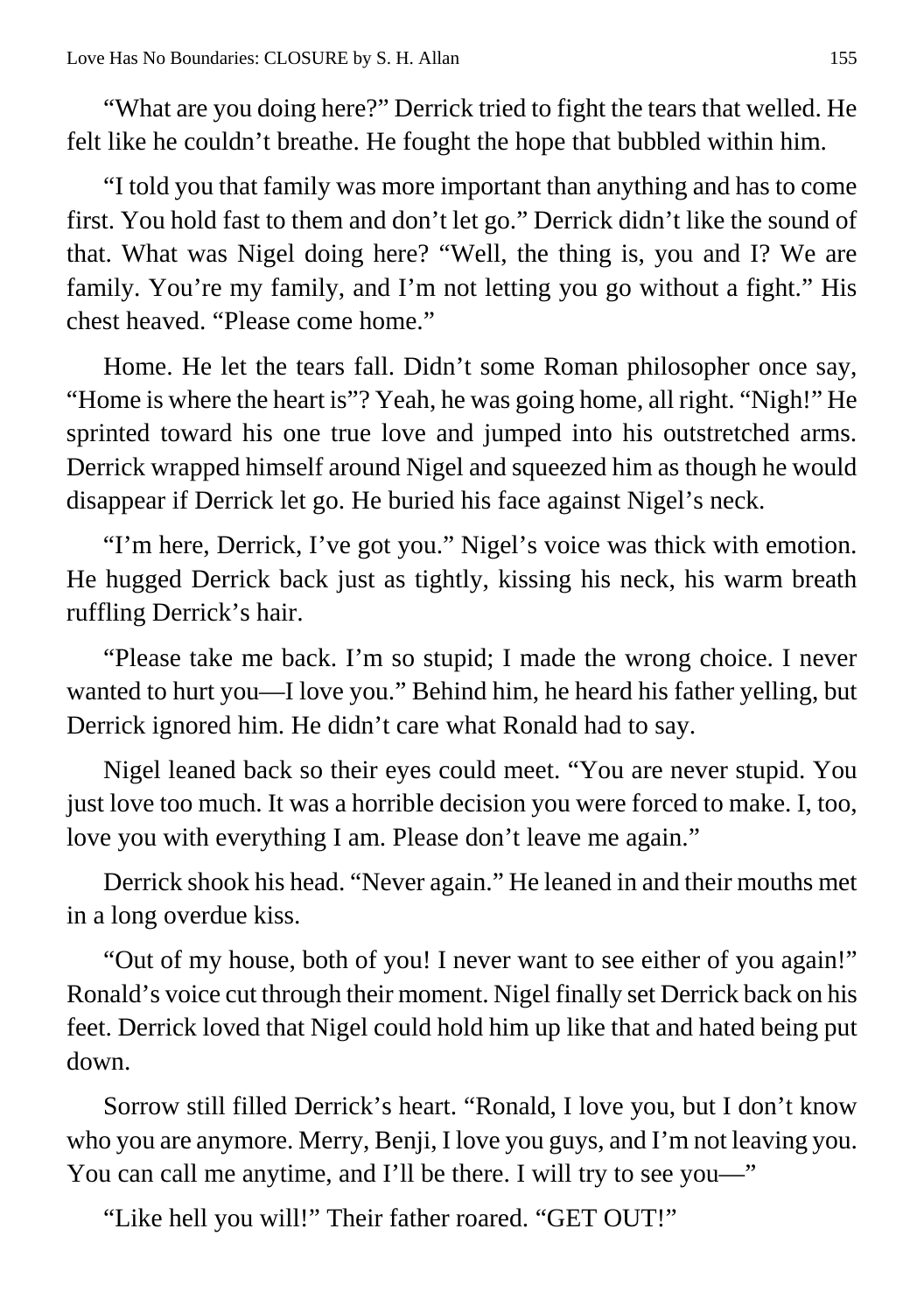"Fine. Goodbye Ronald." He turned back to Nigel. "Let's go get my stuff and get out of here." He grabbed Nigel's hand and pulled him toward the stairs. "Then we're going home."

\*\*\*\*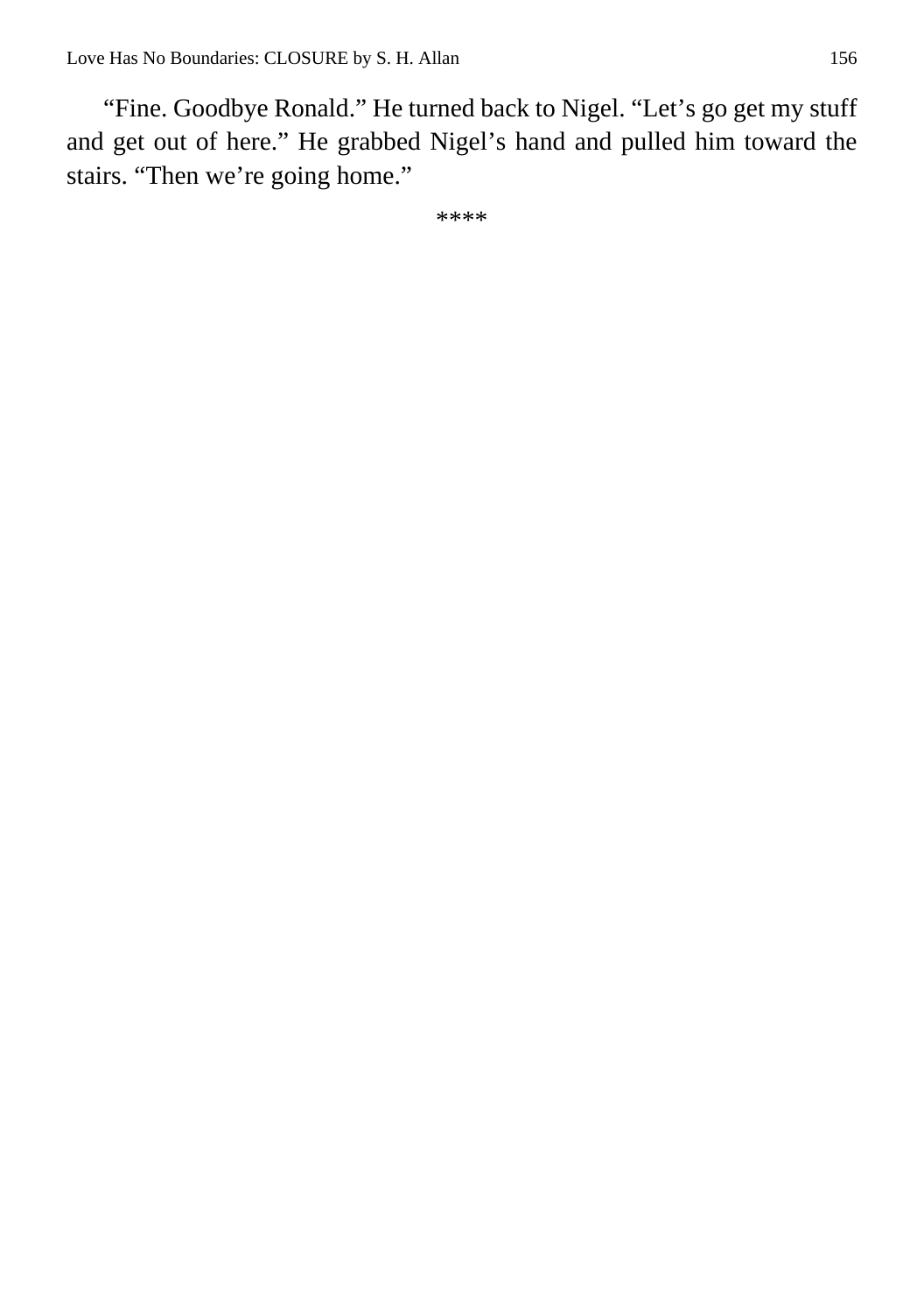#### CHAPTER 13

#### **Now: Nigel**

They get out of the car and head into the building. Inside the door, Nigel pauses and has to take a deep breath.

"Nigh? You don't need to worry. You saw that the congregation is okay with us. And at the house, no one knew about the argument and my leaving."

That is true, but churches never make him comfortable. Growing up, religion didn't exist. It just wasn't part of their lives. His exposure has almost exclusively been homophobic rants in the media. He has never needed religion, and it makes him uncomfortable. But he's agreed to come for the memorial service to support his lover. Now, though, what Derrick said in the car has come flooding back. Nigel swallows as he looks around and realizes he is so far out of his element he isn't even in the same country.

The people milling around the community room are primarily working class. He can tell from the style of dress, the mannerisms, the word usage and grammar. These are the people who work their asses off to make enough money to survive until the next paycheck, the ones whose occupations aren't valued as highly as those that pay more, despite how vital the jobs are to the economy and community. He feels what Ronald would call "white guilt," and he now understands what Derrick's father must have meant by that. It really isn't any better to know that Ronald didn't hate him for hisskin color or being gay. He feels sick.

Nigel works almost exclusively with very poor kids. He's used to being judged—they're teenagers after all—but now he's aware that he stands out here, from the cut and fabric of his clothing to his expensive haircut. While he doesn't spend a large amount of money on these things—he certainly doesn't buy Armani—he does pay more than these people can afford, and he is embarrassed by his ostentation. He wonders if there is time to run to the Fred Meyer around the corner and buy something that wouldn't stand out so much.

Before he can make up his mind, Derrick is pulling him through the crowd toward a couple of tables lining the back wall. An array of cookies, cakes, and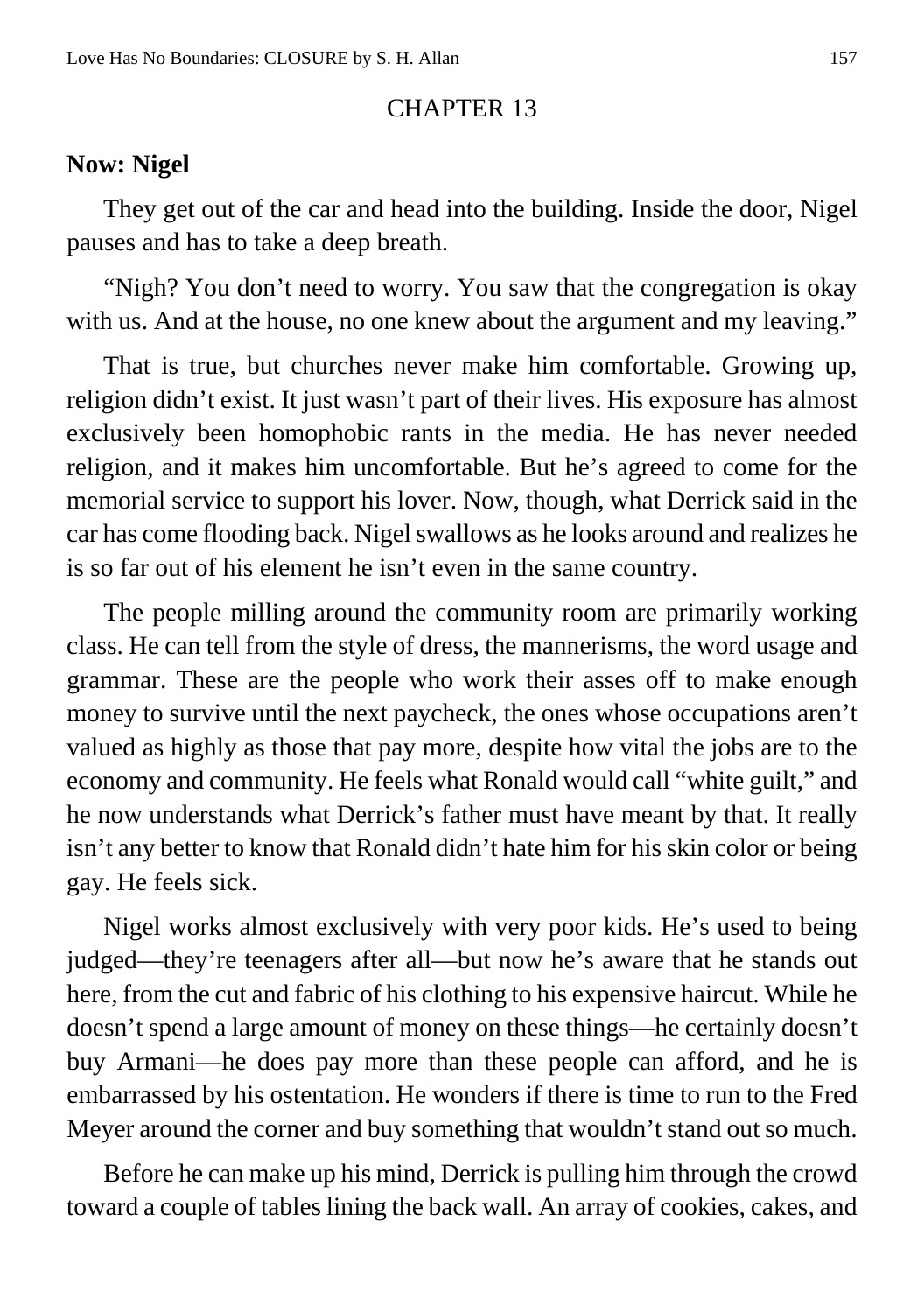pies are flanked by huge coffee and hot water urns. Despite the enormous Americanos they have both already consumed, Derrick is pulling a tap and filling a mug with dark liquid. The realization hits Nigel that, on the way here, they spent enough money caffeinating themselves to fund the coffee in these tanks, with cash left over for several more urns' worth. He feels guilty and is glad he left the remainder of his drink in its logoed paper sheath in the car.

"Nigh, are you okay? Is something wrong? You're staring off into space."

"Nothing's wrong." He smiles. "I'm fine."

"Knock it off. I can't deal with you sparing me right now. I need you to be one hundred percent here with me, and that means being honest."

Sheepish, Nigel kisses Derrick's forehead. "I'm sorry. My issues are stupid and inappropriate."

"Tell me"

"It's just that I'm suddenly aware of how much I must stick out. I feel like a jerk shouting 'I have money, neener, neener, neener.'"

Derrick genuinely laughs. "Is that insecurity I hear coming out of the never-ruffled mouth of Nigel Rutherford?"

"I'm plenty insecure, but I try not to let it run my life. Usually I do okay. Anyway, it's all trivial compared to my fear of losing you. I think that's where this is coming from. Why didn't you tell me I was dressing inappropriately?"

Shaking his head, Derrick says, "There is so much wrong with that statement, I don't even know where to begin. But let's start with the weirdest. I gave up my family for you. How can you think I'd leave you?"

They move away from the table so others can fill their cups. Nigel tries to find the right words. "You second guess yourself all the time. You're always—Shit. This isn't important right now; we're burying your father. This isn't the time or place. I'm sorry I—"

"Finish what you were going to say. Everything about us is important. Now is fine." Derrick's look is penetrating, but Nigel isn't sure what the emotion is.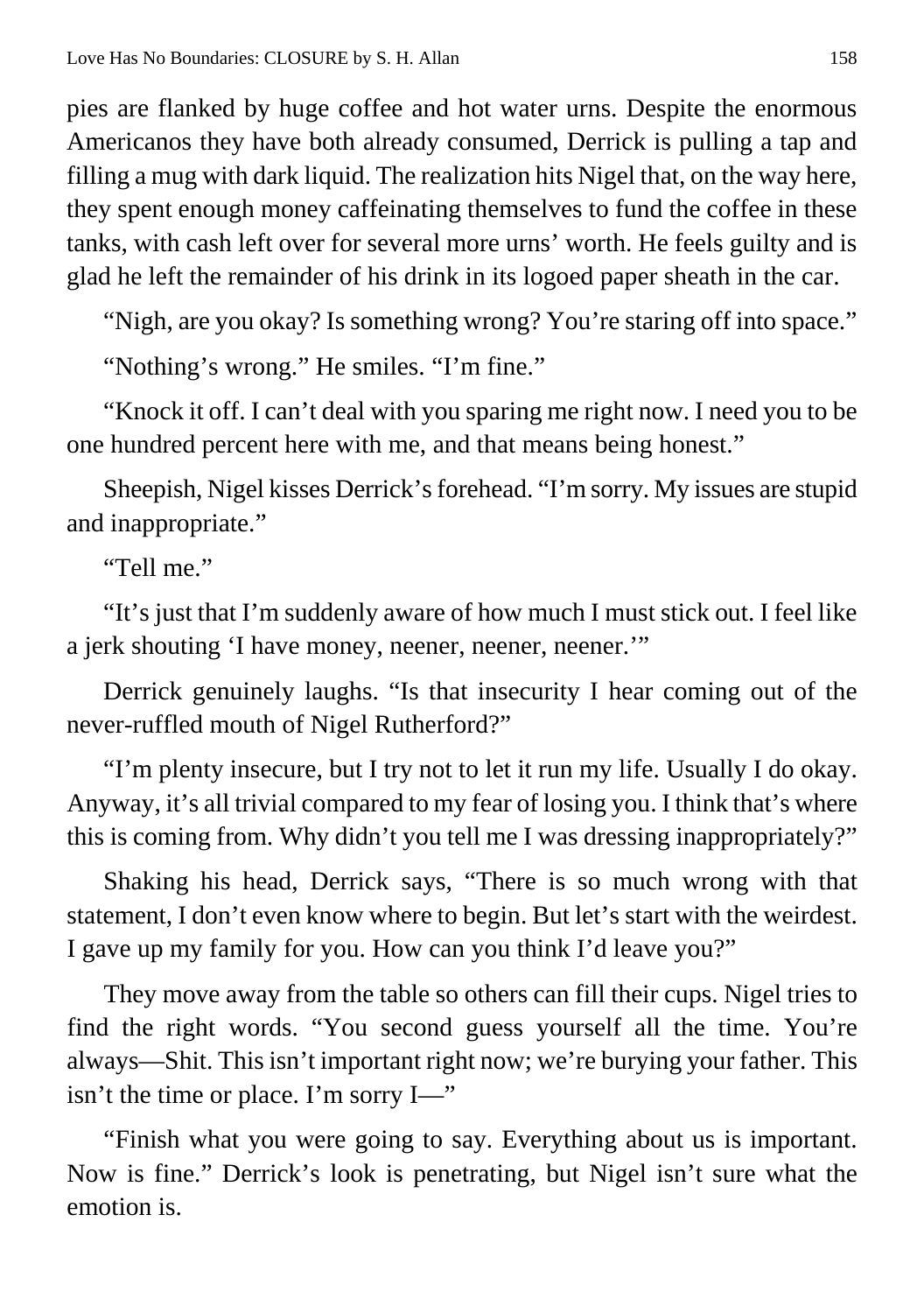Nigel moves them to a corner behind a partition covered in photos and mementos of Ronald. "Well, ever since you chose me over Ronald, you've talked about how you don't know if you made the right decision. It's been worse the past few days, and that makes sense. But I've been worried all along that one day you'll convince yourself you made the wrong choice again and leave me for good to return to your dad. I—" He chokes up for a moment and is grateful Derrick gives him a few moments to get himself back under control.

Nigel begins again. "I've been uneasy the past few days, knowing this is a very emotional time for you; you're processing a lot, and nothing is clear anymore. I'll give you anything you need to get through this, and if you need me to step back for a while so that you can reunite with your family and work through this, I will. But is scares me that if I do let you go, it might become permanent now that you have your family back."

Nigel is opening and closing his hands in his distress, but he forces himself to maintain eye contact. It's hard when his soul is reflected back at him. "When you told me in the car about the class/money thing, I got a horrible feeling. Walking in that door, I realized that I'm out of place here. I'm terrified that you're going to realize that these are the people you want to be around, and that I just don't fit into your life anymore. I can't—"

He swallows repeatedly but he can't stop tears from welling up in his eyes. He should be embarrassed—guys don't cry—but right now he doesn't care. "I can't lose you. I love you so much. You're my everything." The teardropsfall, and he doesn't wipe them away; his fingernails digging into his palms are what is keeping him from disintegrating. He didn't realize how emotional he is. His guilt intertwines with his fears; putting this on Derrick now is not right.

Derrick's eyes are filled, too. Interestingly, Nigel never questions his lover's virility when he sees him crying. "Nigh, you are what I need to get through this. You're what I need period. I am so sorry that it never occurred to me how my neuroses affect you. I questioned my decision, but I never questioned us. It was always about what I could have done to have both, and whether I deserved you, whether I was what you wanted and needed. I can't lose you, either, and I won't. I can't believe you ever doubted that, and I am so sorry I let that happen. You are my everything, too, just the way you are. I'm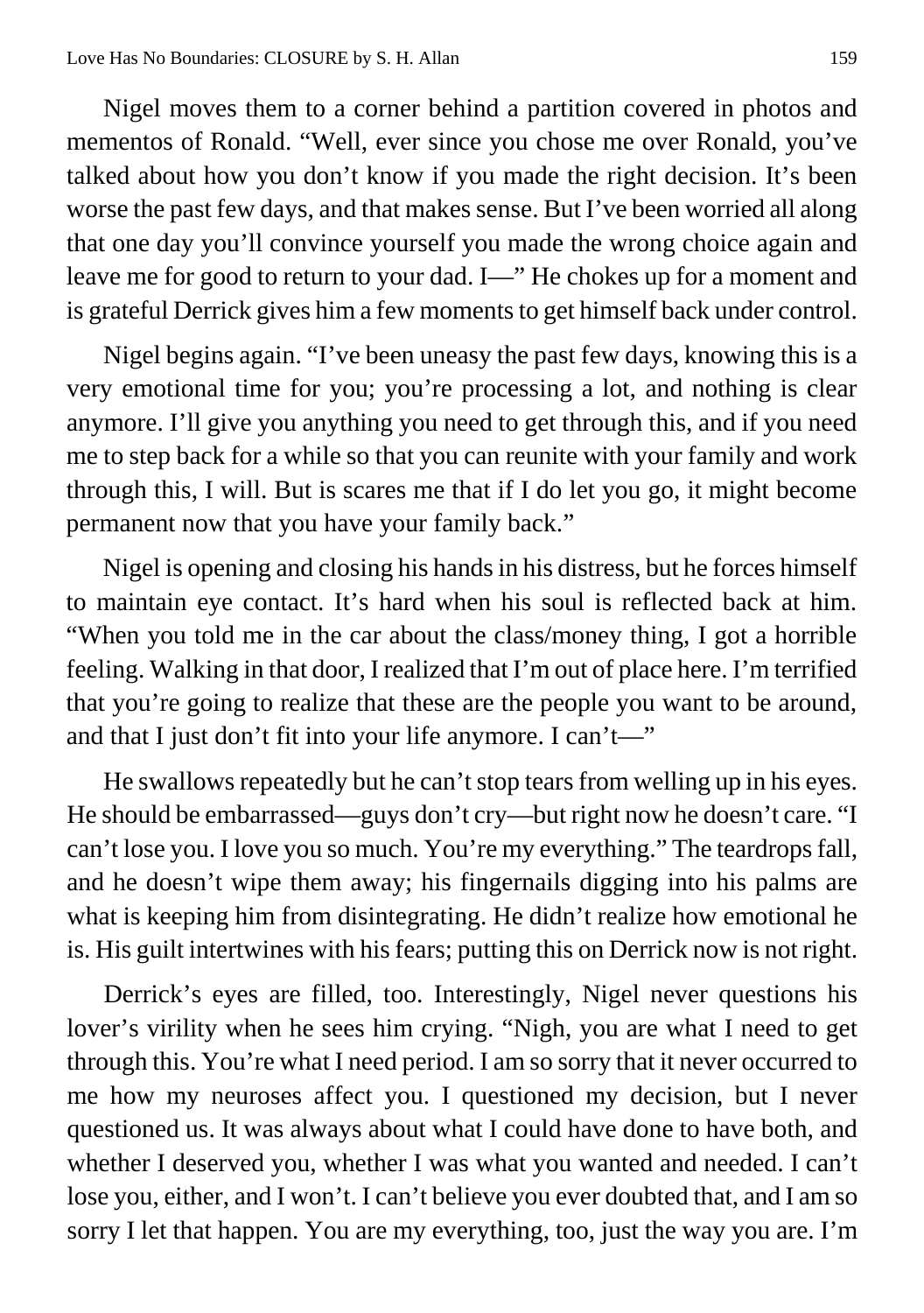going to reconnect with my family. We've been split apart too long. You were the one who pointed out that you and I are family, too. I will bring all of us back together, including you. Don't you dare step back."

And then they are hugging and crying and holding so tightly to one another Nigel can feel Derrick's heart beating against his chest. Derrick kisses his throat, and Nigel rubs their cheeks together. They stand there for several minutes before his lover pulls back.

Still holding Nigel, Derrick looks at him and says, "I love you, Nigh, but you're an idiot sometimes. Moving on to the second thing wrong with your sentence: Do you realize that you are the one making class judgments now? No one here cares what you're wearing, or who you are, or how much money you have. There's a guy over there somewhere named Ted. You'll probably notice him because he's wearing ratty jeans and a monster truck T-shirt to the funeral. He owns several car lots and is rolling in money. He has to wear a suit all the time, and he hates it. He says that he shows respect by being himself, by not putting up some fake image someone tells him to.

"The money thing? That was my dad's issue, and it came from a specific incident. These are people. You're a person. They will judge you on how you treat others, nothing more, nothing less." He moves forward to rub against Nigel again. "I think you look amazing, and that's why I didn't suggest you wear something else, never mind the fact that it's your business what you wear and no one else's. When we get home, I'll show you how much. But right now, I have to go mingle or people really will start to talk. Thank God they'll think our crying is just grief." Nigel laughs at that.

Derrick kisses him one more time then pulls away. Nigel follows him a few feet before they are accosted by a large woman wearing the biggest hat Nigel has ever seen. The bright yellow contrasts beautifully with her dark skin. She leans in to kiss his boyfriend on the cheek, and he can't believe she doesn't topple over from the weight of the thing.

"Derrick, darling, I was so sorry to hear about your father. He was such a good man. You poor, poor thing." She rubs the side of Derrick's head with her thumb, then rests her hand on his shoulder. "How are you holding up?" Her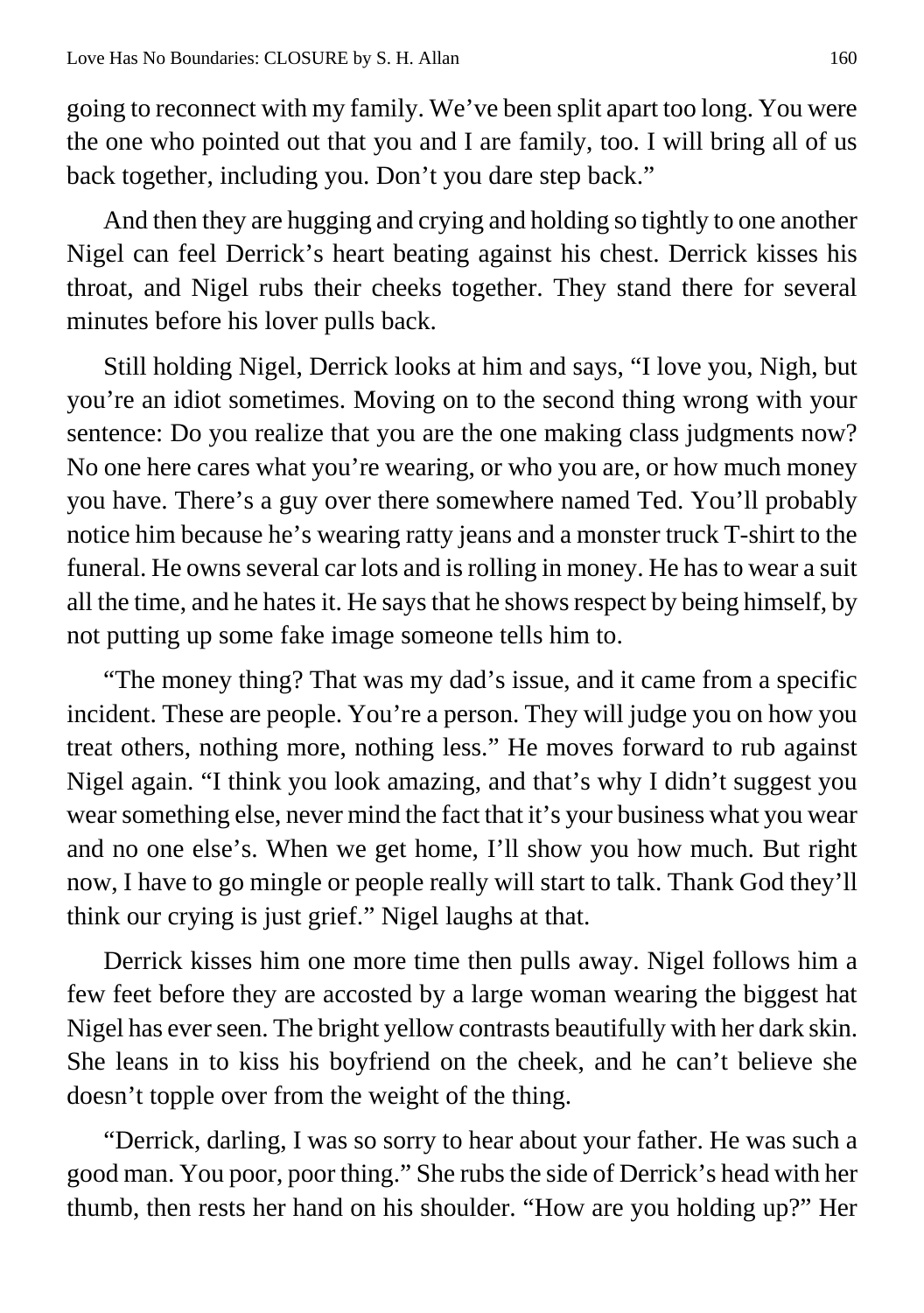accent is Southern, maybe Georgia. Who moves from sunny Georgia to overcast Seattle? Nigel loves the weather, but he's in the minority.

"I'm doing okay, Millie. It's hard but we're getting through it."

"He was so proud of you, my boy. He talked about you all the time; he constantly bragged about yoursuccess with those poor children. 'Millie,' he'd say, 'that boy of mine has the best success rate on the West Coast.' He'd go on and on."

Derrick looks uncomfortable. "He was exaggerating a tad."

"Oh go on, you. Too modest. Just like your father." She turns to Nigel and her face lights up. "Oh, you must be Nigel! I've heard so much about you. Benjamin's always talking about his Uncle Nigel." She leans in and kisses him on the cheek. She's wearing a lot of perfume, and he fights off the urge to sneeze. He is confused and exchanges a glance with Derrick, who appears to be as baffled as he is. Was she confusing Nigel with someone else? "Ronald told me all about that great program you started with the dogs." So, not someone else.

His smile is half grimace as he says the first trite words that come to mind. "All good, I hope?"

The woman's eyes get big. "Oh yes! Of course! He thought it was the greatest thing since sliced bread." They never buy sliced bread preferring Artisan loaves or Whole Grain Goodness from Great Harvest Bakery, but he gets the point. It's okay that they buy a few hoity-toity things—Derrick says Nigel's okay just as he is, right? And he loves hearty handcrafted bread. He knows he's going to have to keep reminding himself that he's being too insecure. He brings his attention back to the conversation. "The stories he told about what those dogs can do. That dancing dog thing? That had my nephew in stitches. What a brilliant idea, helping kids and animals at the same time. I am so impressed."

She turns back to Derrick. "He said that's how you two met? You got the kids to the program, and Nigel got them training the dogs? That's so romantic. What did he call you again? Oh yeah. He said you were like peanut butter and chocolate: 'good apart, great together: perfect.'"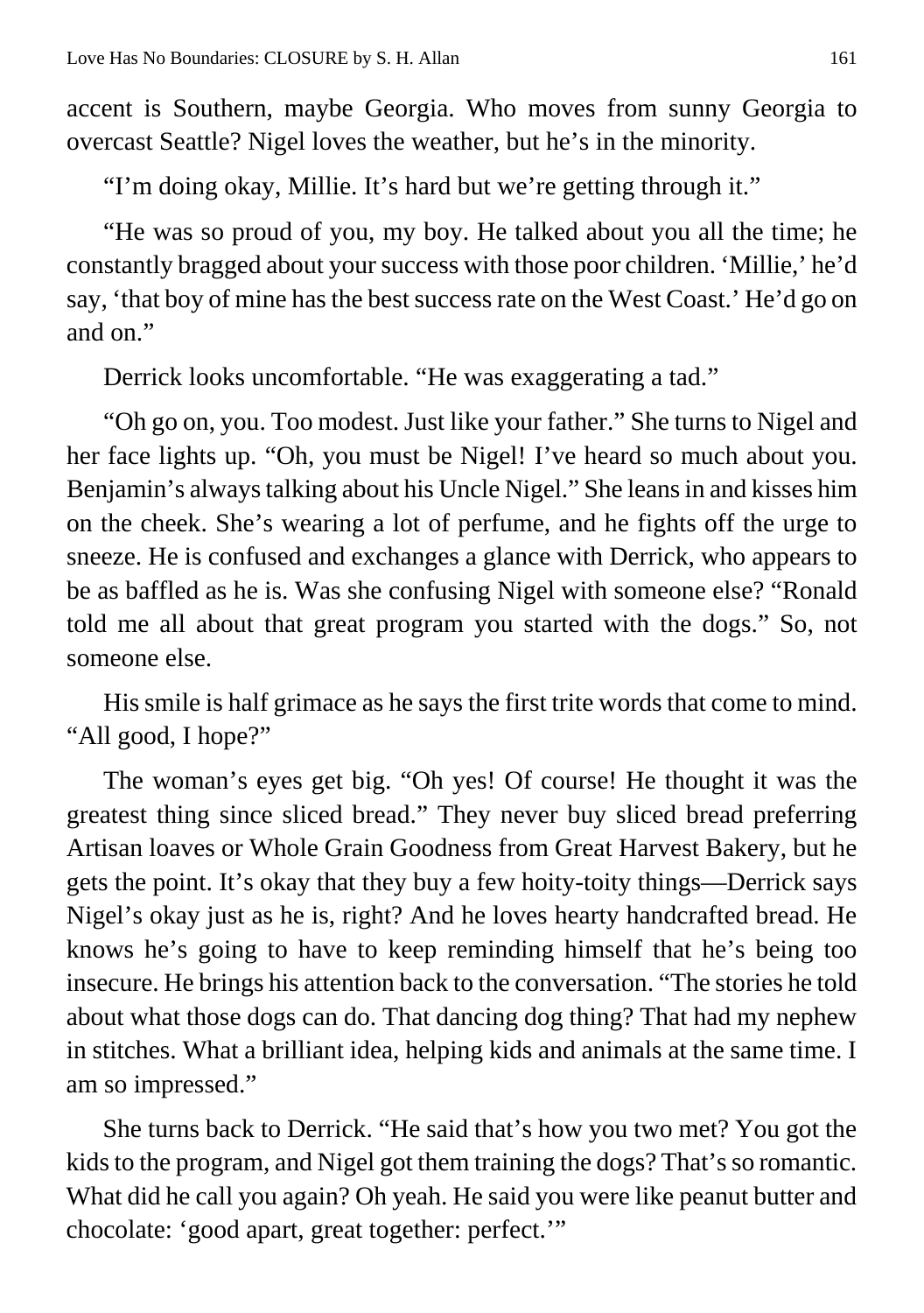The world shifts beneath Nigel's feet. He wonders if he just crossed over into an alternate universe. He can't say anything because all he can think of is, "Two great tastes that taste great together," and he figures that wouldn't be appropriate. Fortunately, Millie continues without him. "My, Ronald went on and on about how many kids y'all saved. He was so proud." She looks like she's proud, too. "Oh listen to me go on. This room is full of other people who want to talk to you." She kisses them both again then moves off.

They stare at one another for a moment, eyes wide with shock. "Did she say—" Derrick is interrupted by an elderly gentleman and a college-aged young woman who is introduced as his granddaughter. Nigel and Derrick listen to a repeat of Millie's story except in different words and with other participants.

"I was totally hoping I'd get to see you both today. Mr. Bryant showed me a picture of you two together and I about died. You two are, like, the cutest couple, ever!" The girl is practically bouncing. Apparently the Valley never left Seattle.

After the pair move on, Nigel looks at Derrick to see his mouth gaping, his eyes narrowed, and his brow furrowed. He is pretty sure the expression mirrors his own. They blink at each other. Derrick looks like he's about to say something, but his mouth opens and closes as though he's about to say something and deciding it's not right. Nigel chews on his cheek.

More people descend on them, expressing their condolences, regaling the men with stories of Ronald's great deeds, and telling them how proud Ronald was of their work. It sounds almost like all Ronald did was brag about Derrick and Nigel. The two are still reeling when everyone is called into the chapel for the service.

\*\*\*\*

**Then: Derrick**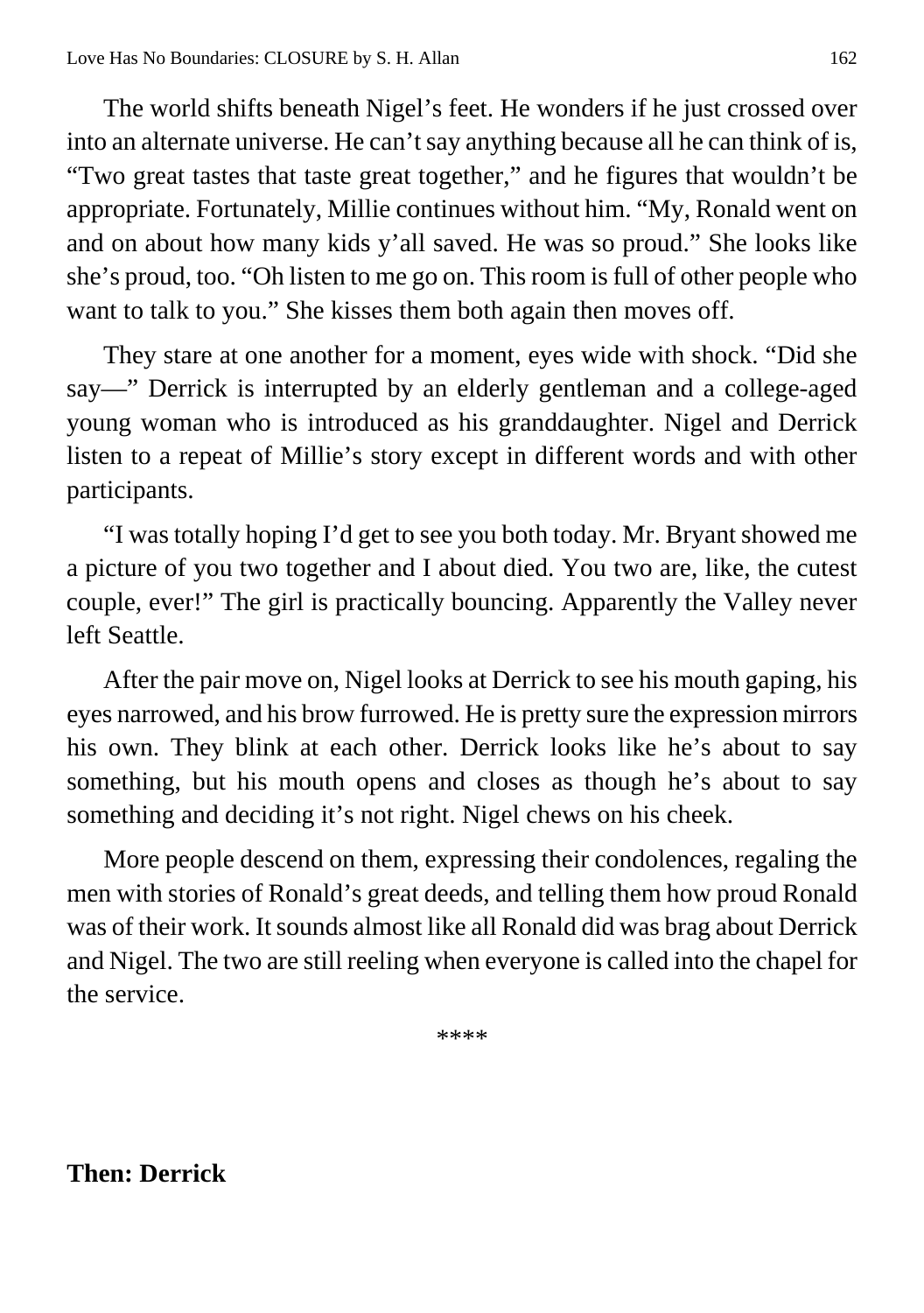Nigel unlocked the door and swung it open. Derrick started to walk through, but hislover's gentle touch stopped him. He waited nervously for the words telling him the timeframe before he had to find his own place, the rules for living there, maybe that Nigel had changed his mind and wanted Derrick to go back home.

"I know this was forced upon us since you've been kicked out of your home, but I've been meaning to bring this up for a while. It's time, I think. Dare, will you move in with me?"

Derrick laughed in relief. "God you're slow. I wanted you to ask ages ago. I couldn't very well invite you to live with me in my rooming house, or later when I was living at my father's. I thought it would be a bit presumptuous to suggest it when I didn't have a place of my own."

"Is that a yes, then?"

Nigel grunted as Derrick's elbow hit his ribcage. "Duh. Yes. Please. God yes, already, take me home, I'm yours. Does that answer your question?"

Nigel's response was unexpected. He scooped Derrick up in his arms and carried him across the threshold.

"Careful or you'll rip my veil. My daughter will be expecting to use it one day."

"Veils are sexist and out of style. The wedding is off." Nigel kicked the door closed behind them.

Derrick found something close to a giggle threatening to emerge and was mortified. He forced it down. "I think you have the procedure backwards. You're supposed to marry me, and then carry me through the door. Also, Celeste wore a veil, and she was alwaysincredible. But aslong as you agree to have your way with me tonight, we're good."

"Been there, done that." Derrick found himself in the bedroom, still in his lover's arms. Nigel deposited him on the bed. "I need to bring your stuff in." He turned to go.

"I can help with that. I'm short, not weak."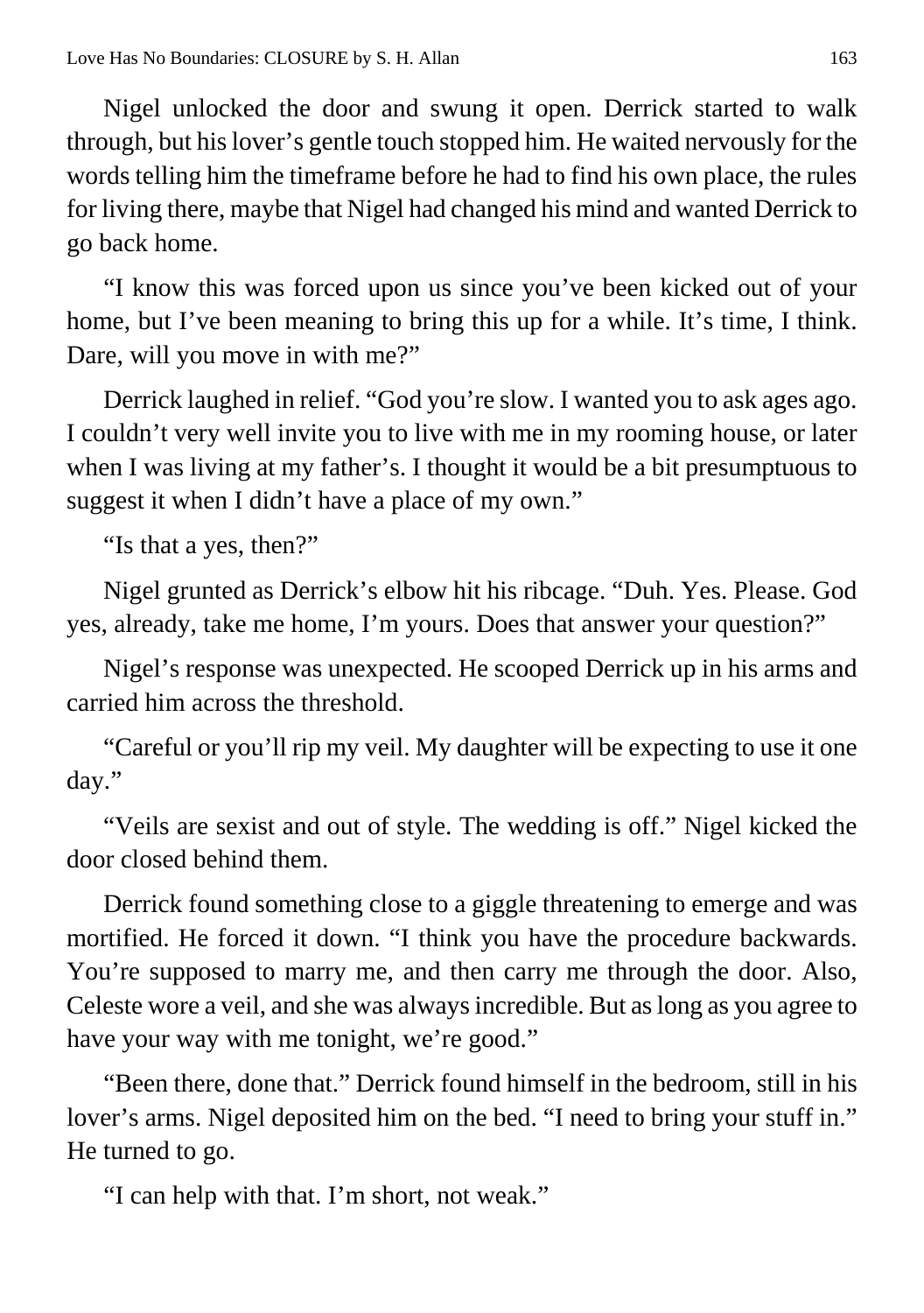"No kidding. But stay there where you belong: in my bed." The twinkle in his lover's eye assured Derrick that Nigel was teasing. Two could play at that game, or three or four, depending on the fantasy.

"Well then, big man, hurry it up. My biological clock is ticking."

Nigel fell against the door jamb, laughing.

"I'm waiting." Derrick managed to keep his emotions off his face as he tried for a bored expression.

"Mustn't keep the diva waiting. The luggage can wait." The bed groaned as Nigel launched himself across the floor and landed atop Derrick with a thud.

"Oof!"

"Change your mind? Am I'm too much man for you?"

"Let me see." Derrick rolled him onto his back and shoved his hands down Nigel's pants. He groped around, feeling his lover swelling to his touch. He shook his head. "I think I can handle it. Am I too much for you?"

"Never." Nigel flipped Derrick back over and began stripping off their clothes. "Ready for the time of your life?"

Derrick smirked. "Bring it on." Nigel did; he so very much did.

\*\*\*\*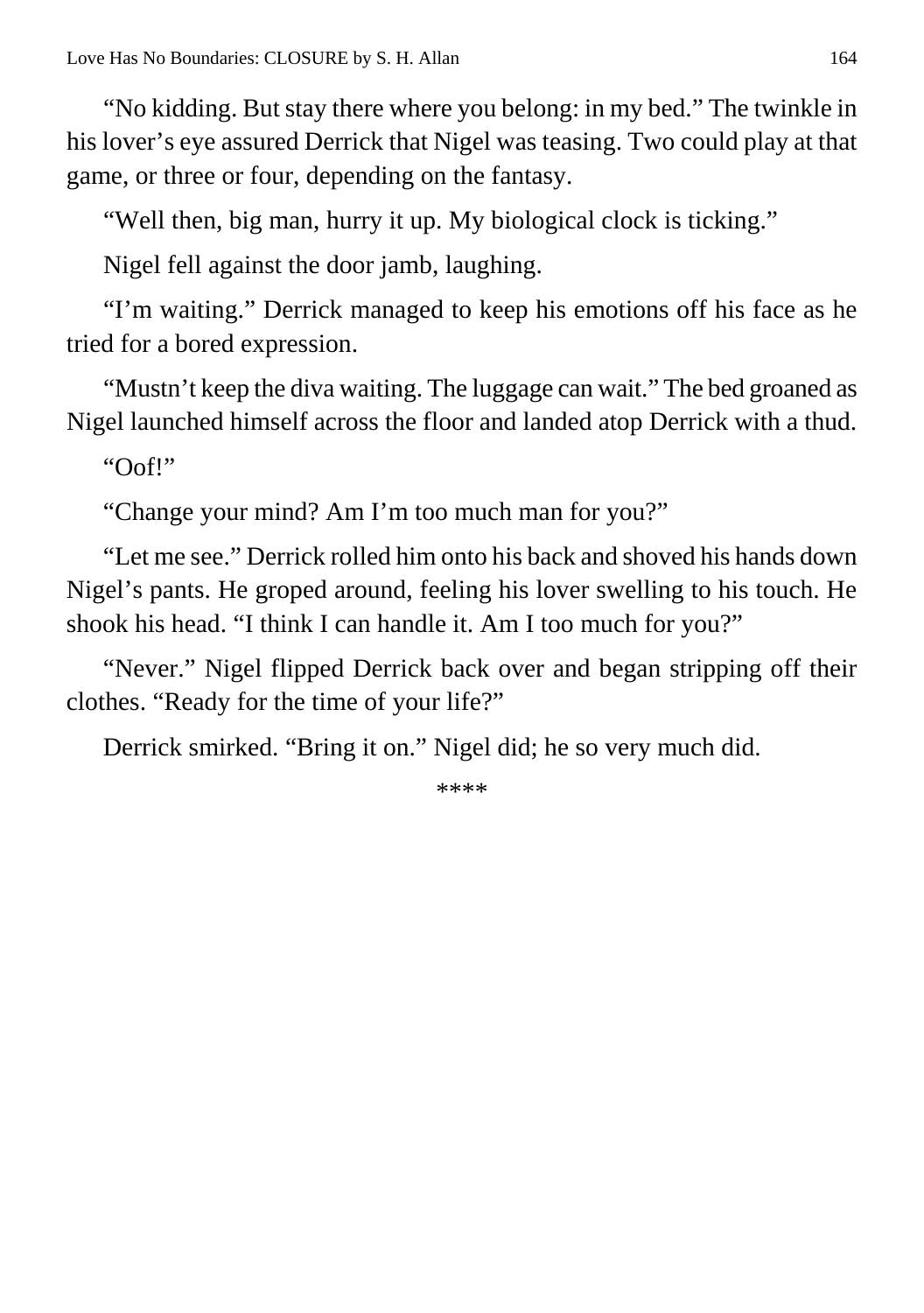#### CHAPTER 14

#### **Now: Derrick**

In front of the pulpit, a table stands draped with thick green velvet and a hand embroidered white on white cotton tapestry. The cloth is simple and understated, the needlework more about texture than visual effect. Atop sits an unassuming wooden urn. Derrick has learned from several parishioners that it was made by a good friend of his father's, a church member who is a wood artisan. The vessel is made from reclaimed lumber native to the dense forests of Washington state. Many differently hued woods were layered together creating a slight gradient of color, then the subsequent block of wood latheturned into a globe and hollowed out. The result is both simple and rich, a basic shape made up of an intricate yet effortless variety. Both it and the tapestry fit the complex man that was Ronald.

Another churchgoer who is a professional photographer hastaken pictures of the display, which she will send to each member of the family. The urn itself will be interred in a vault in a nearby mausoleum. Derrick doesn't really care about any of it. The gifts are a kindness, but Ronald is gone. His father would have hated for such elaborate work to be wasted on something that would only be seen for a few hours. But as Nigel said, this was for the ones left behind, not the deceased. This part, the simple altar and its presentation, was all done by the church community who loved him. This was for them, and for his siblings, who would get the tapestry.

He remembers Reverend Angelica's sermon at Celeste's service as being just the right length and tone. He is relieved that she again delivers a very short sermon on love, life after death, and Ronald's impact on the community. She then invites people to share their memories of his father. Most of what is said mirrors what Nigel and Derrick have been hearing all afternoon. Ronald bragged about Benjamin and Marisol, too, and the stories about the family together throughout the years are both heartwarming and painful.

Derrick is even more confused than ever, and he's comforted by Nigel's arm around his shoulders. He feels his boyfriend's reassuring warmth against his thigh, hip, and side, and he grasps Nigel's other hand, holding on to this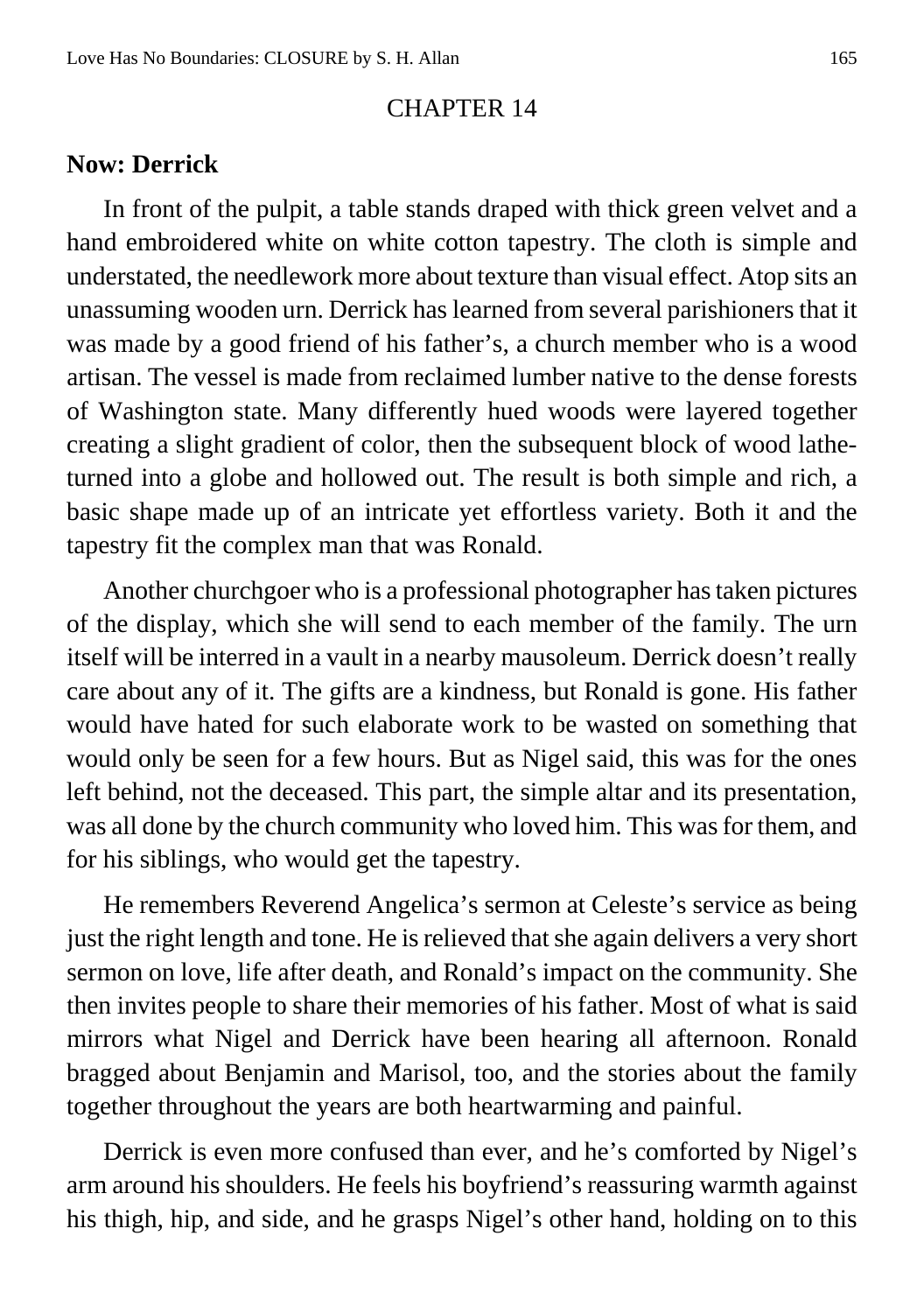anchor in his emotional storm. As the words wash over him, he is reminded of his boyfriend's admission earlier. That Nigel might be insecure about their relationship has never occurred to him. He berates himself for taking hislover for granted and vows to spend more time reassuring Nigel of his love and desire.

But he is also secretly relieved. He realizes it's a little twisted to think so, but knowing Nigel is actually worried about losing him to the point of insecurity almost eradicates his own fear of losing Nigel. All he needed to know was that Nigel truly needs him as badly as he needs Nigel, and instantly he felt more secure.

The testimonials are winding down, and finally, the minister leads them all in prayer. The congregation files out, and just he, his lover, his siblings, his aunt, and her husband Carlo remain. He had never met the man before this week—it's his aunt's fourth try at marriage—but he's been gentle and kind so far, and if Carlo has a problem with homosexuality, it hasn't shown.

Edwina says a prayer, and Derrick pretends to follow along. Nigel squeezes his hand, and he returns the gesture. When they are finished, his aunt places a rose on the table in front of the urn. Marisol and Benjamin move up to the makeshift altar. His brother acts bored but Marisol is crying. Derrick stands and hugs them both then steps back. He isn't yet ready. His sister places her rose next to the other, and Benjamin follows suit.

Carlo leads the children away, but his aunt stops and turns to Derrick. "What all those people said is true. Ronald was very proud of you. He blamed himself for you leaving. He just couldn't face you. He was terribly afraid you would reject him, and he would lose you forever." She sighs. "By not dealing with it, he could say it was just a fight that would be resolved soon, and he wouldn't have to face the possibility that you wouldn't forgive him." She looks at her feet for a moment and then back at Derrick. "I am the only one who blamed you. The only one. And I am sorry." She nods once, then moves to catch up with the others.

Derrick is in shock. He wonders if maybe he has gone crazy and is in a padded room somewhere hallucinating all of this. The tenderest of kisses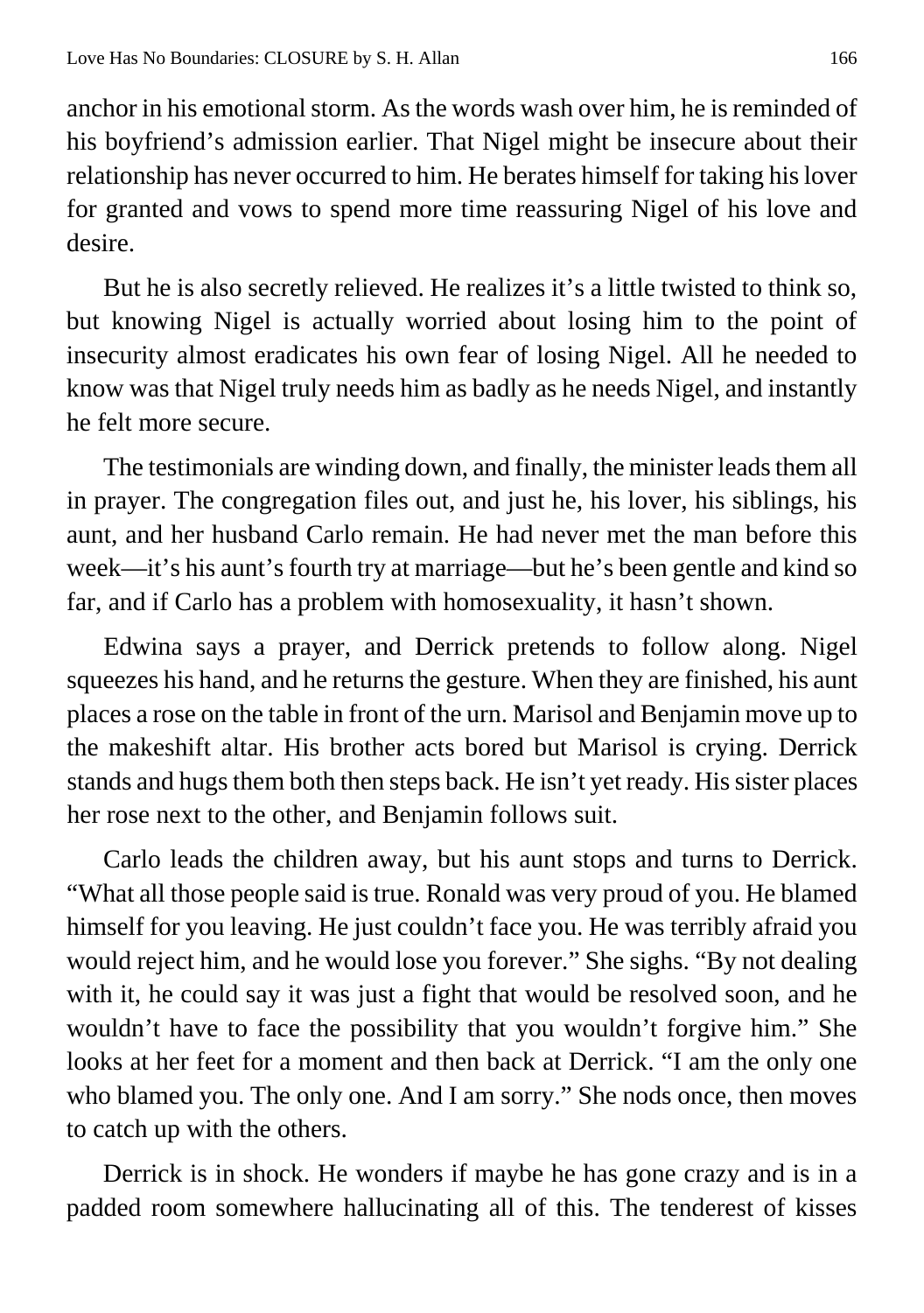brushes his nape and gentle arms encircle his waist. His eyes close as he leans back against the solid reassurance of this man who owns Derrick's heart and soul. As Nigel gently turns him, the kisses continue, soft and loving, tracing his jaw, temple, forehead, chin. Soon Nigel is in front of him, and Derrick slips further into his lover's arms.

He rests his head against Nigel's chest. "Will you sing to me? Just for a minute?"

If Nigel is confused by the request, his voice doesn't betray him. "What would you like me to sing?"

"Whatever. Something vaguely appropriate."

A long moment passes, then Nigel's sweet tenor begins,

"*Swing low, sweet chariot, Coming for to carry me home, Swing low, sweet chariot, Coming for to carry me home.*"

Derrick smiles and closes his eyes. Nigel still isn't fond of much of Derrick's music, although he's sweet enough that he tries to pretend he does. Etta James rendition of this song in 2000 is beautiful, but it is the version sung in 1960 by his childhood crush Harry Belafonte that's hisfavorite. Derrick put it on an MP3 playlist of music he listens to when he is relaxing and Nigel is doing something else. He is surprised and touched that Nigel thought of the song; he couldn't have heard it very often. Nigel sings the rest of the song and finishes with a kiss.

Derrick tilts his head up to look into his lover's eyes. "I am so completely in love with you."

Nigel smiles back. "I love you, too, Dare."

It is time. Derrick turns and takes a step toward the urn, in his hand the rose his aunt gave him before the service.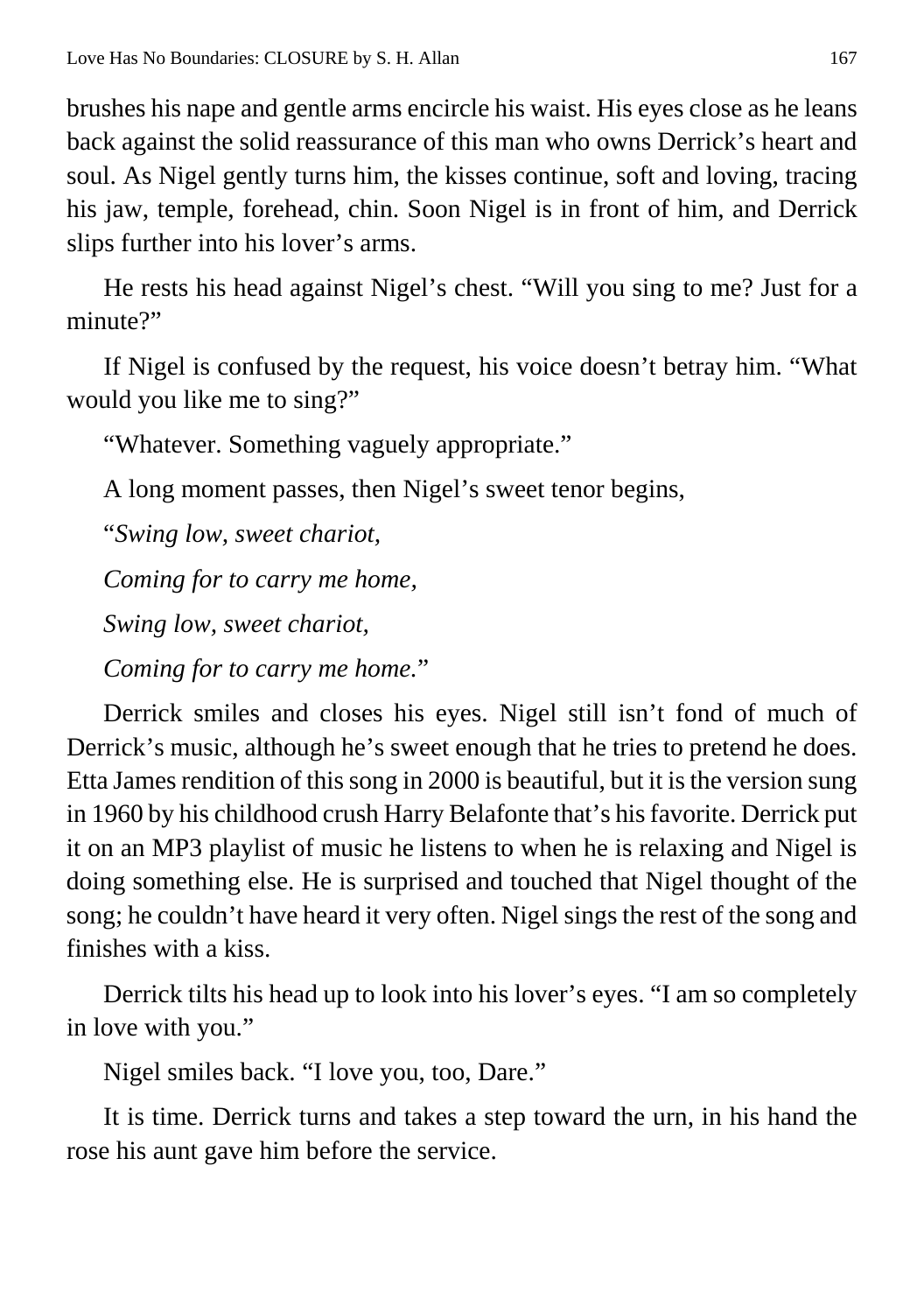"This is a moment between the two of you." It's both a statement and a question. Derrick turns back, looks at Nigel's loving face, and nods. "I'll be just outside the chapel, Dare."

Derrick watches him go, then steps up to the table. It is strange to look down upon his father's physical remains.

There are no right or wrong words, so he just opens his mouth and lets his heart out. "Ronald... Dad... You fucking asshole. Why didn't you reach out? Why didn't you tell me it was okay? I sent you letters telling you I was willing to talk whenever you were. I texted you. Why didn't you just pick up the phone?" The words are almost a wail. He closes his eyes and calms himself. "I never wanted this to happen. Maybe, like you, I was too afraid that you would reject me, so I didn't try harder." He opens his eyes and reaches to finger the tapestry. "I miss you so much. You were the greatest man I've ever known. You are my hero. I don't know if I ever thanked you for everything you did for me. Without you, I wouldn't be where I am today; I'd be nothing."

He laughs. "I can hear you now saying, 'Son, I just helped you figure out what you could be.'" He imitates Ronald's voice, but it comes out as a caricature, and he laughs again. "But I needed that. Maybe it seemed like a small thing to you, but no one had ever believed in me before. I swear I didn't mean it when I said I wished you were dead." Derrick has to take another moment to get himself under control again.

"I must say this afternoon has been quite a shock. I wish you could have gotten to know Nigel personally, but I'm so glad you understood our bond after all. He's the other greatest man I've ever known. You brought me to where I am, and he's taking it from here." Words fail him for a moment. He rubs his face. "Nigel is helping me soar. I love him more than anything, and it means more than you could have ever known how much your… your blessing means to me."

Derrick touches the urn this time and strokes its smooth surface. It really is a work of art. "I don't know what I would have said, or how I would have felt, if I hadn't had the opportunity to talk to these people, to finally know that you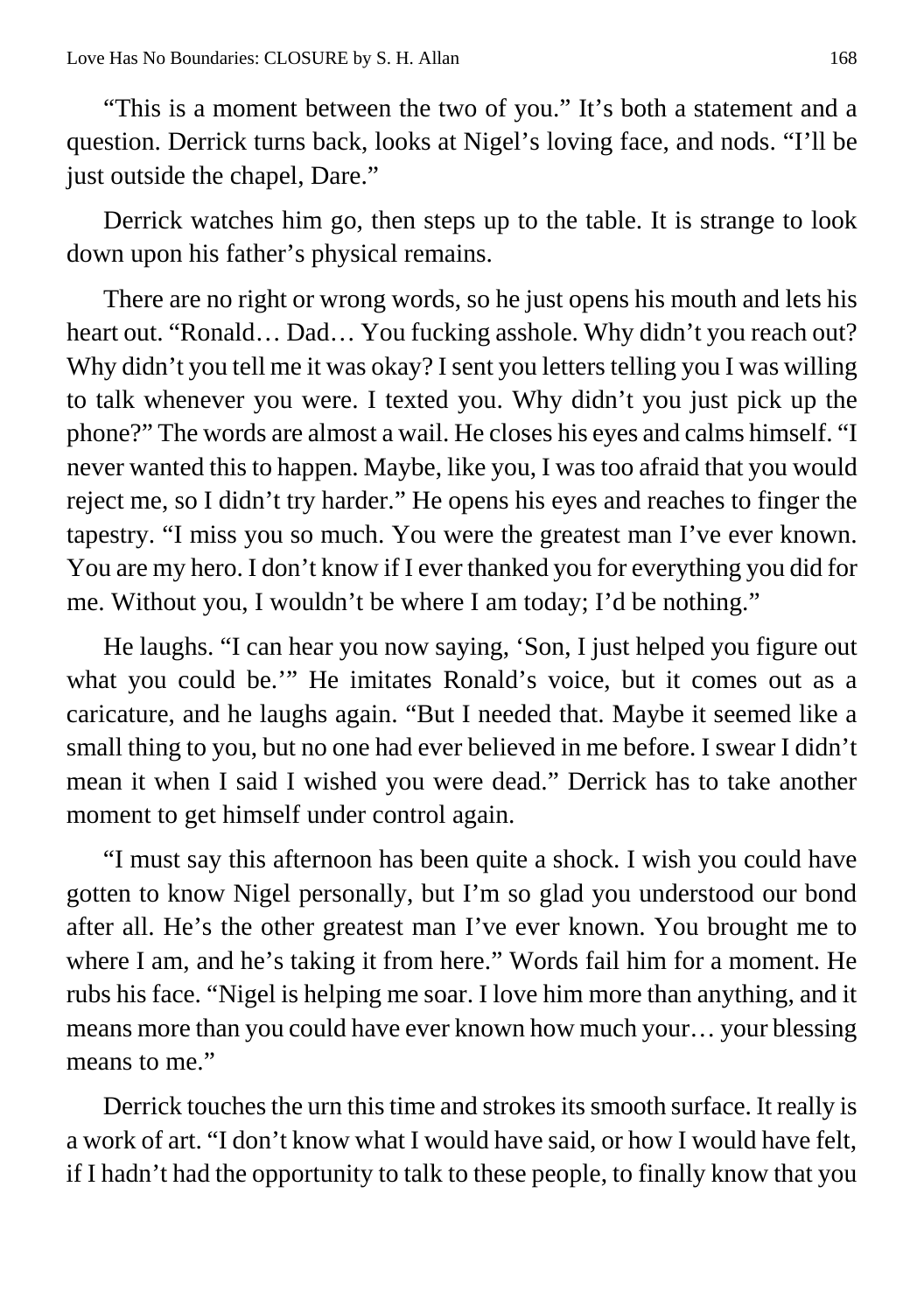didn't hate Nigel, that you saw how good we are together. I'm just sad I had to hear it from them."

With his other hand, he places the rose on top of the others. The red flowers, white embroidery, and green velvet remind him of Christmas, a happy time. He smiles. "Goodbye, Dad. I love you." He turns and heads back up the aisle.

Nigel is waiting at the doors, his eyes moist.

"Nigh, what's wrong?"

His lover swallows. "It hurts to see you in pain."

Derrick smiles for Nigel. "I'm better now. I think I've finally gotten closure." He pulls Nigel closer. He thinks about how much they've held each other this week, and how he's ready for an embrace about something other than pain. "Take me home and show me just how much you love me like you said you would."

Nigel pulls back and grins. "There is nothing I want more right now."

They turn, and arm in arm, they leave the chapel, Ronald's ashes, and the worst of the sorrow behind.

## **THE END**